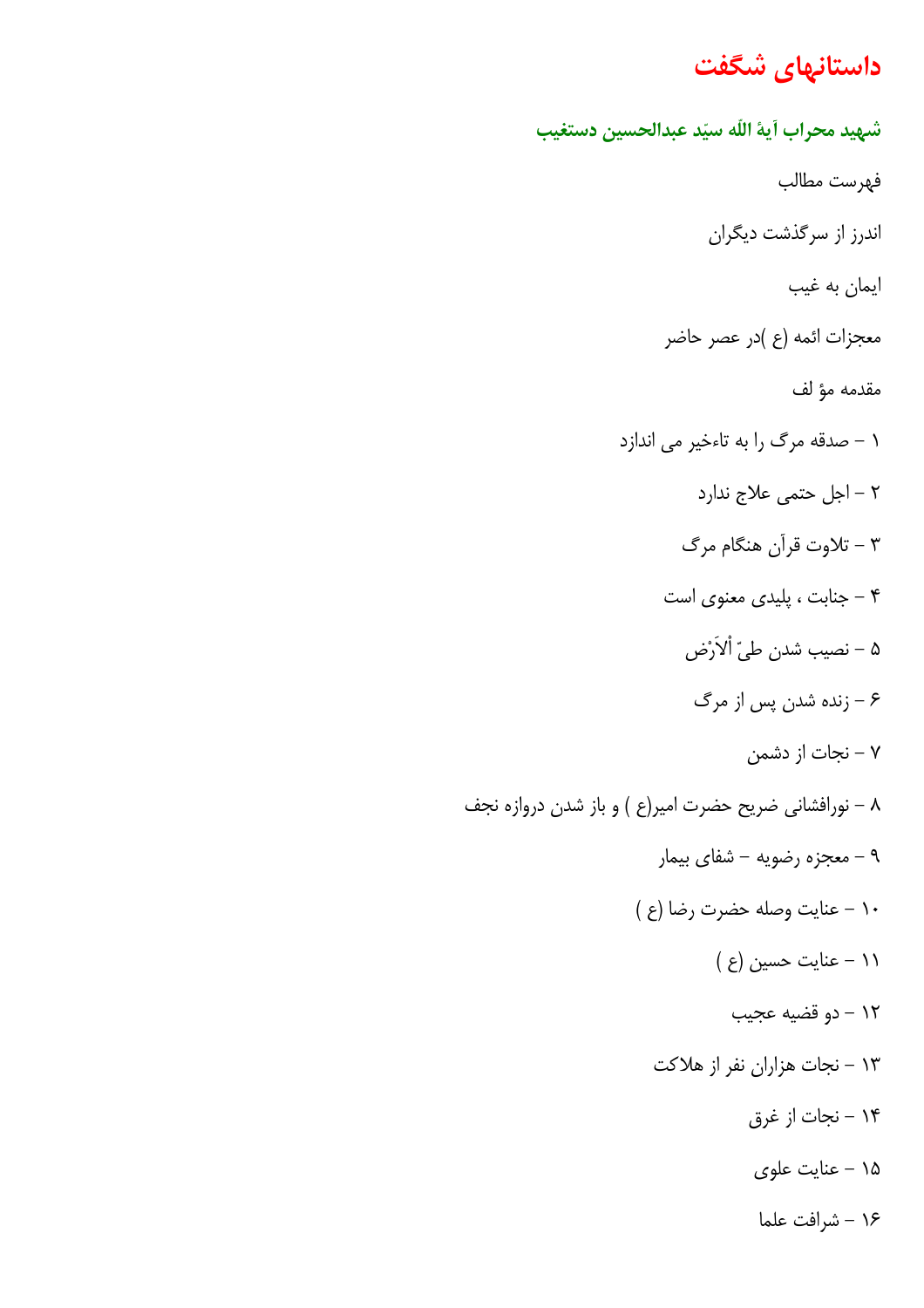۱۷ – کرامت علما ۱۸ – توسل به قرآن و فرج قریب ۱۹ – پرهيز از لقمه شبهه ۲۰ – اخبار از آتیه ۲۱ – نجات از وبا به وسیله صدقه ۲۲ – نجات از مرگ ۲۳ – نجات از دزد ۲۴ – نجات از مرگ ۲۵ – جریان آب چشمه ۲۶ – شفای مفلوج ٢٧ - رؤ ياي صادقانه ۲۸ – شفای هفت مریض در یک لحظه ٢٩ – اجابت فوري ۳۰ – افاضه قرآن مجيد ۳۱ – داستانی عجیب تر ۳۲ - معجزه حسینی (ع) ۳۳ – نجات از مرگ ۳۴ - دادرسی ولی عصر (ع) ۳۵ – اخبار از ساعت مرگ ٣۶ - اخبار از خيال ۳۷ – تحقیر به مؤمن نباید کرد ۳۸ – لطف خدا و ناسپاسی بنده ۳۹ – فریادرسی فوری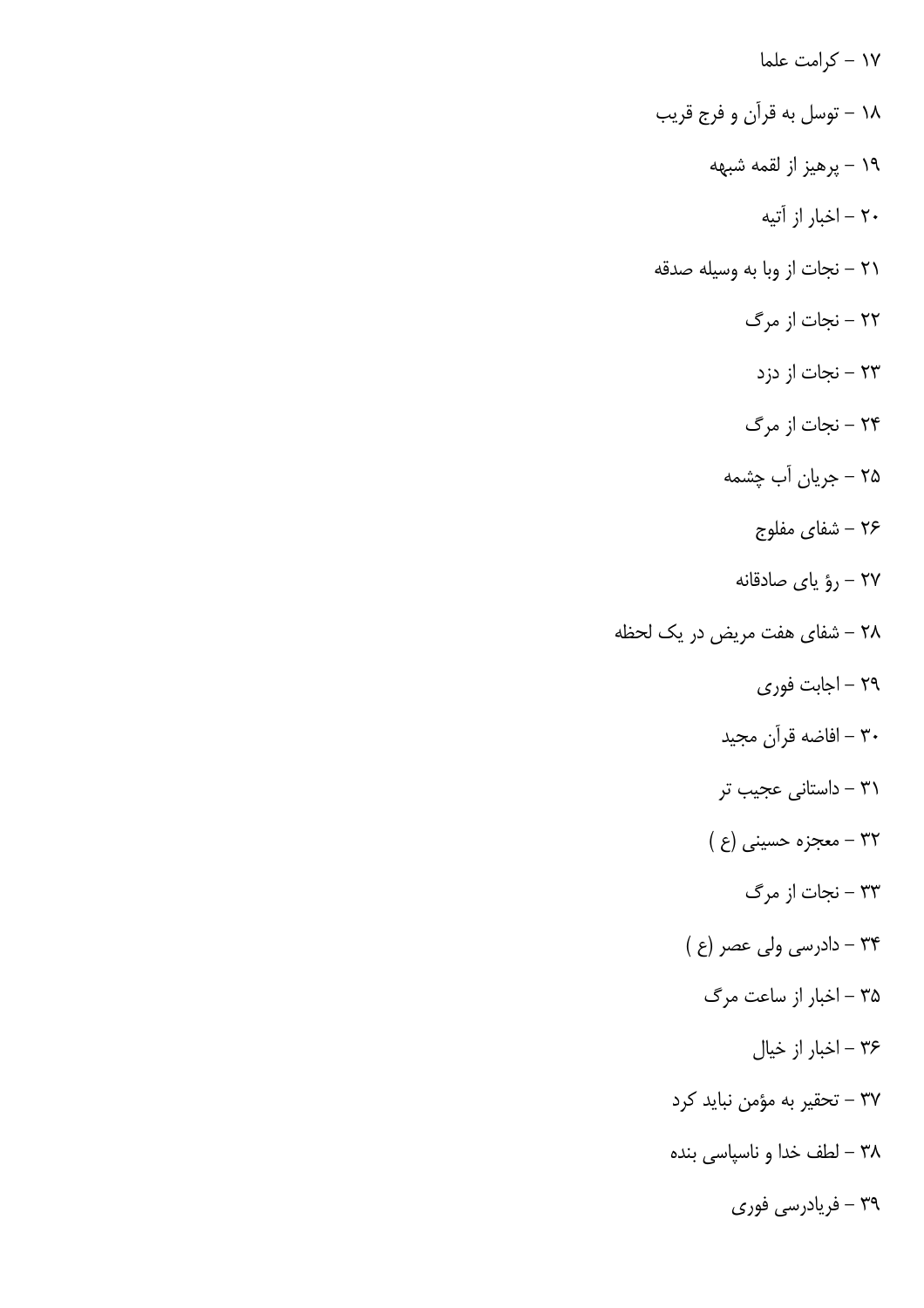۴۰ – عنايت حسيني و انتقام از قاتل ۴۱ – انتقام علوی (ع ) ۴۲ - عنایت علوی (ع ) ۴۳ – تمثل شیطان ۴۴ – آثار سوء بخل ۴۵ - اثر عزاداری حسینی (ع ) ۴۶ - معجزه علوی (ع ) ۴۷ – نجات از قبر پس از دفن ۴۸ – اندرزي عجيب ۴۹ – توفيق توبه ۵۰ – رؤ ياي صادقانه ۵۱ – رؤ ياي صادقانه ۵۲ – رؤ ياي صادقانه ۵۳ – عنايت فاطميه ۵۴ - رؤ ياي صادقانه ۵۵ – عنایت علوی (ع ) ۵۶ – رؤ ياي صادقانه ۵۷ – رؤ ياي صادقانه ۵۸ – رؤ ياي صادقانه ۵۹ – عاقبت به خیری ۶۰ – تهدید از ترک حج ۶۱ - توسل به سيدالشهداء (ع) ۶۲ – اثر زکات دادن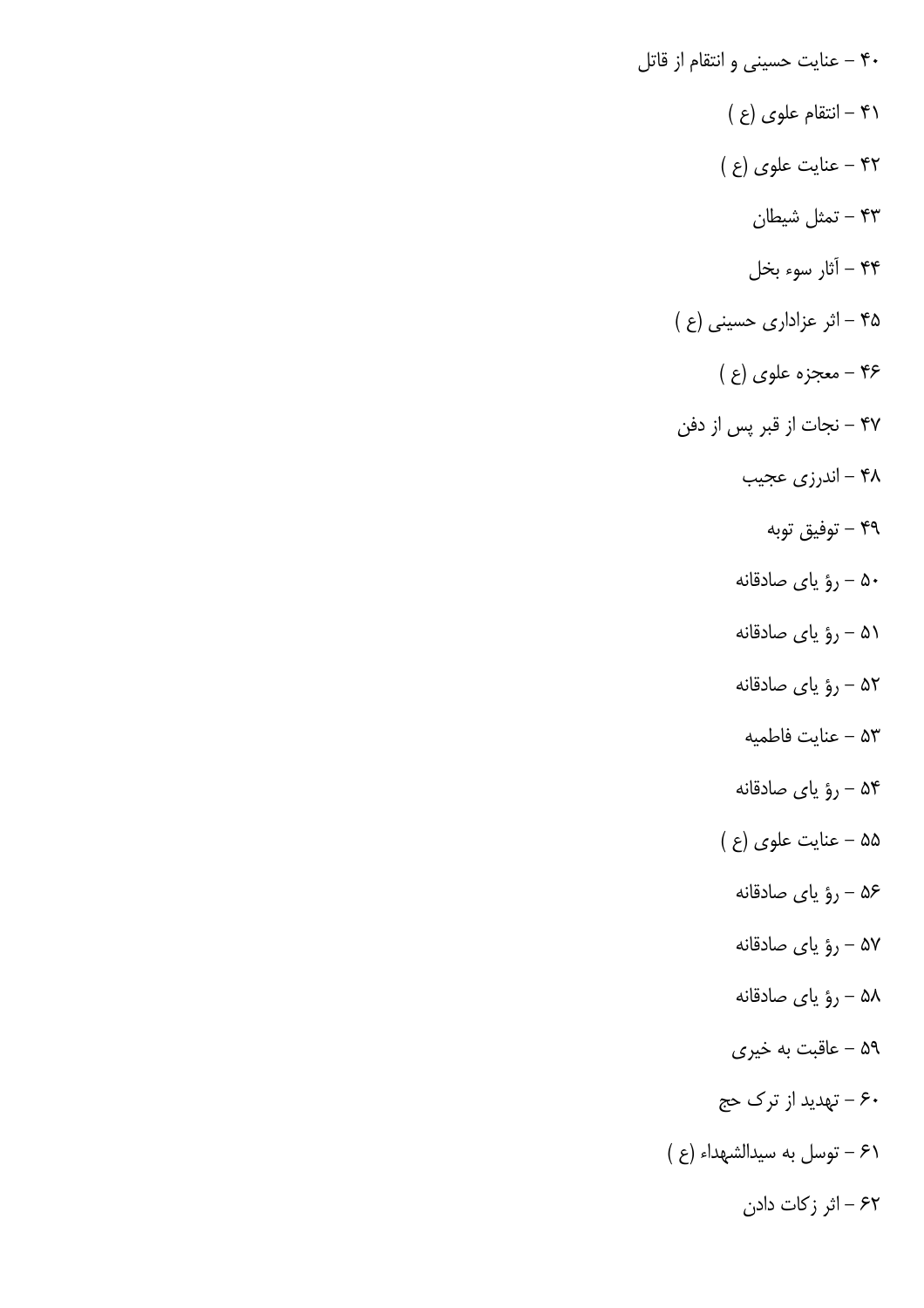۶۳ – استشفا به قرآن مجید ۶۴ - تعبیری درست ۶۵ – بزرگی مصیبت حضرت اباعبداللّه الحسین (ع) ۶۶ – تربت خونین ۶۷ – حسابی عجیب ۶۸ – نجات از هلاكت ۶۹ – آنچه صلاح است باید خواست ۷۰ – حیای<sub>م</sub> غریب از سگ ۷۱ – فدا شدن سگی برای صاحبش ۷۲ – نجات از اسیری و به روزی حلال رسیدن ۷۳ - كرامت جناب ميثم تىفاي نابينا M۴ ۷۵ - عطای حسینی (ع) ۷۶ - بدگمانی به عزادار حسین (ع) ٧٧ – ياداش احسان ۷۸ – التفات به زوّار حسینی ٧٩ - برات آزادي و عنايت رضوي (ع ) ۸۰ – وظائف ششگانه زنها و رؤ یای صادقانه ٨١ – عنايت حسين (ع ) و نجات از غرق ٨٢ - دادرسي حضرت حجت (ع ) ٨٣ - بازشدن قفل به نام حضرت فاطمه (ع ) ۸۴ - فرج بعد از شدت ۸۵ – اطلاع از خیال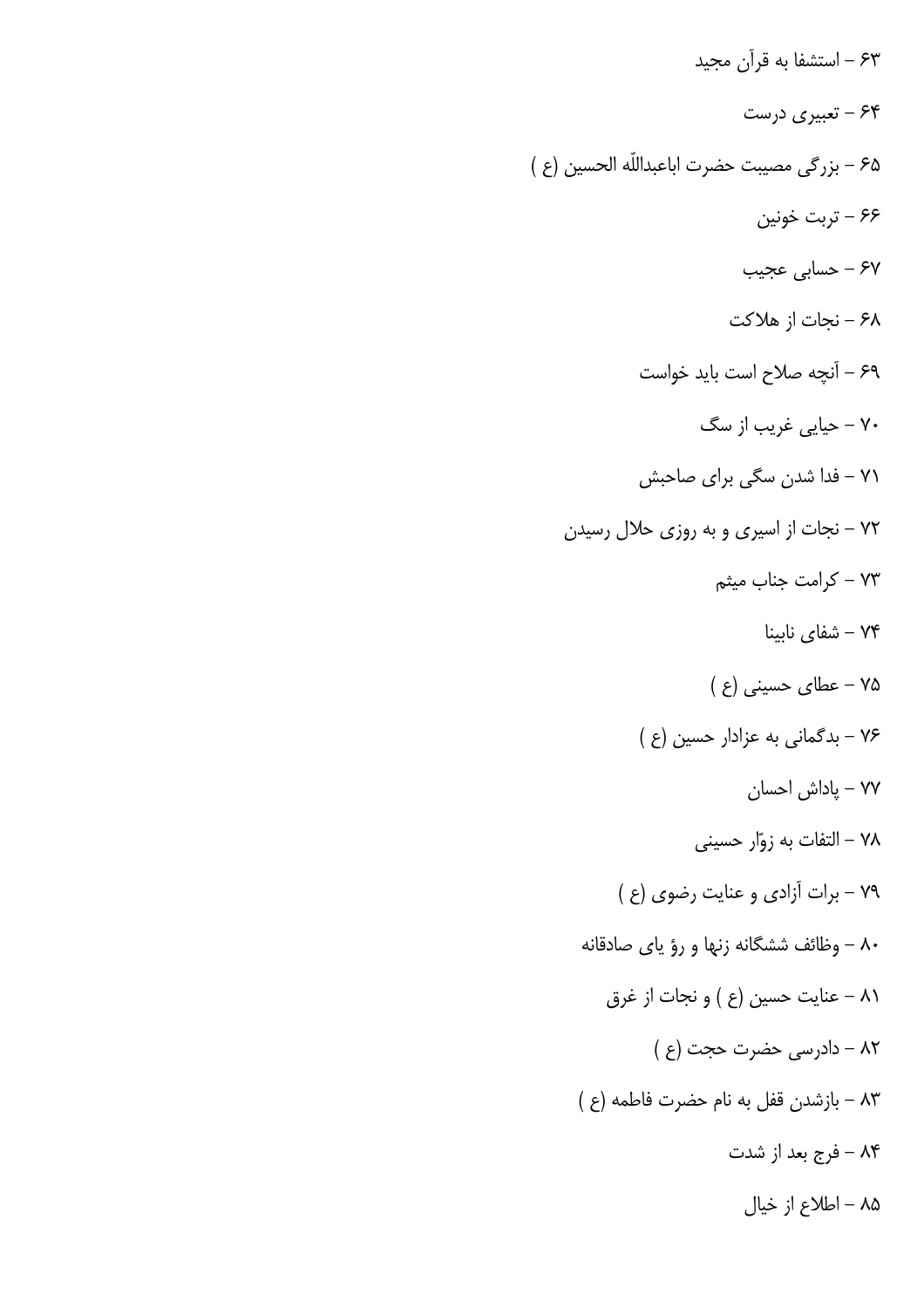۸۶ – رسیدن به گمشده ٨٧ – عنايت حسين (ع ) به زوار قبرش ٨٨ – مقام فقيه عادل ۸۹ – ترس از آخر کار ۹۰ – دختر شش ماهه زنده می ماند و همه می میرند ۹۱ - بیدارعلی باش ۹۲ – داستانی از عظمت شاءن سادات ۹۳ – کرامت ابوالفضل و شفای مسلول ۹۴ - روشنایی شمع دوام می یابد ۹۵ - گریه شیر در عزای حضرت سیدالشهداء (ع) ۹۶ - شفای مریض به وسیله حضرت سیدالشهداء (ع) ۹۷ – کرامت حرّ شهید ۹۸ – لاشه مردار و جیفه دنیا ۹۹ – جنازه پس از ۷۲ سال تازه است ۱۰۰ – سفر نجف و شفای فرزند ۱۰۱ - رسیدن پول و دوام آن ۱۰۲ – شفای مریض و تعمیر قبر میثم ۱۰۳ - معجزه ای از اهل بیت (ع ) در قم ۱۰۴ - معجزه ولي عصر و شفاي مريض ۰۰۵ – سرگذشتی عجیب و فرج بعد از سختی ۱۰۶ – زلزله قیر و کارزین فارس ۱۰۷ – اجابت فوری دعا ۱۰۸ – فرج پس از سختی معیشت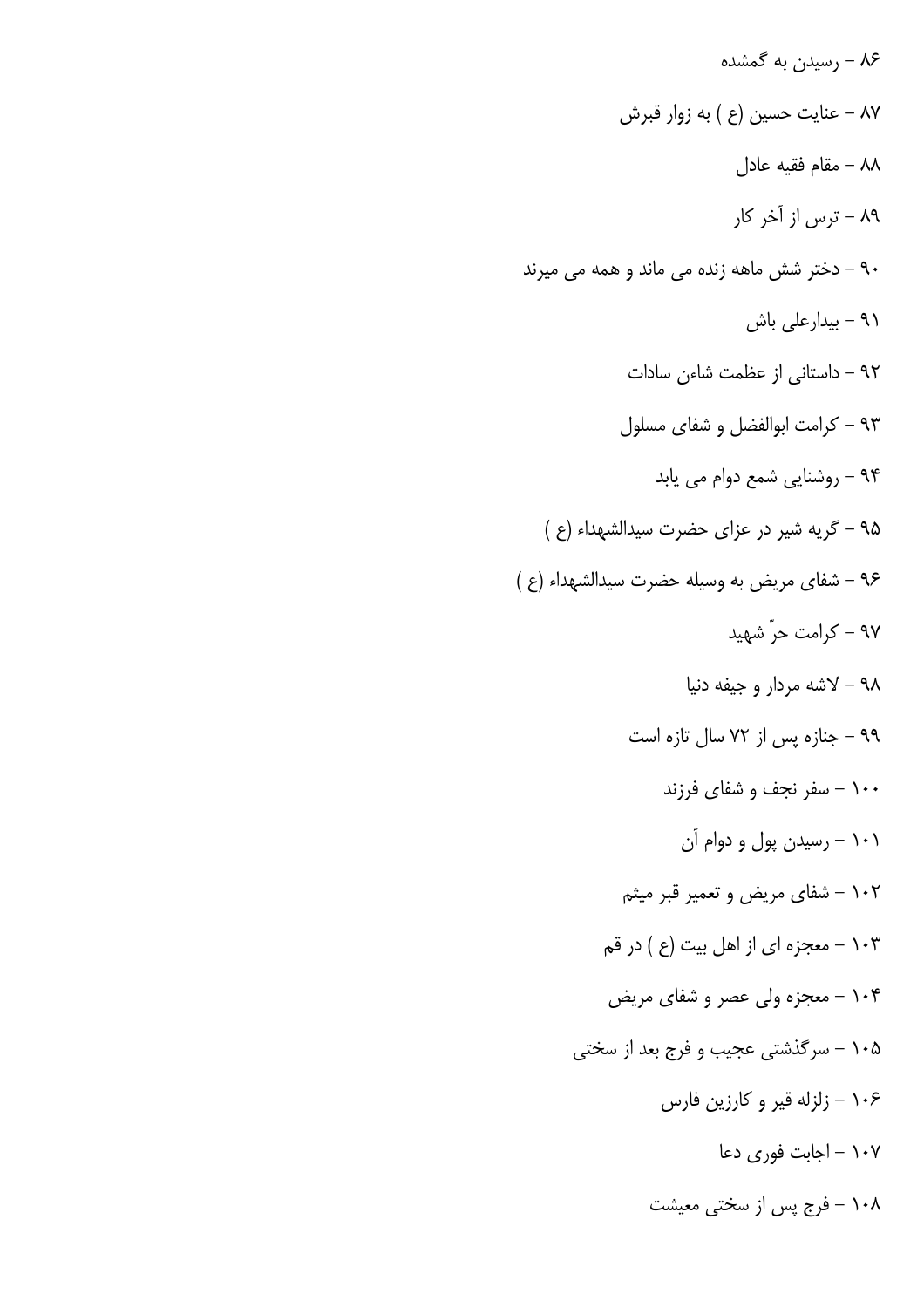۱۰۹ - هدیه ، نشانی قبول زیارت ۱۱۰ – اهمیت زیارت عاشورا ١١١ - شفاى چشم از حضرت رضا (ع) ۱۱۲ - داستان عجیب مفاتیح و قرآن ۱۱۳ – زیارت ارواح از قبر حسین (ع ) در شب قدر ۱۱۴ - عنایت فاطمی (ع ) و شفای بیمار ۱۱۵ – معجزه عسکريين ۱۱۶ – شفای کور به برکت حضرت عسکریین (ع ) ١١٧ – توجه حضرت اباعبداللّه الحسين (ع ) ۱۱۸ – داماد شب عروسی کشته می شود ۱۱۹ – خانه مهمانکُش ۱۲۰ – اهانت به علویه ۱۲۱ – سگی بر روی جنازه ۱۲۲ – توسلات مؤ ثرند ۱۲۳ – سقوط از مقام رفیع ۱۲۴ – سلطنت حسین (ع ) در عالم دیگر ۱۲۵ - رؤ پای صادقه و دیدن آثار اعمال ۱۲۶ – کوری چشم به واسطه کور کردن چشمه ۱۲۷ – توفیق زیارت و پذیرایی ١٢٨ - آماده شدن مقدمات زيارت كربلا ۱۲۹ – دادرسی از محتضر ۱۳۰ – فریادرسی از درمانده بیابان ۱۳۱ – کلید چمدان به دامنش می افتد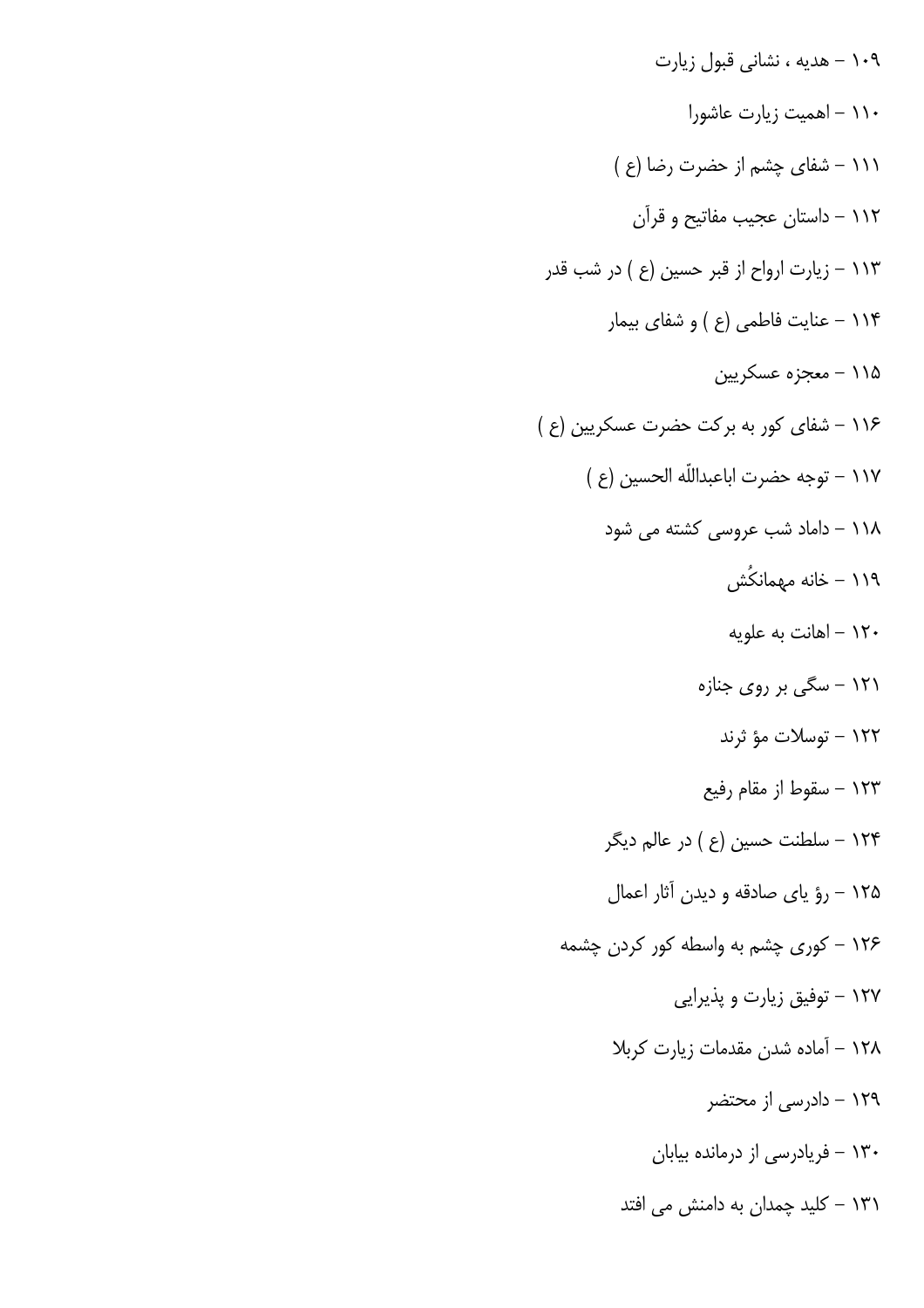۱۳۲ – رو به حسین (ع ) قبله حقیقی ۱۳۳ – جسد سالمی از ۱۳۰۰ سال قبل به دست آمد ۱۳۴ - بركت يول مايه كيسه ۱۳۵ – حکایت مشهدی احمد آشپز ۱۳۶ – فرنگی روضه خوانی می کند ۱۳۷ – فرجام ناگوار عهدشکنی ۱۳۸ – از آسمان ماهی می بارد ۱۳۹ – آب آشامیدنی در میان دریا ۱۴۰ – نجات از زندان و رسیدن به مقصد ۱۴۱ – قصیده ای در مدح امیرالمؤ منین (ع )و خوابی عجیب ۱۴۲ - بی عینک می خواند ۱۴۳ – چاره بلا به زیارت عاشورا ۱۴۴ – کراماتی از یک مرد خدا ۱۴۵ - توسل و شفا از بركات اهل بيت (ع ) ۱۴۶ – اجابت فوری و عنایت رضوی ۱۴۷ – به خون مبدل شدن تربت امام حسین (ع) ١۴٨ - شفا يافتن مريض با توسل به امام زمان (عج )

> اندرز از سرگذشت دیگران ايمان به غيب معجزات ائمه (ع )در عصر حاضر اعتقاد بیشتر و تمسک به ائمه هدی جلوگیری از پاءس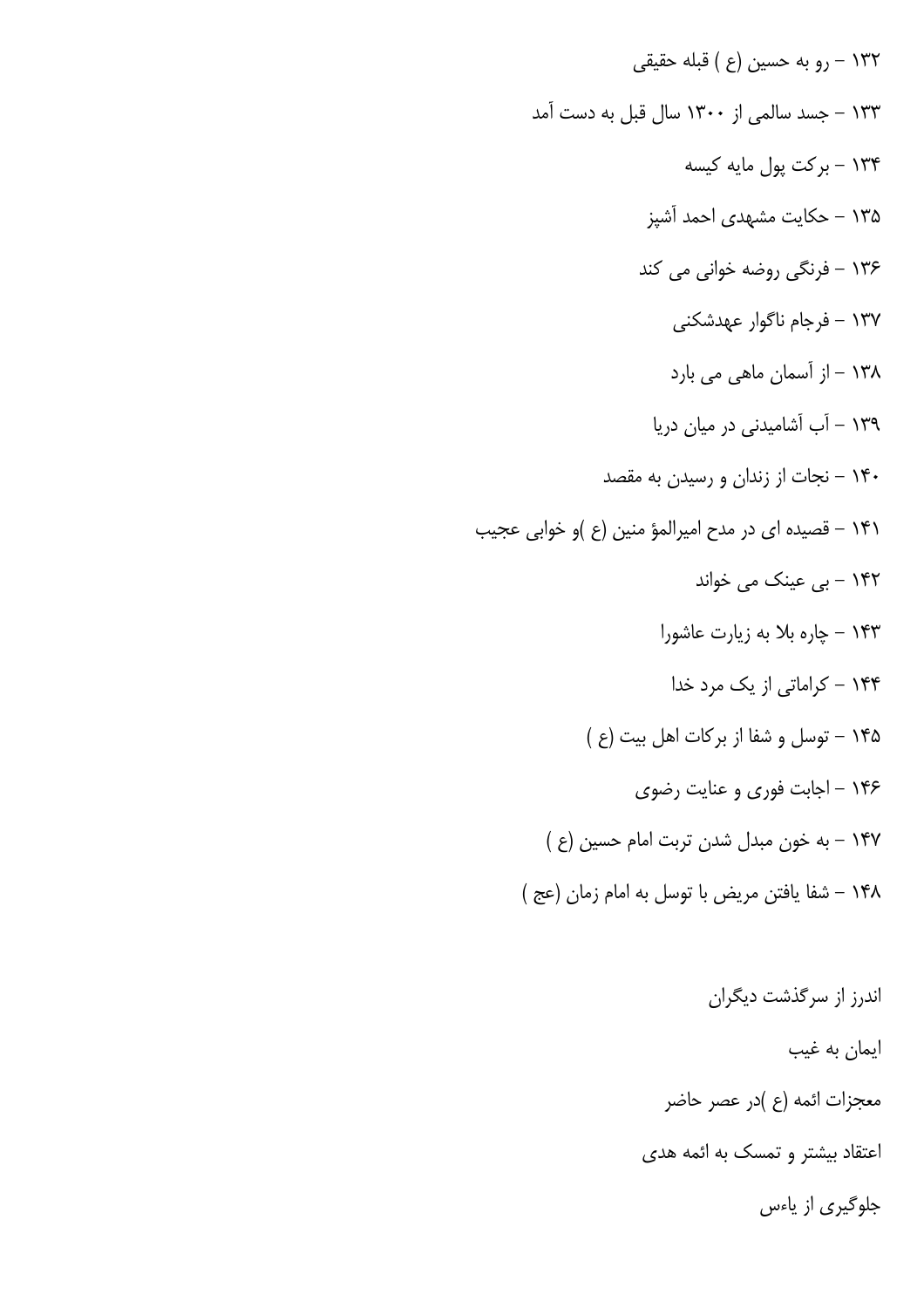مقدمه مؤ لف

١ - صدقه مرگ را به تاءخير مي اندازد ۲ – اجل حتمی علاج ندارد ۳ – تلاوت قرآن هنگام مرگ ۴ - جنابت ، پلیدی معنوی است ۵ – نصيب شدن طيّ اْلاَرْض ۶ – زنده شدن پس از مرگ - نجات از دشمن  $-$  ۷ ۸ – نورافشانی ضریح حضرت امیر(ع ) و باز شدن دروازه نجف ۹ – معجزه رضويه – شفاي بيمار ١٠ - عنايت وصله حضرت رضا (ع ) ١١ - عنايت حسين (ع ) مسجد براثا ١٢ – دو قضيه عجيب ۱۳ - نجات هزاران نفر از هلاكت ۱۴ – نجات از غرق ۱۵ - عنايت علوي ۱۶ – شرافت علما ۱۷ - كرامت علما ۱۸ - توسل به قرآن و فرج قریب ۱۹ – پرهيز از لقمه شبهه ۲۰ – اخبار از آتیه ٢١ – نجات از وبا به وسيله صدقه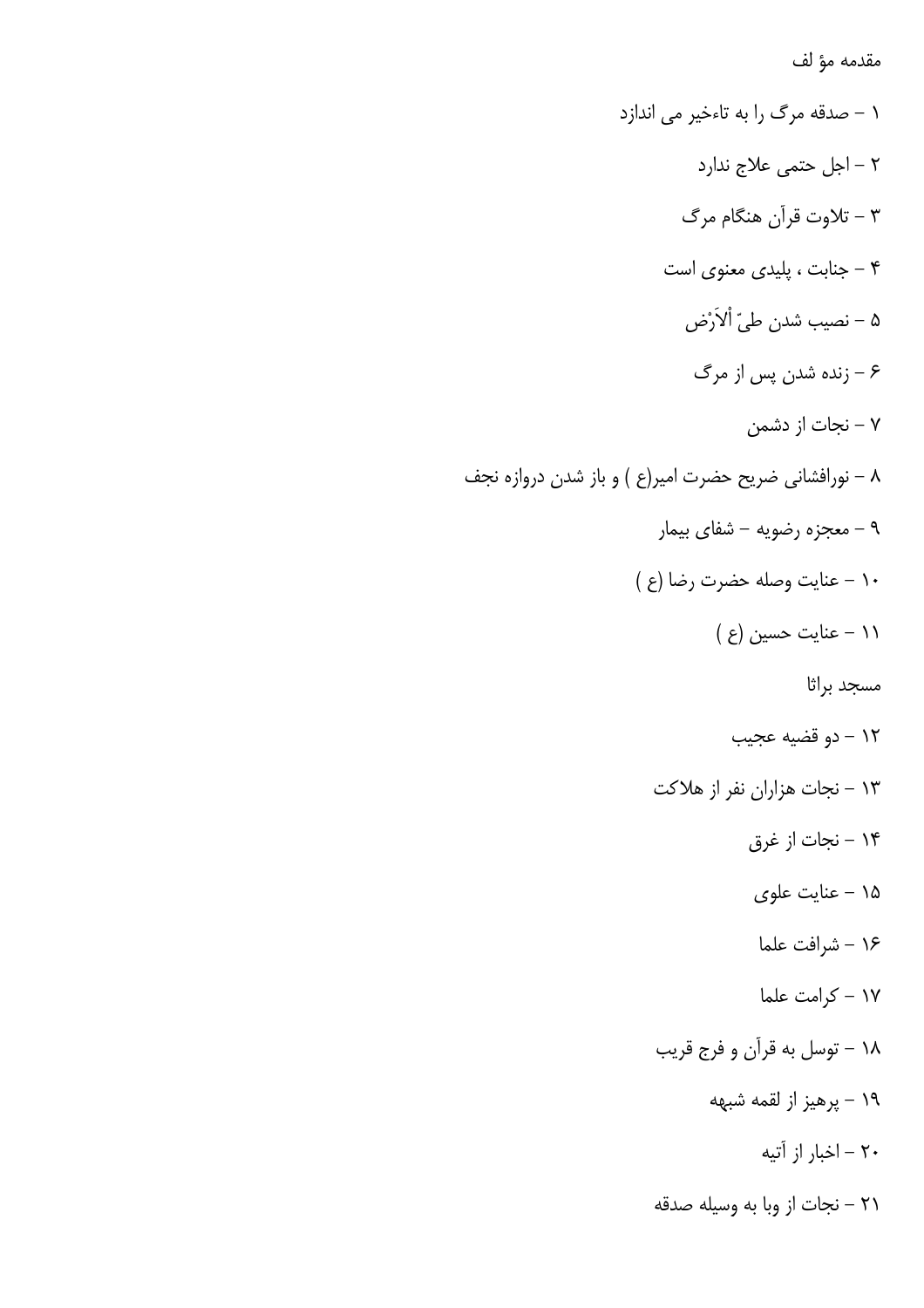۲۲ – نجات از مرگ ۲۳ – نجات از دزد ۲۴ – نجات از مرگ ۲۵ – جریان آب چشمه نکته ای قابل توجه جریان آب چشمه ۲۶ – شفای مفلوج ٢٧ - رؤ ياي صادقانه ٢٨ – شفاى هفت مريض در يک لحظه ٢٩ – اجابت فوري ۳۰ – افاضه قرآن مجيد ۳۱ – داستانی عجیب تر ۳۲ - معجزه حسینی (ع ) ۳۳ – نجات از مرگ ۳۴ – دادرسی ولی عصر (ع ) اخبار از ساعت مرگ ۳۵ – اخبار از ساعت مرگ ۳۶ - اخبار از خيال ٣٧ – تحقير به مؤ من نبايد كرد ۳۸ – لطف خدا و ناسپاسی بنده ۳۹ – فریادرسی فوری ۴۰ - عنايت حسيني و انتقام از قاتل ۴۱ - انتقام علوی (ع )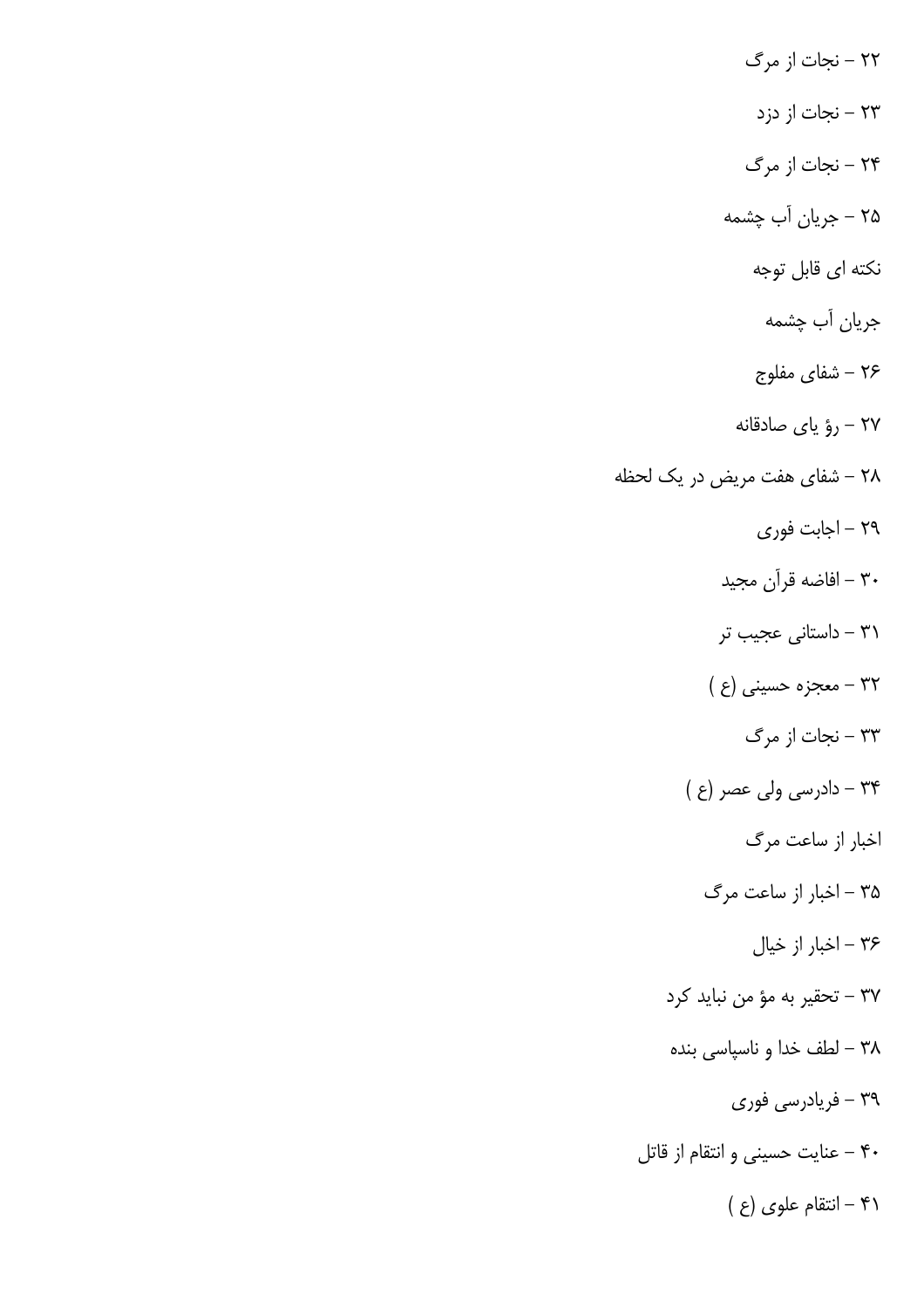۴۲ - عنایت علوی (ع ) ۴۳ – تمثل شیطان ۴۴ – أثار سوء بخل ۴۵ - اثر عزاداری حسینی (ع ) ۴۶ - معجزه علوی (ع ) ۴۷ – نجات از قبر پس از دفن ۴۸ – اندرزي عجيب اندرزي عجيب ۴۹ – توفيق توبه توفيق توبه ۵۰ - رؤ ياي صادقانه ۵۱ – رؤ ياي صادقانه ۵۲ – رؤ ياي صادقانه ۵۳ – عنايت فاطميه عنايت فاطميه ۵۴ - رؤ ياي صادقانه ۵۵ – عنایت علوی (ع ) ۵۶ – رؤ ياي صادقانه ۵۷ - رؤ ياي صادقانه ۵۸ – رؤ ياي صادقانه ۵۹ - عاقبت به خیری ۶۰ – تهدید از ترک حج ۶۱ - توسل به سيدالشهداء (ع)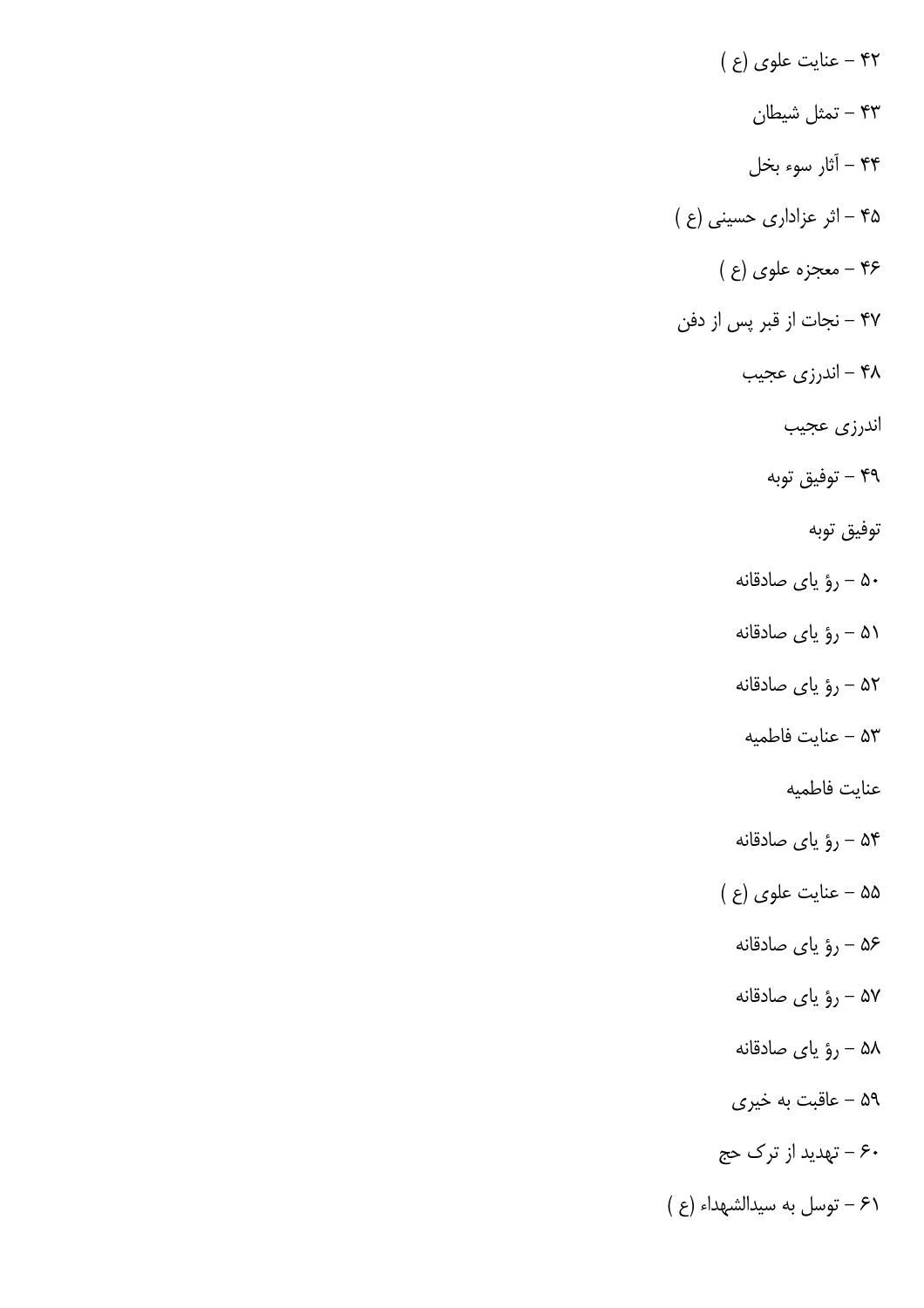۶۲ – اثر زکات دادن ۶۳ – استشفا به قرآن مجید ۶۴ - تعبیری درست 8م – بزرگی مصیبت حضرت اباعبداللّه الحسین (ع ) ۶۶ – تربت خونین ۶۷ – حسابی عجیب امر به معروف و نهي از منكر ۶۸ – نجات از هلاکت ۶۹ – آنچه صلاح است باید خواست ۷۰ – حیای<sub>م</sub> غریب از سگ ۷۱ – فدا شدن سگی برای صاحبش ٧٢ - نجات از اسيري و به روزي حلال رسيدن ۷۳ - كرامت جناب ميثم تشفای نابینا – ۷۴ ۷۵ - عطای حسینی (ع) ۷۶ - بدگمانی به عزادار حسین (ع) ٧٧ – ياداش احسان ۷۸ – التفات به زوّار حسینی ٧٩ - برات آزادي و عنايت رضوي (ع ) ۸۰ – وظائف ششگانه زنها و رؤ یای صادقانه ٨١ – عنايت حسين (ع ) و نجات از غرق ٨٢ - دادرسي حضرت حجت (ع ) ٨٣ - بازشدن قفل به نام حضرت فاطمه (ع )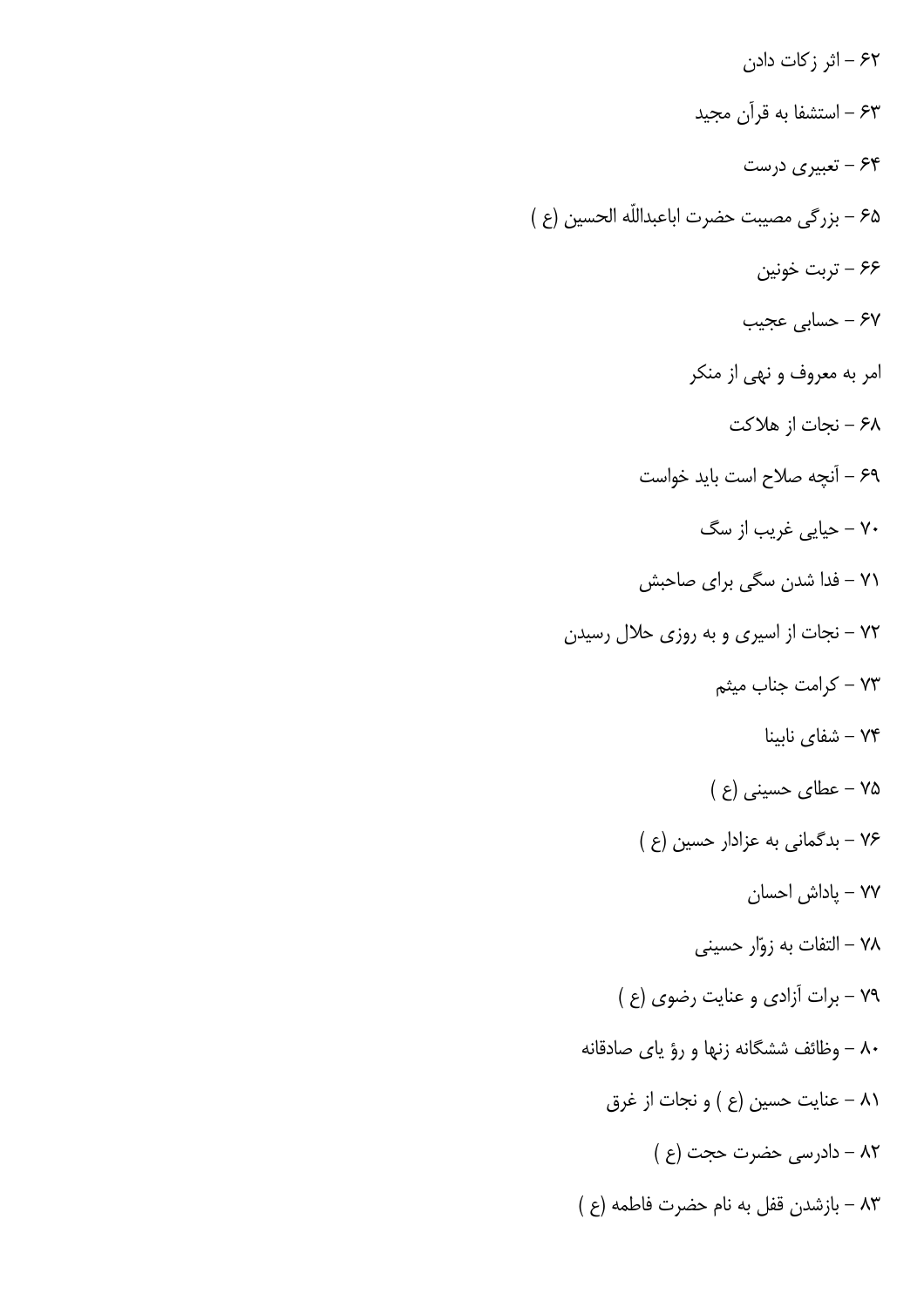۸۴ – فرج بعد از شدت ٨۵ – اطلاع از خيال ۸۶ – رسیدن به گمشده ٨٧ – عنايت حسين (ع ) به زوار قبرش ٨٨ – مقام فقيه عادل ۸۹ – ترس از آخر کار ۹۰ – دختر شش ماهه زنده می ماند و همه می میرند ۹۱ - بیدارعلی باش ۹۲ – داستانی از عظمت شاءن سادات ۹۳ – کرامت ابوالفضل و شفای مسلول ۹۴ - روشنایی شمع دوام می یابد ۹۵ - گریه شیر در عزای حضرت سیدالشهداء (ع) ۹۶ - شفای مریض به وسیله حضرت سیدالشهداء (ع) ۹۷ – کرامت حرّ شهید ۹۸ – لاشه مردار و جیفه دنیا ۹۹ - جنازه پس از ۷۲ سال تازه است ۱۰۰ – سفر نجف و شفای فرزند ۱۰۱ – رسیدن پول و دوام آن ۱۰۲ – شفای مریض و تعمیر قبر میثم ۱۰۳ - معجزه ای از اهل بیت (ع ) در قم ۱۰۴ - معجزه ولي عصر و شفاي مريض ۱۰۵ – سرگذشتی عجیب و فرج بعد از سختی ۱۰۶ - زلزله قیر و کارزین فارس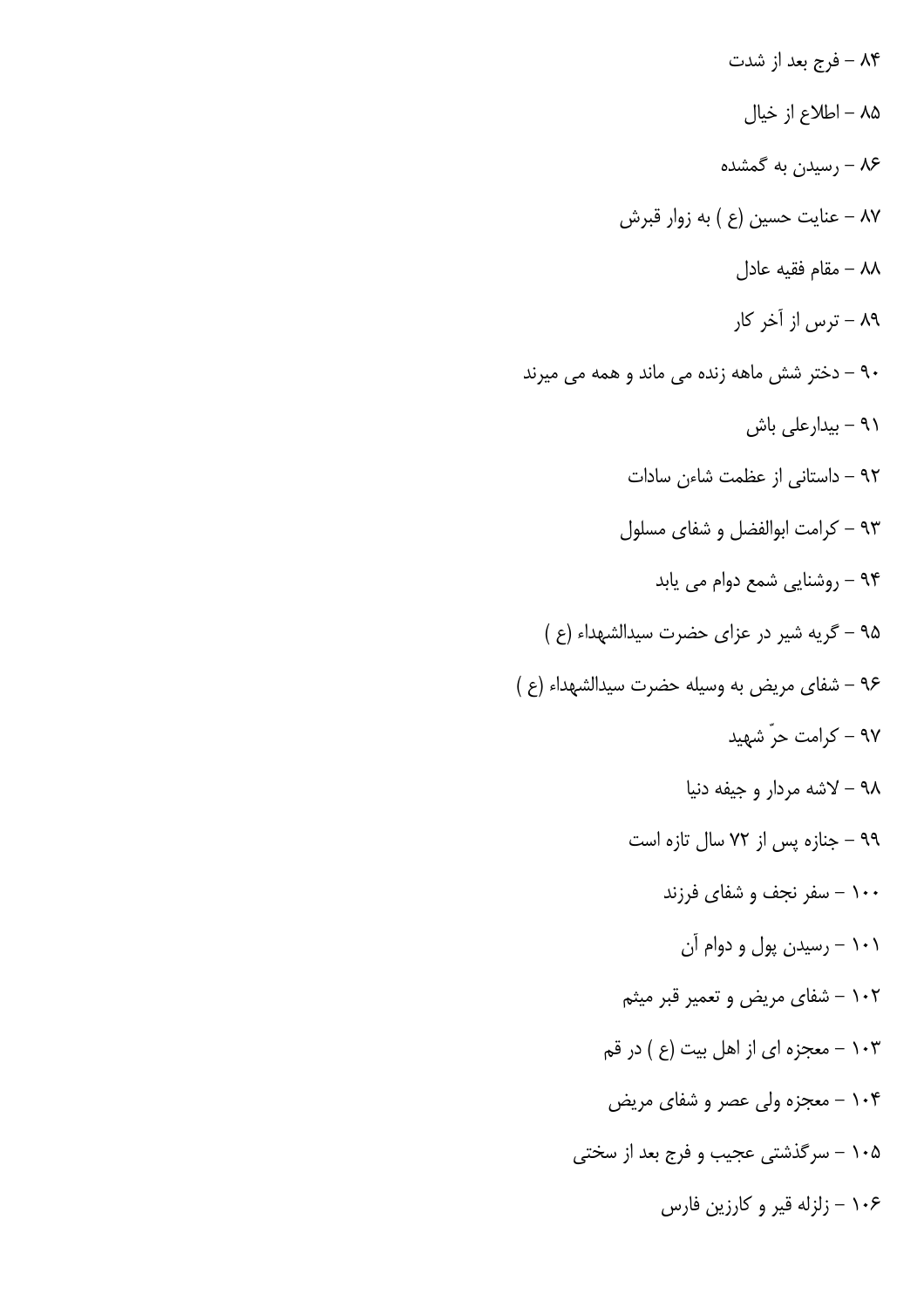اخبار از وقوع حادثه موحشه رؤ ياي صادقانه تذكري لازم اسباب طبیعی برای حوادث سببیت سبب از مسبب است هفت خصلت شرط حوادث آيا از خشم خداست ؟ اشکالهای گوناگون و پاسخ آنها ۱۰۷ – اجابت فوری دعا ۱۰۸ – فرج پس از سختی معیشت ۱۰۹ - هدیه ، نشانی قبول زیارت ۱۱۰ – اهمیت زیارت عاشورا ۱۱۱ – شفای چشم از حضرت رضا (ع ) ۱۱۲ – داستان عجیب مفاتیح و قرآن ۱۱۳ – زیارت ارواح از قبر حسین (ع ) در شب قدر ۱۱۴ - عنایت فاطمی (ع ) و شفای بیمار ۱۱۵ - معجزه عسکریین ۱۱۶ – شفای کور به برکت حضرت عسکریین (ع) ١١٧ – توجه حضرت اباعبداللّه الحسين (ع ) ۱۱۸ – داماد شب عروسی کشته می شود استقامت در شداید پذیرفتن اندرز از دانش است مصیبت زده را دریابید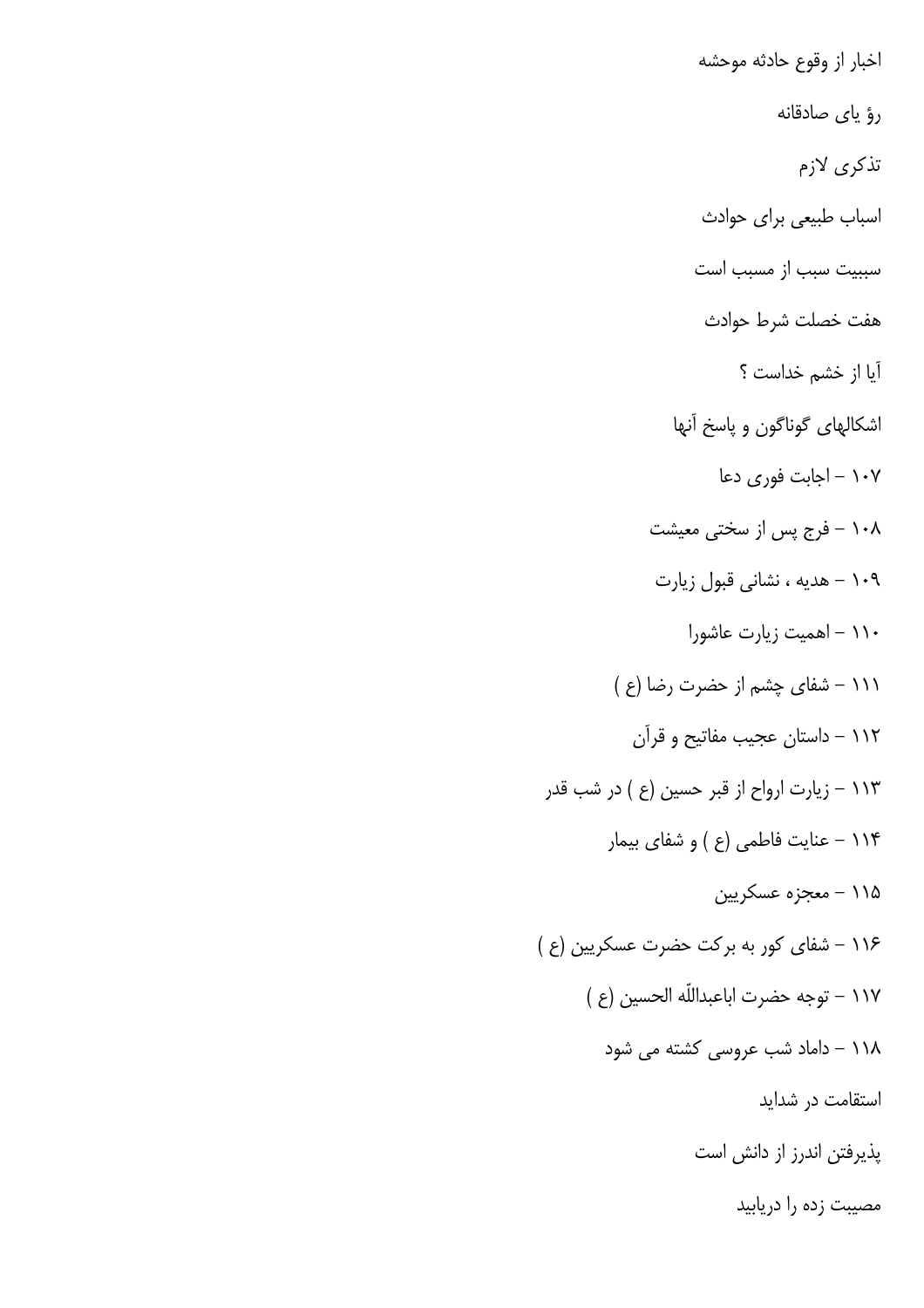مؤ من ، میهمان نواز است دوستی و احسان به سادات قتل نفس اهمیت دارد ۱۱۹ – خانه مهمانکُش ارواح به قبرشان علاقه مندند هتک قبر مؤ من حرام است معجزه ای از امام کاظم (ع ) در سختیها نباید ماءیوس شد گرفتاریها نتیجه بدکرداریهاست آثار وضعی گناه در دنیا بلاهای پاکان اثر گناه نیست برای متقی بدقدمی ندارد ۱۲۰ – اهانت به علویه کردارهای نیک به بهترین صورتها در برزخ با زبان کسی را نرنجانید لطف خدا در ارتباط به ارواح چاقو را به صاحبش می رساند مظالم را کاملاً بررسی می نمایند مفلس حقیقی کیست ؟ امام ناقه را نمي زند خیرات زنده ها به مرده ها می رسد ۱۲۱ – سگی بر روی جنازه مردم آزاری به صورت درنده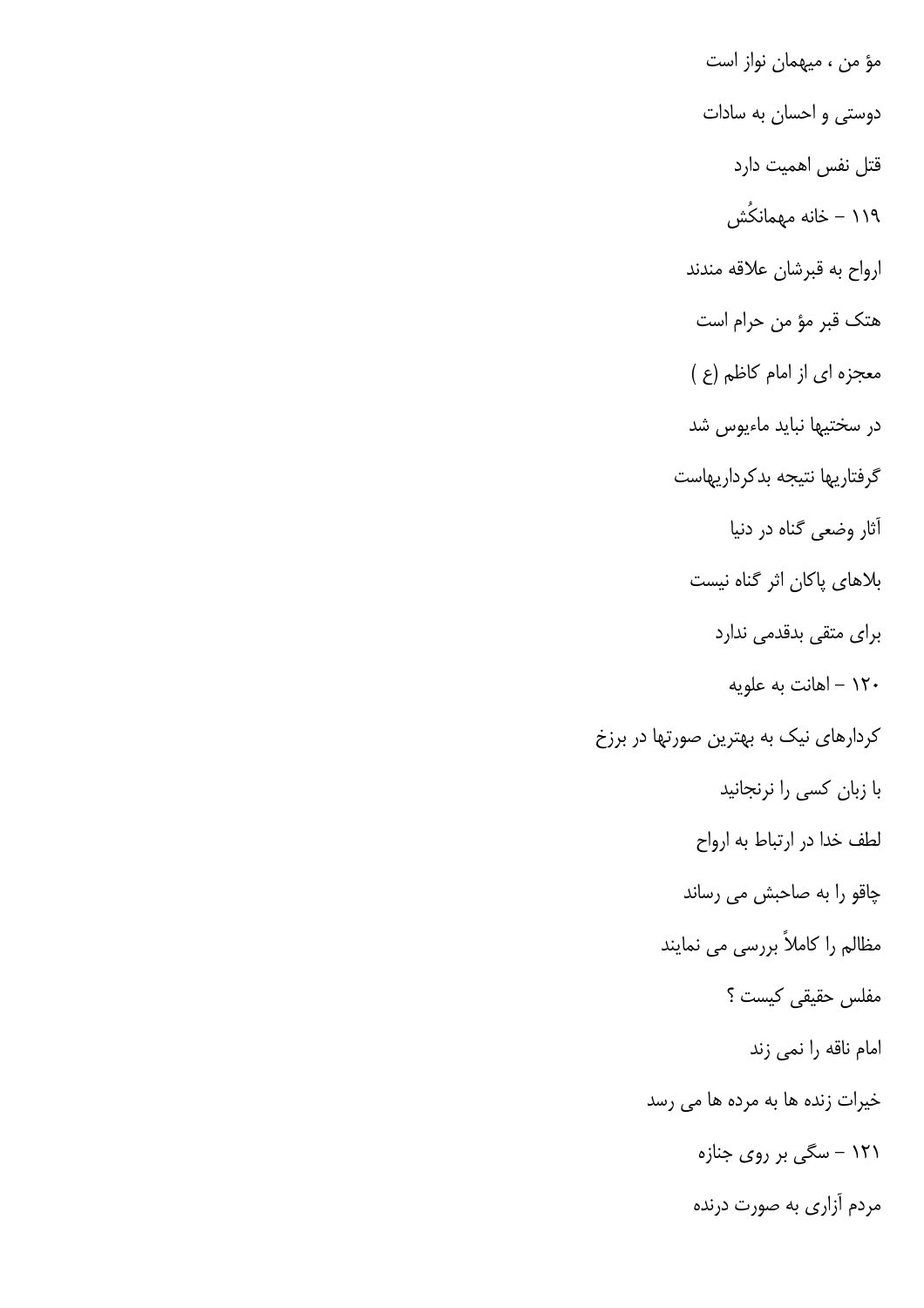۱۲۲ – توسلات مؤ ثرند عمل ريايي باطل است فواید بی شمار در دوستی اهل بیت (ع) فريادرسي عمل خالص همه را به حساب خدا بگذارد ۱۲۳ – سقوط از مقام رفیع توفيق را غنيمت شماريد ترس از بی اخلاصی نشانه اخلاص است ۱۲۴ – سلطنت حسین (ع ) در عالم دیگر خواب ، تجرد مختصری است شرح عروسی برای بچه درک مقام حسین (ع ) بسته به علم است ۱۲۵ - رؤ ياي صادقه و ديدن آثار اعمال ۱۲۶ – کوری چشم به واسطه کور کردن چشمه ۱۲۷ – توفیق زیارت و پذیرایی (زیارت در مرتبه اولی) بر کات احسان به سادات بدهی سادات به حساب علی (ع) ۱۲۸ - آماده شدن مقدمات زیارت کربلا ۱۲۹ – دادرسی از محتضر ۱۳۰ – فریادرسی از درمانده بیابان ۱۳۱ – کلید چمدان به دامنش می افتد نتيجه يک عمر اخلاص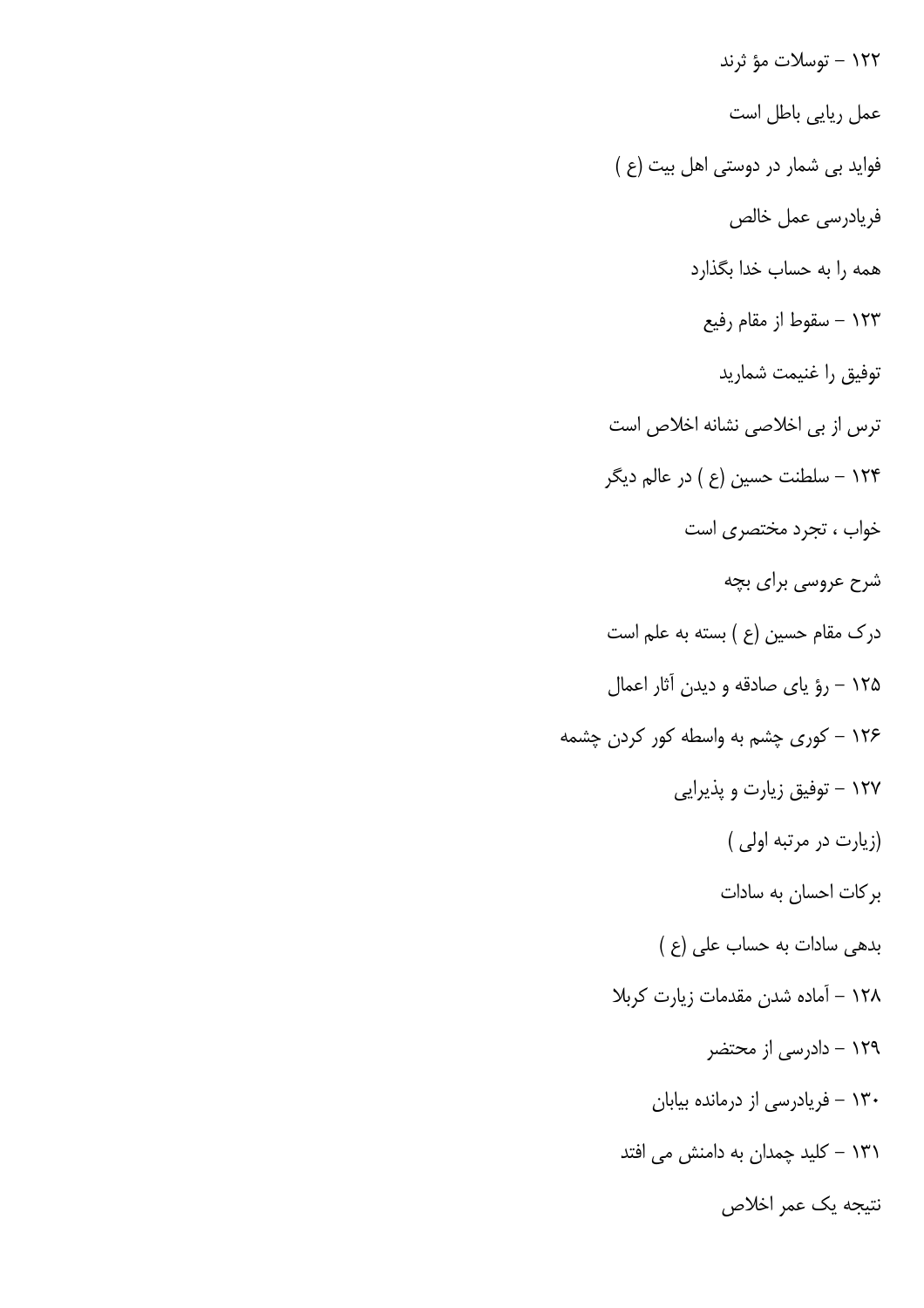بچه را در هوا نگه میدارد ١٣٢ – رو به حسين (ع ) قبله حقيقى ۱۳۳ – جسد سالمی از ۱۳۰۰ سال قبل به دست آمد ۱۳۴ - برکت یول مایه کیسه ۱۳۵ – حکایت مشهدی احمد آشیز ۱۳۶ – فرنگی روضه خوانی می کند ۱۳۷ – فرجام ناگوار عهدشکنی ۱۳۸ – از آسمان ماهی می بارد ۱۳۹ – آب آشامیدنی در میان دریا ۱۴۰ – نجات از زندان و رسیدن به مقصد ۱۴۱ – قصیده ای در مدح امیرالمؤ منین (ع )و خوابی عجیب ۱۴۲ – بی عینک می خواند ۱۴۳ - چاره بلا به زیارت عاشورا ۱۴۴ – کراماتی از یک مرد خدا ۱۴۵ - توسل و شفا از بر کات اهل بیت (ع) ۱۴۶ - اجابت فوری و عنایت رضوی ۱۴۷ – به خون مبدل شدن تربت امام حسین (ع) ١۴٨ - شفا يافتن مريض با توسل به امام زمان (عج) اندرز از سرگذشت دیگران (لَقَدْ كانَ في قَصَصهمْ عبْرَةٌ لاُولى ألاَلْباب)(١) بر صاحبان خرد، پوشیده نیست که طبع انسانی را به داستان و سرگذشت دیگران رغبتی بسزاست و از شنیدن و خواندن قصه ها لذتی وافر می برد، از اینرو در سابق بازار قصه گویی رونقی داشته و شغل رسمی بوده و در این دوره هم بیشتر نشریات و مطبوعات برای جلب توجه خوانندگان ، به نقل داستانهای مهیّج و رمّانهای سراسر دروغ می پردازند و یا داستانهای ساختگی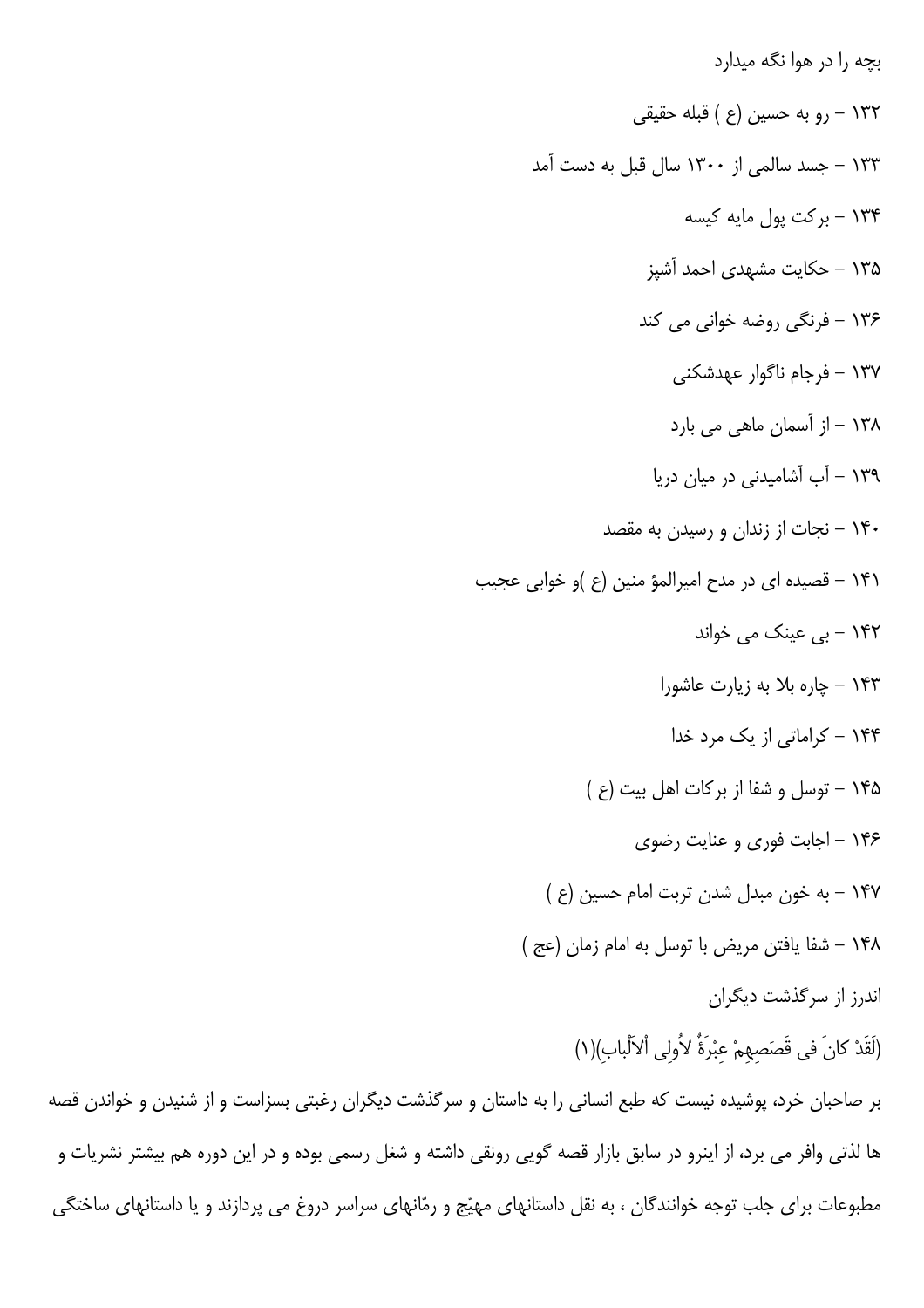مجلات خارجی را ترجمه می نمایند. و تعجب اینجاست با آنکه همه می دانند که اینها سراسر دروغ و ساختگی است ، در عین حال با اشتیاق و ولع تمام می خوانند یا گوش می گیرند و این نیست مگر همانی که اشاره شد که طبع انسان اصولا به قصه ها و سرگذشتها مایل است در حالی که می توان این غریزه را در راه صحیح به کار انداخت و از آن به بهترین وجه ، بهره های فراوان برد.

از این غریزه می توان برای عبرت گرفتن و بیدار شدن دلها از خواب غفلت نهایت استفاده را نمود و بدون اینکه به تحریف و جعل داستانهای دروغی احتیاجی باشد از سرگذشت پیشینیان و دیگران اندرز گرفت چنانچه در قرآن مجید سرگذشت واقعی و قضایای حقیقی پیشینیان را مکرر یادآور شده و از اقوام عاد و ثمود و نوح و فرعون و لوط در جاهای متعدد، بحث فرموده و از عاقبت بدشان سخن گفته و دیگران را اندرز می دهد که از چنین عقوبتهایی برحذر باشند و مکرر می فرماید:((آیا کسی هست که اندرز بگیرد؟ آیا عبرت گیرنده ای هست که از سرگذشت ایشان متنبه شود؟(٢)(٣)

و از داستان یوسف و برادرانش به بهترین قصه ها تعبیر فرموده و (نَحْنُ نَقُصُّ عَلَیْکَ اَحْسَنَ الْقَصَص) (۴) آنگاه در آخر سوره می فرماید:((هر آینه در سرگذشت ایشان عبرتی است برای خداوندان خرد)).

(لَقَدْ كانَ في قَصَصِهِمْ عِبْرَةٌ لِلُولي ألاّلْبابِ) (۵) يعني هر عاقلي از سرگذشت ايشان اندرز مي گيرد و از نكات اخلاقي و نتيجه اعمال و پاداش نیکی و بدی در دار دنیا به خود می آید و راه را از چاه تمیز و صواب را بر خطا ترجیح می دهد.

در جاهای مکرر از پیغمبران گذشته و حالاتشان از بردباری در سختیها و مصیبتها و فداکاری در راه رسیدن به مرام و مقصد و پایداری و ثبات قدم در راه هدف ، داد سخن را داده است .

بلکه بیشتر حکمتها و اندرزها را ضمن داستان بیان می فرماید؛ مثلا دستورالعملهای عالی اخلاقی را – که راه رسیدن به كمال انسانيت است – از قول ((لقمان حكيم )) ضمن وصيت به فرزندش بيان مي فرمايد. (۶)

و یا رازهای آفرینش و حکمتهای امور تکوینی را ضمن داستان ((موسی و خضر)) یادآور می شود. و نظایر آن از آثار صدقه و انفاق در راه (۷) خدا را به بهترین بیان ضمن قصه های گوناگون می رساند.

از جمله چیزهایی که سبب تاءلیف این کتاب شده – چنانچه مؤ لف محترم در مقدمه مختصر خود اشاره فرموده – اندزر گرفتن خوانندگان از سرگذشت دیگران است که هر داستانی بهره ای وافر و نتیجه اخلاقی فوق العاده ای دارد که اثر همان توجه طبع انسانی به داستان دیگران است که این نتیجه از این راه بهتر حاصل می شود و به اصطلاح موعظه ضمن قصه بیشتر اثر می کند، مخصوصا اگر قصه حقیقی و راستی باشد.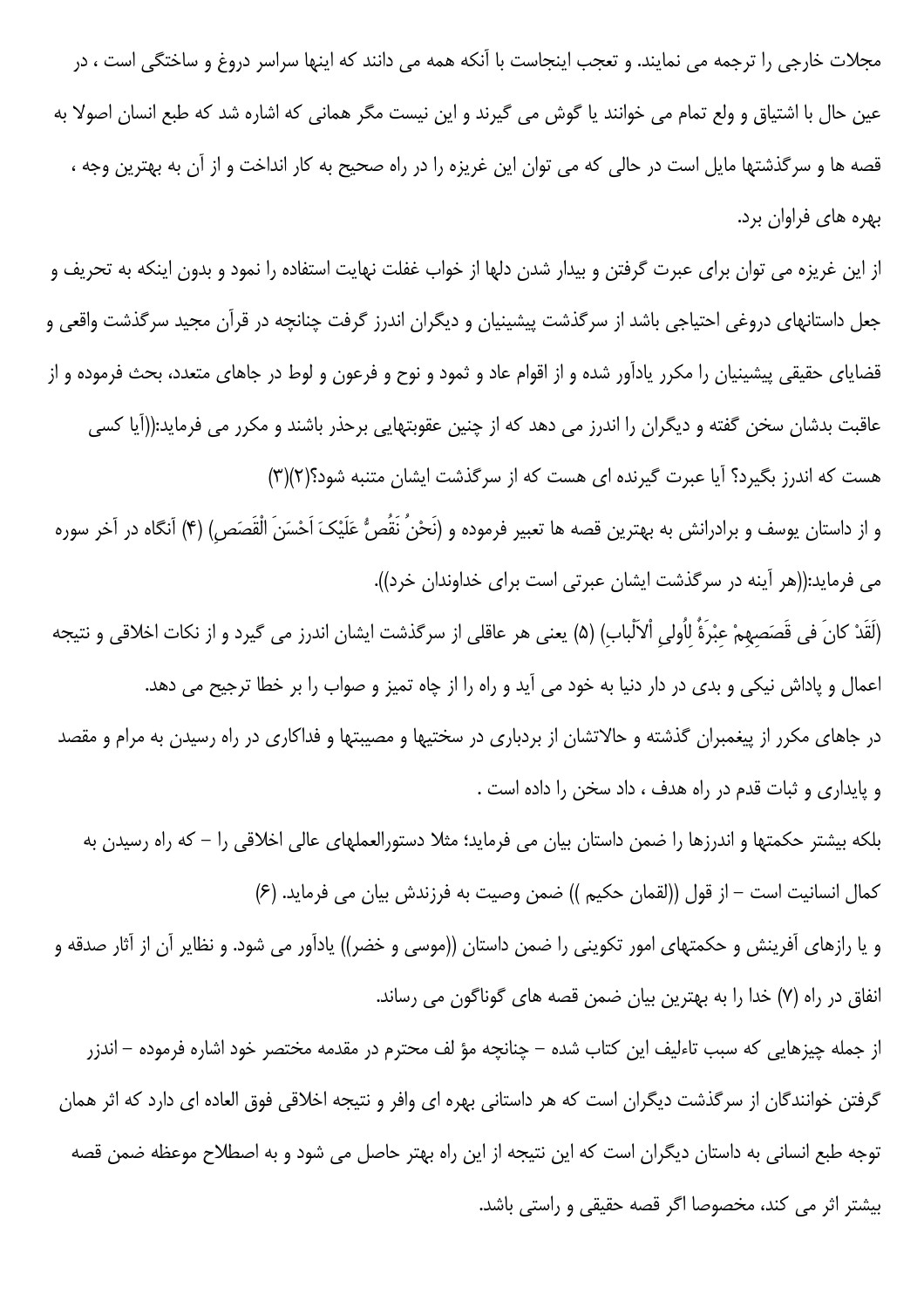ایمان به غیب

موضوع دیگری که قابل دقت بیشتری است ، این است که اساس دین مقدس اسلام بر عقیده به مبداء و معاد و سایر اموری است که از حواس بشری برکنار و به اصطلاح ، ((غیب )) است ، هرچه امور ماورای حس را شخص بیشتر باور داشته باشد، ايمانش قويتر و به مقام قرب پروردگار، نزديكتر است .

یکی از بهترین راههایی که ایمان به غیب را طبعا زیاد می کند خوابهای درستی است که به واسطه اتصال نفس انسانی به عالم ماورای حس امور پنهانی را درک می نماید و شاهد صدقی هم در خارج دارد که خیال محض نبوده بلکه آنچه را در خواب ديده مربوط به عالم غيب است .

کسانی که رؤ یای صادقه دارند، ایمان بیشتری به غیب پیدا می کنند و کسانی که می شنوند و باور می دارند، ایمان به غیبشان زیادتر می شود.

از این نظر که این کتاب مشتمل بر رؤ یاهای صادقه و شواهد صدق خارجی آن است نیز در خور توجه و قابل استفاده است که خوانندگان با خواندن رؤ یاهای درستی که مربوط به زمان حاضر است و در هیچ کتابی نیست و کسانی که خواب دیده اند از خوبان دوره حاضر و بحمد الله بیشترشان در قید حیاتند و آنهائی که از نزدیک با ایشان مربوطند می دانند که اهل کلک و دروغ نيستند.

بنابراین ، خواننده بهتر می فهمد که به راستی عالم دیگری فوق عالم ماده و طبیعت است تا برسد به اعتقاد به معاد و غیره . لذا اين كتاب از نظر تقويت عقايد اسلامي و ايمان به عالم غيب و ماوراي ماده ، فوق العاده مفيد است . معجزات ائمه (ع )در عصر حاضر

اعتقاد بیشتر و تمسک به ائمه هدی

از جمله خصوصیات این کتاب این است که بیشتر داستانهای آن مربوط به معجزه ای از معجزات اهلبیت عصمت و طهارت است که در زمان حاضر واقع شده و خواننده اعتمادش به این خانواده زیادتر و عقیده اش به ایشان محکمتر می گردد و در نتیجه فریب تبلیغات سوء شیادها را نمی خورد و از صراط مستقیم و مذهب حق ، منحرف نمی گردد.

به علاوه ، به ذیل عنایت آنان بیشتر متمسک شده ، بهره های وافی باقی می برد؛ چون می بیند که ایشان مجاری قدرت حق هستند و حاجات خلق را چگونه می دهند و همچنین محبت ایشان که اساس دین است ، در دلهای خوانندگان زیادتر مے گردد.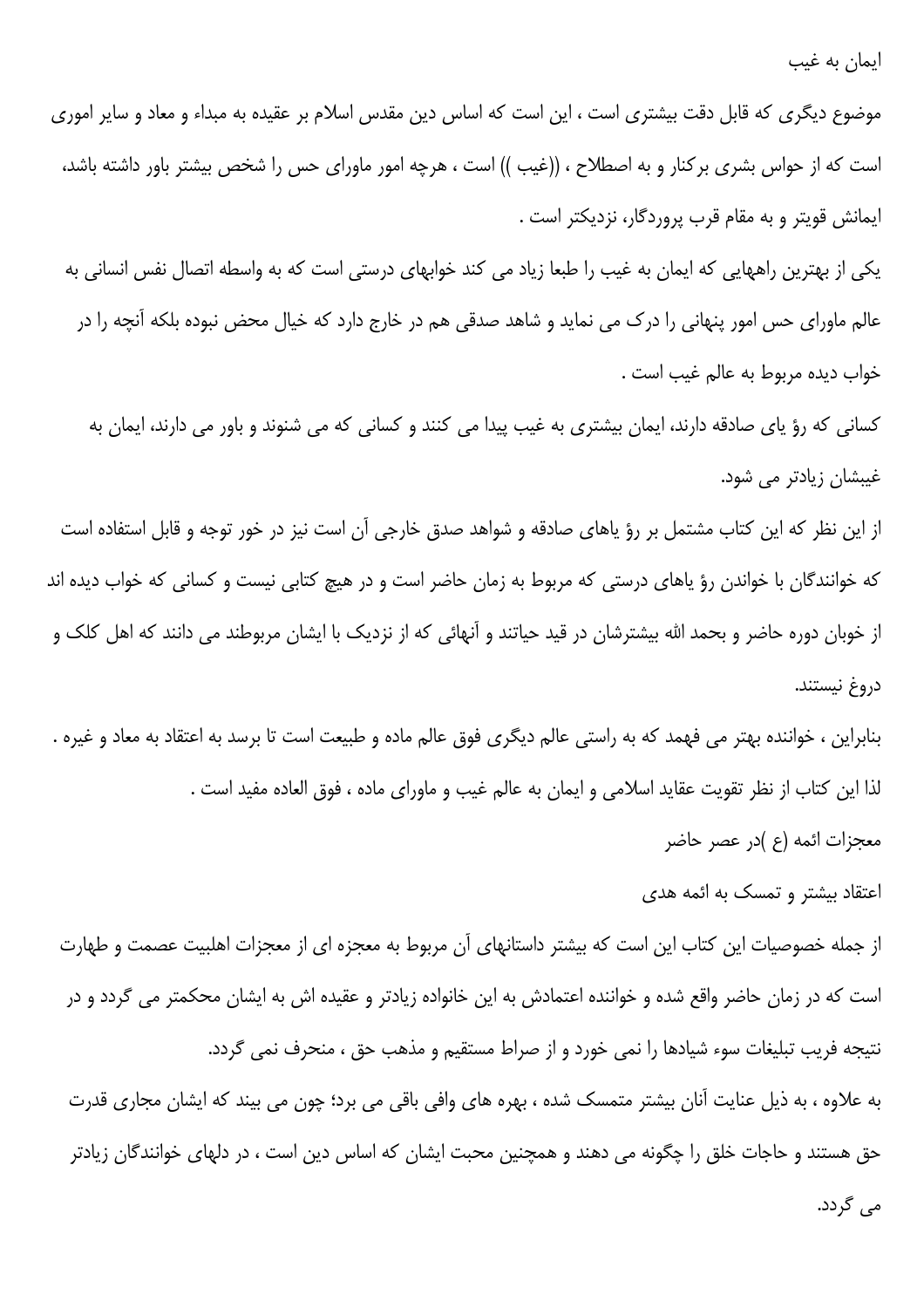جلوگیری از پاءس

از جمله منافع این کتاب آن است که شخص هراندازه پست و از سعادت خود ماءیوس باشد یا در مصیبتها و شداید فوق العاده ای واقع شده باشد با مطالعه سرگذشت این افراد حالش دگرگون می شود و امیدش به خدایش زیادتر می گردد و مشتاق لقای رحمت الهی می شود دست و پایی زده برای سفر هولناکی که در پیش ِ دارد توشه ای تهیه می کند و گذشته هایش را جبران می کند و ناملایمات مادی ، او را از پا در نمی آورد. در خاتمه امیدوار است این کتاب مورد استفاده عموم واقع شده خوانندگان عزیز بهره کافی از آن ببرند و توفیقی عنایت شود تا چاپ جلدهای بعدی در دسترس همگان قرار گیرد. ...شیراز – به تاریخ ۱۸ ماه مبارک رمضان ، مطابق ۱۸٫۹٫۴۷ سيد محمد هاشم دستغيب

## مقدمه مؤ لف

این ضعیف ، در مدت عمر خود، داستانهایی از بندگان صالحین و صاحبان تقوا و یقین دیده و شنیده ام که هریک از آنها شاهد صدقی است بر الطاف الهیّه از بروز کرامات و استجابت دعوات و نیل به درجات و سعادات و دیدن آثار توسل به قرآن مجيد و ائمه طاهرين – صلوات اللّه عليهم اجمعين .

در این هنگام که سنین عمرم رو به آخر و از ۶۵ گذشته و قاصدهای مرگ یعنی ضعف قوا و هجوم امراض ، مرا به قرب رحیل در جوار رب جلیل و ملاقات اجداد طاهرین و سایر مؤ منین ، بشارت می دهد، خواستم آنچه از آن داستانها بخاطر دارم در اين اوراق ثبت كنم به چند غرض :

١ – هرچند از عباد صالحين نيستم لكن ايشان را دوست دارم وآرزومندم كه از آنها بگويم و از آنها بنويسم و از آنها بشنوم و آنها را ببینم – ((گر از ایشان نیستی برگو از ایشان ))

۲ – چنانچه در حدیث رسیده نزد یاد خوبان رحمت خدا نازل می شود، امید است نویسنده و خوانندگان عزیز مشمول این رحمت (عنْدَ ذكْرِ الصّالحينَ تَنْزِلُ الرَّحْمَةُ)، (٨) باشيم .

۳ – چون هريک از اين داستانها موجب تقويت ايمان به غيب و رغبت قلوب به عالم اعلى و توجه به حضرت آفريدگار است ، آنها را ثبت کردم تا فرزندانم و سایر خوانندگان بهره مند شوند و خصوصا در شداید و مشکلات ، دچار پاءس نشوند و دل به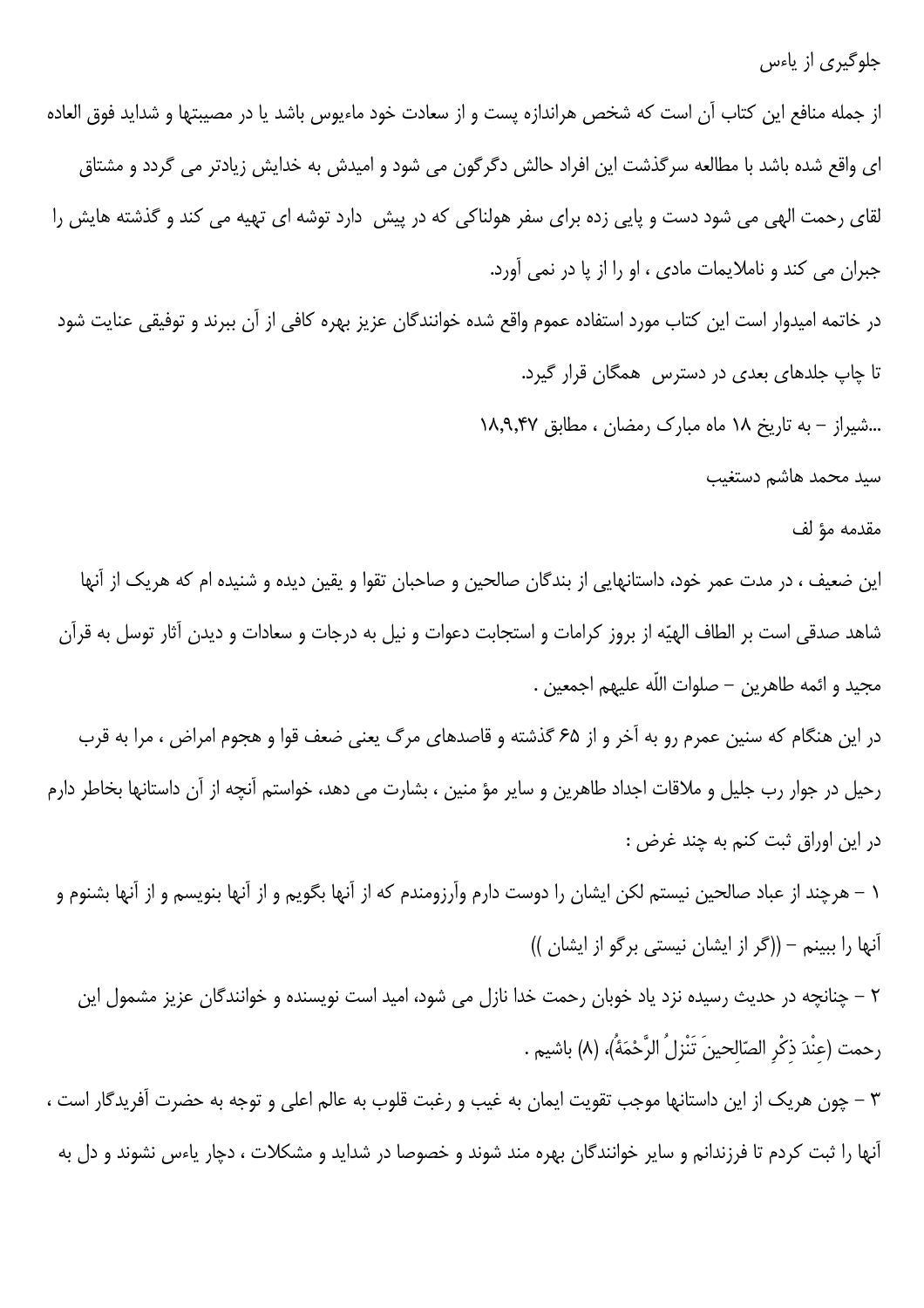پروردگار، قوی دارند و بدانند که دعا و توسل را آثاری است حتمی چنانچه سعی در تحصیل مراتب تقوا و یقین را مقامات و درجاتی است که از حد ادراک بشری افزون است .

۴ – شاید پس از من عزیزی از مطالعه آنها با پروردگار خود آشنا شود و او را یاد کند و حال خوشی نصیبش گردد، خداوند هم به فضل و رحمتش ، این روسیاه را یاد فرماید.

١ - صدقه مرگ را به تاءخير مي اندازد

از ((آقای سید محمد رضوی ))(۹) شنیدم که فرمودند زمانی که مرض سختی عارض دائی بزرگوارشان مرحوم آقای میرزا ابراهیم محلاتی شد، به طوری که اطبا از معالجه ایشان اظهار یاءس کردند، امر فرمودند که مرضشان را به عالم ربانی مرحوم ((حاج شيخ محمد جواد بيدآبادى )) كه مورد علاقه و ارادت جناب ميرزا بودند، خبر دهيم ، ما هم به اصفهان تلگراف كرديم و مرحوم بيدآبادي را از مرض سخت ميرزا با خبركرديم ، فورا جواب دادند مبلغ دويست تومان صدقه دهيد تا خداوند شفا عنايت فرمايد.

هرچند آن مبلغ در آن زمان زياد بود، لكن هرطور بود فراهم آورده بين فقرا تقسيم كرديم و بلافاصله ميرزا شفا يافت . مرتبه دیگر میرزای محلاتی به سختی مریض شدند و اطبا اظهار یاءس کردند، من ابتدا مرحوم بیدآبادی را تلگرافا با خبر كردم و با اينكه جواب تلگراف را قبول و درخواست كرده بودم ، از ايشان جوابي نرسيد تا بالاخره در همان مرض ، ميرزا مرحوم شدند آنگاه دانستم که سبب جواب ندادن اجل حتمی علاج ندارد

مرحوم بیدآبادی این بود که اجل حتمی میرزا رسیده و به صدقه جلوگیری نمی شود.

از این داستان دو مطلب فهمیده می شود یکی آنکه به واسطه صدقه ممکن است در شفای مریض تعجیل شود بلکه مرگ را به تاءخیر اندازد و در باره تاءثیر صدقه در شفای مریض وتاءخیر مرگ و طول عمر و دفع هفتاد قسم بلا، روایاتی از اهل بیت : رسيده و داستانهايي نقل گرديده كه ذكر آنها خارج از وضع اين جزوه است ، طالبين به كتاب ((لئالي الاخبار)) مرحوم تويسركاني و كتاب ((كلمه طيبه )) مرحوم نوري مراجعه كنند.

مطلب دیگر آنکه : هرگاه اجل حتمی باشد و بقای شخص مخالف حکمت ، حتمی خدا باشد دعا و صدقه از این جهت بی اثر می شود هرچند از سایر آثار خیریه دنیوی و اخروی آن بهره مند خواهد بود و برای تاءیید این مطلب ، داستان دیگری نقل می گردد.

٢ - اجل حتمى علاج ندارد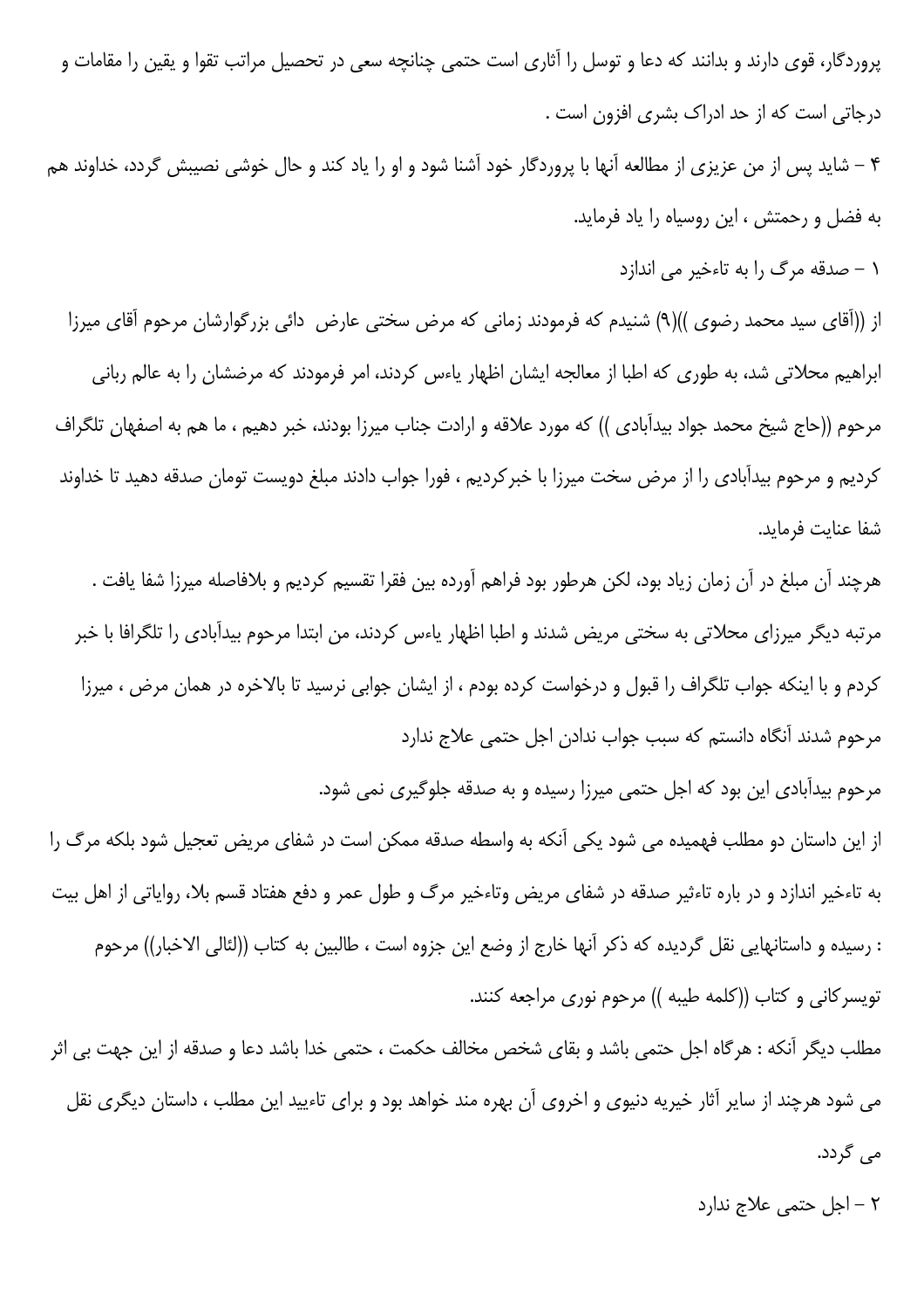از مرحوم حاج غلامحسین مشهور به تنباکو فروش ، شنیدم که گفت از مرحوم آقای حاج شیخ محمد جعفر محلاتی شنیدم كه فرمود هنگام مرض مرحوم حجهٔ الاسلام شیرازی ، حاج میرزا محمد حسن ، عده ای از بزرگان علما، اطراف بسترشان بودند و می گفتند در هریک از مشاهد مشرفه مخصوصا در حرم حضرت سیدالشهداء علیه السلام و در اماکن متبرکه مخصوصا در مسجد کوفه عده ای از اخیار معتکف شده اند و شفای شما را از خداوند خواهانند وصدقه های بسیاری برای سلامتی حضرتت داده شده است و ما یقین داریم که از برکات دعاها و صدقه ها خداوند شما را شفا می بخشد و برای مسلمانان نگاه می دارد.

مرحوم ميرزا پس از شنيدن اين كلمات ، اين جمله را فرمود:((يا مَنْ لا يَرُدُّ حكْمَتَهُ الْوَسائلُ))، گويا آن جناب ملهم شده بود كه اجل حتمي ايشان رسيده و بايد رفت و لذا اشاره فرمود كه اين وسيله ها جلوگيري از ((حكمت حتمي الهي )) نمي كند. ۳ – تلاوت قرآن هنگام مرگ

> چون در داستان یکم از مرض موت میرزای محلاتی ذکری شد، جنابت پلیدی معنوی است دوست داشتم داستان موت ايشان را نيز نقل كنم .

مرحوم حاج میرزا اسماعیل کازرونی می فرمود: در ساعت احتضار، میرزای محلاتی شروع فرمود به تلاوت آیات آخر سوره حشر و مكرر خواند تا مرتبه آخر در وسط آيه :(هُوَاللَّهُ الَّذي لا الهَ الاّ هُوَالْمَلكُ الْقُدّوُسُ السَّلامُ)(١٠) همينجا روح شريفش به عالم اعلى ارتحال فرمود (وَلا يَخْفي لُطْفُهُ)

و راستی تمام سعادت همین است که لحظه آخر عمر، زبان ودل به یاد خدا باشد و بمیرد و همین است آرزوی تمام اهل ايمان :(وَفي ذلكَ فَلْيَتَنا فَسِ الْمُتَنافِسُونَ) (١١) اَللَّهُمَّ اجْعَلْ خاتَمَةَ اَمْرِنا خَيْرا بجاه مُحَمَّد وَاله الطَّاهرينَ (ع )

۴ – جنابت ، پلیدی معنوی است

آقای رضوی فرمودند که مرحوم بیدآبادی سابق الذکر، به قصد تشرف به مدینه منوره از طریق بوشهر به شیراز تشریف آوردند و قریب دو ماه در این شهر توقف فرمودند و در منزل آقای علی اکبر مغازه ای میهمان بودند و در همان منزل برای اقامه نماز جماعت و درک فیض حضورشان هر سه وقت ، جمعی از خواص حاضر می شدند. شبی غسل جنابت بر من واجب شده بود پس از اذان صبح از خانه بیرون آمدم به قصد رفتن حمام ، ناگاه حاج شیخ محمد باقر شیخ الاسلام را دیدم که عازم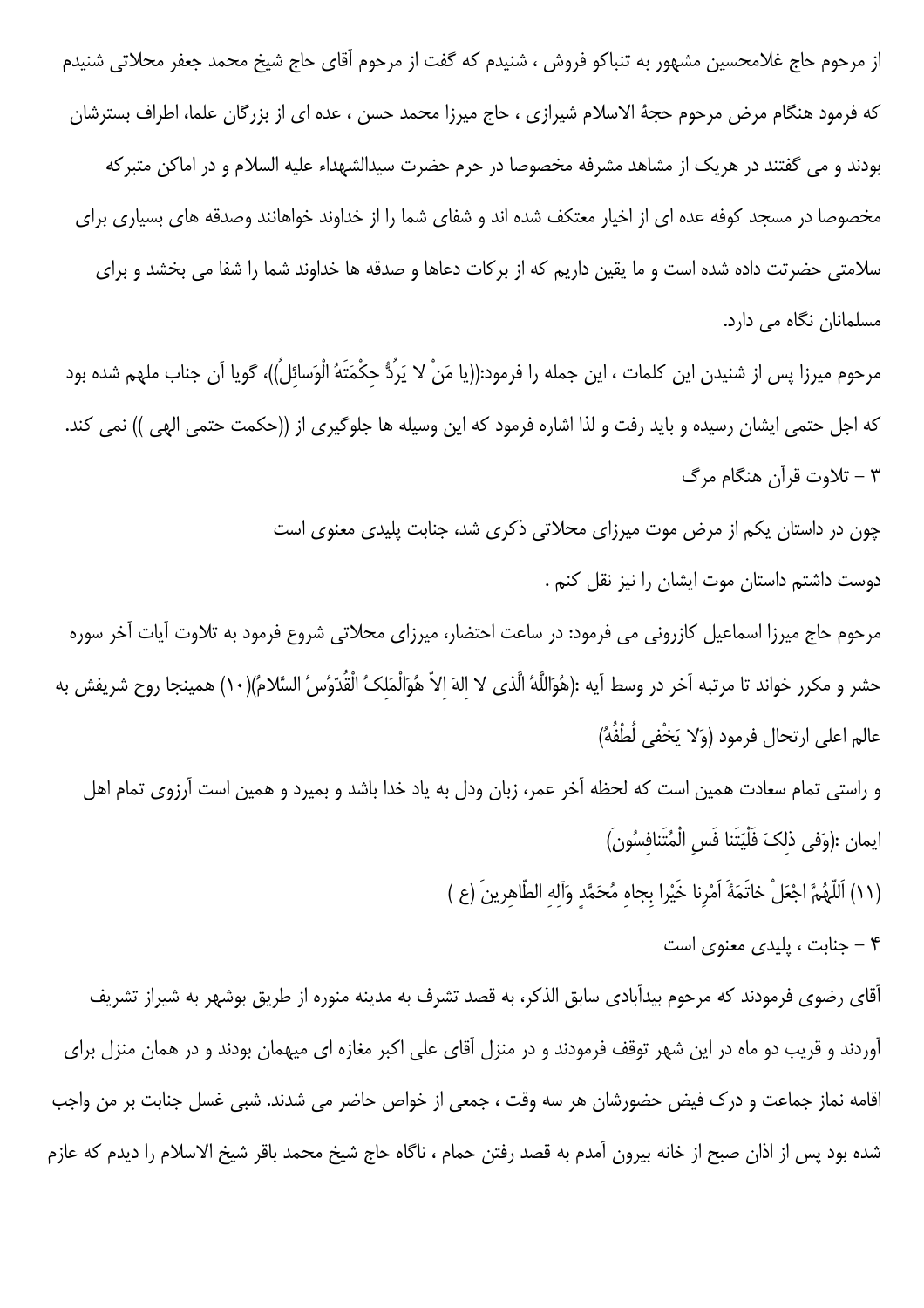رفتن خدمت أقاي بيدأبادي بود، به من گفتند مگر نمي أيي برويم ، من حيا كردم بگويم قصد حمام دارم ، لذا با ايشان موافقت کرده پیش خودم گفتم وقت زیاد است می روم سلامی خدمت آقای بیدآبادی عرض کنم و بعد به حمام می روم . چون هر دو بر ایشان وارد شدیم ، اول آقای شیخ الاسلام با ایشان مصافحه کرد و نشست ، بعد من نزدیک رفته مصافحه كردم ، آهسته در گوشم فرمود:((حمام لازمتر بود)).

من از اطلاع ایشان به خود لرزیدم و با خجلت و شرمساری برگشتم ، مرحوم شیخ الاسلام گفت آقای رضوی کجا می روی ؟ مرحوم بیدآبادی فرمود بگذارید برود که کار لازمتری دارد.

از این داستان به خوبی دانسته می شود که حدث جنابت و سایر احداث از امور اعتباریه محضه نیستند که شارع مقدس برای آنها احکامی مقرر داشته ، چنانچه بعضی از اهل علم چنین تصور کرده اند، بلکه تمام حدثها یعنی تمام موجبات غسل و وضو خصوصا جنابت تماما از امور حقیقی و واقعی هستند؛ یعنی یک نوع قذارت وکثافت و تیرگی به واسطه آنها عارض روح می شود که در آن حال هیچ مناسبتی با نماز که مناجات و حضور با حضرت آفریدگار است ندارد و نماز باطل است و اگرحدث اکبر مانند جنابت و حیض باشد، در آن حالت توقف در مساجد و مس خط قرآن مجید نیز حرام است .

به واسطه همان قذارت معنوى است كه در آن حالت چيز خوردن و خوابيدن و بيش از هفت آيه از قرآن تلاوت كردن ونزد محتضر حاضر شدن مكروه است ؛ (زيرا در آن حالت محتضر سخت محتاج ملاقات ملائكه رحمت است و ملائكه از قذارت جنابت و حیض سخت متنفرند) و غیر اینها از محرمات و مکروهات در حالت جنابت و حیض که تماما به واسطه آن قذارت معنوی است که بعضی از خالصین از شیعیان و پیروان اهل بیت – علیهم السلام – که به واسطه مجاهدات نفسانیه و ریاضات شرعیه خداوند به آنها دل روشنی داده و امور ماورای حس را درک می کنند ممکن است آن قذارت را بفهمند چنانچه مرحوم بیدآبادی در ک فرمود.

و نظير اين داستان بسيار است از آن جمله در كتاب قصص العلماء مرحوم تنكابني نقل كرده است از مرحوم آقا سيد عبدالکريم ابن سيد زين العابدين لاهيجي که گفت پدرم مي گفت که در عتبات عاليات تحصيل مي نمودم و در آخر زمان مرحوم آقا باقر وحيد بهبهاني – عليه الرحمه – بود و آقا به واسطه كهولت ، تدريس نمي فرمود و تلامذه آن بزرگوار تدريس می کردند لکن آقا برای تبرک در خانه اش مجلس درسی داشت که شرح لمعه را سطحی درس می گفت و ما چند نفر به قصد تبرک به مجلس درس او مشرف می شدیم .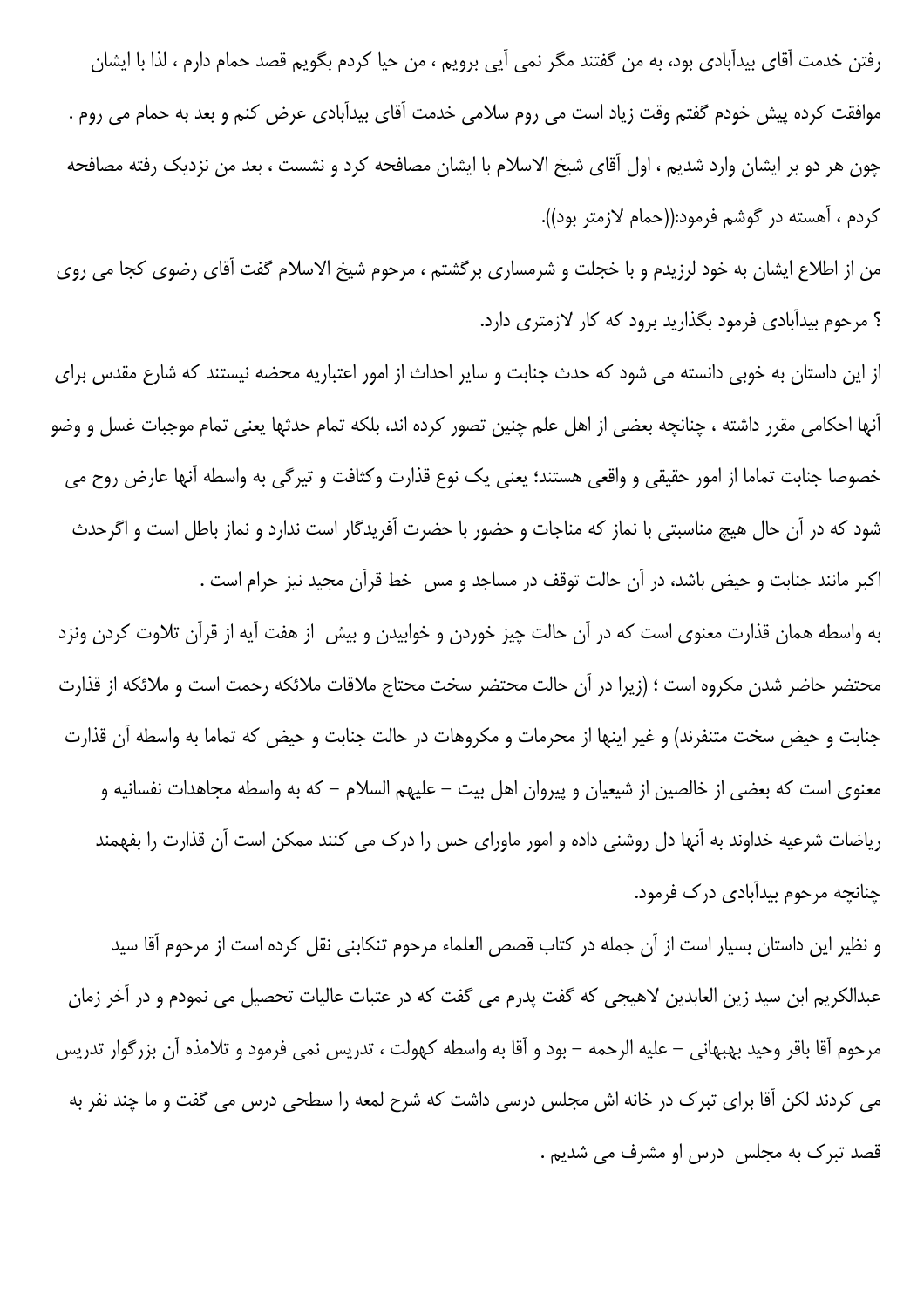از قضا روزی مرا احتلام عارض شد و نماز هم قضا شده بود و وقت درس آقا رسیده بود، پس به خود گفتم می روم به درس تا درس فوت نشود و از آنجا به حمام رفته غسل می کنم . پس وارد مجلس شدیم و آقا هنوز تشریف نیاورده بود و چون وارد شد با کمال بهجت و بشاشت به اطراف مجلس نظر می نمود، به یک دفعه آثار هم و غم در بشره اش ظاهر شد و فرمود امروز درس نیست به منازل خود بروید و همه برخاستند و رفتند و من چون خواستم بروم آقا به من فرمود بنشین ، پس نشستم چون همه رفتند و کسی دیگر نبود، فرمود در آنجا که نشسته ای پول کمی زیر بساط است آن را بردار و برو غسل کن واز این به بعد با جنابت در چنین مجلسی حاضر مشو.

و از آن جمله در کتاب مستدرک الوسائل ، جلد ۳ صفحه ۴۰۱ در ذیل حالات عالم بزرگوار صاحب مقامات و کرامات جناب سید محمد باقر قزوینی نقل کرده که در سنه ۱۲۴۶ در نجف اشرف ، طاعون سختی به اهل نجف رسید که در آن ، قریب چهل هزار نفر هلاک شدند وهرکس توانست فرار کرد جز جناب سید مزبور که پیش از آمدن طاعون شب در خواب حضرت امیرالمؤ منین (ع ) او را خبر کرده بودند و فرمودند:((بکَ یَخْتمُ یا وَلَدی )) یعنی تو آخر کسی هستی که به طاعون از دنیا می روی و همین طور هم شد؛ یعنی پس از مردن سید، دیگر طاعون تمام شد و در این مدت همه روزه سید از اول روز تا شب در صحن مقدس شغلش نماز میت خواندن بود و عده ای را ماءمور کرده بود برای جمع آوری جنازه ها و آوردن در صحن و عده ای را برای غسل و کفن و عده ای برای دفن ، تا اینکه گوید خبر داد به من سید مرتضی نجفی که در همان اوقات روزی نزد سید بودم که پیرمرد عجمی که از اخیار مجاورین نجف اشرف بود آمد و نظر به سید می کرد و گریه می نمود مثل اینکه به جناب سید کاری داشت و دستش به سید نمی رسید چون جناب سید او را چنین دید به من فرمود از او بپرس حاجتی داری ؟

پس به نزدش رفتم و گفتم حاجتی داری ؟ گفت اگر این روزها مرگم برسد آرزومندم که جناب سید بر جنازه ام منفردا یک نماز بخواند (چون به واسطه زیادتی جنازه ها سید بر هرچند جنازه یک نماز می خواند) پس آمدم به سید حاجتش را خبر دادم ، قبول فرمود، پیرمرد رفت فردا جوانی گریان آمد و گفت من پسر همان پیرمردم و امروز طاعون او را زده و مرا فرستاده که جناب سید او را عیادت فرمایند، سید قبول فرمود و سید عاملی را جای خود قرار داد برای نماز بر جنازه ها و خود برای عیادت آن مرد صالح آمد و جماعتی هم همراه سید آمدند در اثنای راه ، شخص صالحی از خانه اش بیرون آمد چون سید و جماعت را دید پرسید کجا می روید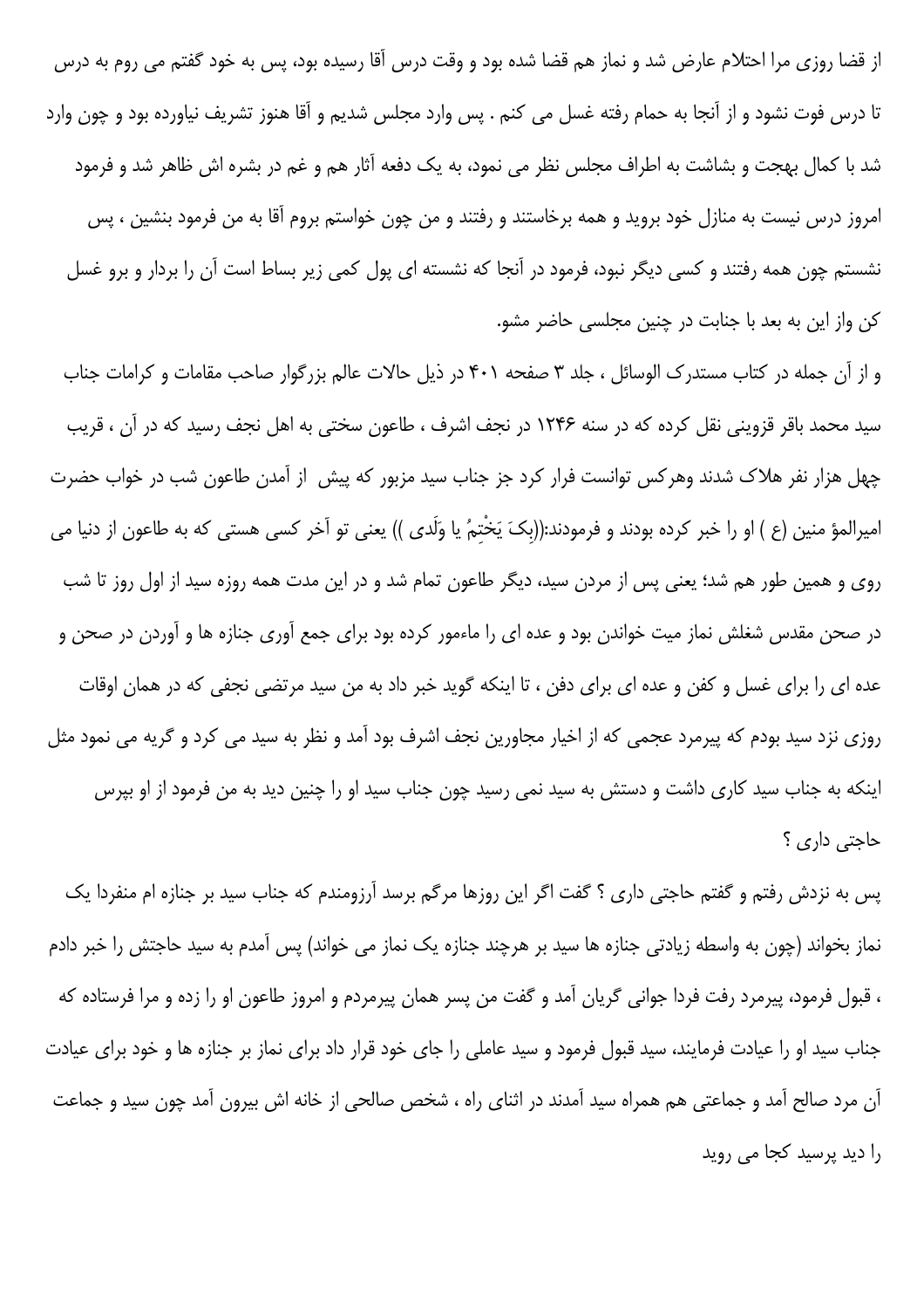گفتم عیادت فلان . گفت من هم با شما می آیم تا به فیض عیادت برسم ؛ چون سید وارد بر آن مریض شد، آن مریض سخت شاد شد و اظهار محبت و مسرت می کرد با هریک از آن جماعت تا آن مرد صالحی که در وسط راه به ما ملحق شده بود وارد شد و سلام کرد ناگاه آن مریض متغیر و متوحش و با دست و سر مکرر به او اشاره می کرد که برگرد و بیرون رو و به فرزندش اشاره کرد که او را بیرون کن به طوری که تمام حاضرین تعجب کرده و متحیر شدند در حالی که بین آن مریض وآن شخص هیچ سابقه آشنایی نبود پس آن مرد بیرون رفت و بعد از فاصله ای برگشت در این مرتبه آن مریض به اونظر کرد و تبسم نمود و اظهار رضایت و مسرت کرد و چون همه خارج شدیم سرش را از آن مرد پرسیدیم ، گفت من جنب بودم و از خانه درآمدم که حمام بروم چون شما را دیدم گفتم با شما می آیم و بعد حمام می روم چون وارد شدم و تنفر شدید آن مریض را دیدم دانستم که در اثر جنابت من است ، بیرون رفتم و غسل کرده برگشتم و دیدید که با من چگونه محبت کرد و خوشحال گردید.

صاحب مستدرک پس از نقل این داستان عجیب ، می فرماید در این داستان تصدیق وجدانی است به آنچه در شرع مقدس از اسرار غیبی وارد نصیب شدن طیّاْلا رْض

> شده که جنب و حائض در حال احتضارش وارد نشوند. ۵ – نصيب شدن طيّ اْلاَرْض،

فاضل محقق جناب آقاي ميزرا محمود مجتهد شيرازي ، نزيل سامره – رحمهٔ اللّه عليه – نقل فرمود از مرحوم حاج سيد محمد علی رشتی که غالب عمرش را در ریاضات شرعی و مجاهدات نفسانیه گذرانیده بود در اوقاتی که در مدرسه حاج قوام نجف ، طلبه و مشغول تحصیل علم بودم در بین طلاب مشهور بود که شخص پاره دوزی که درب باب طوسی است ((طی الارض )) دارد و هر شب جمعه نماز مغرب را در مقام مهدي عليه السلام در وادي السلام مي خواند و نماز عشا را در حرم حضرت سيدالشهداء عليه السلام بجا مي آورد، در صورتي كه بين نجف و كربلا بيش از سيزده فرسنگ وتقريبا دو روز راه پیاده روی است ، من خواستم این مطلب را تحقیق نمایم و به آن یقین کنم ، پس با آن مرد صالح پاره دوز آمد و شد نموده و رفاقت کردم و چون رفاقتم با او محکم شد روز چهارشنبه به یکی از طلاب که با من هم مباحثه و به او اعتماد داشتم گفتم امروز برای کربلاحرکت کن و شب جمعه در حرم باش ببین رفیق پاره دوز را می بینی ؛ چون رفت غروب پنجشنبه با یک تاءثري نزد رفيق ياره دوز رفتم و اظهار ناراحتي كردم .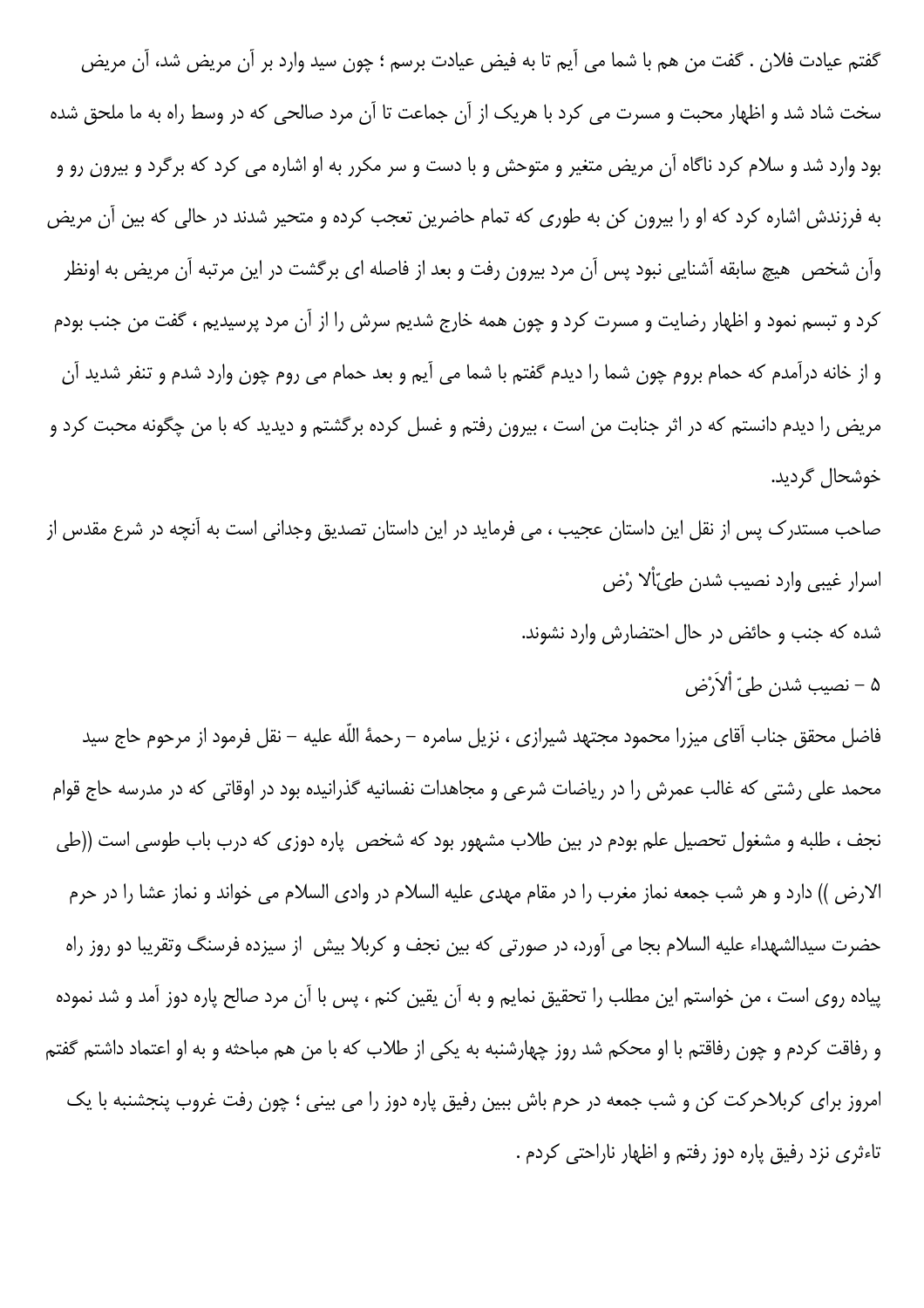گفت تو را چه می شود؟ گفتم مطلب مهمی است که باید الان به فلان طلبه رفیقم برسانم و متاءسفانه کربلا رفته و به او دسترسی ندارم . گفت مطلب را بگو خدا قادر است که همین امشب به او برسد، پس نامه ای که نوشته بودم به او دادم ، ایشان نامه را گرفت و به سمت وادی السلام رفت ، دیگر او را ندیدم تا روز شنبه که رفیقم آمد و آن نامه را به من داد و گفت شب جمعه موقع نماز عشا رفیق پاره دوز به حرم آمد و آن نامه را به من داد.

چون چنین دیدم یقین کردم که پاره دوز، طی الارض دارد، در مقام برآمدم که از او درخواست کنم که جاگرج بشود من هم داراي طي الارض گردم .

پس او را به خانه ام دعوت کردم چون هوا گرم بود پشت بام رفتیم و گنبد مطهر حضرت امیر علیه السلام نمایان بود، پس از صرف شام مختصری به ایشان گفتم غرض از دعوت این است که من یقین کردم شما طی الارض دارید وآن نامه ای که به شما دادم براي يقين كردن من بود، الحال از شما خواهش مي كنم مرا راهنمايي كنيد كه چكنم تا جطي الارض ج نصيب من هم بشود.

تا این را شنید و دانست که سرّ او فاش شده ، صیحه ای زد و مثل چوب خشک افتاد به طوری که وحشت کردم و گفتم از دنیا رفت . پس از آنکه به حال خودآمد، فرمود ای سید! هرچه هست به دست این آقاست و اشاره به گنبد مطهر کر دو گفت و هر چه می خواهی از او بخواه ، این را گفت و رفت و دیگر در نجف اشرف دیده نشد و هرچه تحقیق کردم دیگر کسی او را نديد

این داستان را از چند نفر دیگر از علمای اعلام شنیدم که همه از قول سیدرشتی مرحوم نقل کردند. مبادا خواننده عزیز تعجب کند و برایش گران باشد که این قضیه را باور کند؛ زیرا برای ائمه طاهرین ، طی الارض دادن به یکی از دوستانشان چیزی نیست و برای این مطلب نظیرهایی است که در کتب روایات ثبت است . از آن جمله در جلد ۱۱ بحارالانوار، ذیل حالات امام هفتم حضرت موسی بن جعفر علیه السلام نقل کرده از علی بن يقطين که رئیس الوزرای هارون و از شیعیان خالص بود و ابراهیم جمال کوفی سخت از او نگران و ناراحت بود، هنگامی که بر حضرت موسى بن جعفر عليه السلام در مدينه وارد شد حضرت به او بي اعتنايي فرموده و فرمود تا ابراهيم از تو راضي نشود من از تو راضی نمی شوم ، عرض کرد ابراهیم در کوفه است و من مدینه ام پس آن حضرت او را به اعجاز در یک لحظه از مدينه به كوفه ، درب خانه ابراهيم حاضر فرمود.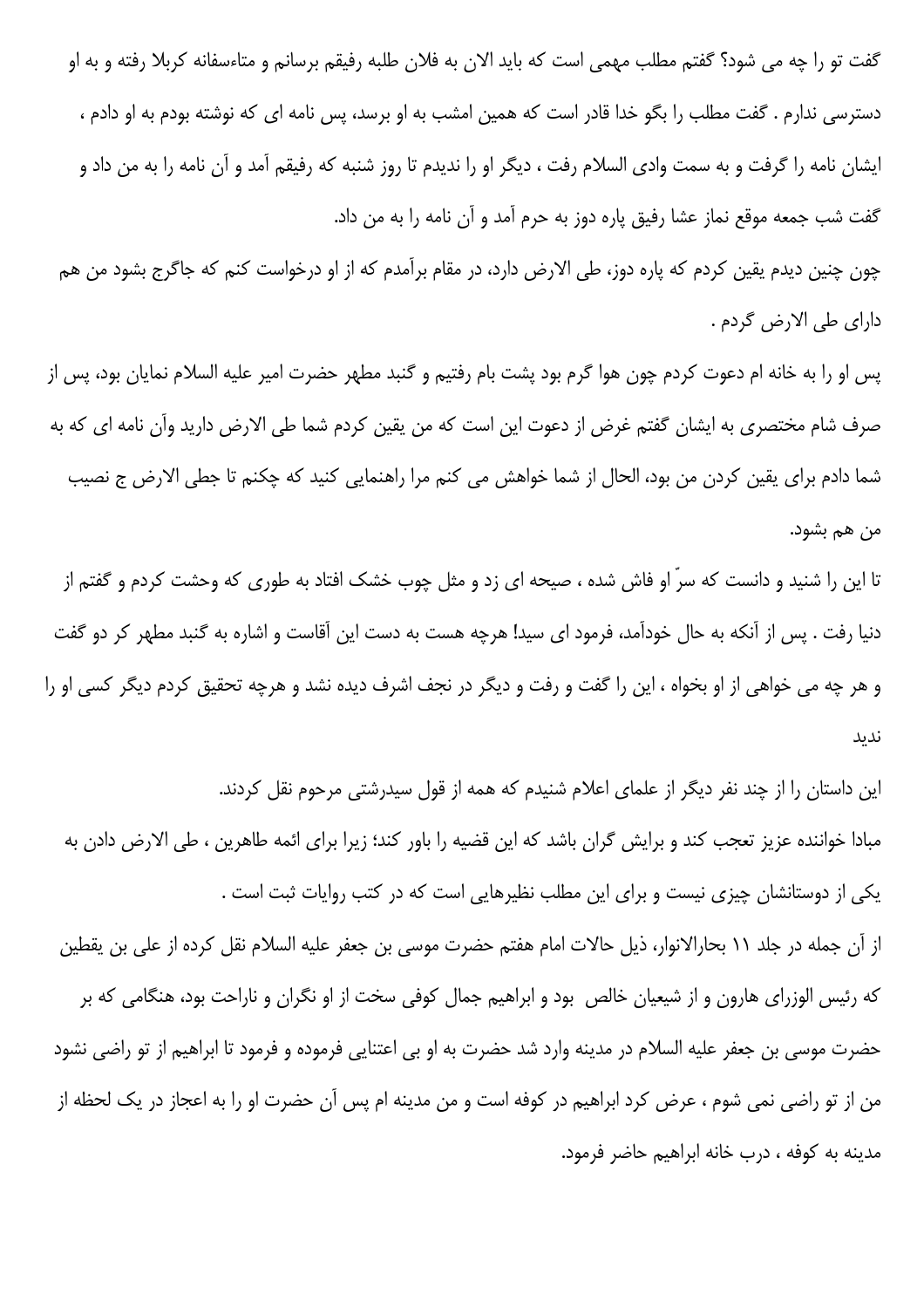ابراهیم را صدا زد، از خانه اش بیرون آمد، علی بن یقطین حاضر فرمود. دید، علی گزارش کارش را به او گفت و او را از خود راضی ساخت بلکه صورت خود را زمین بگذارد و او را قسم داد که پای خود را بر صورتم گذار تا امام علیه السلام از من راضی شود، بعد در همان لحظه به مدینه برگشت و امام علیه السلام از او دلشاد گردید.

و مانند سیر دادن امام محمد تقی علیه السلام خادم مسجد راءس الحسین در شام را در یک شب از دمشق به کوفه و به مدینه و مسجدالحرام و برگشتن به جای خود و نظایر آن که ذکر آنها منافی وضع این رساله است ؛ زیرا در اینجا تنها آنچه از اهل وثوق و اطمینان شنیده شده یا دیده شده نوشته می گردد نه آنچه در کتب ثبت شده و گاهی برای تاءیید مطلب از آنها هم نقل می گردد.

۶ – زنده شدن پس از مرگ

و نیز از همان مرحوم آقامیرزا محمود شنیدم که فرمود در نجف اشرف مرحوم آقا شیخ محمد حسین قمشه ای که از فضلا و تلامیذ مرحوم سید مرتضی کشمیری بود مشهور شده بود که ((از گور گریخته )) و سبب این شهرت چنانچه از خود آن مرحوم شنیدم این بود که ایشان در سن هیجده سالگی در قمشه به مرض حصبه مبتلا می شود، روز به روز مرضش سخت تر شده اتفاقا فصل انگور بود و انگور زیادی در همان اطاقی که مریض بود می گذارند، ایشان بدون اطلاع کسی ، از آن انگورها می خورد و مرضش شدیدتر شده تا می میرد.

در آن حال حاضرین گریان شدند و چون مادرش آمد و فرزندش را مرده دید می گوید کسی دست به جنازه فرزندم نزند تا برگردم ، فورا قرآن مجید را برداشته و بالای بام می رود و سرگرم تضرع به حضرت آفریدگار می شود و قرآن مجید و حضرت ابا عبدالله الحسین را شفیع قرار می دهد و می گوید دست برنمی دارم تا فرزندم را به من برگردانید. چند دقیقه بیش نمی گذرد که جان به کالبد آقا محمد حسین برمی گردد و به اطراف خود می نگرد مادرش را نمی بیند، می گويد به والده بگوييد بيايد كه خداوند مرا به حضرت اباعبداللّه عليه السلام بخشيد.

مادر را خبر می کنند بیا که فرزندت زنده شده ، سپس گزارش خود را نقل نمود که چون مرگ من رسید دو نفر نورانی سفیدپوش نزدم حاضر شدند و گفتند چه باکی داری ، گفتم تمام اعضایم درد می کند، یکی از آنها دست برپایم کشید، پایم راحت شد، هرچه دست را رو به بالا می آورد درد بدن راحت می شد، یک دفعه دیدم تمام اهل خانه گریانند هرچه خواستم به آنها بفهمانم که من راحت شدم ، نتوانستم تا بالاخره آن دو نفر مرا به بالا حرکت دادند، بسیار خوش و خرم بودم ، در بین راه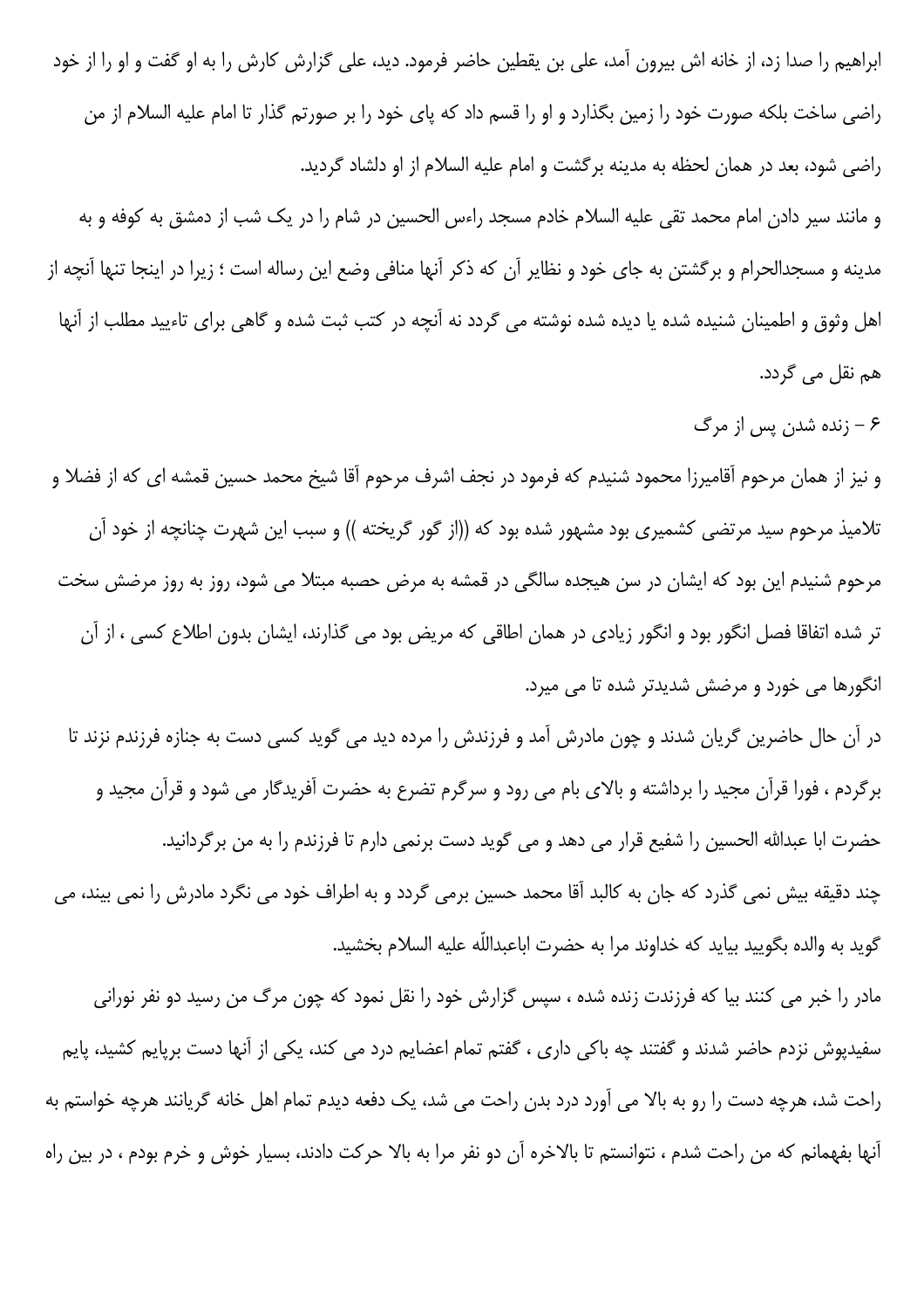بزرگی نورانی حاضر شد و به آن دو نفر فرمود:((ما سی سال عمر به این شخص عطا کردیم در اثر توسل مادرش به ما، او را بر گر دانید)).

به سرعت مرا برگردانیدند ناگهان چشم باز نمودم اطرافیان را گریان دیدم به مادر خود گفتم که توسل تو پذیرفته شد و مرا سی سال عمر دادند و غالب آقایان نجف که این داستان را از خودش شنیده بودند، در راءس مدت سی سال ، منتظر مرگش بودند و در همان راءس سی سال هم در نجف اشرف مرحوم گردید.

نظیر این داستان است آنچه در آخر کتاب دارالسلام عراقی نقل کرده از صالح متقی ملا عبدالحسین ، مجاور کربلا و داستانی است طولانی و خلاصه اش آنکه پسر ملا عبدالحسین از بام خانه اش می افتد و می میرد، پدرش پریشان و نالان بی اختیار به حرم حضرت سيدالشهداء عليه السلام پناهنده مي شود و زنده شدن پسرش را مي طلبد و مي گويد تا پسرم را ندهيد از حرم خارج نمی شوم ، بالاخره همسایگان از آمدن پدر ماءیوس شده و می گویند بیش از این نمی شود جنازه را معطل گذاشت به ناچار جنازه پسر را به غسّالخانه می برند، در اثناء غسل ، به شفاعت حضرت اباعبداللّه علیه السلام روح پسر به بدنش برمی گردد لباسهایش را می پوشد و با پای خود به حرم حضرت می آید و به اتفاق پدرش به منزل برمی گردد. نجات از دشمن

موارد زنده شدن مردگان به اعجاز ائمه طاهرین : بسیار است و پاره ای از آنها در کتاب مدینهٔ المعاجز ضمن معجزات آن بزرگواران مذكور است .

۷ – نجات از دشمن

و نیز نقل فرموده اند که مرحوم شیخ محمد حسین قمشه ای مزبور، عازم زیارت ائمه طاهرین که در عراق مدفونند می شود،الاغی تندرو می خرد و اثاثیه خود را که مقداری لباس و خوراک و چند جلد کتاب بود در خرجین می گذارد و بر الاغ می بندد، از آن جمله کتابچه ای داشته که در آن مطالب مناسب و لازم نوشته بود و ضمنا مطالب منافی با تقیه از سب و لعن مخالفین در آن نوشته بود.

پس با قافله حرکت می کند تا به گمرک بغداد وارد می شود، یک نفر مفتش با دو نفر ماءمور می آیند، مفتش می گوید خرجین شیخ را باز کنید، تصادفا مفتش در بین همه کتابها همان کتابچه را برمی دارد و باز می کند و همان صفحه ای که در آن مطالب مخالف تقیه بوده می خواند. پس نگاه خشم آمیزی به شیخ می کند و به ماءمورین می گوید شیخ را به محکمه کبری ببرید و تمام زوار را پس از جلب شیخ ، بدون تفتیش رها می کند و خودش هم می رود.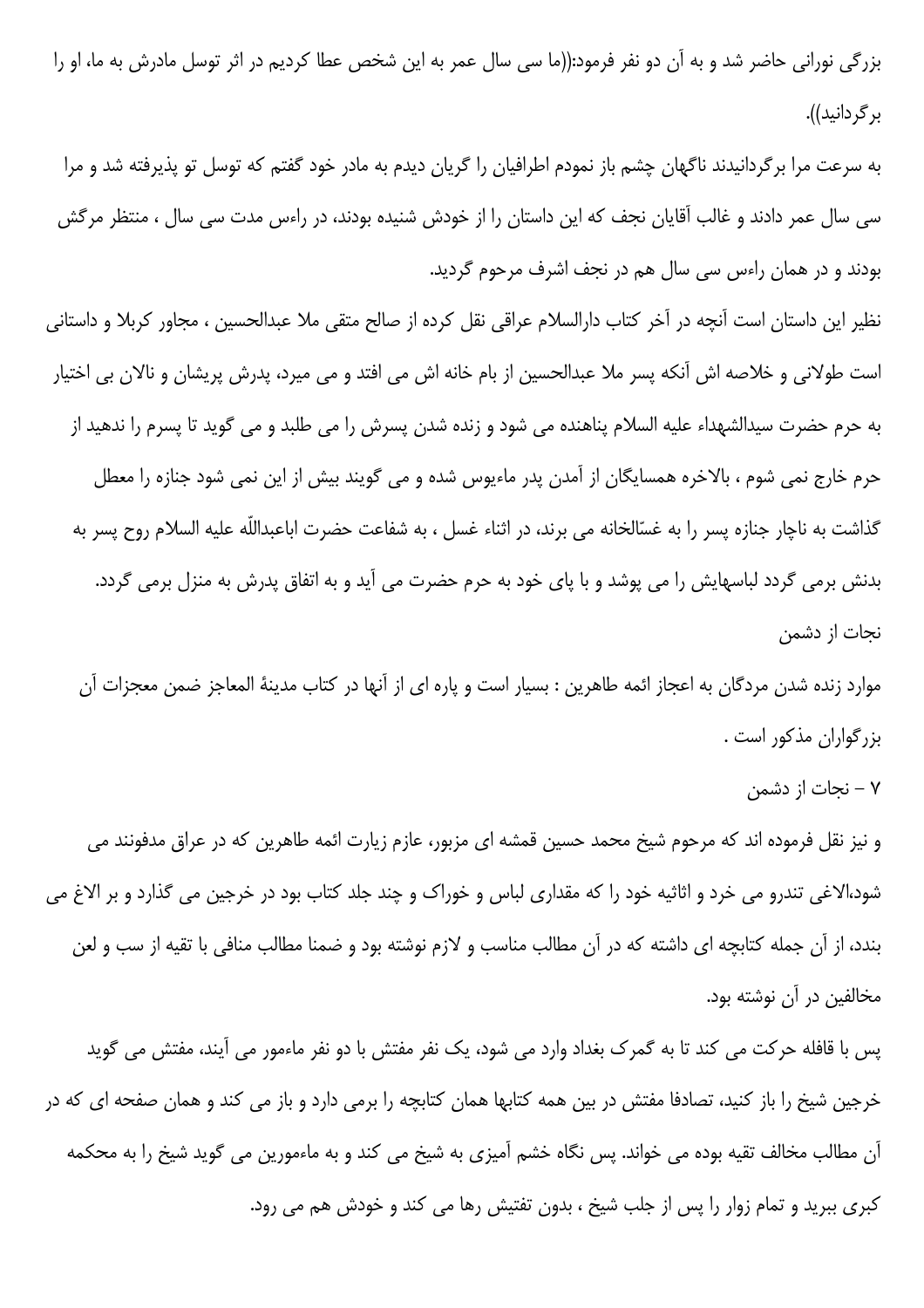در سابق ، فاصله بین گمرک و شهر، مسافت زیادی خالی از آبادی بوده است آن دو ماءمور اثاثیه شیخ را بار الاغ می کنند و شیخ را از گمرک بیرون می آورند و به راه می افتند.

پس از طی مسافت کمی ، الاغ از راه رفتن می افتد به قسمی که برای دو ماءمور، رنجش خاطر فراهم می شود، یکی به دیگری می گوید خسته شدم ، این شیخ که راه فرار ندارد من جلو می روم تو با شیخ از عقب بیایید.

مقداري از راه را كه پليس دوم طي مي كند، بالاخره در اثر حرارت آفتاب و گرمي هوا او هم خسته و تشنه و وامانده مي

شود،به شیخ می گوید من جلو می روم تا خود را به سایه و آب برسانم تو از عقب ما بیا جوج به ما ملحق شو. شيخ چون خود را تنها و بلامانع مي بيند و خسته شده بود سوار الاغ مي شود، تا سوار مي شود، حال الاغ تغيير كرده دو گوش خود را بلند می کند و مانند اسب عربی با کمال سرعت می دود تا به ماءمور اول می رسد، همینکه می خواهد بگوید بیا الاغ راهرو گردید تو هم سوار شو، مثل اینکه کسی دهانش را می بندد جوج چیزی نمی گوید، با سرعت از پهلوی پلیس می گذرد و پلیس هم هیچ نمی فهمد، شیخ می فهمد که لطف الهی است و می خواهند او را نجات دهند تا به پلیس دوم می رسد، هیچ نمی گوید او هم کور و کر گردیده شیخ را نمی بیند و پس از عبور از ماءمور دوم ، زمام الاغ را رها می کند تا هرجا خدا می خواهد الاغ برود، الاغ وارد بغداد می شود و بی درنگ از کوچه های بغداد گذشته وارد کاظمین ۸ می شود و در کوچه های شهر کاظمین می گردد تا خودش را به خانه ای که رفقای شیخ آنجا وارد شده بودند رسانده سرش را به در خانه می زند.

پس از ملاقات رفقا، بزودی از کاظمین بیرون می رود و خدای را بر نجات از این شرّ بزرگ سپاسگزاری می کند ۸ – نورافشانی ضریح حضرت امیر(ع ) و باز شدن دروازه نجف

و نیز نقل فرمودند از جناب شیخ محمد حسین مزبور که فرموده بود شبی دوساعت از شب گذشته به قصد خرید ترشی از خانه بیرون آمدم و دکان ترشی فروشی نزدیک سور شهر بود (سابقا شهر نجف اشرف حصار و دروازه داشته و دروازه آن متصل به بازار بزرگ و بازار بزرگ متصل به درب صحن مقدس و درب صحن محاذی ایوان طلا و درب رواق بوده است به طوری که اگر تمام درها باز بود، شخص از دروازه ، ضریح مطهر را می دید) و شیخ مزبور هنگام عبور می شنود عده ای پشت دروازه در را می کوبند و می گویند:((یا عَلی ! اَنْتَ فُکّ ألبابَ؛ یعنی یاعلی ! خودت در را باز کن )). و معجزه رضویه – شفای بیمار

ماءمورین به آنها اعتنایی نمی کنند، چون اول شب که در را می بستند تا صبح باز کردنش ممنوع بود.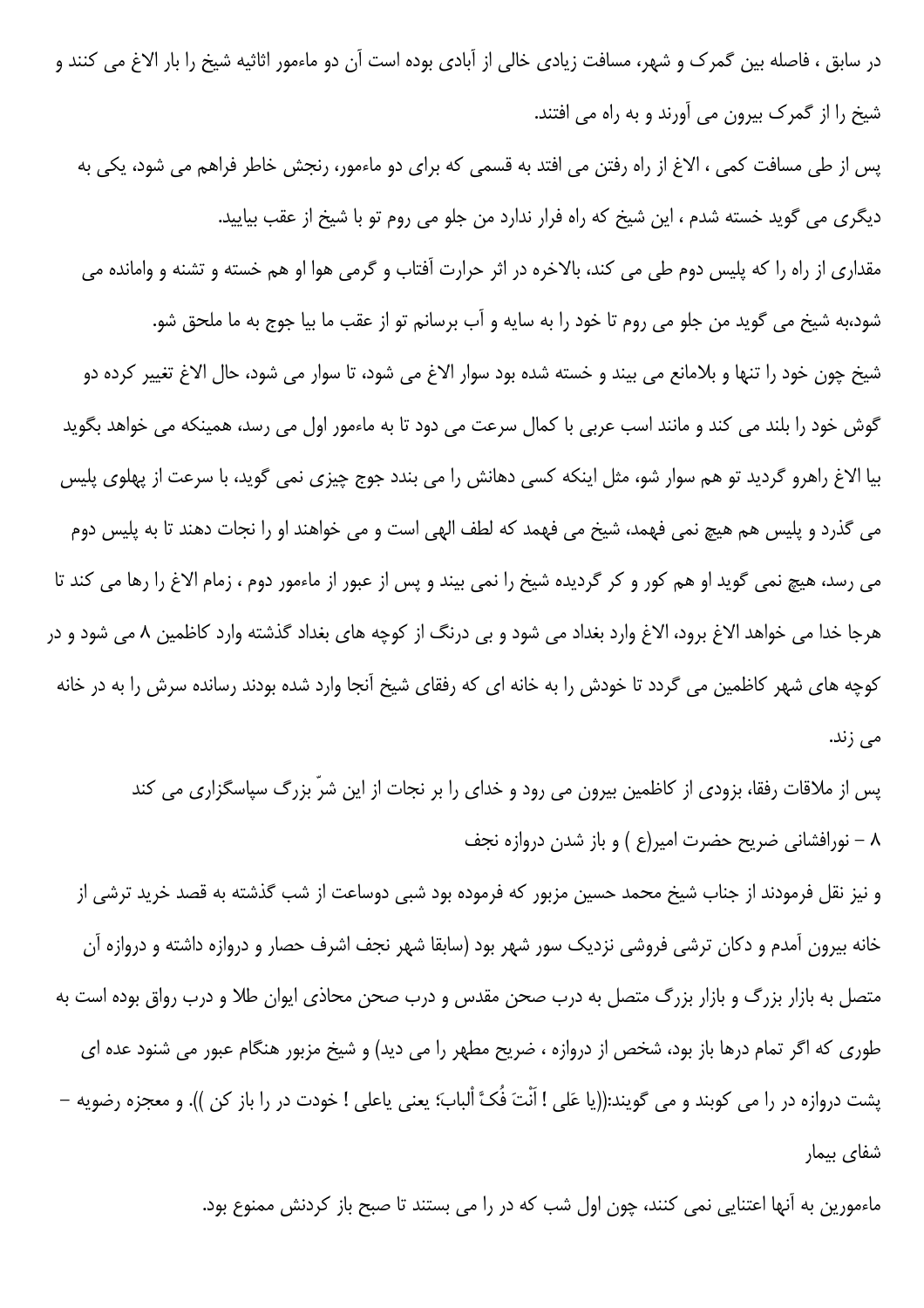آقای شیخ می رود ترشی می خرد و برمی گردد چون به دروازه می رسد این دفعه عده زواری که پشت در بودند شدیدتر ناله کرده و عرض می کنند یا علی ! در را باز کن و یاها را سخت به زمین می کوبند. آقای شیخ پشت خود را به دیوار می زند که از طرف راست چشمش به سمت مرقد مبارک و از طرف چپ دروازه را می بیند، ناگاه می بیند از طرف قبر مبارک ، نوری به اندازه نارنج آبی رنگ خارج شد و دارای دو حرکت بود، یکی به دور خود و دیگری رو به صحن و بازار بزرگ و با کمال آرامی می آید. آقای شیخ نیز کاملا چشم به آن دوخته است با نهایت آرامش از جلو روی شیخ می گذرد و به دروازه می خورد ناگاه در و چهارچوب آن از دیوار کنده می شود و بر زمین می افتد.

عربها با نهايت مسرت و بهجت ، به شهر وارد مي شوند. داستان ششم و هفتم و هشتم را غالب نجفي ها خصوصا اهل علم باخبرند و هنوز بعضی از رجال علم که مرحوم محمد حسین را دیده و این مطالب را بلاواسطه از او شنیده اند، در قید حیاتند و اگر اسامی نقل کنندگان را ثبت کنیم طولانی می شود و لزومی هم ندارد.

۹ - معجزه رضويه - شفاى بيمار

و نیز جناب میرزای مرحوم نقل فرمود از جناب شیخ محمد حسین مزبور که ایشان به قصد تشرف به مشهد حضرت رضا علیه السلام از عراق مسافرت می کند و پس از ورود به مشهد مقدس ، دانه ای در انگشت دستش آشکار می شود و سخت او را ناراحت می کند، چند نفر از اهل علم او را به مریضخانه می برند، جراح نصرانی می گوید باید فورا انگشتش بریده شود و گرنه به بالا سرایت می کند.

جناب شیخ قبول نمی کند و حاضر نمی شود انگشتش را ببرند. طبیب می گوید اگر فردا آمدی باید از بند دست بریده شود، شيخ برمي گردد و درد شدت مي كند و شب تا صبح ناله مي كند، فردا به بريدن انگشت راضي مي شود. چون او را به مریضخانه می برند ، جراح دست را می بیند و می گوید باید از بند دست بریده شود، شیخ قبول نمی کند و می گوید من حاضرم فقط انگشتم بریده شود، جراح می گوید فایده ندارد و اگر الان از بند دست بریده نشود به بالاتر سرایت کرده و فردا باید از کتف بریده شود، شیخ برمی گردد و درد شدت می کند به طوری که صبح به بریدن دست راضی می شود؛ چون او را نزد جراح می آورند و دستش را می بیند می گوید به بالا سرایت کرده و باید از کتف بریده شود و از بند دست فایده ندارد و اگر امروز از کتف بریده نشود فردا به سایر اعضا سرایت می کند و بالاخره به قلب می رسد و هلاک می شود.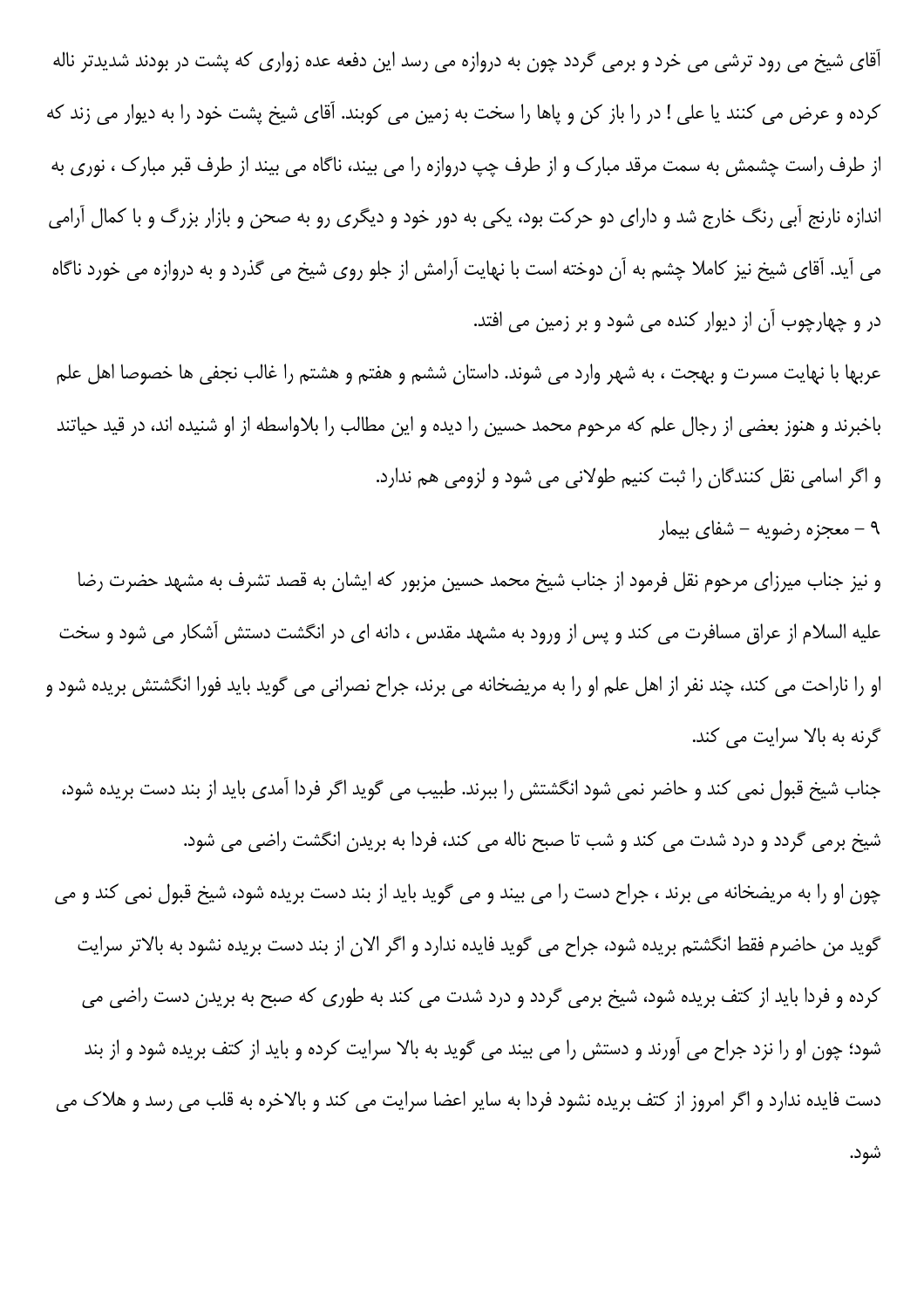شیخ به بریدن دست از کتف راضی نمی شود و برمی گردد و درد شدیدتر شده تا صبح ناله می کند و حاضر می شود که از کتف بریده شود، رفقایش او را برای مریضخانه حرکت می دهند تا دستش را از کتف ببرند، در وسط راه شیخ گفت ای رفقا! ممکن است در مریضخانه بمیرم ، اول مرا به حرم مطهر ببرید پس ایشان را در گوشه ای از حرم جای دادند، شیخ گریه و زاری زیادی کرده و به حضرت شکایت می کند و می گوید آیا سزاوار است زایر شما به چنین بلایی مبتلا شود و شما به فريادش نرسيد:((وَأَنْتَ ألامامُ الَرّؤُفُ)) خصوصا در باره زوار، پس حالت غشوه عارضش می شود در آن حال حضرت رضا عليه السلام را ملاقات می کند، آن حضرت دست مبارک بر کتف او تا انگشتانش کشیده و می فرماید شفا یافتی ، شیخ به خود می آید می بیند دستش هیچ دردی ندارد. رفقا می آیند او را به مریضخانه ببرند، جریان شفای خود رابه دست آن حضرت به آنها نمی گوید چون او را نزد جراح نصرانی می برند جراح دستش را نگاه می کند اثری از آن دانه نمی بیند به احتمال آنکه شاید دست دیگرش باشد آن دست را هم نظر می کند می بیند سالم است ، می گوید ای شیخ آیا مسیح علیه السلام را ملاقات كردى ؟!

عنايت و صله حضرت رضا(ع )

شيخ فرمود: كسى را كه از مسيح عليه السلام بالاتر است ديدم و مرا شفا داد پس جريان شفا دادن امام عليه السلام را نقل مے کند.

۱۰ – عنایت وصله حضرت رضا (ع )

شنیدم از عالم عامل و فاضل کامل جناب حاج شیخ محمد رازی مؤ لف کتاب آثارالحجه و غیره که فرمود شنیدم از جناب سیدالعلماء مرحوم حاج آقا یحیی (امام جماعت مسجد حاج سید عزیزاللّه در تهران ) و از جمعی دیگر از اهل علم که نقل فرمودند از مرحوم حاج شيخ ابراهيم مشهور به صاحب الزماني كه فرموده روز تولد حضرت على بن موسى الرضا عليه السلام (١١ ذيقعده ) قصيده اي در ولادت و مدح آن حضرت گفتم و از خانه بيرون آمدم به قصد ملاقات نايب التوليه كه قصيده ام را برای او بخوانم . چون عبورم از صحن مقدس افتاد با خود گفتم نادان ، سلطان اینجاست کجا می روی ؟ قصیده ات را برای خودشان چرا نمی خوانی ؟!

پس ، از قصد خود پشیمان و تائب شدم و به حرم مطهر مشرف شدم و قصیده ام را مقابل ضریح مقدس خواندم ، پس عرض کردم یا مولای از جهت معیشت در فشارم ، امروز هم عید است اگر صله ای عنایت فرمایید بجاست ناگاه از سمت راست کسی ده تومان در دست من گذاشت ، گرفتم و عرض کردم یا مولای کم است ، فورا از سمت چپ کسی ده تومان دیگر در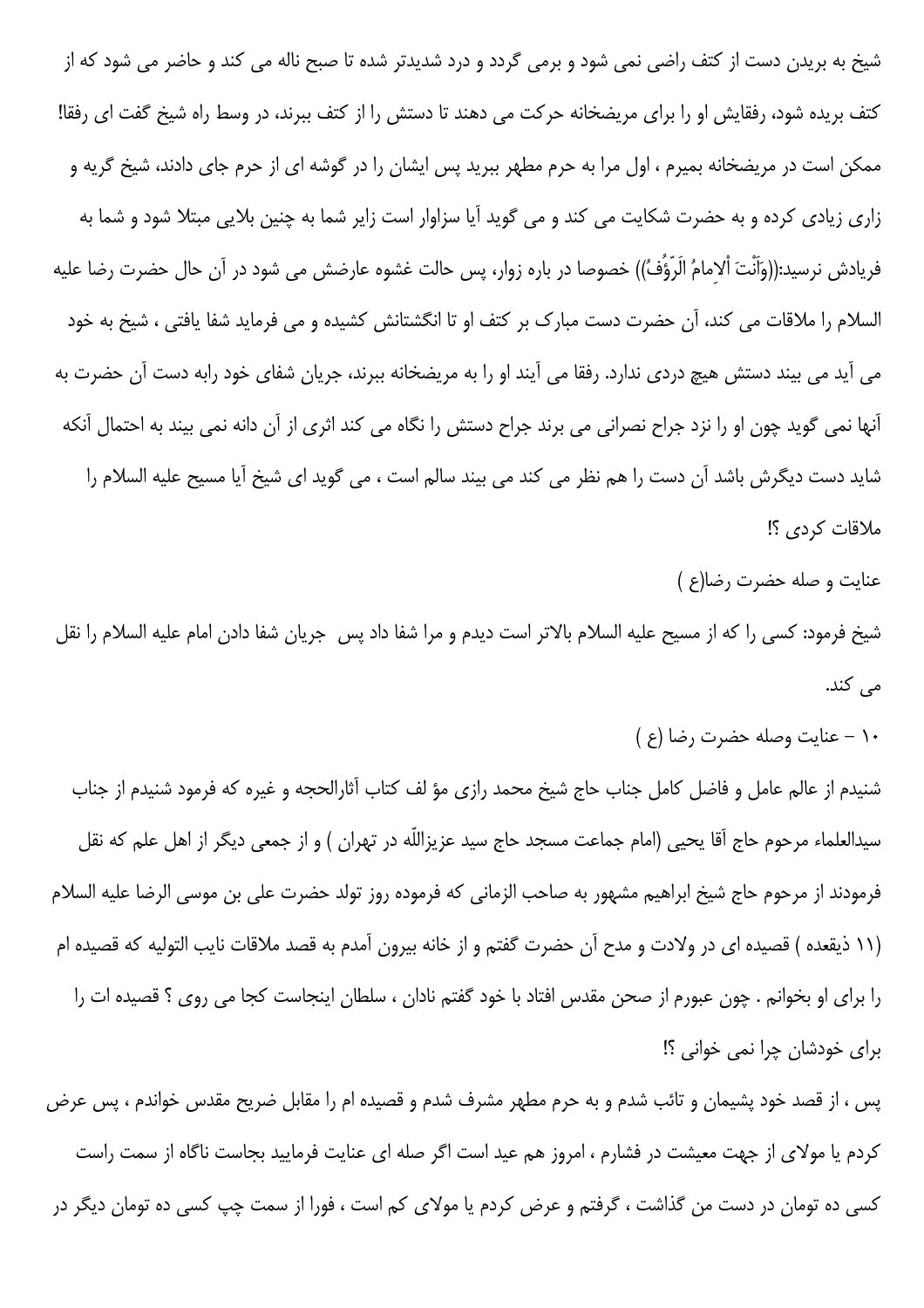دستم گذاشت ، باز عرض کردم کم است ، ده تومان دیگر در دستم گذاشتند، خلاصه تا شش مرتبه استدعای زیادتی کردم و در هر مرتبه ده تومان مرحمت فرمودند (البته ده تومان آن زمان مبلغ قابل توجهي بوده است )

چون مبلغ شصت تومان را كافي ديدم ، خجالت كشيدم كه باز طلب زيادتي كنم ، پول را در جيب گذاشته تشكر كردم و از حرم مطهر خارج شدم ، در کفشداری عالم ربانی مرحوم حاج شیخ حسنعلی تهرانی را دیدم که می خواهد به حرم مشرف شود، مرا که دید در بغل گرفت و فرمود حاج شیخ خوب زرنگ شده ای با حضرت رضا علیه السلام نزدیک شده و روی هم ریخته اید، تو شعر می گویی و آن حضرت به تو صله می دهد، بگو چه مبلغی صله دادند؟

گفتم شصت تومان ، فرمود حاضری شصت تومان رابدهی و دو برابر آن جراج بگیری ؟ قبول کردم شصت تومان را دادم وایشان ۱۲۰ تومان به من مرحمت فرمود، بعدا پشیمان شدم که آن وجهی که امام مرحمت فرمودند چیز دیگر بود، خدمت شیخ برگشتم و آنچه اصرار کردم ایشان معامله را فسخ نفرمود.

١١ - عنايت حسين (ع)

شنیدم از زاهد عابد و واعظ متعظ مرحوم حاج شیخ غلامرضای طبسی که تقریبا در ۳۵ سال قبل جبه ج شیراز تشریف آورده و چند ماهی در مدرسه آقا باباخان توقف داشتند و بنده هم به فیض ملاقاتشان رسیدم ، فرمود با چند نفر از دوستان با قافله به عتبات عالیات مشرف شدیم هنگام مراجعت برای ایران شب آخر که در سحر آن باید حرکت کنیم متذکر شدم که در این سفر مشاهد مشرفه و مواضع متبرکه را زیارت کردم جز مسجد براثا و حیف است از درک فیض آن مکان مقدس محروم باشیم ، به رفقا گفتم بیایید به مسجد براثا برویم .

گفتند مجال نیست و خلاصه نیامدند ، خودم تنها از کاظمین بیرون آمدم تا به مسجد رسیدم ، دیدم در بسته است ومعلوم شد در را از داخل بسته و رفته اند و کسی هم نیست حیران شدم که چکنم این همه راه به امیدی آمدم ، به دیوار مسجد نگریستم دیدم می توانم از دیوار بالا بروم بالاخره هر طوری بود از دیوار بالا رفته و داخل مسجد شدم و با فراغت مشغول نماز ودعا شدم به خیال اینکه در مسجد را از داخل بسته اند و باز کردنش آسان است ، در داخل مسجد هم کسی نبود، پس از فراغت آمدم در راباز کنم دیدم قفل محکمی بر در زده اند و به وسیله نردبان یا چیز دیگر رفته اند. حیران شدم چکنم دیوار داخل مسجد هم طوری بود که هیچ نمی شد از آن بالا مسجد براثا

رفت . با خود گفتم عمری است دَم از حسین علیه السلام می زنم و امیدوارم که به برکت آن حضرت در بهشت به رویم باز شود با اینکه درب بهشت یقینا مهمتر است و باز شدن این در هم به برکت حضرت ابی عبداللّه علیه السلام سهل است پس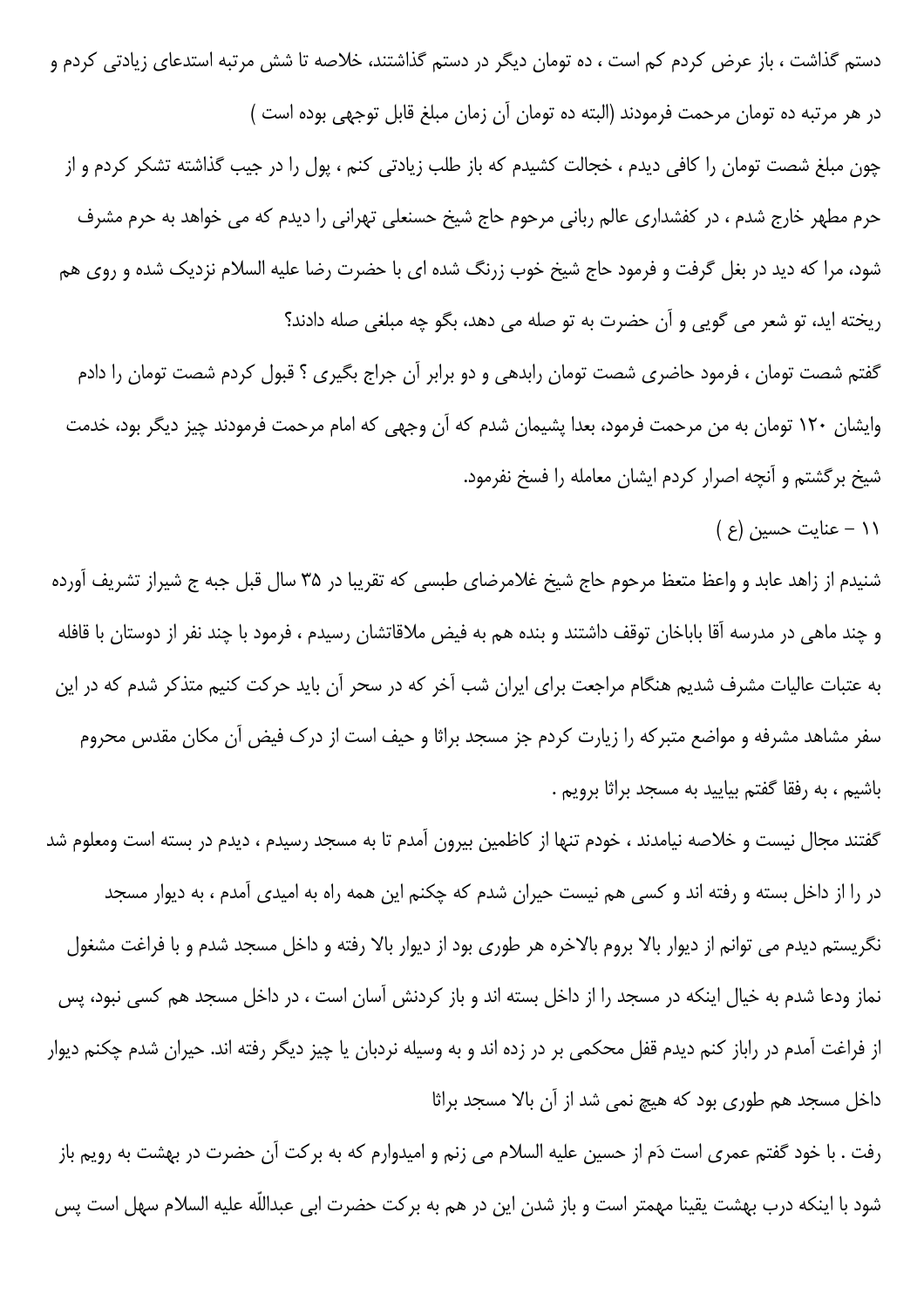با يقين تمام دست به قفل گذاشتم و گفتم يا حسين عليه السلام و آن راكشيدم ، فورا باز گرديد، در را باز كردم و از مسجد بیرون آمدم و شکر خدا را بجا آوردم و به قافله هم رسیدم .

#### مسجد براثا

محدث قمي – عليه الرحمه – در مفاتيح فرموده ((مسجد براثا)) از مساجد معروفه متبركه است و بين بغداد و كاظمين واقع شده جوج در راه ، زوّار غالبا از فیض آن محروم و اعتنایی به آن ندارند با همه فضایل و شرافتی که برای آن نقل شده است . ((حموي )) كه از مورخين سنه ششصد است در معجم البلدان گفته ((براثا)) محله اي بود در طرف بغداد در قبله كرخ و جنوبي باب محول و برای آن مسجد جامعی بود که شیعیان در آن نماز می گذاشتند و خراب شده و گفته که قبل از زمان راضی باللّه خلیفه عباسی شیعیان در آن مسجد جمع می گشتند و سب صحابه می نمودند ...

راضی باللَّه امر کرد در آن مسجد ریختند و هر که را دیدند گرفتند و حبس نمودند و مسجد را خراب کرد و با زمین هموار نمود

شیعیان ، این خبر را به امیرالامرای بغداد به حکم ماکانی رسانیدند او به اعاده بنا و وسعت و احکام آن حکم نمود و اسم راضی باللّه را در صدر آن نوشت و پیوسته آن مسجد معمور ومحل اقامه نماز بود تا بعد از سنه ۴۵۰ که تا الان معطل مانده . و ((براثا)) پیش از بنای بغداد، قریه ای بود که گمان مردم آن است که علی علیه السلام مرور به آن کرده در زمانی که به مقاتله خوارج نهروان می رفت و در مسجد جامع مزبور، نماز خوانده و در حمامی که در آن قریه بوده داخل شده و بعد از نقل داستان ابوشعیب براثی ، گوید از مجموع اخبار وارده در فضیلت مسجد براثا دوازده فضیلت برای آن است که آنها را ذکر می كند و بعد مى فرمايد فعلا مسجد در بسته و مورد اعتنا نيست .

بنده که در پنج سال قبل مشرف شدم ، مسجد براثا را بحمداللّه معمور و از هر جهت مجهز دیدم و تعمیر اساسی شده و دارای برق و لوله آب و درب مسجد هم باز و مورد تردد مؤ منین بود.

### ١٢ - دو قضيه عجيب

از مرحوم حاج شیخ مرتضی طالقانی در مدرسه سید نجف اشرف ، شنیدم که فرمود در این مدرسه در زمان مرحوم آقای سید محمد کاظم یزدی ، دو قضیه عجیب و متضاد مشاهده کردم ؛ یکی آنکه در فصل تابستان که عده ای از طلاب در صحن وعده ای پشت بام می خوابیدند شبی از صدای هیاهوی طلاب از خواب بیدار شدم ، دیدم همه طلاب به سمت صحن می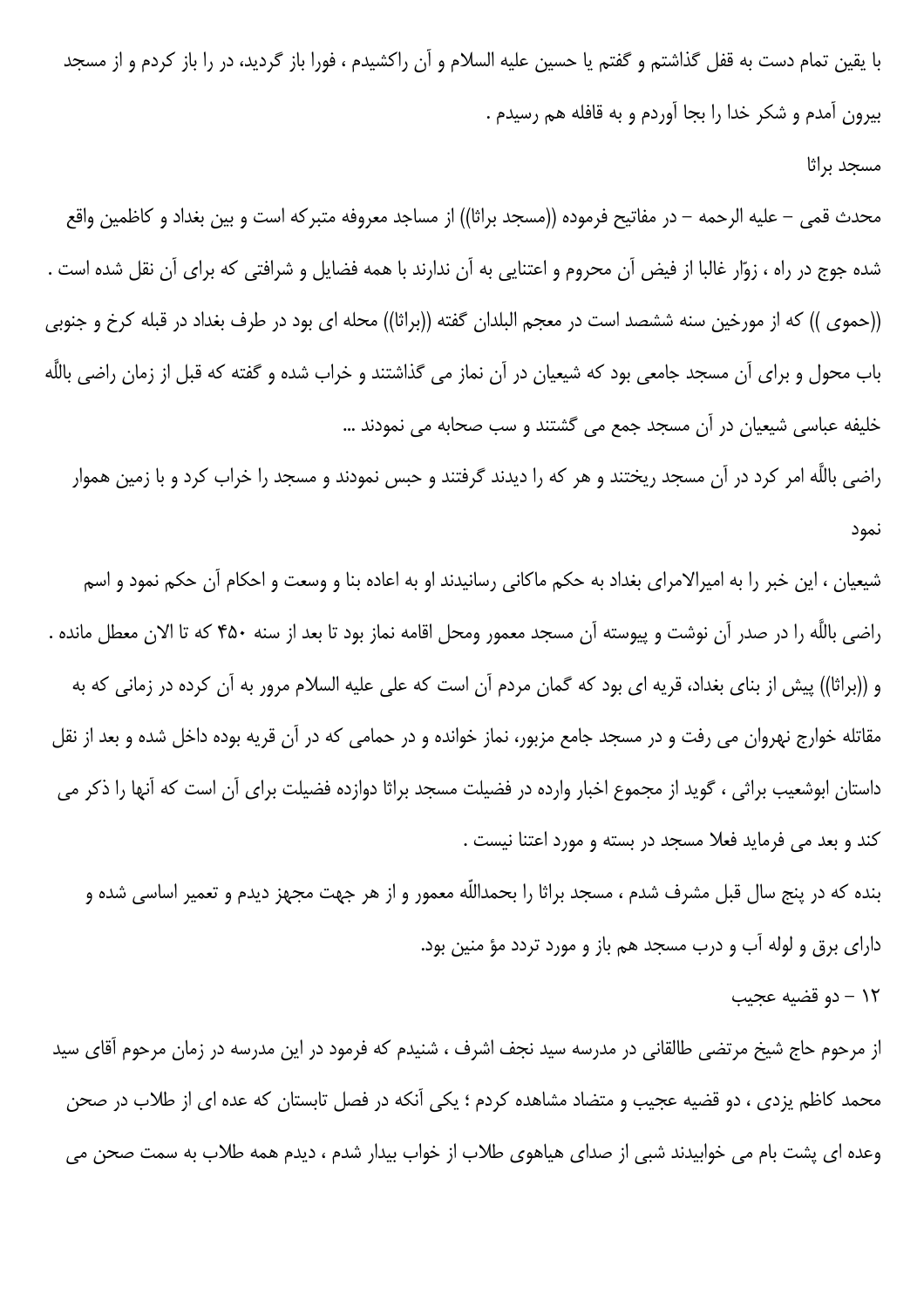روند و دور یک نفر جمعند، پرسیدم چه خبر شده ؟ گفتند فلان طلبه خراسانی (بنده اسم او را فراموش کرده ام ) پشت بام خوابیده بوده و غلطیده و از بام افتاده است .

من هم به بالين او رفتم ديدم صحيح و سالم است و تازه مي خواهد از خواب بيدار شود، گفتم او را خبر ندهيد كه از بام افتاده است ، خلاصه او را در حجره برديم و آب گرمي به او داديم تا صبح شد و به اتفاق او به درس مرحوم سيد حاضر شديم و قضیه را به مرحوم سید خبر دادیم

سید خوشحال شد و امر فرمود گوسفندی بخرند و در مدرسه ذبح کنند و گوشتش را بین فقرا تقسیم نمایند. بعد از چند روز در همین مدرسه همان طلبه یا طلبه دیگر (تردید از بنده است ) در سرداب سن به روی تختی که ارتفاعش از دو وجب کمتر بود خوابیده و در حال خواب می غلطد و از تخت می افتد و بلافاصله می میرد و جنازه اش را از سرداب بالا می آورند. این دو قضیه عجیب و صدها نظیر آن به ما می آموزد که تاثیر هر سببی موقوف به خواست خداوندی است که اسباب راموثر قرار داده است ، زيرا مي بينيم سبب قوى كه قطع به تاثير آن است مانند افتادن از بام دوطبقه سيد كه قاعدتا بايد خورد شود و بمیرد، کوچکترین اثری از آن ظاهر نمی شود چون خدای عالم نخواسته و بالعکس ، افتادن از تخت کوتاه یک وجبی که قاعدتا نبايد صدمه اي وارد آورد، چه رسد به كشتن ، سبب مردن مي گردد.

# ۱۳ – نجات هزاران نفر از هلاکت

حضرت آقای حاج سید محمد علی قاضی تبریزی که در سه سال قبل در تهران چندی توفیق زیارتشان نصیب و از مصاحبتشان بهره مند بودم ، داستانهایی از آن بزرگوار در نظر دارم از آنجمله فرمودند: مسجد شش گلان تبریز که امامت آن با جناب آقای میرزا عبداللّه مجتهدی است در چهار سال قبل ماه مبارک رمضان شب احیاء که شبستان بزرگ آن مملو از جمعیت بود، جناب آقای مجتهدی بدون اختیار و التفات ، دو ساعت مانده به انقضای مجلس ، احیاء را تمام می کند بعد می بیند حال توقف ندارد از شبستان خارج می شود، به واسطه حرکت ایشان تمام اهل مجلس حرکت می کنند و از شبستان بیرون می آیند، نفر آخری که بیرون رفت ناگاه طاق بزرگ تماما منهدم می شود ویک نفر هم صدمه نمي بيند چنانچه اگر با بودن جمعيت ، منهدم مي شد معلوم نبوديک نفر هم سالم مي ماند. ۱۴ – نجات از غرق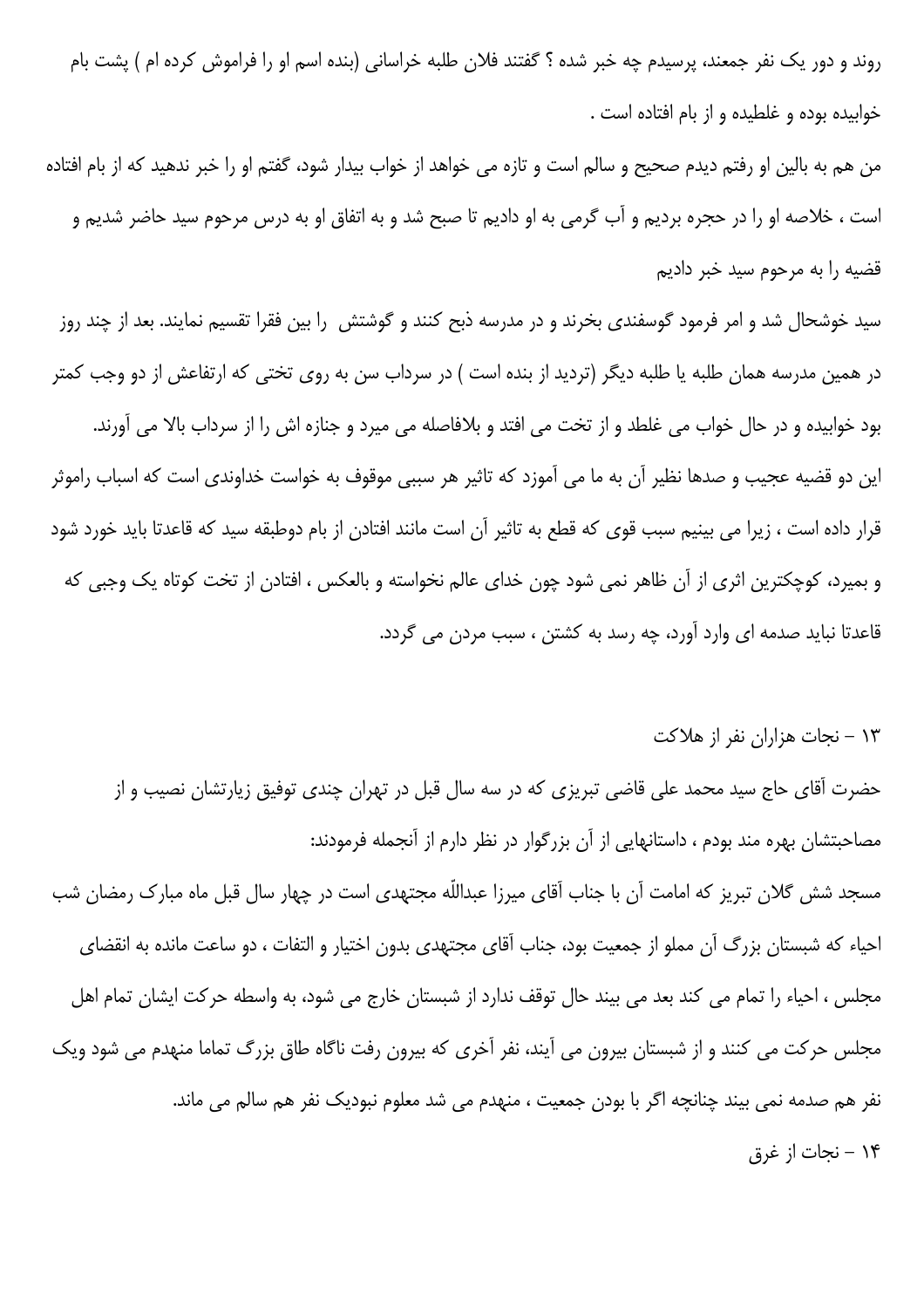و نیز از جناب شیخ حسین تبریزی نقل فرمودند که ایشان فرموده در نجف اشرف روز جمعه به قصد تفریح به کوفه رفتم و در کنار شط قدم می زدم به جایی رسیدم که بچه ها صید ماهی می کردند، یک نفر از ساکنین نجف آنجا بود با آنکه برای صید ماهی دام می انداخت گفت این مرتبه به بخت من بیند از. چون بند را به آب انداخت پس از لحظه ای بند حرکت کرد، آن را بالا کشید دید سنگین است ، گفت چه بخت خوبی داری تا حال ماهی به این سنگینی ندیده بودم ، چون بند را بالا آورد، دید پسری است که غرق شده است و دست به بند گرفته بالا آمده است ، آن مرد تا پسر را دید فریاد زد که پسر من است ، اینجا کجا بوده ، پس او را گرفت و پس از معالجه و بهبود، پسر گفت در قسمت بالا با عده ای از بچه ها شنا می کردم ، موج آب مرا به زیر برد به طوری که نتوانستم بالا بیایم و عاجز شدم تا اینجا که بندی به دستم رسید آن را گرفتم و بالا أمدم .

سبحان اللّه ! براي نجات آن پسر چگونه به دل پدر الهام مي شود كه بيرون بيايد و كنار شط برود و بگويد به قصد من صيدي کن .

برای این داستان و داستان قبل ، نظایر بسیاری است که ذکر آنها منافی وضع این رساله است و چند داستان نظیر این دو در اواخر كتاب انوار نعمانيه در باب اجل ذكر نموده و همچنين در كتاب خزينهٔ الجواهر مرحوم نهاوندي ، داستانهايي نقل كرده به آنها مراجعه شود.

۱۵ – عنایت علوی

عالم متقی مرحوم حاج میرزا محمد صدر بوشهری نقل فرمود هنگامی که پدرم مرحوم حاج شیخ محمد علی از نجف اشرف به هندوستان مسافرتی نمود، من و برادرم شیخ احمد در سن شش هفت سالگی بودیم ، اتفاقا سفر پدرم طولانی شد به طوری که آن مبلغی که برای مخارج به مادر ما سپرده بود تمام شد و ما بیچاره شدیم .

طرف عصر از گرسنگی گریه می کردیم و به مادر خود می چسبیدیم ، پس مادرم به من و برادرم گفت وضو بگیرید و لباس ما را طاهر نمود و ما را از خانه بیرون آورد تا وارد صحن مقدس شدیم ، مادرم گفت من در ایوان می نشینم شما هم به حرم بروید و به حضرت امیر علیه السلام بگوییدپدر ما نیست و ما امشب گرسنه ایم و از حضرت خرجی بگیرید و بیاورید تا برای شما شام تدارک کنم .

شرافت علما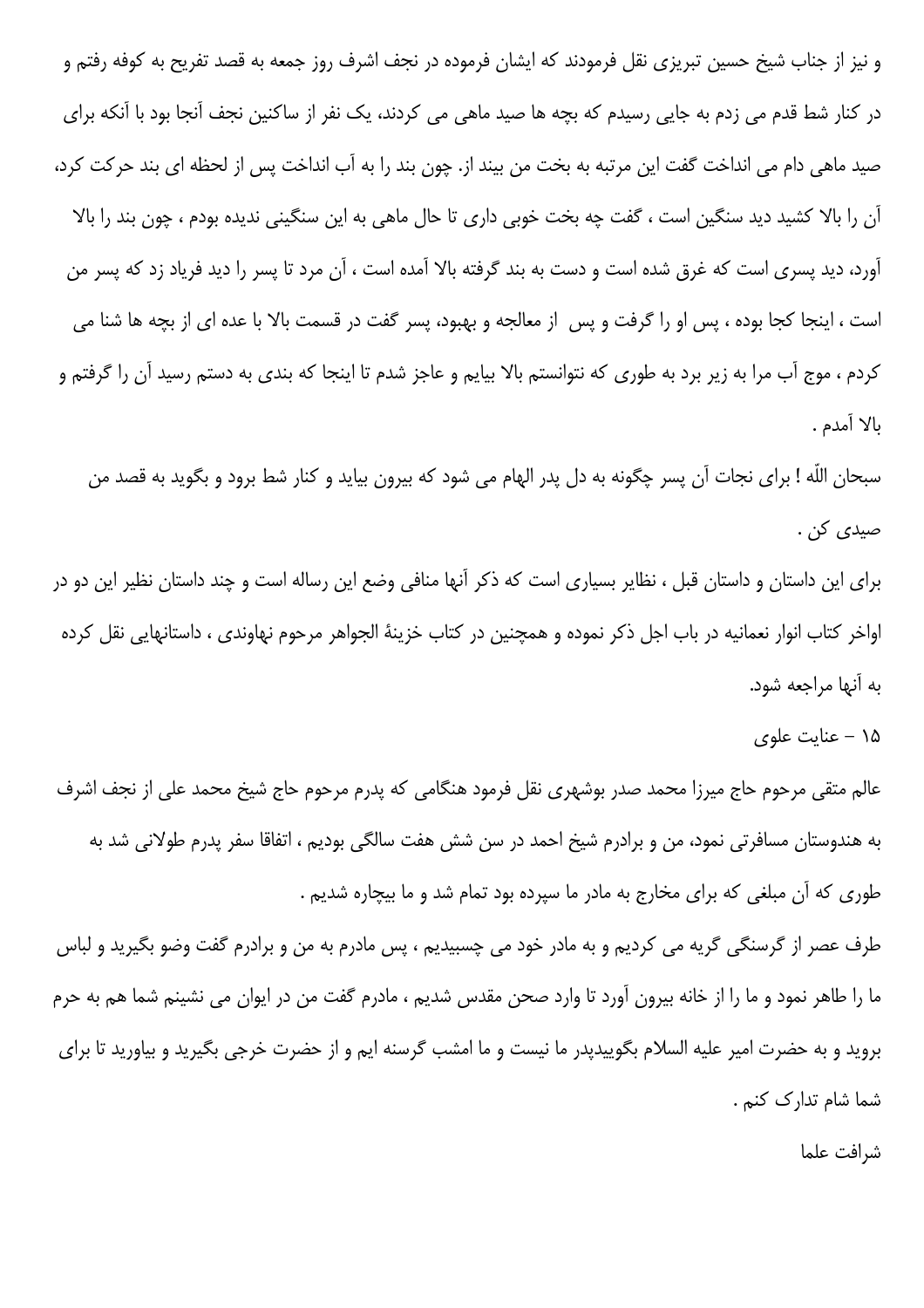ما وارد حرم شديم جوج سر به ضريح گذاشته عرض كرديم : پدر ما نيست و ما گرسنه هستيم دست خود را داخل ضريح نموده گفتیم خرجی بدهید تا مادرمان شام تدارک کند، مقداری گذشت اذان مغرب را گفتند و صدای قدقامت الصلوهٔ شنیدم ، من به برادرم گفتم حضرت امیر علیه السلام می خواهند نماز بخوانند (به خیال بچگی گفتم حضرت نماز جماعت می خوانند) پس گوشه ای از حرم نشستیم و منتظر تمام شدن نماز شدیم ، کمتر از ساعتی که گذشت شخصی مقابل ما ایستاد و کیسه پولی به من داد و فرمود به مادرت بده و بگو تا پدر شما از مسافرت بیاید هرچه لازم داشتید به فلان محل (بنده فراموش کردم نام محلی را که حواله فرمودند) مراجعه کن . و بالجمله فرمود مسافرت پدرم چند ماه طول کشید و در این مدت به بهترين وجهي مانند اعيان و اشراف زادگان نجف معيشت ما اداره مي شد تا يدرم ازمسافرت برگشت . ١۶ - شرافت علما

و نيز نقل فرمود كه جد من مرحوم آخوند ملا عبداللّه بهبهاني شاگرد شيخ اعظم يعني شيخ مرتضى انصارى – اعلى اللّه مقامه – بود و در اثر حوادث روزگار به قرض زيادي مبتلا مي شود تا اينكه مبلغ پانصد تومان (البته در يكصد سال قبل خيلي زیاد بود) مقروض می گردد و عادتا ادای این مبلغ محال می نمود، پس خدمت شیخ استاد حال خود را خبر می دهد،شیخ پس از لحظه ای فکر، می فرماید سفری به تبریز برو ان شاء اللّه فرج می شود

ایشان حرکت می کند و وارد تبریزمی شود و در منزل مرحوم امام جمعه – که در آن زمان اشهر علمای تبریز بود – می رود. مرحوم امام چندان اعتنایی به ایشان نمی کند و شب را در قسمت بیرونی منزل امام می ماند.

پس از اذان صبح درب خانه را می کوبند، خادم در را باز کرده می بیند رئیس التجار تبریز است و می گوید به آقای امام کاری دارم ، خادم امام را خبر می دهد،ایشان می آیند و می گویند سبب آمدن شما در این هنگام چیست ؟ می گوید آیا شب گذشته کسی از اهل علم بر شما وارد شده ؟ امام می گوید بلی یک نفر اهل علم از نجف اشرف آمده و هنوز با او صحبت نکرده ام بدانم کیست و برای چه آمده است .

رئیس التجار می گوید از شما خواهش می کنم میهمان خود را به من واگذار کنید. امام می گوید مانعی ندارد، آن شیخ در این حجره است پس رئيس التجار مي آيد و با كمال احترام جناب شيخ را به منزل مي برد و در آن روز قريب پنجاه نفر از تجار را برای صرف نهار دعوت می کند و پس از صرف نهار می گوید آقایان ! شب گذشته که در خانه خوابیده بودم در خواب دیدم بیرون شهر هستم ، ناگاه جمال مبارک حضرت امیرالمؤ منین علیه السلام را دیدم که سوار هستند و رو به شهر می آیند،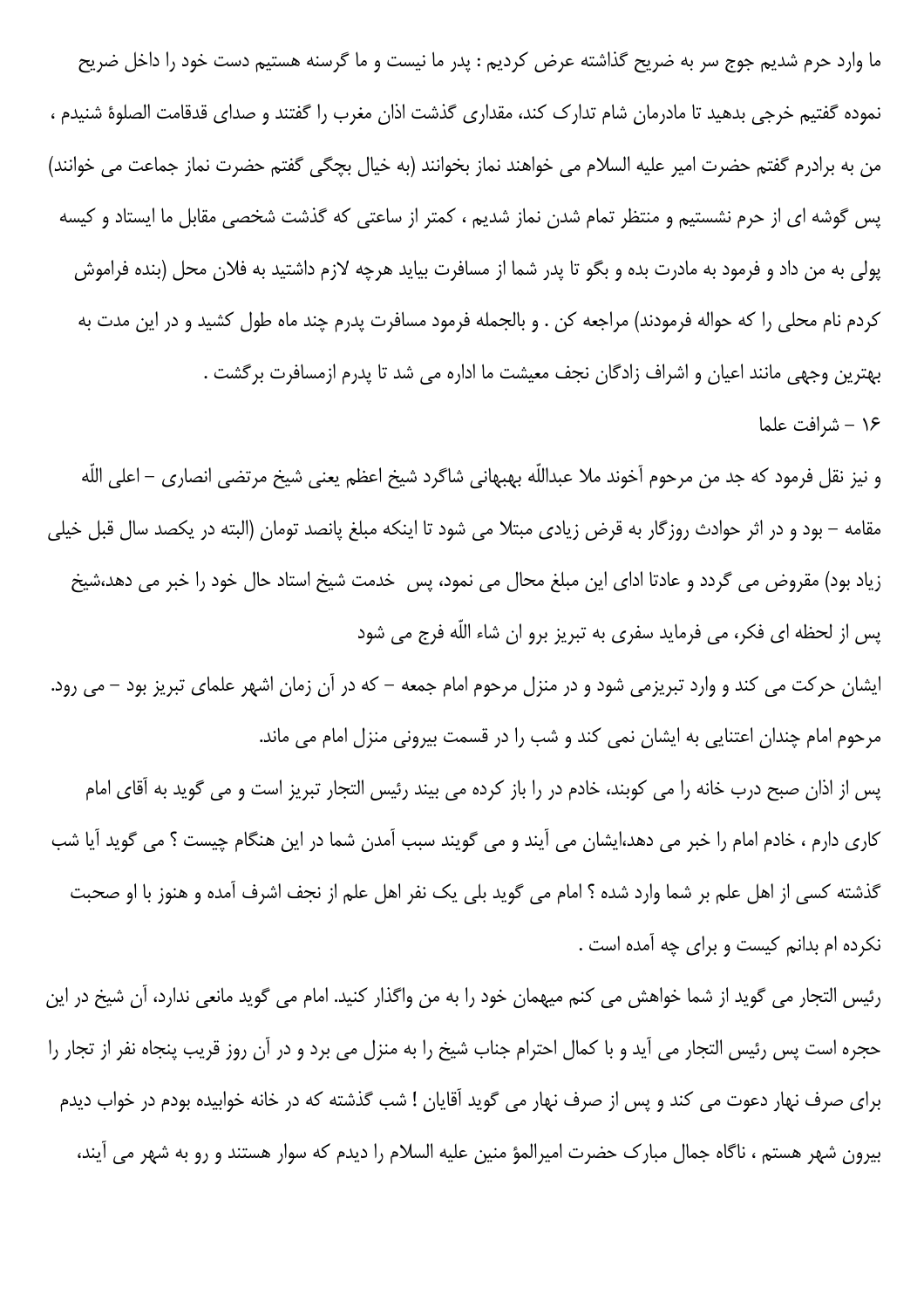دویدم و رکاب مبارک را بوسیدم و عرض کردم یا مولای ! چه شده که تبریز ما را به قدوم مبارک مزین فرموده اید؟ حضرت فرمودند قرض زيادي داشتم آمدم تا در شهر شما قرضم ادا شود.

از خواب بیدار شدم در فکر فرو رفتم پس خوابم را چنین تعبیر کردم که لابد یک نفر که مقرب درگاه آن حضرت است قرض زیادی دارد و به شهر ما آمده بعد فکر کردم و دانستم که مقرب آن درگاه در درجه اول سادات و علما هستند،بعد فکر کردم كجا بروم و او را پيدا كنم ، گفتم اگراهل علم است ناچار نزد آقايان علما وارد مي شود پس از اداي فريضه صبح ، از خانه بیرون آمدم به قصد اینکه خانه های علما را تحقیق کنم و بعد مسافر خانه ها و کاروانسراها را و از حسن اتفاق ، اول به منزل آقای امام جمعه رفتم و این جناب شیخ را آنجا یافتم و معلوم شد که ایشان از علمای نجف هستند و از جوار آن حضرت به شهر ما آمده اند تا قرض ایشان ادا شود و بیش از پانصدتومان بدهکارند و من خودم یکصد تومان می دهم ، پس سایر تجار هم هريک مبلغي پرداختند و تمام دين ايشان ادا گرديد و با بقيه وجه ، خانه اي در نجف اشرف مي خرد. مرحوم صدر می فرمود: آن منزل فعلا موجود و به ارث به من منتقل شده است .

۱۷ – کرامت علما

جناب آقای حاج آقا معین شیرازی ساکن تهران نقل فرمودند که روزی به اتفاق یکی از بنی اعمام در خیابان تهران ایستاده منتظر تاکسی بودیم تا سوار شویم و به محل موعودی که فاصله زیادی داشت برویم .

قریب نیم ساعت ایستادیم هرچه تاکسی می آمد یا پر از مسافر بود یا نگه نمی داشت و خسته شدیم ، ناگاه یک تاکسی آمد و خودش توقف کرد و به ما گفت : آقایان بفرمایید سوار شوید و هرجا می خواهید بفرمایید تا شما را برسانم ، ما سوار شدیم و مقصدمان را گفتیم ، در اثنای راه من به ابن عمم گفتم شکر خدای را که در تهران یک راننده مسلمانی پیدا شد که به حال ما رقت كرد و ما را سوار نمود!

راننده شنید و گفت : آقایان ! تصادفا من مسلمان نیستم و ارمنی هستم ، گفتیم پس چطور ملاحظه ما را نمودی ؟ گفت اگر چه مسلمان نیستم اما به کسانی که عالم مسلمانها هستند و لباس اهل علم در بر دارند عقیده مندم و احترامشان را لازم می دانم به واسطه امری که دیدم.

پرسیدم چه دیدی ؟ گفت : سالی که مرحوم اَقای حاج میرزا صادق مجتهد تبریزی را به عنوان تبعید از تبریز به کردستان (سنندج ) حرکت دادند من راننده اتومبیل ایشان بودم ، در اثنای راه نزدیک به درخت و چشمه آبی شدیم ، آقای تبریزی فرمودند اينجا نگه دار تا نماز ظهر و عصر را بخوانم ، سرهنگي كه ماءمور ايشان بود به من گفت اعتنا نكن و برو! من هم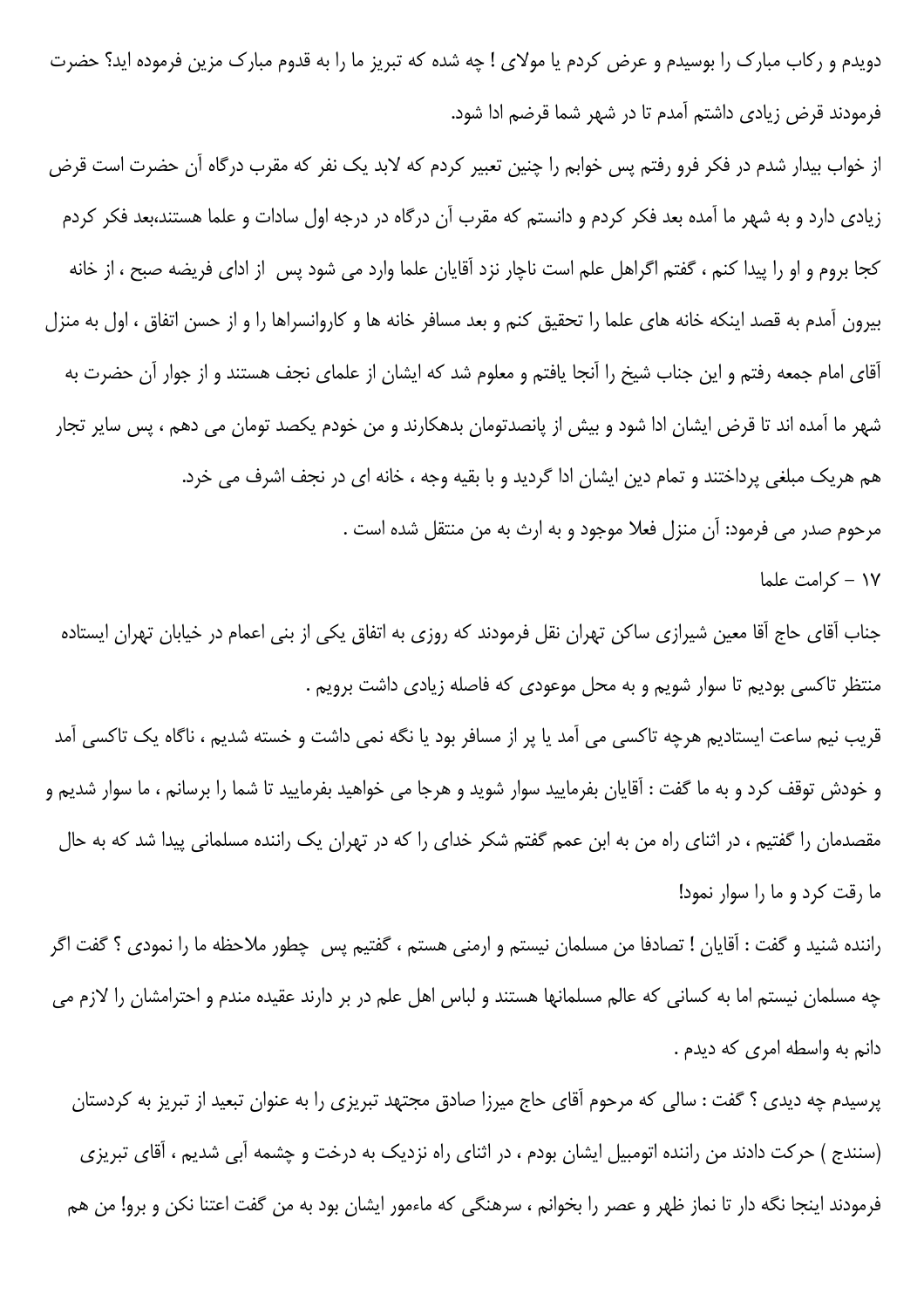اعتنایی نکرده رفتم تا محاذی آب رسیدیم ، ناگهان ماشین خاموش شد هرچه کردم روشن نگردید، پیاده شدم تا سبب خرابی آن را بدانم ، هيچ نفهميدم . مرحوم آقا فرمود حالا كه ماشين متوقف است بگذاريد نماز بخوانم ، سرهنگ ساكت شد. آقا مشغول نماز گردید من هم سرگرم باز کردن آلات ماشین شدم بالاخره هنگامی که آقا از نماز فارغ شد و حرکت کرد، فورا ماشین روشن گردید. از آن روزمن دانستم که اهل این لباس ، نزد خدای عالم ، محترم وآبرومندند.

در موضوع و شرافت علماء و لزوم اكرام و احترام آنها روايات و داستانهايي است كه ذكر آنها از وضع اين رساله بيرون است ، به كتاب كلمه طيبه مرحوم نوري مراجعه شود.

۱۸ – توسل به قرآن و فرج قریب

جناب حاج محمد حسن ايماني گفتند زماني امر تجارت مرحوم پدرشان آقاي علي اكبر مغازه اي مختل شد و گرفتار مطالبات بسیار و نبودن قدرت بر ادا شدند، در آن اوان جناب عالم ربانی مرحوم حاج شیخ محمد جواد بیدآبادی که در داستان اول و چهارم از ایشان ذکری شد از اصفهان به قصد شیراز حرکت نمودند و چون آن بزرگوار مورد علاقه و ارادت مرحوم والد بودند در شیراز منزل ما وارد می شدند. به مرحوم والد خبر رسید که آقای بیدآبادی به آباده رسیده اند.

مرحوم والد گفت : در این هنگام شدت گرفتاری ، آمدن ایشان مناسب نبود. چون ایشان به زرقان می رسند، پنج تومان اضافه می دهند و مرکب تندروی کرایه می نمایند تا اینکه قبل از ظهر روز جمعه به شیراز برسند و غسل جمعه را بجا آورند (چون آن بزرگوار سخت مواظب مستحبات بودند خصوصا غسل جمعه که از سنن اکیده است ) و خلاصه پیش از ظهر جمعه وارد منزل شدند و هنگام ملاقات مرحوم والد با ایشان ، فرمودند بی موقع و بی مناسبت نیامدم ، شما از امشب با تمام اهل خانه سرگرم خواندن سوره مباركه انعام شويد به اين تفصيل كه بين الطلوعين مشغول قرائت شويد و آيه :(وَرَبُّكَ أَلغَنيُّ ذُوالرَّحْمَةَ) را تا آخر، ٢٠٢ مرتبه تكرار كنيد به عدد اسماء مباركه رب و محمد و على عليه السلام پس به حمام رفته و غسل جمعه را بجا آوردند و به منزل مراجعت فرمودند و ما از همان شب شروع به خواندن پرهيز از لقمه شبهه

کردیم پس از دو هفته فرج شد و از هرجهت رفع گرفتاریها گردید و تا آخر عمر مرحوم والد، در کمال رفاه و آسایش بودیم . ١٩ – يرهيز از لقمه شبهه

و نیز جناب آقای ایمانی فرمودند در همان روز اول ورود آقای بیدآبادی به مرحوم والد فرمودند خوراک من تنها باید ازآنچه خودت تدارک می کنی باشد و آنچه دیگری بیاورد قبول نکن .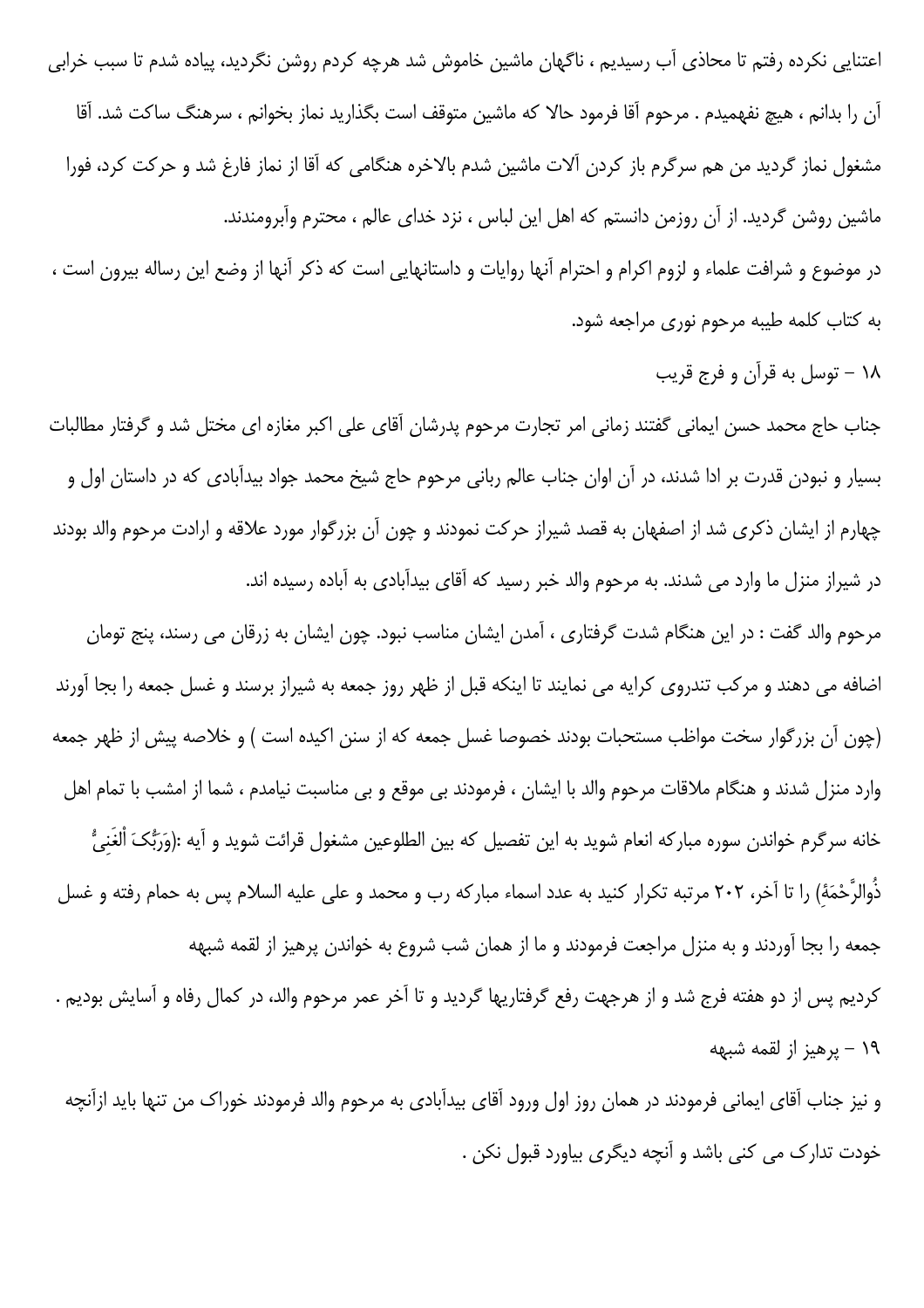تصادفا روزي مرحوم آقاي حاج شيخ الاسلام – اعلى اللّه مقامه – يک جفت کبک آوردند و به مرحوم والد داده گفتند ميل دارم آن را کباب کرده جلو آقا بگذارید. آن مرحوم قبول نمود و ازسفارش مرحوم بیدآبادی غافل بود، پس آن را کباب نموده و موقع صرف شام جلو آقا گذاردند، چون آقا کبک را ملاحظه فرمود از سر سفره برخاست و رفت و به مرحوم والد فرمود به شما سفارش کردم که از کسی هدیه ای قبول نکنید. خلاصه ذره ای از آن کبک میل نفرمود.

مبادا تعجب كنيد كه مرحوم بيدآبادي كبك را نخورد با آنكه آورنده آن مرحوم شيخ الاسلام بود؛ زيرا ممكن است آورنده كبك براي مرحوم شيخ صيد كننده آن را راضي نكرده باشد يا آنكه صياد آن را تذكيه شرعي نكرده باشد مثلا ((بسم اللّه )) نگفته و احتمالات دیگر و چون خوردن لقمه شبهه کاملا در قساوت و غلظت قلب مؤ ثر است ، آن بزرگوار از آن پرهیز می فرمود و خلاصه لقمه ای که انسان می خورد به منزله بذری است که در زمین افشانده می شود، اگر بذر خوب باشد ثمر آن هم خوب است و گرنه خراب ، همچنین لقمه اگرحلال و پاکیزه باشد ثمره اش لطافت قلب و قوت آثار روحانیت است و اگر حرام و خبيث باشد، ثمره اش قساوت قلب و ميل به دنيا و شهوات و محروميت از معنويات است .

و نیز تعجبی نیست که آن بزرگوار خباثت و شبهه ناکی کبک را دانست ؛ زیرا شخص به برکت تقوا و شدت ورع ، خصوصا پرهیز از لقمه شبهه ناک ، صفای قلب و لطافت روح نصیبش گردد به طوری که امور معنوی و ماورای حس را درک نماید. مانند این داستان و بالاتر از آن ، از عده ای از علمای ربانی و بزرگان دین نقل گردیده و چون نقل آنها خارج از وضع این مختصر است ، تنها برای تاءیید اکتفا می شود به ذکر داستانی که مرحوم حاجی نوری در جلد اول دارالسلام (ص ۲۵۳) در بیان کرامات عالم ربانی مرحوم حاج سید محمد باقر قزوینی ، خواهرزاده سید بحرالعلوم نقل فرموده است از صالح متقی سید مرتضى نجفى كه گفت به اتفاق جناب ((سيد قزويني )) به زيارت يكي از صلحا رفتيم . چون سيد خواست برخيزد آن مرد صالح عرض کرد امروز در منزل ما نان تازه طبخ شده دوست دارم شما از آن میل بفرمایید.

سید اجابت فرمود، چون سفره آماده شد، سید لقمه ای از نان در دهان گذارد پس عقب نشست و هیچ میل نفرمود، صاحب منزل عرض کرد چرا میل نمی فرمایید؟ فرمود: این نان را زن حائض پخته ، آن مرد تعجب کرد و رفت تحقیق نمود معلوم شد سید درست می فرماید پس نان دیگر آورد جناب سید از آن میل فرمود.

جایی که پخته شدن نان به دست زن حائض سبب می شود که یک نوع قذارت و کثافت معنوی در آن نان پیدا شود به طوري كه صاحب روح لطيف و قلب صافي آن را درک مي کند، پس چه خواهد بود حالت ناني که پزنده آن مبتلا به انواع آلودگیها ازنجاسات معنوی و ظاهری باشد.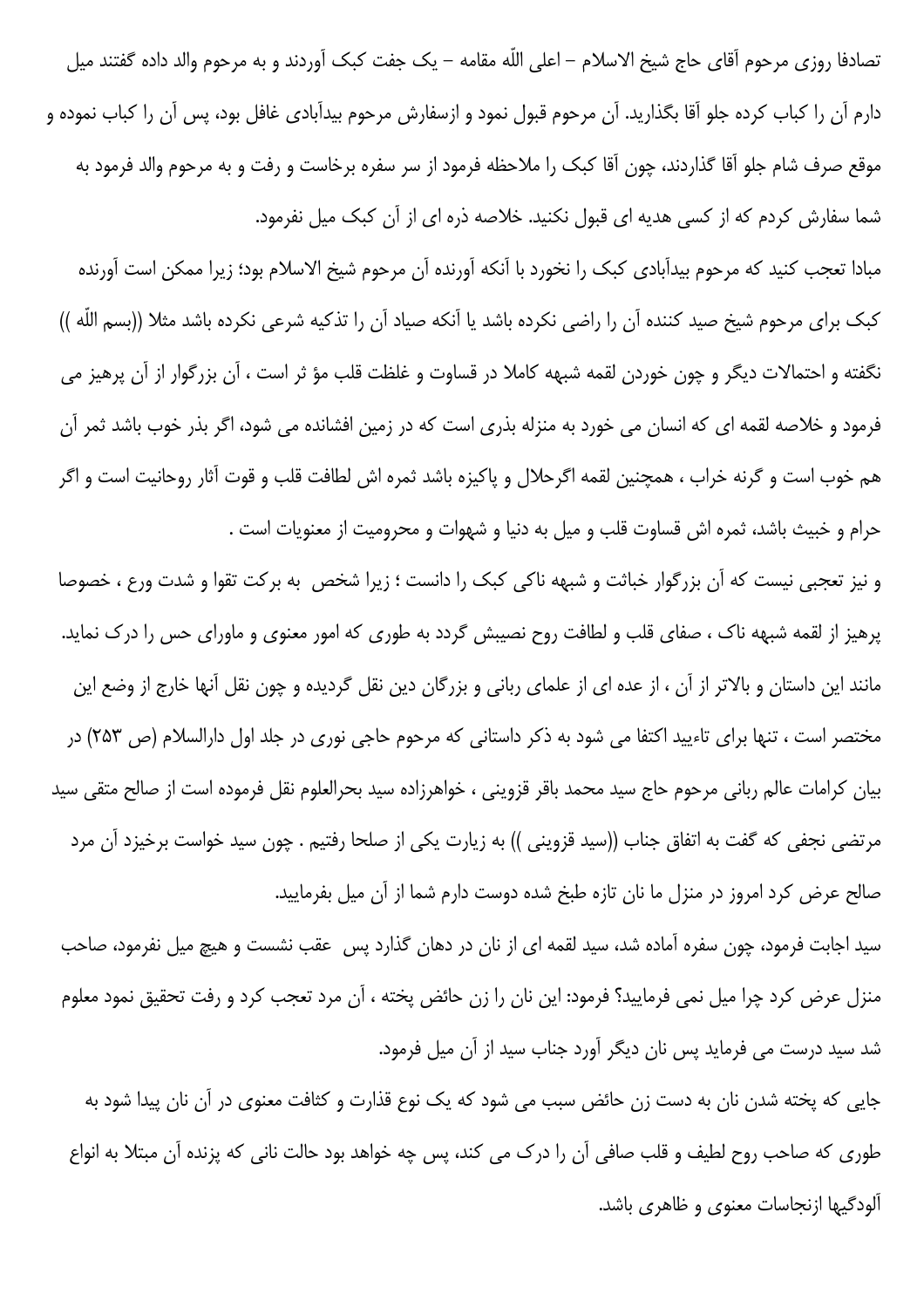و در حالات جناب ((سید بن طاووس )) گفته شده که هر طعامی که هنگام آماده کردن آن نام خدا بر آن خوانده نمی شد از آن ميل نمي فرمود عملا بقوله تعالى :(وَلا تَاءْكُلُوا ممّا لَمْ يُذْكَرِ اسْمُ اللَّه عَلَيْه).(١٢)

وای از دوره ای که به جای بردن اسم خدا هنگام طبخ ، موسیقی و آلات لهو استعمال نمایند و نعمت خدا را با معصیت همراه کنند و بدتر از آن اخبار از آتیه

نانی که گندم یا جو آن مورد زکات و حق فقرا بوده یا زمینی که در آن زراعت شده غصبی باشد،هرچند خورنده بیچاره ازاین امور بيخبرباشدلكن اثروضعي و حتمي آن بجاست .

از اینجا دانسته می شود که چرا در این دوره دلها قساوت پیدا کرده ، موعظه اثر نمی کند و وساوس شیطانی بر آنها مسلط گردیده به طوری که صاحب مقام یقین و قلب سلیم عزیزالوجود گردیده و با این وضع اگر کسی با ایمان از دنیا برود خیلی مورد تعجب است .

۲۰ – اخبار از آتيه

مرحوم آقای رضوی فرمودند مرحوم بیدآبادی مذکور به قصد تشرف به مدینه منوره از طریق بوشهر به شیراز تشریف آوردند و قريب دوماه توقف فرمودند و در آن اوقات بين عموم طبقات مردم دودستگي ايجاد شده بود يعني مشروطه خواهان و استبدادطلبان و مرحوم بیدآبادی در مسئله اصلاح ذات بین و جلوگیری از فساد و تفرقه اهمیت زیادی می داد و در آن ساعی بود و در این اختلاف هم زیاد کوشش ِ فرمود حتی اینکه شخصا منزل مرحوم علامه حاج شیخ محمد باقر اصطهباناتی که از طرفداران مشروطه بود تشریف برد و هرچه کوشید این غائله را برطرف نماید سودی نبخشید پس از آن ناگهان عازم حرکت از شیراز شد هرچه اصرار کردیم که توقف نماید نیذیرفت و فرمود بزودی در این شهر آتش فتنه روشن می شود و در آن عده ای کشته و خونهایی ریخته می شود و خلاصه حرکت کرد و چند نفر از اخیار، خدمتشان حرکت کردند از آن جمله مرحوم حاج سید عباس مشهور به دلال و مرحوم آقا میرزا محمد مهدی حسن پور که هر دو از اصحاب مسجد جامع بودند و برای بنده نقل کردند که تا دشت ارژن خدمت آقای بیدآبادی بودیم آنجا به ما فرمودند در شیراز آتش فتنه روشن شده و حاج شیخ محمد باقر اصطهباناتی کشته گردیده و عده ای دیگر و اهل بیت شما ناراحتند و باید شما برگردید، لذا ما دو نفر و چند نفر دیگر (که بنده اسم آنها را فراموش کرده ام ) به شیراز برگشتیم و صدق فرمایش ایشان را دیدیم . ٢١ – نجات از وبا به وسيله صدقه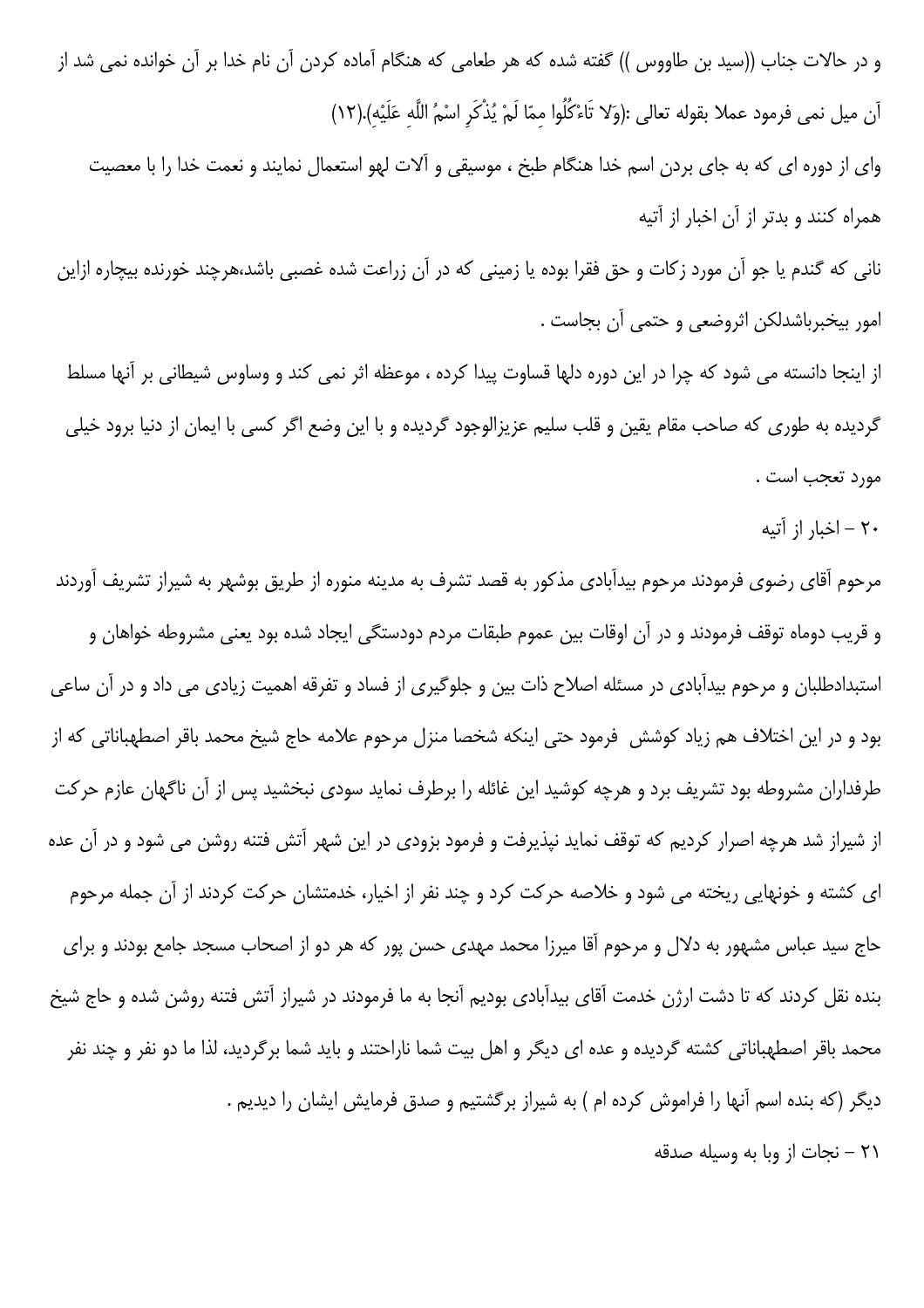جناب آقای ایمانی سابق الذکر نقل کردند از مرحوم حاج غلامحسین ملک التجار بوشهری که گفت سفری که حج مشرف شدم عالم ربانی مرحوم حاج شیخ محمد جواد بیدآبادی هم مشرف بودند و در آن سفر عده ای قطاع الطریق اموال زیادی از حجاج بردند و مرض وبا هم همه را تهدید می کرد و همه ترسناک بودند، مرحوم حاجی بیدآبادی فرمود هرکس بخواهد از خطر وبا محفوظ بماند مبلغ ۱۴۰ تومان یا ۱۴۰۰ تومان هرکس به مقدار توانائیش صدقه بدهد (و آن مرحوم به عدد ۱۲ و ۱۴ سخت معتقد بودند) و من سلامتى او را توسط حضرت حجهٔ بن الحسن العسكرى عليه السلام از خداوند مسئلت مى كنم و ضمانت می کنم سلامتی او را.

مرحوم حاج ملک گفت برای خودم مبلغ ۱۴۰ تومان را دادم و همچنین عده ای از حجاج پرداختند و چون این مبلغ در آن زمان زیاد بود بسیاری ندادند و آن مرحوم وجوه پرداخته شده را بین حجاجی که دزد اموالشان را برده و پریشان بودند تقسیم فرمود و در آن سفر هرکس مبلغ مزبور را پرداخته بود، از آن مرض محفوظ و به سلامت به وطن خود برگشت و کسانی که ندادند، همه گرفتار و هلاک شدند از آن جمله همشیره زاده ام و کاتبم از پرداخت آن مبلغ امتناع ورزیدند و جزء هلاک شدگان شدند.

تاءثیر صدقه در حفظ بدن از مرض و جلوگیری از خطر مرگ (مگر اجل حتمی ) و نگهداری مال از هر آفتی ، از مسلمیات وتجربیات است و اخبار متواتره از اهل بیت : در این باره رسیده و مرحوم حاجی نوری بسیاری از این اخبار را در کتاب ((کلمه طيبه )) نقل فرموده است .

خلاصه انسان می تواند بدن و جان و بستگان و دارائی خود را به وسیله صدقه بیمه الهی کند و اگر رعایت آداب و شرایط صدقه را به تفصیلی که در کتاب مزبور ذکر شده بنماید، یقین بداند خدای تعالی بهترین حفظ کنندگان است و داناترین و تواناترین یاری کنندگان است و خلف وعده نخواهد فرمود. و در اینجا برای زیادتی بصیرت خواننده عزیز یک روایت از کتاب مزبور نقل مے گردد.

در صفحه ١٩٣ ضمن شرط دهم از آداب و شروط صدقه از تفسير امام حسن عسكرى عليه السلام نقل كرده كه حضرت صادق علیه السلام به راهی تشریف می بردند و جماعتی در خدمتش بودند در حالی که اموال خود را همراه آورده بودند به ایشان خبر دادند که در آن راه دزدان و راهزنانند اموال مردم رامی برند.

نجات از وبا به وسیله صدقه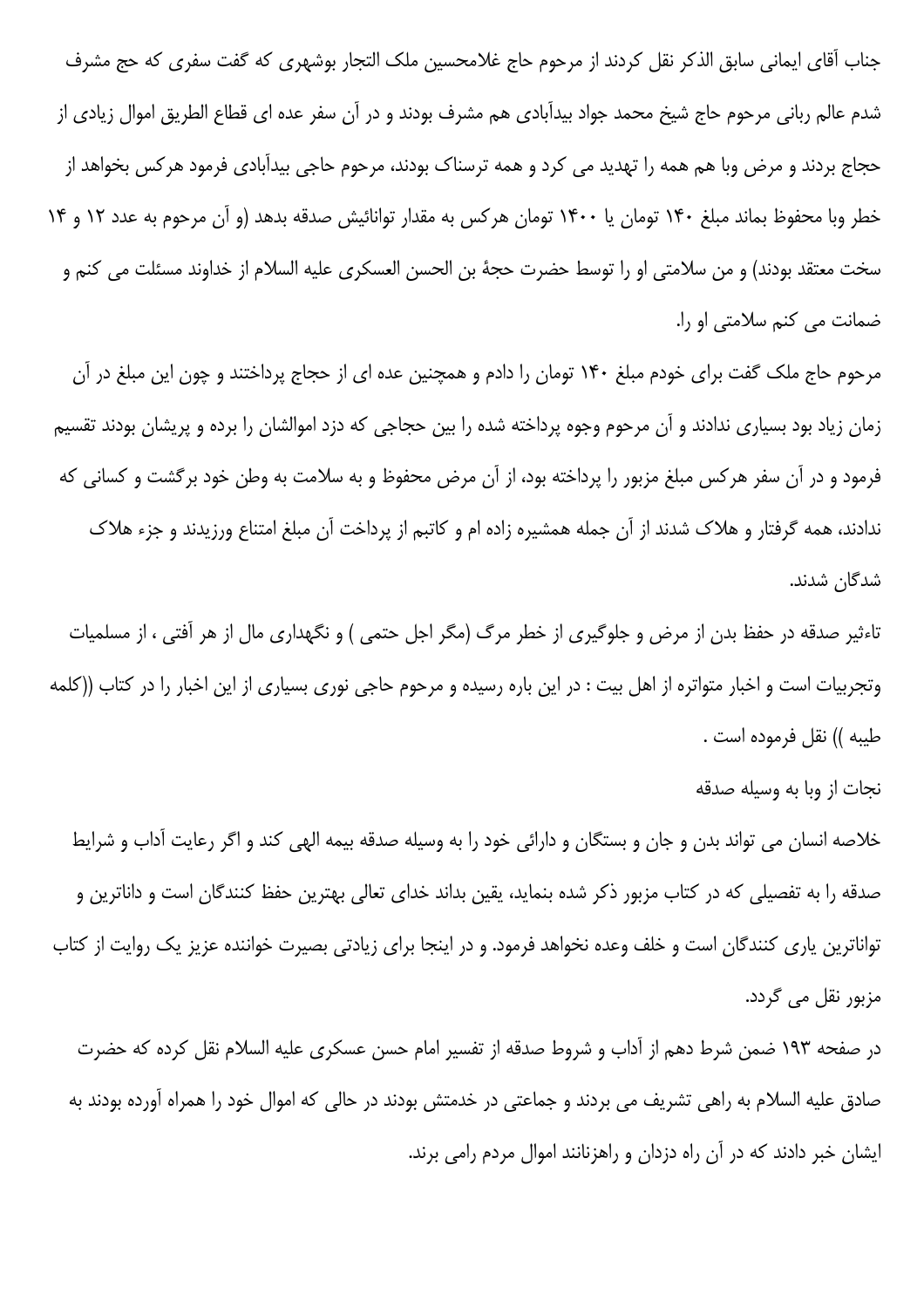ایشان از ترس لرزان شدند حضرت فرمود شما را چه شده است ؟ گفتند اموالمان با ماست می ترسیم از ما بگیرند آیا شما آنها را از ما می گیرید شاید رعایت حرمت شما را کنند و چون بدانند این اموال از شماست صرفنظر نمایند. فرمود شما چه می دانید شاید ایشان جز من کسی را اراده نکنند و به این کار تمام اموالتان تلف شود، عرض کردند آیا آنها را در زمین دفن کنیم ؟ فرمود: این بیشتر سبب تلف آنهاست ، شاید کسی بر آن وارد شود و آنها را برباید و یا اینکه شما محل پنهان کردن اموال را پیدا نکنید، عرض کردند پس چکنیم ؟

فرمود آنها را به کسی بسپارید که حفظش کند و آفات را از آن برگرداندو آن را زیاد کند و هریک را بزرگتر از دنیا و آنچه در اوست گرداند پس رد کند آنها را به شما در حال نهایت احتیاجتان به آن ، عرض کردند آن شخص کیست ؟ فرمود: پروردگار عالم . عرض كردند چگونه اموال خود را به او بسپاريم ؟ فرمود: آنها را صدقه دهيد بر ضعفا و مساكين . گفتند: اینجا فقیر و بیچاره نیست . فرمود: عزم کنید ثلث آن را صدقه دهید تا خداوند باقی را از آنچه می ترسید حفظ فرماید. گفتند: عزم کردیم . فرمود: پس در امان خدا بروید. پس رفتند چون دزدان پیدا شدند همه ترسیدند حضرت فرمود چگونه می

ترسید و حال آنکه شما در امان خدا هستید دزدها پیش آمدند و پیاده شدند و دست آن حضرت را بوسیدند و گفتند دوش در خواب حضرت رسول ۹ را دیدیم و به ما امر فرمود که خود را به جناب شما عرضه دهیم پس ما در محضرت هستیم و همراه شما می آییم تا شما و این جماعت را از شرّ دشمنان و دزدان حفظ کنیم . حضرت فرمود ما را به شما حاجتی نیست ؛ زیرا كسى كه شما را از ما دفع كرده أنها را نيز دفع مى كند.

پس به سلامت رفتند و چون به مقصد رسیدند ثلث اموال خود را صدقه دادند پس تجارت ایشان برکت کرد و هر درهم ایشان ده درهم سود کرد آنگاه گفتند چقدر برکت حضرت صادق علیه السلام بزرگ بود. حضرت فرمود: بركت خدا را در معامله با او شناختيد پس مداومت كنيد به معامله با خداوند. و از عجایب صدقه در راه خدا این است که نه تنها صدقه سبب کم شدن مال نمی گردد بلکه سبب افزوده شدن آن گردیده و چندین برابر نصیب صدقه دهنده می گردد و شواهد این موضوع بسیار است ، به کتاب مزبور مراجعه شود.

٢٢ - نجات از مرگ

و نیز جناب آقای ایمانی فرمودند در سفری که از اصفهان به شیراز می خواستیم مراجعت کنیم خدمت آقای حاجی بیدآبادی سابق الذکر –اعلی اللّه مقامه – مشرف شدیم به ما فرمودند جناب میرزای محلاتی (که در داستان اول ذکری از ایشان شد) به من نوشته است که ایشان را از دعا فراموش کرده ام سلام مرا به ایشان برسانید و عرض کنید من شما را فراموش نکرده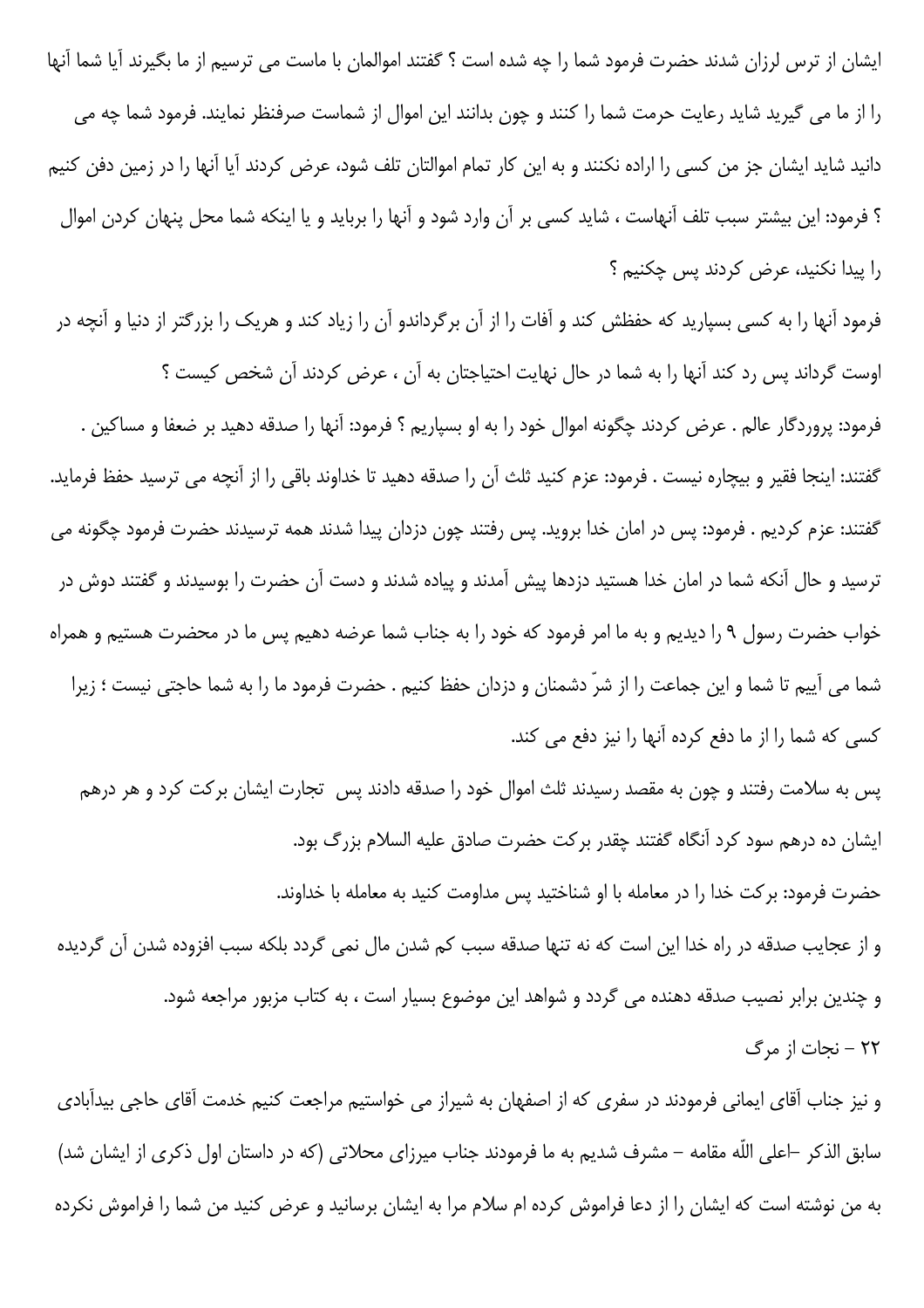ام چنانچه در فلان شب ، سه مرتبه خطر مرگ به شما توجه کرد ومن از حضرت ولی عصر – عجل اللّه تعالی فرجه – سلامتی شما را خواستم و خداوند شما را حفظ فرمود.

### نحات از دزد

آقای ایمانی فرمودند پس از رسیدن به شیراز پیغام آقای بیدآبادی را به جناب میرزا رساندیم ، فرمود درست است در همان شبی که ایشان فرمودند تنها به منزل می آمدم درب منزل (زیر طاق ) که رسیدم یک نفر ایستاده بود تا مرا دید عطسه ای عارضش شد، پس سلام کرد و گفت استخاره ای بگیر، با تسبیح استخاره گرفتم ، بد بود، گفت یکی دیگر بگیر، آن هم بد بود، باز گفت استخاره دیگر بگیر، سومی هم بد بود، پس دست مرا بوسید و عذرخواهی کرد و گفت مرا وادار کرده بودند که شما را امشب با این اسلحه بکشم چون شمارا دیدم بی اختیار عطسه کردم و مردد شدم ، گفتم استخاره می گیرم اگر خوب آمد، شما را می کشم و تا سه مرتبه استخاره کردم و هر سه بد آمد، دانستم که خدا راضی نیست و شما پیش خدا آبرومندید. ۲۳ – نجات از دزد

و نیز جناب آقای ایمانی – سلمه اللّه تعالی – فرمودند در همان سفر هنگام وداع از مرحوم بیدآبادی فرمودند در این سفر قطاع الطريق قافله شما را مورد حمله و دستبرد قرار مي دهند ولي به شما ضرر نمي رسد و مبلغ چهارده تومان به عدد مبارک معصومین : برای مخارج راه به ما دادند.

چون نزدیک سیوند رسیدیم ، دزدها به قافله حمله کردند، قاطری که بر آن اثاثیه ما بود سرعت کرد و از قافله خارج شد و رو به سیوند دوید، مرکبی هم که ما در کجاوه بر آن سوار بودیم ، عقب او حرکت کرد تا اینکه خود و اثاثیه به سلامت وارد سيوند شديم و تمام قافله مورد حمله و چياول واقع شدند.

۲۴ - نحات از مرگ

و نيز جناب آقاى ايمانى نقل فرمودند كه جناب حسين آقا مژده (عمه زاده آقاى ايمانى ) – سلمه اللّه تعالى – با والده اش هر دو مریض سخت و مشرف به موت بودند، مرحوم حاجی بیدآبادی – اعلی اللّه مقامه – تشریف آوردند و فرمودند یکی از این دو مريض بايد برود يعني بميرد و من از خداوند متعال شفاي حسين آقا را خواسته ام و او خوب خواهد شد. پس از فرمایش بیدآبادی در همان شب والده حسین آقا مرحومه شد و حسین آقا را خداوند شفا مرحمت فرمود وفعلا هم به سلامت و از خوبان هستند.

۲۵ – جريان آب چشمه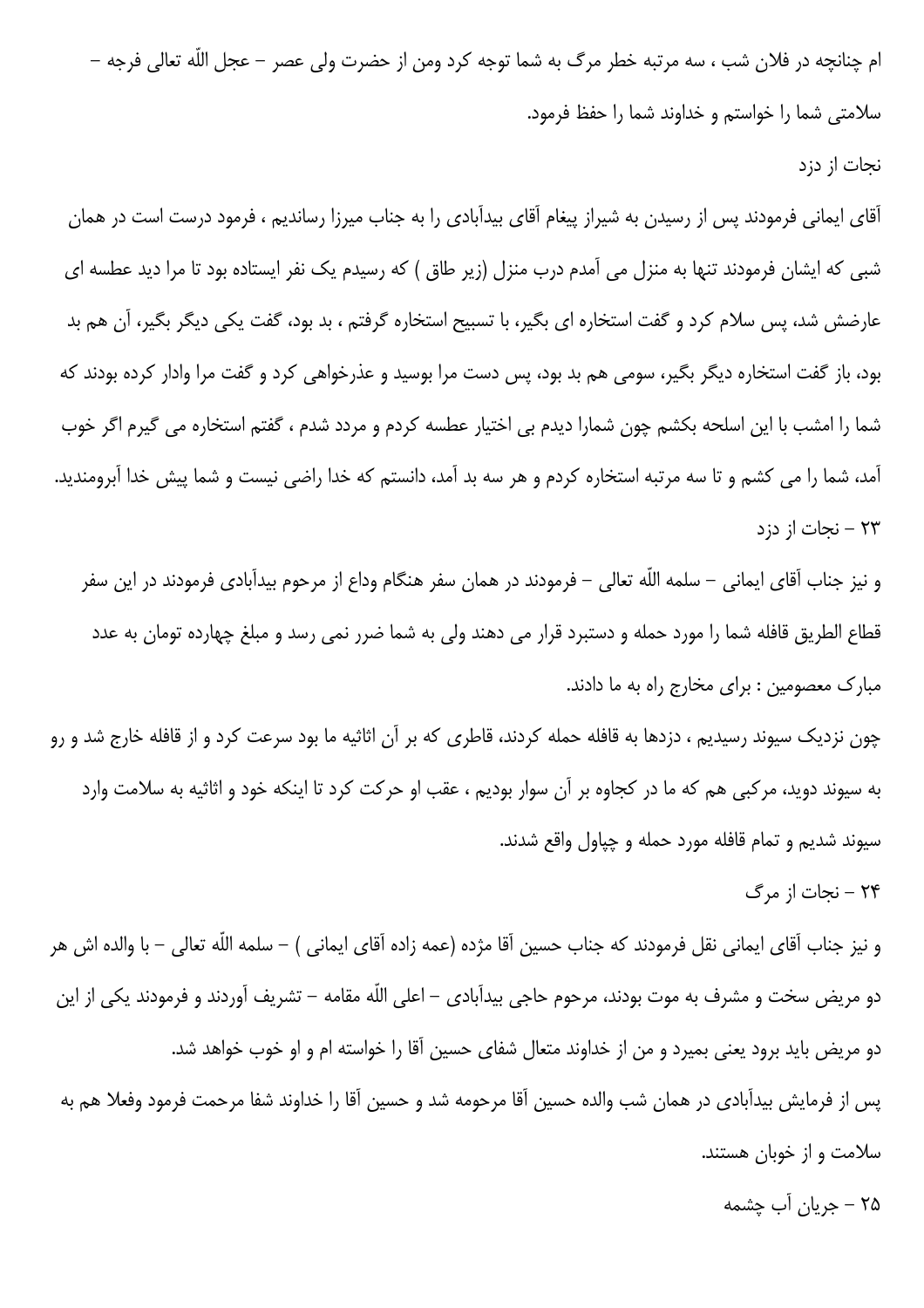چند نفر از سادات نجف آباد اصفهان به خدمت مرحوم بیدآبادی – اعلی اللّه مقامه آمده و گفتند چشمه آبی که از دامنه کوه جاری می شد و مورد بهره برداری اهالی بود، چندی است خشکیده و ما در زحمت هستیم ، دعایی کنید تافرج شود. آن بزرگوار آیه شریفه :(لَوْ اَنْزَلْنا هذَالقُرْاَنَ عَلی جَبَلِ) (اواخر سوره حشر) را بر رقعه ای نوشته به آنها داده و فرمود اول شب آن را بر قله آن کوه گذارده و برگردید، آنها چنین کردند و چون به خانه خود رسیدند، صدای مهیبی از کوه بلند شد که همه اهالی شنیدند و چون صبح بیرون آمدند، چشمه آب را جاری دیدند و شکر خدای را به جا آوردند.

## نکته ای قابل توجه

چند داستانی که از مرحوم بیدآبادی – اعلی اللّه مقامه – و نظایر آن که ذکر شد مبادا موجب تعجب یا خدای نکرده انکار خواننده عزیز گردد؛ زیرا

اولا: اینگونه امور و بالاتر از آنها از مراتب دانایی و توانایی و مبارکی وجود اصحاب ائمه : مانند جناب سلمان و میثم و رشید هجری و جابر جعفی و همچنین از روات اخبار و علمای اخیار مانند سید بحرالعلوم و سید باقر قزوینی و ملامهدی نجفی آنقد رنقل گردیده و در کتب معتبره ثبت شده که هیچ قابل انکار نیست (برای زیادتی اطلاع از این موضوع به کتاب رجال ممقانی كه مفصلا حالات اصحاب ائمه و روات اخبار را ذكر فرموده يا كتاب قصص العلماء كه كرامات بعض علما را نقل كرده است مراجعه شود).

# جريان آب چشمه

ثانیا: صدور کرامات از بزرگان دین سبب می شود که شخص از دانستن آنها به عظمت و مقام شامخ امام (ع ) پی ببرد و بفهمد که مقامات آنها بزرگتر از این است که کسی بر آنها اطلاع یابد؛ زیرا جائی که اشخاص به واسطه تبعیت تام از ایشان از دانایی و توانایی و اجابت دعوات به چنین مقامی می رسند پس احاطه علمی و توانائی امام علیه السلام چگونه است چون مسلم است که هر صاحب مقامی از روحانیت ریزه خور خوان احسان امام علیه السلام است که قطب عالم وجود و قلب عالم امکان و مصدر جمیع امور است و از تصدیق به عجز از ادراک مقام امام علیه السلام یقین می شود به عجز از ادراک احاطه علمي و قدرت بي پايان حضرت رب الارباب و مجيب الدعوات جل جلاله كه خالق امام عليه السلام و عطا كننده مقام ولايت به او است .

خلاصه ، دانستن اين داستانها موجب زيادتي معرفت و بصيرت مقام امام عليه السلام و عظمت حضرت رب الانام است .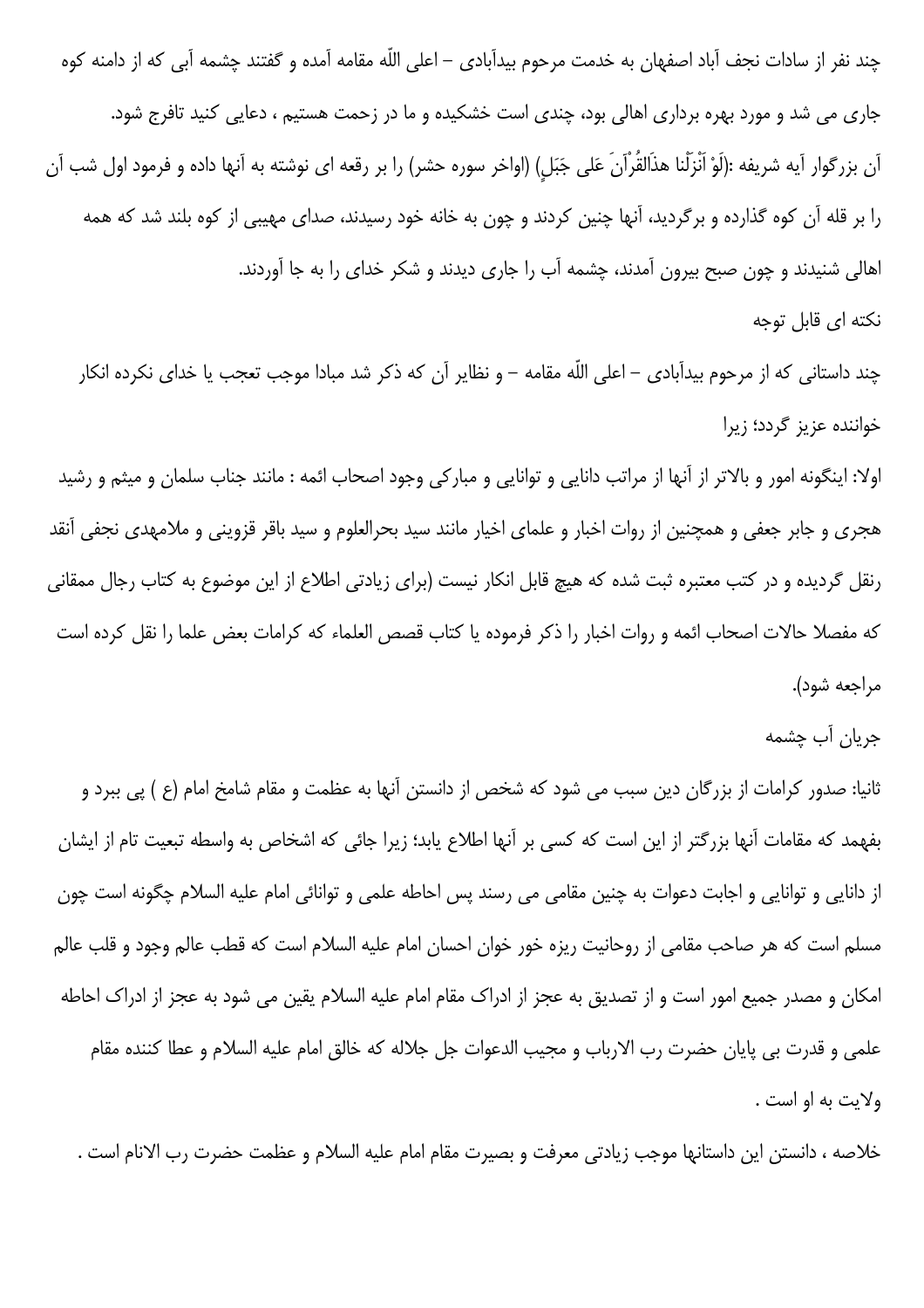ثالثا: این داستانها ونظایر آنها موجب تصدیق و یقین به صدق فرمایش و وعده های خدا و رسول و ائمه : در باره اهل تقواست و اینکه نفوس مستعد هرگاه در انجام تکالیف شرعی نهایت مواظبت را بنمایند و در آوردن جمیع واجبات و ترک کردن جمیع محرمات جدی باشند، به مقاماتی می رسند که فوق ادراک عقول جزئی بشری است . و ملائکه ، خدمتگزار ایشان می شوند و هرچه از خدا بخواهند به آنها عنایت می فرماید و غیر اینها از آثاری که در کتب روایات رسیده خصوصا در ابواب كتاب الايمان والكفر از اصول كافي ونقل آنها منافي وضع اين رساله است ، تنها حديث معتبرى كه عامه و خاصه از رسول خدا۹ روایت کرده اند برای مزید اطلاع خواننده عزیز نقل می گردد.

رسول خدا(ص ) فرمود که : خداوند عزوجل فرموده است هرکس دوستی از دوستان مرا اهانت کند هرآینه برای نبرد با من كمين كرده است و هيچ بنده با عملي به من نزديک نشود که محبوبتر باشد نزد من از عمل بدانچه بر او واجب کرده ام و به راستی او با انجام نوافل (مستحبات ) به من تقرب جوید تا آنجا که او را دوست دارم و چون او را دوست داشتم گوش او شوم که با آن بشنود و چشم او شوم که با آن ببیند و زبان او شوم که با آن بگوید و دست او شوم که با آن کار کند و از خود دفاع نماید، اگر مرا بخواند اجابتش کنم و اگر از من خواهشی کند به او ببخشم .(١٣)

در شرح این حدیث مبارک ، علما وجوهی بیان کرده اند که علامه مجلسی در مرآت العقول آنها را نقل فرموده و خلاصه مستفاد از حديث آن است كه ممكن است شخص به واسطه التزام به واجبات و مواظبت به مستحبات محبوب و مقرب درگاه حضرت آفریدگار شود و چون چنین شود چشمش ، چشم بینای خدا می شود پس آنچه را دیگران نمی بینند او از پشت هزاران پرده می بیند و آنچه را دیگران نمی شنوند او می شنود بلکه امور معنوی و صور ملکوتی و نغمه های غیبی که از حس دیگران پنهان است برای او آشکار است .

بالجمله خواننده عزیز بداند آنچه در این داستانها و نظایر آن را می خواند یا می شنود نسبت به آنچه خداوند وعده داده و ذخیره فرموده از مقامامت عالی و درجات روحانیت برای بندگان نیکوکار و مقربین مانند قطره است نسبت به دریا چنانچه مضمون حديث قدسى است .(١۴)

## ۲۶ – شفای مفلوج

از عالم بزرگوار آقاي حاج سيد فرج اللّه بهبهاني – سلمه اللّه تعالى – كه در سفر حج توفيق ملاقات ايشان نصيب حقير شده بود، شنیدم که در منزل شفای مفلوج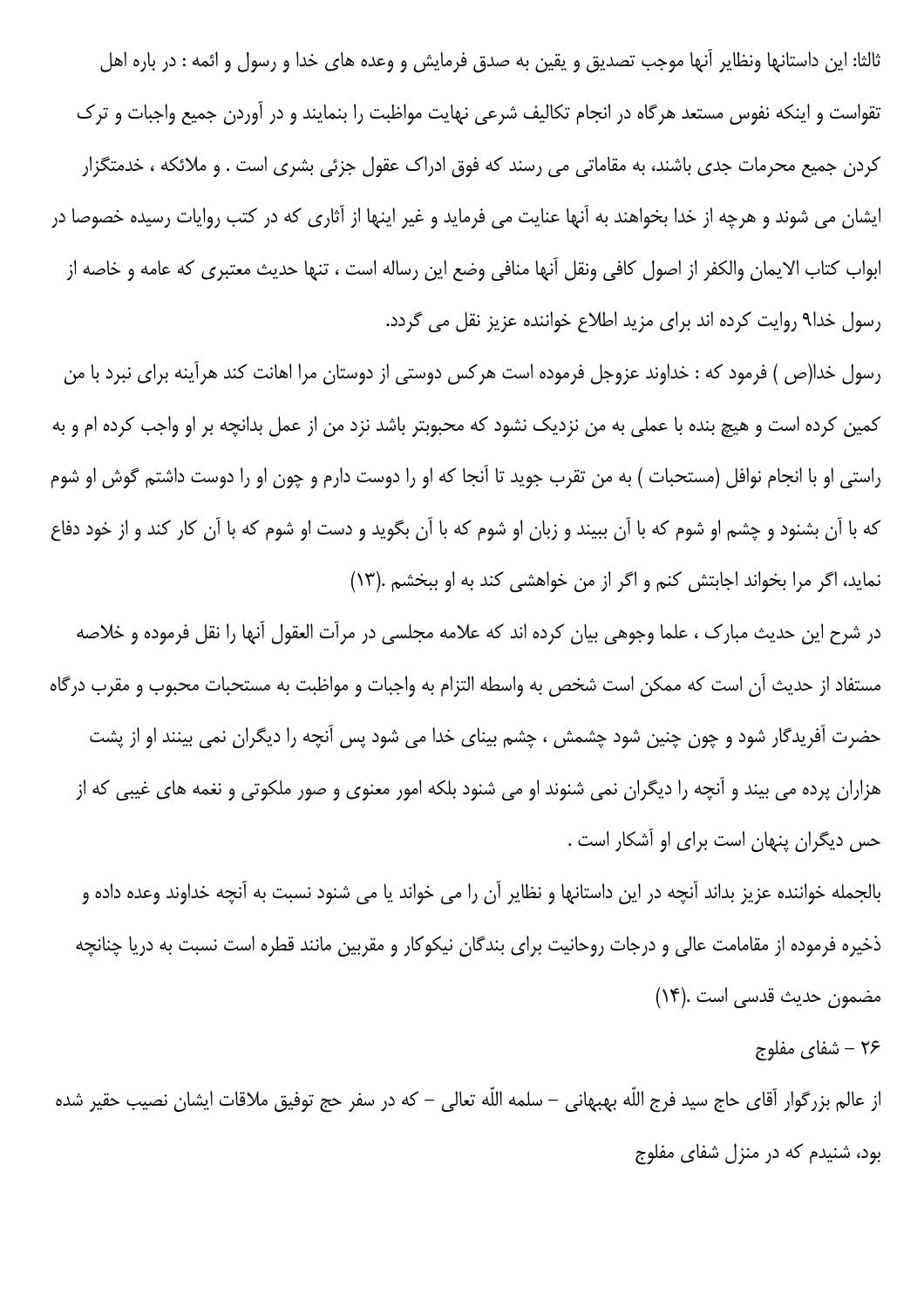ایشان در مجلس تعزیه داری حضرت سیدالشهداء (ع ) معجزه ای واقع شده پس خدمت ایشان خواهش شد که معجزه واقعه را برای بنده بنویسند آن بزرگوار تفصیل را به خط خود مرقوم داشته و ارسال فرمودند در اینجا عین نوشته ایشان به نظر شما می رسد.

شخصی به نام عبداللّه ، مسقطالراءس او جابرنان است از توابع رامهرمز ولی ساکن بهبهان است و این مرد در تاریخ ۲۸ شهر محرم الحرام سنه ۱۳۸۳ از یک پا مفلوج گردید و قدرت بر حرکت نداشت مگر به وسیله دو چوب که یکی را زیر بغل راست و دیگری را زیر بغل چپ می گذاشت و با زحمت ، اندک راهی می رفت ودر حق او از مؤ منین کمک می شد برای معاش ، تا اینکه مراجعه کرده به دکتر غلامی و ایشان جواب یاءس داده بودند و بعدا آمد نزد حقیر که وسیله حرکتشان را به اهواز فراهم آورم ، وسائل حركت بحمداللّه فراهم گرديد خط سفارش به محضر آيت اللّه بهبهاني ارسال و آن جناب هم پذيرايي فرموده و او را نزد دکتر فرهاد طبیب زاده پزشک بیمارستان جندی شاهپور ارسال داشته پس از عکسبرداری و مراجعه ، اظهار یاءس کرده و گفته بود پای شما قابل علاج نیست و در وسط زانوتان غده سرطانی مشاهده می شود پس با خرج خود او را به بیمارستان شرکت نفت آبادان انتقال می دهد آنجا هم چهار قطعه عکس از پایش برداشته و اظهار داشتند علاج نشدنی است با این حالت برمی گردد به بهبهان .

عبداللّه مرقوم گوید در خلال این مدت ، خوابهای نوید دهنده می دیدم که قدری راحت می شدم تا اینکه شبی در واقعه دیدم وارد منزل بیرونی شما شده ام و شما خودتان آنجا نیستید ولی دو نفر سید بزرگوار نورانی تشریف دارند در زیر درخت سیبی که در باغچه بیرونی دیده می شودتشریف دارند و در این اثنا شما وارد شدید بعد از سلام و تحیت آن دوبزرگوار خودشان را معرفی فرمودند یکی از آن دو بزرگوار حضرت امام حسین علیه السلام و دیگری فرزند آن بزرگوار حضرت علی اكبر عليه السلام بودند حضرت ابي عبداللاهّلحسين عليه السلام دو سيب به شما مرحمت فرمودندوفرمودند يكي براي خودت و دیگری برای فرزندت باشد و پس از دو سال این دو سیب نتیجه می دهند و شش کلمه با حضرت حجهٔ بن الحسن – عجل اللّه تعالى فرجه – صحبت مى كند

عبداللّه گفت در این حال از شما درخواست نمودم که شفای مرا از آن بزرگوار بخواهید یکی از آن دو بزرگوار فرمودند روز دوشنبه ماه جمادی الثانیه ، سنه ۸۴ پای منبر که برای عزاداری در منزل فلانی (که منظور حقیر بوده ) منعقد است می روی و با پای سالم برمی گردی . از شوق ، از خواب بیدار شدم و به انتظار روز موعود بودم و خواب را برای حقیر نقل کرد همان روز دوشنبه دیدم عبداللّه با دو چوب زیربغل آمد و پای منبر نشست ، خودش اظهار داشت که پس از یک ساعت جلوس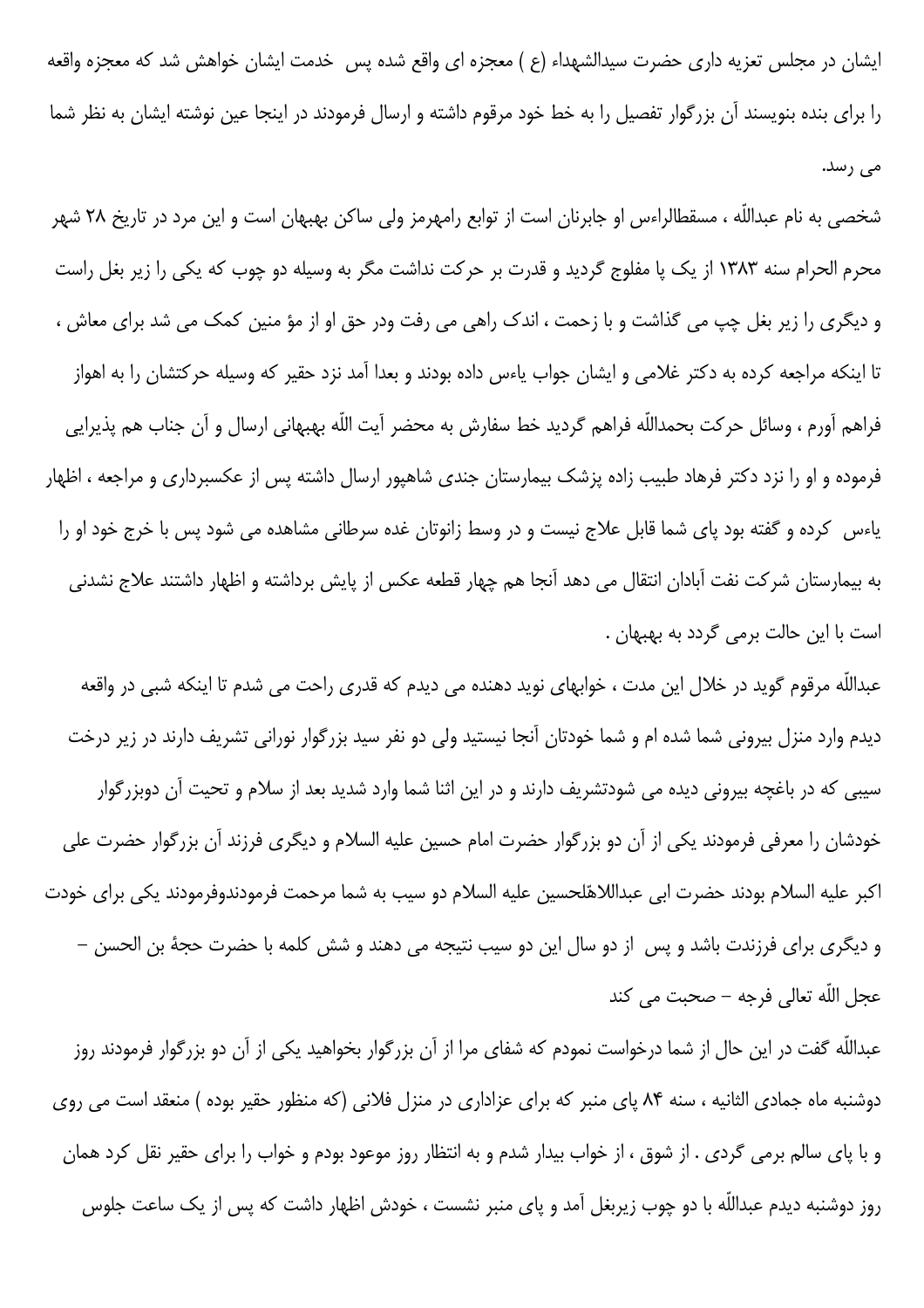حس کردم که پای مفلوجم تیر می کشد، گویی خون در پایم جریان پیدا کرده است ، پایم را دراز کرده وجمع نمودم دیدم سالم شده با اینکه روضه خوان هنوز ختم نکرده بود بیا برخاستم و نشستم بدون عصا! قضیه را به اطرافیان گفتم ، حقیر دیدم عبداللّه آمد و با حقیر مصافحه نمود، یک مرتبه دیدم صدای صلوات از اهل مجلس بلند شد و دیگر از آن فلج بالکلیه راحت شد، پس در شهر مجالس جشن گرفته شد و در روز بعد ۲۲ مهر ۴۳ از ساعت ۸ الی ۱۱ صبح در منزل حقیر مجلس جشنی به اسم اعجاز حضرت سیدالشهداء علیه السلام گرفته شد و جمعیت کم نظیری حاضر و عکس برداری گردید.

- والسلام عليكم ورحمهٔ اللّه
- …حرره الاحقر السيد فرج اللّه الموسوى
	- ٢٧ رؤ ياي صادقانه

عبد صالح پرهیزگار مرحوم حاج محمد هاشم سلاحی – رحمهٔ اللّه علیه – چندی قرحه ای در داخل دهانش پیدا شد و چرک و خون از آن خارج می گردید و سخت ناراحت بود و برای معالجه آن به آقای دکتر یاوری مراجعه می کرد تا آنکه دکتر به ایشان گفت این قرحه را باید به وسیله برق شفای هفت مریض در یک لحظه معالجه کرد و فعلا دستگاه برق در شیراز نیست وباید به تهران بروی و به بیمارستان شوروی مراجعه کنی .

آن مرحوم به بنده می گفت می ترسم به تهران بروم و از روزه ماه مبارک رمضان و فیوضات آن محروم شوم و اگر نروم می ترسم که چرک و خون فرو برم و مبتلا به اکل حرام گردم و بالاخره تصمیم گرفت به تهران نرود. یک روز صبح آقای دکتر یاوری با کتاب طبی که در دست داشت به منزل آمد و گفت شب گذشته در خواب شخصی به من گفت چرا محمدهاشم را معالجه نمی کنی ، گفتم باید به تهران برود فرمود لازم نیست درد او و دوایش در فلان صفحه از فلان کتابی که داری موجود است .

از خواب بیدار شدم کتاب را برداشتم باز کردم همان صفحه که فرموده بود آمد و بالجمله به وسیله استعمال همان دوایی که حواله فرموده بودند خداوند به ایشان شفا داد و از اول ماه مبارک موفق به روزه شد – رحمت بی پایان خداوند به روانش باد. ٢٨ - شفاى هفت مريض در يک لحظه

و نیز مرحوم سلاحی مزبور – علیه الرحمه – در ماه محرم تقریبا بیست سال قبل که مرض حصبه در شیراز شایع و کمتر خانه ای بود که در آن مریض حصبه ای نباشد و تلفات هم زیاد بود یک روز فرمود در منزل آقای حاج عبدالرحیم سرافراز، هفت نفر مبتلا به حصبه را خداوند به بركت حضرت سيدالشهداء عليه السلام شفا مرحمت فرمود و تفصيل آن را بيان كرد.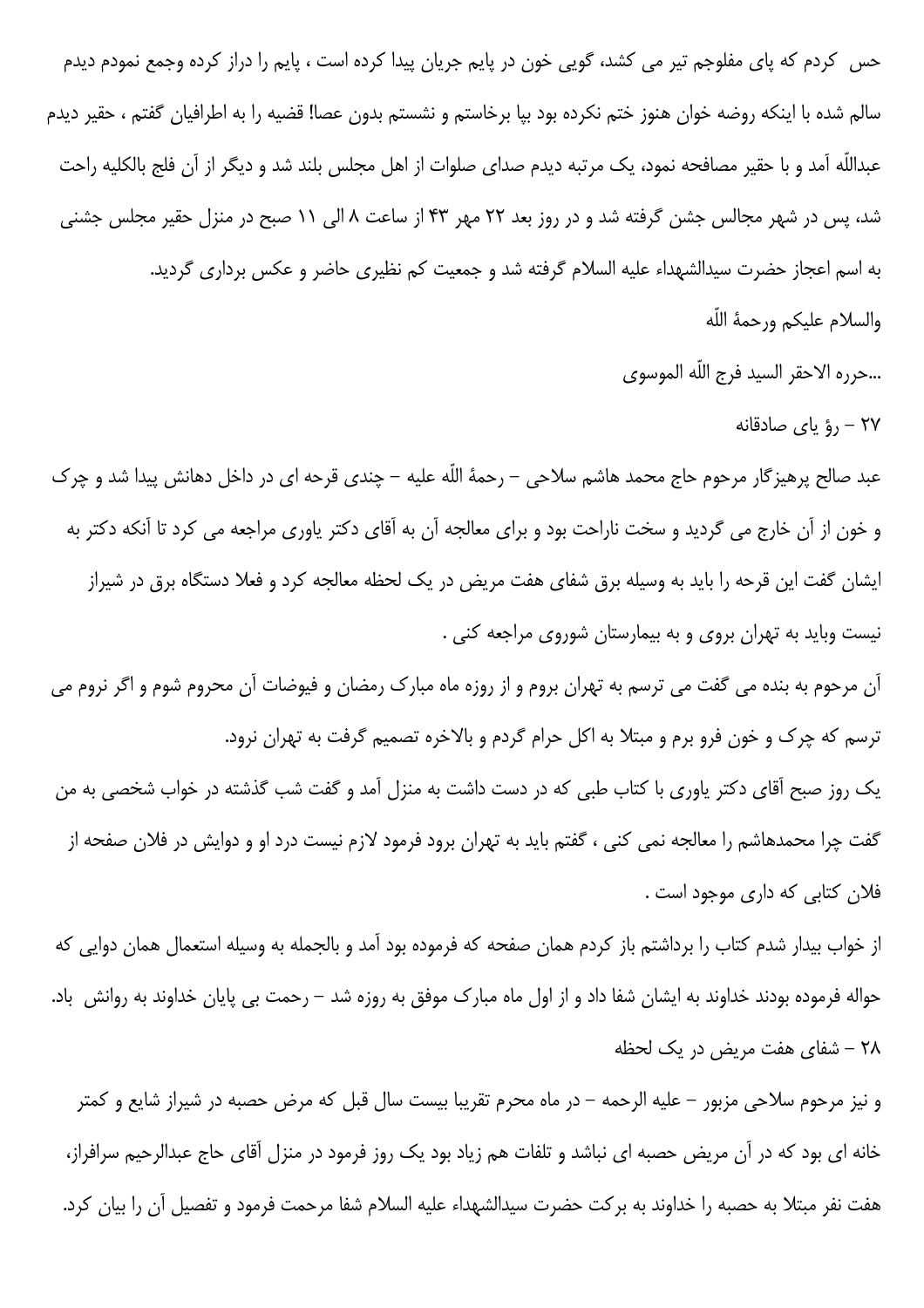بعدا آقای سرافراز را ملاقات کردم و قضیه واقعه را پرسش نمودم ، ایشان مطابق آنچه مرحوم سلاحی فرموده بود بیان کرد. سپس از ایشان خواستم که آن واقعه را به خط خود نوشته تا در اینجا ثبت شود، اینک نوشته آقای سرافراز: تقریبا بیست سال قبل که اغلب مردم مبتلا به مرض حصبه می شدند در خانه حقیر هفت نفر مبتلا به مرض حصبه در یک اطاق بودند، شب هشتم ماه محرم الحرام برای شرکت در مجلس عزاداری ، مریضها را در خانه به حال خود گذاشتم و ساعت پنج از شب گذشته با خاطری پریشان به مجلس تعزیه داری خودمان که مؤ سس آن مرحوم حاج ملا علی سیف –علیه الرحمه – بود رفتم

موقع تعزيه دارى ، سينه زنى ، نوحه و مرثيه حضرت قاسم بن الحسن عليه السلام قرائت شد، پس از فراغت از تعزيه دارى و ادای نماز صبح ، با عجله به منزل می رفتم و در قلب خود شفای هفت مریض را بوسیله عزیز زهرا (ع ) از خدا می خواستم . وقتی به منزل رسیدم دیدم بچه ها اطراف منقل آتشی نشسته و مختصر نانی که از روز قبل و شب باقیمانده است ، روی آتش گرم می کنند و با اشتهای کامل مشغول خوردن آن نانها هستند. از دیدن این منظره عصبانی شدم ؛ زیرا خوردن نان آن هم نانی که از روز و شب گذشته باقیمانده برای مبتلا به مرض حصبه مضر است .

دختر بزرگم که حالت عصبانیت مرا دید گفت ماها خوب شده ایم و از خواب برخاستیم و گرسنه ایم نان و چای می خوریم . گفتم خوردن نان برای مرض حصبه خوب نیست ، گفت پدر! بنشین تا من خواب خودم را تعریف کنم و ما همه خوب شده ايم . گفتم خوابت را بگو گفت :

در خواب دیدم اطاق ، روشنی زیادی دارد ومردی آمد در اطاق ما و فرش سیاهی در این قسمت از اطاق پهن کرد و پهلوی درب اطاق با ادب ایستاد، آن وقت پنج نفر با نهایت جلالت و بزرگواری وارد شدند که یک نفر آنها زن مجلله ای بود، اول به طاقچه های اطاق و به کتیبه ها که به دیوار زده بود و اسم چهارده معصوم : را روی آنها نوشته بود خوب با دقت نگاه کردند پس ازآن اطراف آن فرش سیاه نشسته و قرآنهای کوچکی از بغل بیرون آورده و قدری خواندند پس از آن یک نفر از آنها شروع كرد به روضه حضرت قاسم عليه السلام به عربي خواندن و من از اسم حضرت قاسم كه مكرر مي گفتند فهميدم روضه حضرت قاسم می خوانند و همه شدیدا گریه اجابت فوری می کردند و مخصوصا آن زن خیلی سوزناک گریه می کرد، پس از آن در ظرفهای کوچکی چیزی مثل قهوه همان مردی که قبل ازهمه آمده بود آورد و جلو آنها گذارد. من تعجب کردم که اشخاص با این جلالت چرا یاهاشان برهنه است ، جلو رفتم و گفتم شما را به خدا کدامیک از شما حضرت علی علیه السلام هستيد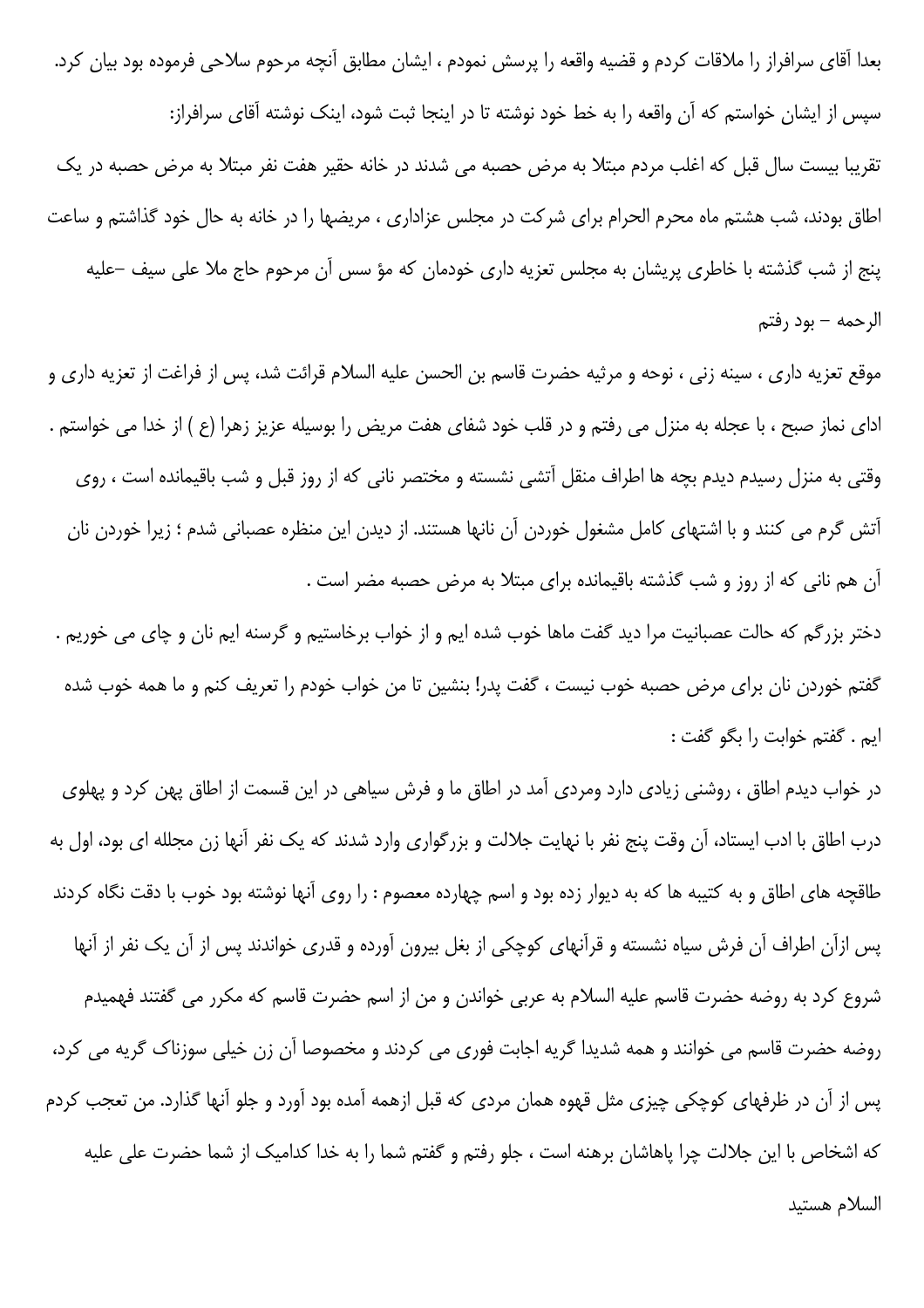یکی از آنها جواب داد و فرمود منم . خیلی با مهابت بود. گفتم شما را به خدا چرا پاهای شما برهنه است ، پس با حالت گریه فرمود ما این ایام عزاداریم و پای ما برهنه است ،فقط پای آن زن در همان لباس پوشیده بود.

گفتم ما بچه ها همه مريضيم مادر ما هم مريض است ، خاله ما مريض است ، آن وقت حضرت على عليه السلام از جاي خود برخاست و دست مبارک بر سر و صورت یک یک ما کشیدند و نشستند و فرمودند خوب شدید مگر مادرم ، گفتم مادرم هم مريض است ، فرمودند مادرت بايد برود. از شنيدن اين حرف گريه كردم و التماس نمودم پس در اثر عجز و لابه من ، برخاستند دستی هم روی لحاف مادرم کشیدند آن وقت خواستند از اطاق بیرون روند رو به من کرده فرمودند بر شماباد نماز که تا شخص مژه چشمش به هم می خورد باید نماز بخواند.

تا درب کوچه ، عقب آنها رفتم دیدم مرکبهای سواری که برای آنان آورده اند روپوشهای سیاه دارد، آنها رفتند و من برگشتم در این وقت از خواب بیدار شدم صدای اذان صبح را شنیدم دست به دست خودم و برادرانم و خاله ام و مادرم گذاشتم ، دیدم هیچکدام تب نداریم ، همه برخاستیم و نماز صبح را خواندیم ، چون احساس گرسنگی زیاد در خود می کردیم لذا چای درست كرده با نانى كه بود مشغول خوردن شديم تا شما بياييد و تهيه صبحانه كنيد و بالجمله تمام هفت نفر سالم و احتياجى به دکتر و دوا پیدا نکردند.

۲۹ - اجابت فوری

ثقه عدل ، جناب حاج على آقا سلمان منش (بزاز) – سلمه اللّه تعالى – كه ورع ايشان مورد تصديق عموم است ، گفتند وقتى قرحه ای در بغل ران چپ من پیدا شد که مرا سخت ناراحت کرده بود و برای من رفتن به بیمارستان برای جراحی بسیار دشوار بود، شبی وقت سحر برای تهجد برخاستم بوی گند زیادی حس کردم و چون تحقیق کردم معلوم شد از همان محل زخم است ، خيلي پريشان شدم ، به خداي خود ناليدم عرض كردم عمري در زير سايه اسلام و بندگي تو و دوستي محمد و آل او به سر بردم ، راضی مشو که به این بلیه گرفتار و ناچار شوم به کسانی مراجعه کنم که از دین اسلام خارجند، خلاصه رقت زیادی دست داد به طوری که از خود بی خود شدم .

هنگامی که به خود آمدم فهمیدم صبح شده ، سخت ناراحت شدم که از تهجد محروم شده ام ، شتابان از یله های غرفه پایین آمدم به قصد تطهیر، یکوقت متوجه شدم که من با پای درد چگونه به سرعت پایین آمدم و دیدم پایم دردی ندارد، دست بر محل زخم گذاشتم دردی حس نکردم در روشنایی آمدم و به محل زخم نگاه کردم ، اثری از زخم ندیدم به طوری كه جاي آن هم معلوم نبود و با پاي راست ابدا فرقي نداشت .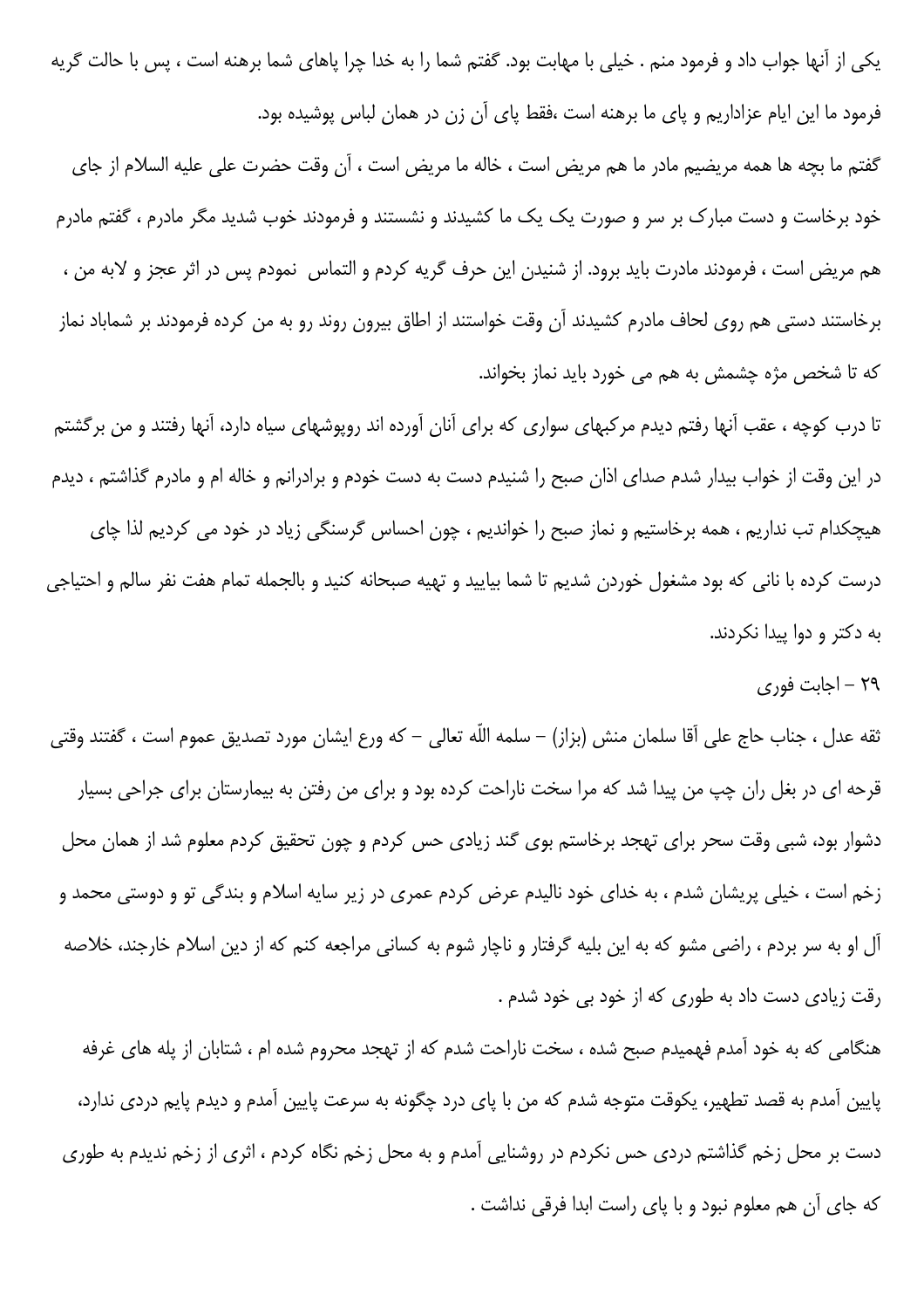اّقای حاج علی آقا فرمودند نظیر این قضیه موارد بسیاری برایم پیش آمده که خودم یا بستگانم به مرض سختی یا گرفتاری شدیدی مبتلا شدیم و به وسیله دعا و توسل به معصومین : خداوند فرج فرمود. آنچه گفته شد نمونه ای از آنهاست . حالت دیگر بود کان نادر است تو مشو منکر که حق بس قادر است ۳۰ – افاضه قرآن مجيد

و نیز جناب حاج علی آقا فرمود من در طفولیت به مکتب نرفتم و بی سواد بودم و در اول جوانی سخت آرزو داشتم بتوانم قرآن مجيد را افاضه قرآن مجيد

بخوانم تا اینکه شبی با دل شکسته به حضرت ولی عصر – عجل اللّه تعالی فرجه – برای رسیدن به این آرزو متوسل شدم . در خواب ديدم جدرج كربلا هستم ، شخصي به من رسيد و گفت : در اين خانه بيا كه تعزيه حضرت سيدالشهداء عليه السلام در آن برپاست و استماع روضه کن ، قبول کرده وارد شدم ، دیدم دونفر سید بزرگوار نشسته اند و جلو آنها ظرف آتشی است و سفره نانی پهلوی آنها است ، پس قدری از آن نان را گرم نموده به من مرحمت فرمودند و من آن را خوردم ، پس روضه خوان ذکر مصائب اهل بیت : کرد و پس از تمام شدن ، از خواب بیدار شدم حس کردم به آرزوی خود رسیده ام ، پس قرآن مجید را باز کردم دیدم کاملا می توانم بخوانم و بعد در مجلس قرائت قرآن مجید حاضر شدم ، اگر کسی غلط می خواند یا اشتباه می کرد به او می گفتم حتی استاد قرائت هم اگر اشتباهی می کرد می گفتم .

استاد گفت : فلانی ! تو تا دیروز سواد نداشتی جوج قرآن را نمی توانستی بخوانی ، چه شده که چنین شده ای ؟ گفتم : به بركت حضرت حجت عليه السلام به مقصد رسيدم .

فعلا حاجی مزبور استاد قرائت اند و در شبهای ماه مبارک رمضان مجلس قرائت ایشان ترک نمی شود. از جمله عجایب حاجی مزبور آن است که غالبا در خواب امور آتیه را می بیند و می فهمد که فردا چه می شود با که برخورد می کند و با که طرف معامله می شود و آن معامله سودش چه مقدار است .

وقتی به حقیر گفت خداوند بزودی به فرزندت (آقای سید محمد هاشم ) پسری عطا می کند اسمش را به نام مرحوم پدرت ((سید محمد تقی )) بگذار، طولی نکشید خداوند پسری به ایشان عنایت فرمود و اسمش را ((محمد تقی )) گذاردیم . پس از ولادت ، سخت مریض شد به طوری که امید حیات به آن بچه نبود. باز حاجی مزبور فرمود ((این بچه خوب خواهد شد و باقی خواهد ماند))، طولی نکشید که خداوند او را شفا داد و الان بحمداللّه در سن پنجسالگی و سالم است .(۱۵)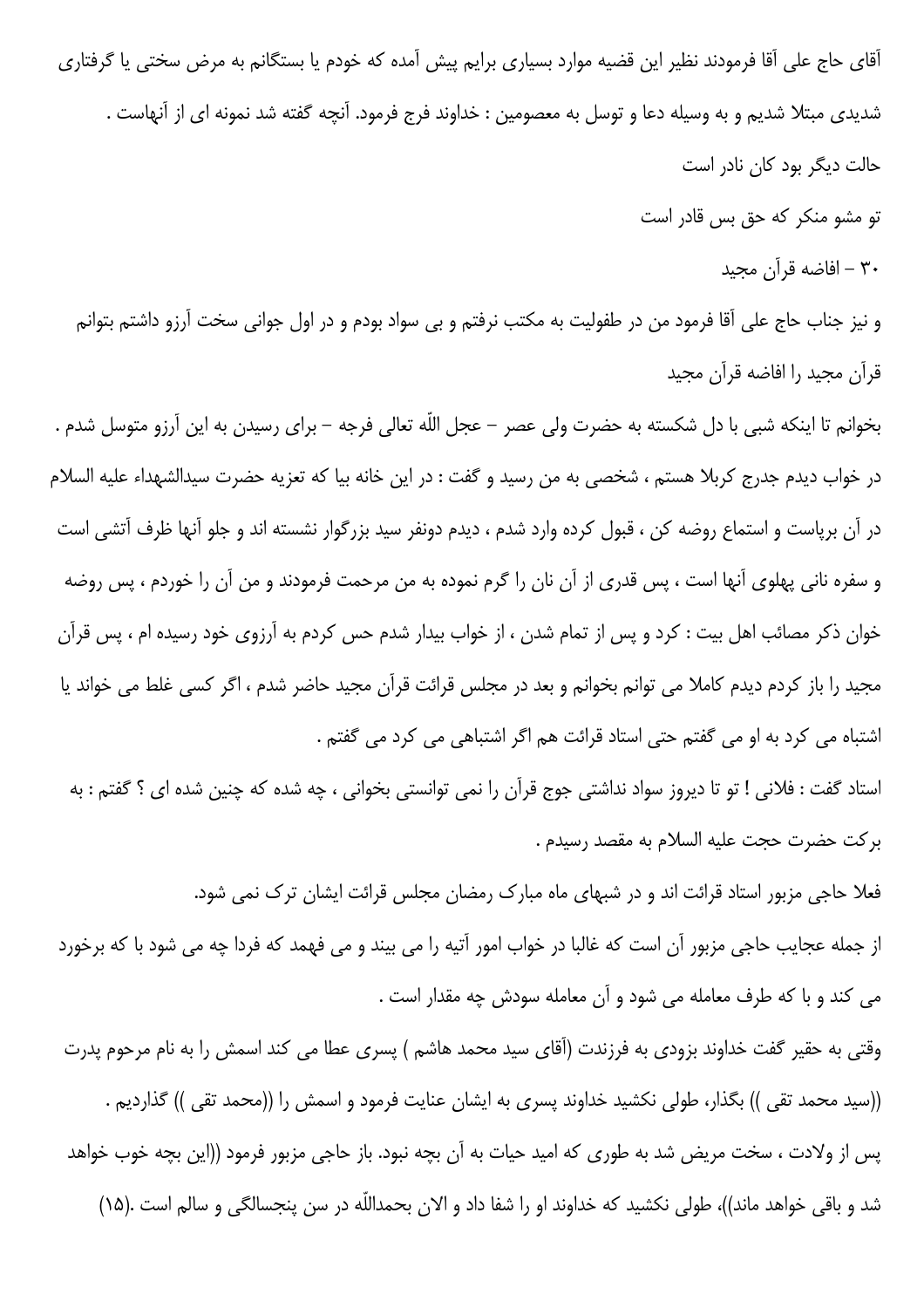و بالجمله ایشان در اثر تقوا و مداومت بر مستحبات خصوصا نوافل یومیه دارای صفای نفس و مورد عنایت و لطف حضرت حجت – عجل اللَّه تعالى فرجه – مي باشد.

ضمنا باید دانست که رازآگاه شدن بعض نفوس از امور آتیه و اخبار به آن ، آن است که خداوند قادر متعال تمام حوادث کونیه ، كلي و جزئي را تا آخر عمر دنيا پيش از پيدايش آنها در كتابي از كتابهاي روحاني و لوحي از الواح معنوي ثبت فرموده است چنانچه در سوره حدید می فرماید: ((هیچ مصیبتی در آفاق و انفس واقع نمی شود مگر اینکه پیش از پیدایش آن در کتاب الهي ثبت است و اين كار (يعني ثبت امور تماما در لوحي نزد قدرت بي پايان او) بر خداوند سهل است براي اينكه ناراحت نشوید بر فوت شدن چیزی از شما (یعنی بدانید خداوند صلاح شما را دانسته و فوت آن چیز را قبلا تعیین و ثبت فرموده ) و خوشحال نشوید و به خود نبالید به چیزی که به شما رسیده (یعنی بدانید آن را خداوند برای شما مقدر ومقرر فرموده ).(۱۶) بنابراین ممکن است بعض نفوس صاف در حال خواب که از قیود مادی تا اندازه ای آزاد شده اند با ارواح شریف و الواح عالی و بعض کتب الهی متصل شده و به بعض اموری که در آنها مشهود است اطلاع یابند و هنگام بیداری و مراجعت تام روح به بدن ، قوه خیالیش تصرفی در آن نکند و آنچه دیده به صرافت در حافظه اش باقی ماند و از آن خبر دهد.

۳۱ – داستانی عجیب تر

تقریبا پانزده سال قبل ، از جمعی از علمای اعلام قم و نجف اشرف شنیدم که پیرمرد هفتاد ساله ای به نام کربلائی محمد كاظم كريمي ساروقي داستان عجيب

(ساروق از توابع فراهان اراک است ) که هیچ سوادی نداشته ، تمام قرآن مجید به او افاضه شده به طوری که تمام قرآن را حافظ شده به طرز عجیبی که ذکر می شود.

عصر پنجشنبه ، ((کربلائی محمد کاظم )) به زیارت امامزاده ای که در آن محل مدفون است می رود، هنگام ورود، دو نفر سید بزرگوار را می بیند و به او می فرمایند کتیبه ای که در اطراف حرم نوشته شده بخوان .

می گوید آقایان ! من سواد ندارم و قرآن را نمی توانم بخوانم . می فرمایند بلی می توانی . پس از التفات و فرمایش آقایان حالت بی خودی عارضش می گردد و همانجا می افتد تا فردا عصر که اهالی ده برای زیارت امامزاده می آیند او را افتاده می بینند، پس او را بلند کرده به خود می آورند. به کتیبه می نگرد می بیند سوره جمعه است ، تمام آن را می خواند و بعد خودش را حافظ تمام قرآن می بیند و هر سوره از قرآن مجید را که از او می خواستند، از حفظ به طور صحیح می خوانده و از جناب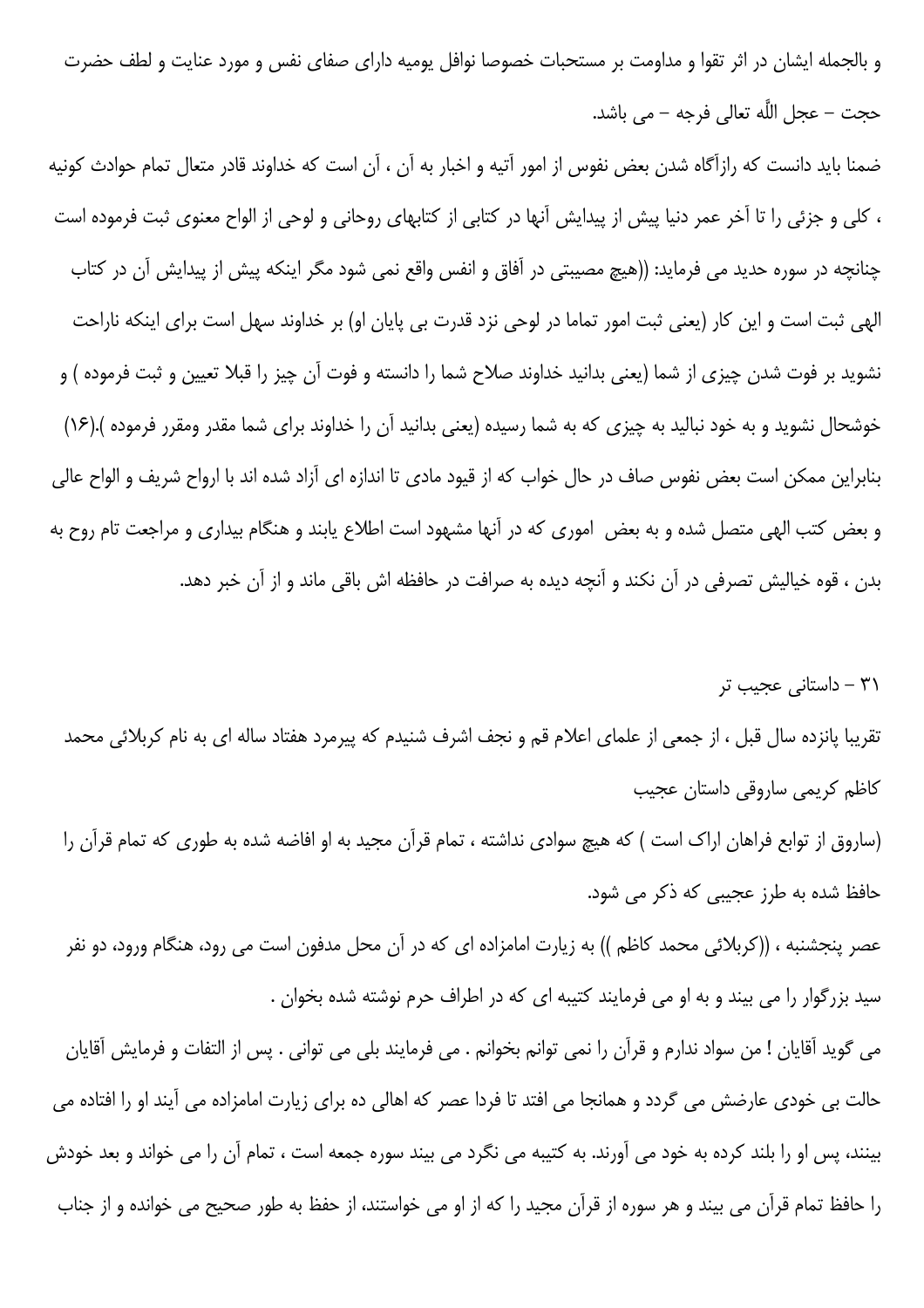آقای میرزا حسن نواده مرحوم میرزای حجهٔ الاسلام شیرازی شنیدم فرمود مکرر او را امتحان کردم هر آیه ای را که از او می پرسیدم فورا می گفت از فلان سوره است و عجیبتر آنکه هر سوره ای را می توانست به قهقرا بخواند؛ یعنی از آخر سوره تا اول آن را می خواند.

و نیز فرمود: کتاب تفسیر صافی در دست داشتم برایش باز کرده گفتم این قرآن است و از روی خط آن بخوان ، کتاب را گرفت چون در آن نظر کرد گفت آقا! تمام این صفحه قرآن نیست و روی آیه شریفه دست می گذاشت و می گفت تنها این سطر قرآن است یا این نیم سطر قرآن است و هکذا و مابقی قرآن نیست .

گفتم از کجا می گویی تو که سواد عربی و فارسی نداری ؟ گفت : آقا! کلام خدا نور است ، این قسمت نورانی است و قسمت دیگرش تاریک است (نسبت به نورانیت قرآن ) و چند نفر دیگر از علمای اعلام را ملاقات کردم که می فرمودند همه ما او را امتحان كرديم و يقين كرديم امر او خارق عادت است و از مبداء فياض جل وعلا به او چنين افاضه شده .

در سالنامه نور دانش ، سال ۱۳۳۵ صفحه ۲۲۳ عکس کربلائی محمد کاظم مزبور را چاپ کرده و مقاله ای تحت عنوان (نمونه ای از اشراقات ربانی ) نوشته و در آن شهادت عده ای از بزرگان علما را بر خارق العاده بودن امر او نقل نموده است تا اینکه می نویسد:((از مجموع دستخطهای فوق ، موهبتی بودن حفظ قرآن کربلائی ساروقی به دو دلیل ثابت می شود. ۱ – بی سوادی او که عموم اهالی ده او شهادت می دهند و احدی خلاف آن را اظهار ننموده است . نگارنده شخصا از ساروقیهای ساکن تهران تحقیق نمودم و با اینکه موضوع بی سوادی او در جراید کثیرالانتشار چاپ و منتشر شده ، معذلک هیچکس تکذیب نکرده است

۲ – بعضی از خصوصیات حفظ قرآن او که از عهده تحصیل و درس خواندن خارج است ، به شرح زیر: ١ – هرگاه يک کلمه عربي يا غير عربي بر او خوانده شود، فورا مي گويد که در قرآن هست يا نيست . ۲ – اگر یک کلمه قرآنی از او پرسیده شود، فورا می گوید در چه سوره و کدام جزو است . ۳ – هرگاه کلمه ای در چند جای قرآن مجید آمده باشد تمام آن موارد را بدون وقفه می شمارد و دنباله هرکدام را می خواند. ۴ – هرگاه در یک آیه یک کلمه یا یک حرکت غلط خوانده شود یا زیاد و کم کنند بدون اندیشه متوجه می شود و خبر می دهد.

> ۵ – هرگاه چند کلمه از چند سوره به دنبال هم خوانده شود محل هر کلمه را بدون اشتباه بیان می کند. ۶ – هر آیه یا کلمه قرآنی را از هر قرآنی که به او بدهند آنا نشان می دهد.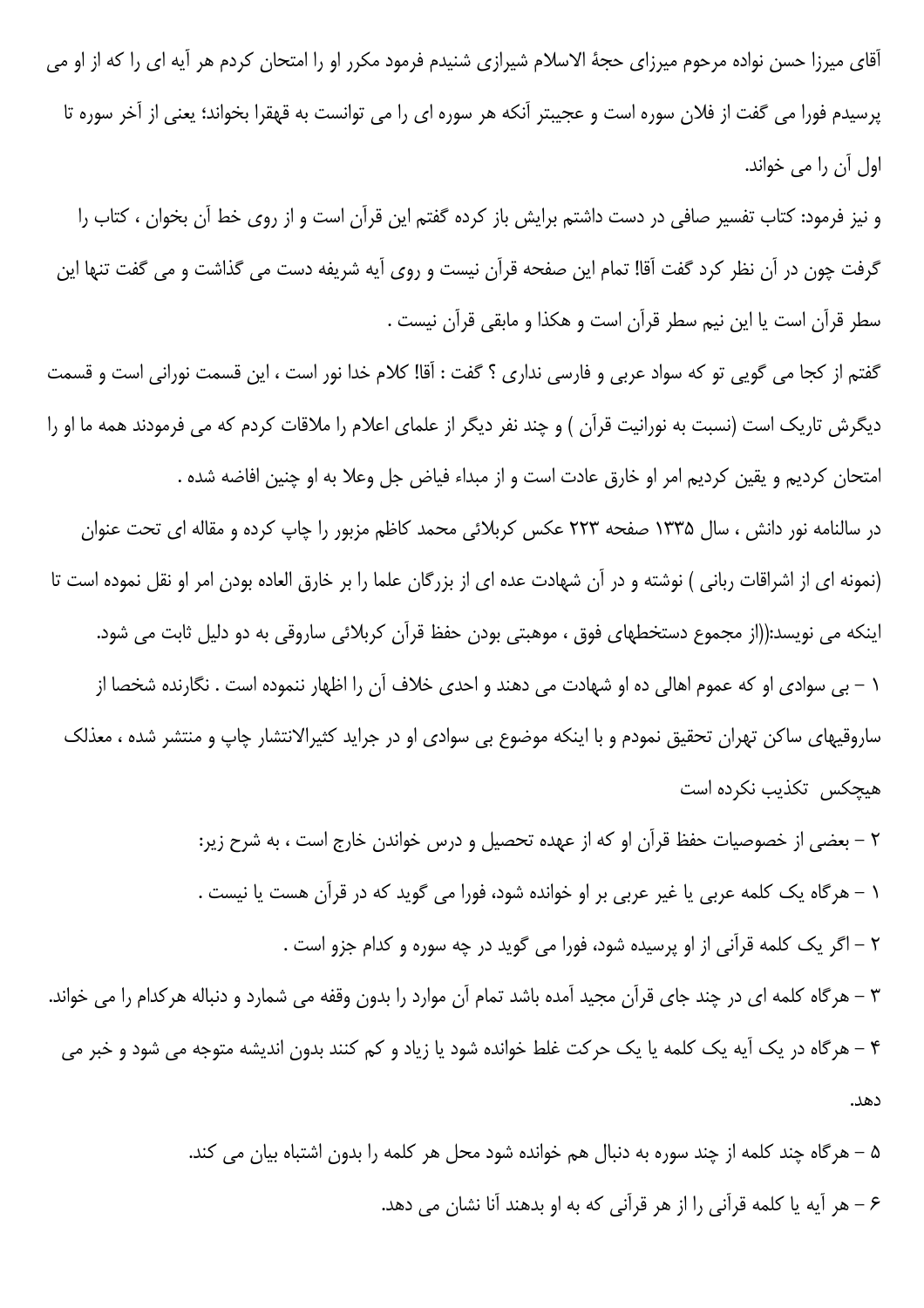٧ – هرگاه در یک صفحه عربی یا غیر عربی یک آیه مطابق سایر کلمات نوشته شود، آیه را تمیز می دهد که تشخیص آن برای اهل فضل نیز دشوار است .

این خصوصیات را خوش حافظه ترین مردم نسبت به یک جزوه بیست صفحه فارسی نمی توان دارا شود تا چه رسد به ۶۶۶۶ آيه قرآني )).

و پس از نقل شهادت چند نفر از علما، می نویسد: موهبت قرآن ((کربلائی کاظم )) برای مردمی که فکر محدود خود را در چهاردیواری مادیات محدود و منکر ماورای طبیعت هستند اعجاب آور بوده و سبب هدایت عده ای از گمراهان گردیده است ، ولی این امر با همه اهمیتش در نظر اهل توحید یک شعاع کوچک از اشعه بیکران افاضات خداوندی و از کوچکترین مظاهر قدرت حق است ، نه تنها امور خارق العاده به وسيله انبيا و سفراى حق به كرات به ظهور رسيده و در تواريخ ثبت و ضبط است ، در عصر حاضر نیز کسانی که به علت ارتباط و پیوند با مبداء تعالی صاحب کراماتی هستند وجود دارند که اهمیت آن به مراتب از حافظ قرآن ما بیشتر می باشد.

نکته ای که در پاپان این مقاله لازمست تذکر دهم اینکه در نتیجه انتشار شرح حال حافظ قرآن و معرفی او به مردم تهران از عده ای از متدینین بازار شنیدم که در چند سال قبل ؛ یعنی در زمان ((مرحوم حاج آقا یحیی )) یک مرد کوری به نام حاجی عبود به مسجد ((سيد عزيزاللّه )) رفت وآمد داشت كه در عين كورى حافظ قرآن باخصوصيات كربلائى ساروقى بود، او نيز محل آیه را در عین کوری نشان می داده و برای مردم با قرآن استخاره می کرده …

می گویند روزی کتاب لغت فرانسه به قطر قرآن مجید به او دادند استخاره کند، فورا آن را پرت کرد و عصبانی شد و گفت اين قرآن نيست .

در مجلسی که حافظ قرآن حضور داشت ، جناب آقای ابن الدین استاد محترم دانشگاه ، خصوصیات حاجی عبود را تاءیید و اظهار کردند که نامبرده را در منزل آقای مصباح در قم در حضور مرحوم آیت اللّه حاج شیخ عبدالکریم حائری ملاقات و آزمایش کرده اند.

اينها از آثار قدرت حق است كه گاهي براي ارشاد مردم و اتمام حجت ظاهري است :(ذلك َ فَضْلُ اللَّه يُؤْتيه مَنْ يَشاءُ وَاللَّهُ ذُواْلفَضْلِ الْعَظيمِ).(١٧)

۳۲ - معجزه حسینی (ع )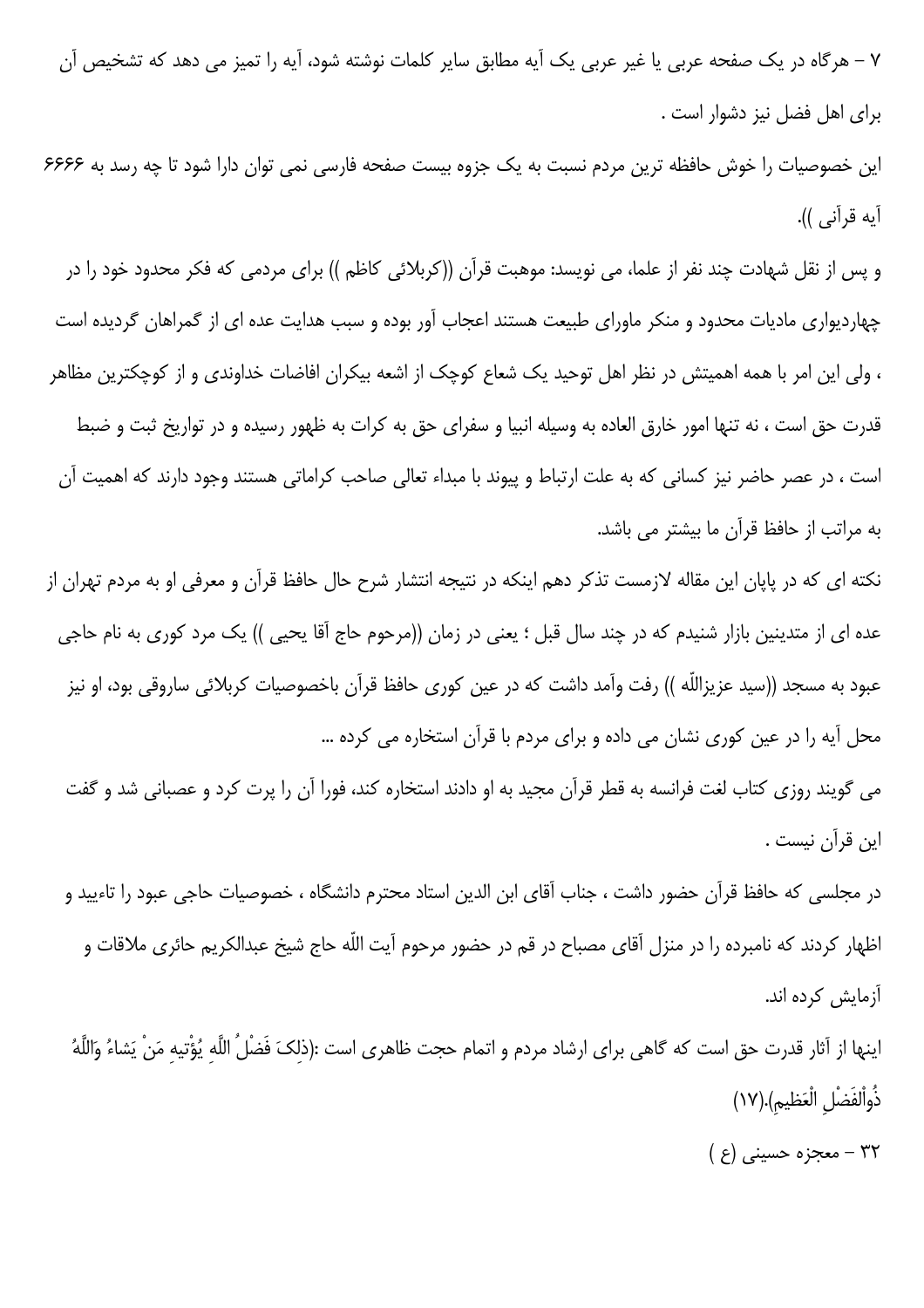تقی صالح مرحوم محمد رحیم اسماعیل بیگ که در توسل به اهلبیت : و علاقه قلبی به حضرت سیدالشهداء علیه السلام کم نظیر و از این باب رحمت برکات صوری و معنوی نصیبش شده و در رمضان ۸۷ به رحمت حق واصل شده نقل نمود که در شش سالگی مبتلا به درد چشم و تا سه سال گرفتار بوده و عاقبت از هر دو چشم کور گردید در ماه محرم ایام عاشورا در منزل دائی بزرگوارش مرحوم حاج محمد تقی اسماعیل بیگ روضه خوانی بود و چون هوا گرم بود شربت خنک به مردم می دادند گفت از دائی خود خواهش کردم که من به مردم شربت دهم ، فرمود تو چشم نداری و نمی توانی ، گفتم یک نفر چشم دار همراه من کنید تا مرا یاری دهد قبول فرموده و من با کمک خودش مقداری به مردم شربت دادم .

در این اثناء، مرحوم معین الشریعه اصطهباناتی منبر رفته و روضه حضرت زینب ۳ را می خواند و من سخت متاءثر و گریان شدم تا اینکه از خود بی خود شدم ، در آن حال ، مجللّه ای که دانستم حضرت زینب ۳ است دست مبارک بر دو چشم من کشید و فرمود خوب شدی و دیگر چشم درد نمی گیری .

پس چشم گشودم اهل مجلس را دیدم ، شاد و فرحناک خدمت دائی خود دویدم تمام اهل مجلس منقلب و اطراف مرا گرفتند، به امر دائی ام مرا در اطاقی برده ومردم را متفرق نمودند و نیز نقل نمود که در چند سال قبل مشغول آزمایش بودم و غافل بودم از اینکه نزدیکم ظرف پر از الکل است کبریت را روشن نموده ناگاه الکل مشتعل شد وتمام بدن از سر تا یا را آتش زد مگر چشمانم را.

چند ماه در مریضخانه مشغول معالجه بودم از من می پرسیدند چه شده که چشمت سالم مانده ، گفتم عطای حسین علیه السلام است و وعده فرمودند که تا آخر عمر چشمم درد نگیرد.

٣٣ - نجات از مرگ

صاحب مقام یقین ، مرحوم عباسعلی مشهور به ((حاج مؤ من )) که دارای مکاشفات و کرامات بسیاری بوده و تقریبا مدت سی سال نعمت مصاحبت با آن مرحوم در حضر و سفر نصیب بنده بود و دو سال است که به رحمت ایزدی پیوسته است و آن مرحوم را داستانهایی است از آن جمله وقتی جاسوسهای دولتی نزد دائی زاده آن مرحوم به نام ((عبدالنبی )) اسلحه پیدا کردند او را گرفتند و زندانش کردند و بالاخره محکوم به اعدام شد، پدرش پریشان ونالان و ماءیوس از چاره جگردیدج حاجي مؤ من مرحوم به او مي گويد ماءيوس نباش ، امروز تمام امور تحت اراده حضرت ولي عصر عليه السلام امام دوازدهم می باشد، امشب که شب جمعه است به آن بزرگوار متوسل می شویم ، خدا قادر است که از برکات آن حضرت ، فرزندت را نجات دهد، پس آن شب را حاجی مؤ من و پدر و مادر آن پسر، احیا می دارند و به نماز و توسل به آن حضرت و زیارت آن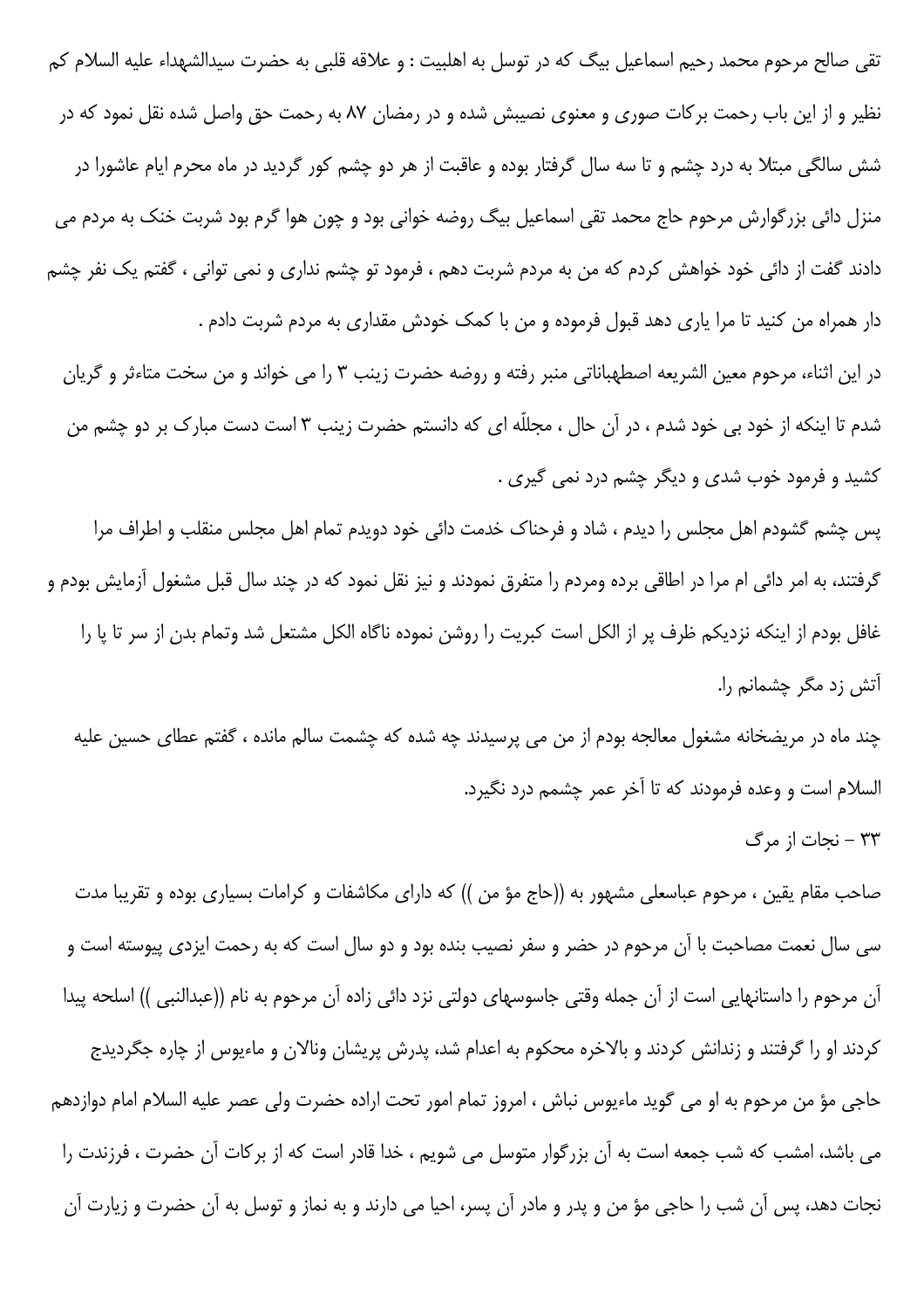بزرگوار سرگرم مي شوند و بعد مشغول قرائت آيه شريفه :(اَمَّنْ يُجِيبُ الْمُضْطَرَّ اذا دَعاهُ وَيَكْشفُ السُّوءَ) مي شوند، آخر شب بوی مشک عجیبی را هر سه نفر حس می کنند و جمال نورانی آن بزرگوار را مشاهده کرده می فرماید: دعای شما مستجاب شد، خداوند فرزندت را نجات بخشید و فردا به منزل می آید.

حاج مؤ من مرحوم می گفت پدر و مادر از دیدن جمال آن حضرت بی طاقت شده و تا صبح مدهوش و بی هوش بودند، فردا سراغ فرزند خود رفتند که قرار بود در آن روز اعدام شود. گفتند اعدامش تاءخیر افتاده و بنا شده در کار او تجدید نظر شود و بالجمله پیش از ظهر او را آزاد کردند و سالما به منزل آمد.

مرحوم حاجی مؤ من را در استجابت دعا در مرضهای سخت و گرفتاریهای شدید، داستانهایی است که آنچه ذکر شد نمونه ای است از آنها، رحمت بی پایان خداوند به روان پاکش باد.

۳۴ – دادرسی ولی عصر (ع )

و نیز حاجی مؤ من مزبور – علیه الرحمه – نقل کرد که در اول جوانی شوق زیادی به زیارت و ملاقات حضرت حجت علیه السلام در من پیدا شد که مرا بی قرار نمود تا اینکه خوردن و آشامیدن را بر خودم حرام کردم تا وقتی که آقا را ببینم (و البته این عهد از روی نادانی و شدت اشتیاق بود) دو شبانه روز هیچ نخوردم ، شب سوم اضطرارا قدری آب خوردم حالت غشوه عارضم شد، در آن حال حضرت حجت عليه السلام را ديدم و به من تعرض فرمود كه چرا چنين مي كني و خودت را به هلاکت می اندازی ، برایت طعام می فرستم بخور. پس به حال خود آمدم ثلث از شب گذشته دیدم مسجد (مسجد سردزک ) خالیست وکسی در آن نیست و درب مسجد را کسی می کوبد، آمدم در را گشودم دیدم شخصی عبا بر سر دارد به طوری که شناخته نمی شود، از زیر عبا ظرفی پر از طعام به من داد و دو مرتبه فرمود بخور وبه کسی نده و ظرف آن را زیر منبر بگذار و رفت ، داخل مسجد آمدم ديدم برنج طبخ شده با مرغ بريان است ، از آن خوردم و لذتي چشيدم كه قابل وصف نيست . فردا پیش از غروب آفتاب ، مرحوم میرزا محمد باقر که از اخیار و ابرار آن زمان بود آمد، اول مطالبه ظرفهارا کرد و بعد مقدارى پول در کیسه کرده بود به من داد و فرمود تو را امر به سفر فرموده اند این پول را بگیر و به اتفاق جناب آقا سید هاشم (پیشنماز مسجد سردزک ) که عازم مشهدمقدس است برو و در راه بزرگی را ملاقات می کنی و از او بهره می بری . حاجي مؤ من گفت با همان پول به اتفاق مرحوم آقا سيد هاشم حركت كرديم تا تهران ، وقتي كه از تهران خارج شديم پیری روشن ضمیر اشاره کرد، اتومبیل ایستاد پس با اجازه مرحوم آقا سید هاشم (چون اتومبیل دربست به اجاره ایشان بود) سوار شد و پهلوی من نشست .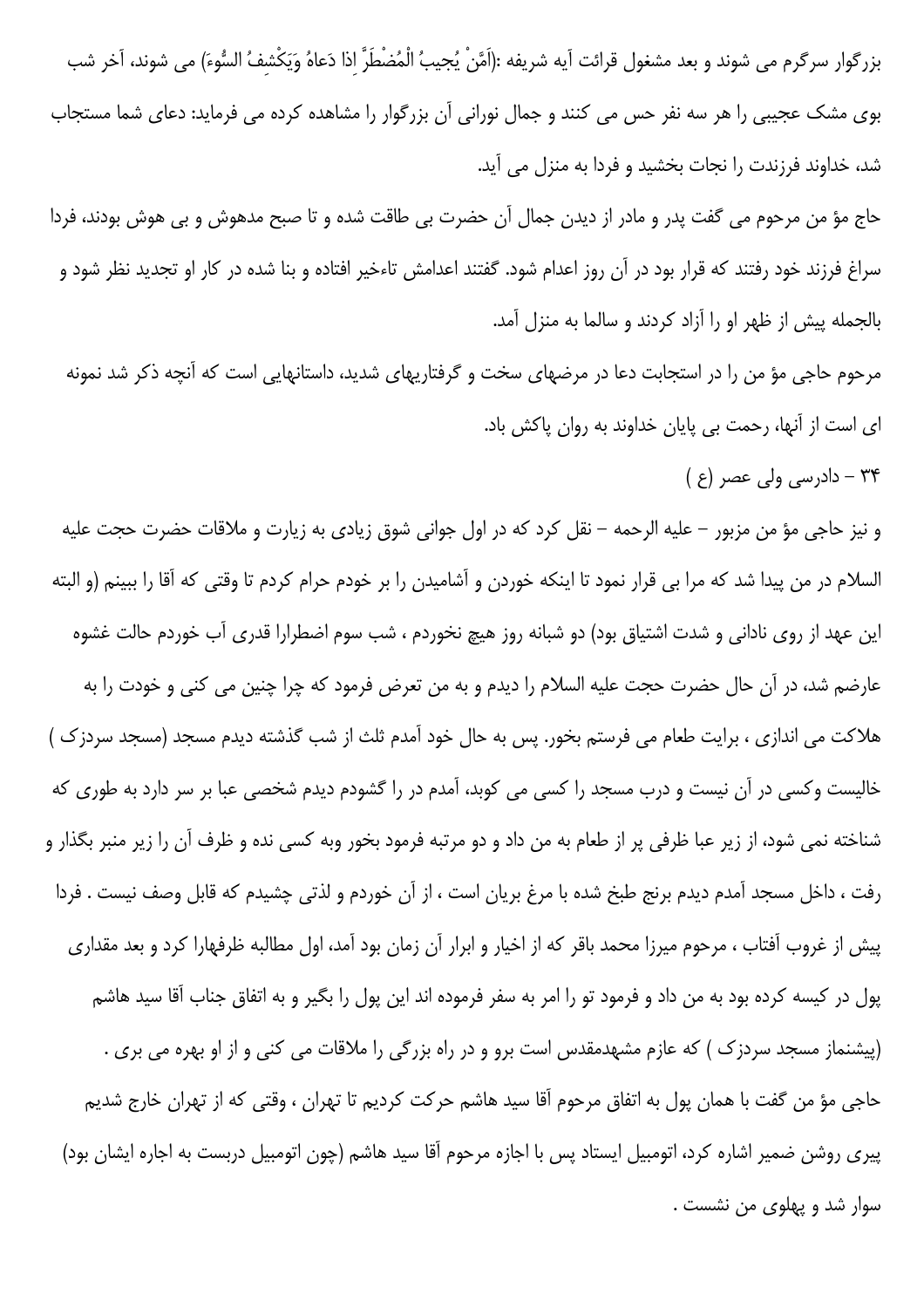اخبار از ساعت مرگ

در اثنای راه ، اندرزها و دستورالعملهای بسیاری به من داد و ضمنا پیش آمد مرا تا آخر عمر به من خبر داد ونیز آنچه خیر من در آن بود برایم گذارش می داد و آنچه خبر داده بود به تمامش رسیدم و مرا از خوردن طعام قهوه خانه ها نهی می فرمود و می فرمود: لقمه شبهه ناک برای قلب ضرر دارد با او سفره ای بود هروقت میل به طعام می کرد از آن نان تازه بیرون می آورد و به من می داد و گاهی کشمش سبز بیرون می آورد و به من می داد تا رسیدیم به قدمگاه ، فرمود اجل من نزدیک و من به مشهدمقدس نمی رسم وچون مرُدم ، کفن من همراهم است و مبلغ دوازده تومان دارم با آن مبلغ قبری در گوشه صحن مقدس برایم تدارک کن و امر تجهیزم باجناب آقاسیدهاشم است .

حاجی گفت وحشت کردم ومضطرب شدم ، فرمود آرام بگیر و تا مرگم برسد به کسی چیزی مگو و به آنچه خدا خواسته راضي باش .

چون به کوه طرق (سابقا راه زوار از آن بود) رسیدیم اتومبیل ایستاد، مسافرین پیاده شدند و مشغول سلام کردن به حضرت رضا علیه السلام شدند و شاگرد راننده سرگرم مطالبه گنبدنما شد، دیدم آن پیر محترم به گوشه ای رفت و متوجه قبر مطهر گردید، پس از سلام و گریه بسیار گفت ، بیش از این لیاقت نداشتم که به قبر شریفت برسم ، پس روبقبله خوابید و عبایش رابر سر کشید.

پس از لحظه ای به بالینش رفتم ، عبا را پس زدم دیدم از دنیا رفته است از ناله و گریه ام مسافرین جمع شدند، قدری حالاتش را که دیده بودم برایشان نقل کردم ، همه منقلب و گریان شدند و جنازه شریفش را با آن ماشین به شهر آورده و در صحن مقدس مدفون گرديد.

۳۵ - اخبار از ساعت مرگ

و نیز حاج مؤ من مزبور – علیه الرحمه – از سید زاهد عابد، جناب سید علی خراسانی که چند سال در حجره مسجد سردزک معتکف و مشغول عبادت بود، عجایبی نقل می کرد از آن جمله گفت یک هفته پیش از مردن سید مزبور به من فرمود، سحر شب جمعه كه بيايد نزد من بيا كه شب آخر عمر من است .

شب جمعه نزدش حاضر شدم مقداری شیر روی آتش بود و یک استکان آن را میل فرمود و بقیه را به من داد و گفت بخور، پس فرمود امشب من از دنیا می روم ، امر تجهیز من با جناب آقا سید هاشم (امام جماعت مسجد سردزک ) است و فردا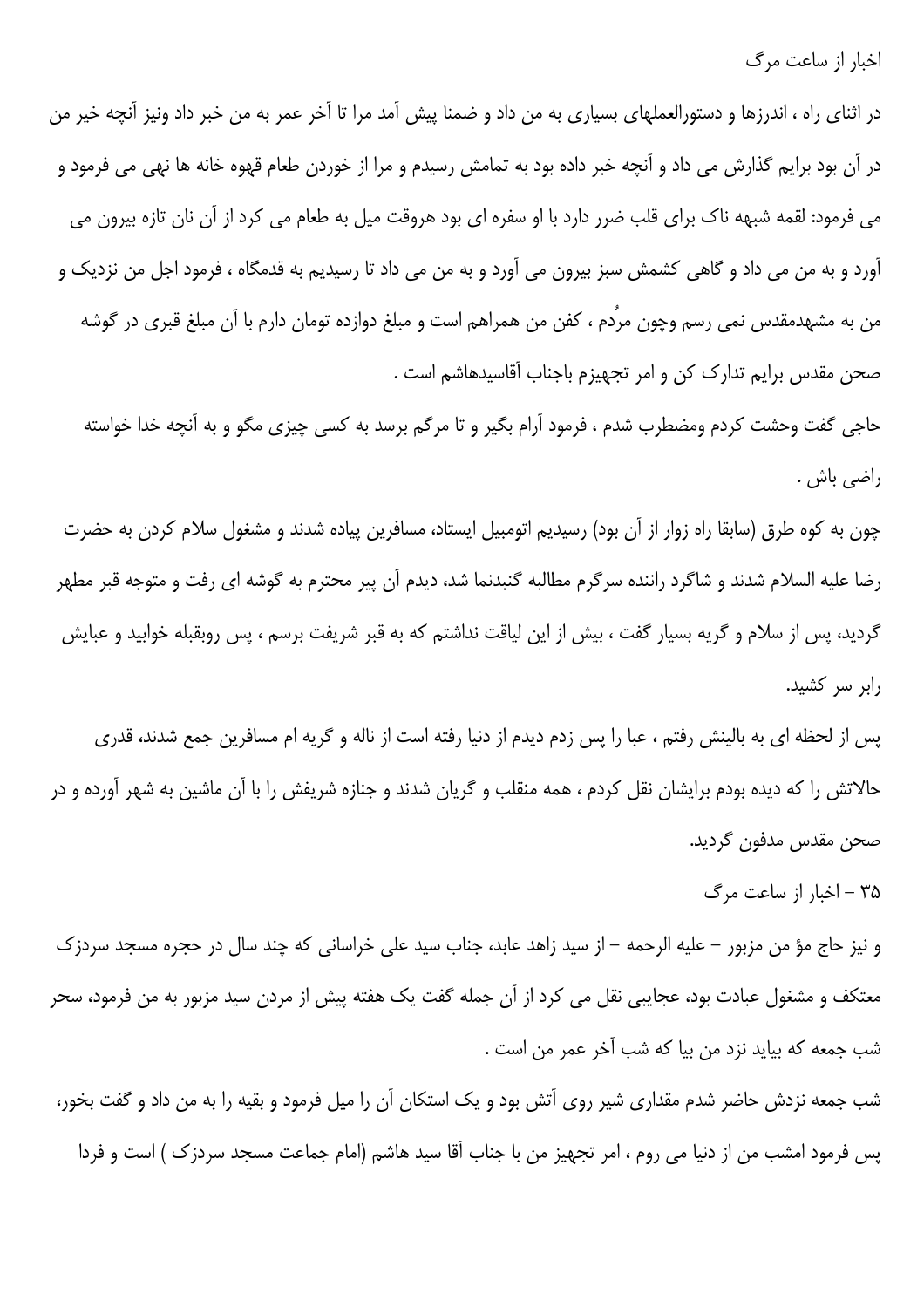عدالت (که در همسایگی مسجد منزل داشته ) می آید و می خواهد کفن مرا متقبل شود تو مگذار ولی از حاج جلال قناد قبول کن که مرا از مال خودش کفن کند.

پس رو به قبله نشست و قرآن مجید را تلاوت می کرد، ناگاه چشمانش خیره متوجه قبله شد و قریب یکصد مرتبه کلمه مباركه (لاالهَ الا اللَّهُ) را مي گفت پس تمام قامت ايستاد و گفت :((السَّلامُ عَلَيْکَ يا جَدّاهُ)) پس رو به قبله خوابيد و گفت یاعلی !یا مولای !و به من فرمود ای جوان !مترس و نگاه جبه ج من نکن ، من راحت می شوم و به جوار جدم می روم پس چشمهای خود را روی هم گذاشت و خاموش شد و به رحمت حق واصل گردید. ۳۶ – اخبار از خیال

و نيز حاج مؤ من مزبور – عليه الرحمه – نقل كرد از مرحوم عالم كامل جناب حاج سيدهاشم امام جماعت مسجد سردزك که روزی پس از نماز جماعت منبر رفته بود و در مسئله لزوم حضور قلب در نماز و اهمیت آن ، مطالبی می فرمود ضمنا فرمود روزی در این مسجد پدرم (مرحوم آقای حاج سید علی اکبر یزدی – اعلی اللّه مقامه ) می خواست نماز جماعت بخواند و من هم جزء جماعت بودم ، ناگاه مردی در هیئت اهل دهات وارد شد و از صفوف جماعت عبور کرد تا صف اول پشت سر پدرم قرار گرفت . مؤ منین از اینکه یک نفر دهاتی در محلی که باید جای اهل فضل باشد آمده سخت ناراحت شدند او اعتنایی نکرد و در رکعت دوم در حال قنوت ، قصد فرادا نمود و نمازش را تمام کرد، همانجا نشست و سفره ای که همراه داشت باز نمود و شروع به خوردن نان کرد.چون از نمازفارغ شدیم ،مردم از هرطرف به او حمله کردندو اعتراض نمودندواوهيچ نمي گفت !يدرم متوجه مردم شدوگفت : چه خبر است ؟ گفتند: امروز اين مرد دهاتي جاهل به مسئله آمده صف اول ، يشت سر شما اقتدا كرده ، آنگاه وسط نماز قصد فرادا كرده وبعد نشسته چيز مي خورد. يدرم به آن شخص گفت چرا چنين كردي ؟ در جواب گفت : سبب آن را آهسته به خودت بگويم يا در اين جمع بگويم ؟ يدرم گفت در حضور همه بگو.

گفت : من وارد این مسجد شدم به امید اینکه ازفیض نماز جماعت با شما بهره ای ببرم ، چون اقتدا کردم اواسط حمد دیدم شما از نماز بیرون رفتید و در این خیال واقع شدید که من پیر شده ام و از آمدن به مسجد عاجزم ، الاغی لازم دارم که سواره حرکت کنم ، پس به میدان الاغ فروشها رفتید و خری را انتخاب کردید ودر رکعت دوم در خیال تدارک خوراک الاغ و تعیین جای او بودید که من عاجز شدم و دیدم بیش از این سزاوار نیست و نمی توانم با شما باشم نماز خود را تمام کردم .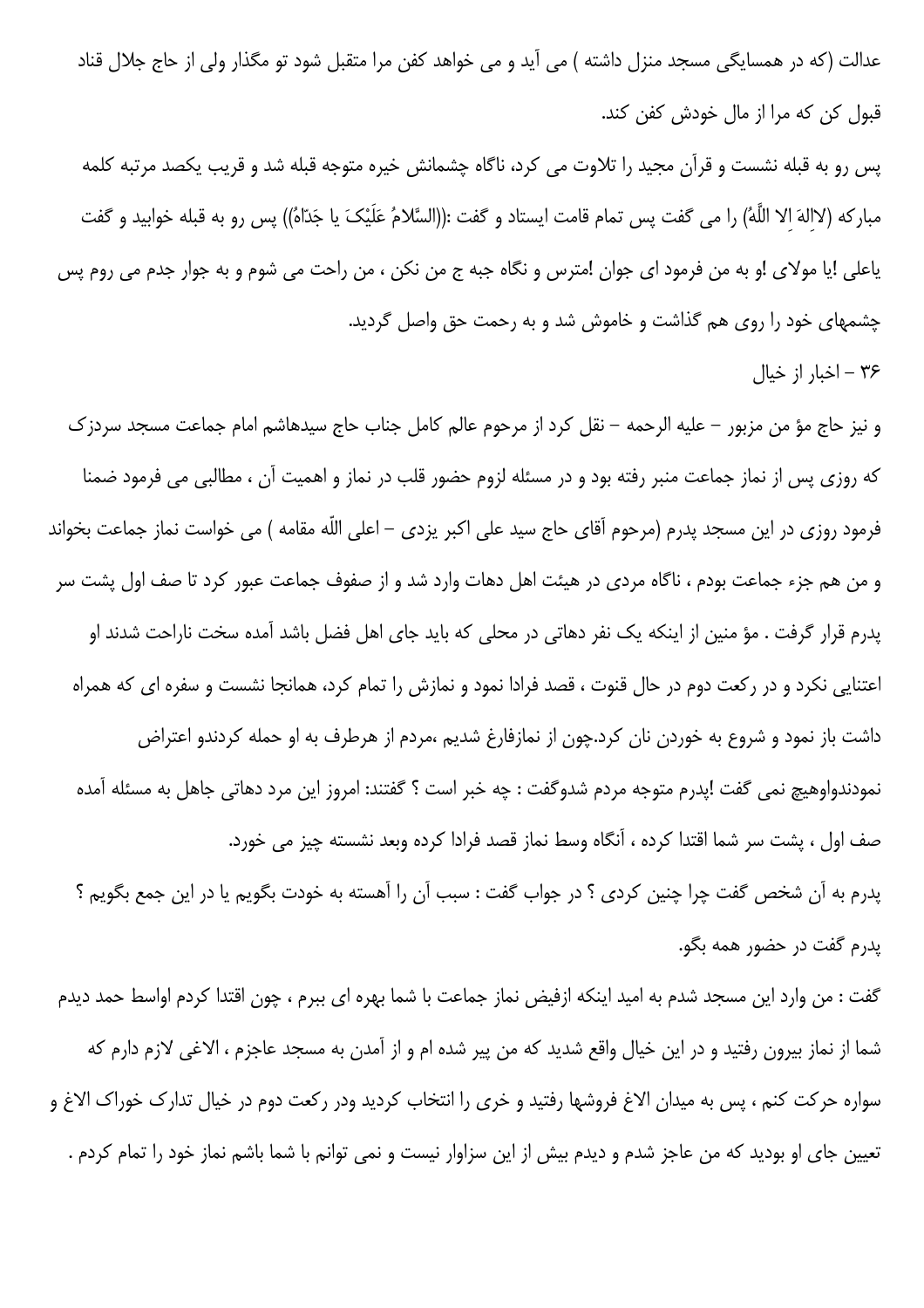این را گفت و سفره را پیچید و حرکت کرد. پدرم بر سر خود زد وناله نمود و گفت : اینمرد بزرگی است او را بیاورید که مرا به او حاجتی است . مردم رفتند که اورا برگردانند ناپدید گردید و تا این ساعت دیگر دیده نشد.

پس باید متوجه بود که هیچوقت به نظر حقارت به مؤ منی نباید نگریست یا عمل او را که محمل صحیح دارد، مورد اعتراض قرار داد؛ زیرا ممکن است همان شخصی که مورد تحقیر واقع شده به واسطه نداشتن جهات ظاهریه ای که خلق آنها را میزان شرافت و لزوم احترام قرار داده اند، نزد خدا عزیز و گرامی باشد و ندانسته دوست خدا را اهانت کرده و خود را مورد قهر و غضب خداوند قرا دهند.

ونیزممکن است دوست خدا عمل صحیحی بجا آورد و شخص به واسطه حمل به صحت نکردنش او را مورد اعتراض قرار دهد و دلش را بشکند.(۱۸)

٣٧ – تحقير به مؤمن نبايد كرد

عالم متقى جناب حاج شيخ محمد باقر شيخ الاسلام – رحمهٔ اللّه عليه – فرمود من عادت داشتم هميشه پس از فراغت از نماز جماعت با کسی که طرف راست و چپ من بود، مصافحه می کردم ، وقتی در نماز جماعت مرحوم میرزای شیرازی – اعلی اللّه مقامه – در سامرا پس از نماز، با طرف راست خود که یک نفر از اهل علم و بزرگوار بود، مصافحه می کردم و در طرف چپ ، یک نفر دهاتی بود که به نظرم کوچک آمد و با او مصافحه نکردم ، بلافاصله از خیال فاسد خود پشیمان شده و به خودم گفتم شاید همین شخصی که به نظر تو شاءنی ندارد، نزد خدا محترم و عزیز باشد، فورا با کمال ادب با او مصافحه کردم پس بوی مشکی عجیب که مانند مشکهای دنیوی نبود به مشامم رسید و سخت مبتهج و خوشوقت و دلشاد شدم و احتیاطا ازاو پرسیدم با شما مشک است ؟ فرمود نه من هیچوقت مشک نداشتم . یقین کردم که از بوهای روحانی و معنوی است و نيز يقين كردم كه شخصي است جليل القدر و روحاني .

از آن روز متعهد شدم كه هيچوقت به حقارت به مؤ مني ننگرم .

٣٨ - لطف خدا و ناسياسى بنده

و نيز مرحوم شيخ الاسلام مزبور – عليه الرحمه – فرمود: شنيدم از عالم بزرگوار وسيد عاليمقدار امام جمعه بهبهاني (اسم شریفش را نیز نقل فرمود ولی بنده فراموش کرده ام ) که در اوقات تشرف به مکه معظمه روزی به عزم تشرف به مسجدالحرام و خواندن نماز در آن مکان مقدس از خانه خارج لطف خدا و ناسپاسی بنده شدم ، در اثنای راه ، خطری پیش آمد و خداوند مرا از مرگ نجات داد و با کمال سلامتی از آن خطر رو به مسجد آمدم ، نزدیک در مسجد، خربزه زیادی روی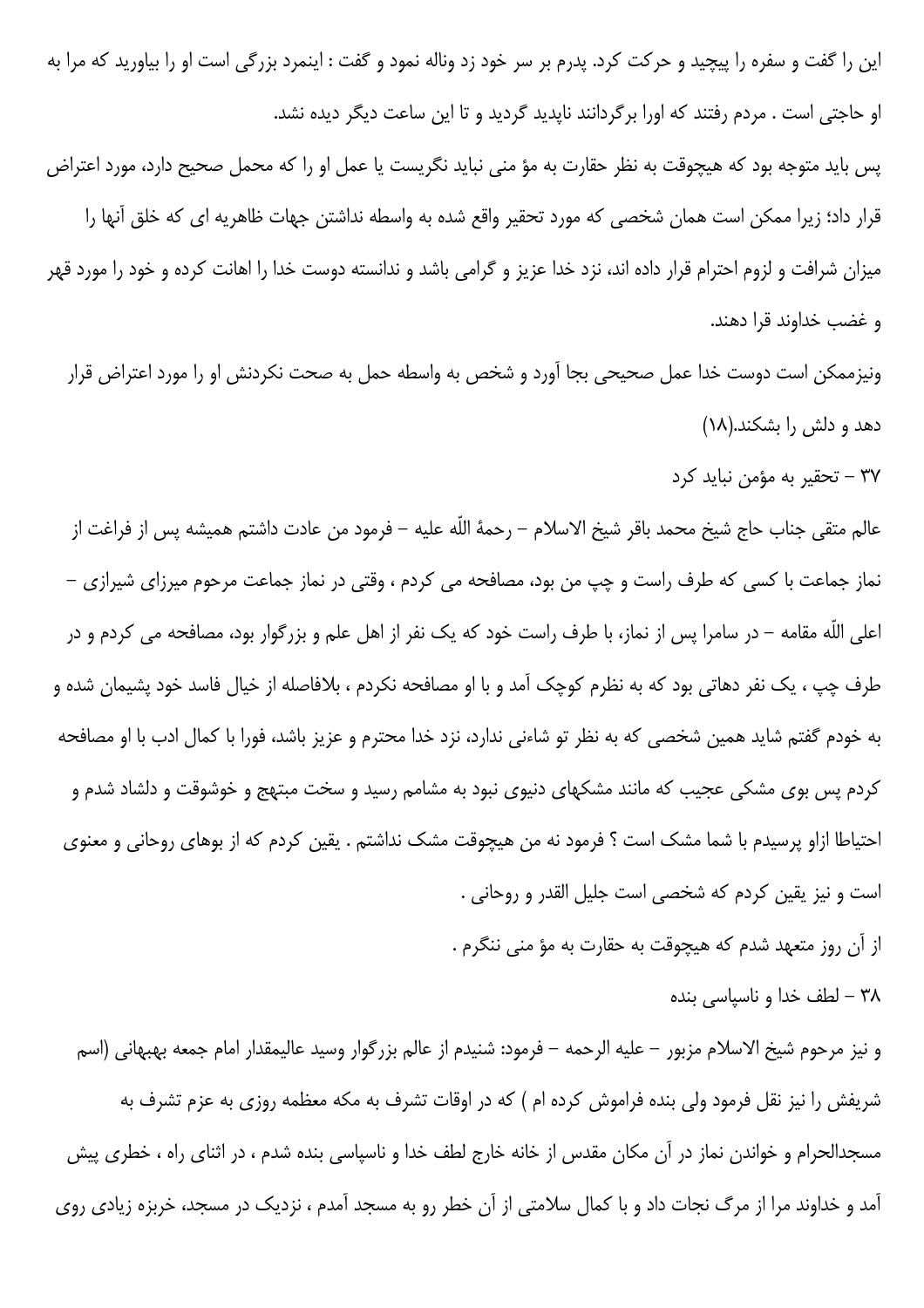زمین ریخته بود و صاحبش مشغول فروش آنها بود، قیمت آن را پرسیدم گفت آن قسمت ، فلان قیمت و قسمت دیگر ارزانتر و فلان قیمت است ، گفتم پس از مراجعت از مسجد می خرم و به منزل می برم .

يس به مسجدالحرام رفتم و مشغول نماز شدم ،در حال نماز در اين خيال شدم كه از قسمت گران آن خربزه بخرم يا قسمت ارزانترش و چه مقدار بخرم و خلاصه تا آخر نماز در این خیال بودم و چون از نماز فارغ شده خواستم از مسجد بیرون روم ، شخصی از در مسجد وارد و نزدیک من آمد و در گوشم گفت خدایی که تو را از خطر مرگ ، امروز نجات بخشید آیا سزاوار است که در خانه او نماز خربزه ای بخوانی ؟

فورا متوجه عیب خود شده و بر خود لرزیدم ، خواستم دامنش را بگیرم او را نیافتم ، نظیر داستان ۳۶ و ۳۸ بسیار است از آن جمله در كتاب قصص العلماى مرحوم تنكابنى ، صفحه ٣١١ مى گويد: و از جمله كرامت سيد رضى – عليه الرحمه – آن است که در وقتی از اوقات سید رضی نماز خود را به برادرش سیدمرتضی علم الهدی – علیه الرحمه – اقتدا کرد چون به ركوع رفتند سيد رضي نمازش را فرادا خواند و اقتدا را منقطع ساخت ، پس از وي سؤ ال كردند از سبب انفراد، در جواب فرمود که چون به رکوع رفتم دیدم که امام جماعت که برادرم سید مرتضی باشد در مسئله ای از حیض فکر می نماید و خاطرش بدان متوجه است و در دریای خون غوطه ور است ، پس نماز خود را فرادا کردم .

و در بعضی از کتب است که جناب سید مرتضی فرموده بود:((برادرم درست فهمیده پیش از آمدن برای نماز، زنی مسئله ای از حیض از من پرسش نمود و من در خیال جواب آن فرورفته بودم و از این جهت برادر م مرا در دریای خون غوطه ور دید)). حضور قلب در نماز هرچند از شرايط صحت نيست ؛ يعني نماز بدون حضور هم تكليف را ساقط مي كند و قضاء و اعاده نماز واجب نیست لکن باید دانست که نماز بی حضور قلب ، مانند بدن بی روح است ؛ یعنی چنانچه بدن بی جان را اثری و ثمری نیست ، نماز بی حضور را اجر و ثوابی نیست و موجب قرب به خدا نخواهد شد، مگر همان مقداری که با حضور بجا آورده شده و لذا بعضی نصف و بعضی ثلث و بعضی ربع تا اینکه بعضی عشر نمازشان پذیرفته است .(١٩)

در كتاب كافي از امام صادق عليه السلام مروى است كه ممكن است شخصى پنجاه سال نماز خوانده باشد ولي دو ركعت نمازپذيرفته شده نداشته باشد.((اَللّهُمَّ انّى اَعُوذُبكَ منْ صَلوهٔ لا تُرفَعُ وَعَمَلُ لا يَنْفَعُ))

۳۹ – فریادرسی فوری

دبیر محترم آقای علی اصغر اثناعشری گفت شبی همسرم به رعاف مبتلا می شود و از دو طرف بینی ، متصلا خون جریان پیدا می کند و در آن ساعت دسترسی به دکتر نبود و متوجه شدم که دوام این حالت منتهی به ضعف مفرط و هلاکت خواهد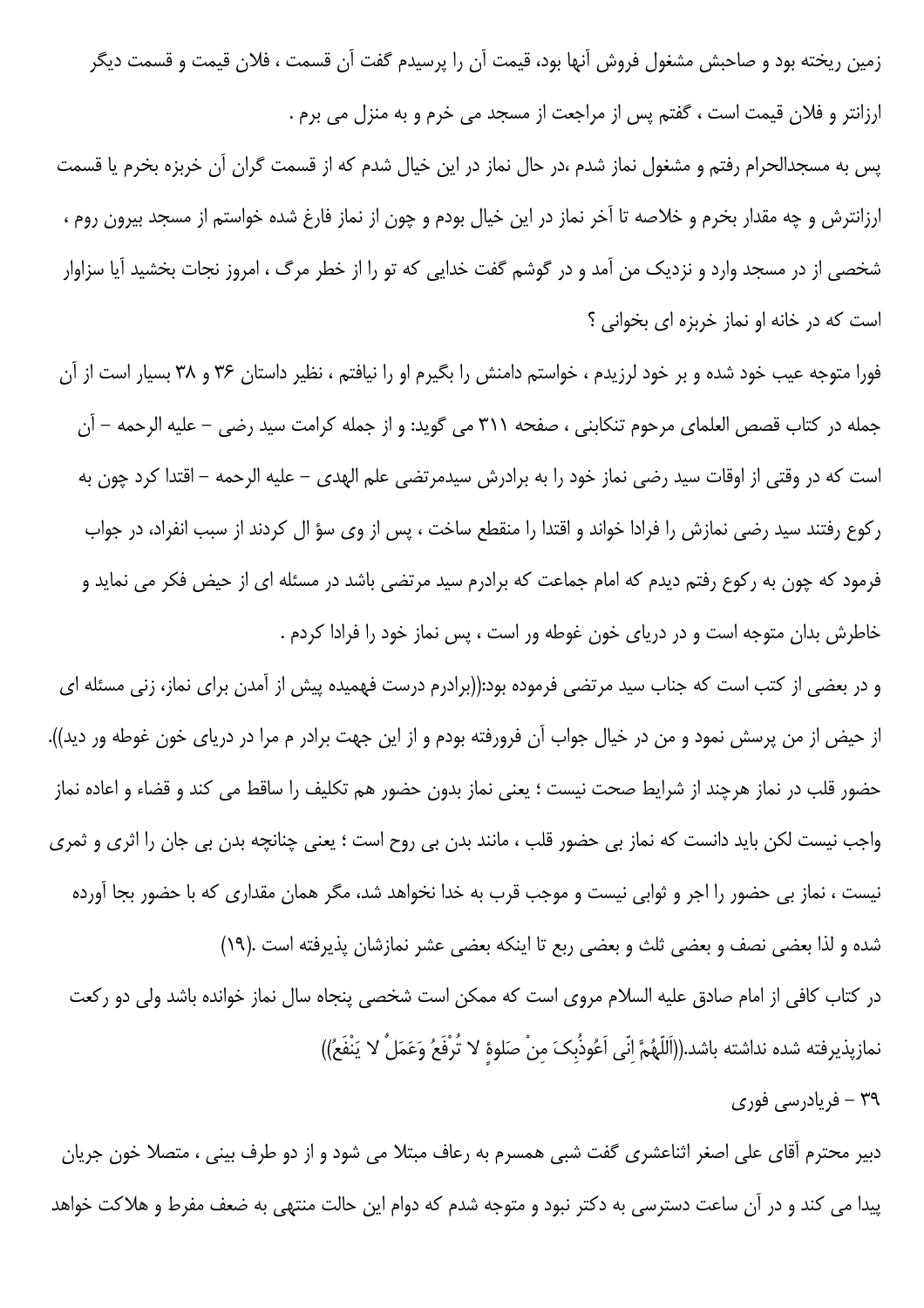شد، پس اسم مبارک ((یاقابِضُ)) بدون سابقه بر زبانم جاری و آن را مکرر می خواندم ، فورا خون قطع شد به طوری که یک ذرّه خون ، دیگر جاری نشد.

یک هفته گذشت ، شب خوابیده بودم مرا بیدار کردند و گفتند برخیز که ایشان باز مبتلا به خون دماغ شده و آنچه را که آن شب خواندی بخوان . برخاستم و همان اسم مبارک را تکرار کردم و خون منقطع شد.

از شرایط مهم اجابت دعا یقین به قدرت بی پایان خداوندی است که فوق مادیات و اسباب است و جمیع وسائل مسخر و مقهور اراده اويند عنايت حسيني و انتقام از قاتل

وکسی که با شک و تردید باشد دعایش از اجابت دور است و به طور کلی هرکس خود را مضطر الی اللّه دید و یقین کرد که غیر ازخدا فریادرسی نیست پس در آن حال هرچه بخواهد به او داده خواهد شد.

در بعضی کتب معتبره نقل شده که روزی زنی بچه شیرخوارش را در بغل گرفته از روی پلی که به روی شط آب بود می گذشت ناگاه بر اثر ازدحام جمعیت به زمین می افتد و بچه اش در شط آب می افتد، فریاد می زند مسلمانان به فریادم برسید و قنداقه بچه به روی آب به حرکت آب می رفته و مادر دنبالش ناله می کرد و به مردم استغاثه می نمود تا به جایی رسید که مقداری از آب شط وارد قسمتی می شد که برای گردش سنگ آسیا تهیه دیده بودند.

تصادفا بچه هم وارد این قسمت شد، مادر دید الان بچه اش همراه آب به زیر سنگ آسیا رفته ومتلاشی می شود و یقین كرد كه ديگر كسي نمي تواند بچه را نجات دهد، آن لحظه كه نزديك فرو رفتن بچه بود سر به آسمان كرد و گفت (خدا) فورا آب که به سرعت می رفت ، متوقف شد و روی هم متراکم گردید تا مادر با دست خود بچه اش ِ را برداشت و شکر الهی بجا آورد.

> (اَمَّنْ يُجِيبُ الْمُضْطَرَّ اذا دَعاهُ وَيَكْشِفُ السُّوءَ)(٢٠) ۴۰ – عنایت حسینی و انتقام از قاتل

جناب حاج محمد سوداگر که چندین سال در هند بوده اخیرا به شیراز مراجعت کرده است ، عجایبی در ایام توقف در هند مشاهده کرده و نقل می نماید.

از آن جمله روزی در بمبئی یک نفر هندو (بت پرست ) ملک خود را در دفتر رسمی می فروشد و تمام پول آن را از مشتری گرفته از دفتر خانه بیرون می آید.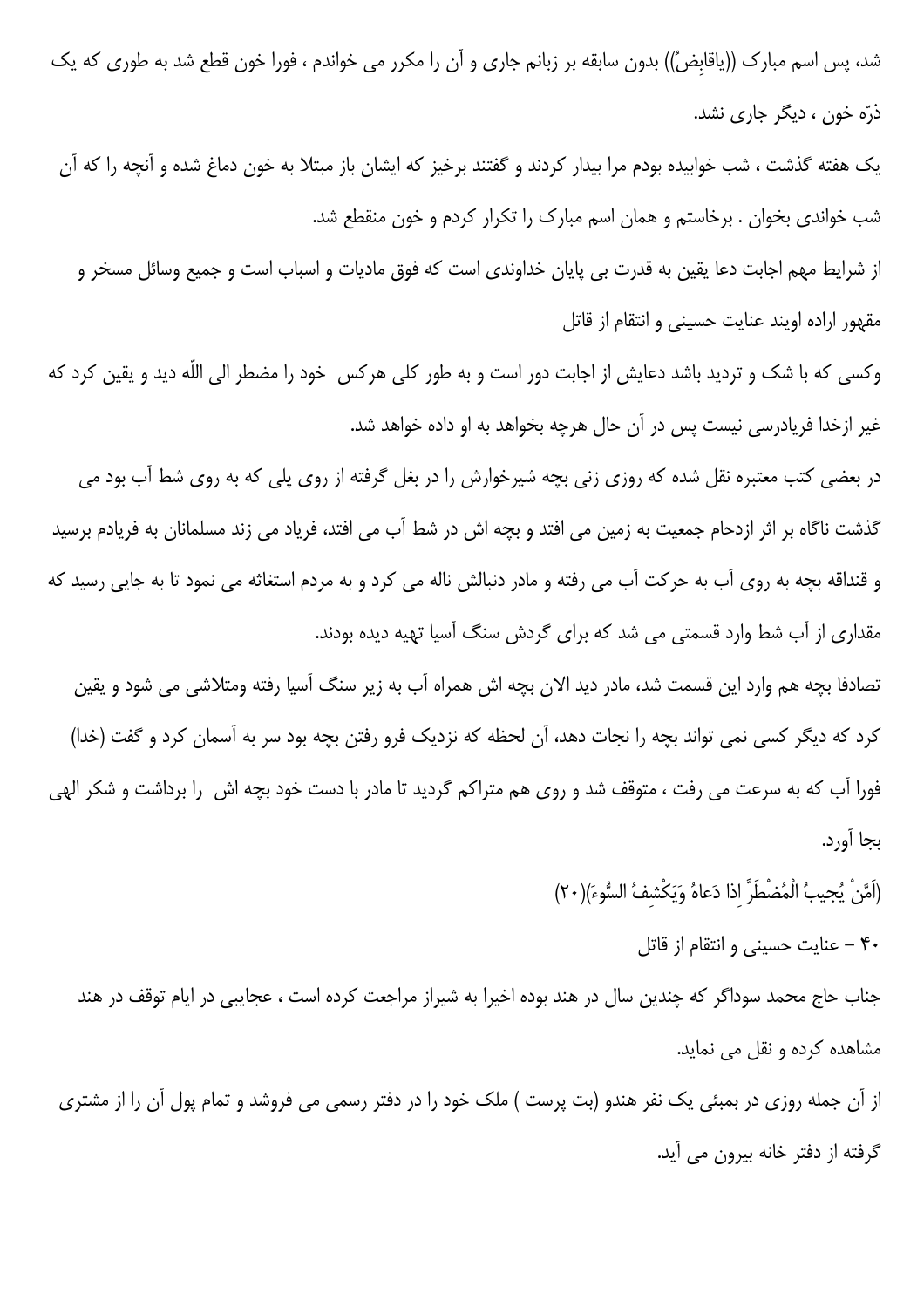دو نفر شیاد که منتسب به مذهب شیعه بودند در کمین او بودند که پولش را بدزدند، هندو می فهمد جلذاج به سرعت خودش را به خانه می رساند و فورا از درختی که وسط خانه بود بالا می رود و پنهان می شود.

آن دو نفر شیاد وارد خانه می شوند هرچه می گردند او را نمی بینند. به زنش عتاب می کنند می گویند ما دیدیم وارد خانه شد و باید بگویی کجا است ؟ زن می گوید نمی دانم پس او را شکنجه و آزار می نمایند تا مجبور می شود و می گوید به حق حسين عليه السلام خودتان قسم بخوريد كه او را اذيت نكنيد تا بگويم ، آن دو نفر بي حيا به حق آن بزرگوارقسم ياد مي كنند كه كارى به او نداريم جز اينكه بدانيم كجاست .

زن به درخت اشاره می کند پس آنها از درخت بالا می روند و هندو را پایین می آورند و پولها را برمی دارند و از ترس تعقیب و رسوایی ، سرش را می برند.

زن بیچاره سر به آسمان می کند و می گوید ای حسین شیعه ها! من به اطمینان قسم به تو، شوهرم را نشان دادم . ناگاه آقایی ظاهر می شود و با انگشت مبارک ، اشاره به گردن آن دو نفر می کند، فورا سرهای آنها از بدن جدا شده می افتد، بعد سر هندو را به بدنش متصل می فرماید و زنده می شود و آنگاه از نظر غایب می گردد.

مقامات دولتی باخبر می شوند و پس از تحقیق به اعجاز حسینی علیه السلام یقین می کنند و از طرف حکومت چون ماه محرم بود، اطعام مفصلی می شود و قطار آهن برای عبور عزاداران مجانی می شود و آن هندو و جمعی از بستگانش مسلمان و شیعه می شوند.

 $(3)$  - انتقام علوی (ع)

عالم زاهد ومحب صادق مرحوم حاج شيخ محمد شفيع محسنى جمى – اعلى اللّه مقامه – كه قريب دوماه است به دار باقى رحلت فرموده ، نقل انتقام علوى (ع)

نمود که در ((کنکان )) یک نفر فقیر در خانه ها مدح حضرت امیرالمؤ منین علیه السلام می خوانده ومردم به او احسان می کردند، تصادفا به خانه قاضی سُنی ناصبی می رسد و مدح زیادی می خواند، قاضی سخت ناراحت می شود در را باز می کند و می گوید چقدر اسم علی را می بری چیزی بتو نمی دهم مگر اینکه مدح عمر کنی ! و من به تو احسان می کنم ، فقیر می گویداگر در راه عمر چیزی به من بدهی از زهرمار بدتر است و نخواهم گرفت .

قاضی عصبانی می شود و فقیر را به سختی می زند، زن قاضی واسطه می شود و به قاضی می گوید دست از او بردار؛ زیرا اگر کشته شود تو را خواهند کشت ، بالاخره قاضی را داخل خانه می آورد و از فقیر کاملا دلجویی می کند که فسادی واقع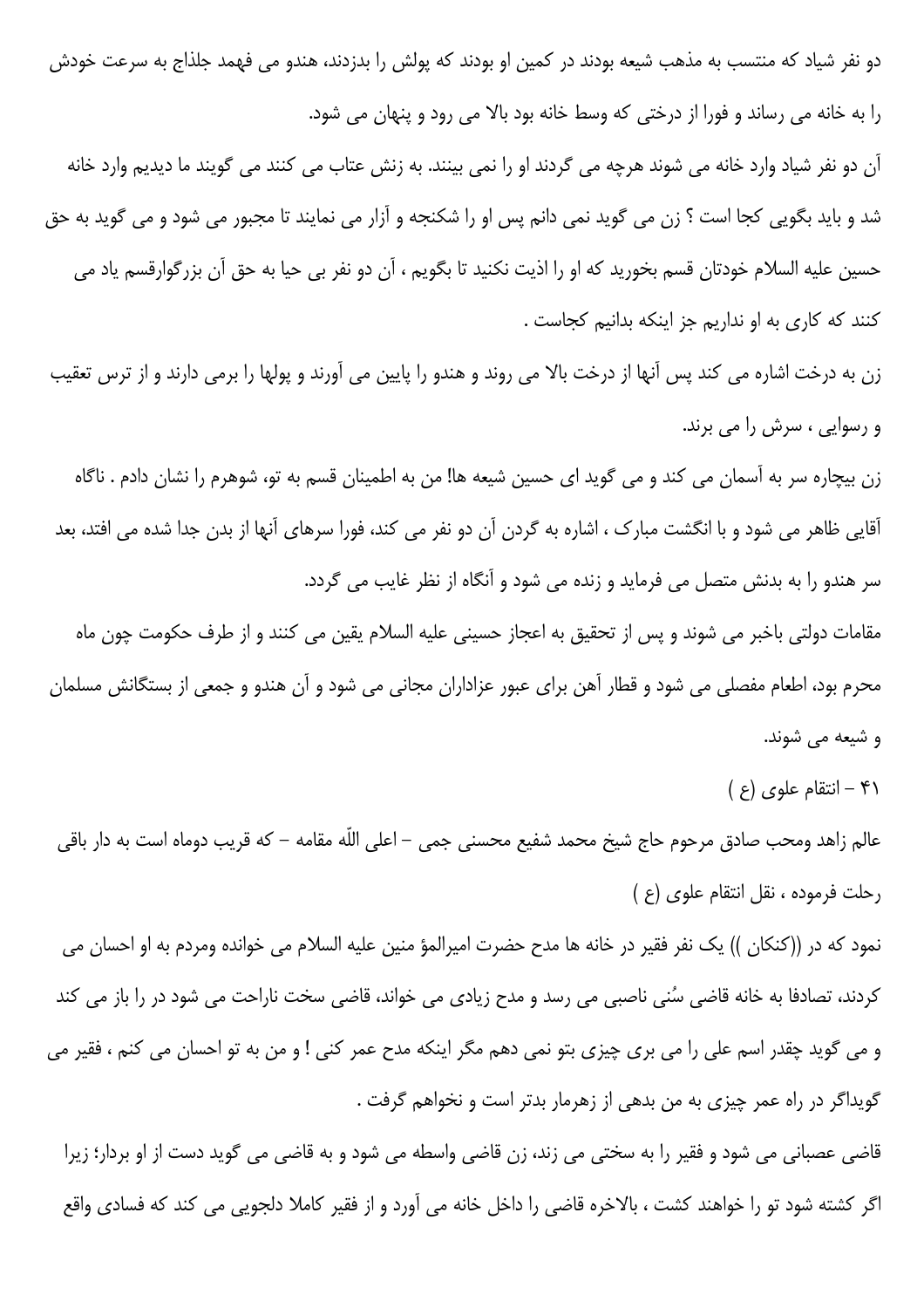نشود. قاضی به غرفه اش می رود پس از لحظه ای زن صدای ناله عجیبی از او می شنود، وقتی که می آید می بیند قاضی حالت فلج پيدا كرده و گنگ هم شده است .

بستگانش را خبر می کند از او می پرسند چه شده ؟ آنچه که از اشاره خودش فهمیده شد این بود که تا به خواب رفتم مرا به آسمان هفتم بردند و بزرگی سیلی به صورتم زد و مرا پرت نمود که به زمین افتادم .

بالجمله او را به مريضخانه بحرين مي برند و قريب دوماه تحت معالجه واقع مي شود و هيچ فايده نمي بخشد. او را بكويت می برند، مرحوم حاج شیخ مزبور فرمود، تصادفا در همان کشتی که من بودم او را آوردند و به اتفاق هم وارد کویت شدیم . به من ملتجی شد و التماس دعا می کرد، من به او فهماندم که از دست همان کسی که سیلی خورده ای باید شفا بیابی و این حرف به آن بدبخت اثری نکرد و بالجمله چندی هم به بیمارستان کویت مراجعه کرد فایده نبخشید و فرمود تا سال گذشته در بحرین او را دیدم به همان حال با فقر و فلاکت در دکانی زندگی می کرد و گدایی می نمود.

نظير حال اين قاضي داستان ابوعبداللّه محدث است و خلاصه آن چنين است در مدينهٔ المعاجز، صفحه ١۴٠ از شيخ مفيد – عليه الرحمه – نقل نموده نزد جعفر دقاق رفتم و چهار كتاب در علم تعبير از او خريدم ، هنگامى كه خواستم بلند شوم گفت به جای خود باش تا قضیه ای که به دوست من گذشته برایت تعریف کنم که برای یاری مذهبت نافع است . رفیقی داشتم

كه از من مي اَموخت و در محله ((باب البصره )) مردى بود جكه ج حديث مي گفت ومردم از او مي شنيدند به نام ((ابوعبداللّه محدث )) و من و رفيقم مدتى نزد او مى رفتيم و احاديثى از او مى نوشتيم و هرگاه حديثى در فضائل اهل بيت : املا می کرد در آن طعن می زد تا روزی در فضائل حضرت زهرا۳ به ما املا کرد سپس گفت اینها به ما سودی نمی بخشد؛ زیرا علی علیه السلام مسلمین را کشت و نسبت به حضرت زهرا هم جسارتهایی کرد جعفر گفت سپس به رفیقم گفتم سزاوار نیست که از این مرد چیزی یاد بگیریم چون دین ندارد و همیشه به علی و زهرا جسارت می کند واین مذهب مسلمان نیست ، رفيقم سخنانم را تصديق كرد و گفت سزاوار است به سوى ديگرى رويم و با او باز نگرديم .

شب در خواب دیدم مثل اینکه به مسجد جامع می روم و ابوعبداللّه محدث را دیدم و دیدم که امیرالمؤ منین علیه السلام بر استر بی زینی سوار است و به مسجد جامع می رود، با خود گفتم وای اگر گردنش را به شمشیرش بزند پس چون نزدیک شد با چوبش به چشم راست او زد و فرمود ای ملعون ! چرا من و فاطمه را دشنام می دهی ؟ پس محدث دستش را روی چشم راستش نهاد و گفت آخ کورم کردی !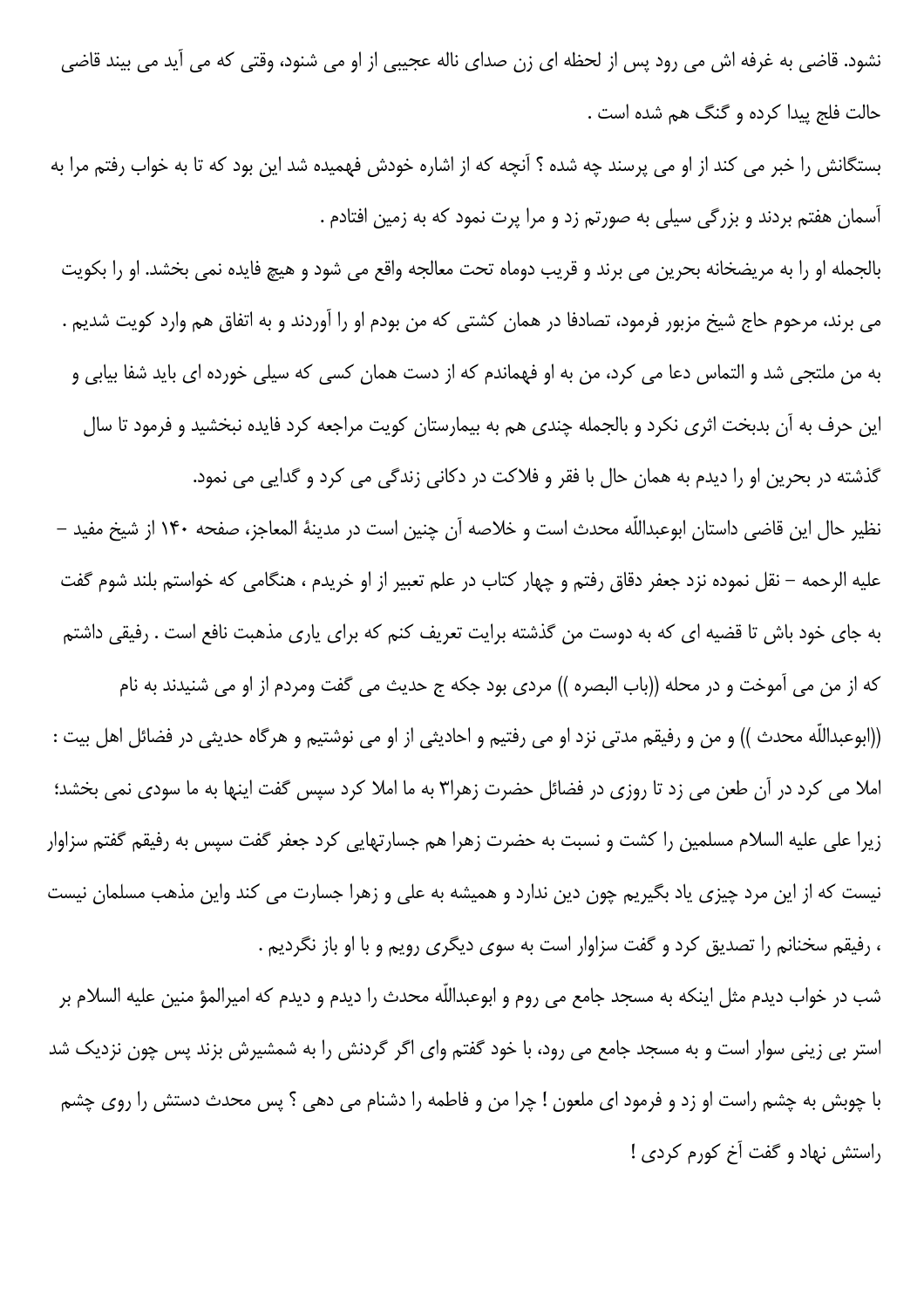جعفر گفت بیدار شدم و خواستم به سوی رفیقم بروم و به او خوابم را بگویم ناگاه دیدم او به سوی من می آید در حالی که رنگش دگرگون شده گفت : آيا مي داني چه شده ؟ گفتم بگو، گفت ديشب خوابي درباره محدث ديدم و خوابش بدون كم و كاست با خواب من يكي بود با او گفتم من هم چنين ديدم و مي خواستم بيايم با تو بگويم بيا تا با قرآن پيش محدث برويم وبرایش سوگند بخوریم که چنین خوابی دیده ایم و با هم توطئه نکرده ایم و عنایت علوی

او را اندرز دهیم تا از این اعتقاد برگردد پس بلند شدیم به در خانه اش رفتیم ،در بسته بود، کنیزی آمد و گفت نمی شود او را حالا دید، دو مرتبه در را کوبیدیم باز همین جواب را داد، سپس گفت : شیخ دستش را روی چشمش گذاشته و از نیمه شب فریاد می زند و می گوید علی بن ابی طالب علیه السلام مرا کور کرد و از درد چشم فریادرسی می کند به او گفتیم ما برای همین به اینجا آمدیم ، پس در را باز کرد و داخل شدیم پس او را دیدیم به زشت ترین صورتها فریادرسی می کند و می گوید مرا با علی بن ابیطالب علیه السلام چکار که دیشب چشم مرا با چوبش زد و کورم کرد.

جعفر گفت آنچه ما در خواب دیدیم او برایمان گفت ،به او گفتیم از اعتقادت برگرد و دیگر به ساحت مقدسش جسارت نکن ، گفت خدا پاداش خیر به شما ندهد اگر علی چشم دیگرم را کور کند او را بر ابوبکر و عمر مقدم نخواهم داشت ، از نزدش برخاستیم ، سه روز دیگر به دیدنش رفتیم دیدیم چشم دیگرش نیز کور شده و باز از اعتقادش برنگشت ، پس از یک هفته سراغش را گرفتیم گفتند به خاکش سپرده اند و پسرش مرتد شده و به روم رفته از خشم علی بن ابیطالب. ۴۲ - عنایت علوی (ع)

فاضل محقق آقای میرزا محمود شیرازی – که داستانهای ۵ تا۹از ایشان نقل گردید – فرمود: مرحوم شیخ محمد حسین جهرمی از فضلای نجف اشرف واز شاگردان مرحوم آقا سید مرتضی کشمیری – اعلی اللّه مقامه – بود و با شخص عطاری در نجف طرف معامله بود؛ يعني متدرجا از او قرض الحسنه مي گرفت و هرگاه وجهي به او مي رسيد مي پرداخت . مدتی طولانی وجهی به او نرسید که به عطار بدهد، روزی نزد عطار آمد و مقداری قرض خواست ، عطار گفت آقای شیخ ! قرض شما زياد است و من بيش از اين نمي توانم به شما قرض دهم .

شیخ مزبور ناراحت شده به حرم مطهر می رود و به حضرت امیرالمؤ منین علیه السلام شکایت می کند و می گوید: یا مولای ! من در جوار شما و پناهنده به شما هستم ، قرض مرا ادا کنید.

بعد از چند روز، یک نفر جهرمی می آید و کیسه پولی به شیخ می دهد و می گوید این را به من داده اند که به شما بدهم و مال شماست ، شیخ کیسه را گرفته فورا نزد عطار می آید و چنین قصد می کند که تمام قرض خود را بپردازد و بقیه را به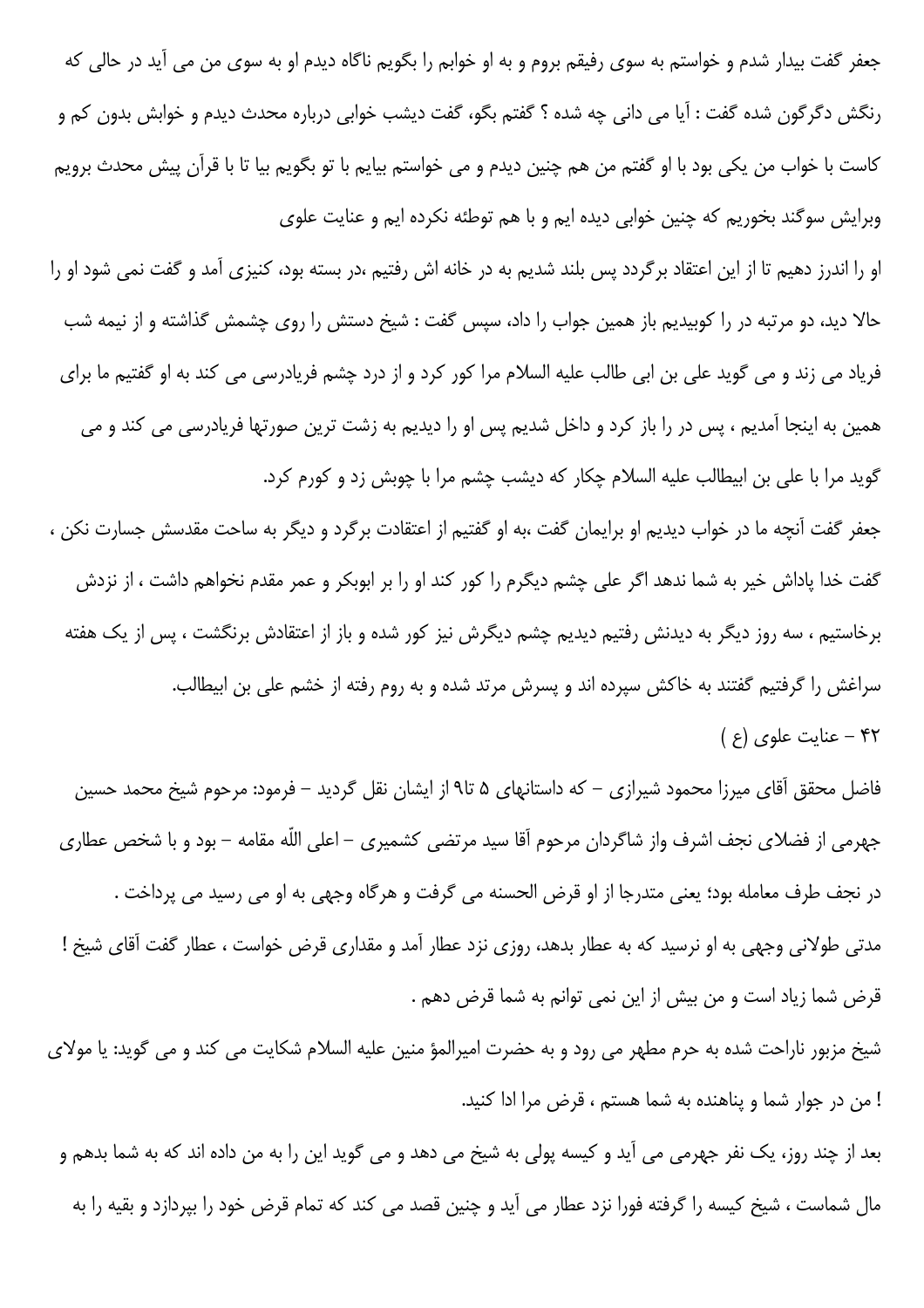مصرف فلان و فلان حاجت خود برساند. به عطار می گوید: چقدر طلب داری ؟ می گوید زیاد است ، شیخ گفت هرچه باشد می خواهم ادا کنم ، پس عطار دفتر حساب را آورده جمع آوری می کند و می گوید فلان مقدار (مرحوم میرزا مبلغ را ذکر نمود و بنده فراموش کرده ام ). پس کیسه پول را می دهد و می گوید این مبلغ را بردار و بقیه را بده . عطار در حضور شیخ ، پولها را می شمارد، می بیند مطابق است با آنچه طلب داشته بدون یک فلس کم یا زیاد. شیخ با دست خالی با کمال ناراحتی به حرم مطهر می آید و عرض می کند یا مولای ! مفهوم که حجت نیست (یعنی اینکه عرض کردم قرض مرا ادا كنيد، مفهوم آن كه چيز ديگر نمي خواهم مراد من نبوده ) يا مولاي من ! فلان و فلان حاجت دارم و بالجمله چون از حرم مطهر خارج می شود، وجهی به او می رسد مطابق آنچه که می خواسته و رفع احتیاجش می گردد.

۴۳ – تمثل شیطان

جناب حاج علی آقا سلمان منش (که داستانهای ۲۹ و ۳۰ از ایشان نقل گردید) فرمود شبی هنگام سحر مشغول تهجد بودم برای قنوت وتر، که سیصد مرتبه ((اَلْعَفْو)) دارد، تسبیح را که در سجاده ام بود برداشتم تا برخیزم و مشغول شوم ، دیدم گره های بسیار خورده به طوری که باز شدنی نیست و هیچ نمی شود از آن برای شماره کردن استفاده نمود، دانستم که این عمل از شیطان است و می خواهد مرا امشب محروم سازد. ناگاه جلوم ظاهر شد گفتم ملعون چرا چنین کردی ، اعتنایی نکرد. گفتم مگر نمی دانی نظر لطف تمثل شیطان

خدا با من است ، باز اعتنایی نکرد، سر بالا کرده عرض کردم پروردگارا! لطف خود را در باره من ظاهر فرما و روی این ملعون را سياه نما.

فورا به قلبم الهام شد که تسبیح خود را بردار که خدا آن را درست کرد. تا تسبیح را برداشتم دیدم هیچ گرهی ندارد و آن ملعون هم از نظرم پنهان گردید.

از جمله مسلمیات آن است که شیطان لعین سد راه خدا و به منزله سگی است در این درگاه و هرگاه بشری بخواهد برای قرب به پروردگار خود، عملی را انجام دهد سعی می کند که واقع نشود و یگانه راه ظفر بر او التجاء به لطف حضرت آفریدگار و تکیه به قدرت قاهره اوست و شکی نیست که هرکس از روی اخلاص و توکل خدای را به عجز بخواند و به او پناهنده شود نهيب قهر الهي ، آن ملعون را از او دور خواهد كرد و اين معنى صريحا در قرآن مجيد وعده داده شده ؛ چنانچه در سوره ۱۶ آیه ۱۰۰ می فرماید:((چون بخوانی قرآن را پس پناه بر به خداوند از شرّ شیطان که رانده شده خداست جز این نیست که او را تسلطی نیست بر کسانی که ایمان به خدا آوردند و بر پروردگارشان توکل می کنند)).(۲۱)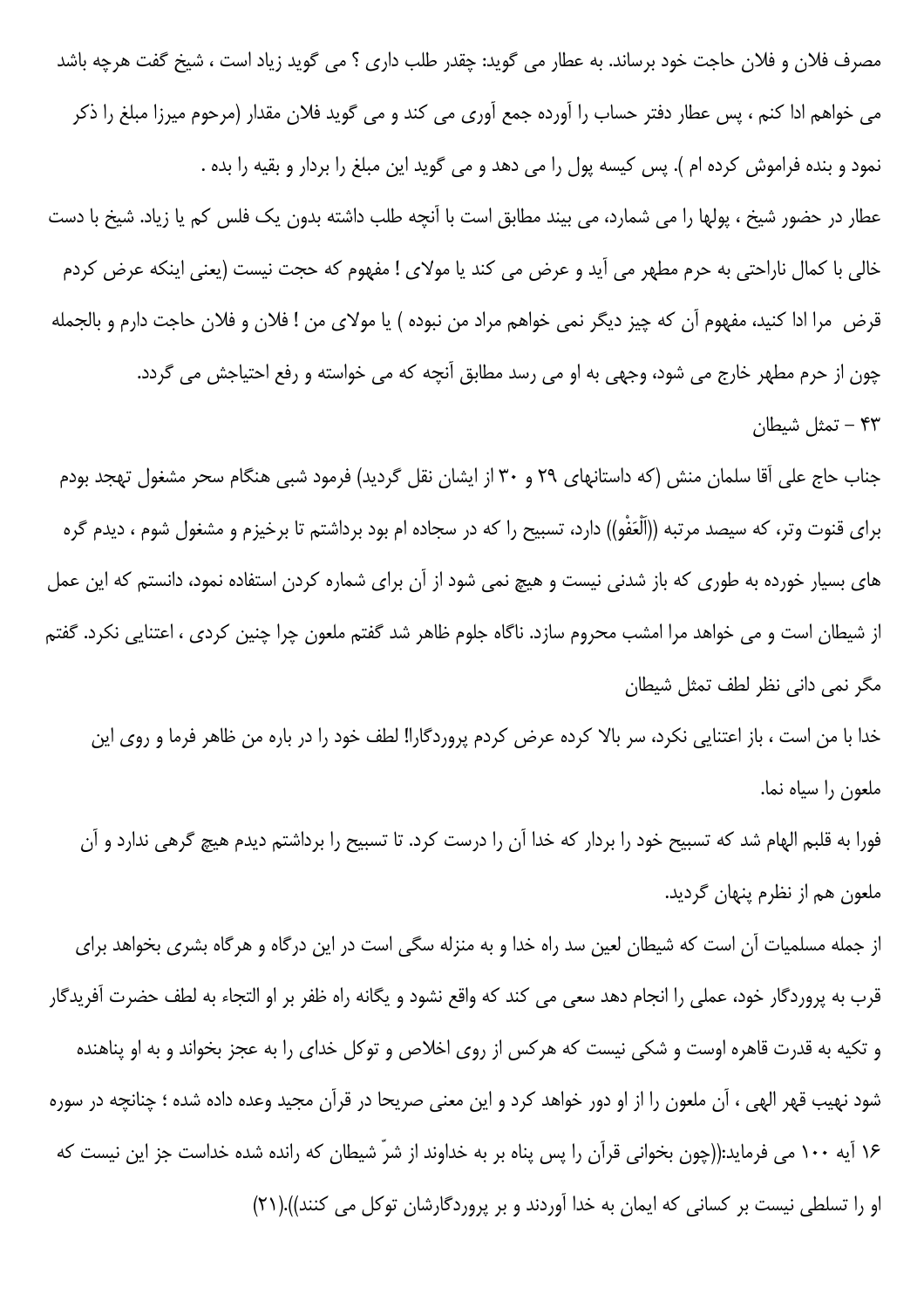و نیز باید دانست که تمثل شیطان و مزاحمت آن لعین با سلسله جلیله انبیا: مانند حضرت یحیی علیه السلام و موسی علیه السلام و ابراهيم عليه السلام در ((منى )) و عيسى عليه السلام با حضرات ائمه : مانند اينكه به صورت اژدهايي شد و انگشت پای حضرت سجاد علیه السلام را هنگامی که در نماز بودند در دهان کرد تا نهیب قهر الهی او را طرد کرد وهمچنین با سایر اهل ايمان داستانهايي است كه در كتب روايات نقل و ثبت گرديده است و غرضم لزوم استعاذه است ؛ يعني هرگاه مؤ من بخواهد کار خیری انجام دهد قبلا به خداوند پناهنده شود از شرّ شیطان به تفصیلی که در جلد۳ دارالسلام مرحوم نوری بیان فرموده و مروی است هرگاه کسی بخواهد در راه خدا صدقه دهد، هفتاد شیطان به دستش می چسبند و او را از فقر می ترسانند تا از آن خیر بزرگ محروم گردد.

۴۴ - آثار سوء بخل

بزرگی از اهل علم نقل فرمود وقتی یکی از تجّار محترم اصفهان که با مرحوم حاجی محمد جواد بیدآبادی سابق الذکر ارادت داشت ، سخت مریض شد، مرحوم بیدآبادی از او عیادت کردند و او از شدت مرض بیهوش شد و آن مرحوم مریض را در خطر مرگ مشاهده فرمود چون دارائیش زیاد بود به فرزندانش فرمود چهارده هزار تومان صدقه دهید و بین فقرا تقسیم نماييد تا من شفايش را به توسط حضرت حجت – عجل اللّه تعالى فرجه – بخواهم – فرزندان مريض نپذيرفتند – مرحوم بیدآبادی با تاءثر از خانه آنها بیرون آمد و با کسی که مصاحب ایشان بود فرمود اینها بخل کردند و صدقه ندادند ولی چون این شخص رفیق ماست و بر ما حقی دارد، باید در باره اش دعا کنیم تا خداوند او را شفا بخشد، پس به اتفاق به منزل می آیند و بعد از نماز مغرب مرحوم بیدآبادی دستها را به دعا بلند می کند و در عوض اینکه شفایش را بخواهد عرض می کند خدايا! او را بيامرز.

رفيق آن مرحوم مي گويد چه شد كه شفايش را نخواستيد؟ فرمود چون خواستم دعا كنم صدايي شنيدم ((استغفراللّه ))، دانستم که مرحوم شده و پس از تحقیق معلوم شد که در همان ساعت مرحوم شده بود.

زهی خسران و زیانکاری برای کسی که حاضر است مبلغ گزافی از دارائی خود را در راه هوی و هوس خرج کند ولی حاضر نیست مثل آن بلکه کمتر از آن را در راه خدا صرف نمایدو می بیند در مریضخانه حاضر می شود و مبلغ زیادی هم می دهد و تعهد هم می سپارد که اگر مرد ضمانی نباشد و گاهی هم شده که جنازه اش را از مریضخانه بیرون می آورند در حالی که حاضر نيست اين مبلغ بلكه كمتر از آن را در راه خدا صدقه دهد با قطع به اينكه اگر اجل حتمي نباشد شفا خواهد يافت و اگر اجل حتمی باشد آن عزاداری حسینی (ع)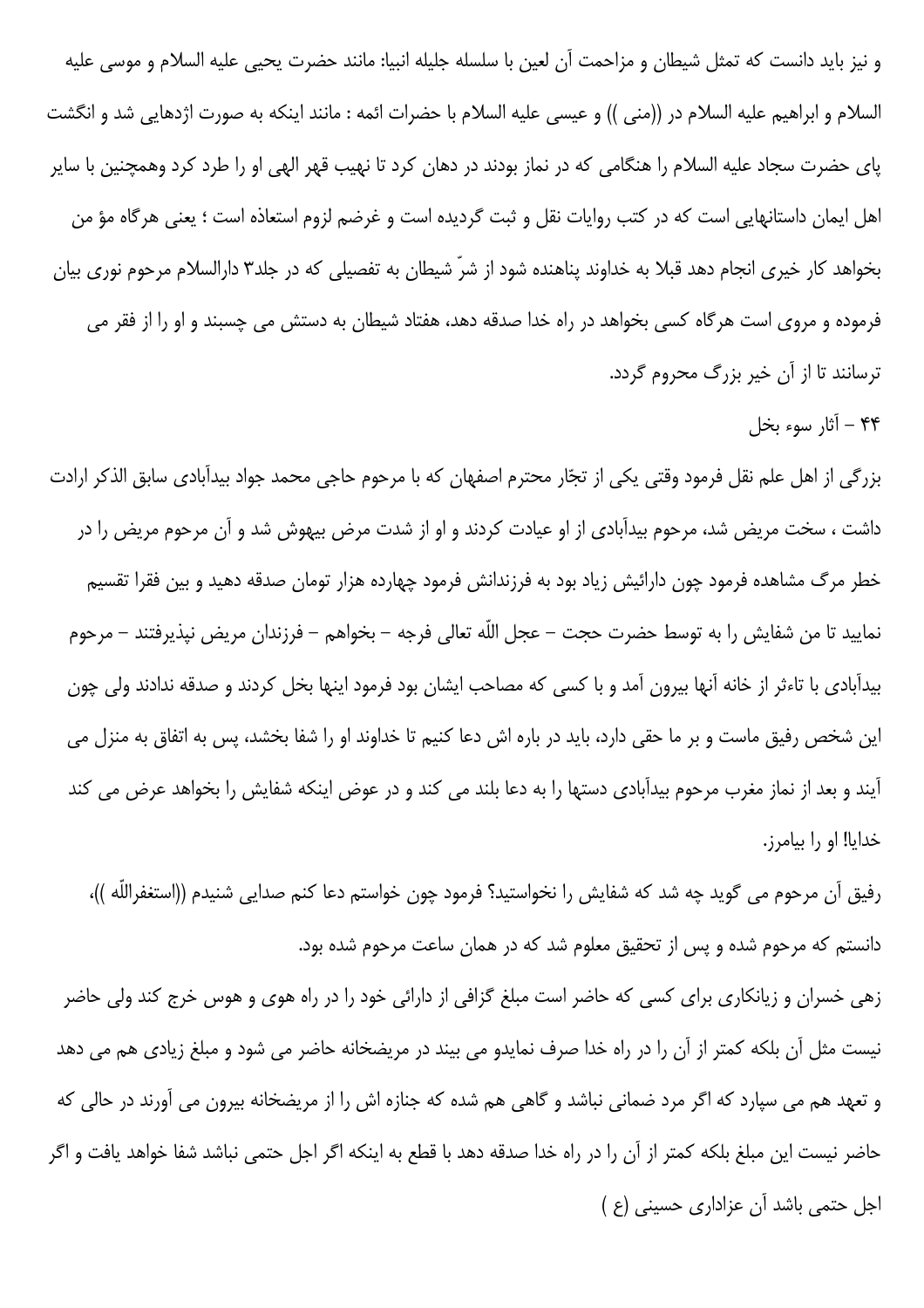مبلغی که داده برای عالم آخرتش ذخیره خواهد شد و علتش منحصرا ضعف ایمان به وعده های الهی و حب دنیاست . از حضرت صادق عليه السلام چنين رسيده :((داووا مرضاكم بالصدقة ؛ يعنى معالجه كنيد مريضهايتان را به صدقه دادن )). ناگفته نماند که مقصود ترک معالجه به وسیله دکتر و استعمال دارو نیست بلکه باید به وسیله دعا و صدقه معالجه دکتر و دارو را مؤ ثر و مفید قرار داد. زیرا بدیهی است اثر بخشیدن دارو متوقف بر خواست خداوند است و چنانکه به دکتر و دوا اهمیت می دهیم باید به صدقه و دعا هم بیشتر اهمیت دهیم و این مطلب در بحث ترک گناهان کبیره مفصلا بیان شده است .

۴۵ - اثر عزاداری حسینی (ع)

سید جلیل مرحوم دکتر اسماعیل مجاب (دندانساز) عجایبی از ایام مجاورت در هندوستان که مشاهده کرده بود نقل می کرد، از آن جمله می گفت : عده ای از بازرگانان هندو (بت پرست ) به حضرت سیدالشهداء معتقد و علاقه مندند و برای برکت مالشان با آن حضرت شرکت می کنند یعنی در سال مقداری از سود خود را در راه آن حضرت صرف می کنند، بعضی از آنهاروز عاشورا به وسیله شیعیان ، شربت و پالوده و بستنی درست کرده و خود به حال عزا ایستاده و به عزاداران می دهند و بعضی آن مبلغی که راجع به آن حضرت است به شیعیان می دهند تا در مراکز عزاداری صرف نمایند. یکی از آنان را عادت چنین بود که همراه سینه زنها حرکت می کرد و با آنها به سینه می زد چون مرد بنا به مرسوم مذهبی خودشان بدنش را با آتش سوزانیدند تا تمام بدنش خاکستر شد جز دست راست و قطعه ای از سینه اش که آتش آن دو عضو را نسوزانیده بود. بستگانش آن دو قطعه را آوردند نزد قبرستان شیعیان و گفتند این دو عضو راجع به حسین شماست )). جايي كه آتش جهنم كه طرف نسبت و قابل مقايسه با آتش دنيا نيست به وسيله حسين عليه السلام خاموش و برد و سلام می گردد پس نسوزانیدن آتش ضعیف دنیوی به وسیله آن بزرگوار جای تعجب نیست . و جماعتی از ((هنود)) هر ساله شبهای عاشورا در آتش می روند و نمی سوزند و این مطلب مشهور و مسلم است . ۴۶ - معجزه علوی (ع)

در اوقات مجاورت حقیر در نجف اشرف در ماه محرم ، سنه ۱۳۵۸ از طرف حکومت عراق اکیدا از قمه زدن و سینه زدن و بیرون آمدن دستجات منع شده بود، شب عاشورا برای اینکه در حرم مطهر و صحن شریف سینه زنی نشود از طرف حکومت اول شب درهای حرم و رواق را قفل کردند و همچنین درهای صحن را و آخرین دری که مشغول بستن آن شدند در قبله بود و یک لنگه آن را بسته بودند که ناگاه جمعیت دسته سینه زن هجوم آورده وارد صحن شده و رو به حرم مطهر آوردند درها را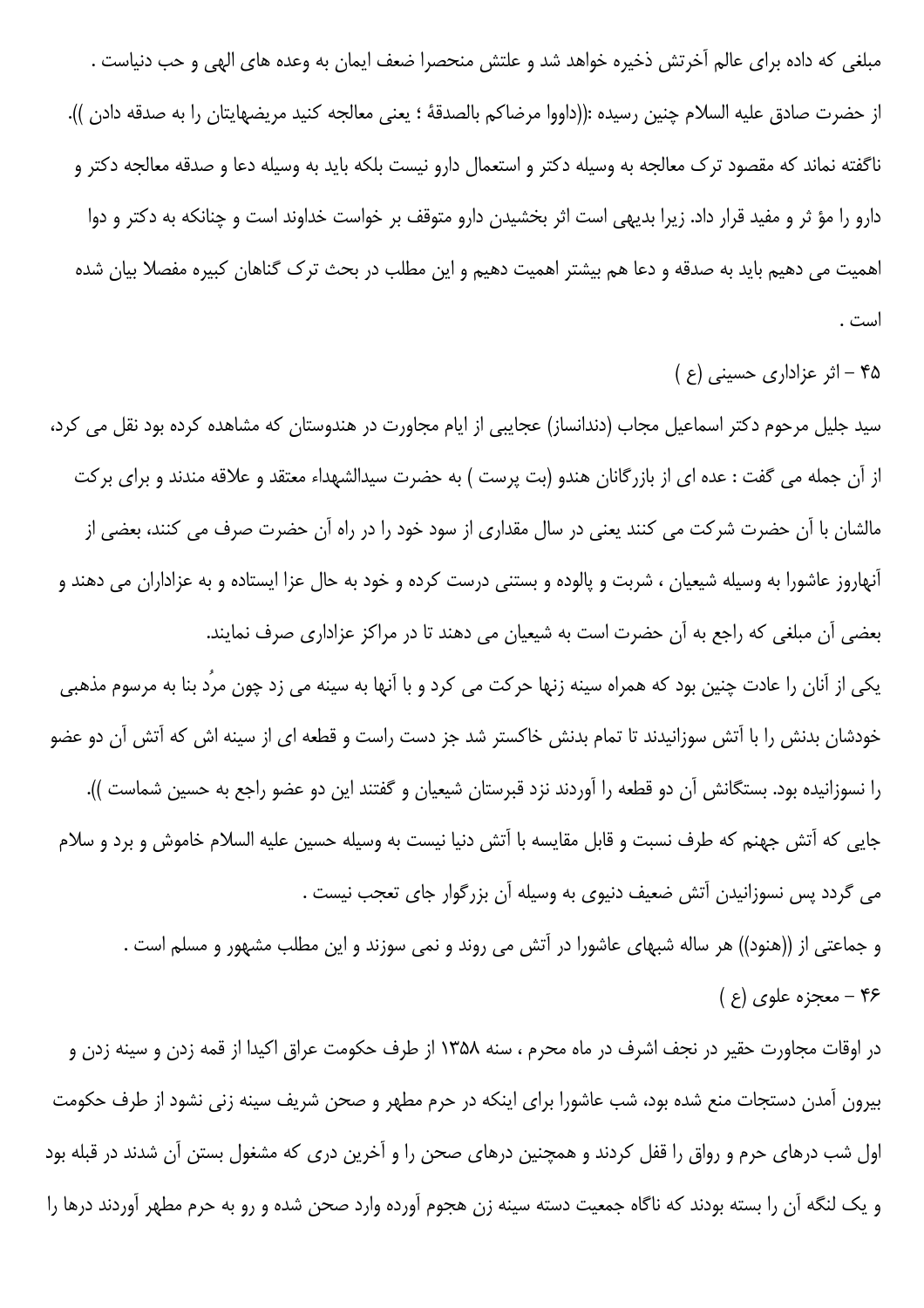بسته دیدند در همان ایوان مشغول عزاداری و سنیه زنی شدند ناگاه عده ای شرطی با رئیس آنها آمده و آن رئیس با چکمه ای که بپا داشت در ایوان آمده و بعضی را می زد و امر کرد آنها را بگیرند، سینه زنها بر او هجوم آوردند و او را بلند کرده ودر صحن انداختند و سخت او را مجروح و ناتوان ساختند و چون دیدند ممکن است قوای دولتی تلافی کنند و بالاخره مزاحمشان شود، با كمال التجا و شكستگی خاطر، همه متوجه در بسته حرم شده و به سینه می زدند ومی گفتند ((یا عَلی فُكَّالْبابَ)) ما عزادار فرزندت هستيم .

پس در یک لحظه ، تمام درهای حرم و رواق و صحن گشوده گردید و بعضی موثقین که مشاهده کرده بودند برای حقیر نقل کردند که میلهای آهنین که بین درها و دیوار بود وسط آنها بریده شده بود.

و بالجمله سینه زنان وارد حرم مطهر می شوند سایر نجفی ها که با خبر می شوند همه در صحن و حرم جمع می شوند وشرطي ها پنهان مي گردند.

موضوع را به بغداد گزارش می دهند دستور داده می شود که مزاحم آنها نشوید. در آن سال در نجف وکربلا بیش از سالهای گذشته اقامه عزا شد و این معجزه باهره را شعرا در اشعار خود نقل نموده و منتشر ساختند.

از آن جمله یکی از فضلای عرب اشعار یکی از ایشان را بر لوحی نوشته و به دیوار حرم مطهر چسبانده بود و بنده هم چند شعر آن را همانوقت يادداشت كردم بدين قرار:

> مَنْ لَمْ يُقِرَّ بِمُعْجِزاتِ الْمُرْتَضى (ع ) صِنْوِالنَّبِىِّ (ص ) فَلَيْسَ بِمُسْلِمٍ فَتَحَتْ لَنَا اْلاَبْوابَ راحَةُ كَفِّه

> > اَكْرِمْ بِتلْكَ الرّاحَتَيْنِ وَأَنْعِم

إِذْ قَدْ اَرِدُوا مَنْعَ اَرْبابِ الْعَزاءِ

بِوُقوُع ما يَجْرِى الدَّمُ بِمُحَرَّمِ

فاذا الْوَصِيُّ بِراحَتَيْهِ ارْخُوا

اَوْ ماءفَفُکَ الْبابُ حفْظا للدَّم

و چنانچه در شعر آخر اشاره شده ، راستی اگر این عنایت از طرف آن حضرت نشده بود، فتنه عظیمی برپا می شد و خونها ريخته مي گرديد، صَلَواتُ اللَّه وَسَلامُهُ عَلَيْه.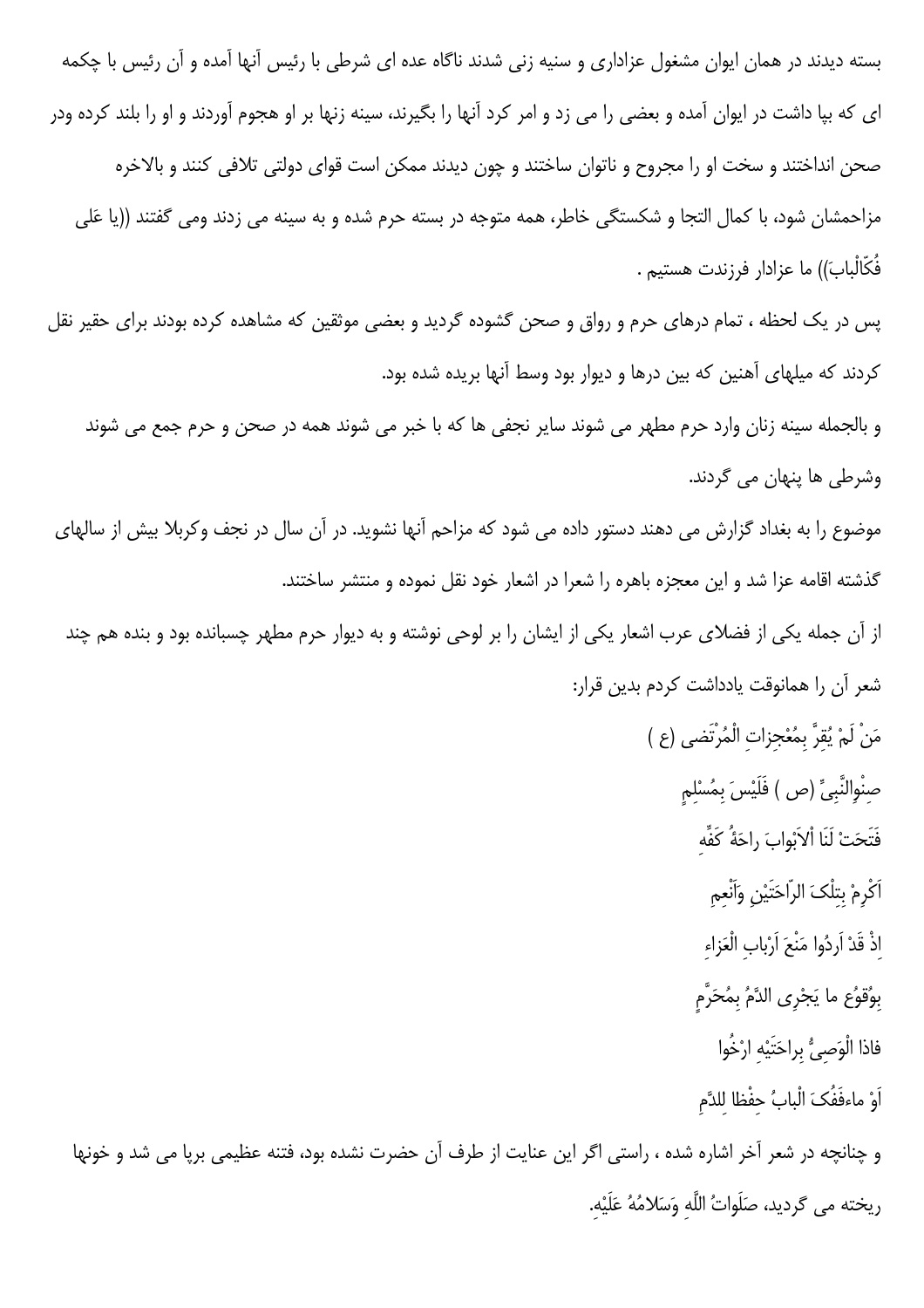۴۷ – نجات از قبر پس از دفن

فاضل محترم آقا میرزا محمود شیرازی – که داستانهایی از ایشان نقل گردید – فرمودند که مرحوم آقا سید زین العابدین كاشي – اعلى اللّه مقامه – را در كربلا خادمي بود تبريزي (بنده نامش را فراموش كرده ام ) و اهل تقوا و صلاح و سداد بود، نقل کرد که قبل از مجاورت کربلادر خارج شهر تبریز نزدیک قبرستان قهوه خانه داشتم و شبها را همانجا می خوابیدم شبی هوا سخت سرد بود ومن درب قهوه خانه را محکم بستم و خوابیدم ، ناگاه کسی در را به سختی کوبید، برخاستم در را باز کردم آن شخص فرار کرد، مرتبه دوم در را سخت تر کوبید، آمدم در را گشودم باز فرار کرد.

گفتم البته این شخص امشب مزاحم من شده پس چوبی به دست گرفتم پشت در نشستم و آماده شدم تلافی کنم تا مرتبه سوم در را کوبید در را گشودم و او را تعقیب کردم تا وارد قبرستان شد ودر نقطه ای محو گردید. پس در همان محل توقف كردم و متوجه اطراف شدم و از او تفحص مي كردم ، بعد خيال كردم شايد پنهان شده همانجا خوابيدم به قصد اينكه اگر پنهان شده ظاهر شود.

چون خوابیدم و گوشم را به زمین گذاشتم ناگاه صدای ضعیفی شنیدم که شخصی از زیر خاک ناله می کند، متوجه شدم که قبر تازه ای است که طرف عصر کسی را آنجا دفن کرده اند و دانستم که سکته کرده بوده و در قبر بهوش آمده ، پس برایش رقت کردم و به قصد خلاصی او خاکها را برداشتم و لحد را برچیدم . شنیدم که می گفت کجا هستم ؟! پدرم کجاست ؟ ! مادرم كجاست ؟!

پس لباس خود را بر او پوشانیدم و او را بیرون آورده در قهوه خانه جای دادم ولی او را نشناختم تا بستگانش را خبر کنم ، آهسته آهسته ازاو پرسش می کردم تا محله و خانه او را دانستم و از قهوه خانه بیرون آمده همان شب پدر و مادرش را پیدا کردم و آنها را خبر دادم ، پس آمدند و او را به سلامتی به خانه بردند، آنگاه دانستم که آن شخص کوبنده در، ماءمور غيبي بوده برای نجات آن جوان .

۴۸ - اندرزي عجيب

مخلص در ولايت اهل بيت : جناب آقاميرزا ابوالقاسم عطار تهراني – سلمه اللّه – نقل نمود از عالم بزرگوار مرحوم حاج شيخ عبدالنبي نوري كه از جمله تلاميذ حكيم الهي مرحوم حاج ملاهادي سبزواري بوده است در سال آخر عمر مرحوم حاجي ،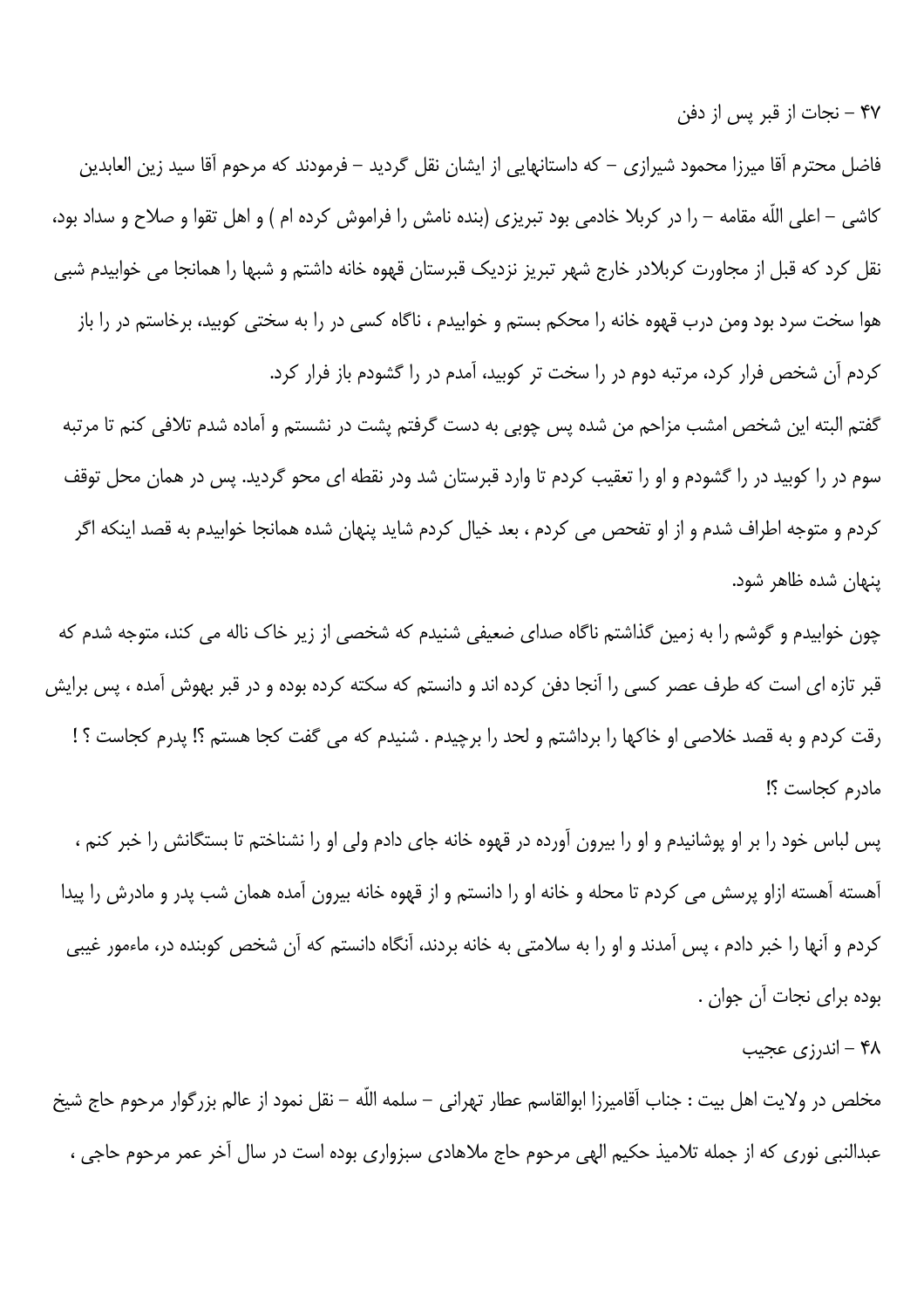روزی شخصی در مجلس درس ایشان آمد و خبر داد که در قبرستان ، شخصی پیدا شده و نصف بدنش در قبر است و نصف دیگر بیرون و دائما نظرش به آسمان است و هرچه بچه ها مزاحمش می شوند به آنها اعتنایی نمی کند. مرحوم حاجي گفتند خودم بايد او را ملاقات كنم ، چون مرحوم حاجي او را ديد بسيار تعجب كرد نزديكش رفت ديد به ايشان هم اعتنایی نمی کند.

اندرزي عجيب

مرحوم حاجی گفتند تو کیستی و چکاره ای من تو را دیوانه نمی بینم از آن طرف رفتارت هم عاقلانه نیست . در جواب ایشان گفت من شخص نادان بی خبری هستم ، تنها دو چیز را یقین کرده و باور دارم : یکی آنکه : دانسته ام که مرا و این عالم را خالقی است عظیم الشاءن که باید در شناختن و بندگی او کوتاهی نکنم . دوم آنکه : دانسته ام در این عالم نمی مانم و به عالم دیگر خواهم رفت و نمی دانم وضع من در آن عالم چگونه خواهد بود. جناب حاجی ! من از این دو علم بیچاره و پریشانحال شده ام به طوری که مردم مرا دیوانه می پندارند شما که خود را عالم مسلمانان می دانید و این همه علم دارید چرا ذره ای درد ندارید و بی باکید و در فکر نیستید؟!

این اندرز مانند تیری بود که بر دل مرحوم حاجی نشست ، برگشت در حالی که دگرگون شده بود و کمی از عمرش که مانده بود دائما در فكر سفر آخرت و تحصيل توشه اين راه پرخطر بود تا از دنيا رفت .

هرکس در هر مقامی که باشد محتاج شنیدن موعظه و نصیحت است ؛ زیرا اگر نسبت به آنچه می شنود دانا باشد، آن موعظه برایش تذکر یعنی یادآوری است چون انسان فراموشکار است و همیشه محتاج به یادآوریست و اگر جاهل باشد اندرز برایش دانش و کسب معرفت است .

از اینجاست که در قرآن مجید وظیفه هر مسلمانی را خیرخواهی و اندرز به دیگران قرار داده و فرموده :(وَتَوا صَوْا بالْحَقِّ وَتَوا صَوْا بالصْبر) (٢٢)چنانچه اندرز به دیگری لازم و مورد امر خداوند است ، استماع اندرز و پذیرفتن آن هم لازم است ؛ زيرا امر به موعظه كردن براي شنيدن و پذيرفتن و بدان عمل كردن است و لذا مكرر در قرآن مجيد مي فرمايد:((فَهَلْ منْ مَدَّكر؛ آيا کسی هست اندرزهای الهی را بشنود و بپذیرد)).

ضمنا بايد دانست كه موعظه بي اثر نخواهد بود و در شنونده اثري مي گذارد هرچند اثر آني و جزئي باشد و بايد از حضور در مجالس وعظ و استماع موعظه از هركس كه باشد مضايقه نكرد.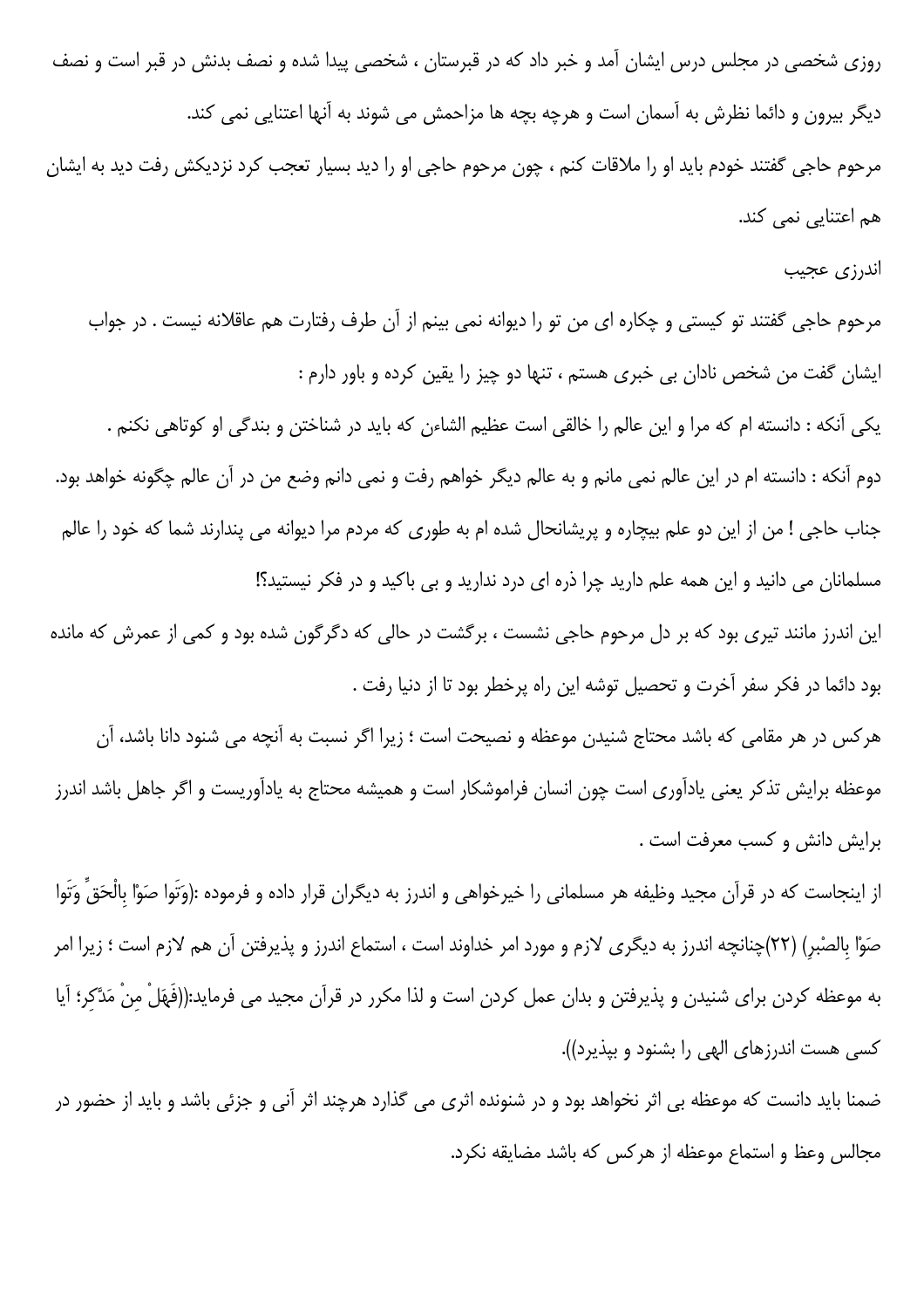از مسلمه منقولست که گفت بامدادی به خانه عمر بن عبدالعزیز رفتم در اندرونی که پس از نماز صبح آنجا تنها بود کنیزکی آمد و قدری خرما آورد پس قدری از آن برداشت و گفت ای مسلمه ! اگر مردی این را بخورد وآبی بر سر آن بیاشامد او را بس باشد؟ گفتم نمی دانم . پس پاره بیشتری از آن برداشت و گفت این چه ؟ گفتم بلی این کافی است و کمتر از این نیز چنانچه اگر این را بخورد تا شب باکی ندارد که هیچ طعام دیگر نچشد. گفت پس برای چه آدمی به دوزخ رود یعنی انسانی که کفی خرما و آبی او را در روز کافی است برای چه در طلب مال دنیا حرص زند و از محرمات الهی پرهیز نکند تا به جهنم برود.

مسلمه گوید: هیچ وعظی در من چنین کارگر نشد.

غرض آنکه آدمی نمی داند که کدام سخن در او خواهد گرفت ، مسلمه بسیار موعظه شنیده بود اما هیچیک در او چنان نگرفته بود که این .

و نیز مشهور است و در بعض تفاسیر هم نوشته شده که ((فضیل عیاض )) مدتی از عمرش در طغیان و عصیان بود تا شبی به قصد دستبرد به قافله حرکت می کرده و قافله را تعقیب می نموده ، ناگاه صدای خواننده قرآن به گوشش می خورد که اين آيه را مي خواند:(اَلَمْ يَاءْنِ للَّذينَ آمَنُوا اَنْ تَخْشَعَ قُلُوبُهُمْ لذكْراللَّه)

(٢٣) يعني : ((أيا نرسيده وقت أنكه كساني كه ايمان أورده اند دلشان براي ياد خدا خاشع شود)).

فورا آیه شریفه دلش را بیدار کرد و گفت بلی وقتش رسیده از همان راه برگشت و توبه کامله نمود و ادای حقوق کرد و هر کس بر او حقی داشت او را از خود راضی ساخت و بالاخره از خوبان روزگار شد.

و نيز منقول است كه شخصي از ثروتمندان بر واعظى گذشت كه مي گفت :((عجبت من ضعيف يعصي قويا؛ يعني در شگفتم از بنده ناتوانی که مخالفت می کند امر خدای توانا را)) .

این سخن در او اثر کرد و تمام گناهان را ترک نمود و رو به خیر آورد تا یکی از خوبان روزگار شد. شاید او بسیار کلمات موعظه و حکمت شنیده بود اما نجات کلی و بیداری او را خداوند در این کلمه قرار داده بود.

به عبداللّه بن مبارک گفتند تا کی تو در طلب حدیث و علم هستی ؟ گفت نمی دانم ، شاید آن سخن که رستگاری من در آن است هنوز نشنیده باشم .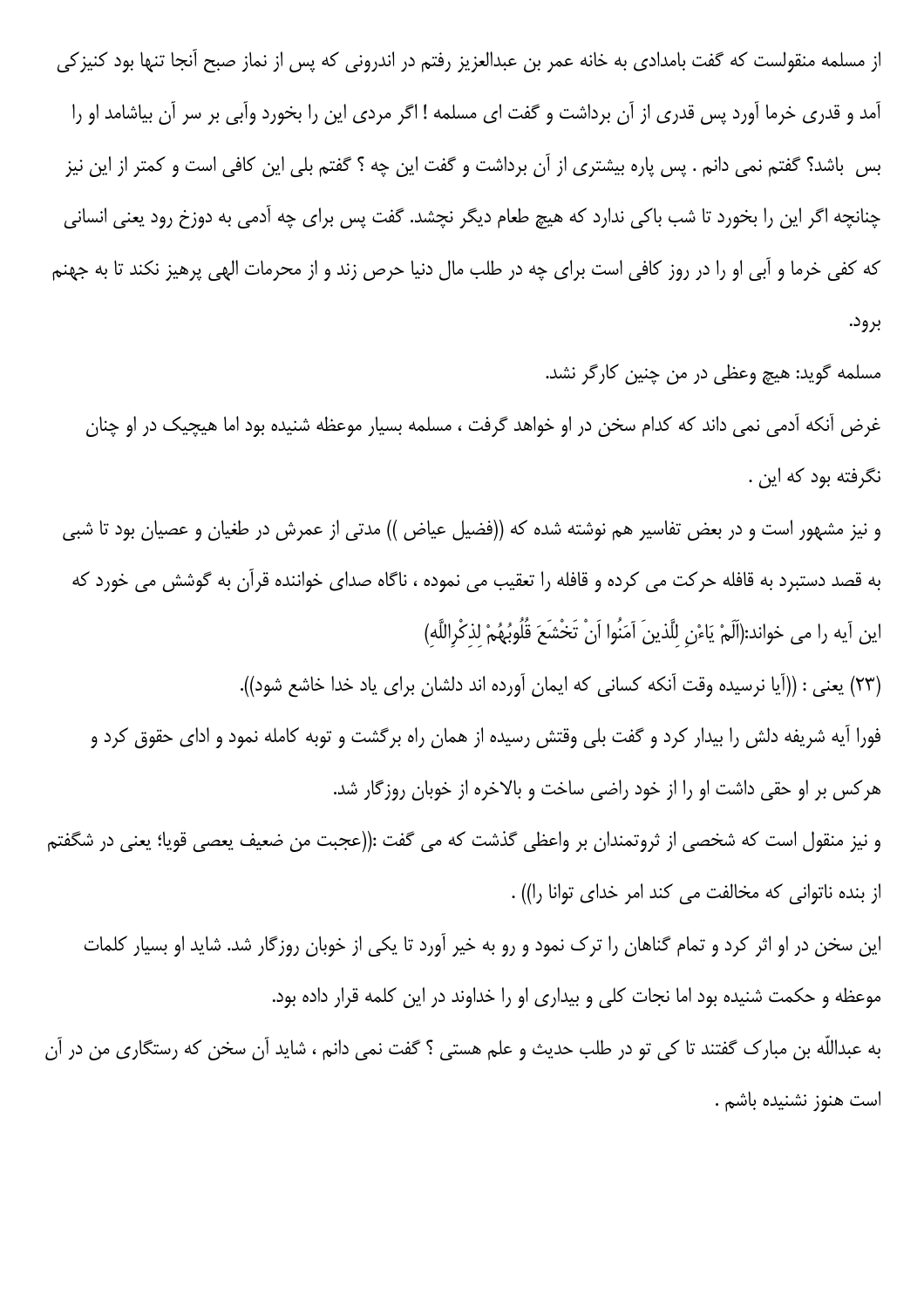و لذا عالم ربانی مرحوم شیخ جعفر شوشتری در منبر دعا می کرد و عرض می نمود پروردگارا! مجلس ما را مجلس موعظه قرار ده . و می فرموده هنگامی مجلس موعظه است که شنونده اگر اهل معصیت است پشیمان شود و گناه را ترک کند و اگر اهل طاعت است ، شوقش در زیادتی طاعت و سعی او در اخلاص بیشتر شود.

و بالجمله عالم و غیر عالم همه باید در مجلس وعظ به قصد اندرز گرفتن و متنبه شدن و عمل به آن حاضر شوند، نادان برای دانستن و دانا برای یادآوری . و اخبار وارده در فضیلت مجلس موعظه بسیار است و برای شناختن اهمیت آن کافی است دانسته شود موعظه غذاي روح و حياتبخش دل است چنانچه حضرت اميرالمؤ منين عليه السلام به فرزندش مجتبي عليه السلام مي فرمايد:((اَحْي قَلْبَکَ بالْمَوْعظَهٔ)) و رسوا کننده نفس و شيطان و نجات دهنده از شرّ آنهاست و موجب برطرف شدن وساوس و اضطرابات و پیدایش امنیت و آرامش خاطر است :(اَلا بذكْراللَّه تَطْمئنُّ الْقُلُوبُ)(٢۴)

چه اشخاصی که بواسطه فشار وساوس و خیالات شیطانی آماده انتحار (خودکشی ) شدند و به وسیله برخورد بموعظه آرامش خاطری نصیبشان شده و قرار گرفتند.

ناگفته نماند کسیکه بمجلس موعظه و برخورد بکسی که او را موعظه کند دسترسی نداشته باشد باید از مراجعه بمواعظ مدونه بهره مند شود که در راءس آنها قرآن مجید است با دقت و تدبر در تفسیر آیات آن و بعد ترجمه و شرح نهج البلاغه و خطبه های بلیغه حضرت امیرالمؤ منین که شرح دهنده و بیان کننده آیات قرآن مجید است و بعد ترجمه جلد ۱۷ بحارالانوار كه مواعظ رسول خدا(ص ) و ائمه هدى : را جمع نموده و بعد كتب اخلاقى مانند معراج السعاده نراقى و عين الحيواة مجلسى و سایر کتابهائیکه در آنها مواعظ بزرگان دین نقل شده است .

# وفيق توبه  $-$  ۴۹

و نيز جناب آقا ميرزا ابوالقاسم مزبور از مرحوم اعتمادالواعظين تهراني – عليه الرحمه – نقل نمود كه فرمود در سالي كه نان در تهران به سختی دست می آمد، روزی میرغضب باشی ناصرالدین شاه به طاق آب انباری می رسد و صدای ناله سگهایی را می شنود، پس ازتحقیق می بیند سگی زاییده و بچه هایش به او چسبیده و چون در اثر بی خوراکی پستانهایش شیر ندارد، بچه هایش ناله و فریاد می کنند.

میرغضب باشی سخت متاءثر می شود، از دکان خبازی که در نزدیکی آن محل بود، مقداری نان می خرد و جلوش می اندازد و همانجا می ایستد تا سگ می خورد و بالاخره پستانهایش شیر می آورد و بچه هایش آرام می گیرند و سرگرم خوردن شیر از یستانهای مادر می شوند.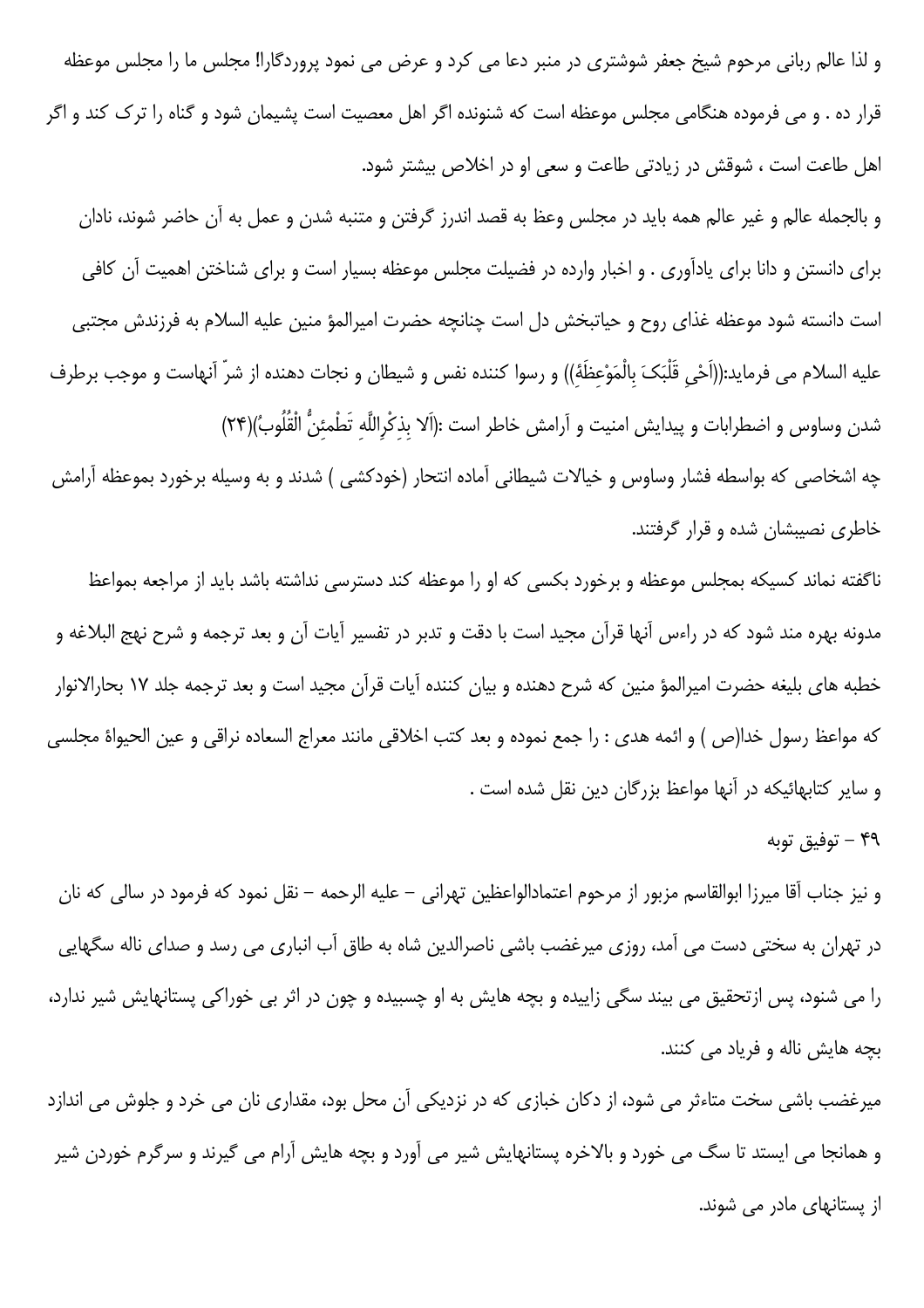میرغضب باشی مقدار خوراک یک ماه آن سگ را از آن نانوایی می خرد و نقدا پولش را می پردازد و می گوید هر روز باید شاگردت این مقدار نان به این سگ برساند و اگر یک روز مسامحه شود از تو انتقام می کشم .

در آن اوقات با جمعی ازرفقایش میهمانی دوره ای داشتند به این تفصیل که هر روز عصر، گردش می رفتند و تفرج می کردند و برای شام در منزل یکی با هم صرف شام می نمودند تا شبی که نوبت میرغضب باشی شد، زنی داشت که تقریبا در وسط شهر تهران خانه اش بود و وسایل پذیرایی در خانه اش موجود بود و زنی هم تازه گرفته بود و نزدیک دروازه شهر منزلش بود.

#### توفيق توبه

به زن قدیمی خود پول می هد و می گوید امشب فلان عدد میهمان دارم و برای صرف شام می آییم و باید کاملا تدارک نمایی ، زن قبول می کند و طرف عصر با رفقایش بیرون شهر رفته تفرج می کردند.

تصادفا تفریح آن روز طول می کشد و مقدار زیادی از شب می گذرد، هنگام مراجعت ، رفقایش می گویند دیر شده و سخت خسته شدیم ، همین در دروازه که منزل دیگر تو است می آییم .

میرغضب باشی می گوید اینجا چیزی نیست و در خانه وسط شهری کاملا تدارک شده باید آنجا برویم . بالاخره رفقا راضی نمی شوند و می گویند ما امشب در اینجا می مانیم و به مختصری غذا قناعت می کنیم و آنچه در آن خانه تدارک کرده ای برای فردا. میرغضب باشی ناچار قبول می کند و مقداری نان و کباب می خرد و آنها می خورند و همانجا می خوابند. هنگام سحر، از صدای ناله و گریه بی اختیاری میرغضب باشی همه بیدار می شوند و از او سبب انقلاب و گریه اش را می پرسند، می گوید در خواب ، امام چهارم حضرت سجاد علیه السلام را دیدم به من فرمود احسانی که به آن سگ کردی مورد قبول خداوند عالم شد و خداوند در مقابل آن احسان ، امشب جان تو و رفقايت را از مرگ حفظ فرمود؛ زيرا زن قديمي تو از غیظی که به تو داشت ، سمی تدارک کرده و در فلان محل از آشپزخانه گذاشته بود تا داخل خوراک شما کند، فردا می روی آن سم را برمی داری و مبادا زن را اذیت کنی و اگر بخواهد او را به خوشی رها کن .

دیگر آنکه : خداوند تو را توفیق توبه خواهد داد و چهل روز دیگر به کربلا سر قبر پدرم حسین علیه السلام مشرف می شوی . پس صبح با رفقا می گوید برای تحقیق صدق خوابم بیایید به خانه وسط شهری برویم ، با هم می آیند چون وارد می شود زن تعرض می کند که چرا دیشب نیامدی ؟ به او اعتنایی نمی کند و با رفقایش به آشپزخانه می روند و به همان نشانه ای كه امام عليه السلام فرموده بود، سم را بر مي دارد و به زن مي گويد ديشب چه خيالي در باره ما داشتي ؟ اگر امر امام عليه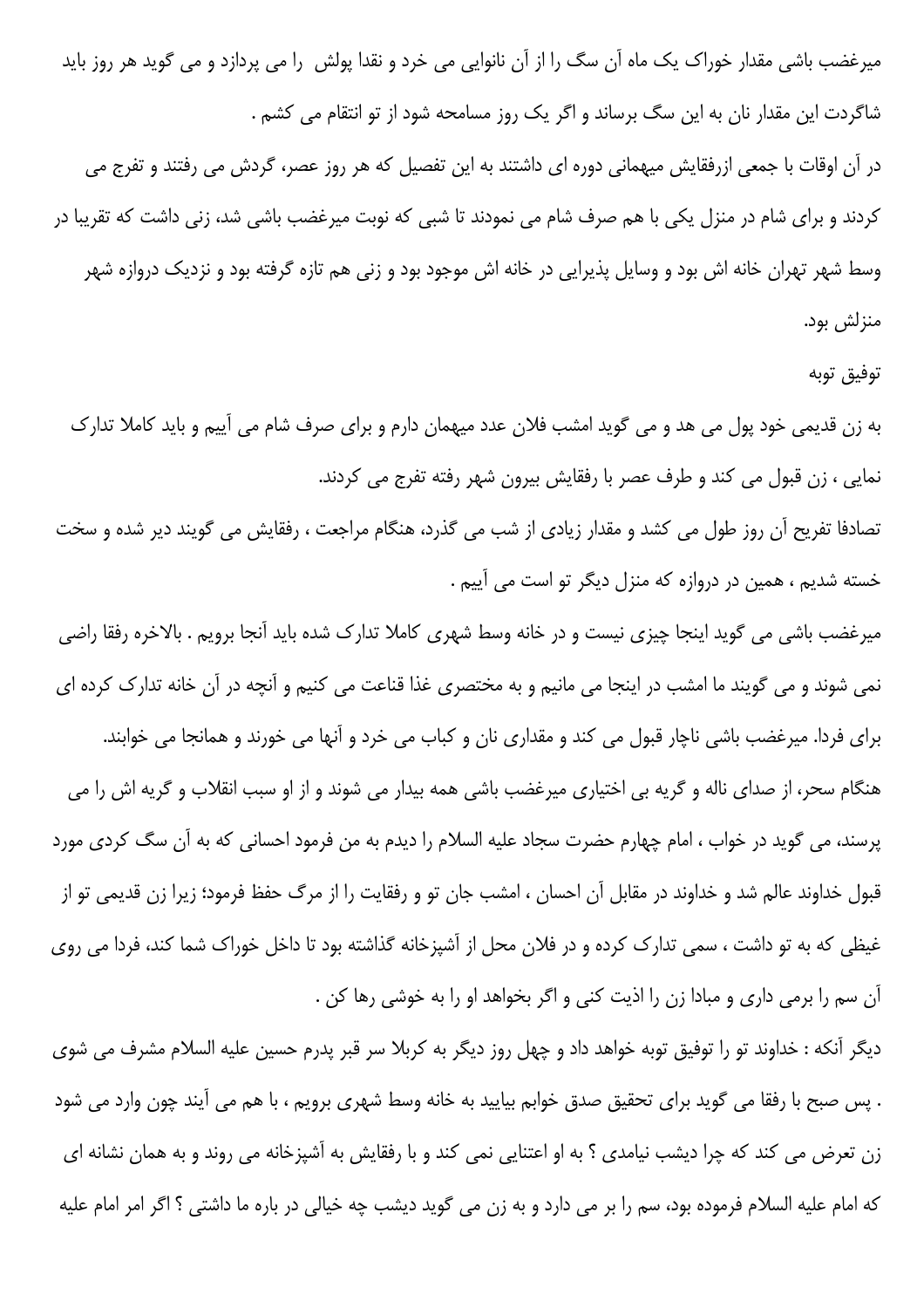السلام نبود از تو تلافی می کردم لکن به امر مولایم با تو احسان خواهم کرد، اگر مایلی در همین خانه باش و من با تو مثل اینکه چنین کاری نکرده بودی رفتار خواهم کرد و اگر میل فراق داری تو را طلاق می دهم و هرچه بخواهی به تو می دهم ، زن می بیند رسوا شده و دیگر نمی تواند با او زندگی کند، طلب طلاق می کند او هم با کمال خوشی طلاقش می دهد و خوشنودش کرده رهایش می کند.

از شغل خودش هم استعفا می دهد و استعفایش مورد قبول واقع می شود آنگاه مشغول توبه و ادای حقوق و مظالم گردیده و پس از چهل روز به کربلا مشرف می شود و همانجا می ماند تا به رحمت حق واصل می گردد. آثار احسان به مخلوقات خداوند عالم هرچند حیوانی مانند سگ باشد در روایات بسیار است و گاه می شود که آن احسان سبب عاقبت به خيري و مغفرت الهي مي گردد.

شواهد این مطلب بسیار است از آن جمله در جلد ۱۴ بحار از کتاب ((حیوهٔ الحیوان )) دمیری نقل کرده از رسول خداع که فرمود زنی در بیابانی می رفت و سخت تشنه شده بود تا به چاهی رسید که در آن آب بود، خود را به قعر آن رسانید و آب آشامید و سیراب شد، بیرون آمد دید سگی از شدت تشنگی خاکهایی که نمدار شده می خورد.

به خود گفت این سگ بیچاره مانند من تشنه است ، بر او رقت کرد و به زحمت خود را به آب رسانید و موزه پایش را پر از آب کرد و به دندان گرفت و بالا آمد و سگ را سیراب نمود.

خداوند این کارش را پذیرفت و تلافی فرمود و او را آمرزید.

گفتند يا رسول اللّه ۶ آيا براى ما در احسان به حيوانات پاداشى است ؟ فرمود:((نعَمْ فى كُلِّ كَبَد حَرى اَجْرُ؛ يعنى : بلى در هر جگری که عطش دارد به واسطه خنک کردن و آب به او رساندن اجری خواهد بود)). رؤ پای صادقانه و نیز در همان کتاب است که رسول خدا۶ فرمود:((شب معراج داخل بهشت شدم و کسی را در آنجا دیدم که سگ تشنه ای را سیراب کرده بود)).(۲۵)

جایی که احسان به حیوان هنگام ضرورت موجب مغفرت و آمرزش و عاقبت به خیری می شود، پس چگونه است اثر احسان و دادرسی از انسان خصوصا مؤ من ؟!

> و در این باره روایات و داستانهایی در کتاب ((کلمه طیبه )) مرحوم نوری نقل شده است به آنجا مراجعه شود. ۵۰ – رؤ ياي صادقانه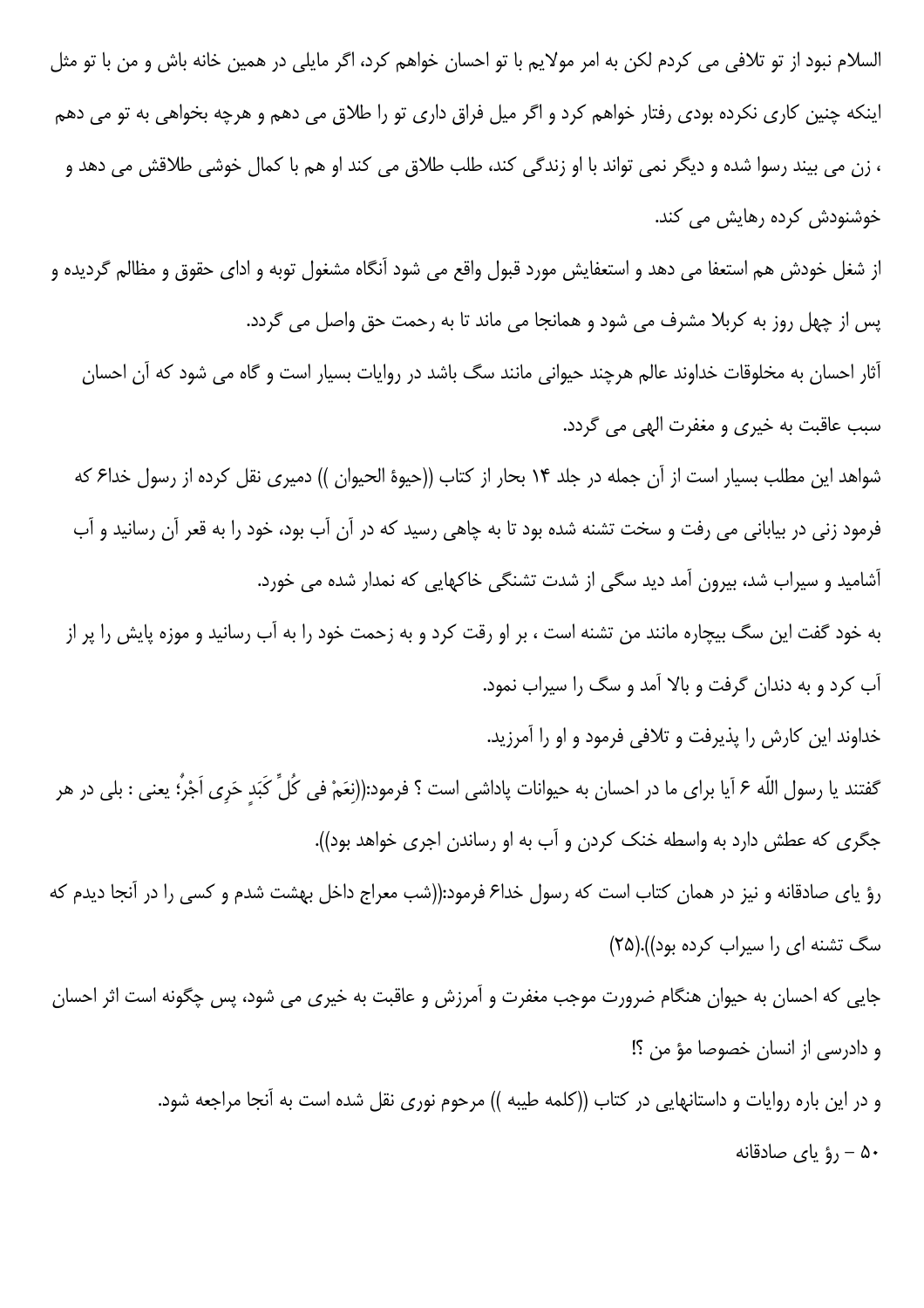یکی از اهل تقوا و یقین که زمان عالم ربانی مرحوم حاج شیخ محمد جواد بیدآبادی (که در این کتاب چند داستان از ایشان نقل گردید) را درک کرده نقل کرد که وقتی آن بزرگوار به قصد زیارت حضرت رضا علیه السلام و توقف چهل روز در مشهد مقدس ٍ به اتفاق خواهرش از اصفهان حرکت نمود و به مشهد مشرف شدند، چون هیجده روز از مدت توقفش در آن مکان شريف گذشت ، شب حضرت رضا عليه السلام در عالم واقعه به ايشان امر فرمودند كه فردا بايد به اصفهان برگردى ، عرض می کند یا مولای من ! قصد توقف چهل روز در جوار حضرتت کرده ام و هیجده روز بیشتر نگذشته

امام علیه السلام فرمود: چون خواهرت از دوری مادرش دلتنگ است و از ما مراجعتش را به اصفهان خواسته برای خاطر او باید برگردی ، آیا نمی دانی که من زوارم را دوست می دارم .

چون مرحوم حاجی به خود می آید از خواهرش می پرسد که از حضرت رضا علیه السلام روز گذشته چه خواستی ؟ می گوید:((چون از مفارقت مادرم سخت ناراحت بودم به آن حضرت شکایت کرده و درخواست مراجعت نمودم )). محبت و راءفت حضرت رضا علیه السلام در باره عموم شیعیان خصوصا زوار قبرش از مسلمیات است چنانچه در زیارتش دارد:((السلام عليک ايها الامام الرؤ ف )) وداستانهايي در اين باره در كتب معتبره موجود است و نقل آنها منافي وضع اين جزوه است . و خلاصه هیچکس رو به قبر شریف آن حضرت نیاورد مگر اینکه مورد محبت و عنایت آن بزرگوار قرار گرفت . ۵۱ – رؤ یای صادقانه

سید جلیل جناب آقای ذوالنور (معمار) که نزد اهل ایمان ، به تقوا و سداد معروف است نقل نمود شبی در عالم رؤ یا بستانی بس وسیع و قصری با شکوه دیدم از دربان اذن گرفتم و وارد شدم دستگاه سلطنتی دیدم همینطور که تفرج می کردم و از بزرگی دستگاه در شگفت بودم به قسمت بنگاه آن رسیدم که آبها از اطرافش در جریان و درختهای یاس سر درهم پیچیده بوی مست کننده آنها را استشمام می کردم ، زیر سایه آنها تخت سلطنتی گذاشته به انواع زینتها مزین و مفرش بود وبالای آن جناب آقای شیخ محمد قاسم طلاقت (واعظ) را دیدم که با نهایت عزت و جلال نشسته است . از دربان پرسیدم که این دستگاه متعلق به کیست ؟ گفتند به آقای طلاقت که بر کرسی سلطنتی نشسته ، اذن حضور گرفته بر او وارد شدم و پس از انجام تشریفات زیادی گفتم آقای طلاقت من با شما رفاقت داشتم و از حالات شما با خبر بودم چه شده که خداوند به شما چنين مقامى عنايت فرموده است ؟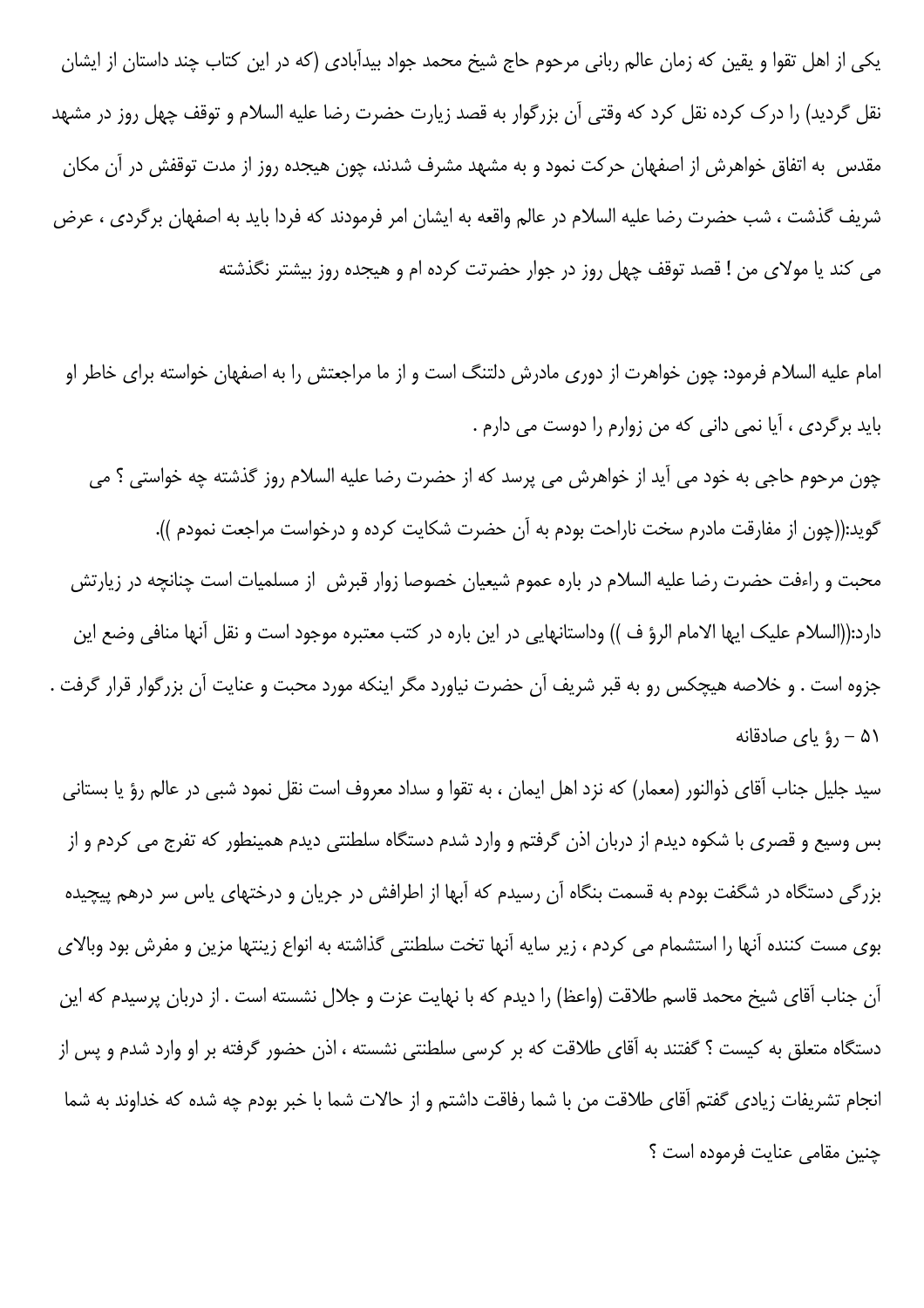در جواب گفت : چنین است که می گویی ، من عملی نداشتم که مرا به چنین مقامی رساند لکن در اثر اینکه جوانی داشتم هیجده ساله به فاصله ۲۴ ساعت مرضی در گلویش پیدا شد و از دنیا رفت ، خداوند کریم در برابر این مصیبت ، چنین مقامی به من داد.

آقای ذوالنور گفت من از مرگ فرزند آقای طلاقت بی خبر بودم خواستم ایشان را ملاقات نمایم و خواب خود را برایش بگویم گفتم شاید فرزندش نمرده باشد و خواب را تعبیر دیگری باشد، از ایشان نیرسیدم بلکه از یک نفر اهل علم که با ایشان رفاقت داشت از حال فرزندش پرسش كردم گفت بلي چندي قبل پسر هيجده ساله ايشان به فاصله ٢۴ ساعت ازكَفَش رفت . در باب اجرها و پاداشهای الهی در مورد مرگ اولاد خصوصا پسر، روایات و داستانهایی است که در اوایل کتاب ((لئالی الاخبار)) مرحوم تويسر كاني نقل كرده است و براي مزيد اطلاع به كتاب ((مسكن الفؤ اد في موت الاحبة والاولاد)) تاءليف شهید ثانی مراجعه شود و در اینجا به نقل یک روایت اکتفا می شود:

حضرت صادق عليه السلام مي فرمايد:((اجر مؤ من از مردن فرزندش بهشت است صبر كند يا نكند)).(٢۶) با اینکه اجر در هر مصیبت و بلایی موقوف بر صبر آن است مگر در موت اولاد هرچند نتواند صبر کند اجرش ثابت است . ه - رؤ ياي صادقانه $-$  ۵۲

صاحب مقام يقين و مخلص در ولايت اهل بيت طاهرين : مرحوم حاج شيخ محمد شفيع جمي كه داستان ۴۱ از ايشان نقل گردید فرمود: سالی عید غدیر نجف اشرف مشرف بودم و پس از زیارت به سمت بلد خود (جم ) مراجعت کردم و ایام عاشورا در حسینیه اقامه مجلس تعزیه داری حضرت سیدالشهداء علیه السلام نمودم و روز عاشورا سخت مشتاق زیارت آن بزرگوار شدم و از آن حضرت در رسیدن به این آرزو استمداد نمودم و از حیث اسباب ، عادتا محال به نظر می آمد. همان شب در عالم رؤ یا جمال مبارک حضرت امیرالمؤ منین علیه السلام و حضرت سیدالشهداء را زیارت کردم حضرت امیر عليه السلام به فرزند خود فرمود چرا حواله محمد شفيع را نمي دهي ؟ فرمود همراه آورده ام پس ورقه اي به من مرحمت فرمود که در آن دو سطر از نور نوشته بود و از هر دو طرف هم مساوی بود. چون نظر کردم دیدم دو شعر است که نوشته شده و با اینکه اهل شعر نبودم به یک نظر از حفظم شد:

شعر :

از مخلصان درگه آن شاه لوکشف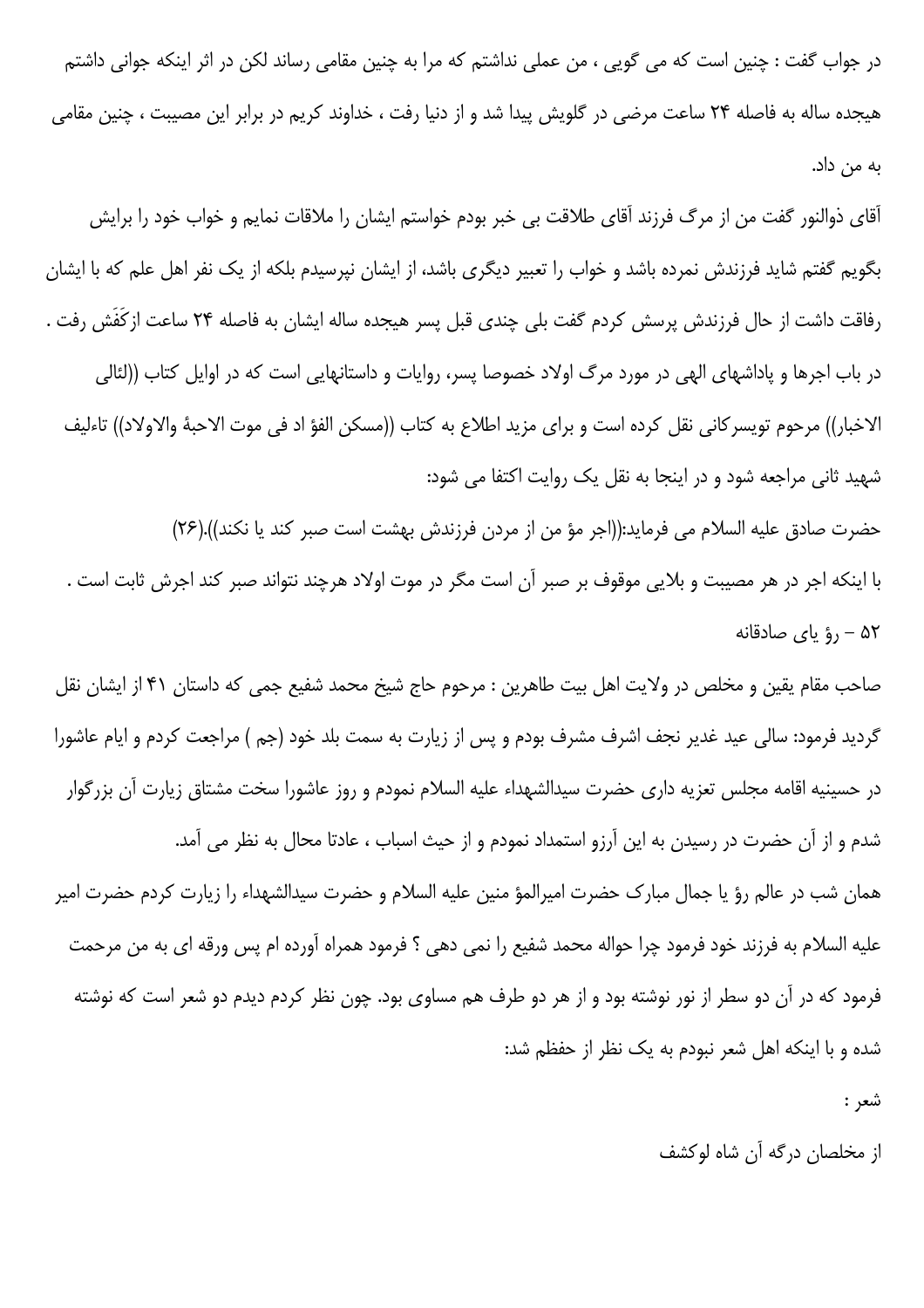اسمش محمد است و شفیع از ره شرف

توفیق شد رفیق رود سوی کربلا

با آنکه اندکی است که برگشته از نجف

فرمود چون بیدار شدم با کمال بهجت و یقین به روا شدن حاجت بودم و بحمداللّه در همان روز وسایل حرکت میسر شد و به سمت کربلا حرکت کرده و به آن آستان قدس مشرف شدم .

مرحوم حاج شیخ محمد شفیع ، قریب سی سال با بنده رفاقت داشت و چند مرتبه حج و زیارت عتبات با مصاحبت ایشان نصیب شد عالمی عامل و مروجی مخلص و مردی خلیق و محبی صادق بود. در هر شهری که می رسید با اخیار آن شهر آمیزش داشت و در هر مجلسی که بود اهل آن مجلس را به یاد خدا و آل محمد۶ می انداخت و از ذکر مناقب آن بزرگواران و مسالب اعدای آنها خودداری نداشت و در ملکات فاضله خصوصا تواضع و حیا و ادب و محبت به بندگان خدا و سخاوت و خيرخواهي خلق به راستي كم نظير بود، اَعْلَى اللَّهُ مَقامَهُ وَحَشَرَهُ اللَّهُ مَعَ مُحَمَّد وَاَله الطّاهرينَ صَلَواتُ اللَّهُ عَلَيْهمْ اَجْمَعينَ. ۵۳ – عنايت فاطميه

جناب حاجی علی اکبر سروری تهرانی گفت خاله علویه ای دارم که عابده و برکتی برای فامیل ماست و در شداید به او یناهنده می شویم و از دعای او گرفتاریهایمان برطرف می شود.

عناىت فاطميه

وقتی آن مخدره به درد دل مبتلا می گردد و به چند دکتر و بیمارستان مراجعه می کند فایده نمی کند، مجلس زنانه توسل به حضرت زهرا(س ) فراهم می کند و اهل مجلس را هم طعام می دهد.

همان شب در خواب حضرت صدیقه (س ) را می بیند که به خانه اش تشریف آورده اند به حضرتش عرضه می دارد کلبه ما محقر است و اینکه روز گذشته از شما دعوت نکردم چون قابل نبودم . فرمود ما خود آمدیم و حاضر بودیم والحال می خواهیم درد و دوایت را نشان دهیم ، پس کف دست مبارک را محاذی صورتش ٍ می گیرند و می فرمایند به کف دستم نگاه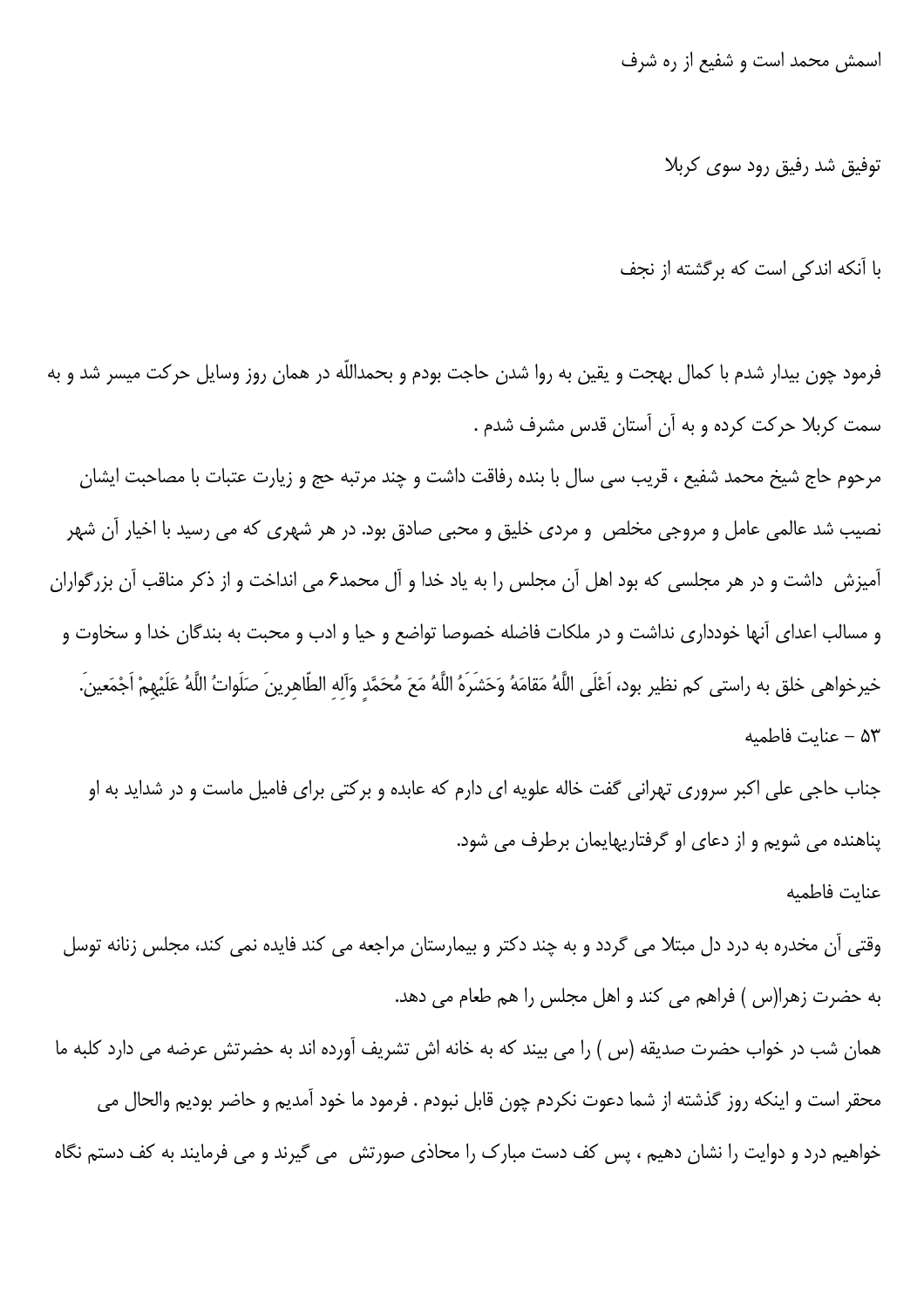کن ، پس تمام اندرون خود را در آن کف مبارک می بیند از آن جمله رحم خود را می بیند که چرک زیادی در آن است فرمود درد تو از رحم است وبه فلان دکتر مراجعه کن خوب می شوی .

فردا به همان دکتری که فرموده بود مراجعه می کند و دردش را می گوید و به فاصله کمی درد برطرف می گردد. ضمنا باید متوجه بود که ممکن بود بدون مراجعه به دکتر و استعمال دارو همان لحظه او را شفا بخشد، لکن چون خداوند به حکمت بالغه اش برای هر دردی دوایی خلق فرموده که باید خاصیتی که خداوند در آن دوا قرار داده ظاهر شود، پس باید مریض هنگام ضرورت از مراجعه به طبیب و استعمال دوا خودداری نکند و بداند که شفا از خدا است لکن به وسیله طبیب و دوا مگر در بعض مواردی که مصلحت الهی اقتضا کند.

بالجمله شاید در مورد علویه مذکور چنین مصلحتی نبوده ولذا او را به سنت جاری الهی که رجوع به طبیب و دواست حواله فر مودند.

حضرت صادق (ع ) می فرماید:((پیغمبری از پیغمبران گذشته مریض شد، پس گفت دوا استعمال نمی کنم تا خدایی که مرا مريض كرد، شفايم دهد، پس خداوند به او وحى فرمود تو را شفا نمى دهم تا دوا استعمال نكنى ؛ زيرا شفا از من است (هرچند به وسیله دوا باشد)).(۲۷)

ه – رؤ ياي صادقانه  $-$  ۵۴

مؤ من متقی ((ملا علی کازرونی )) ساکن کویت که یکی از نیکان بود و خوابهای صحیح و مکاشفات درستی داشت و در سفر حج ملاقات و مصاحبت او نصیب بنده شده بود، نقل کرد که شبی در عالم رؤ یا بستان وسیعی که چشم ، آخرش را نمی دید مشاهده کردم و در وسط آن قصر باشکوه و عظمتی دیدم و در حیرت بودم که از آن کیست ، از یکی از دربانان پرسیدم گفت این قصر متعلق به ((حبیب نجار شیرازی )) است .

من او را می شناختم و با او رفاقت داشتم و در آن حال ، غبطه مقام او را می خوردم پس ناگاه صاعقه ای از آسمان بر آن افتاد و یک مرتبه تمام آن قصر و بستان آتش گرفت و از بین رفت مثل اینکه نبود. از وحشت و شدت هول آن منظره ، بیدار شدم دانستم كه گناهی از او سر زده كه موجب محو مقام او شده است .

فردا به ملاقاتش رفتم و گفتم شب گذشته چه عملی از تو سر زده گفت هیچ ، او را قسم دادم و گفتم رازی است که باید کشف شود، گفت شب گذشته در فلان ساعت با مادرم گفتگویم شد و بالاخره کار به زدنش کشید، پس خواب خود را برایش نقل کردم و گفتم به مادرت اذیت کردی و چنین مقامی را از دست دادی .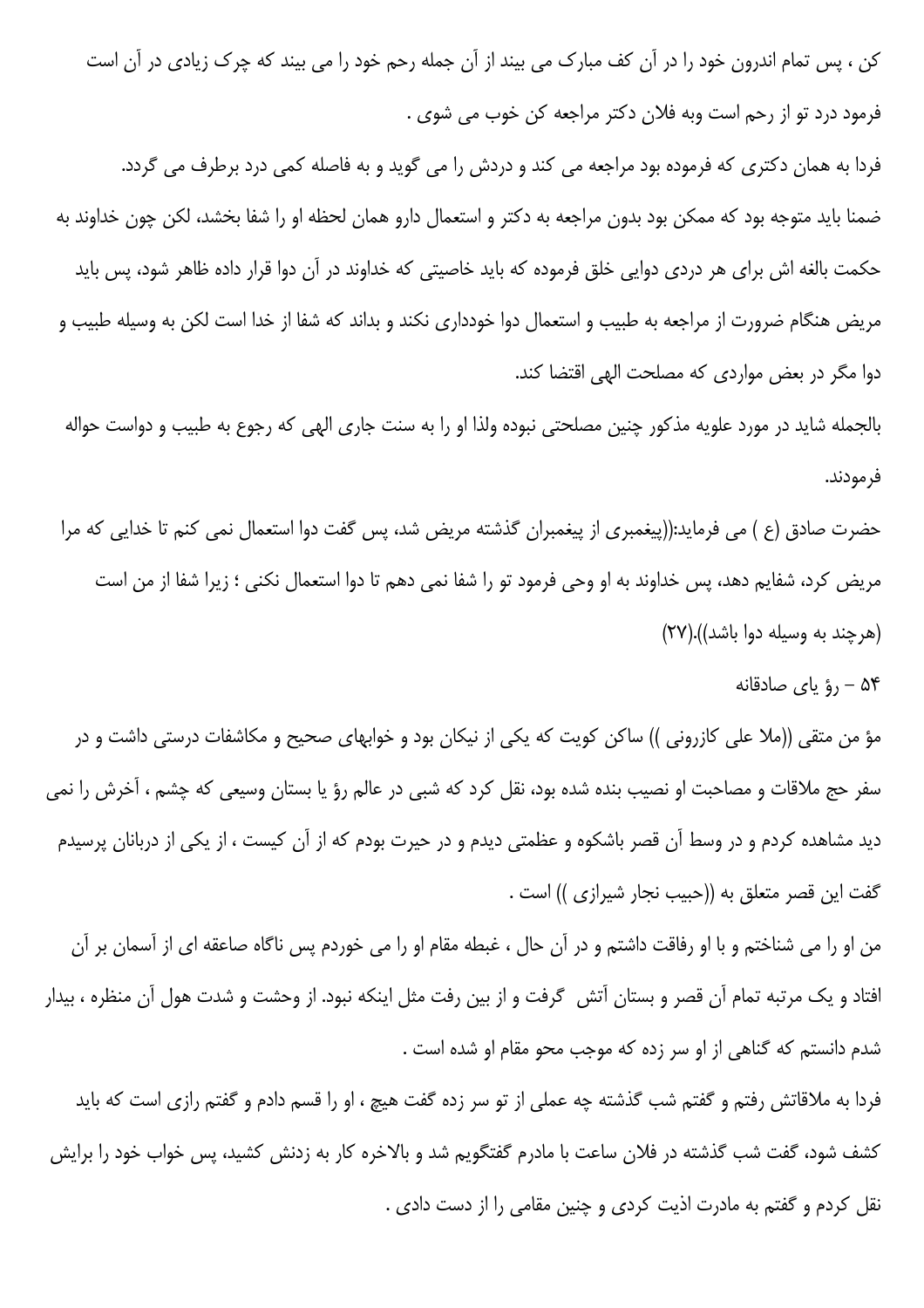مستفاد از روایات و آیات آن است که بعضی از گناهان کبیره حبط کننده و از بین برنده اعمال صالحه و کردارهای نیک است چنانچه در ((عدهٔ الداعی )) است که رسول خدا۶ فرمود:((هرکس یک مرتبه بگوید: لاالهَ الا اللَّهُ درختی در بهشت برایش غرس می شود شخصی گفت یا رسول اللّه ! پس ما در بهشت درخت بسیاری داریم . حضرت فرمود:((بترس از اینکه آتشی بفرستی و آنها را آتش بزنی )). از این قسم گناه کبیره است حقوق والدین یعنی اذیت کردن و آزار رسانیدن به پدر یا مادر و در رساله گناهان کبیره این مطلب مفصلا یادآوری شده به أنجا مراجعه شود.  $( 9)$ ه – عنایت علوی (ع جناب حاج شيخ محمد باقر شيخ الاسلام – اعلى اللّه مقامه – كه داستان ٣٧ و ٣٨ از ايشان نقل گرديد فرمودند هنگامي كه مرحوم حاج قوام الملک شیرازی مشغول ساختمان حسینیه بود، سنگهای آن را به یک نفر سید حجار که در آن زمان استاد حجارهای شیراز بود، کنترات داده بود و آن سید در این معامله دچار زیان سختی شد به طوری که مبلغ سیصد تومان مدیون گردید و البته این مبلغ در آن زمان زیاد بود، خلاصه پریشان حال و بیچاره شد. شب جمعه نماز جعفر طیار را می خواند و حضرت امیرالمؤ منین علیه السلام را برای گشایش کارش به درگاه الهی وسیله قرار می دهد و همچنین شب جمعه دوم تا شب جمعه سوم حضرت امیر علیه السلام به او می فرمایند فردا برو نزد حاج قوام که به او حواله کردیم . چون بیدار می شود متحیر می شود چگونه به حاج قوام حرف بزنم در حالی که نشانه ای ندارم شاید مرا تكذيب كند.

بالاخره در حسینیه می آید و گوشه ای با هم و غم می نشیند و ناگاه می بیند حاج قوام با فراشها و ملازمانش آمدند در حالی که آمدنش در چنان موقعی غیر منتظره بود. همینطور نزدیک می آید تا برابر سید حجار می رسد، می گوید مرا به تو کاری است بيا منزل . وقتى كه حاج قوام به منزلش برمى گردد سيد مى آيد و ملازمان با كمال احترام او را نزد حاج قوام حاضر مى  $1:5$ 

چون وارد می شود و سلام می کند حاج قوام بدون پرسش از حالش بلافاصله سه کیسه که در هر یک یکصد اشرفی یک تومانی بود تقدیمش می کند و می گوید بدهی خودت را بپرداز و دیگر حرفی نمی زند.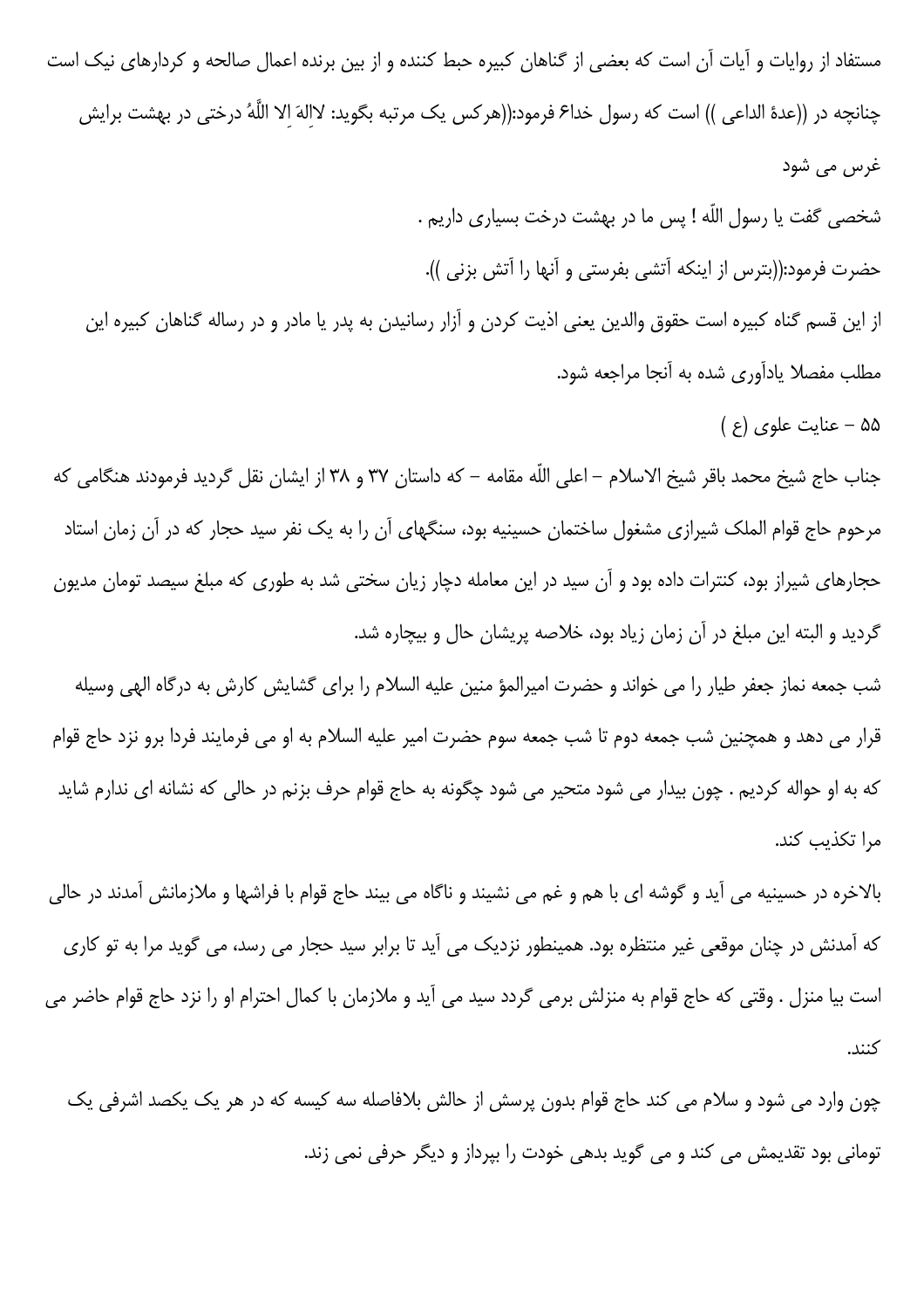از این داستان دانسته می شود که متمکنین سابق در کارهای خیر تا چه حد دارای صدق و اخلاص بودند تا اندازه ای که مورد عنايت و التفات بزرگان دين قرار مي گرفتند و همراه خود مي بردند و در اين دوره اولاد ثروتمندان غالبا در فكر زياد كردن ثروت خود هستند وتوفيق صرف كردن درامور خيريه نصيب آنها نيست . و ثانيا هرگاه مختصرى از دارائي خود را صرف خیری کنند نوعا از صدق و اخلاص محرومند و به خیال مدح خلق و ستایش دیگران ، کار خیری انجام می دهند و چون برای خدا خالص نیست نتیجه باقی هم برای آنها نخواهد داشت و بحث در اطراف ریا کردن در اعمال خیر که سبب بطلان عمل می شوددر رساله گناهان کبیره مفصلا ذکر شده خداوند ثروتمندان ما را موفق بدارد که از اندوخته خود نتیجه بگیرند واز آنچه جمع آوری کرده اند بهره های باقی ببرند:

شعر :

مال را کز بھر حق باشی حمول

نعم مال صالح گفتش رسول

۵۶ – 5 ياي صادقانه

جناب حاج سید محمد علی ناجی فرزند مرحوم حاج سید محمد حسن که وصی پدر خود هستند و از جمله موارد وصیت آن مرحوم مقدار زیادی استیجار نماز و روزه بود، وصی مزبور برای چهار سال نماز و چهارماه روزه مرحوم حاج سید ضیاءالدین (امام جماعت مسجد آتشیها) را اجیر می کند و وجه آن را نقدا به ایشان تقدیم می نماید. وصی مزبور نقل کرد که پس از مدتی پدرم را در خواب دیدم که سخت ناراحت است به او گفتم از من راضی هستید که به

وصیت شماعمل کردم و چهارسال نماز و روزه از آقای سیدضیاءالدین برایتان استیجار نمودم ، پدرم با کمال تاءثر گفت کی به فكر ديگرى است ؟ آقاى سيد ضياء براى من شش روز نماز بيشتر نخوانده است .

چون بیدار شدم خدمت آقای سید ضیاءالدین رفتم و پرسیدم چه مقدار برای پدرم نماز خوانده اید؟ در جوابم گفتند هرچه خوانده ام ثبت کرده ام . گفتم می دانم کارهای شما مرتب است ولی مطلبی است که می خواهم بدانم خوابم درست است یا نه ! خلاصه پس از اصرار زیاد، دفتر خود را آوردند معلوم شد که شش روز بیشتر نخوانده اند و مرحوم آقا سید ضیاء تعجب فرموده و گفتند من فراموش كردم و خيال مي كردم بيشتر آن را خوانده ام ، الحال كه آن مرحوم چنين گفته از امروز مرتبا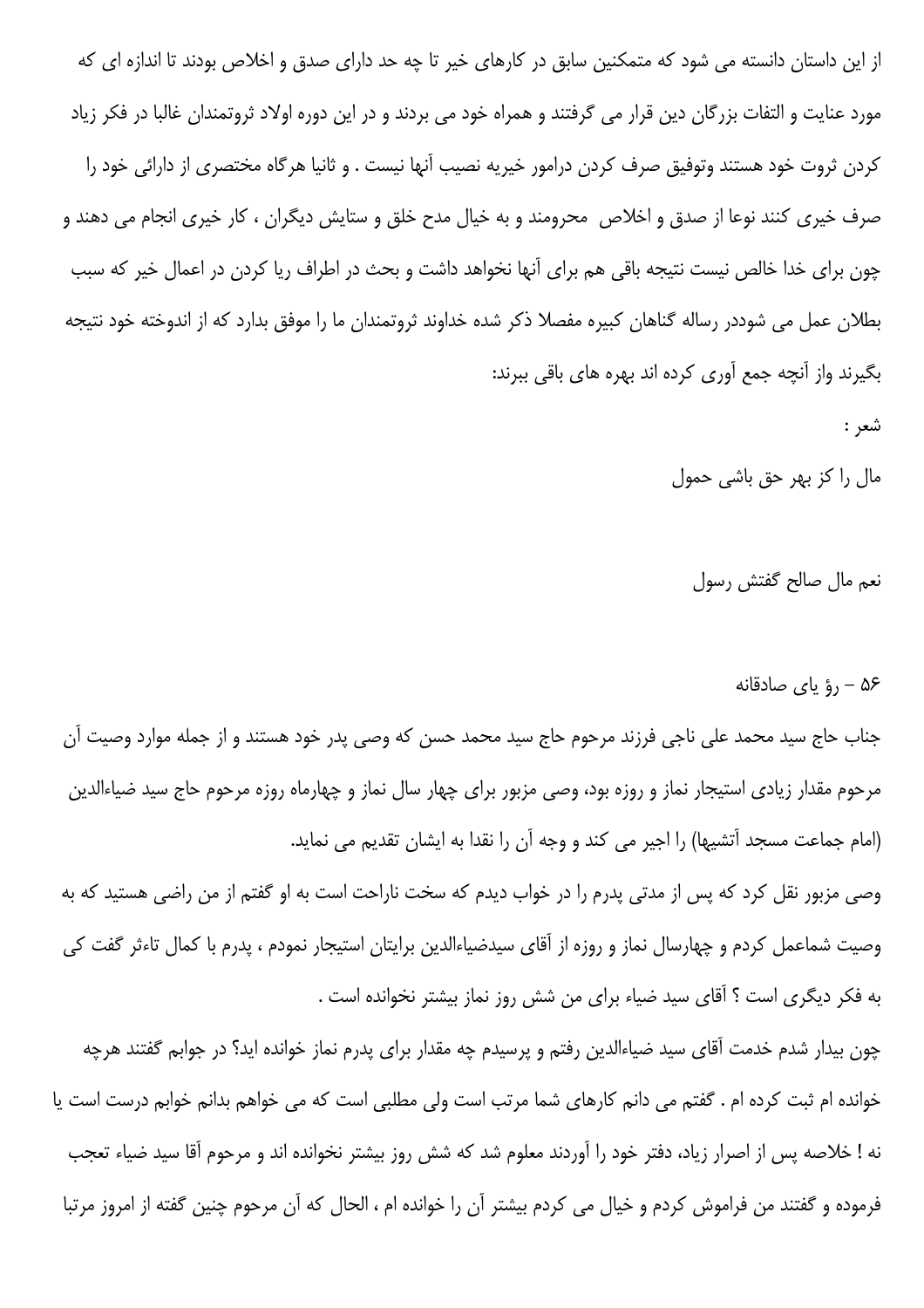مشغول نماز آن مرحوم می شوم و خلاصه معلوم شد که آقا سید ضیاء فراموش کرده بود و اخبار مرحوم حاجی ناجی هم صحيح بوده است .

در كتاب ((غررالحكم )) آمده است از جمله كلمات قصار حضرت اميرالمؤ منين است كه :((وصى نفس خودت باش و در مالت آنچه دوست داری که برایت انجام دهند خودت بکن )).((٢٨)

مراد این است که آنچه را وصیت می کنی که دیگری در مال تو از خیرات بعد از تو بکند آنها را خودت در زندگیت انجام ده ؛ زیرا وصی دیندار خداترس و مهربان بر تو کم است . دیگر آنکه ممکن است وصی ، عمل به وصیت تو بکند اما آن کسی را که برای تو جهت نماز و روزه و حج و غیره اجیر کرده ممکن است صحیحا بجا نیاورد یا در اثر اهمیت ندادن فراموش کند و بر فرض که درست بجا آورد، یقینا عملی که خود شخص بجا آورد با عملی که دیگری به نیابت او انجام دهد، تفاوت بسیاری دارد چنانچه مرویست که یکی از اصحاب رسول خدا۶ وصیت کرد که آن حضرت انبار خرمای او را انفاق بفرماید چون به وصيتش عمل فرمود دانه اى از آن خرماها به زمين افتاده بود آن را برداشت و فرمود: اين شخص اگر در حال حيات خود اين دانه خرما را بدست خود انفاق کرده بود بهتر بود از این انبار خرما که من از طرف او دادم ، چه خوب سروده سعدی شیرازی : شعر :

برگ عیش*ی* به گور خویش فرست

کس نیارد زیس تو پیش فرست

خور و پوش و بخشای و روزی رسان

نگه می چه داری ز بهر کسان

زر و نعمت اکنون بده کان تست

که بعد از توبیرون ز فرمان تست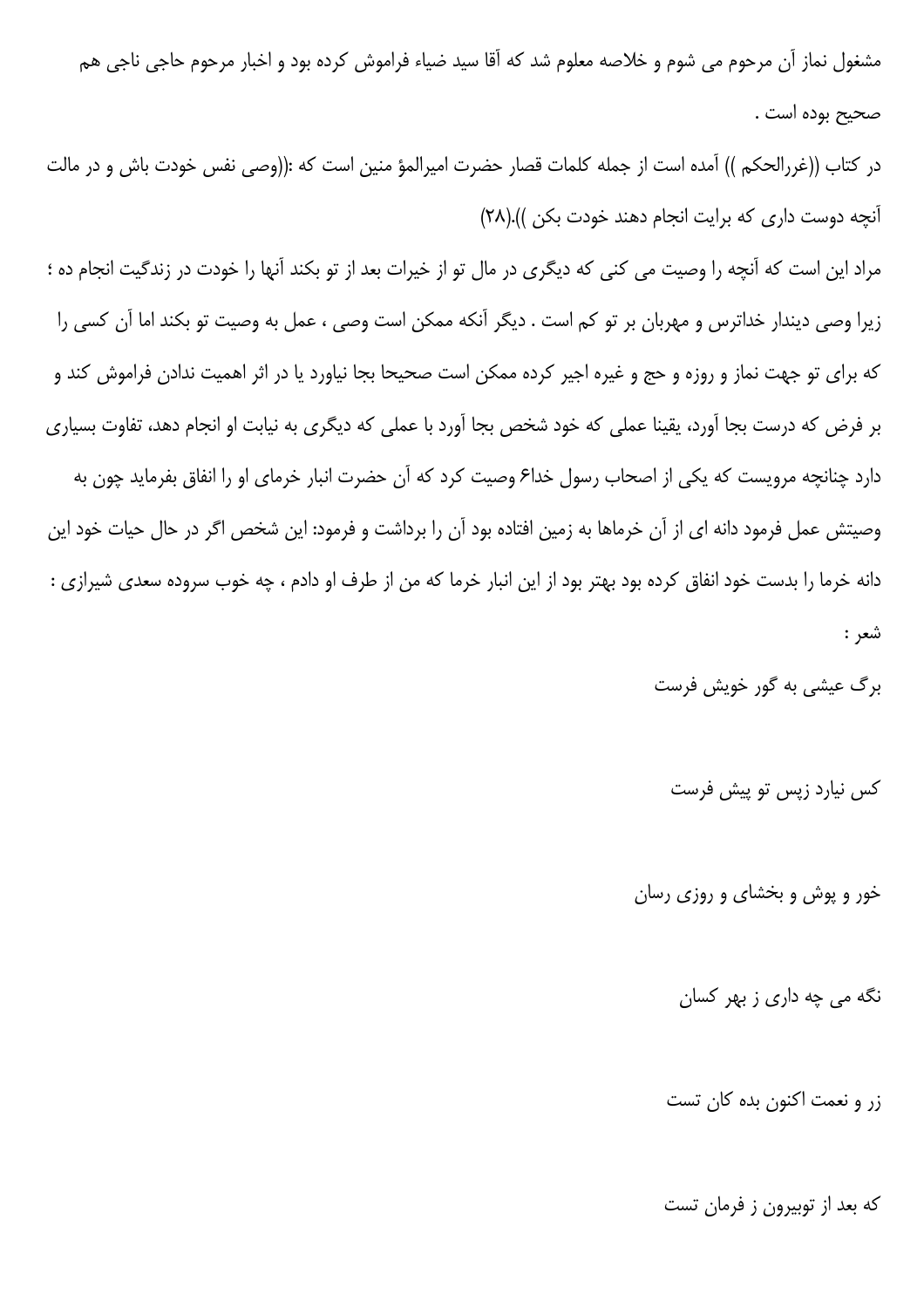تو با خود ببر توشه خویشتن

که شفقت نیاید ز فرزند و زن

غم خویش در زندگی خور که خویش

به مرده نیردازد از حرص خویش

به غم خوارگی جز سر انگشت تو

نخارد کسی در جهان پشت تو

۵۷ – رؤ یای صادقانه

مرحوم حاج محمد حسن خان بهبهاني فرزند مرحوم حاج غلامعلي بهبهاني (باني شبستان مسجد سردزك ) نقل كرد كه پدرم پیش از تمام شدن شبستان مسجد سردزک ، مریض شد به مرض موت و وصیت کرد که مبلغ دوازده هزار روپیه حواله بمبئی را به مصرف اتمام مسجد برسانیم ، چون فوت کرد چند روز ساختمان مسجد تعطیل شد، شب در خواب پدرم را دیدم به من گفت چرا تعطیل کردی ؟ گفتم برای احترام شما و اشتغال به مجالس ترحیم شما، در جوابم گفت اگر برای من می خواستی کاری کنی می بایست ساختمان مسجد را تعطیل نکنی .

چون بیدار شدم عازم شدم که به اتمام ساختمان مسجد اقدام نمایم وگفتم حواله روپیه ها را که پدرم معین کرد باید وصول شود تا از آن مصرف گردد. هرچه جستجو کردم حواله پیدا نشد و هرجا که احتمال می دادم ، تحقیق نمودم یافت نگردید. پس از چندی پدرم را در خواب دیدم به من تعرض کرد گفت چرا بنائی مسجد را مشغول نمی شوی ، گفتم حواله روپیه ها را كه معين كرديد گم شده ، پدرم گفت در حجره پشت آرمالي افتاده است .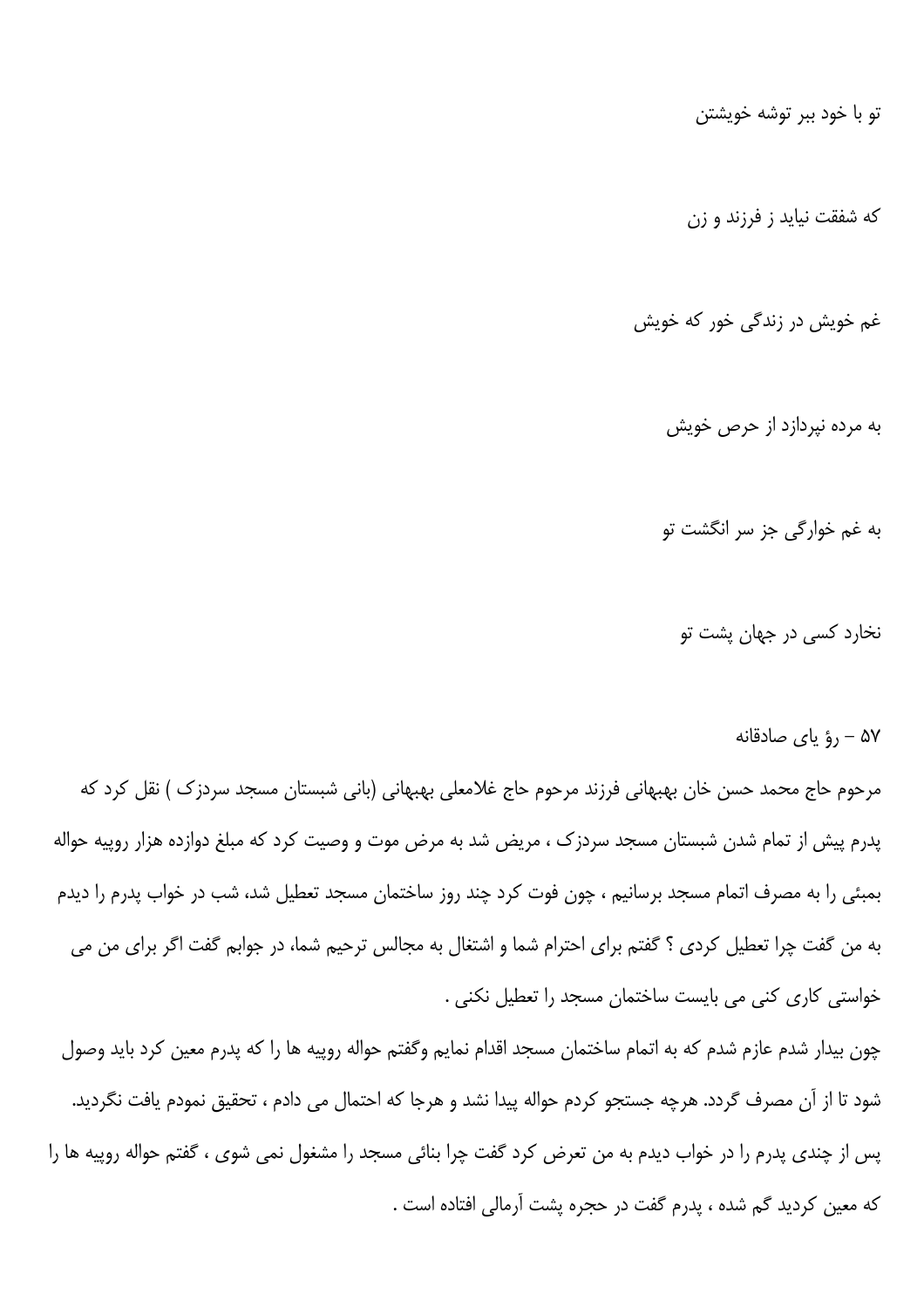چون بیدار شدم چراغ را روشن کردم همان جائی که گفته بود ورقه ای افتاده بود، برداشتم دیدم همان حواله است پس آن وجه را دریافت کرده و ساختمان مسجد را تمام نمودم .

## ۵۸ - رؤ ياي صادقانه

مرحوم حاج معتمد نقل کرد روزی برای مجلس روضه در تکیه شاه داعی اللّه دعوت داشتم و چون در اثر برف و باران جاده ها گل بود از وسط قبرستان دارالسلام شیراز عبور کردم وپس از تمام شدن مجلس از همان راه برگشتم ، شب در خواب مرحوم آقا سید میرزا مشهور به سلطان فرزند مرحوم آقای حاج سید علی اکبر فال اسیری را دیدم ، به من گفت معتمد امروز از پهلوی خانه ما عبور کردی و دیدی خراب شده آن را درست نکردی ؟!

چون بیدار شدم اصلا خبر نداشتم که قبر آن مرحوم در کدام قبرستان است ، همان روز نزد شیخ حسن که امر قبرستان با او بود آمدم وسراغ قبر آقا سید میرزا را گرفتم که آیا در این قبرستان است ؟ گفت بلی و همراه من آمد و نشانم داد. دیدم در مسیر دیروز من بود و به واسطه برف و باران فرورفته و خراب شده است . پس مقداری پول به شیخ حسن دادم که قبر را مرمت نماید.

از این چند داستان وهزاران مانند آن به خوبی دانسته می شود که انسان پس از مرگ نیست نمی شود هرچند بدنش در خاک پوسیده و خاک شده باشد لکن روحش در عالم برزخ باقیست و از گزارشات این عالم باخبر است و به این مطلب در قرآن مجيد و روايات تصريح شده است .(٢٩)

در جلد۳ بحارالانوار (صفحه ۱۴۱) مرویست که رسول خدا۶ به کشته های مشرکین در جنگ بدر خطاب فرمود که :((بد همسایگانی برای رسول خدا۶ بودید، از خانه اش بیرونش کردید پس از آن با هم جمع شدید و با او جنگیدید، هرآینه آنچه را كه خدا بحق مرا وعده داده بود يافتيد؛ يعني هلاكت در دنيا و معذب بودن پس از مرگ )).

عمر بن الخطاب به أن حضرت گفت : چگونه با مردگان و هلاک شدگان سخن می گویی (یعنی أنها که نمی شنوند) حضرت فرمود:((ساكت باش اي پسر خطاب ! به خدا قسم كه تو از ايشان شنواتر نيستي و نيست فاصله بين آنها و معذب شدنشان به دست ملائکه عذاب جز اینکه من از آنها رو برگردانم )).

و نیز روایت کرده که در جنگ جمل پس از تمام شدن جنگ و فتح حضرت امیرالمؤ منین علیه السلام آن حضرت در بین کشته ها عبور می فرمود تا به کشته کعب بن سور رسید و او از طرف عمر و عثمان قاضی بصره بود و با فرزندان و بستگانش ٍ به جنگ امیرالمؤ منین آمدند و تماما کشته شدند، پس حضرت فرمود او را نشاندند و فرمود:((ای کعب ! من به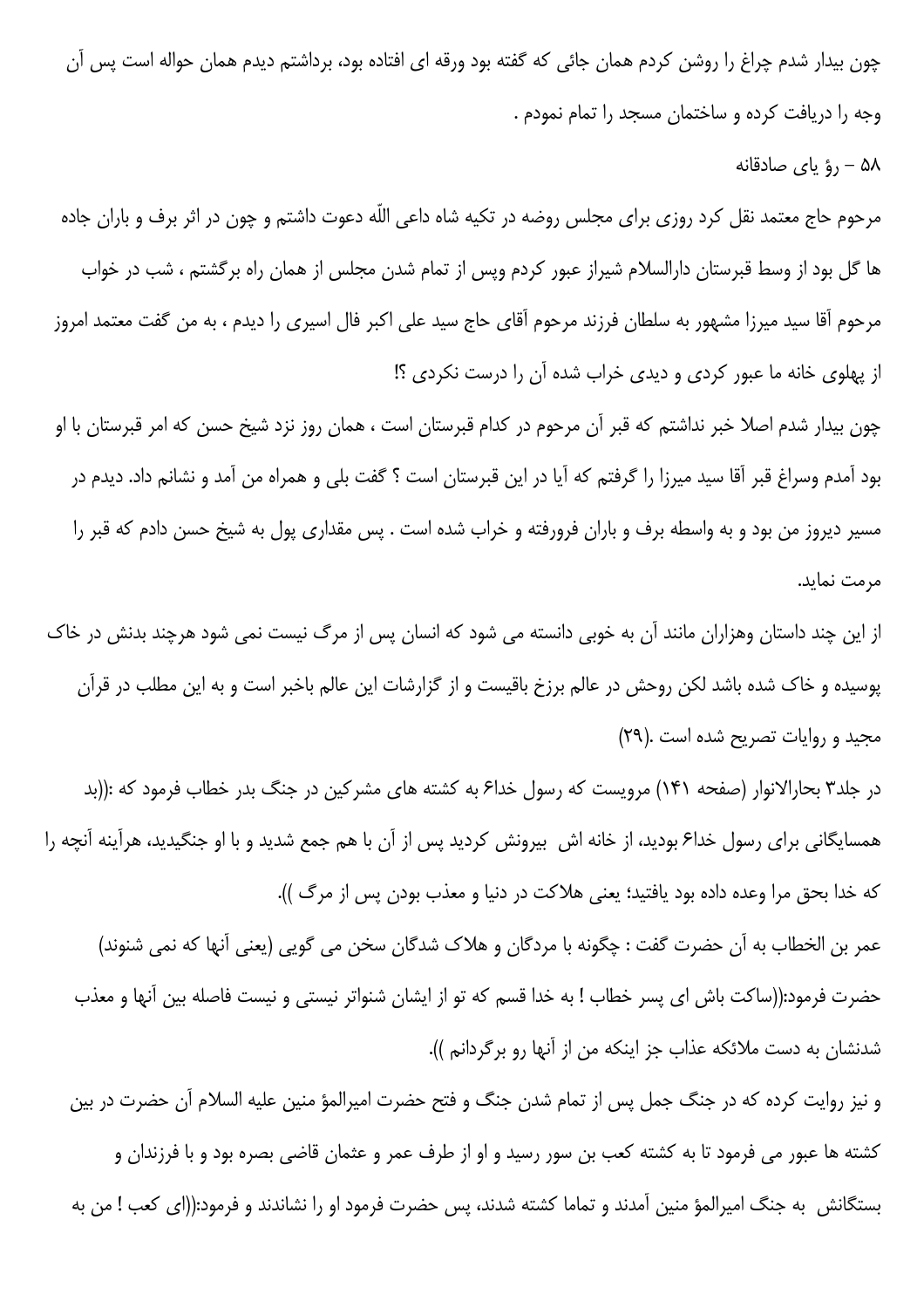آنچه خداوند بحق مرا وعده کرده بود رسیدم (یعنی فتح و ظفر بر اعدا) آیا تو هم به آنچه خداوند به حق تو را وعده داده بود رسيدي ؟ يعني هلاكت دنيا و عذاب آخرت )).

و فرمود او را خوابانیدند، قدری رفت تا به کشته ((طلحه )) رسید، فرمود او را نشاندند و همان جمله را به او فرمود یکی از اصحاب گفت صحبت کردن شما با دو کشته ای که دیگر چیزی نمی شنوند چیست ؟

فرمود:((به خدا سوگند کلام مرا شنیدند چنانچه کشته های مشرکین بدر کلام رسول خداع را شنیدند)).

۵۹ – عاقبت به خیری

عبد صالح حاج یحیی مصطفوی اقلیدی که در سفر حج و زیارت عتبات مصاحبت ایشان نصیب شده بود نقل کرد که یکی از اخیار اصفهان به نام سید محمد صحاف ارادت و علاقه زیادی به مرحوم سید زین العابدین اصفهانی داشت و چون یک سال از فوت مرحوم سيد زين العابدين گذشت شب جمعه اي آن مرحوم را در خواب ديد كه در بستاني وسيع و قصري رفيع است و در آن انواع فرشهای حریر و استبرق و ریاحین و گلهای رنگارنگ و انواع خوردنیها و آشامیدنیها و جویهای آب و خلاصه انواع لذایذ و بهجتهای موجود به طوری که مبهوت می شود و می فهمد که عالم برزخ است و آرزو می کند که در آن مقام ىاشد.

پس به جناب سید می گوید شما در چنین مقامی در کمال بهجت و آسایش هستید و ما در دنیا گرفتار هزاران ناملایم و ناراحتی می باشیم ، خوب است مرا نزد خود در این مقام جای دهید.

جناب سید می فرماید اگر مایل هستی با ما باشی هفته دیگر شب جمعه منتظر شما هستم از خواب بیدار می شود و یقین می کند که یک هفته از عمرش بیشتر نمانده است پس سرگرم اصلاح کارهایش می شود بدهی هایش را می پردازد و وصیتهای لازمه اش را به اهلش می نماید.

بستگانش می گویند این چه حالتی است که عارضت شده ؟ می گوید خیال سفر طولانی دارم . بالجمله روز پنجشنبه آنها را با خبر می کند و می گوید روز آخر عمر من است و امشب به منزل خود می روم ، می گویند تو در کمال صحت و سلامتی هستی می گوید وعده حتمی است شب را نمی خوابد و تا صبح به دعا و استغفار مشغول می شود و اهلش را وامی دارد استراحت کنند.

> پس از طلوع فجر که به بالینش می آیند می بینند رو به قبله خوابیده و از دنیا رفته است ، رحمهٔ اللّه علیه . ۶۰ – تهدید از ترک حج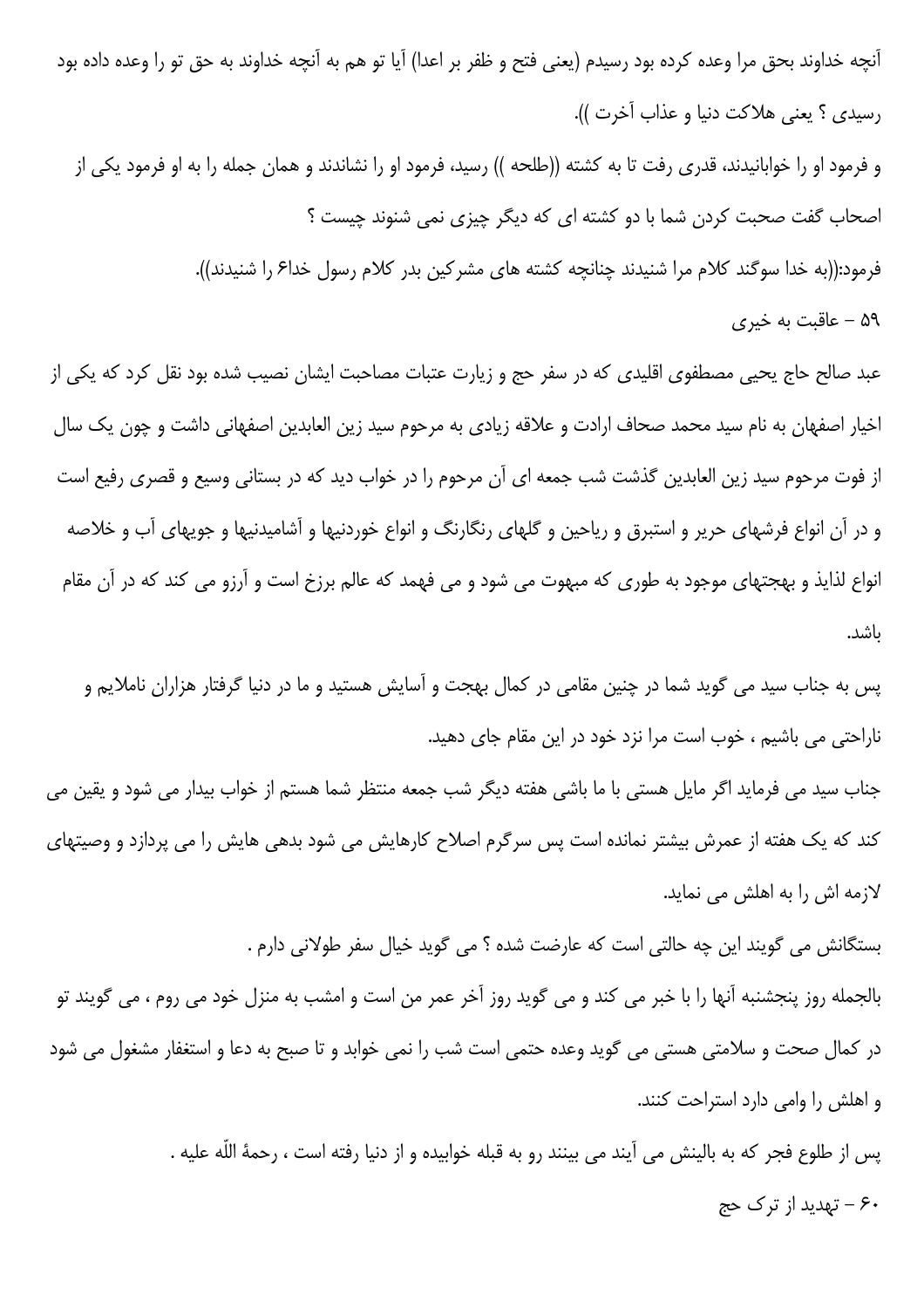مرحوم حاج عبدالعلي مشكسار نقل نمود كه يک روز صبح در مسجد آقا احمد مرحوم عالم رباني آقاي حاج سيد عبدالباقي اعلی اللّه مقامه پس از نماز جماعت به منبر رفت و من حاضر بودم فرمود امروز می خواهم چیزی را که خودم دیده ام برای موعظه شما نقل كنم

رفیقی داشتم از مؤ منین ومریض شد به عیادتش رفتم چون او را در حال سکرات مرگ دیدم نزدش نشستم و سوره یس والصافات را تلاوت كردم ،اهل او از حجره بيرون رفتند و من تنها نزدش بودم پس او را كلمه توحيد و ولايت تلقين مي كردم أنچه اصرار كردم نگفت با اينكه مي توانست حرف بزند و با شعور بود پس ناگاه با كمال غيظ متوجه من شده و سه مرتبه گفت يهودي ! يهودي ! يهودي !

من بر سر خودم زدم و طاقت توقف دیگر نداشتم ، از حجره بیرون آمدم و اهلش نزدش رفتند درب خانه که رسیدم صدای شیون و ناله بلند شد معلوم شد مرده است و پس از تحقیق از حالش معلوم شد که این بدبخت چند سال بود که واجب الحج بود و به اين واجب مهم الهي اعتنايي ننموده تا اينكه يهودي از دنيا رفت .

۶۱ - توسل به سيدالشهداء (ع)

مرحوم حاج میرزا علی ایزدی فرزند مرحوم حاج محمد رحیم مشهور به آبگوشتی (سبب شهرتش به این لقب این بود که ایشان اخلاص و ارادت زیادی به حضرت سیدالشهداء علیه السلام داشت و مواظب خواندن زیارت عاشورا بود و هر شب در مسجد گنج که به خانه اش متصل بود پس از نماز جماعت یک یا دو نفر روضه می خواندند پس از روضه خوانی ، سفره پهن می کردند و مقدار زیادی نان و آبگوشت در آن می گذاردند. هرکس مایل بود همانجا می خورد و هرکه می خواست همراه خود به خانه اش می برد)

نقل نمود که پدرم سخت مریض شد و به ما امر نمود که او را به مسجد ببریم ، گفتم برای شما هتک است چون تجار و اشراف به عیادت شما می آیند و در مسجد مناسب نیست به ما گفت می خواهم در خانه خدا بمیرم و علاقه شدیدی به مسجد داشت ، ناچار او را به مسجد بردیم تا شبی که مرضش شدید شد و در حال اغما بود که او را به منزل بردیم و آن شب در حال سکرات مرگ بود و ما به مردنش یقین کردیم ، پس در گوشه ای از حجره نشسته و گریان بودیم و سرگرم مذاکره تجهیز و محل دفن و مجلس ترحیمش بودیم تا هنگام سحر شد ناگاه صدای من و برادرم زد، نزدش رفتیم دیدیم عرق بسیار کرده است به ما گفت آسوده باشید و بروید بخوابید و بدانید که من نمی میرم و از این مرض خوب می شوم . ما حیران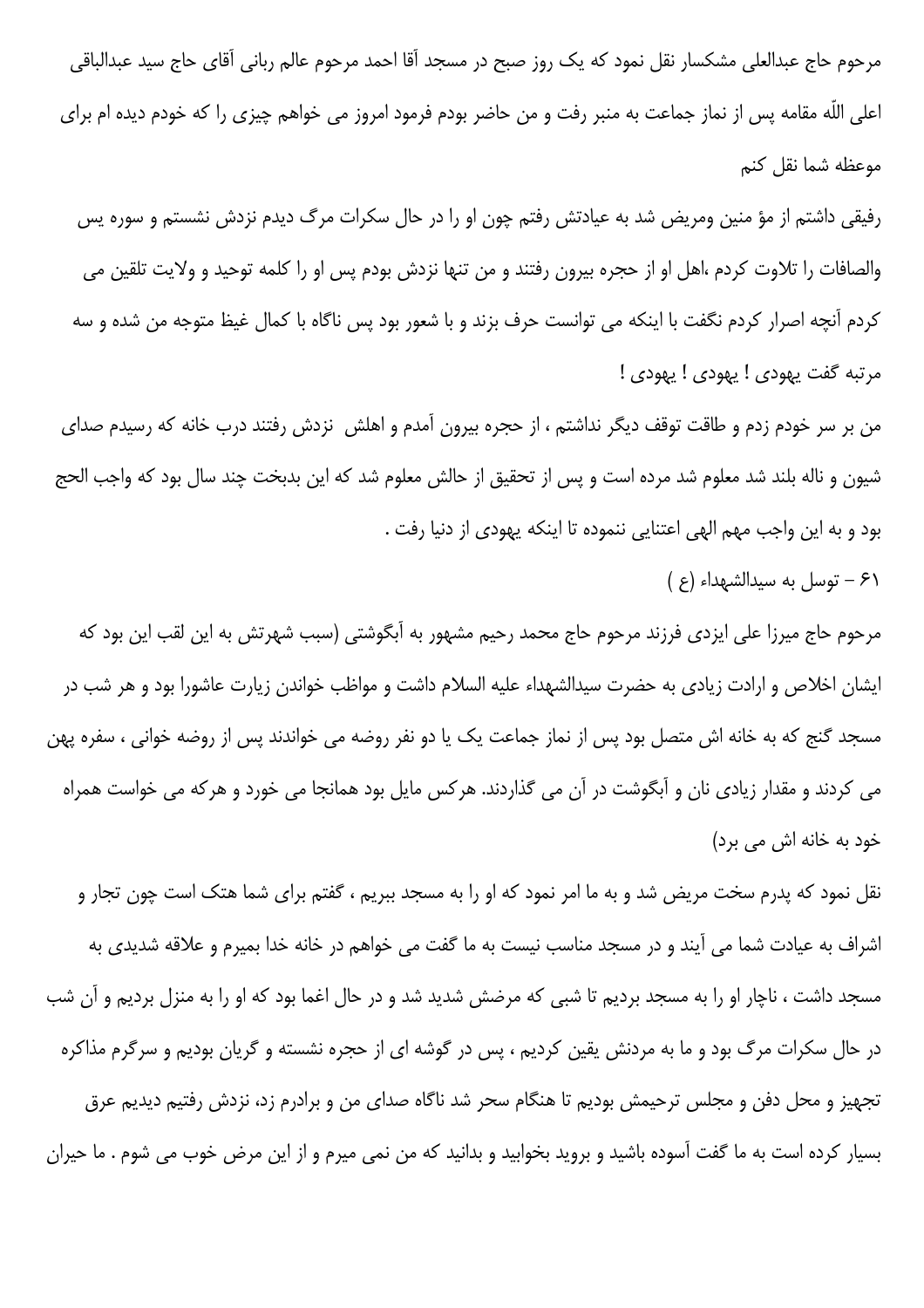شدیم و صبح کرد در حالی که هیچ اثر مرض در اونبود و بسترش را جمع کرده او را به حمام بردیم و این قضیه در شب اول ماه محرم سنه ۱۳۳۰ قمری اتفاق افتاد و حیا مانع شد از اینکه از او بپرسیم سبب خوب شدن و نمردنش چه بود. موسم حج نزدیک شد پس در تصفیه حساب و اصلاح کارهایش سعی کرد و مقدمات و لوازم سفر حج را تدارک دید تا اینکه با نخستین قافله حرکت کرد به بدرقه اش در باغ جنت یک فرسخی شیراز رفتیم و شب را با او بودیم . ابتدا به ما گفت از من نپرسیدید که چرا نمردم و خوب شدم اینک به شما خبر می دهم که آن شب مرگ من رسیده بود و من در حالت سکرات مرگ بودم پس در آن حال خود را در محله یهودیها دیدم و از بوی گند و هول منظره آنها سخت ناراحت شدم و دانستم که تا مردم جزء آنها خواهم بود.

پس در آن حال به پروردگار خود نالیدم ندایی شنیدم که اینجا محل ترک کنندگان حج است ، گفتم پس چه شد توسلات و خدمات من نسبت به حضرت سيدالشهداء عليه السلام ناگاه آن منظره هول انگيز به منظره فرحبخش مبدل شد و به من گفتند تمام خدمات تو پذیرفته است و به شفاعت آن حضرت ده سال بر عمر تو افزوده شد و مرگ تو تاءخیر افتاد تا حج واجب را بجا آوری و چون اینک عازم حج شده ام گزارشات خود را به شما خبر دادم .

مرحوم ایزدی نقل نمود که پیش از محرم ۱۳۴۰ مرض مختصری عارض پدرم شد و گفت شب اول ماه موعد مرگ من است و همانطور که خبر داده بود شب اول محرم هنگام سحر از دار دنیا رحلت فرمود رحمهٔ اللّه علیه .

این داستان به ما دو چیز می فهماند یکی اهمیت حج و بزرگی گناه ترک و مسامحه در ادای آن چنانچه محقق در شرایع فرموده :((وَفى تَاءْخيره كَبَيرةُ مُوبقَةٌ)) يعنى حج با اجتماع شرايط آن ، واجب فورى است و مسامحه كردن و تاءخير انداختن ادای آن ، گناه کبیره و هلاک کننده است .

چه هلاكتي بدتر از محشور شدن با يهود است چنانچه در جلد ١ سفينهٔ البحار از حضرت صادق عليه السلام است :((كسي که حج واجب را به جا نیاورد و بمیرد در حالی که گرفتاری سختی که حج رفتن سبب مشقت او شود نداشته باشد و به مرضی كه نتواند به واسطه آن حج كند، مبتلا نبوده و حكومت وقت هم مانع رفتنش نگرديده پس بايد بميرد در حالي كه اگر بخواهد يهودي و اگر بخواهد نصراني باشد))(٣٠).

خلاصه کسی که بدون عذر شرعی حج را ترک کند پس از مردنش با یهود و نصاری خواهد بود.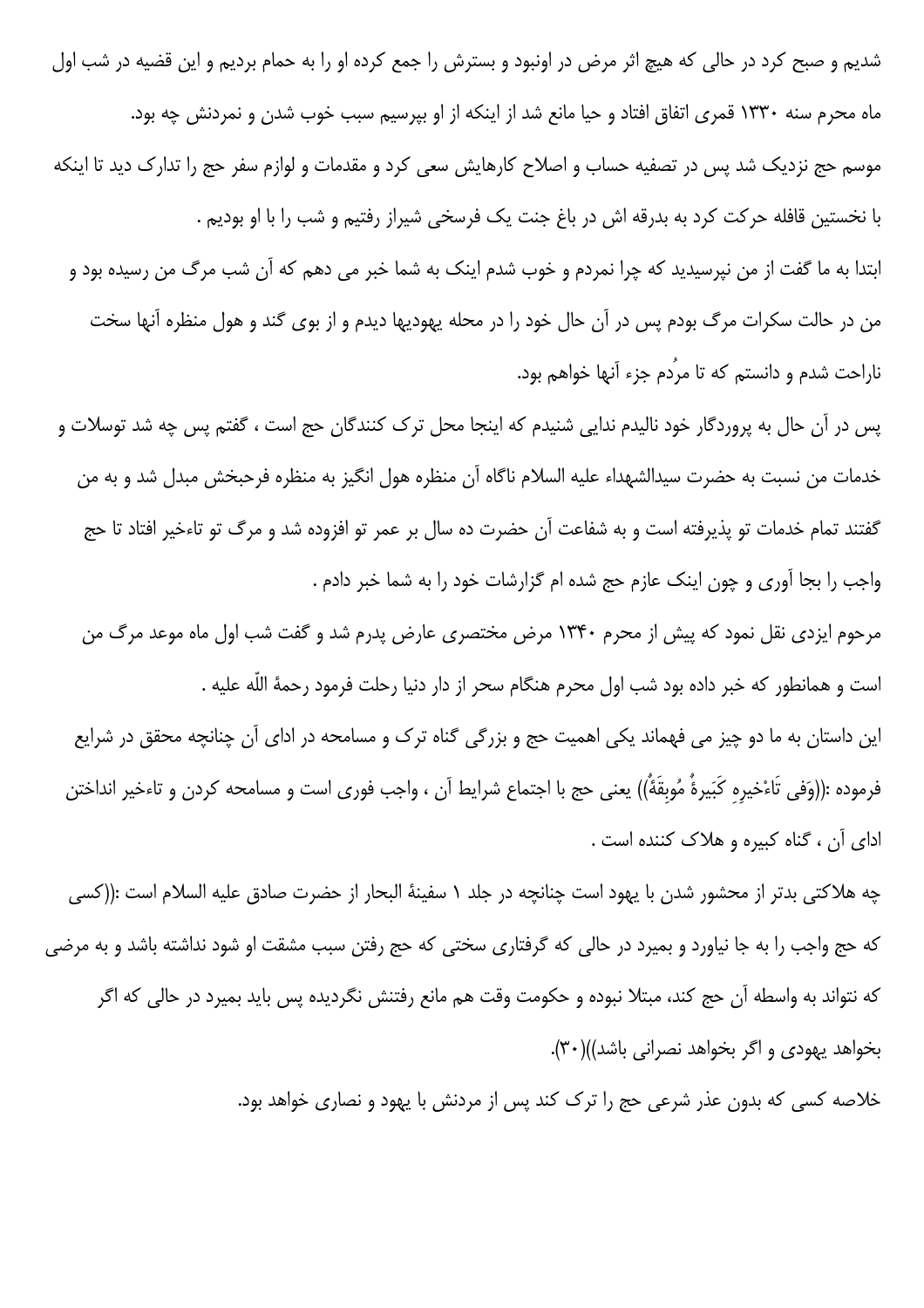و نیز در معنای آیه شریفه :((هرکس در دنیا کور شد در آخرت هم کور است )) فرمود: این آیه در باره کسی است که حج را از سالي به سال ديگر تاءخير مي اندازد؛ يعني هر ساله مي گويد سال ديگر بجا مي آورم تا اينكه حج نكرده مي ميرد پس از واجبی از واجبات الهی کور شده و خداوند او را در قیامت از دیدن راه بهشت کور می فرماید))(۳۱). مطلب دیگر که از این داستان فهمیده می شود آن است که حضرت سیدالشهداء علیه السلام کشتی نجات و رحمت واسعه الهي است و توسل به آن حضرت شخص را موفق به توبه از هر گناهي مي كند و عاقبت به خير و پاک از دنيا خواهد رفت و همچنین توسل به او موجب امن از هر خطر و آفتی است و یقینا اگر کسی از روی اخلاص و صدق متمسک به ایشان گردد اهل نجات و سعادت است (٣٢).

۶۲ – اثر زکات دادن

جناب حاج مرادخان حسن شاهی ارسنجانی نقل کرده اند در سالی که بیشتر نواحی فارس به آفت ملخ مبتلا شده بود به قوام الملک خبر دادند که مزرعه های شما در نواحی فسا تمام به واسطه ملخ از بین رفته .

قوام گفت باید خودم ببینم ، پس به اتفاق ایشان و مرحوم بنان الملک و چند نفر دیگر از شیراز حرکت کردیم و چون به مزرعه های قوام رسیدیم دیدیم تماما خوراک ملخ گردیده به طوری که یک خوشه سالم ندیدیم همینطوری که می رفتیم و تماشا می کردیم به قطعه زمینی رسیدیم که تقریبا وسط مزرعه بود، دیدیم محصول آن سالم و یک خوشه اش هم دست نخورده در حال*ی* که محصول زمینهای چهار طرف آن بکلی از بین رفته بود، قوام پرسید اینجا کی بذر پاشیده و متعلق به كىست ؟

گفتند فلان شخصی که در بازار فسا پاره دوزی می کند، گفت می خواهم او را ببینم به من گفتند او را بیاور، رفتم او را دیدم و گفتم آقای قوام تو را طلبیده ، گفت من به آقای قوام کاری ندارم اگر او به من کاری دارد بیاید اینجا. هرطوری بود با خواهش و التماس او را نزد قوام آورديم .

قوام از او پرسید فلان مزرعه بذرش از تو است و تو کاشته ای ؟ گفت بلی . قوام پرسید چه شده که ملخ همه زراعتها را خورده جز مال تو را؟ گفت : اولاً من مال كسى را نخورده ام تا ملخ مال مرا بخورد، ديگر آنكه من هميشه زكات آن را سر خرمن خارج می کنم و به مستحقین می رسانم و مابقی را به خانه ام می برم . قوام الملک او را آفرین گفت و از حالش سخت در شگفت شد.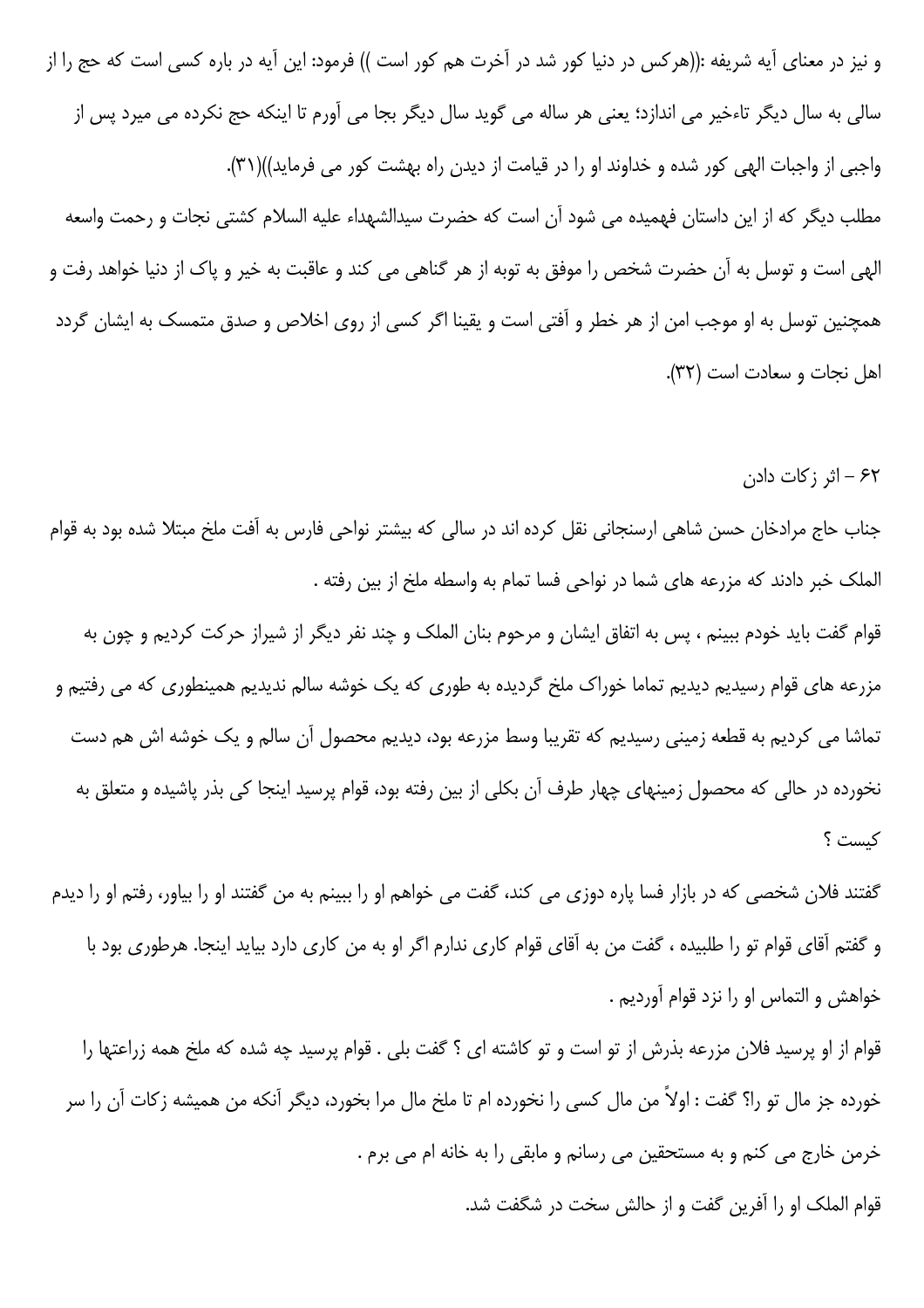۶۳ – استشفا به قرآن مجید

آقای سید محمود حمیدی گفت که در مرض عمومی آنفلوآنزا که بیشتر اهالی شیراز به آن مبتلا شدند (محرم ۱۳۳۷ هجری قمری ) من و اهل خانه ام همه مبتلا شدیم و من از شدت مرض بیهوش شدم ، در آن حال سید جلیل مرحوم آقا سید میرزا (امام جماعت مسجد فتح ) را دیدم که در مسجد وکیل پس از نماز جماعت به یک نفر فرمود که به مردم بگو دست راست خود را بر دو شقيقه خود گذاريد و آيه شريفه :(وَنُنَزّل منَ الْقُرْآن ما هُوَ شفاءُ وَرَحْمَةُ للْمُؤْمنينَ وَلا يَزيدُ الظّالمينَ الاّخَساراً)(٣٣) را هفت مرتبه بخوانید و بر هرکه بخوانید خداشفا می دهد.

چون به خودم آمدم آیه شریفه را هفت مرتبه خواندم فورا خدا شفا داد برخاستم و دست بر شقیقه فرزندم گذاردم و خواندم او هم فورا خوب شد و از بستر برخاست . خلاصه تمام اهل خانه در همان روز خوب شدند و از آن سال تا به حال هركس از خانواده ام سردردی عارضش می شود همین آیه شریفه را بر او می خوانم فورا شفا می یابد.

## ۶۴ - تعبیری درست

جناب آقای سید ضیاءالدین تقوی که چند سال است از شیراز به تهران مهاجرت نموده و آنجا مقیم شده اند نقل فرمودند که روزی در منزل مرحوم آقای شرفه (در آن زمان مرحوم سید شرفه بزرگ منبریهای شیراز بود) میهمان بودم و همانجا در خواب قیلوله (پیش از ظهر) دیدم آیت اللّه آقا سید علی مجتهد کازرونی در حمام است و خوابیده و کیسه کش مشغول کیسه کشیدن بر بدن شریف اوست و متصل چرکهای بسیاری از بدنش خارج می شود به طوری که موجب تعجب و حیرت من شد که این چرکها کجا بوده ؟

چون بیدار شدم به مرحوم شرفه خوابم را گفتم ایشان سخت متاءثر شد و گفت مردن آقا سید علی نزدیک است و افسوس که چنین گوهری بزودی از کف ما می رود.

از منزل آقای شرفه بیرون آمدم و از حال آقای آسید علی بی خبر بودم پس از اهل اطلاع جویای حالش شدم گفتند حالش سخت است و بالا خره عصر همان روز از دنیا رفت و معلوم شد خواب من هنگام سکرات مرگ ایشان بوده است . رؤ یای صادقانه ای که اضغاث احلام نباشد آن است که در خواب به واسطه اینکه از عالم ماده تا اندازه ای بریده شده به عالم ملکوت متصل می شود و حقایق امور را غالبا به صور مناسب آن درک می کند و چون حقیقت مرگ برای مؤ من تخلیص و نجات از کثافات ماده و آزادی از آفات و قیود طبیعت است و جناب سید مرحوم در حال سکرات بوده ، حقیقت این حال خلاصی او از انواع آلودگیهای عالم طبیعت است آقای تقوی ایشان را در حمام دیده که مشغول تنظیف او هستند.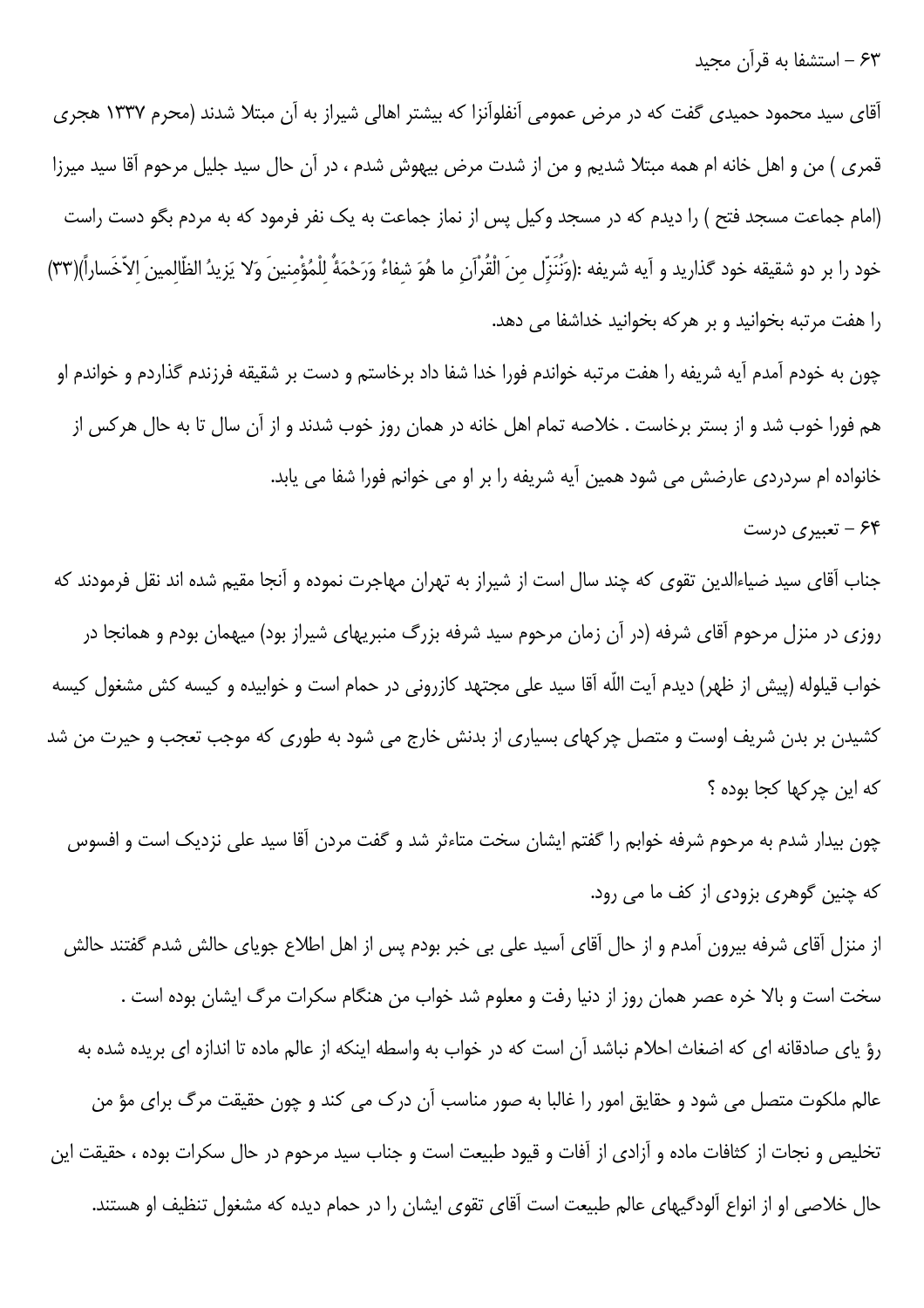در جلد ۳ بحار روایت کرده که امام دهم حضرت علی بن محمدالهادی علیه السلام بر یکی از اصحابشان که در مرض موت بود وارد شدند، محتضر گریان و از مرگ سخت هراسان بود، امام علیه السلام به او فرمود بنده خدا! از مرگ ترسناکی چون آن را نمی شناسی آیا می بینی هرگاه بدنت چرک و کثیف شود به طوری که از زیادی کثافت آن سخت ناراحت باشی و در بدنت قرحه ها و جرب پیدا شود و بدانی اگر حمام روی و خود را در آن شستشو کنی تمام آنها برطرف می شود و راحت می شوی آیا از رفتن به حمام کراهت داری و نمی خواهی در این حال به حمام روی ؟ گفت بلی ای پسر پیغمبر صلّی اللّه علیه و آله فرمود: این مرگ به منزله حمام است و آن آخر منزلی است که در آن از تمام آلودگیها پاک می شوی و چون از آن گذشتی از هر غصه و ناراحتی نجات یافته ای و به هر سروری و خوشی رسیده ای ، پس آن مرد آرام گرفت و خوش شد و تسلیم مرگ گردید پس چشمان خود را بر هم گذاشت و از دنیا رفت .

۶۵ – بزرگی مصیبت حضرت اباعبداللّه الحسین (ع )

آقای شیخ علی موحد که در ایام عاشورا به قصد ترویج و نشر احکام به سمت لارستان رفته بودند، پس از مراجعت نقل کردند که در فداغ اعلا مرودشت توقف داشتند، روز تاسوعا چند نفر خبر آوردند که شب گذشته از درخت سدری که در چهار فرسخی است نوری شبیه ماهتاب ظاهر گردید، جمعی از اهالی محل برای مشاهده آن درخت رفتند.

فردا یعنی روز عاشورا خبر آوردند که شب گذشته نوری ظاهر نشد لکن طرف صبح قطرات خون از آن درخت بر زمین می ریخت و قطعه کاغذی که چند قطره خون از آن درخت بر آن ریخته بود همراه آورده بودند و جماعتی از سنی های آن محل پس از مشاهده آن خون ، مشغول لعن بر پزید و قاتلین حسین علیه السلام شده و با شیعیان در اقامه عزای آن بزرگوار شر کت نمودند.

مسئله پیدایش خون از بعض جمادات و نباتات در بعضی نواحی زمین هنگام عاشورای حسینی علیه السلام که دلالت بر بزرگی مصیبت اّن حضرت می کند فی الجمله مسلم و مورد اتفاق مورخین شیعه و سنی است و برای مزید اطلاع به کتاب ((شفاءالصدور)) مراجعه شود. و در کتاب ریاض القدس ، قضیه مشاهده شدن ریختن خون از درختی که در زرآباد قزوین است مفصلاً نقل شده است .

شعر :

گر چشم روزگار بر او فاش می گریست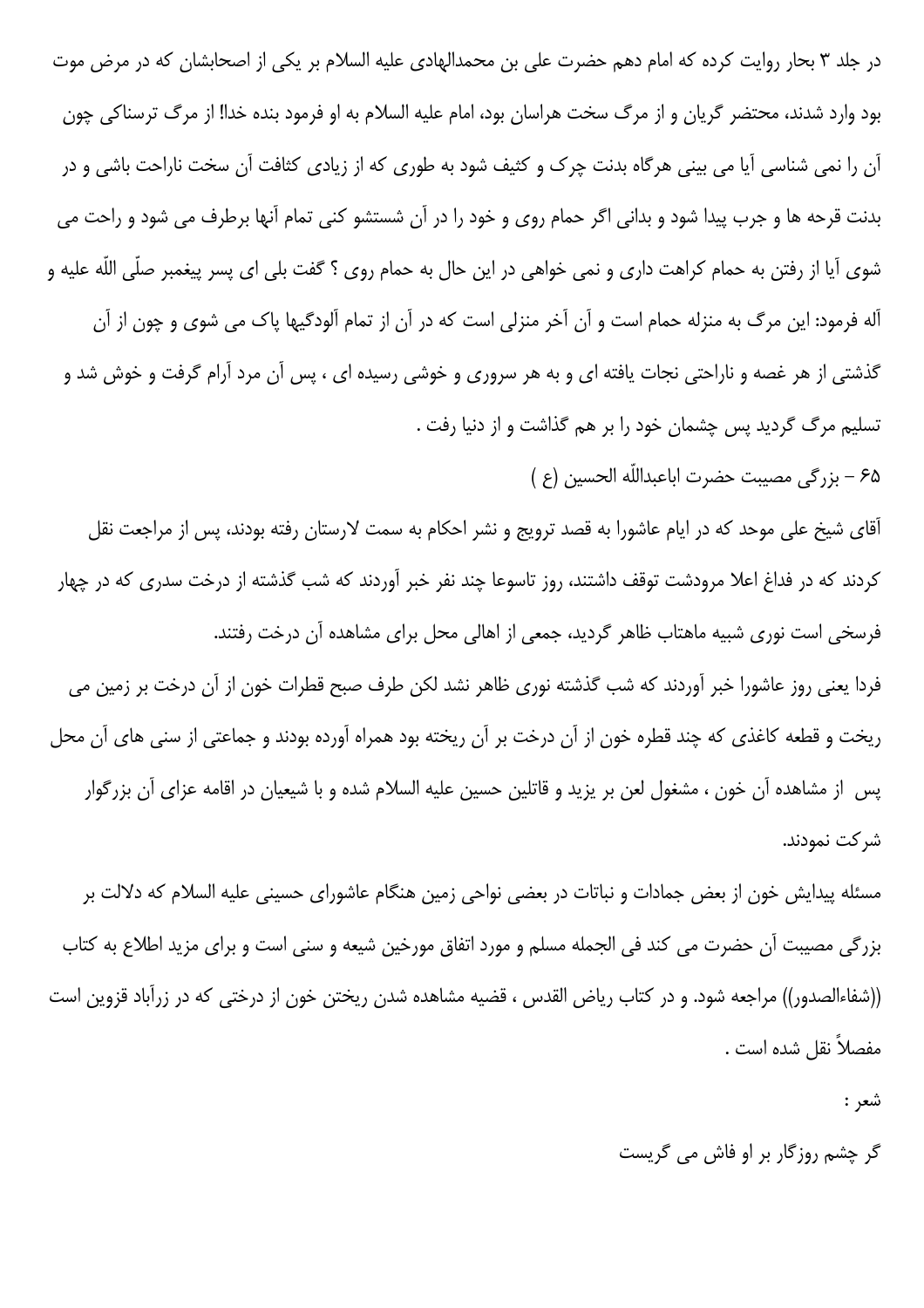خون می گذشت از سر ایوان کربلا

و برای تاءیید و تاءکید مطلب دو داستان دیگر ذکر می شود. ۶۶ – تربت خونین

مرحوم حاجی مؤ من که داستانهای ۳۶ تا ۴۳ از او نقل گردید فرمود وقتی مخدره محترمه ای که نماز جمعه را با مرحوم آقا سید هاشم در مسجد سردزک ترک نمی کرد به من خبر داد که مقدار نخودی تربت اصل حسینی علیه السلام به من رسیده و آن را جوف کفن خود گذارده ام و هر ساله روز عاشورا خونین می شود به طوری که رطوبت خونین به کفن سرایت می کند و بعد متدرجا خشک می شود.

مرحوم حاج مؤ من فرمود از آن مخدره خواهش کردم که در روز عاشورا منزلش بروم و آن را ببینم قبول کرد، پس روز عاشورا رفتم بقچه کفنش را آورد و باز کرد، عقد خون در کفن مشاهده کردم و تربت مبارک را دیدم همانطوری که آن مخدره گفته بود تر و خونین و علاوه لرزان است .

از دیدن آن منظره و تصور بزرگی مصیبت آن حضرت سخت گریان و نالان و از خود بی خود شدم . نظیر این داستان در دارالسلام عراقی نقل کرده از ثقه عادل ملا عبدالحسین خوانساری که گفت مرحوم آقا سید مهدی پسر آقا سید علی صاحب شرح کبیر در آن زمانی که مریض شده بود و برای استشفای شیخ محمد حسین صاحب فصول و حاج ملا جعفر استرابادی را که هر دو از فحول علمای عدول بودند فرستاد که غسل کنند و با لباس احرام داخل سرداب قبر مطهر حسین علیه السلام شوند و از تربت قبر مطهر به آداب وارده بردارند و برای مرحوم سید بیاورند و هر دو شهادت دهند که آن تربت قبر مطهر است و جناب سید مقدار یک نخود از آن را تناول نماید.

آن دو بزرگوار حسب الامر رفتند و از خاک قبر مطهر برداشتند و بالا آمدند و از آن خاک قدری به بعض حضار اخیار عطا كردند كه از جمله ايشان شخصي بود از معتبرين و عطار و آن شخص را در مرض موت عيادت كردم و باقيمانده آن خاك را از ترس اینکه بعد از او به دست نااهل افتد به من عطا کرد و من بسته آن را آورده و در میان کفن والده گذاشتم . اتفاقا روز عاشورا نظرم به ساروق آن کفن افتاد رطوبتی در آن احساس کردم چون آن را برداشته گشودم دیدم کیسه تربت که در جوف کفن بود مانند شکری که رطوبت ببیند حالت رطوبتی در آن عارض شده و رنگ آن مانند خون تیره گردیده و خونابه مانند اثر آن از باطن کیسه به ظاهر و از آن به کفن و ساروق رسیده با آنکه رطوبت و آبی آنجا نبود.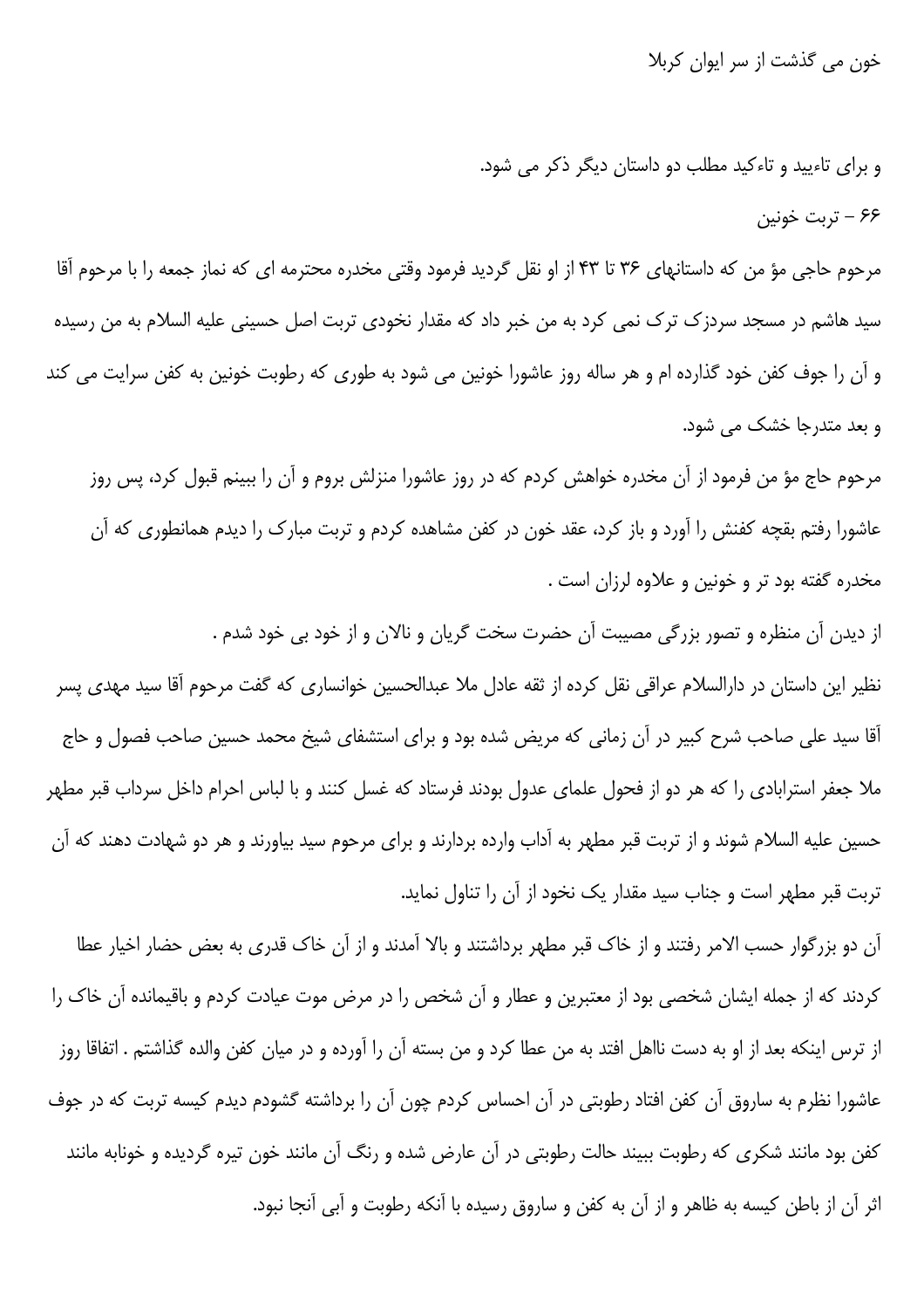پس آن را در محل خود گذارده در روز یازدهم ساروق را آورده گشودم آن تربت را به حالت اول خشک و سفید دیدم اگرچه آن رنگ زردی در کفن و ساروق کماکان باقیمانده بود و دیگر بعد از آن در سایر ایام عاشورا که آن تربت را مشاهده کردم همینطور آنرا متغیر دیده ام و دانسته ام که خاک قبر مطهر در هرجا باشد در روز عاشورا شبیه به خون می شود. ۶۷ – حسابی عجیب

مرحوم آقا میرزا مهدی خلوصی رحمهٔ اللّه علیه که قریب بیست سال توفیق رفاقت باایشان نصیب شده بود نقل کرد که در زمان عالم عامل و زاهد عابد آقای میرزا محمد حسین یزدی (که در ۲۸ ربیع الاول ۱۳۰۷ مرحوم شدند و در قبرستان غربی حافظیه مدفون گردیدند) در باغ حکومتی مجلس ضیافت و جشن مفصلی برپا شده و در آن مجلس جمعی از تجار که در آن زمان لباس روحانیت پوشیده بودند دعوت داشتند و در آن مجلس انواع فسق و فجور که از آن جمله نواختن مطرب کلیمی بود فراهم کرده بودند.

تفصیل مجلس مزبور را خدمت مرحوم میرزا خبر آوردند ایشان سخت ناراحت و بی قرار شد و روز جمعه در مسجد وکیل پس از نماز عصر به منبر رفته و گریه بسیاری نمود و پس از ذکر چند جمله موعظه ، فرمود ای تجاری که فجار شدید، شما همیشه پشت سر علما و روحانیون بودید در مجلس فسقی که آشکارا محرمات الهی را مرتکب می شدند رفتید و به جای اینکه آنها را نهی کنید با آنها شرکت نمودید؟ جگر مرا سوراخ کردید، دل مرا آتش زدید و خون من گردن شماست . پس ، از منبر به زیر آمد و به خانه تشریف برد. شب برای نماز جماعت حاضر نشد به خانه اش رفتیم احوالش را پرسیدیم گفتند میرزا در بستر افتاده است و خلاصه روز به روز تب ، شدیدتر می شد به طوری که اطبا از معالجه اش اظهار عجز نمودند و گفتند باید تغییر آب و هوا دهد.

ایشان را در باغ سالاری بردند (نزدیک قبرستان دارالسلام ) در همان اوقات یک نفر هندی به شیراز آمده بود و مشهور شد که حساب او درست است و هرچه خبر می دهد واقع می شود تصادفا روزی از جلو مغازه ما گذشت پدرم (مرحوم حاج عبدالوهاب ) گفت او را بیاور تا از او حالات میرزا را تحقیق کنیم ببینیم حالش چگونه خواهد شد.

من رفتم آن هندي را داخل مغازه آوردم پدرم براي آنكه امر ميرزا پنهان بماند و فاش نشود اسم ميرزا را نياورد و گفت من مال التجاره دارم می خواهم بدانم آیا قرانی ندارد و به سلامت می رسد؟ و شما از روی جفر یا رمل یا هر راهی که داری مرا خبر کن و مزدت را هم هرچه باشد می دهم . این مطلب را در ظاهر گفت ولی در باطن قصد نمود که آیا میرزا از این مرض خوب می شود یا نه ؟ پس آن هندی مدت زیادی حسابهایی می کرد و ساکت و به حالت حیرت بود.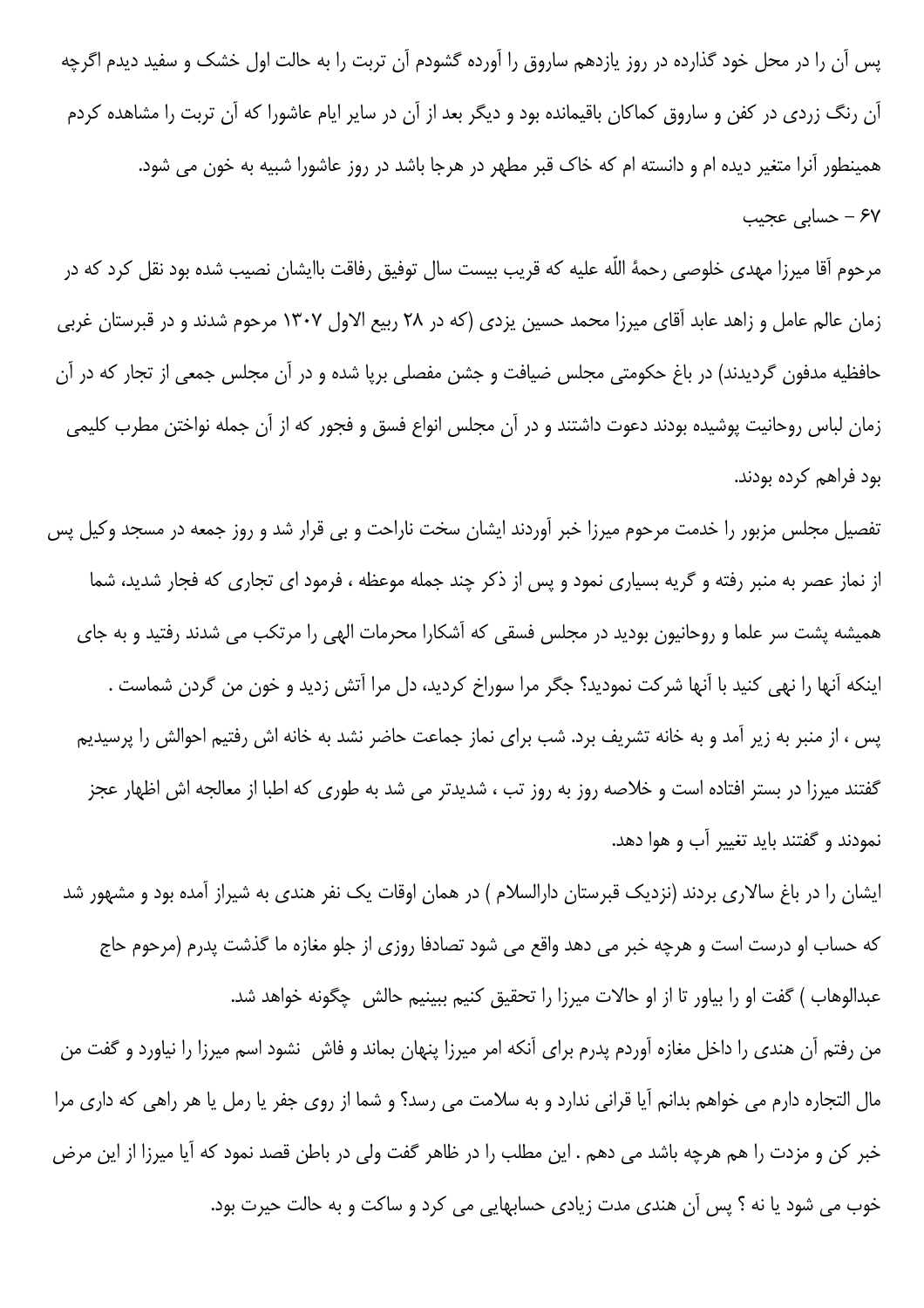پدرم گفت اگر می فهمی بگو وگرنه خودت و ما را معطل نکن و به سلامت برو. هندی گفت حساب من درست است و خطایی ندارد لکن تو مرا گیج کرده ای و متحیر ساخته ای ، زیرا آنچه در دل نیت كردي كه بداني غير از آنچه به زبان گفتي مي باشد. پدرم گفت مگر من چه نیّت کرده ام ؟ هندی گفت الا ن زاهدترین خلق روی کره زمین مریض است و تو می خواهی بدانی عاقبت مرض او چیست ؟ به تو بگویم این شخص خوب شدنی نیست و سر شش ماه می میرد. پدرم آشفته شد و برای اینکه مطلب فاش نشود سخت منکر گردید و مبلغی به هندی داد و او را روانه نمود و بالا خره سر شش ماه هم میرزا به جوار رحمت حق رفت . امر به معروف و نهى از منكر به مناسبت این داستان دو مطلب مهم تذکر داده می شود: مطلب اول این است که : از بزرگترین واجبات الهی که در قرآن مجید و اخبار، امر اکید به آن شده و تهدیدهای شدید و سخت بر ترکش وارد گردیده امر به معروف و نهی از منکر است و ترک آن از گناهان کبیره است . چنانچه در رساله گناهان کبیره ، تفصیل آن ذکر شده و در نهی از منکر اولین مرتبه اش انکار قلبی است به طوری که آثار انکارش باید ظاهر شود؛ یعنی بر هر مسلمانی واجب است هنگامی که کار حرامی از کسی ببیند راضی به آن کار نباشد بلکه در دل بدش بیاید به طوری که اثر این کراهت قلبی در ظاهرش آشکار شود، هنگامی که با مرتکب حرام روبه رو می شود با جبهه گشاده و باز با او برخورد ننماید بلکه رو را ترش

کند و خلاصه باید آثار انکار قلبی در اعضا و جوارح شخص ظاهر شود.

و هر اندازه ایمان شخص قویتر و روحانیتش بیشتر باشد انکار قلبیش در برابر معصیت شدیدتر است و چون ایمان جناب میرزای مرحوم در کمال قوّت و روح شریفش در نهایت لطافت و دل روشنش در غایت رقت بود به طوری که در آن زمان نظیرش کمیاب بوده است چنانچه آن شخص هندی از روی حساب خود این معنا را فهمیده بود هنگامی که شنید جمعی ظاهرالصلاح حرمات الهي را هتک کرده اند طاقت نياورد تا مريضش ساخت و بالا خره از دار فاني راحت شد و از بين گنهکاران بیرون رفت و به عباد صالحین ملحق گردید.

ناگفته نماند که سبب مهم شدت تاءثر آن بزرگوار دو چیز بود یکی فسق علنی و گناه آشکار که سبب کوچک شدن گناه در نظر خلق و جراءت ایشان بر ارتکاب آن می شود و دیگر ظاهرالصلاح بودن تجار مزبور؛ زیرا اشخاص ظاهرالصلاح که در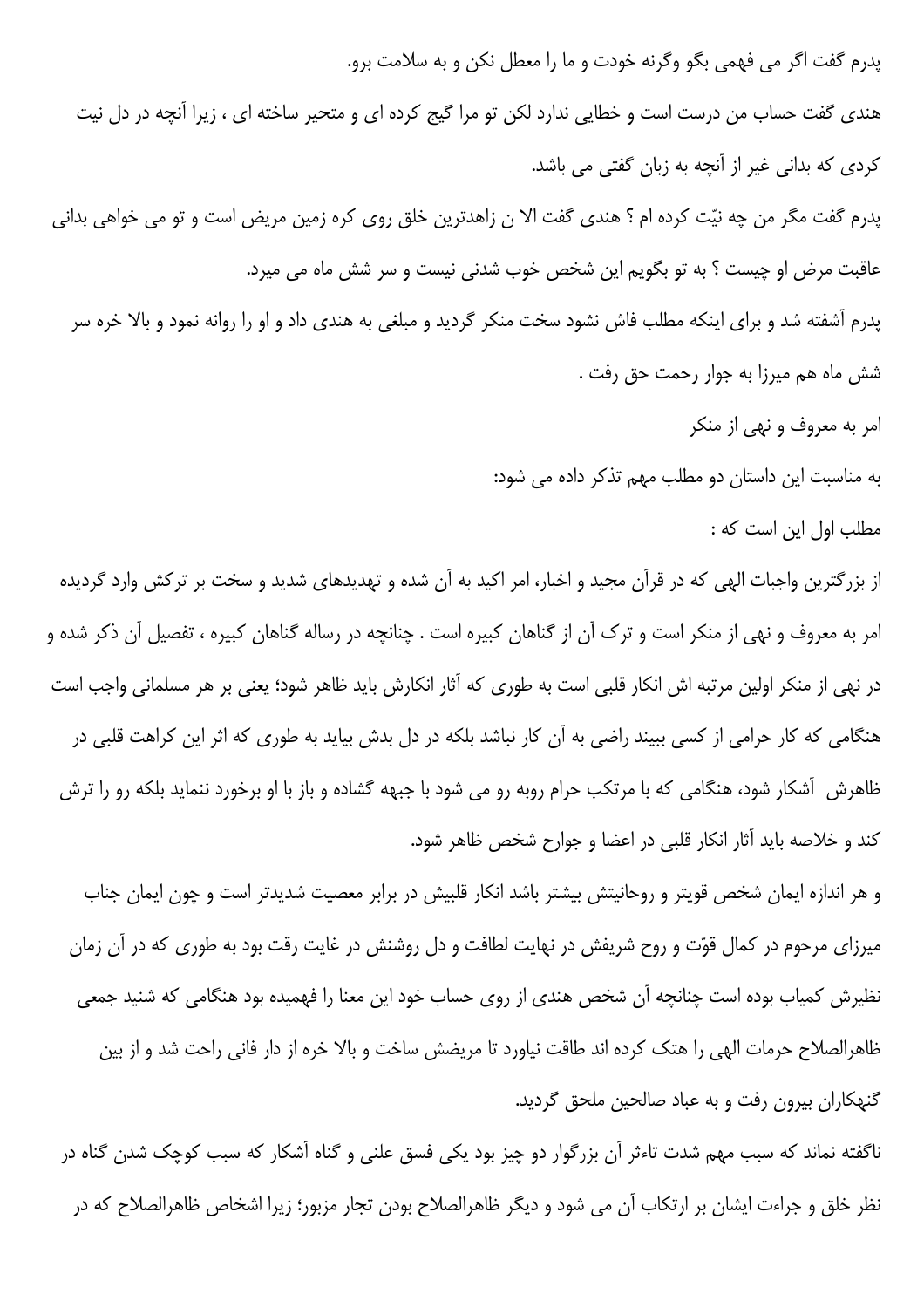درجه اول روحانیّین و کسانی که بر منبر مردم را به وعظ و خطابه ارشاد می کنند و در درجه دوم کسانی که با علما ملازمند و به نماز جماعت و سایر شعایر دینی مواظبند هرگاه گناهی از آنها صادر شود یقینا موجب سستی عقاید خلق و موهون شدن احکام شرع انور و جراءت سایر مردم خواهد شد و در رساله گناهان کبیره مفصلاً بیان شده که گناه صغیره اشخاص ظاهرالصلاح در حکم گناه کبیره خواهد بود.

مطلب دوم آن است که :

اطلاع پیدا کردن هندی مزبور یا اشخاص دیگری مانند او به بعض از خفایای امور و خبر دادن به آن هیچ دلالتی بر حق بودنشان یا درستی اعتقاد و مذهبشان و تقربشان نزد خداوند ندارد؛ زیرا ممکن است شخص به وسیله تسخیر جن یا یاد گرفتن رمل و بعض علوم غريبه از استاد يا به وسيله تصفيه خيال به بعض از امور خفيه اطلاع يابد در حالي كه داراي عقايد باطل و ملکات زشت وکردارهای ناروا بوده و از روحانیت بی بهره و به عالم شیاطین متصل باشد. اما آنچه از بزرگان دین از آگهی به امور پنهان و خبرهای غیبی رسیده است باید دانست که آنها کسبی نبوده بلکه تنها

عطاى الهى و الهام ربانى بوده است و اگر كسى بگويد بنابراين تميز بين حق و باطل به چيست ؟ گوييم اولاً:

اهل عقل از حالات و رفتار و گفتار شخص می فهمند که روحانی است یا شیطانی و آنچه داراست عطای الهی است یا به وسيله كسب است .

ثانىا:

اگر کسی به دروغ مدعی مقام روحانیت شود و به وسیله علوم غریبه و بعض خوارق عادت که کسب کرده بخواهد مردم بیچاره را اغوا کند یقینا خداوند او را رسوا و مفتضح خواهد فرمود و به قاعده لطف محالست که خداوند حجت خود را ظاهر نفرماید و مردم را در وادی گمراهی نگاهدارد.

و بالجمله صاحبان علوم غريبه اي كه كسب كرده اند هرگاه در مقام گمراه كردن خلق و انحراف ايشان از طريق دين الهي برآيند خداوند حق را ظاهر خواهد فرمود چنانچه در قرآن مجيد مي فرمايد:((بلكه مي افكنيم حق را بر باطل پس حق مي شکند و خورد می کند باطل را پس آن هنگام باطل محو شدنی است ))(۳۴).

و پس از مراجعه به کتب روایات و کتب رجال دانسته می شود که از صدر اسلام تا حدود قرن سوم خداوند متعال به وسیله ائمه هدی علیهم السّلام همیشه حق را غالب و باطل را آشکار می فرمود چنانچه در سایر قرنها تا این زمان هرگاه مدعی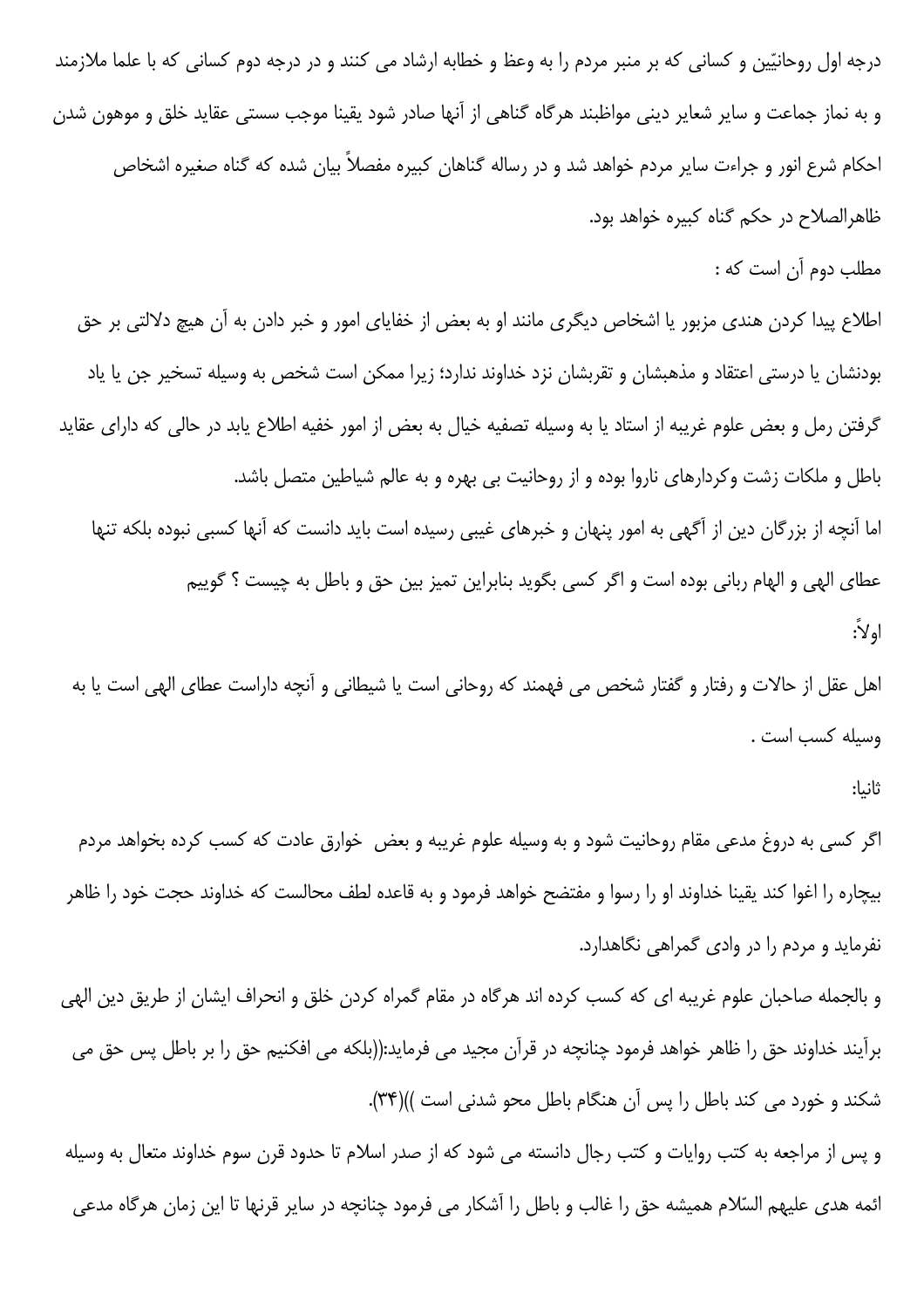باطلی پیدا می شده خداوند به وسیله علمای اعلام و حامیان شرع مقدس اسلام بطلانش را واضح می فرموده است و برای این مطلب نمونه هایی است که نقل آنها از وضع این کتاب بیرون است و تنها به نقل یک داستان اکتفا می شود. در کتاب اسرارالشهاده دربندی و کتاب قصص العلمای تنکابنی است که در زمان شاه عباس از فرنگستان شخصی را پادشاه فرنگ فرستاد و به سلطان صفوی نوشت که شما به علمای مذهب خود بگویید با فرستاده من در امر دین و مذهب مناظره كنند اگر او را مجاب ساختند ما هم با شما همدين مي شويم و اگر او ايشان را مجاب كرد شما بدين ما درآييد.

آن فرستاده کارش این بود که هرکس چیزی در دست می گرفت اوصاف آن چیز را بیان می کرد، پس سلطان ، علما را جمع كرد و سرآمد اهل آن مجلس ، آخوند ملا محسن فيض بود، پس ملامحسن به آن سفير فرنگي فرمود سلطان شما مگر عالمی نداشت که بفرستد و مثل تو عوامی را فرستاد که با علمای ملت مناظره کند.

آن فرنگی گفت : شما از عهده من نمی توانید برآیید اکنون چیزی در دست بگیرید تا من بگویم . ملا محسن تسبیحی از تربت حضرت سیدالشهداء علیه السلام مخفیانه به دست گرفت ، فرنگی در دریای فکر غوطه ور شد و بسیار تاءمل کرد، مرحوم فیض گفت چرا عاجز ماندی ؟ فرنگی گفت عاجز نماندم ولی به قاعده خود چنان می بینم که در دست تو قطعه ای از خاک بهشت است و فکر من در آن است که خاک بهشت چگونه به دست تو آمده است .

ملا محسن گفت راست گفتی ، در دست من قطعه ای از خاک بهشت است و آن تسبیحی است که از قبر مطهر فرزندزاده پیغمبر ما صلّی اللّه علیه و آله است که امام است و پیغمبر ما فرموده کربلا (مدفن حسین ) قطعه ای از بهشت و صدق سخن پیغمبر ما را قبول کردی ؛ زیرا گفتی قواعد من خطا نمی کند پس صدق پیغمبر ما را هم در دعوای نبوت اعتراف کردی ؛ زیرا این امر را غیر از خدا کسی نمی داند و جز پیغمبر او کسی به خلق نمی رساند. به علاوه پسر پیغمبر ما صلّی اللّه علیه و آله در آن مدفون است ؛ زیرا اگر پیغمبر بحق نبود از صلبش و تابعش در دین او در خاک بهشت مدفون نمی گردید. چون آن عیسوی این واقعه را دید و این سخن قاطع را شنید مسلمان گردید.

۶۸ – نجات از هلاكت

و نیز مرحوم خلوصی مزبور نقل می کرد در سی سال قبل (تقریبا) پیرمرد صالحی که از بستگانش بود (و بنده نام او را فراموش کرده ام ) که می گفت در سن جوانیم یکی از بستگانم که خانه اش دروازه اصفهان بود، شب جمعه مجلس عروسی داشت و مرا هم دعوت نمود. من به جهت صله رحم اجابت نموده و رفتم دیدم مطرب یهودی آمد و سرگرم خوانندگی و نواختن با آلات موسیقی شدند. چون این منظره و بعضی فسقهای دیگر دیدم سخت ناراحت شدم و آنچه آنها را نهی کردم و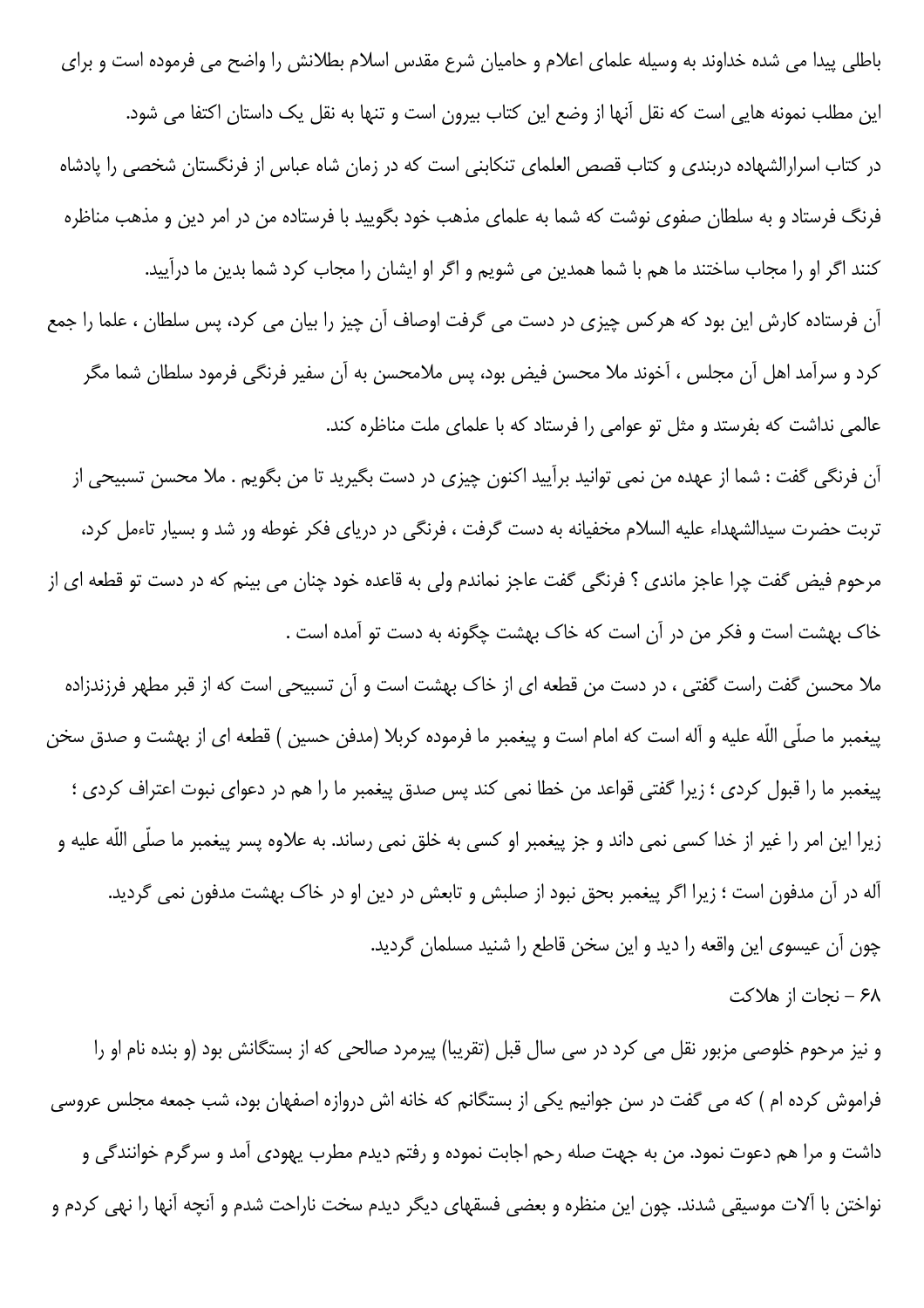نصیحت نمودم فایده نبخشید و راه فرار هم نداشتم ؛ زیرا خانه ام دروازه کازرون بود و مسافت زیاد و در آن ساعت از شب هم عبور و مرور در داخل شهر قدغن بود.

به ناچار در غرفه خالی که در آن منزل بود، داخل شده درها را بستم و چون شب جمعه بود مشغول نماز و دعا و مناجات با پروردگار شدم . در اواخر شب که صداها خاموش و همه خسته و خوابیده بودند، زمین لرزه شدیدی شد به طوری که وحشت زده درب غرفه را از فضای خانه باز کردم که ببینم چه شده در همان حال درخت وسط خانه به واسطه زلزله رو به غرفه مایل شد به طوری که شاخه اش به دست من رسید.

از وحشت دستم را به شاخه درخت محکم کردم ، درخت به جای خود برگشت و تا پایم از غرفه جدا شد همراه شاخه درخت به وسط فضا رسیدم بلافاصله تمام عمارتهای خانه منهدم گردید به طوری که جز من ، یک نفر از اهل خانه سالم نماند، در آن حال به فكر خانه و اهلم افتادم ، گفتم بروم ببينم بر سر آنها چه آمده وقتى كه از درخت پايين آمدم و رو به خانه آوردم تمام خانه هاودکانهایی که درمسیرمن تا دروازه کازرون بودتماما منهدم شده بود.

این داستان دو چیز به ما می آموزد یکی اینکه هرگاه بلایی بر جمعی گنهکار برسد اگر در بینشان کسی باشد که به یاد خدا بوده و آنها را نصیحت می کرده و چون از او نشنیدند از ایشان جدا شده آن بلا به اونخواهد رسید و خدا او را نجات خواهد بخشيد چنانچه در سوره اعراف ، راجع به هلاكت اصحاب سبت مى فرمايد:(اَنْجَيْنَا الَّذينَ يَنْهَوْنَ عَنِ السُّوء)(٣۵).

دیگر آنکه هیچگاه نباید اهل معصیت با امنیت خاطر و بی باکی با هوسرانی و انواع آلودگیها گلاویز شوند؛ زیرا ممکن است قهر الهی به آنها برسد و در همان حالت به بلاهای خاص یا بلاهای عمومی دچار شوند و باب توبه هم بر آنها بسته شود چنانچه در قرآن مجید می فرماید:((آیا ایمن شدند اهل قریه ها که ایشان را عذاب ما در شب بیاید در حالی که خواب باشند، آيا ايمن شدند اهل قريه ها كه عذاب ما ايشان را در روز بيايد در حالي كه سرگرم لهو باشند))(۳۶).

و در باب رسیدن بلاهای عمومی ناگهان مانند زمین لرزه داستانهایی است فراموش نشدنی مانند آنچه در این داستان نقل شد و ظاهرا همان زلزله ای است که در فارسنامه ناصری ، صفحه ۳۰۸ می نویسد در شب بیست و پنجم ماه رجب ، سنه ۱۲۶۹ مطابق پانزدهم اردیبهشت ، یک ساعت پیش از طلوع صبح صادق در شهر شیراز زلزله شدید آمد و چند صد خانه را ویران و چندین هزار را شکسته نمود و چندین هزار نفر در زیر عمارت خرابه بماندند و بمردند و بیشتر مساجد و مدارس خراب گشت . و عموما محتاج به تعمیر گردید.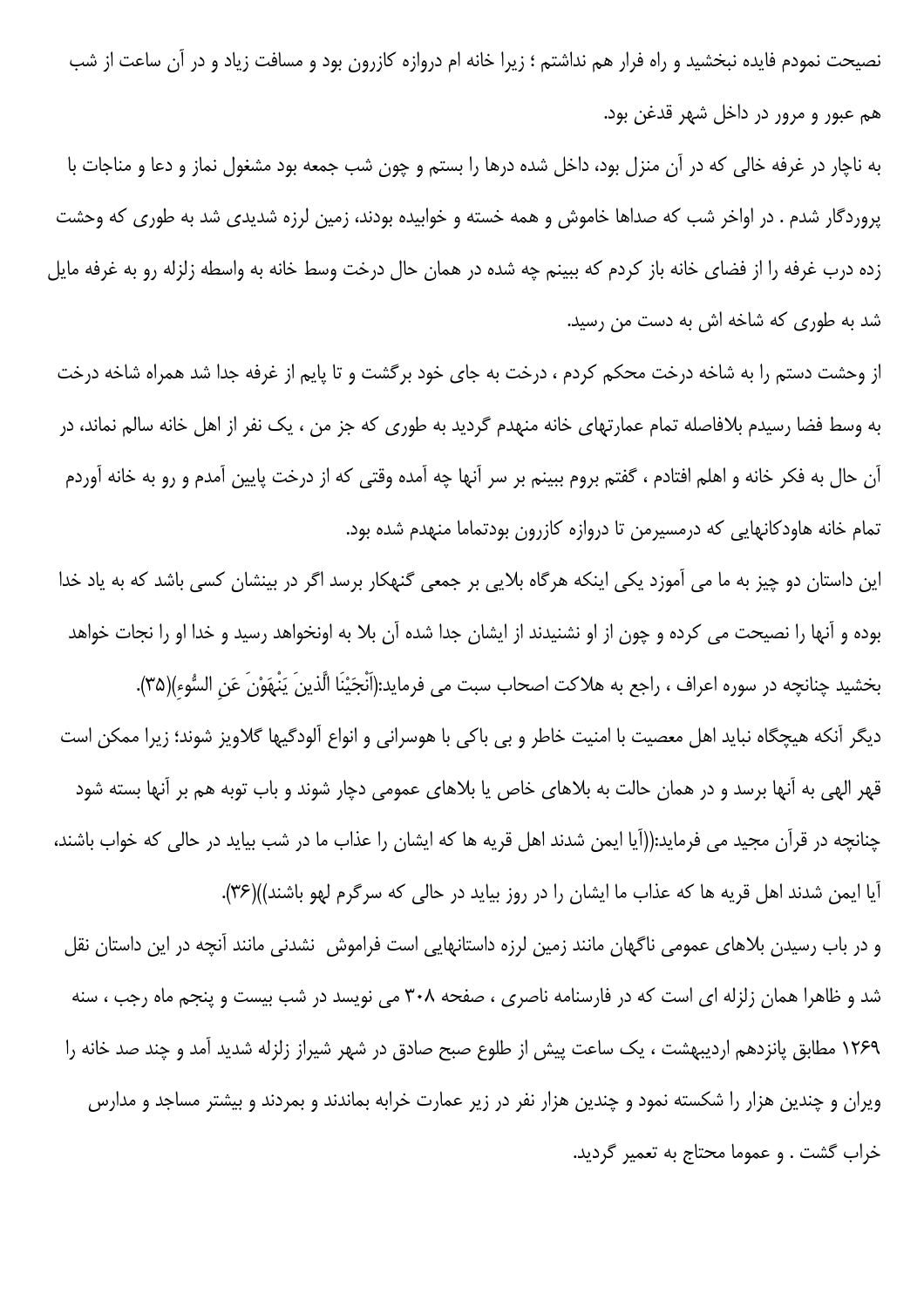و در صفحه ۲۶۸ می نویسد: و در سال ۱۲۳۷ وبای عام از بلاد چین و هندوستان به ممالک ایران سرایت نمود و از شهر شیراز شش هزار نفر در ظرف مدت پنج شش روز در خوابگاه عدم خفتند.

و در شوال ۱۲۳۹ زلزله شدیدی در قصبه کازرون آمد و بعد از چند شب در وقت بین الطلوعین زلزله شدیدتر در شهر شیراز حادث گردید که بیشتر عمارات قدیم و جدید از مساجد و مدارس و بقاع و خانه ها ((عالیها سافلها)) شد و چون وقت اواخر بهار و تمام مردم یا در صحن خانه یا بر پشت بام بودند زیاده از چندین هزارنفر تلف نگشتند و بعد از چند روز دیگر زلزله ای در شیراز آمد لکن خفیف تر از زلزله اول اما به سبب وحشت از زلزله اول ، هرکس بر پشت بام بود خود را به زیر انداخت و اعضای او درهم شکست .

هنوز هستند پیرمردهای محترمی که درست در خاطر دارند و نقل می کنند که در سنه ۱۳۲۲ قمری یعنی تقریبا هفتاد سال قبل ، اهالی شیراز گرفتار وبای سختی شدند و مانند فصل خزان که برگ از درخت می ریزد، در کوچه و بازار و خانه ها اشخاص وبازده می افتادند و جنازه ها روی زمین افتاده بود به طوری که سالمها به دفن آنها نمی رسیدند.

مرحوم دکتر خاوری می گفت در همان وقت برای رفتن به بالین مریضها چهار ساعت از شب گذشته عبورم از بازار نو افتاد، هیچکس نبود لکن جنازه های بسیاری در طول بازار افتاده بود و سگها را دیدم مشغول پاره کردن و خوردن جنازه ها هستند وبرای دانستن شدت بلای مزبور کافیست که این داستان را برای شما نقل کنم : زنی بود به نام ((مادر محمد)) می گفت بیچاره وار سر به کوچه و بازار گذاشته و فریاد می کردم مسلمانان چهار پسرم مرده اند برای خدا بیایید جنازه آنها را بردارید و نزدیک غروب که به خانه برگشتم هیچکس در خانه نبود و اثری از جنازه ها ندیدم ، معلوم شد بعض از مسلمانان خیراندیش آمده اند و آنها را برده و دفن کرده اند و بعد هرچه تحقیق کردم معلوم نشد کی برده و کجا به خاک سپرده و من قبر فرزندانم را هنوز نمی دانم کجاست .

و نیز هستند کسانی که به خوبی یاد دارند که در سال ۱۳۳۷ قمری یعنی پنجاه سال قبل ، اهالی شیراز گرفتار مرض آنفلوآنزا شدند و بیش از دوماه طول نکشید تا اینکه به ذیل عنایت حضرت ابی عبداللّه الحسین علیه السلام متوسل شدند و در کوچه و بازارها منبر گذاشتند و مجلس روضه خوانی برپا نمودند تا بلای مزبور برطرف گردید.

و نیز در سال ۱۳۲۲ شمسی یعنی ۲۵ سال قبل مردم گرفتار مرض حصبه شدند به طوری که کمتر خانه ای بود که در آن مرض حصبه نباشد و دکترها به مریضها (در اثر زیادی نفرات ) نمی رسیدند با اینکه غالبا صبح پیش از آفتاب ازخانه بیرون می آمدند و تا آخر شب به خانه برنمی گشتند و خود بنده هر روزی که همراه جنازه یکی از بستگان یا دوستان می رفتم تا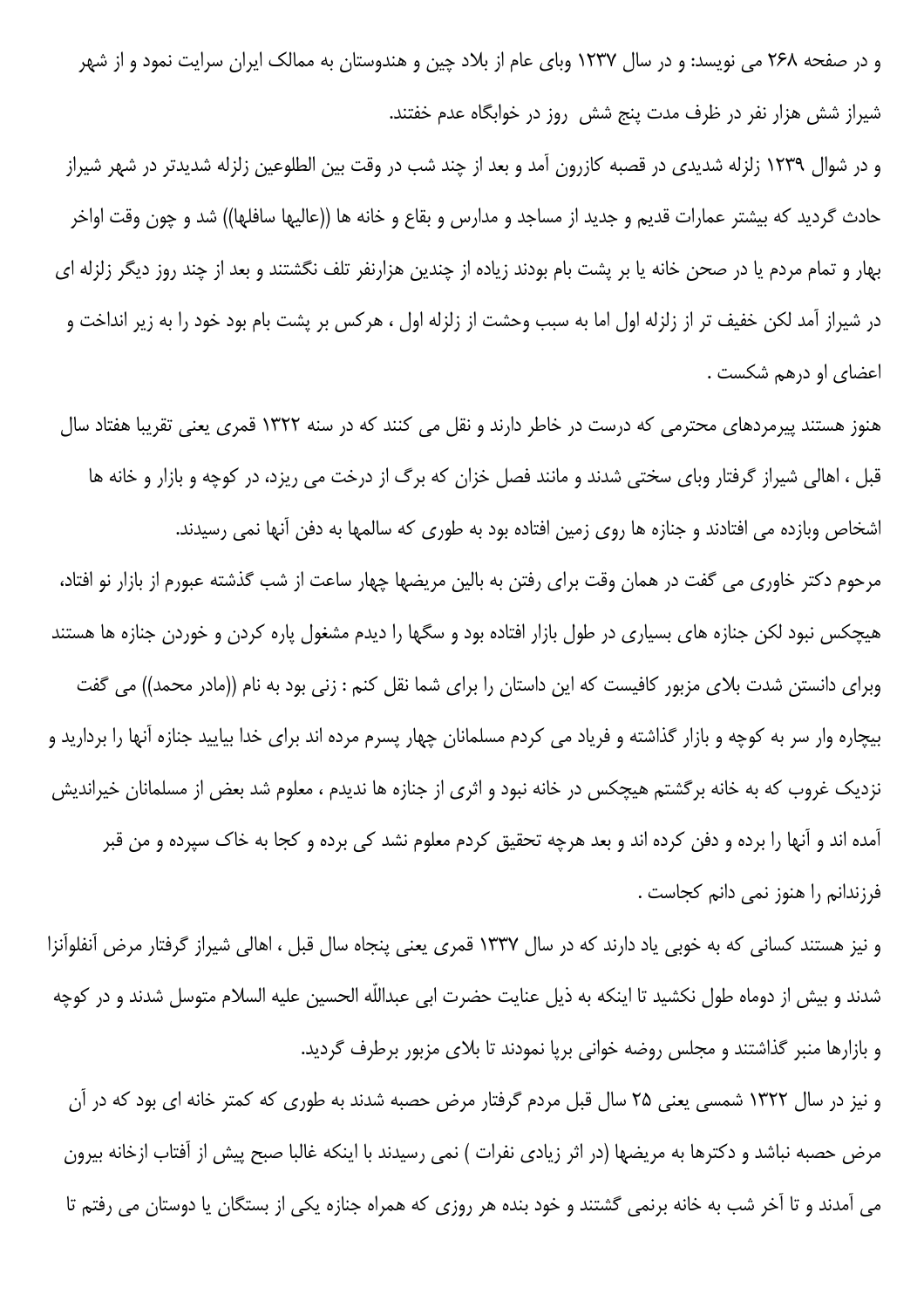ظهر در غسالخانه بودم یا اگر بعد از ظهر می رفتم تا غروب آنجا می ماندم و بر جنازه ها نماز می گزاردم و همه روزه مرتبا كمتر از ينجاه نفر تلفات نبود.

علاوه بر مرض مزبور، مردم گرفتار قحطی نان و گرانی سرسام آور بودند به طوری که باید از صبح به دکان نانوایی بروند وتا نزدیک ظهر با زحمت نانی به دست آورند که همه چیز داشت جز گندم و صدای ناله مردم در دکان نانوایی از مسافت دوری شنیدہ مے شد.

بیچاره کسانی که باید دنبال طبیب و دارو و پرستاری مریضهای خود باشند و هم تحصیل نان کنند و بیچاره تر آنهایی که به واسطه نداشتن پول ، محتاج فروختن اثاثيه و خانه خود به نازلترين قيمتها مي شدند و چند ماه مردم گرفتار اين بلاها بودند. غرض از نقل این موضوعها آن است که خواننده عزیز از دانستن آنها و مراجعه به تاریخ گذشتگان بداند که هر قوم و جمعیتی که طاغی و یاغی شدند و بکلی خدا و آخرت را فراموش نمودند و طریقه عدل و احسان را کنار گذاشته ، شهوترانی و هوی پرستی را رویه خود قرار دادند خداوند حکیم آنها را مهلت می دهد ولی پس از اینکه از حدگذرانیدند ناگاه به وسیله رسانیدن بلاهای سخت ، آنها را بیچاره می کند تا از کردار خود پشیمان شده و به ناچار رو به خدا آورند و راه سعادت از دست داده را طی نمایند و در حقیقت این بلاها لطفی است از حضرت آفریدگار به صورت قهر؛ مانند چوپانی که گوسفندان خود را که از جاده مستقیمی که به آب و سبزه می رسد منحرف شده اندورو به سنگلاخ آورده اند چگونه با چوب و سنگ آنها را برمي گرداند و رو به جاده مستقيم مي كشاند.

و لذا حضرت امير عليه السلام مى فرمايد:((اَحْمَدُهُ عَلَى الْضَّراء كَما اَحْمَدُهُ عَلَى السَّرّاء؛ يعنى سپاس مى كنم خداى را بر بلا و سختيها چنانچه اورا بر نعمتها و خوشيها شكر مى كنم )).

و در قرآن مجيد مي فرمايد:((اَخَذْناهُمْ بِالْبَاءْساء وَالضَّراء لَعَلَّهُمْ يَتَضَرَّعُونَ؛ يعني ايشان را به وسيله بلاها و سختيها گرفتيم تا اینکه تضرع کنند و رو به خدای خود آورند به مقتضای فطرت اولی که خدا به آنها داده است )).

بلی ، نوع خلق امروز خدا و آخرت را فراموش کرده رو به شهوات آورده اند نفس و هوی و شیطان را می طلبند و از فرمان خدا روگردان ،از هرکس و هر چیزی که مورد خوف باشد می ترسند جز از خدا و از عذاب آخرت و به هرکس و هرچیزی که مورد امیدشان باشد امیدوارند جز امید به رحمت و جزا و عطاهای پروردگار. صفات کمالی انسانیت مانند عدل ، احسان ، عاطفه ، مهر خصوصا حیاء از نسل جوان بخصوص دختران برچیده شده و به جایش خویهای حیوانی جای گرفته . خانه های خدا را خالی گذاشته و مراکز شیاطین مانند سینماها را پر کرده اند.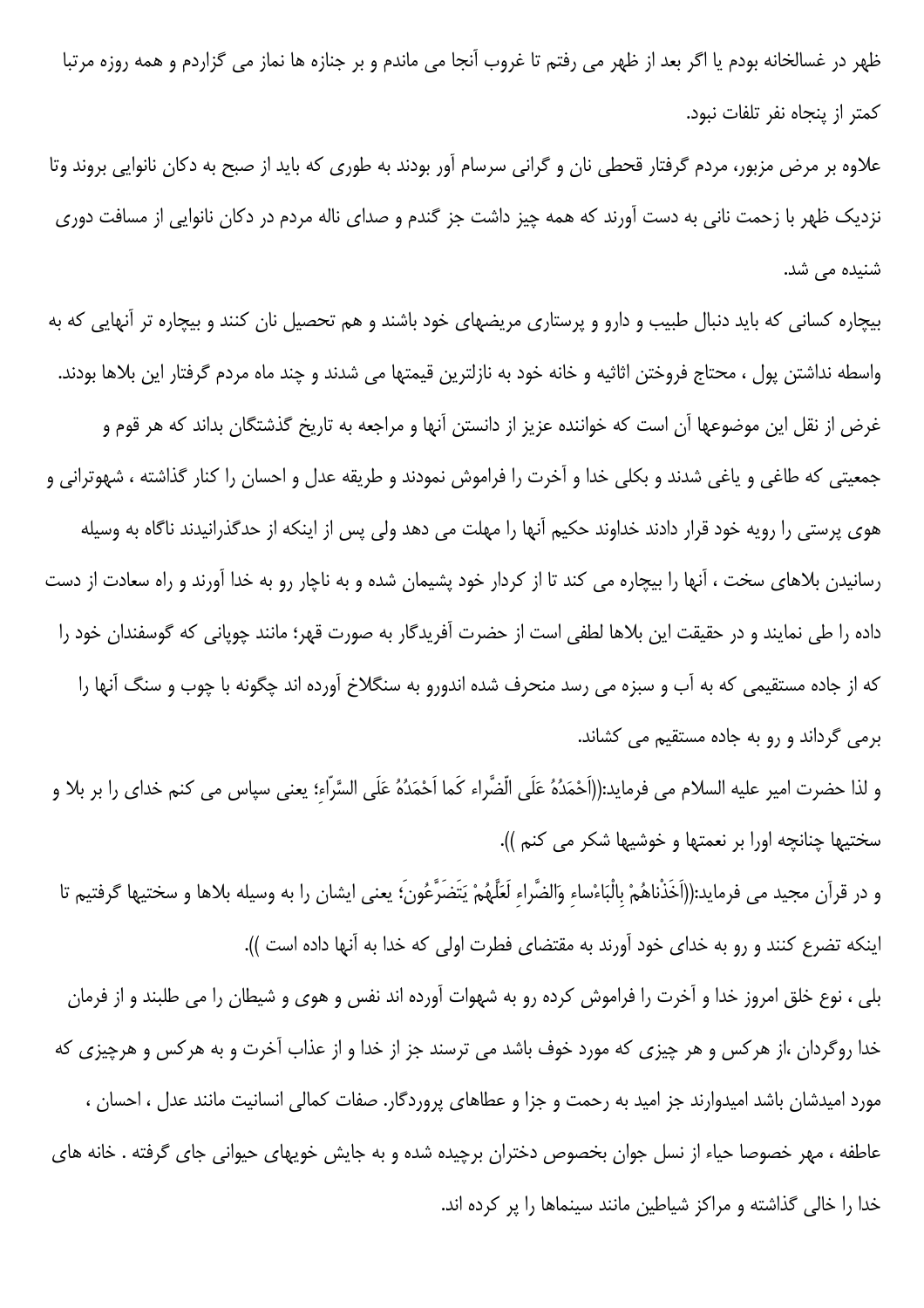از مجالس علما که آنها را به ياد خدا و آخرت مي آورند فرار مي کنند و هرجا صداي شيطاني است جمع مي شوند. کدام روز است که انواع خیانتها و جنایتها و بی عفتیها از این اجتماع خراب سر نمی زند و بنابراین اگر از کردار خود دست بر ندارند، باید منتظر روزی بود که بلاهایی بر سر این اجتماع خراب ریزش کند که به ناچار روبه خدا آورند، به اضطرار در مساجد جمع شده از کردار خود توبه کنند زلزله های اخیر غرب و لار و خراسان زنگ بیدار باشی برای همه اجتماع ماست . ۶۹ – آنچه صلاح است باید خواست

مرحوم آقای سید عبداللّه بلادی ، ساکن بوشهر فرمود وقتی یکی از علمای اصفهان با جمعی به قصد تشرف به مکه معظمه و حج خانه خدا از اصفهان حرکت کردند و به بوشهر وارد شدند تا از طریق دریا مشرف شوند پس از ورود آنها ازطرف سفارت انگلیس سخت جلوگیری کردند و گذرنامه ها را ویزا نکردند و اجازه سوار شدن به کشتی به آنها ندادند و آنچه من و دیگران س*عى* كرديم فايده نبخشيد.

آن شیخ اصفهانی و رفقایش سخت پریشان شدند و می گفتند مدتها زحمت کشیدیم وتدارک سفر مکه دیدیم و قریب یک ماه در راه صدمه ها دیدیم (چون در آن زمان قافله از اصفهان تا شیراز هفده روز و از شیراز تا بوشهر ده روز در راه بود) و ما نمي توانيم مراجعت كنيم .

آقای بلادی مرحوم فرمود چون شدت اضطراب شیخ را دیدم برایش رقت نمودم و برای اینکه مشغول و ماءنوس شود مسجد خود را در اختیارش گزارده خواهش کردم در آنجا نماز جماعت بخواند و به منبر رود، قبول کرد و شبها بعد از نماز، منبر می رفت ، پس خودش روى منبر و رفقايش در مجلس با دل سوخته خدا را مى خواندند و ختم :((اَمَّنْ يُجِيبُ)) و توسل به حضرت سيدالشهداء عليه السلام به طوري كه صداي ضجّه و ناله ايشان هر شنونده اي را منقلب مي ساخت . يس از چند شب كه با اين حالت پريشاني خدا را مي خواندند و مي گفتند ما نمي توانيم برگرديم و بايد ما را به مقصد برساني ناگاه روزی ابتدائا از طرف قونسولگری انگلیس دنبال آنها آمدند و گفتند بیایید تا به شما اجازه خروج داده شود. همه با خوشحالی رفتند و اجازه گرفتند و حرکت کردند.

پس از چند ماه روزی در کنار دریا می گذشتم یک نفر ژولیده و بدحال را دیدم . به نظرم آشنا آمد از او پرسیدم تو اصفهانی نیستی که چندی قبل همراه فلان اینجا آمدید و به مکه رفتید؟ گفت بلی ، حال شیخ و همراهانش را پرسیدم ، گریه زیادی كرد و گفت : اولاً در راه دچار دزدان شديم وتمام اموال ما را بردند و بعد گرفتار مرض شده همه تلف شدند و تنها من از آنها باقیمانده و برگشتم با این حالی که می بینی .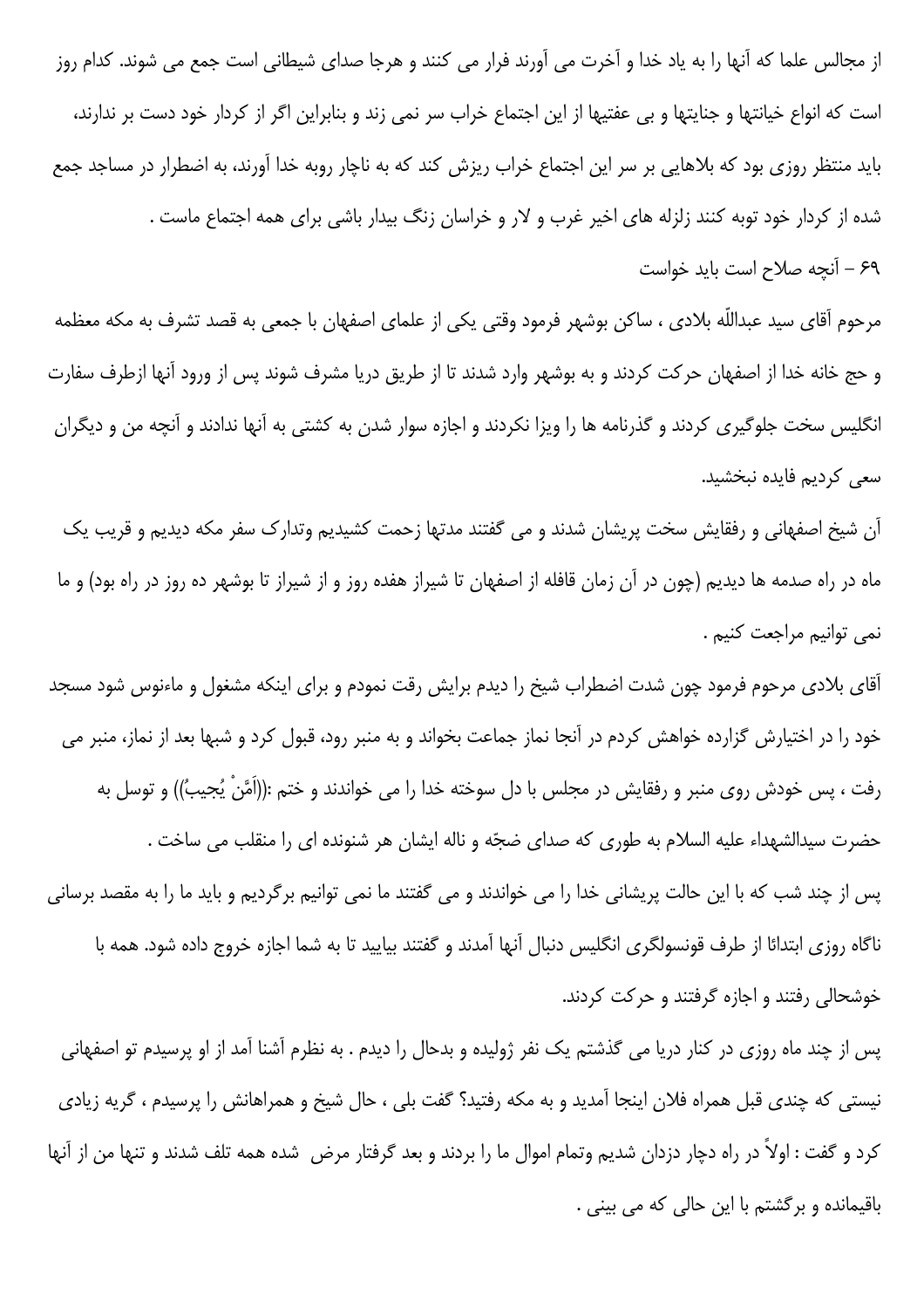آقای بلادی فرمود دانستم سر اینکه حاجت آنها برآورده نمی شد چه بود و چون اصرار را از حد گذرانیدند به آنهاداده شد ولی به ضررشان تمام گردید.

خداوند متعال در قرآن مجید می فرماید:((شاید شما چیزی را دوست داشته باشید و حال آنکه آن چیز برای شما بد باشد و شاید چیزی را بد داشته باشید در حالی که آن چیز برای شما خیر باشد و خداوند (مصلحت شما را) می داند و شما نمی دانيد))(٣٧).

و نیز می فرماید:((اگر خدا تعجیل کند برای مردمان آنچه را که شر است همچنانکه مردم شتاب در خیر می کنند هرآینه حکم کرده شود اجلشان (یعنی هلاک می شوند)(۳۸) و مراد این است که بعضی طلب شرّ می کنند و تصور می کنند که طلب خیر کرده اند و چون مصلحت در آن نیست خداوند اجابت نمی فرماید (مانند کسانی که در حال غضب مرگ خود یا اولاد یا بستگان خود را از خداوند طلب می کنند و غالبا بعدا پشیمان شده و شکر خدای را می کنند که دعایشان مستجاب نشده است ) و چه اموری که انسان به آن حریص است و گمان می کند خیر و سعادت و خوشی او در آن است و سعی می کند تا به آن می رسد و چون رسید پشیمان شده و آرزو می کند ای کاش به آن نرسیده بود.

بنابراین ، باید شخص هنگام طلبیدن حاجت برآورده شدن آن را موقوف بر صلاحدید پروردگارش قرار دهد و بگوید:((وَلا حاجَةَ مِنْ حَوائج الدُّنْيا وَألاخرة لكَ فيها رضيَّ وَليَ فيها صَلاحُ الاّ قَضَيْتَها لي يا رَبَّ العالَمين)) و اگر به زبان نگويد اين معنا در خاطرش باشد وگرنه اگرحالش چنین نباشد و حاجتش را در هر حال بخواهد هرچند خداوند صلاح او را نداند پس این دعا نیست بلکه به دستور دادن به خداوند نزدیکتر است .

بالجمله شخص دعا كننده بايد خود را به عجز و جهل و ضعف بشناسد و خداى را قادر و عالم بداند هرگاه حاجتش روا نشد نباید بد دل شده و به خدای خود بدبین گردد و او را به خلف وعده متهم سازد بلکه باید احتمال دهد شاید صلاح نبوده یا هنوز وقت آن نرسيده يا اينكه دعايش فاقد ساير شرايط اجابت دعا بوده است .

۷۰ – حیایی غریب از سگ

و نیز مرحوم آقای بلادی فرمود یکی از بستگانم که چند سال در فرانسه برای تحصیل توقف داشت در مراجعتش نقل کرد که در پاریس خانه ای کرایه کردم و سگی را برای پاسبانی نگاهداشته بودم ، شبها درب خانه را می بستم و سگ نزد در می خوابید و من به کلاس درس می رفتم و برمی گشتم و سگ همراهم به خانه داخل می شد.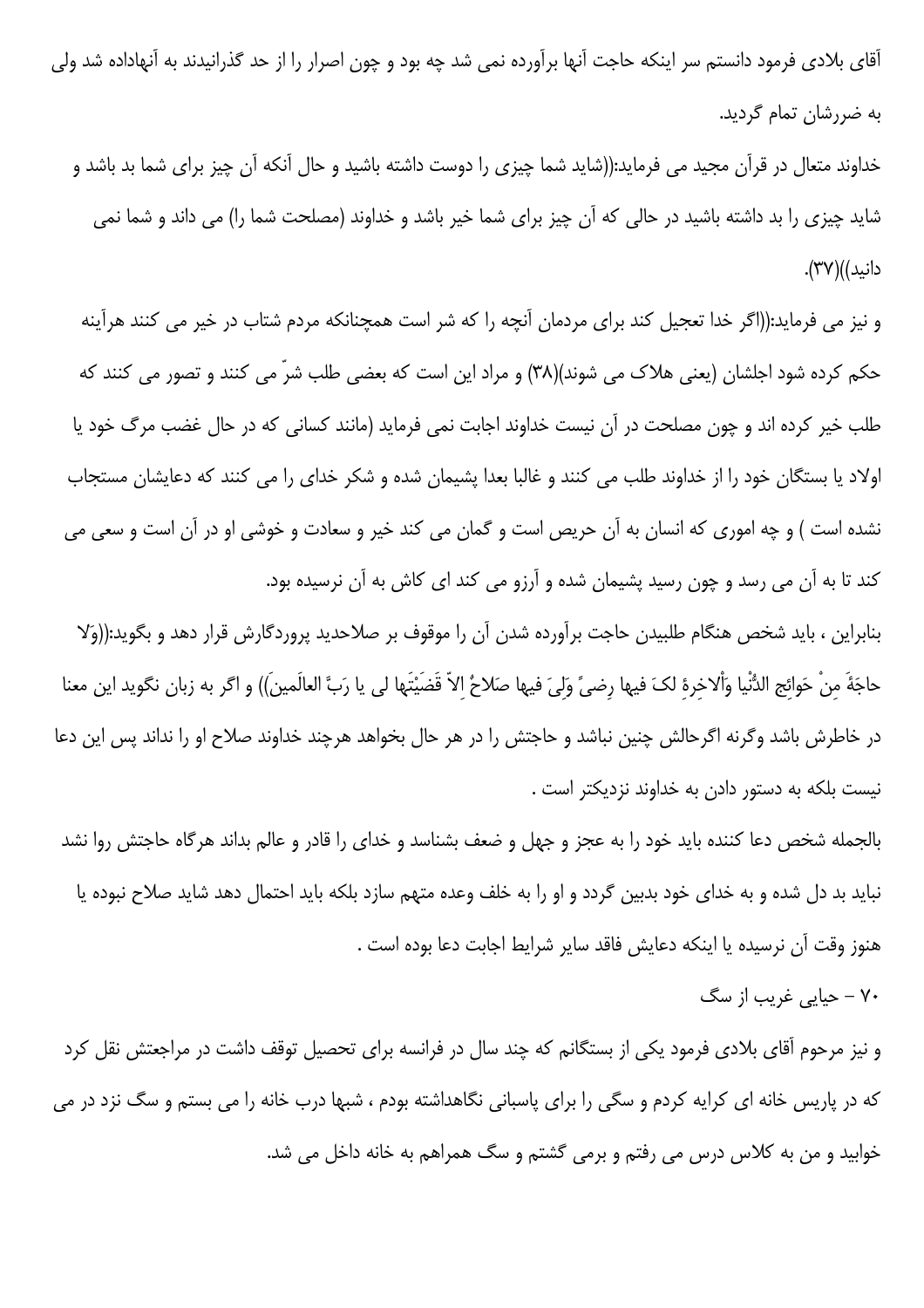شبی مراجعتم طول کشید و هوا هم به سختی سرد بود به ناچار پشت گردنی پالتو خود را بالا آورده گوشها و سرم را پوشاندم و دستکش در دست کرده صورتم را گرفتم به طوری که تنها چشمم برای دیدن راه باز بود، با این هیئت درب خانه آمدم تا خواستم قفل در را باز کنم سگ زبان بسته چون هیئت خود را تغییر داده بودم و صورتم را پوشیده بودم ، مرا نشناخت و به من حمله كرد و دامن پالتومرا گرفت و فورا پشت پالتو را انداختم وصورتم را باز كرده صدايش زدم تا مرا شناخت با نهايت شرمساری به گوشه ای از کوچه خزید در خانه را باز کردم آنچه اصرار کردم داخل خانه نشد به ناچار در را بسته و خوابیدم . صبح که به سراغ سگ آمدم دیدم مرده است ، دانستم از شدت حیا جان داده است . اینجاست که باید هر فرد از ما به سگ نفس خود خطاب کنیم که چقدر بی حیاییم ، راستی که چرا از پروردگارمان که همه چیزمان از او است حیا نمی کنیم وملاحظه حضور حضرتش را نمی نماییم . امام سجاد علیه السلام در دعای ابی حمزه می فرماید:((اَنَا یا رَبّ الَّذی لَمْ أَسْتَحْيكَ في الْخَلاء وَلَمْ أُراقِبْكَ في الْمَلاءِ أَوْلَعَلَّكَ بِقلَّهُ حَيائي منْكَ جازَيْتَني )).

۷۱ – فدا شدن سگی برای صاحبش

و نیز مرحوم حاج شیخ سهام الدین مزبور نقل کرد از پدرش و آن مرحوم از جدش که وقتی مرحوم حسینعلی میرزا فرمانفرما در کنار دریا برهنه می شود که در دریا شنا کند، سگی که داشته مانعش می شود، فرمانفرما به سگ اعتنایی نمی کند و آماده رفتن در آب می شود، آن لحظه که می خواسته خود را در آب بیندازد و سگ می بیند جلوگیری کردنش فایده ندارد و الا ن صاحبش در آب می رود، ناچارخود را در نقطه معینی از دریا پرتاب می کند، ناگاه حیوان بزرگی او را می بلعد. فرمانفرما می فهمد جهت جلوگیری کردن سگ چه بود و چگونه خودش را فدای صاحبش کرده است ، از رفتن به آب منصرف می شود و از کار سگ حیران و سخت ناراحت و گریان می گردد.

علامه مجلسی در جلد ۱۴ بحار، داستانهای عجیبی در باب وفای سگ و فدا کردن خودش را برای صاحبش نقل نموده است و چون در این چند داستان از حیا و وفای سگ و قیاس به حال انسان و بی حیایی و بی وفاییش ذکری شد، مناسب دیدم داستانی را که جناب شیخ بهائی علیه الرحمه به نظم درآورده اینجا نقل شود:

شعر :

عابدی در کوه لبنان بد مقیم

در بن غاري چو اصحاب رقيم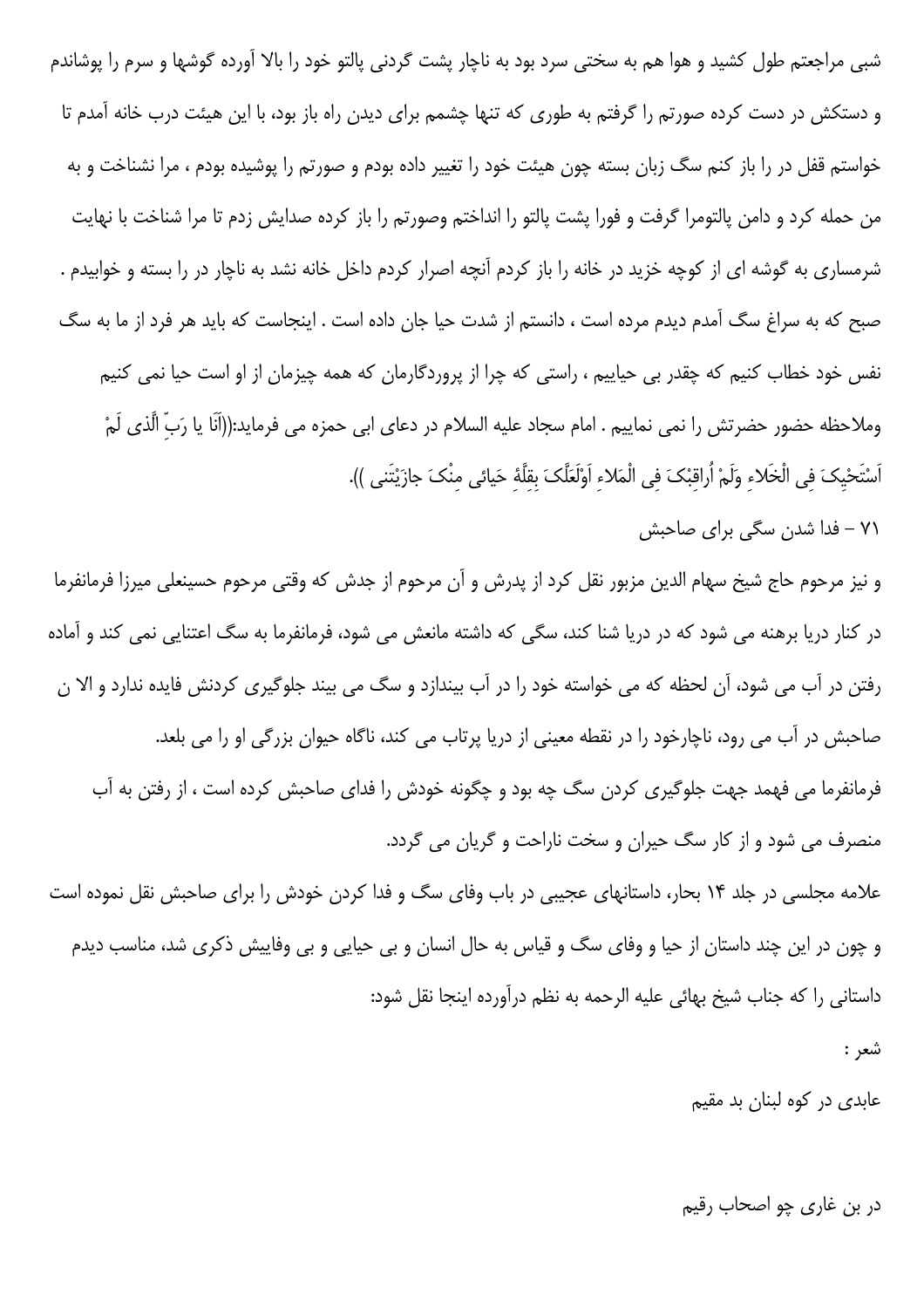روي دل از غير حق برتافته

گنج عزت را ز عزلت يافته

روزها می بود مشغول صیام

یک ته نان می رسیدش وقت شام

نصف آن شامش بدى نصفى سحور

وز قناعت داشت در دل صد سرور

بر همین منوال حالش می گذشت

نامدی از کوه هرگز سوی دشت

از قضا یک شب نیامد آن رغیف

شد زجوع آن پارسا زار و نحیف

كرد مغرب را ادا وانگه عشا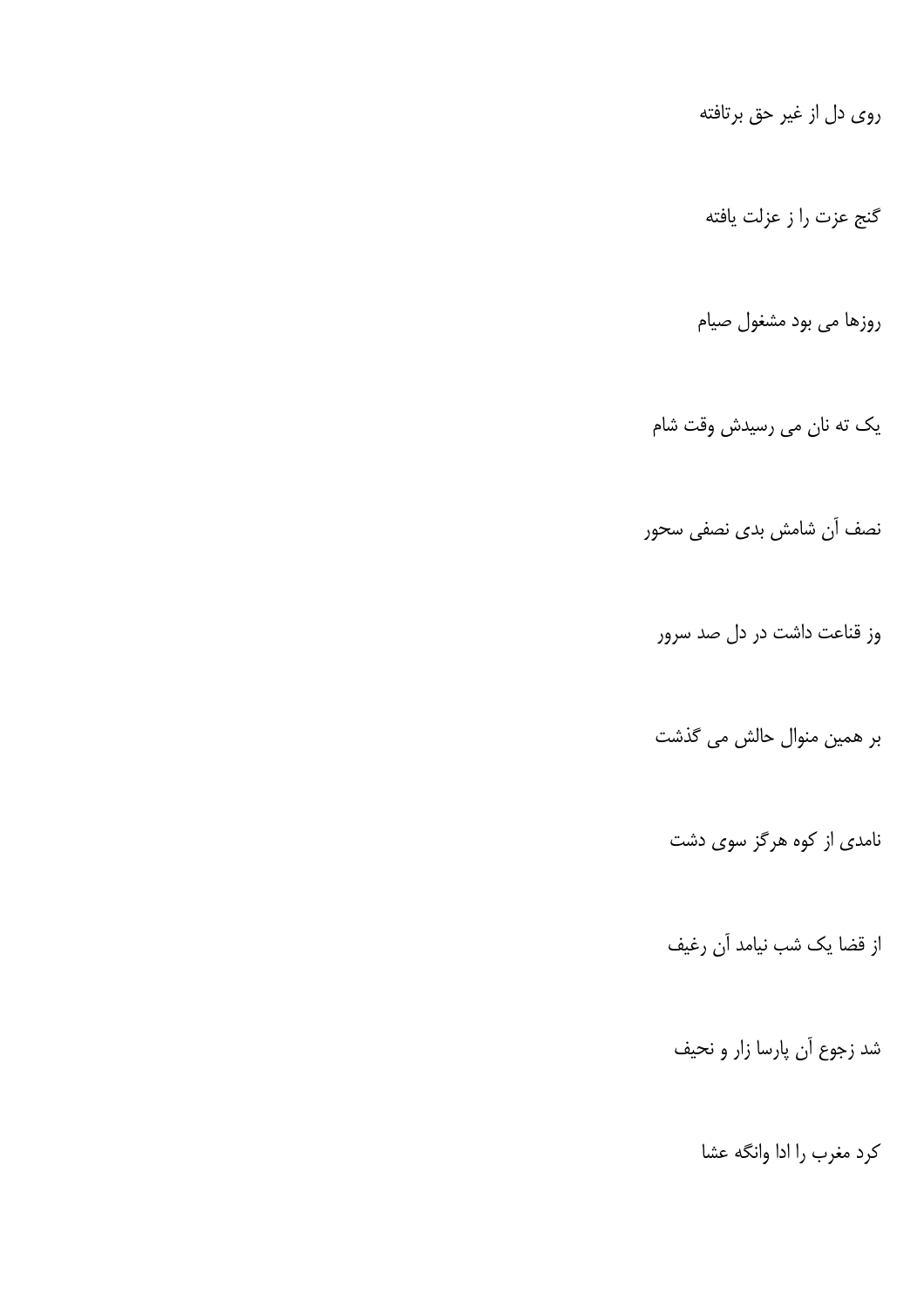دل پر از وسواس در فکر غذا

بسکه بود از بهر قوتش اضطراب

نه عبادت کرد عابد شب نه خواب

صبح چون شد زآن مقام دلپذیر

بهر قوتی آمد آن عابد به زیر

بود یک قریه به قرب آن جبل

اهل أن قريه همه گبر و دغل

عابد آمد بر در گبری ستاد

گبر او را یک دو نان جو بداد

عابد آن نان بستد و شکرش بگفت

وز وصول طعمه اش خاطر شگفت

کرد آهنگ مقام خود دلیر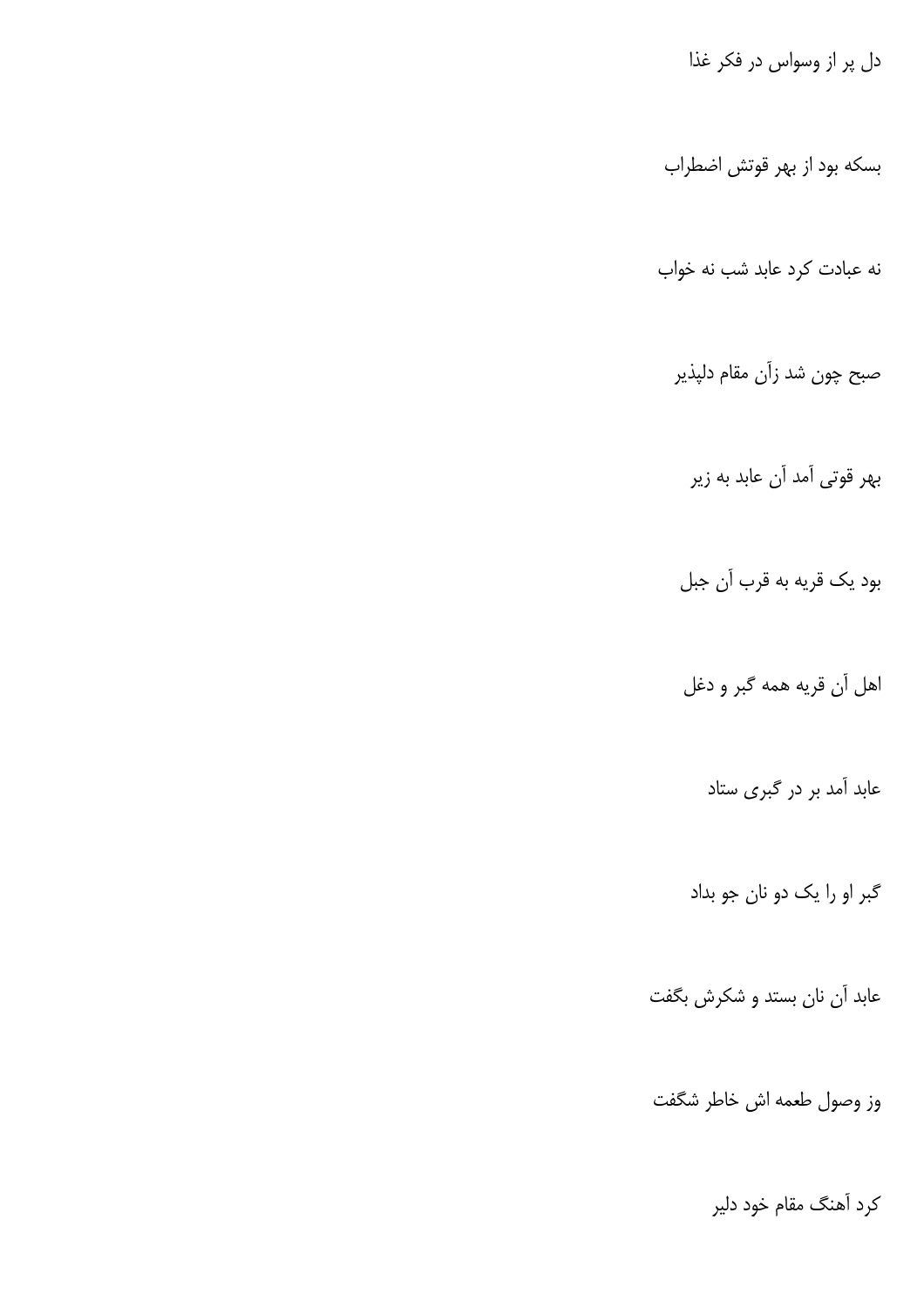تا كند افطار بر خبز شعير

در سرای گبر بد گرگین سگی

مانده از جوع استخوانی و رگی

پیش او گر خط پرگاری کشی

شکل نان بیند بمیرد از خوشی

بر زبان گر بگذرد لفظ خبر

خبز پندارد رود هوشش ز سر

کلب در دنبال عابد پو گرفت

از پی او رفت و رخت او گرفت

زان دو نان عابد یکی پیشش فکند

پس روان شد تا نیاید زو گزند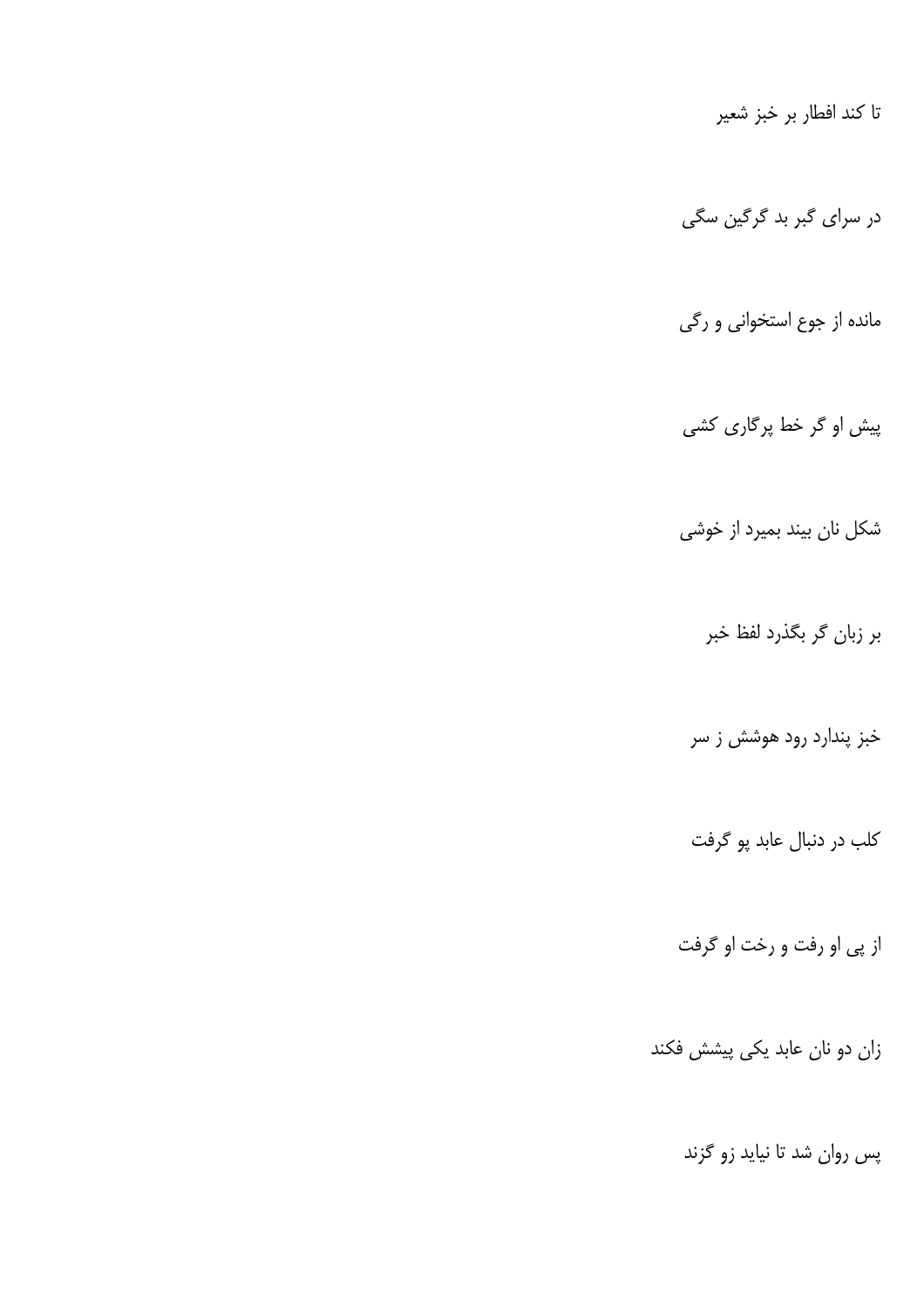سگ بخورد آن نان و از پی آمدش

تا مگر بار دیگر کا زاردش

عابد آن نان دیگر دادش روان

تاکه باشد از عذابش در امان

كلب آن نان دگر را نيز خورد

پس روان گردید از دنبال مرد

همچو سایه از پی او می دوید

عف و عف می کرد رختش می درید

گفت عابد چون بدید این ماجرا

من سگي چون تو نديدم بي حيا

صاحبت غیر از دو نان چیزی نداد

وان دونان را بستدى اى كج نهاد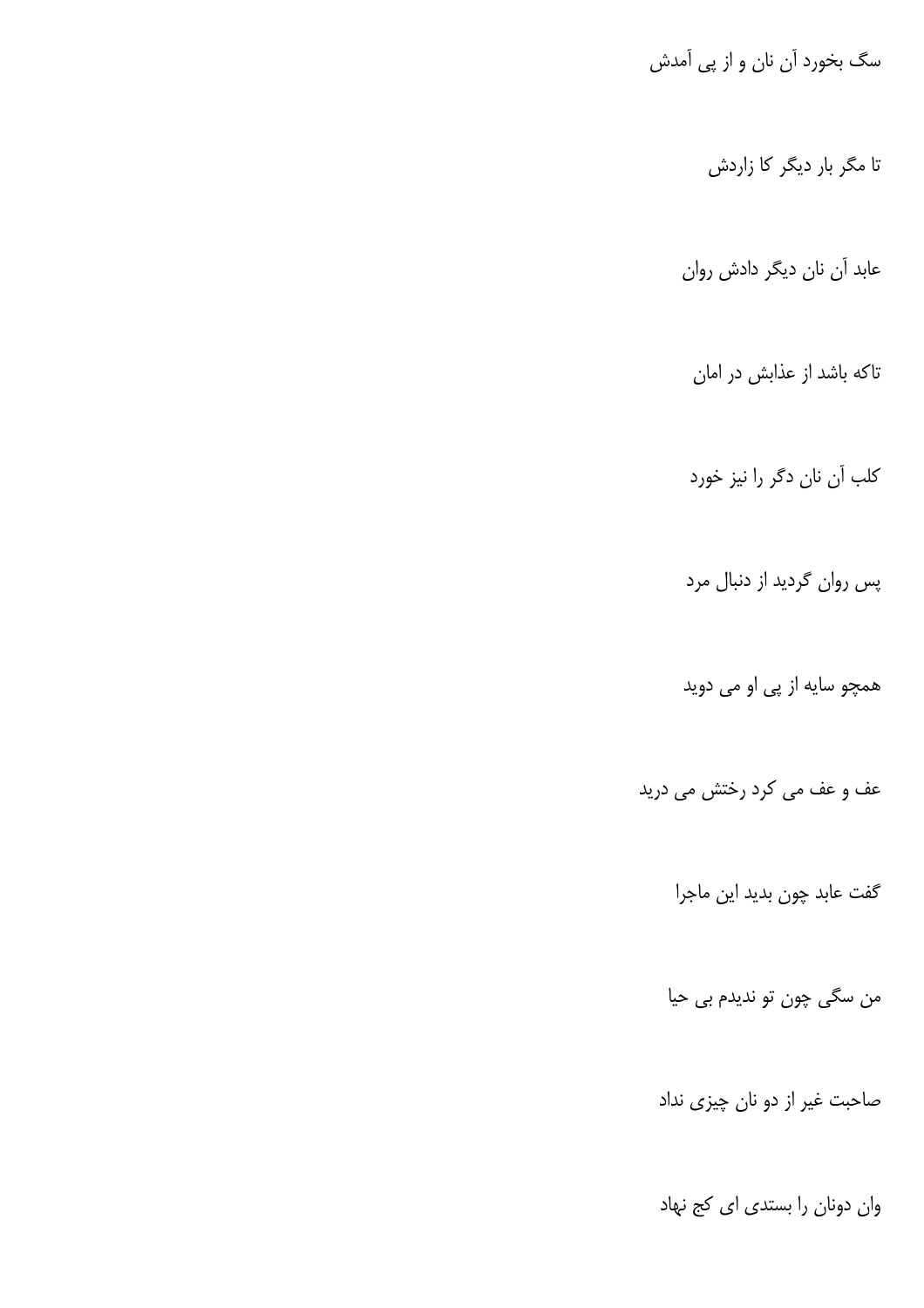دیگرم از پی دویدن بهر چیست وین همه رختم دریدن بهر چیست سگ به نطق آمد که ای صاحب کمال بی حیا من نیستم چشمی به مال هست از وقتی که من بودم صغیر مسكنم ويرانه اين گبر پير گوسفندش را شبانی می کنم خانه اش را پاسبانی می کنم که به من ازلطف نانی می دهد گاه مشت استخوانی می دهد گاه از یادش رود اطعام من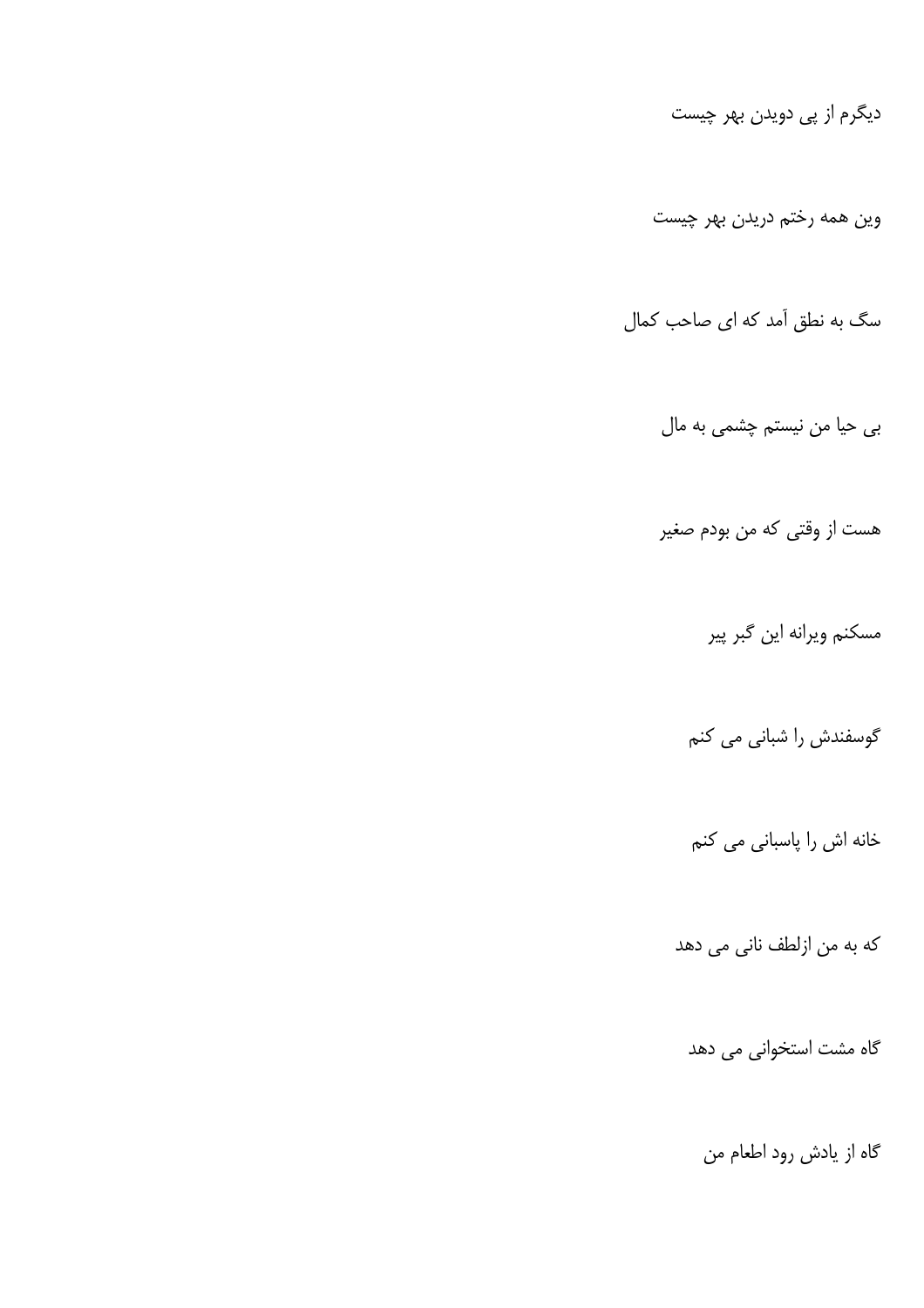وز مجاعت تلخ گردد کام من

روزگاری بگذرد کاین ناتوان

نه زنان يا بدنشان نه استخوان

گاه هم باشد که این گبر کهن

نان نیابد بهر خود نه بهر من

چون بر درگاه او پرورده ام

رو به درگاه دگر ناورده ام

هست کارم بر در این پیر گبر

گاه شکر نعمت او گاه صبر

تو که نامد یک شبی نانت به دست

در بنای صبر تو آمد شکست

از در رزاق رو برتافتی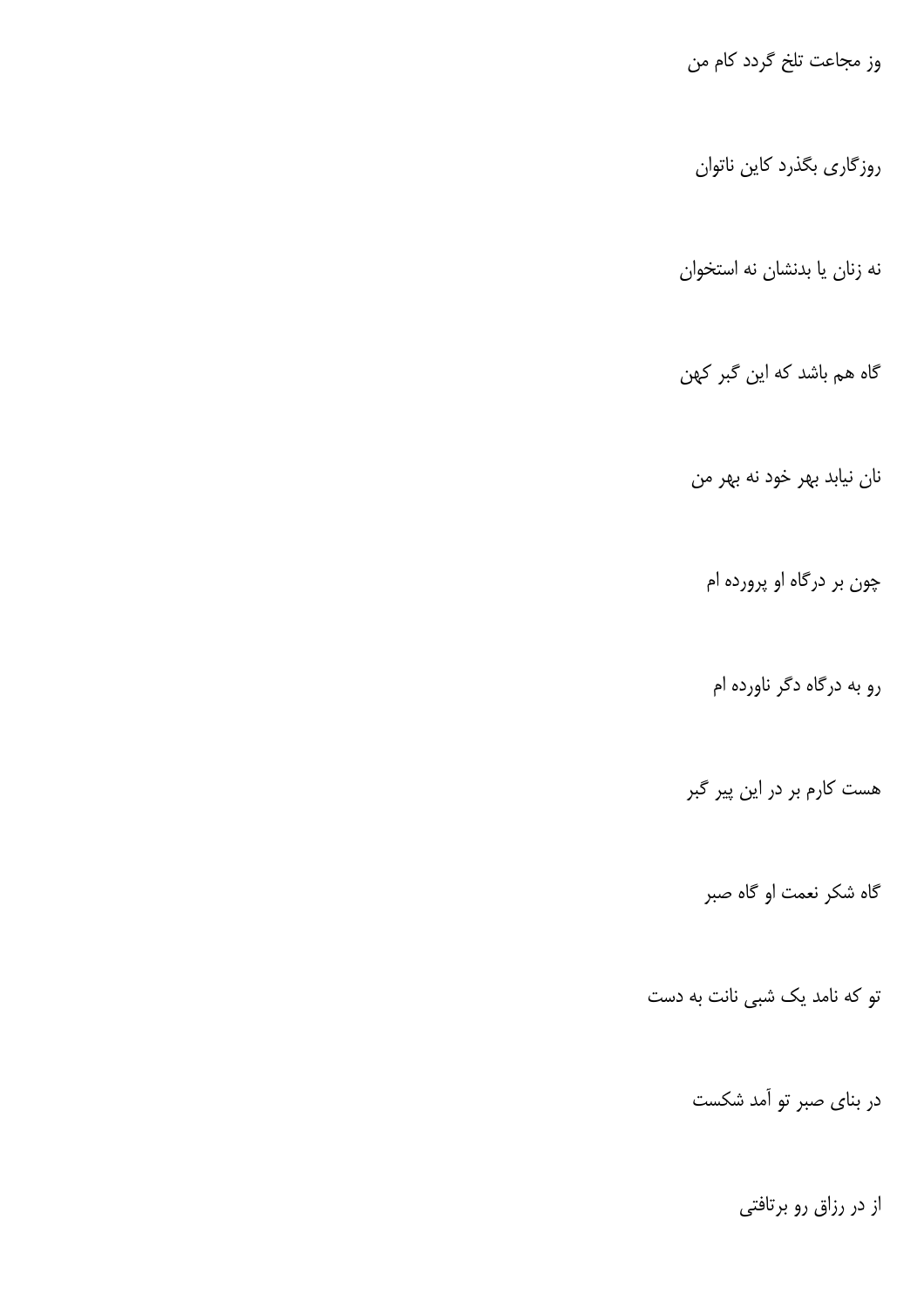بر در گبری روان بشتافتی

بهر نانی دوست را بگذاشتی

کرده ای با دشمن او آشتی

خود بده انصاف ای مرد گزین

بی حیاتر کیست من یا تو ببین

مرد عابد زین سخن مدهوش شد

دست خود بر سر زد و بی هوش شد

ای سگ نفس ((بهائی )) یاد گیر

این قناعت از سگ آن گبر پیر

بر تو گر از صبر نگشاید دری

از سگ گرگین گبری کمتری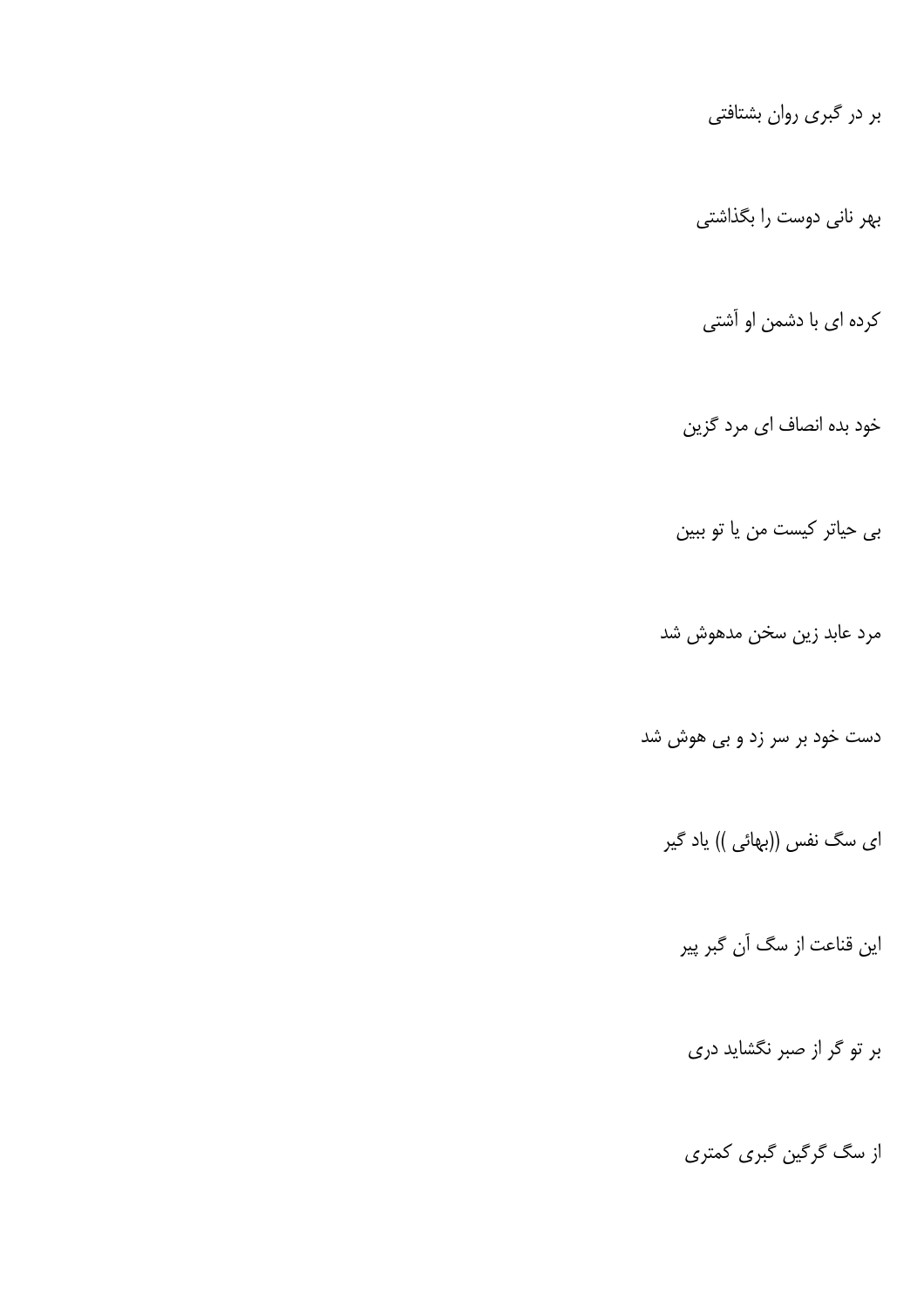۷۲ – نجات از اسپری و به روزی حلال رسیدن

مرحوم آقا میرزا محمود شیرازی که چند داستان از ایشان نقل گردید فرمود شنیدم از مرحوم حاج میراز حسن ضیاءالتجار شیرازی که سالها در شیراز و اخیرا در تهران داروخانه ((عمده فروشی )) داشت ، سالی به قصد زیارت کربلا از طریق كرمانشاه همراه قافله حركت كردم و الاغى كرايه نمودم و اسباب و لوازم خود را بر آن گذاشته و سوار شدم تا نزديك قزوين یک نفر پیاده همراه قافله بود. چون مرا تنها دید نزدیکم آمد و در کارهایم با من همراهی کرد و با هم غذا صرف نمودیم و با من قرار گذاشت تا کاظمین با من همکاری کند و زودتر به منزل رسیده وجای مناسبی آماده کند تا من برسم و در خوراک شریک شوم به همین حال بود تا به کاظمین رسیدیم اسم و حالاتش را پرسیدم گفت نامم کربلائی محمد از اهالی قمشه اصفهان هستم ، هفت سال قبل به قصد زيارت حضرت رضا عليه السّلام با قافله مي رفتم تا حدود استراباد، تركمن ها قافله را غارت کردند و مرا هم همراه خود بردند و غلام خود قرار دادند روزها مرابه کار وامی داشتند وسخت ناراحت ودر فشار بودم تا اینکه روزی تصمیم گرفتم هر طوری هست از دستشان فرار کنم و خود را نجات دهم .

نذر کردم که اگر خداوند مرا یاری فرمود و نجاتم داد که به وطن خود بروم از همان راه کربلا مشرف شوم پس به بهانه ای قدری از آنها دور شدم و چون شب بود و خواب بودند مرا ندیدند پس سرعت کردم تا به محلی رسیدم که یقین کردم از شرّ أنها در امانم ، شكر خداي را به جاي آورده واز همانجا به قصد كربلا آمده ام .

مرحوم ضیاءالتجار گفت من عازم سامرا بودم ، گفتم بیا با هم برویم و بعد با هم کربلا مشرف می شویم هرچه اصرار کردم نیذیرفت و گفت هرچه زودتر باید به نذرم وفا کنم . مقداری پول جلوش گرفتم و گفتم هرچه می خواهی بردار، هیچ برنداشت و چون زیاد اصرار کردم سه ریال ایرانی برداشت و رفت ودیگر او را ندیدم .

هنگامی که در نجف اشرف مشرف شدم ، روزی در صحن مقدس از سمت بالای سر عبور کردم ، جمعی را دیدم که دور یک نفر جمعند چون جمعیت را عقب زده نزدیک رفتم ، دیدم همان کربلائی محمد قمشه ای همسفر من است و با پارچه ای گردن خود را به شباک رواق مطهر بسته و گریه می کند و یک نفر تهرانی به او می گفت هرچه می خواهی به تو می دهم و نقدا صد تومان حاضر شد به او بدهد قبول نكرد نزديكش شدم گفتم رفيق از حضرت امير عليه السّلام چه مي خواهي ، برخیز همراه من به منزل برویم و هرچه لازم داشته باشی به تو می دهم ، قبول نکرد و گفت به این بزرگوار حاجتی دارم که جز او دیگری بر آن توانا نیست و تا نگیرم از اینجا بیرون نمی روم . چون در اصرار خود فایده ندیدم او را رها کرده رفتم .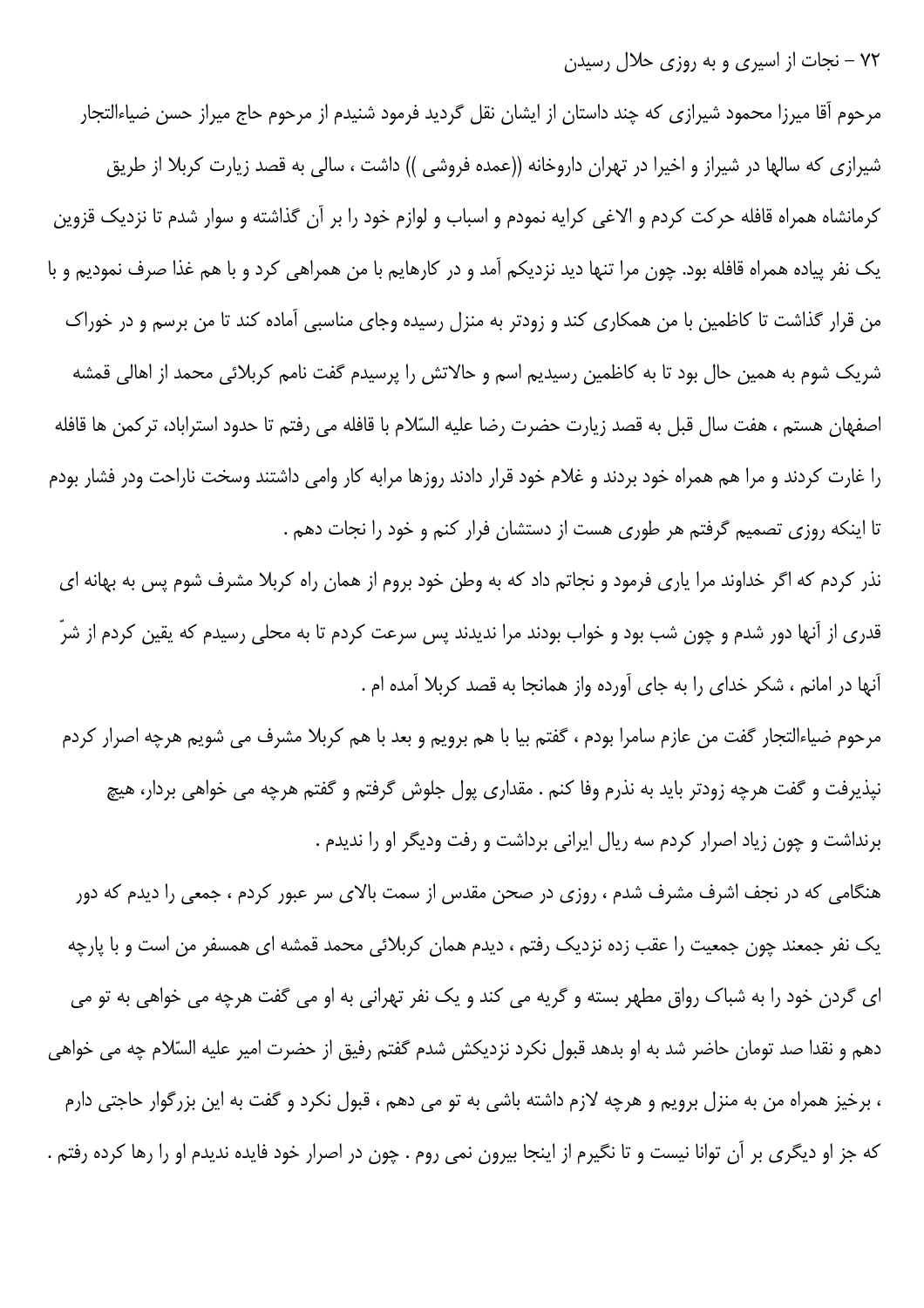روز دیگر او را در صحن مقدس دیدم خندان و شادان ، گفت دیدی حاجتم را گرفتم . پس دست در بغل نمود و حواله ای بیرون آورد و گفت از حضرت گرفتم . پس نقش آن را دیدم طوری است که پشت و رو، پایین و بالای آن مساوی است و ازهر طرف خوانده می شود.

از او پرسیدم که حواله چیست و بر عهده کیست ؟ گفت پس از وصول آن به تو خبر می دهم ، آدرس مرا در تهران گرفت و , فت .

پس از چند سال ، روزی در تهران وارد مغازه ام شد پس از شناسائی او گله کردم وگفتم مگر نه قول دادی مرا به آن حواله اى كه حضرت امير عليه السّلام به تو عنايت فرمودند خبر دهى .

گفت من چند مرتبه به تهران آمدم و تو به شیراز رفته بودی والحال آمده ام تو را خبر دهم که حاجت من از آن حضرت رزق حلالی بود که تا آخر عمرم راحت باشم و آن حضرت حواله ای به یکی از سادات محترم فرمود که قطعه زمین معینی با بذر زراعت آن را به من دهد.

آن سید هم اطاعت کرد از آن سال تا کنون از زراعت آن زمین در کمال خوشی معیشت من می گذرد و راحت هستم .

## ۷۳ - کرامت جناب میثم

در این سنه ۸۸ (مطابق آبان ۴۷) هنگام تشرف به عتبات در نجف اشرف ، روزی به اتفاق جناب آقای سید احمد نجفی خراسانی به زیارت قبر جناب ((میثم )) مشرف شدیم ، آنجا خادمی بود که به ما محبت کرد و چای آورد و هیچ از ما قبول نکرد وگفت حق خدمت راخود جناب میثم به من می رساند و من چند سال است که اینجا خدمتگزار قبر شریفش هستم ، هر از چندی در خواب گوشه ای از زمین مخروبه کوفه را به من نشان می دهد و من آنجا را حفر می کنم ، سکه ای می یابم آن را می فروشم تا مدتی معیشت می نمایم و یکی از همان سکه هایی که به دست آورده بود به ما نشان داد و آن سکه سبز رنگ و از ریال ایرانی کوچکتر بود و به خط کوفی کلمه طیبه ((توحید)) بر آن نقش بود. لا – شفای ناسنا $-$  ۷۴

عالم متقى جناب حاج سيد محمد جعفر سبحاني امام جماعت مسجد آقالر فرمود در خواب محل اجابت دعا را در قبه حسينيه علیه السّلام به من نشان دادند وآن قسمت بالای سر مقدس تا حدی که محاذی قبر جناب حبیب بود و در سفری که با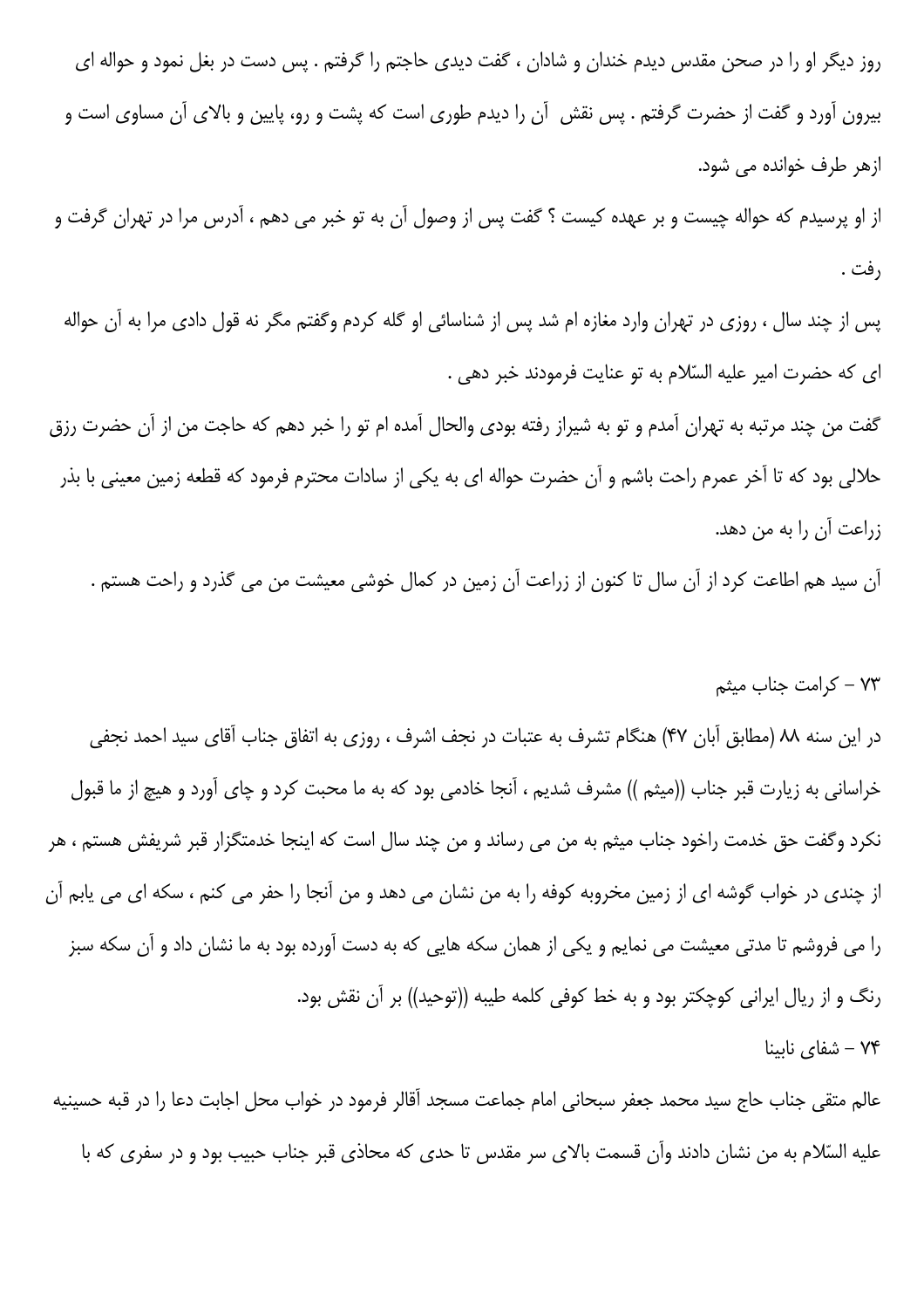مرحوم والد مشرف شديم پدرم ناگهان چشم درد گرفت و از هر دو چشم نابينا شد و من سخت ناراحت و در زحمت بودم ؛ زیرا باید دائما مراقبش باشم و دستش را بگیرم و حوایجش را انجام دهم .

بالجمله حرم مطهر مشرف شدم و در همان محل اجابت دعا عرض کردم چشم پدرم را از شما می خواهم ، شب در خواب دیدم بزرگواری به بالین پدرم آمد دست مبارک را بر چشمش کشید و به من فرمود: این چشم ، ولی اصل خرابست . چون بیدار شدم دیدم هر دو چشم پدرم خوب و بینا شده است ولی معنای کلمه ((اصل خرابست )) را ندانستم تا سه روز که از این قضیه گذشته ، پدرم از دنیا رفت آنگاه معنای کلمه واضح شد.

۷۵ - عطای حسینی (ع)

و نیز جناب آقای حاج سید محمد جعفر مزبور نقل فرمود که در سالی به اتفاق مرحومه والده کربلا مشرف بودم و آن مرحومه مریضه شد و مرضش بیش از چهل روز طولانی شد و به این واسطه مبتلا به قرض بسیار شدم و در این مدت هم نه از شیراز و نه از راه دیگر چیزی به من نرسید پس پناهنده به مولای خود شده به حرم مطهر مشرف شدم ، همان بالای سر عرض کردم یا مولای ! شما خود می دانید که چقدر ناراحت و گرفتار هستم به فریاد من برسید، از حرم خارج شدم . پس از فاصله كمى نماينده مرحوم آيت اللّه آقا ميرزا محمد تقى شيرازى اعلى اللّه مقامه به من رسيد و گفت از طرف ميرزا سفارش شده که هرچه لازم دارید به شما بدهم گفتم تا چه اندازه ، گفت تعیین نشده بلکه هرچه شما خود تعیین کنید. پس تمام قروض را ادا کردم و تا کربلا مشرف بودم تمام مخارج من تاءمین گردید.

۷۶ - بدگمانی به عزادار حسین (ع)

آقای سید محمود عطاران نقل کرد که سالی در ایام عاشورا جزء دسته سینه زنان محله سردزک بودم ، جوانی زیبا در اثنای زنجير زدن ، به زنها نگاه مي كرد، من طاقت نياورده غيرت كردم و او را سيلي زدم و از صف خارج كردم . چند دقیقه بعد دستم درد گرفت و متدرجا شدت کرد تا اینکه به ناچار به دکتر مراجعه کردم ، گفت اثر درد و جهت آن را نمی فهمم ولي روغني است كه دردش را ساكن مي كند.

روغن را به كار بردم نفعي نبخشيد بلكه هر لحظه درد شديدتر و ورم وآماس دست بيشتر مي شد. به خانه آمدم و فرياد مي كردم ، شب خواب نرفتم ، آخر شب لحظه اي خوابم برد حضرت شاهچراغ عليه السّلام را ديدم فرمود بايد آن جوان را راضي کنی .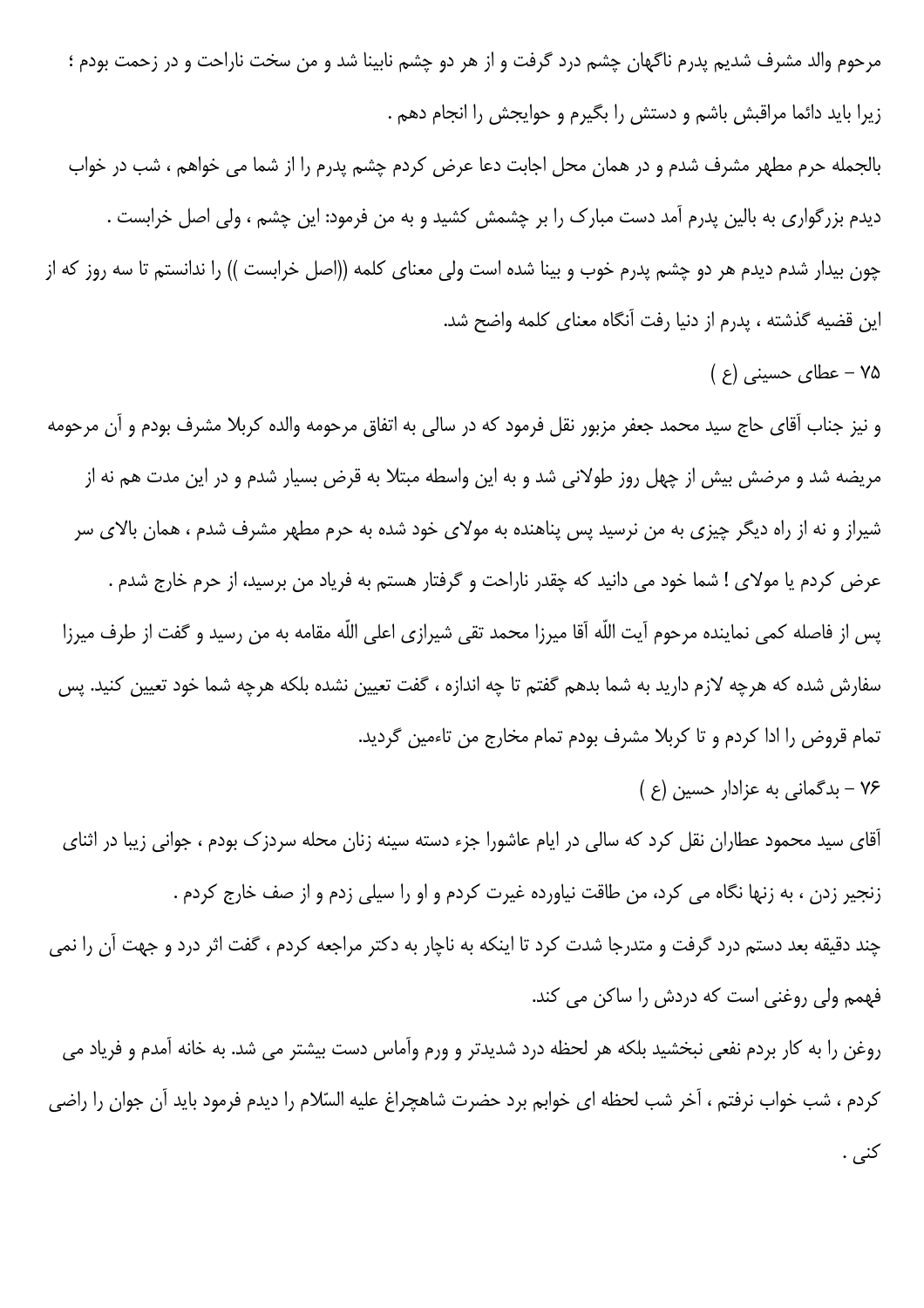چون به خود آمدم دانستم سبب درد چیست ، رفتم جوان را پیدا کردم و معذرت خواستم و بالا خره راضیش کردم ، در همان لحظه درد ساكت و ورمها تمام شد و معلوم شد كه خطا كرده ام و سوء ظن بوده است و به عزادار حضرت سيدالشهداء عليه السّلام توهين كرده بودم .

این داستان به ما می فهماند که اذیت و اهانت به مؤ من و وابسته به خدا و رسول و امام علیه السّلام خطرناک و موجب نزول بلا و قهر الهي است .

٧٧ – پاداش احسان

عالم بزرگوار جناب آقای حاج معین شیرازی که چند داستان از ایشان نقل شد، فرمودند که آقا سید حسین ورشوچی که در بازار تهران ورشو فروشی دارد وقتی سرمایه اش از کفش می رود و مقدار زیادی بدهکار می شود، روزی دختری وارد مغازه اش می شود و می گوید من یهودیه ام و پدر ندارم ۱۲۰ تومان دارم و می خواهم شوهر کنم و شنیده ام تو شخص درستکاری هستی این مبلغ را بگیر و معادل آن اجناسی که در این ورقه نوشته شده است جهت جهیزیه ام بده . قبول کردم و آنچه داشتم دادم بقیه را از مغازه های دیگر تدارک کردم و قیمت مجموع ۱۵۰ تومان شد، دختر گفت جز آنچه دادم ندارم ، گفتم منهم نمی خواهم ، دختر سر بالا کرد و به من دعا کرد و رفت ، پس اجناس را در گاری گذاردم و چون كرايه را نداشت بدهد از خودم دادم وبه خانه اش رفت .

روزی با خود گفتم که به رفیقم حاج علی آقا علاقه بند که از ثروتمندان تهران است حالم را بگویم و مقداری پول بگیرم . صبح زود به شمیران رفتم و دو من سیب به عنوان هدیه خریدم در امامزاده قاسم درب باغ او در زدم باغبان آمد سیب را دادم و گفتم به حاجي بگوييد حسين ورشوچي است .

چون گرفت و رفت به خود آمدم و خود را ملامت کردم چرا رو به خانه مخلوقی آوردی و به امید غیر او حرکت کردی ؟ فورا یشیمان شده وفرار کردم وبه صحرا رفتم و در خاکها به سجده و گریه مشغول شدم و مرتبا توبه و از پروردگار خود طلب آمرزش می نمودم .

چون خواستم به شهر برگردم از راهی که احتمال نمی رفت گماشتگان حاجی مرا ببینند برگشتم و چون می دانستم دنبال من خواهد فرستاد تا نزدیک ظهر به مغازه نرفتم ، وقتی که مطمئن شدم که دیگر کسی از گماشتگان حاجی را نمی بینم به مغازه آمدم .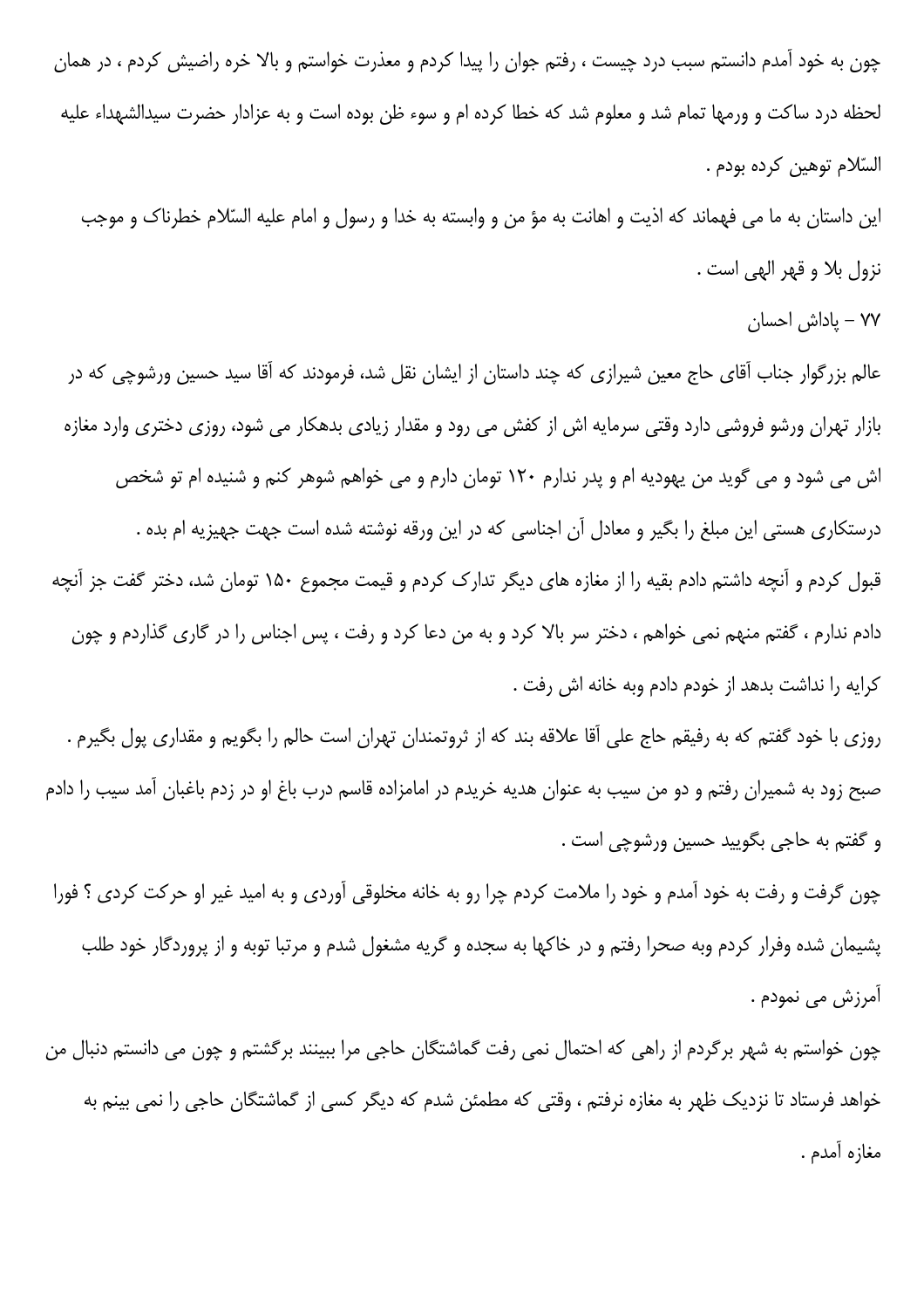شاگردان گفتند تا کنون چند مرتبه گماشتگان حاجی علی آقا آمدند و تو نبودی ، بلافاصله نوکر او آمد و گفت شما که صبح آمديد چرا برگشتيد الحال حاجي منتظر شماست .

گفتم اشتباه شده است ، رفت پسر حاجي آمد و گفت پدرم منتظر شماست گفتم من با ايشان كاري ندارم بالا خره رفت پس از ساعتی دیدم خود حاجی با عصا و حال مرض آمد و گفت چرا صبح برگشتی حتما کاری داشتی بگو ببینم حاجت تو چیست ؟ من سخت منكر شدم و گفتم اشتباه شده است .

خلاصه حاجی با قهر و غیظ برگشت چند روز بعد هنگام ظهر در خانه نان و انگور می خوردم یکی از تجار که با من رفاقت داشت وارد خانه شد و گفت جنسی دارم که به کار تو می خورد و مدتی است انبار منزل را اشغال کرده و آن خشت لعاب ورشو است . گفتم نمی خواهم ، بالا خره به من فروخت به همان مبلغی که خریده بود از قرار خشتی هفده تومان نسیه . طرف عصر تمام آنها که از هزار متجاوز بود آورد، انبار مغازه ام پر شد، فردا یک خشت را برای نمونه به کارخانه ورشو سازی بردم گفتند از كجا آوردى ؟ مدتى است اين جنس ناياب شده بالا خره خشتى پنجاه تومان خريدند و من تمام بدهى خود را پرداختم و سرمایه را نو کردم و شکر خدای را به جا آوردم .

این داستان و نظایر آن به ما می فهماند که شخص موحد هنگام گرفتاری به غیر خدا باید امیدی نداشته باشد و بداند اگر از غیر او برید و به او چسبید به بهترین وجهی کارش را درست خواهد فرمود.

شعر :

کار خود گر به خدا باز گذاری حافظ

ای بساعیش که با بخت خدا داده کنی

۷۸ – التفات به زوّار حسینی آقای سید عبدالرسول خادم در همین سفر اخیر تشرف حقیر در کربلا (۱۴ رجب ۸۸) نقل کرد از مرحوم سید عبدالحسین كليددار حضرت سيدالشهداء عليه السّلام يدر كليددار فعلى كه آن مرحوم اهل فضل و از خوبان بود.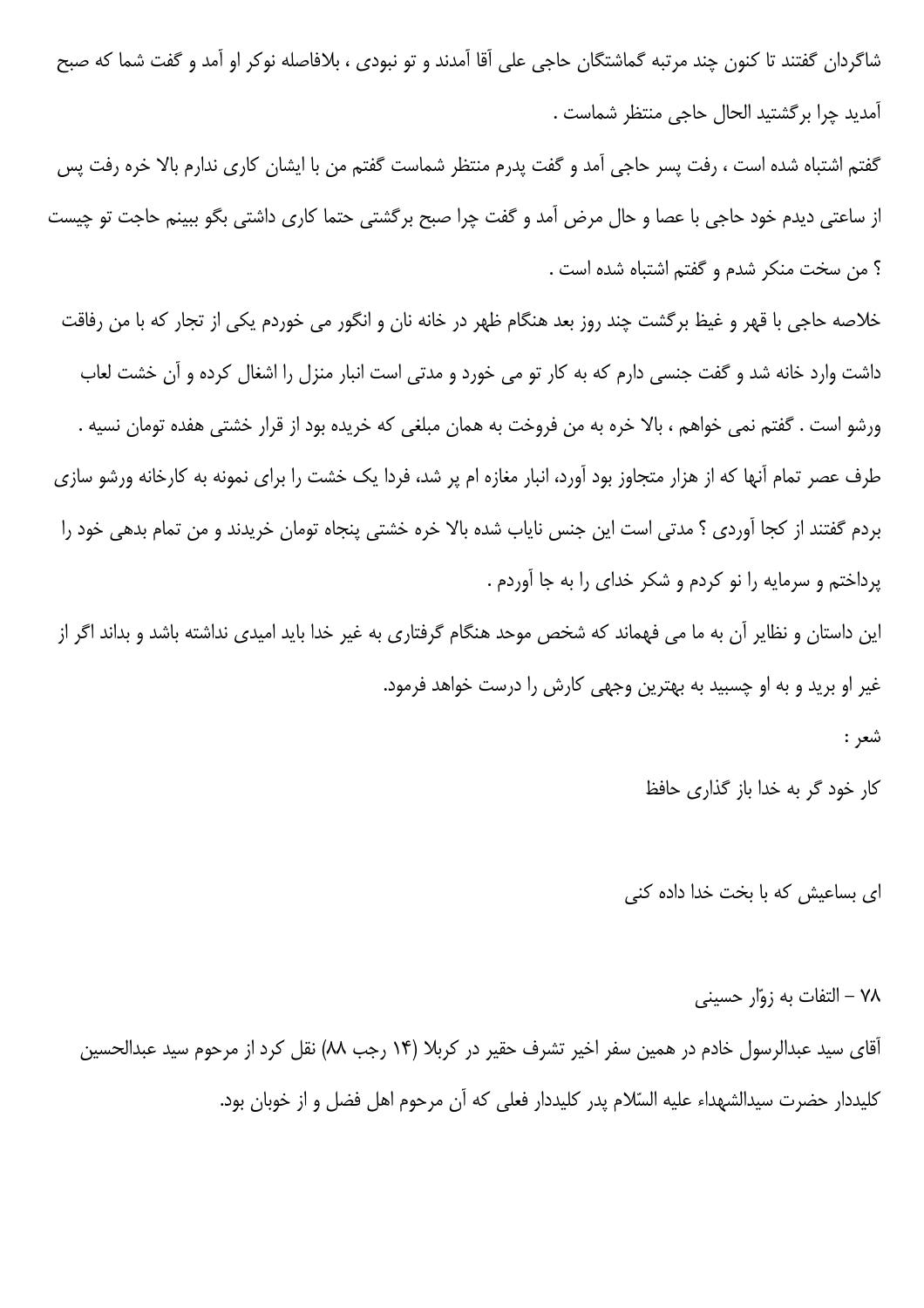شبی در حرم مطهر می بیند عربی پابرهنه خون آلود، پای خونین و کثیف خود را به ضریح زده وعرض حال می کند. آن مرحوم او را نهیب می دهد و بالا خره امر می کند که او را از حرم بیرون نمایند، در حال بیرون رفتن گفت یا حسین علیه السّلام من گمان می کردم این خانه توست معلوم شد خانه دیگری است .

همان شب آن مرحوم در خواب می بیند آن حضرت روی منبر در صحن مقدس تشریف دارند در حالی که ارواح مؤ منین در خدمت هستند حضرت از خدام خود شكايت مي كند. كليددار مي ايستد و عرض مي كند يا جداه ! مگر چه خلاف ادبي از ما صادر شده ؟ می فرماید امشب عزیزترین مهمانهای مرا از حرم من با زجر بیرون کردی و من از تو راضی نیستم و خدا هم از تو راضي نيست مگر اينكه او را راضي كني .

عرض كرد يا جدا! او را نمي شناسم و نمي دانم كجاست ؟ فرمود الا ن در خان حسن پاشا (نزديک خيمه گاه ) خوابيده و به حرم ما هم خواهد آمد و او را با ما كارى بود كه انجام داديم وآن شفاى فرزند مفلوج اوست و فردا با قبيله اش مى آيند آنها را استقبال كن .

چون بیدار می شود با چند نفر از خدام می رود و آن غریب را در همانجایی که فرموده بودند می یابد، دستش را می بوسد و با احترام به خانه خود می آورد و از او به خوبی پذیرایی می نماید.

فردا هم به اتفاق سی نفر از خدام به استقبال می رود چون مقداری راه می رود می بیند جمعی هوسه کنان (شادی کنان ) می آیند و آن بچه مفولجی که شفا یافته همراه آورده اند و به اتفاق به حرم مطهر مشرف می شوند. ٧٩ - برات آزادي و عنايت رضوي (ع )

محب صادق اهل بیت جناب حیدرآقا تهرانی نقل نمود در چند سال قبل روزی در رواق مطهر حضرت رضا علیه السّلام مشرف بودم ، پیرمردی را که از پیری خمیده شده و موی سر و صورتش سفید و ابروهایش بر چشمش ریخته حضور قلب و خشوع او مرا متوجه ساخت تا وقتی که خواست حرکت کند دیدم عاجز است از حرکت کردن . او را پاری کردم در بلند شدن . پرسیدم منزلت کجاست تا تو را به منزل رسانم ، گفت در حجره ای از مدرسه خیرات خان او را تا منزلش رساندم و سخت مورد علاقه ام شد به طوری که همه روزه می رفتم و او را در کارهایش پاری می کردم . اسم و محل وحالاتش را پرسیدم ، گفت اسمم ابراهیم از اهل عراق و زبان فارسی را هم می دانست .

ضمن بیان حالاتش گفت من از سن جوانی تا حال هر ساله برای زیارت قبر مطهر حضرت رضا علیه السّلام مشرف می شوم و مدتی توقف کرده وبه عراق مراجعت می کنم و در سن جوانی که هنوز اتومبیل نبود، دو مرتبه پیاده مشرف و در مرتبه اول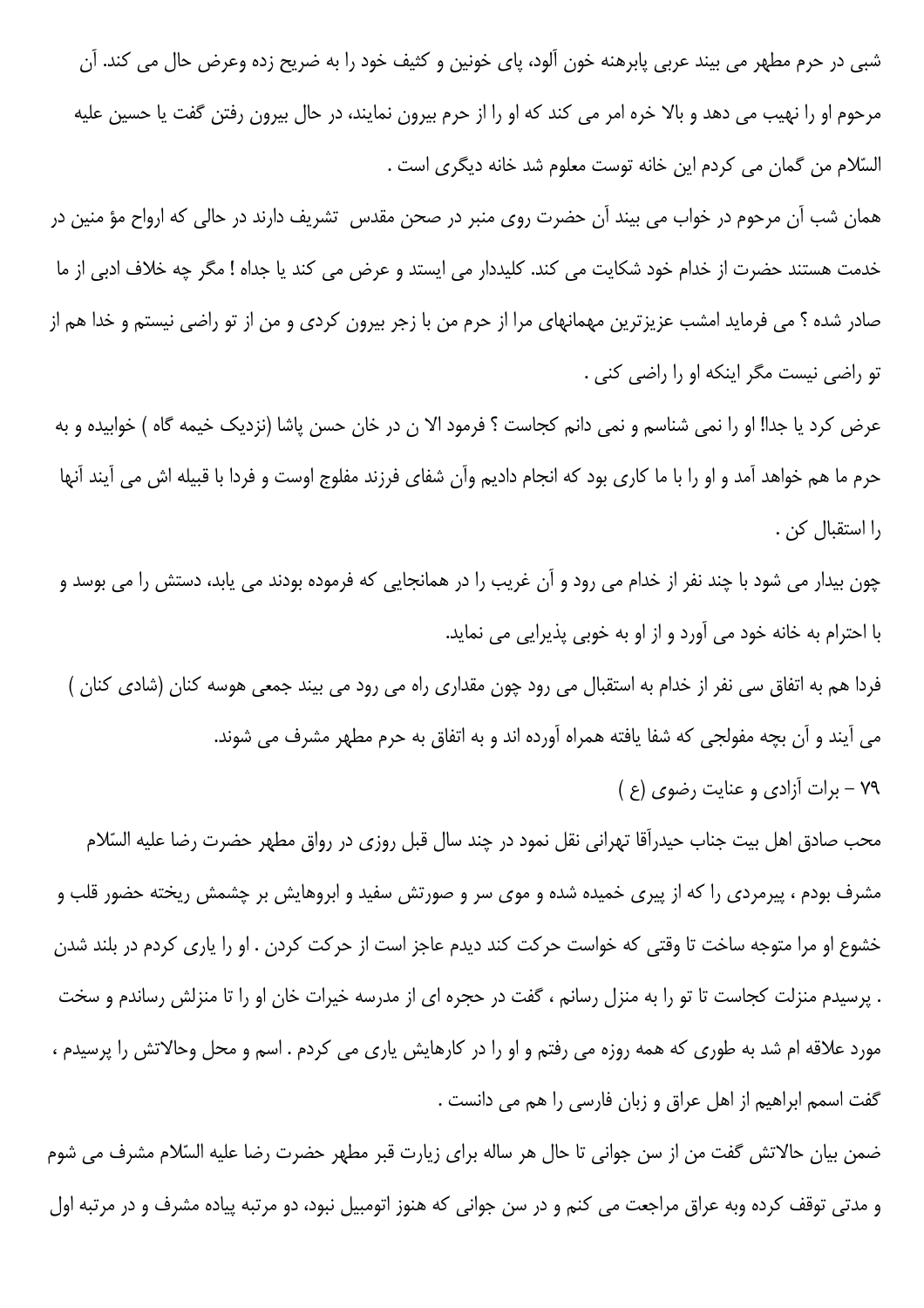سه نفر جوان که با من همسن و رفاقت و صداقت ایمانی بین ما بود و سخت با یکدیگر علاقه و محبت داشتیم و مرا تا یک فرسخی مشایعت کردند و از مفارقت من و اینکه نمی توانند با من مشرف شوند، سخت افسرده و نگران بودند. هنگام وداع با من گريستند وگفتند تو جواني وسفر اول و پياده به زحمت مي روي ، البته مورد نظر واقع مي شوي ، حاجت ما به تو آن است كه از طرف ما سه نفر هم سلامي تقديم امام عليه السّلام نموده و در آن محل شريف ، يادى از ما بنما پس آنها را وداع نموده وبه سمت مشهد حرکت کردم . پس از ورود به مشهدمقدس با همان حالت خستگی و ناراحتی به حرم مطهر مشرف شده پس از زیارت در گوشه ای از حرم افتادم و حالت بی خودی و بی خبری به من عارض شد در آن حالت دیدم حضرت رضا علیه السّلام به دست مبارکش رقعه های بی شماری است و به تمام زوار از مرد و زن حتی بچه ها رقعه ای می دهد چون به من رسیدند چهار رقعه به من مرحمت فرمود، پرسیدم چه شده ؟ به من چهار رقعه دادید، فرمود یکی برای خودت و سه تا برای سه رفیقت . عرض کردم این کار مناسب حضرتت نیست ، خوب است به دیگری امر فرمایید این رقعه ها را تقسیم کند.

حضرت فرمود: این جمعیت همه به امید من آمده اند و خودم باید به آنها برسم پس یکی از آن رقعه ها را گشودم چهار جمله نوشته شده بود:((بَرائَةٌ مِنَ النّارِ وَامانٌ مِنَ الْحِسابِ وَدُخُولٌ فِي الْجَنَّةِ وَأَنَ ابْنُ رَسُولِ اللّهِ صلّى اللّه عليه و آله )). از این داستان دو نتیجه می گیریم : یکی کثرت راءفت و عنایت و مرحمت حضرت رضا علیه السّلام است در باره زوار قبرش به طوری که هرکس به امید نجات به آن حضرت پناهنده شود در باره اش شفاعت خواهد فرمود و هیچ کس از در خانه آن بزرگوار محروم نخواهد گشت .

دیگر آنکه : هرکس به راستی آرزوی زیارت آن حضرت را داشته باشد و او را میسر نشود و از دیگری التماس کند که به نیابت او زیارت کند مانند همان کسی است که زیارت می کند آن حضرت را و این مطلب اختصاصی به زیارت آن حضرت ندارد بلکه در جمیع امور خیریه است ؛ یعنی هرکس کار خیری را دوست دارد و به راستی آرزوی رسیدن به آن در دلش باشد و انجام دادن آن برایش میسر نباشد و دوست دارد کسی که آن را انجام می دهد، یقینا مانند همان کس خواهد بود و به مثل ثواب او خواهد رسید و شواهد این مطلب از روایات بسیار است :

از آن جمله جابر بن عبداللّه انصاری گاهی که به کربلا برای زیارت قبر شریف حضرت سیدالشهداء علیه السّلام مشرف شده بود پس از زیارت قبور شهدای کربلا، آن بزرگواران را خطاب نموده و گفت به خدا قسم ! ما با شما شریک بودیم در آنچه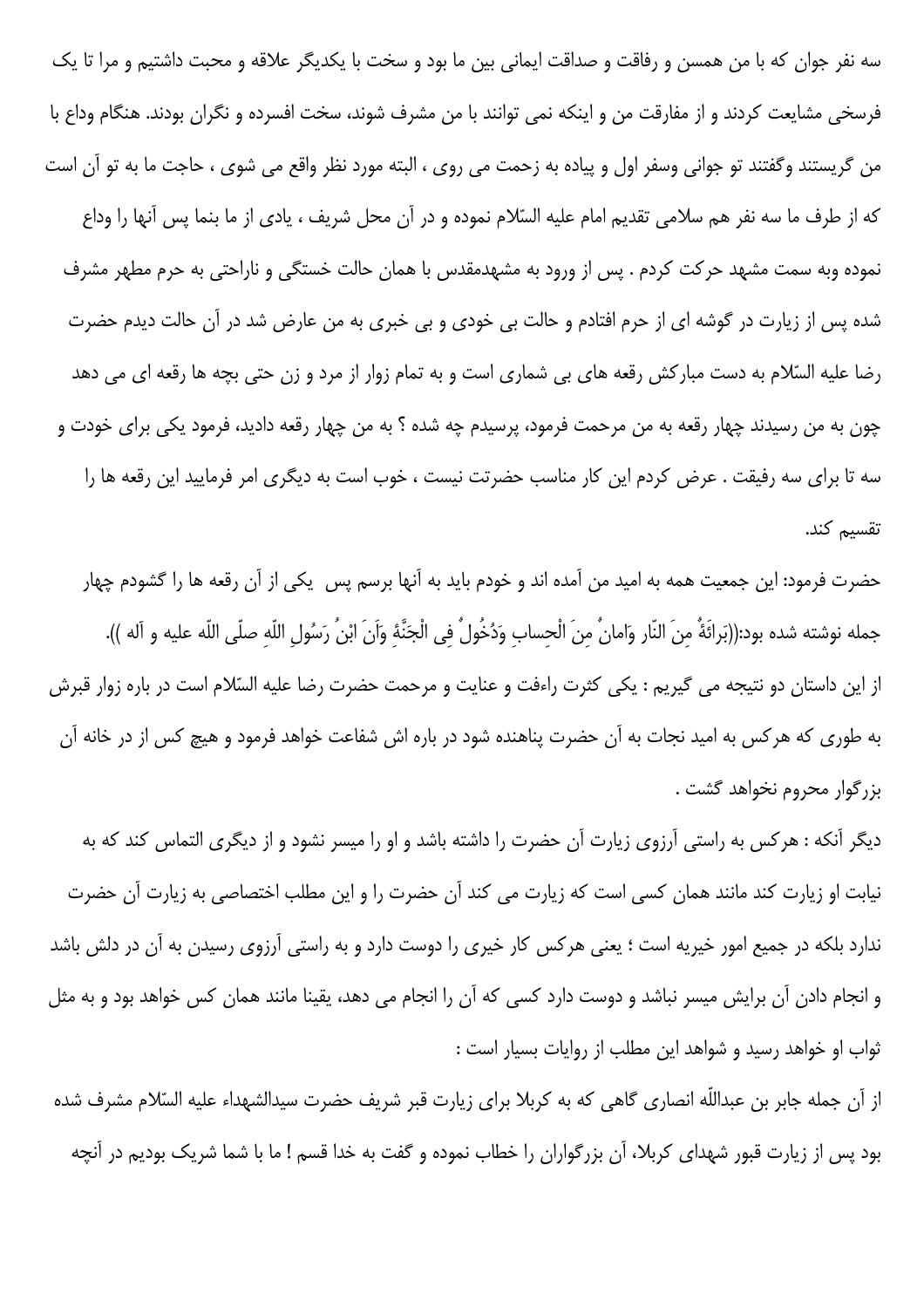داخل آن شدید. عطیهٔ بن سعد کوفی که همراهش بود به او گفت چگونه ما با شهدای کربلا شریک هستیم در حالی که در فراز و نشیب همراه آنها نبودیم و شمشیر نزدیم و آنها میان سر و تنشان جدایی افتاد، فرزندانشان یتیم و زنانشان بیوه شدند: ((فَقالَ لي يا عَطيَّةُ سَمعْتُ حَبيبي رَسُولَ اللّه صلّى اللّه عليه و آله يقَوُلُ مَنْ أَحَبَّ قَوْماً حُشر مَعَهمْ وَمَنْ أَحَبَّ عَمَلَ قَوْم شَركَ في عَمَلهمْ وَالَّذي بَعَثَ مُحَمَّداً بِالْحَقِّ نيَّتي وَنيَّهٔ اَصْحابي عَلى مامَضي عَلَيْه الْحُسَيْنُ وَاَصْحابُهُ))(٣٩)

يعني :((جابر گفت اي عطيه ! از حبيب خود رسول اللّه صلّى اللّه عليه و آله شنيدم مي فرمود: هركس قومي را دوست دارد با آنها محشور شود و هرکس عمل قومی را دوست دارد در آن عمل با آنها شریک باشد، سوگند به آن خدایی که محمد صلّی اللّه عليه و آله را به راستي فرستاد نيت من و اصحاب من همان است كه حسين عليه السّلام و اصحابش بر آن نيت د, گذشتند)).

از آن جمله حضرت رضا عليه السّلام به ريان بن شبيب فرمود:((يَابْنَ شُبَيْبِ اِنْ سَرَكَ اَنْ يَكُونَ لَكَ منَ الثّواب مثْلُ ما لمَن اسْتَشْهَدَ مَعَ الْحُسَيْنِ فَقُلْ مَتى ما ذَكَرتَهُ يالَيْتَني كُنْتُ مَعَهُمْ فَأَفُوزَ فَوْزاً عَظيماً))(۴۰).

((ای پسر شبیب ! اگر تو را مسرور می کند که بوده باشد برای تو از ثواب مانند ثواب آن کسانی که با حسین علیه السّلام شهيد شدند پس هرگاه ياد اَن حضرت كني بگو:((يا لَيْتَني كُنْتُ مَعَهُمْ فَاَفُوزَ فَوْزاً عَظيماً)).

يعني :((اي كاش ! بودم با اصحاب حسين عليه السّلام پس به سعادت بزرگي مي رسيدم )) .

ناگفته نماند که رسیدن به مانند ثواب شهدا وقتی است که در این تمنا صادق باشد؛ یعنی کشته شدن در راه خدا میل قلبی او باشد به طوری که اگر زمینه آن پیش آید، علاقه به خود و اولاد و مال و مقام مانع او نگردد پس کسی که حب به ذات و شهوات و علاقه به دنیا تمام دلش را احاطه کرده به طوری که اگر در واقعه کربلا می بود این علاقه ها نمی گذاشت که جزء شهیدان گردد در گفتن جمله پالیتنی کاذب است .

یک نفر از اهل علم می گفت سالها در غرور و اشتباه بودم و خود را با شهدای کربلا در ثواب شریک می دانستم تا اینکه شبی در خواب صحنه کربلا را به تفصیلی که در کتب مقاتل است مشاهده کردم و خود را نزدیک امام علیه السّلام دیدم پس قاسم بن الحسن عليه السّلام را ديدم كه رفت ميدان و كشته شد، به خاطرم گذشت كه چون امام عليه السّلام ديگر ياور ندارد الا ن به من امر به جهاد می فرماید،پس از ترس به عقب رفته که خود را پنهان نمایم پس اسبی را دیدم بر آن سوار شده به سرعت فرار کردم تا از شدت هول از خواب بیدار شدم پس دانستم عمری در اشتباه بودم و تمنای کشته شدن در راه خدا كه ورد زبانم بود، خالي از حقيقت و دروغ بوده است .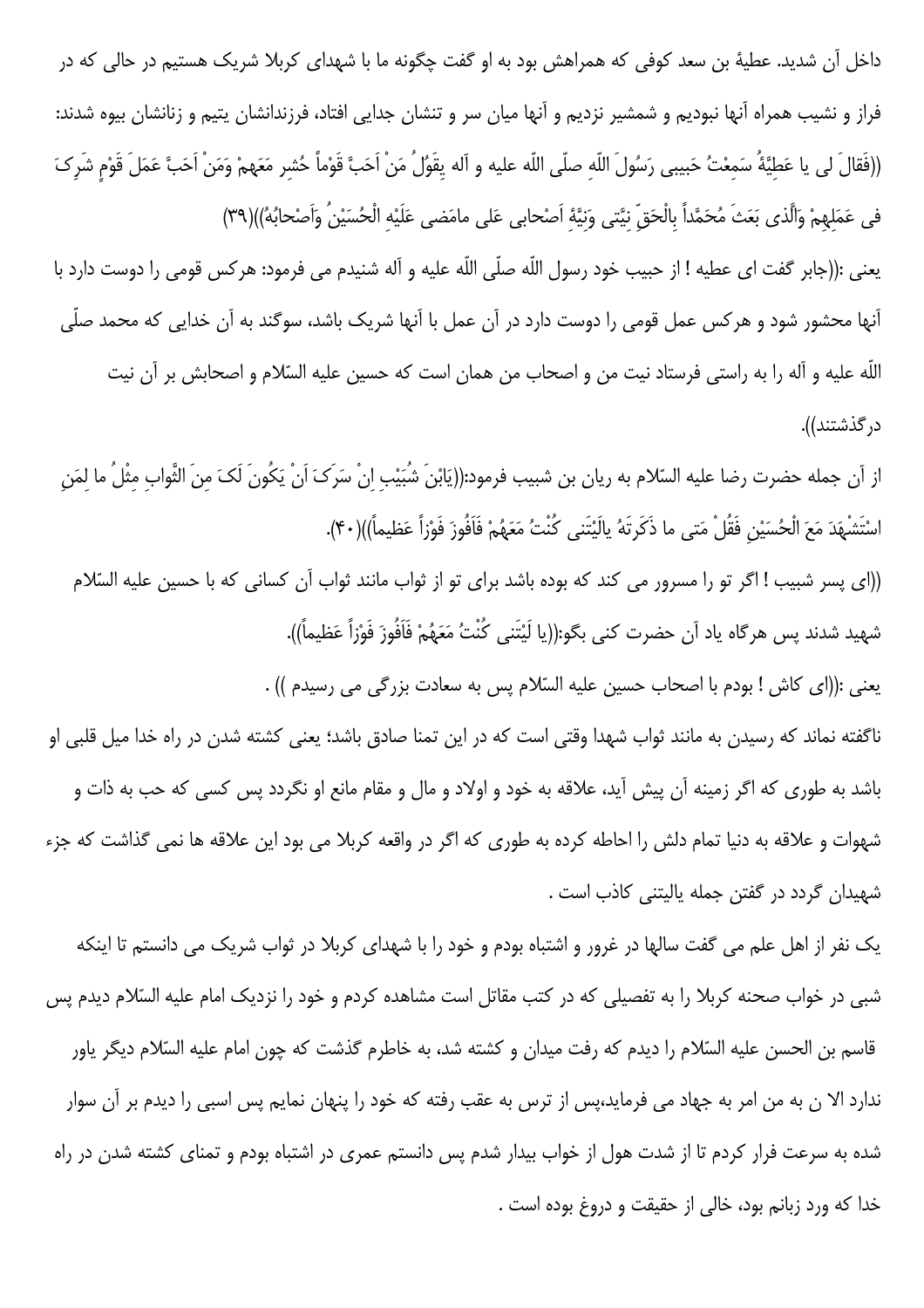غرض از نقل این جمله این است که خواننده عزیز گرفتار غرور نگردد و بداند اولاً رسیدن به ثواب شهدا در صورتی است که تمنای حقیقی باشد و آن هم با احاطه حب دنیا بر دل محال خواهد بود و عمری باید در جهاد با نفس و نبرد با هوی و هوس در رنج و شکنجه باشد تا حقیقتی پیدا کند و اگر شهید در میدان جنگ یک مرتبه قرار می گیرد و کشته و راحت می شود لکن شخص مجاهد با نفس ، عمری در میدان نبرد با نفس و شیطان است و در حدیث نبوی صلّی اللّه علیه و آله آن را ((جهاداكبر)) ناميده است .

و ثانیا در صورتی که تمنای حقیقی باشد مانند ثواب شهیدبه او داده می شود نه عین آن ؛ زیرا آن درجه و مقامی که خداوند به شهدای کربلا در برابر فداکاری عجیب آنها به ایشان مرحمت فرموده به هیچ شهیدی از اولین و آخرین نداده چه رسد به کسی که تنها همان تمنا را داشته باشد، بلی در برابر تمنایش اگر حقیقتی داشته باشد ثوابی بمانند و شبیه آنچه به شهدا داده تفضلاً مرحمت خواهد فرمود.

۸۰ – وظائف ششگانه زنها و رؤ ياي صادقانه

در چند سال قبل ، محترمه علویه ای که مداومت بر نماز جماعت مسجد جامع داشت به بنده گفت مدتهاست که به جده ام صدیقه طاهره فاطمه زهرا سلام اللّه علیها متوسل شده ام برای نجاتم تا اینکه شب گذشته در عالم رؤ یا آن حضرت را دیدم عرض كردم بي بي ما زنان چه كنيم كه اهل نجات باشيم ؟

فرمود شما زنان به شش چیز مواظبت کنید تا اهل نجات شوید و من غفلت کردم از پرسش آن شش چیز و از خواب بیدار شدم و تو بگو آن شش چیز کدام است . بنده به نظرم رسید که در قرآن مجید آخر سوره ((الممتحنه )) وظایف زنان و شروط پذيرفته شدن بيعت آنها با رسول خدا صلَّى اللَّه عليه و آله را بيان فرموده است .

پس به آیه دوازده ازسوره مزبوره مراجعه نموده و شماره کردم دیدم شش چیز است به آن علویه تذکر دادم که قطعا مراد صدیقه کبری همین شش چیز است و برای اینکه زنان مسلمان وظایف خود را بدانند آیه مزبوره با مختصر ترجمه ای نقل می گردد:

(يا اَيُّهَاالنَّبيُّ اذا جائَکَ الْمُؤْمناتُ يُبايعْنَکَ عَلی اَنْ لا يُشْرِكْنَ بِاللّهِ شَيْئاً وَلا يَسْرِقْنَ وَلايَزْنينَ وَلا يَقْتُلْنَ اَوْلادهنَّ وَلا يَاءْتينَ بِبُهْتانِ يَفْتَرِيَنهُ بَيْنَ اَيْديهنَّ وَاَرْجُلِهِنَّ وَلايَعْصِينَكَ في مَعْرُوف فَب ايِعْهُنَّ وَأستَغْفِرْ لَهُنَّ اللّهَ إِنَّ اللّهَ غَفُورٌ رَحيمٌ)(۴۱). يعني :((اي پيغمبر صلّي اللّه عليه و آله چون زنان مؤ منه پيش تو آيند خواهند كه با تو عهد كنند كه شش چيز را ترك كنند، نخست آنکه : برای خدا هیچ چیز را شریک قرار ندهند (یعنی در ذات و صفات و افعال و عبادت به تفصیلی که در کتاب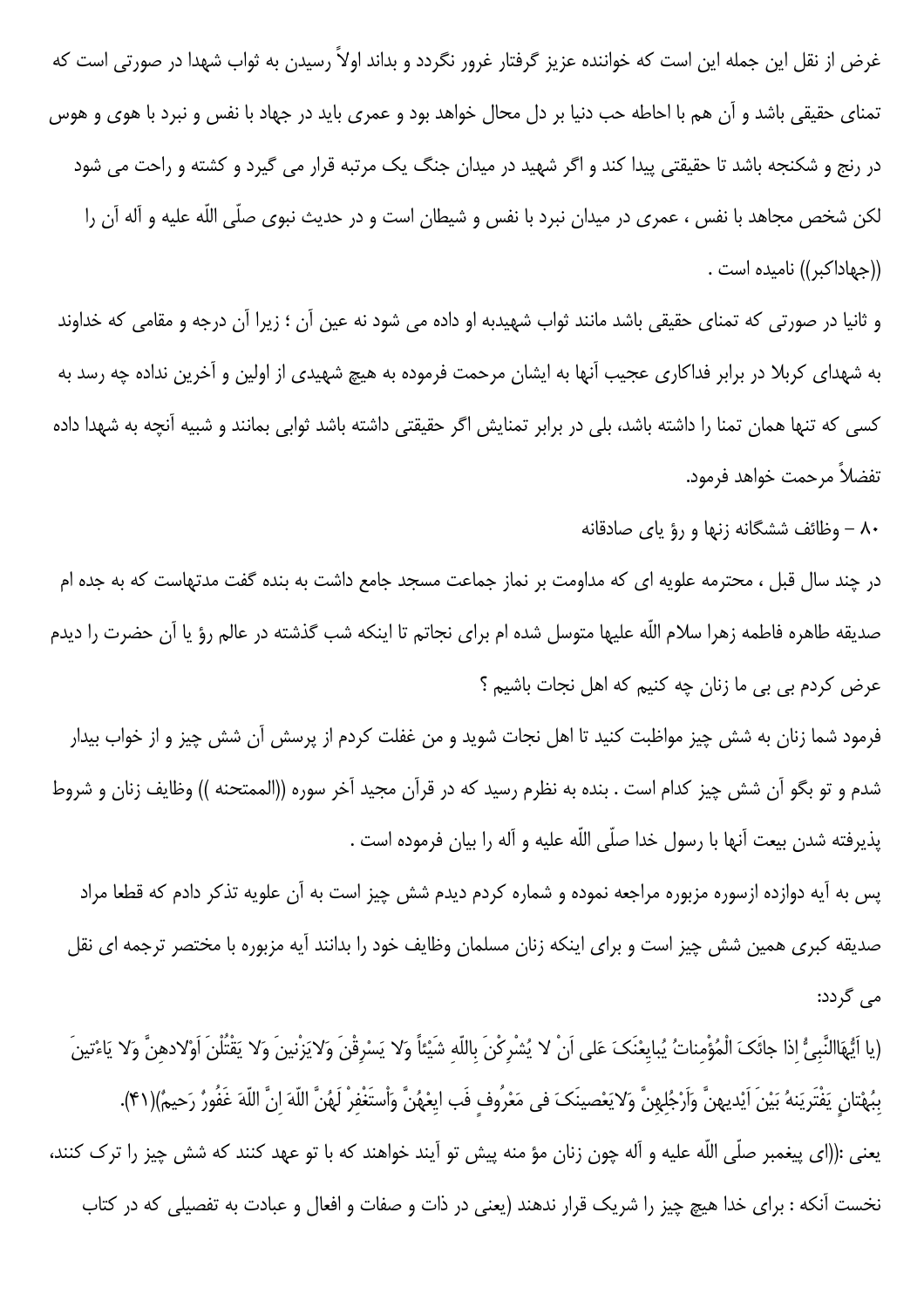گناهان کبیره است )(دوم ) وَلا یَسْرقْنَ؛ دزدی نکنند از مال شوهران و غیر ایشان (سوم ) وَلایَزْنینَ؛ زنا نکنند(چهارم ) ولا يقتلن اولادهن ؛ فرزندان خود را نكشند (و از كشتن فرزند است سقط جنين بلكه ماده تكوين بچه يعنى نطفه و علقه و مضغه كه سقط آنها هم حرام وموجب ديه است به تفصيلي كه در كتاب گناهان كبيره است )،(پنجم )وَلا يَاءْتينَ ببُهْتان؛يعني بهتان و دروغی از پیش دست و پای خود نبافند و بر کسی نبندند مانند اینکه بچه ای را از سر راه بردارد و بگوید آن را زاییده ام و فرزندم هست و مانند اینکه زنان پاکدامن را قذف کند و بهتان زنابر آنها ببندد و به طور کلی هر بهتانی را باید ترک كند(ششم )وَلا يَعْصينَكَ في مَعْرُوف؛و اي محمد صلّى اللّه عليه و آله مخالفت تو را نكنند در هر چه به آن فرمان دهي (مانند نماز، روزه ، حج ، زكات و مانند لزوم اطاعت از شوهر و پرهيزاز نظر و لمس با اجنبي و غيره ) فَبايعْهُنَّ؛يعني پس با اين زنان بر شرطهایی که گفته شد بیعت کن و برایشان از خدا آمرزش خواه که خدا آمرزنده و مهربان است )).

٨١ - عنايت حسين (ع ) و نجات از غرق

ورع متقی جناب شیخ محمد انصاری ساکن سرکوه داراب نقل فرمود که در سنه ۱۳۷۰ کربلا مشرف شدم و پسرم مریض بود؛ او را به قصد استشفا همراه بردم ، روز اربعین با فرزندم کنار شریعه فرات رفتم برای غسل زیارت ، پس با فرزندم در گوشه ای از شریعه در آب رفتیم و مشغول غسل بودم ناگهان دیدم آب فرزندم را برده و به فاصله زیادی تنها سر او را می دیدم و توانایی شنا کردن نداشتم وکسی هم نبود که بتواند شنا کند واو را نجات دهد، پس با کمال شکستگی دل به پروردگار ملتجی شده وخدا را به حق حضرت سیدالشهداء قسم دادم و فرزندم را طلب کردم و هنوز فرزندم را می دیدم که ناگاه دیدم رو به من برمی گرددتا نزدیک من رسیده دست او را گرفته از آب بیرون آوردم ، از حالش پرسیدم گفت کسی را ندیدم ولی مثل اینکه کسی بازوی مرا گرفته بود و مرا رو به تو می آورد پس سجده رفته و خدای را بر اجابت دعایم شکر نمودم .

٨٢ - دادرسی حضرت حجت (ع)

جناب شیخ مزبور فرمود در همان سفر به سامرا مشرف شدم چون خواستم به سرداب مقدس مشرف شوم مغرب گذشته بود و نماز واجب را نخوانده بودم مسجدی که متصل به درب سرداب است دیدم که نماز جماعت است و نمی دانستم که این مسجد به تصرف اهل تسنن است و مشغول نماز عشاء هستند پس به اتفاق فرزندم وارد شبستان شده و در گوشه ای ازشبستان مشغول نماز و سجده بر تربت حسین علیه السّلام شدم و چون جماعت فارغ شد از جلو من گذشته وبه حالت غضب به من نظر می کردند و ناسزا می گفتندپس دانستم که اشتباه کردم و تقیه نکردم و چون همه رفتند ناگاه تمام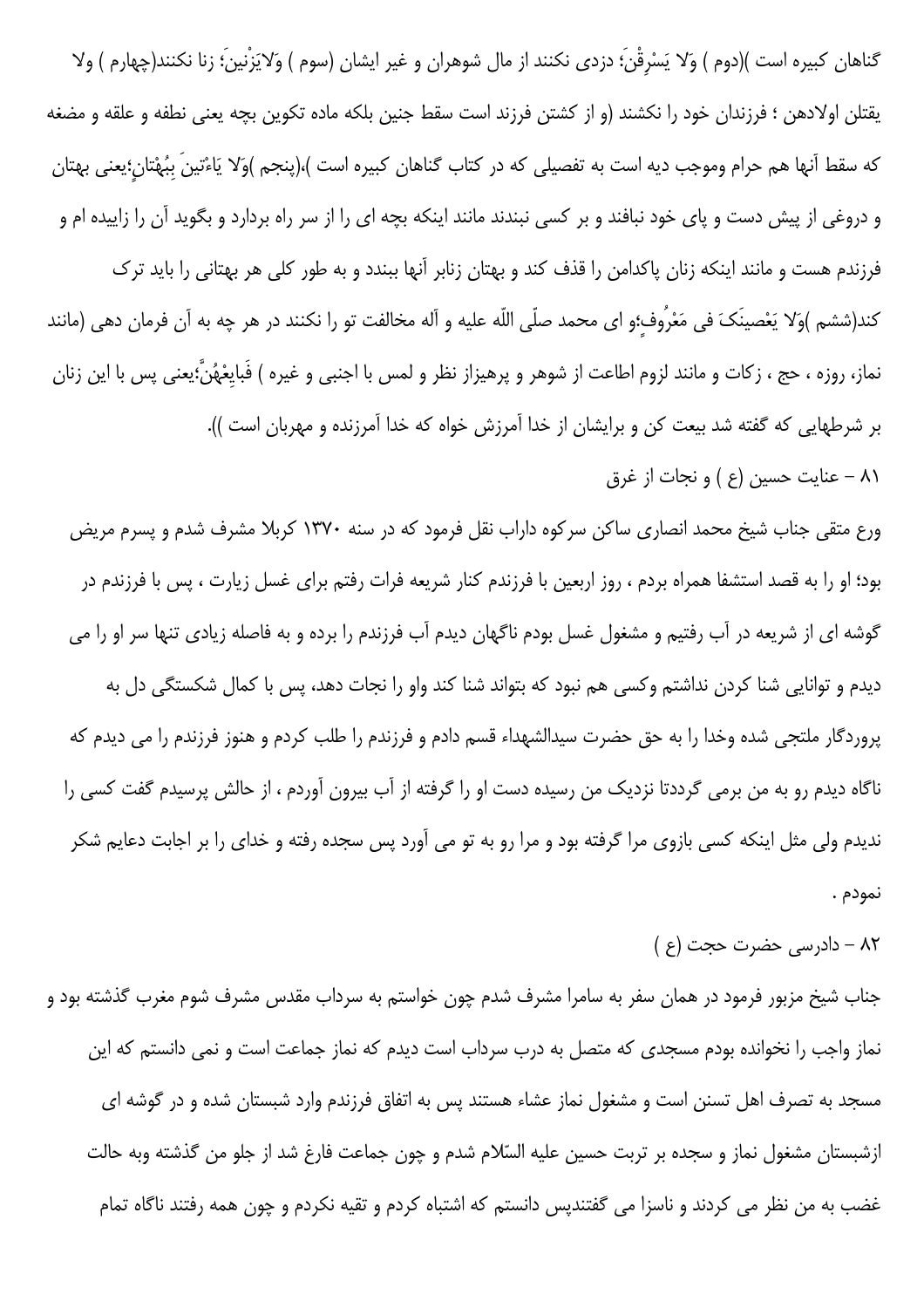چراغهای شبستان را خاموش کرده و در را به روی من بستند و هرچه استغاثه کردم و فریاد زدم که من غریب و زوارم به من اعتنایی نکردند و در آن وقت حالت وحشت و اضطراب عجیبی در من و فرزندم پیدا شد و می گفتیم خیال کشتن ما را دارند پس گریان و نالان با حالت اضطرار به حضرت حجهٔ بن الحسن (عج ) متوسل و از پروردگار به وسیله آن بزرگوار نجات خود را خواستیم ، ناگاه فرزندم که نزدیک دیوار بود و ناله می کرد گفت پدر بیا که راه پیدا شد و ستونی که جزء دیوار و نزدیک به درب شبستان است بالا رفته پس چون نظر کردم دیدم تقریبا به مقدار دو سه وجب ستون از زمین بالا رفته به طوری که به آسانی از زیر آن می توان خارج شد. من و فرزندم از زیر آن خارج شدیم و چون بیرون آمدیم ستون به حالت اولیه خود برگشت و راه مسدود شد، شکر خدای را بجا آوردم ، فردا آمدم همانجا را ملاحظه می کردم ، هیچ اثری و نشانه ای از حرکت ستون دیده نشد و سرسوزنی هم شکاف در دیوار نمایان نبود.

٨٣ - بازشدن قفل به نام حضرت فاطمه (ع )

سید جلیل جناب آقا سید علی نقی کشمیری فرزند صاحب کرامات باهره حاج سید مرتضی کشمیری فرمود شنیدم از فاضل محترم جناب اّقای سید عباس لاری که فرمود در اوقات مجاورت در نجف اشرف برای تحصیل علوم دینیه روزی از ماه مبارک رمضان طرف عصر خوراکی برای افطار خود تدارک کرده در حجره گذاردم و بیرون آمده در را قفل کردم و پس از ادای نماز مغرب و عشاء و گذشتن مقداری از شب برگشتم مدرسه برای افطار کردن ، چون به در حجره رسیدم ، دست در جیب نموده کلید را نیافتم ، اطراف داخل مدرسه را فحص کردم و از بعض طلاب که مدرسه بودند پرسش نمودم ، کلید را نیافتم به واسطه فشار گرسنگی و نیافتن راه چاره ،سخت پریشان شدم ، از مدرسه بیرون آمده متحیرانه در مسیر خود تا به حرم مطهر می رفتم و به زمین نگاه می کردم ، ناگاه مرحوم حاج سید مرتضی کشمیری اعلی اللّه مقامه را دیدم سبب حیرتم را پرسید مطلب را عرض کردم پس با من به مدرسه آمدند نزد حجره ام فرمود می گویند نام مادر موسی را اگر کسی بداند و بر قفل بسته بخواند باز می شود آیا جده ما حضرت فاطمه کمتر از اوست ؟ پس دست به قفل نهاد و ندا کرد ((یا فاطمه )) قفل باز شد.

٨۴ - فرج بعد از شدت

و نیز جناب سید مزبور نقل فرمود از جناب علم الهدی ملایری که فرمود در اوقات اقامت در نجف اشرف برای تحصیل علوم دینیه چندی از جهت معیشت سخت در فشار بودم تا اینکه روزی برای تدارک نان و خوراک عیال هیچ نداشتم از خانه بیرون رفتم وبا حالت حيرت وارد بازار شدم و چند مرتبه از اول بازار تا آخر آن رفت و آمد مي كردم و به كسي هم اظهار حال خود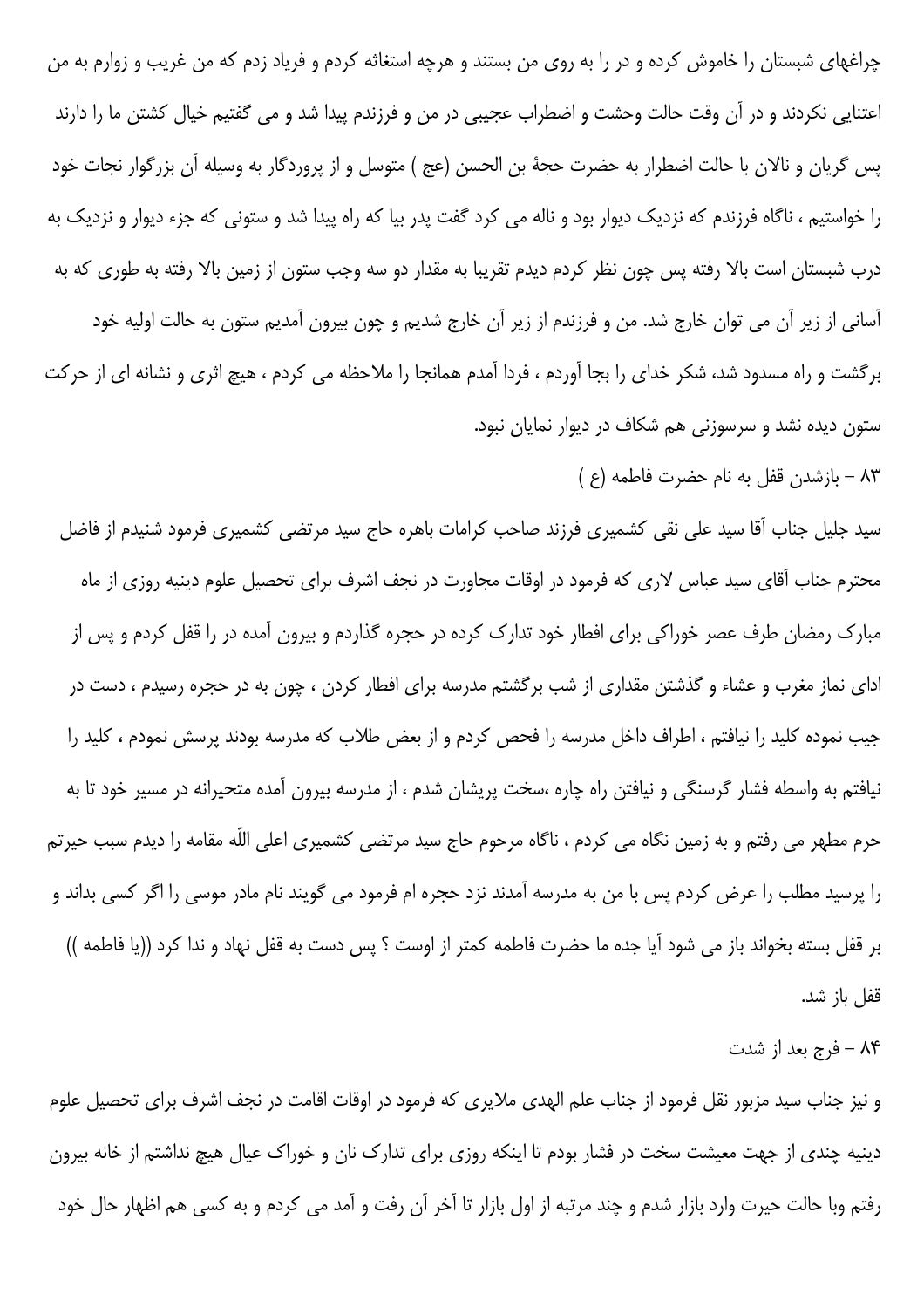ننمودم پس با خود گفتم زشت است در بازار این طور آمد وشد کردن لذا از بازار خارج شده داخل کوچه شدم تا نزدیک خانه حاج سعید، ناگاه مرحوم حاج سید مرتضی کشمیری اعلی اللّه مقامه را دیدم به من که رسید ابتدا فرمود تو را چه می شود جدت امیرالمؤ منین نان جو می خورد و گاهی دو روز هیچ نداشت پس مقداری گرفتاریهای آن حضرت را بیان کرد و مرا تسلیت داد و فرمود صبر کن البته فرج می شود و باید در نجف زحمت کشید و رنج برد پس از آن چند فلس (پول رایج آن زمان ) در جیبم ریخت و فرمود آن را شماره نکن و به کسی هم خبر مده و از آن هرچه خواهی خرج کن پس ایشان رفتند و من آمدم بازار و ازآن پول نان و خورش گرفته به منزل بردم تا چند روز از آن پول نان و خورش می گرفتم با خود گفتم حال که این پول تمام نمی شود و هر وقت دست در جیب می کنم پول موجود است خوب است بر عیال توسعه دهم پس در آن روز گوشت خریدم عیالم گفت معلوم می شود برایت فرج شده ، گفتم بلی ، گفت پس ٍ مقداری پارچه برای لباس ما تدارک کن ، بازار رفتم و از بزّازی مقدار پارچه ای که خواسته بودند گرفتم و دست در جیب کرده ومقداری وجه بیرون آورده جلوش گذاردم و گفتم آنچه قیمت پارچه ها می شود بردار و اگر کسری دارد تا بدهم ، پولها را شمرد مطابق با طلب او بود و بیش از یک سال حال من چنین بود که همه روزه به مقدار لازم از آن پول خرج می کردم و به کسی هم اطلاع ندادم تا اینکه روزی برای شستن ، لباس را بیرون آوردم و غفلت کردم از اینکه پول را از جیب خارج کنم و از خانه بیرون رفتم ، پس موقع شستن لباس یکی از فرزندانم دست در جیب کرد و آن پول را بیرون آورد و آن را به مصرف مخارج همان روز رساندند و تمام شد. ناگفته نماند که برکت یافتن چیزی و کم نشدن آن به مصرف کردنش به قدرت الهی امری است ممکن بلکه واقع و برای آن شواهد بسیاری است که در کتابها ثبت گردیده و چون نقل آنها در اینجا منافی وضع این کتاب است به کتاب ((کلمه طیبه )) مرحوم حاج میرزا حسین نوری و کتاب ((دارالسلام )) مراجعه شود.

و نیز کرامات عالم ربانی مرحوم حاج سید مرتضی کشمیری و تشرفش خدمت حضرت حجهٔ بن الحسن عجل اللّه فرجه مورد قبول غالب اهل علم در نجف اشرف است .

٨۵ - اطلاع از خيال

و نیز جناب سید مزبور نقل فرمود از مرحوم شیخ حسین حلاوی شاگرد عالم ربانی حاج سید مرتضی کشمیری که گفت در نظر داشتم با صبیه مرحوم آقای سید محسن عاملی ازدواج نمایم و برای استخاره گرفتن جهت این امر خدمت سید استاد مشرف شدم پیش از آنکه قصد خود را بگویم عرض کردم استخاره ای برایم بگیرید جناب سید قدری تاءمل کرد پس فرمود خوش ندارم علويه با غير علوى ازدواج كند چون ابتدا چنين فرمود از گرفتن استخاره منصرف شدم .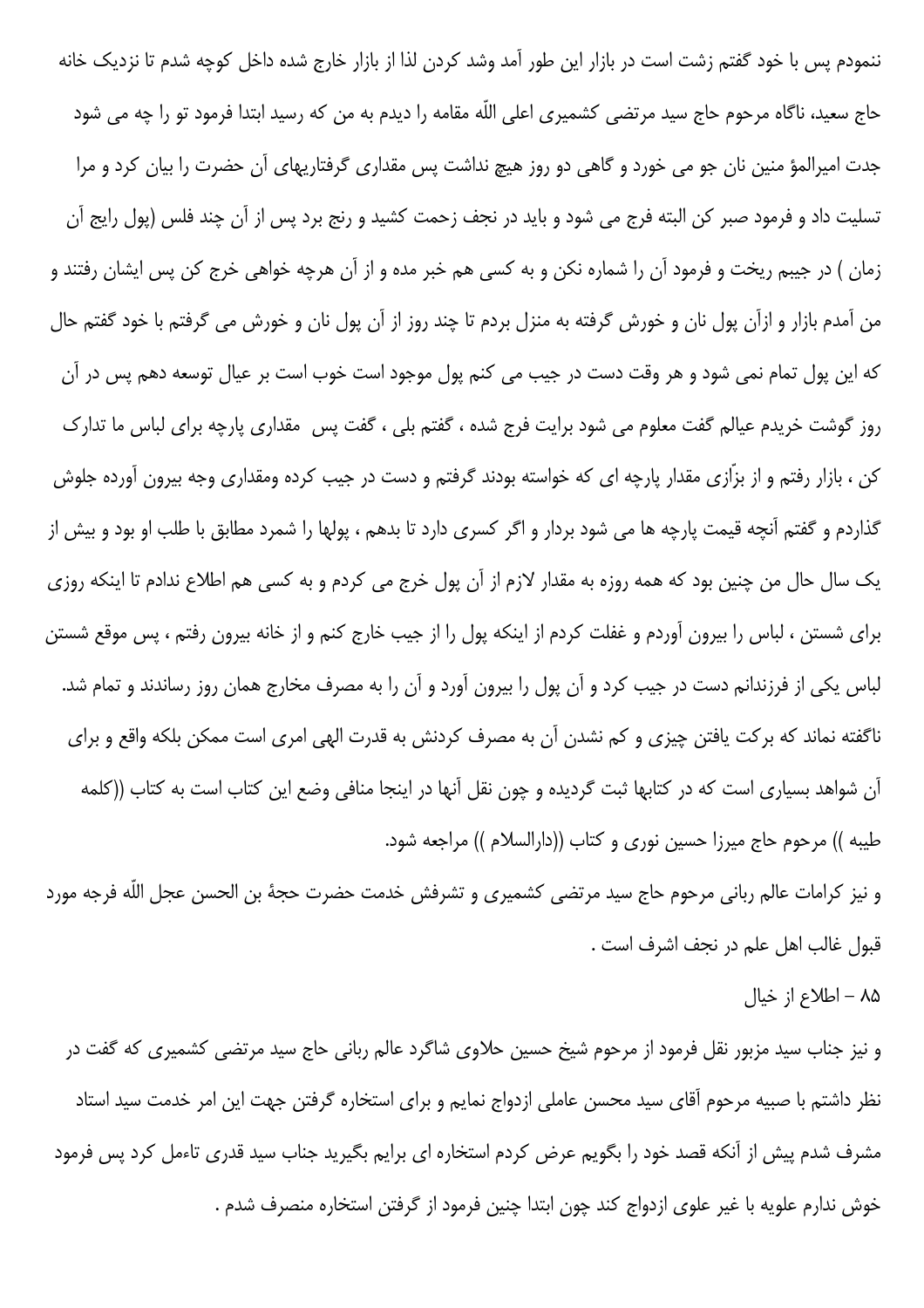۸۶ – رسیدن به گمشده

ثقه با فضیلت جناب حاج شیخ محمد تقی لاری که چند سال مقیم در نجف اشرف بودند نقل نمودند روزی در بازار کربلا درب مغازه بزازی که با او رفاقت داشتم نشسته بودم ناگاه نظرم افتاد به وسط بازار دیدم سکه طلایی است و عبور کنندگان آن را نمی بینند بدون اینکه با کسی بگویم به سمت آن رفتم دست دراز کردم آنرا بردارم دیدم اشتباه کرده ام طلا نیست بلکه آب بینی منجمد است ، از حرکت خود بدم آمد، برگشتم جای خود نشستم و کسی هم نفهمید.

مرتبه دیگر نظر کردم دیدم سکه طلاست ، دقت زیاد نموده یقین کردم باز حرکت نموده به سمت آن رفتم چون خواستم آن را بردارم دیدم آب بینی است ، پشیمان شده برگشتم جای خود نشستم باز به آن نظر کردم دیدم سکه طلاست ، این مرتبه حرکت نکردم و به حالت حیرت به آن نگاه می کردم پس دیدم سید محترمی از اهل علم با حالت پریشانی به اطراف زمین بازار نگاه می کند و می آید تا رسید به آن سکه طلا، فورا آن را برداشت و در جیب گذارده و رفت پس به سرعت خود را به او رساندم و احوالش را پرسیدم و گفتم آن سکه طلا چه بود؟

در جواب گفت : امروز مولود تازه اي خدا به من داده و از جهت مخارج منزل هيچ نداشتم ، رفتم نزد فلان شخص و از او قرض خواستم این سکه را به من قرض داد، به بازار رفتم مقداری اشیاء لازمه خرید کردم چون خواستم آن سکه را صرف نموده و وجه آن را بدهم ندیدمش دانستم که گم شده پس در همان محل عبور خود فحص ً می کردم تا آن را یافتم . غرض از نقل این داستان آن است که خواننده عزیز بداند که حضرت آفریدگار که رب و مدبر امور بندگانست یک لحظه از اداره امور آنها جزئی و کلی غفلت نمی فرماید و در این داستان می بینید چگونه سکه طلا را بر جناب شیخ مزبور مشتبه فرمود تا آن را بر ندارد چون اگر برمی داشت و می رفت سید بیچاره می آمد و آن را نمی دید و می رفت و سخت در فشار قرار مے گرفت .

> پس باید شخص موحد همیشه در حال توکل و اعتمادش به پروردگارش باشد و هو نعم الوکیل . ٨٧ – عنايت حسين (ع ) به زوار قبرش

بعض از موثقین اهل علم در نجف اشرف نقل کردند از مرحوم عالم زاهد شیخ حسین بن شیخ مشکور که فرمود در عالم رؤ یا دیدم در حرم مطهر حضرت سیدالشهداء علیه السّلام مشرف هستم و یک نفر جوان عرب معیدی وارد حرم شد و با لبخند به آن حضرت سلام کرد و حضرت هم با لبخند جوابش دادند. فردا شب که شب جمعه بود، به حرم مطهر مشرف شدم و در گوشه ای از حرم توقف کردم ناگاه همان عرب معیدی را که در خواب دیده بودم وارد حرم شد و چون مقابل ضریح مقدس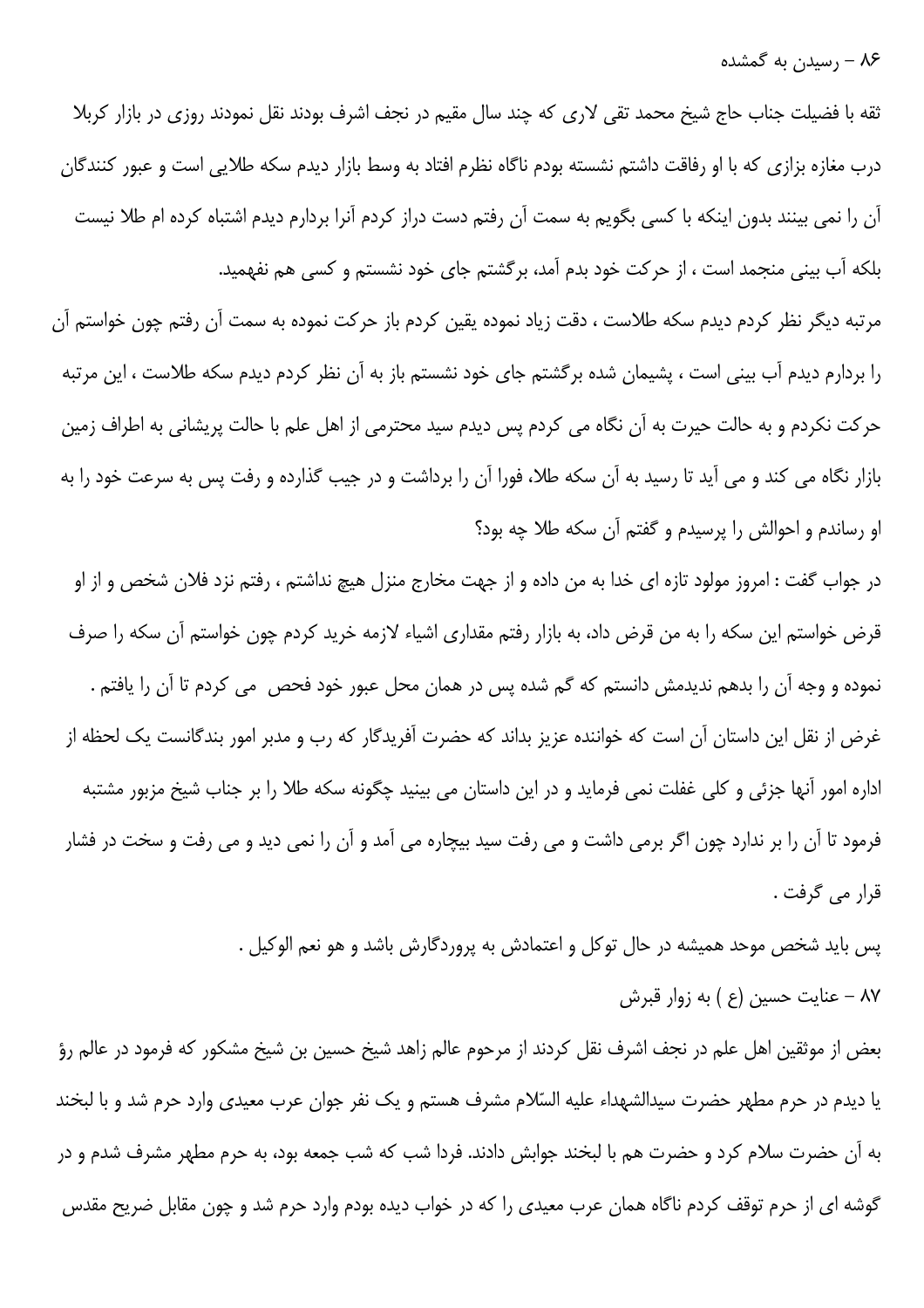رسيد با لبخند به آن حضرت سلام كرد ولي حضرت سيدالشهداء عليه السّلام را نديدم و مراقب آن عرب بودم تا ازحرم خارج شد، عقبش رفتم و سبب لبخندش را با امام علیه السّلام پرسیدم وتفصیل خواب خود را برایش نقل کردم و گفتم چه کرده ای که امام علیه السّلام با لبخند به تو جواب می دهد؟

گفت مرا پدر و مادر پیری است و در چند فرسخی کربلا ساکنیم و شبهای جمعه که برای زیارت می آیم یک هفته پدرم را سوار بر الاغ کرده می آوردم و هفته دیگر مادرم را می آوردم تا اینکه شب جمعه ای که نوبت پدرم بود چون او را سوار کردم ، مادرم گریه کرد و گفت مرا هم باید ببری شاید هفته دیگر زنده نباشم .

گفتم باران می بارد هوا سرد است مشکل است ، نپذیرفت ناچار پدر را سوار کردم و مادرم را به دوش کشیدم و با زحمت بسیار آنها را به حرم رسانیدم و چون در آن حالت با پدر و مادر وارد حرم شدم حضرت سیدالشهداء را دیدم و سلام کردم آن بزرگوار به رویم لبخند زد و جوابم را داد و از آن وقت تا به حال هرشب جمعه که مشرف می شوم حضرت را می بینم و با تبسم جوابم می دهد.

ازاین داستان دانسته می شود چیزی که شخص را مورد عنایت بزرگان دین قرار می دهد ورضایت آنها را جلب می کند صدق و اخلاص و محبت ورزى و خدمتگزارى به اهل ايمان خصوصا والدين و بالا خص زوار قبر حضرت ابى عبداللّه صلوات اللّه عليه است .

## ٨٨ – مقام فقيه عادل

و نیز نقل کردند از مرحوم شیخ محمد نهاوندی که شبی در عالم رؤ یا می بیند مشهد مقدس رضوی علیه السّلام مشرف شده و داخل حرم گردیده سمت بالای سر حضرت حجهٔ بن الحسن عجل اللّه تعالی فرجه را می بیند بخاطرش می گذرد که اجازه تصرف در سهم امام علیه السّلام را که از آقایان مراجع تقلید دارد، خوب است که از خود آن بزرگوار اذن بگیرد، پس خدمت آن حضرت رسیده پس از بوسیدن دست مبارک عرض می کند تا چه اندازه اذن می فرمایید در سهم حضرتت تصرف كنم ؟ حضرت مي فرمايد: ماهي فلان مبلغ (مقدار أن از نظر قائل محو گرديده بود).

پس از چند سال شیخ محمد مزبور به مشهد مقدس مشرف می شود و در همان اوقات مرحوم آیت اللّه حاج آقا حسین بروجردی هم مشرف شده بودند، روزی شیخ محمد، حرم مشرف می شود سمت بالای سر می آید می بیند همانجایی که حضرت حجت عليه السّلام نشسته بودند أقاى بروجردى نشسته است بخاطرش ٍ مي گذرد كه از اكثر أقايان مراجع اجازه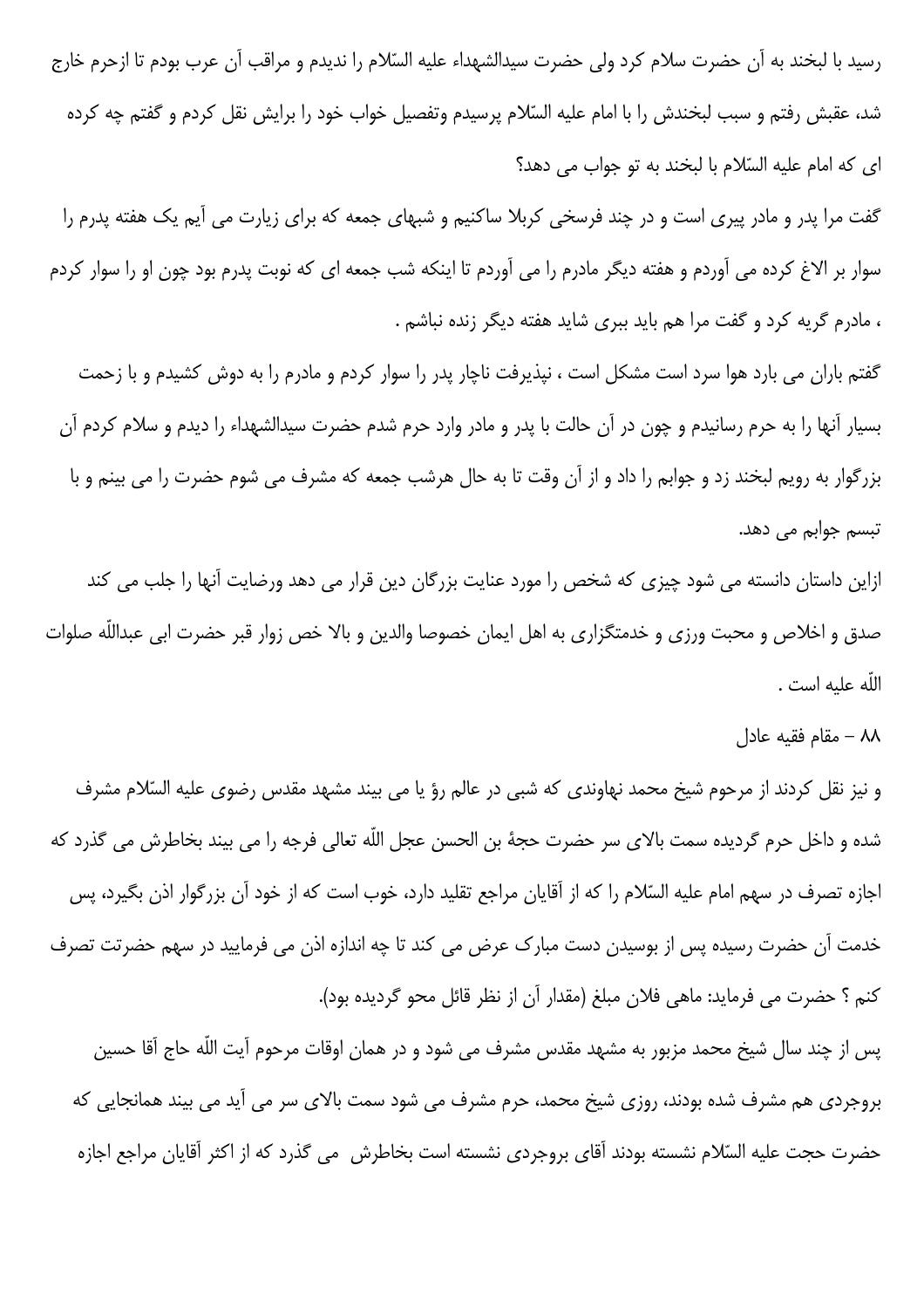تصرف در سهم امام گرفته ، خوب است از آقای بروجردی هم اذن بگیرد، پس خدمت آن مرحوم رسیده و طلب اذن می کند ايشان هم مي فرمايند ماهي فلان مبلغ (همان مبلغي كه حضرت حجت عليه السّلام در خواب فرموده بودند). پس شیخ محمد تفصیل خواب چند سال پیش در نظرش می آید و می فهمد که تمامش واقع شده الا اینکه به جای حضرت حجت عليه السّلام آقاي بروجردي است .

از این داستان دانسته می شود که شیعیان در زمان غیبت امام علیه السّلام باید مقام فقیه عادل را بشناسند و او را نایب امام خود بدانند و از او قدردانی کنند و در دانستن وظایف شرعیه و احکام الهی به او مراجعه نمایند و حکم او را حکم امام دانند و در داستان حاج علی بغدادی که در کتاب مفاتیح الجنان نقل شده ، حضرت حجت علیه السّلام به حاج علی فرمود که مراجع نجف اشرف يعني شيخ مرتضى انصارى و شيخ محمد حسين كاظميني و شيخ محمد حسن شروقي ، وكلاء منند و نيز فرمود آنچه از حق من به آنها رساندي قبول است .

۸۹ – ترس از آخر کار

جناب آقای منوچهر موریسی سلمه اللّه تعالی داستانی طولانی نقل نمودند که خلاصه اش آن است که اوقاتی که ایشان در حومه لارستان در قریه اسیر به آموزگاری مشغول بودند جوانی به نام ((احمد)) از اهل آن قریه مریض سخت و محتضر (آماده مرگ ) می شود پس در حالت احتضارش آقای منوچهر اورا تلقین می گوید و کلمه طیبه ((لاالهَ الا اللّهُ)) را به سختی پس از تلقين بسيار مى گويد و همچنين جمله ((محمد رسول اللّه صلّى اللّه عليه و آله )) را هم مى گويد ولى جمله ((على ولى اللّه )) را نمی گوید و پس از اصرار به سرش اشاره کرد که نمی گویم و بعد هم به زبانش گفت نمی گویم پس از آن در یک حالت اغما و بی هوشی فرورفت و همه از اطرافش ٍ متفرق شدند و چند روز به همان حالت بود تا اینکه او را به شیراز بردند و در بیمارستان بستری نمودند و پس از چند روز حالش خوب شد و از بیمارستان خارج گردید.

پس به دیدن او رفتم و گفتم آن روزی که به تو تلقین می گفتم چرا از گفتن ((علی ولی اللّه )) خودداری می کردی ؟ ((احمد)) از شنیدن این پرسش من حالت ترس و وحشتی عارضش شد و لب خود را گزید و گفت در آن موقع که شما مرا تلقين شهادت مي كرديد ديدم كه شهادت به صورت زنجيري است داراي سه حلقه قطور كه روى حلقه اوّل ((لاالهَ الا اللّهُ)) و روى حلقه دوم ((مُحَمَّدُ رَسُولُ اللّه)) و روى حلقه سوم ((عَلىُّوَلىُّاللّه)) نوشته بود وحلقه اول در دست من بود و حلقه دوم در وسط و حلقه سوم در دست دیوی که هیکل او وحشت آور بود می باشد و در دست دیگرش کیسه ای بود که من احساس مى كردم تمام پول و نقدينه من در آن است . من با تلقين شما ((لاالهَ الا اللّهْ)) و ((مُحَمَّدُ رَسُولُ اللّه)) را گفتم و چون مى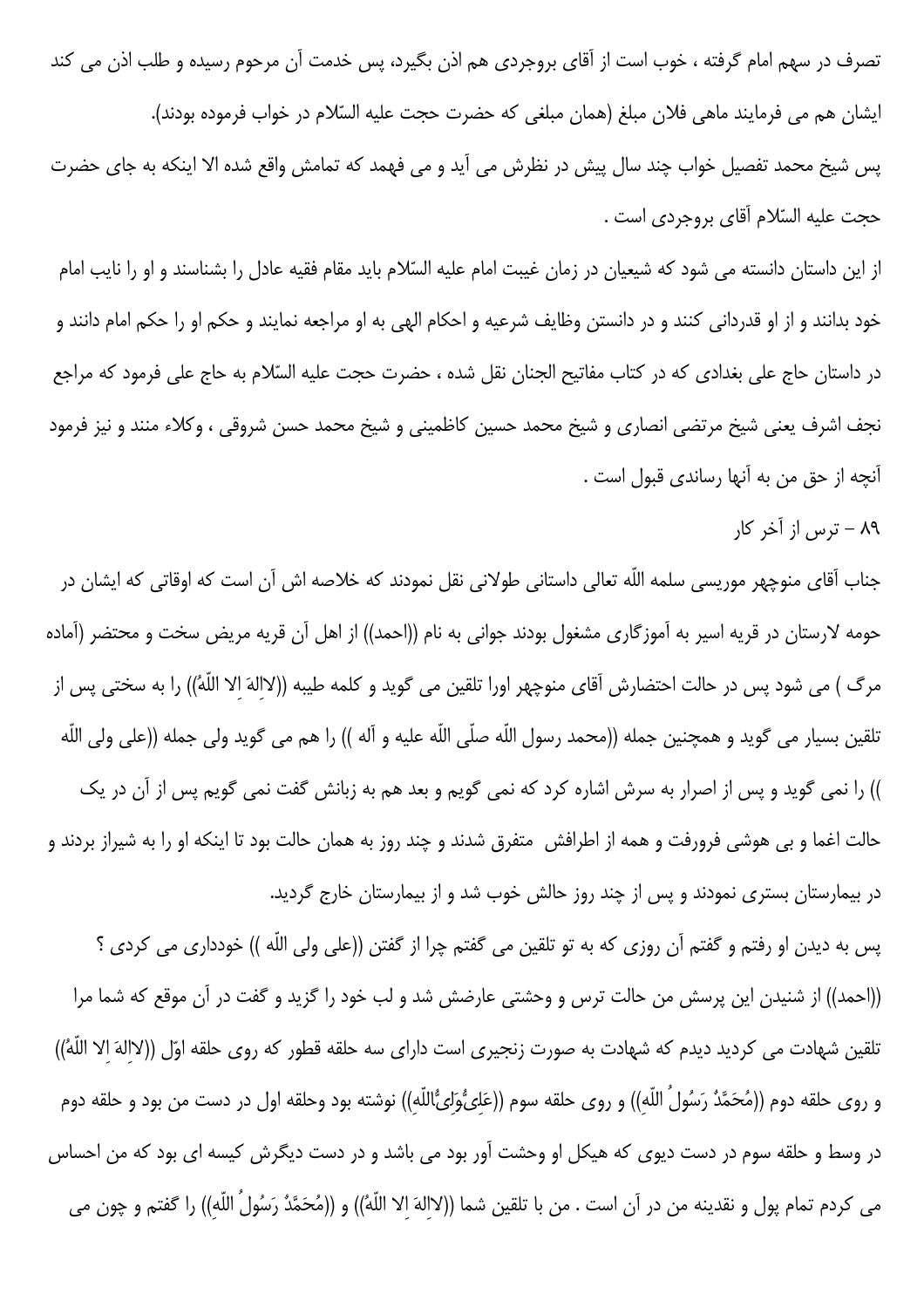خواستم جمله ((على وليّ اللّه )) را بگويم آن ديوصورت زنجير را به سختي از دستم مي كشيد و مي گفت اگر گفتي تمام پول و دفتر بانکی تو را که در این کیسه است می برم ، من هم از ترس اینکه تمام دارائی مرا نبرد نمی گفتم و در آن حالت ، محبت زیادی به پولهایم داشتم با آن حالت حلقه توحید را از دست نمی دادم و رها نمی کردم و در این کشمکش و ناراحتی شدید بودم که ناگاه سیدی نورانی و جذاب ظاهر گردید و پای مبارک را روی زنجیر گذارد مثل اینکه آن دیوصورت دستش زیر پای آن بزرگوار بوده و فشرده شد فریادی زد وزنجیر را رها ساخت تمام زنجیر به دست من آمد دیگر نفهمیدم چه شد تا وقتی که چشمم باز شد و خود را غرق عرق و در بستر بیماری افتاده دیدم .

نظیر داستان مزبور داستانهای دیگری نیز از موثقین شنیده ام راجع به اشخاصی که در آخر عمر علاقه شدید آنها به دنیا آشکار و بر علاقه های دینی و ایمانی غالب بلکه با انکار و اظهار تنفر از آنها مردند و نقل آنها غیر لازم و موجب طول کلام است و همچنین داستانهایی در این باره در کتب معتبره نقل شده است ، تنها یک داستان از کتاب منتخب التواریخ ، باب ۱۴، حکایت شش نقل می شود که خلاصه اش این است :

شخصی از اهل علم هنگام احتضارش دعای عدیله برایش می خواندند چون رسیدند به جمله ((واشهدان الائمهٔ الابرار)) محتضر گفت این اول حرف است یعنی قبول ندارم تا سه مرتبه او را تلقین می کردند و او می گفت این اول حرف است . پس از لحظه ای عرق تمام بدنش را گرفت و چشمهایش را باز کرد و با دست اشاره به صندوقی که درگوشه حجره بودنمودو امرکرد سر آنرابازکردند.

و از میان آن یک ورقه بیرون آوردند پس به او دادند و پاره اش کرد و چون سبب آن را از او پرسیدند گفت من به کسی پنج تومان قرض داده بودم و از او سند گرفته بودم ، هروقت به من می گفتید بگو:((واشهدان الائمهٔ الابرار…)) می دیدم ریش سفیدی سر صندوق ایستاده وهمین سند را به دست گرفته می گوید اگر این کلمه شهادت را گفتی این سند را یاره می کنم ، من از کثرت محبتی که به آن سند داشتم راضی نمی شدم که این شهادت را بگویم و چون خدا بر من منت نهاد و مرا شفا داد آن سند را خودم پاره کردم و دیگر مانعی از گفتن کلمه شهادت ندارم .

خواننده عزیز! از شنیدن این داستان باید حالت خوف و رجاء هردو در او پیدا شود، اما حالت خوف پس باید بترسد از اینکه در دلش حب دنیا وعلاقه مندی به امور فانیه باشد که بدان وسیله شیاطین بر او راه یابند و مسلط گردند چون شیاطین را بر بشر راهی نیست مگر به وسیله آنچه مورد علاقه قلبیه اوست پس باید دل از حب دنیا خالی باشد یا اقلاً حب خدا و رسول و امام و حب سرای آخرت بیشتر باشد به طوری که بتواند از علاقه های دنیویه صرفنظر کند ولی از علاقه های الهیه دست بردار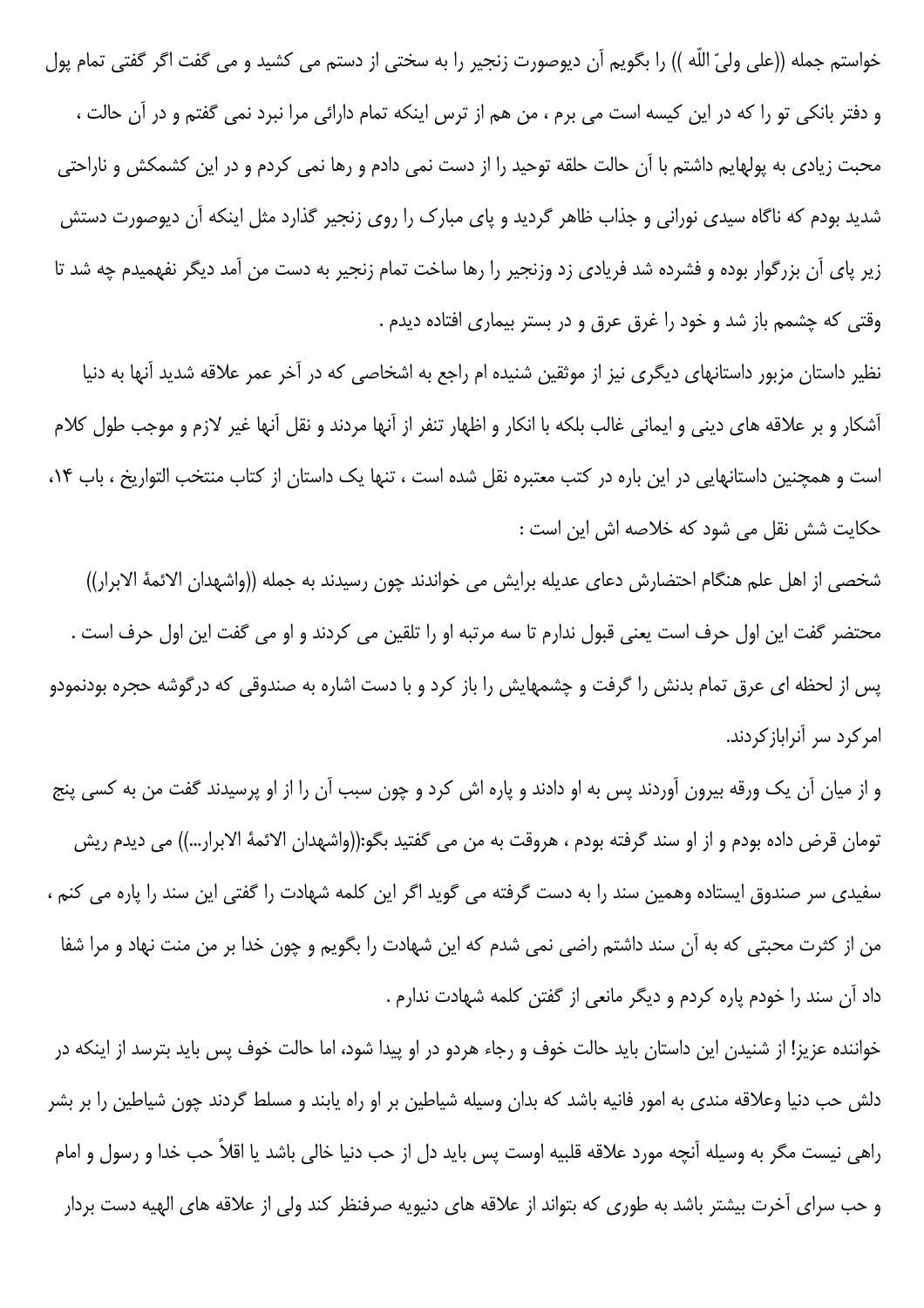نباشد و دین خود را از مال و اولاد و سایر علاقه های دنیویه عزیزتر داند به طوری که حاضر باشد همه را فدای دین خود کند و در دلش اهم از دینش نباشد.

در آخر خطبه ای که رسول خدا صلّی اللّه علیه و آله در فضیلت ماه مبارک رمضان انشاء فرمود و شیخ صدوق در کتاب عیون الاخبار نقل نموده چنین ذکر شده که رسول خدا صلّی اللّه علیه و آله گریست ، امیرالمؤ منین علیه السّلام سبب گریه آن حضرت را پرسید فرمود گریه ام برای مصیبتهایی است که در این ماه به تو می رسد می بینم تو را در حالی که مشغول نماز می باشی ، شقی ترین خلق ضربتی بر فرق سرت می زند و ریش تو را از خون آن ضربت رنگین می سازد:((فَقالَ اَميرُالْمُؤْمنينَ عليه السّلام يا رَسُولَ اللّهِ صلّى اللّه عليه و اَله وَذلكَ في سَلامَهٔ مِنْ ديني فَقالَ صلّى اللّه عليه و اَله في سَلامَهٔ منْ دينكَ)).

يعني :((اميرالمؤ منين عليه السّلام پرسيدند از رسول خدا صلّي اللّه عليه و آله وقتي كه ضربت بر سرم مي زنند و شهيد مي شوم ، آيا دين من به سلامت است ؟ پس رسول خدا صلّى اللّه عليه و آله او را بشارت داد و فرمود بلى دين تو سالم است (یعنی اگر دین شخص به سلامت باشد هرچه بر سر شخص آید یا از او گرفته شود حتی جانش سهل است )). حضرت اباالفضل العباس عليه السّلام در روز عاشورا پس از اينكه دست راستش را بريدند اين شعر را فرمود: شعر :

وَاللّهِ إنْ قَطَعْتُمُوا يَمينى

انّي أُحامي اَبَداً عَنْ ديني

وَعَنْ إمامِ صادِقِ الْيَقينِ

نَجْلِ النَّبِيِّ الطَّاهِرِ اْلاَمينِ

يعني :((به خدا قسم ! اگر دست راستم را بريدند من از دين خود دست بردار نيستم و حمايت مي كنم ازدينم و از امامم كه راستگو و فرزند پیغمبر صلّی اللّه علیه و آله است )).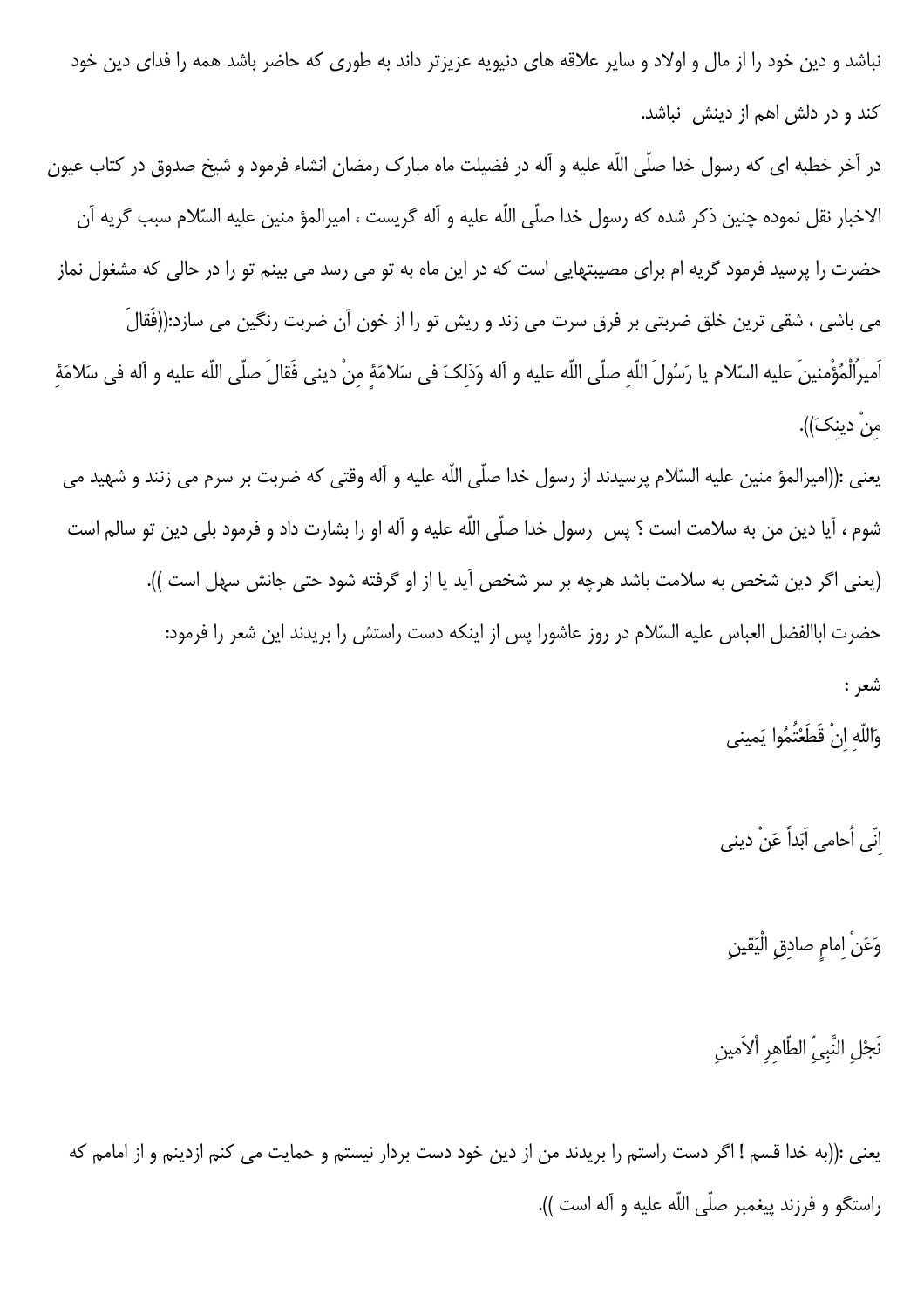و چون دست چپ آن بزرگوار را جدا کردند فرمود:

شعر :

يا نَفْس لا تَخْشَىْ مِنَ الْكُفّارِ

وَأَبْشِري بِالرَّحْمَةِ الْجَبّارِ

مَعَ النَّبِيِّ السَّيِّدِ الْمُخْتارِ

قَدْ قَطَعوُا بِبَغْيِهِمْ يَسارى

فَأَصْلَهِمْ يا رَبِّ حَرَّالنّار يعني :((خطاب به نفس خود نمود و فرمود: اي نفس ! از آزار و اذيت كفار مترس و بر حجت حضرت آفريدگار كه تلافي كننده است و بودن با رسول بزرگوارش دلشاد باش ، كفار دست چپم را به ظلم بريدند خدايا! بچشان به ايشان حرارت آتش دوزخ را)).

و خلاصه مطلب اینکه : باید هرنوع محرومیتی و ضرر و آزاری در برابر دین شخص ناچیز باشد و علاقه قلبیه اش به خدا و رسول و امامش و سرای آخرت بیش از همه چیز حتی جانش بوده باشد و اگر چنین نباشد ایمانش درست نیست . ((وَعَنِ الصّادقِ عليه السّلام لا يُمَحّضُ رَجُلُ اَلايمانَ باللّه حَتّى يَكُونَاللّهُ اَحَبَّ الَيْه منْ نَفْسه وَأبيه وَأُمّه وَوَلَده وَأَهْله وَماله وَمنَ النّاسِ كُلّهُمْ)).

((وَعنِ النَّبِيِّ صلَّى اللَّه عليه و آله وَالَّذى نَفْسى بِيَدِهِ لا يُؤْمِنَنَّ عَبْدٌ حَتَّى اَكُونَ اَحَبُّ إِلَيْهِ مِنْ نَفْسِهِ وَاَبَوَيْهِ وَاَهْلِهِ وَوَلَدِهِ وَالنَّاسِ أَجْمَعِينَ))(۴۲)

((امام صادق عليه السّلام فرمود خالص نكرده شخص ، ايمان به خدا را تا اينكه خداوند در نزد او از خودش و پدر و مادرش و فرزند واهل و مالش و از همه مردمان محبوبتر باشد)).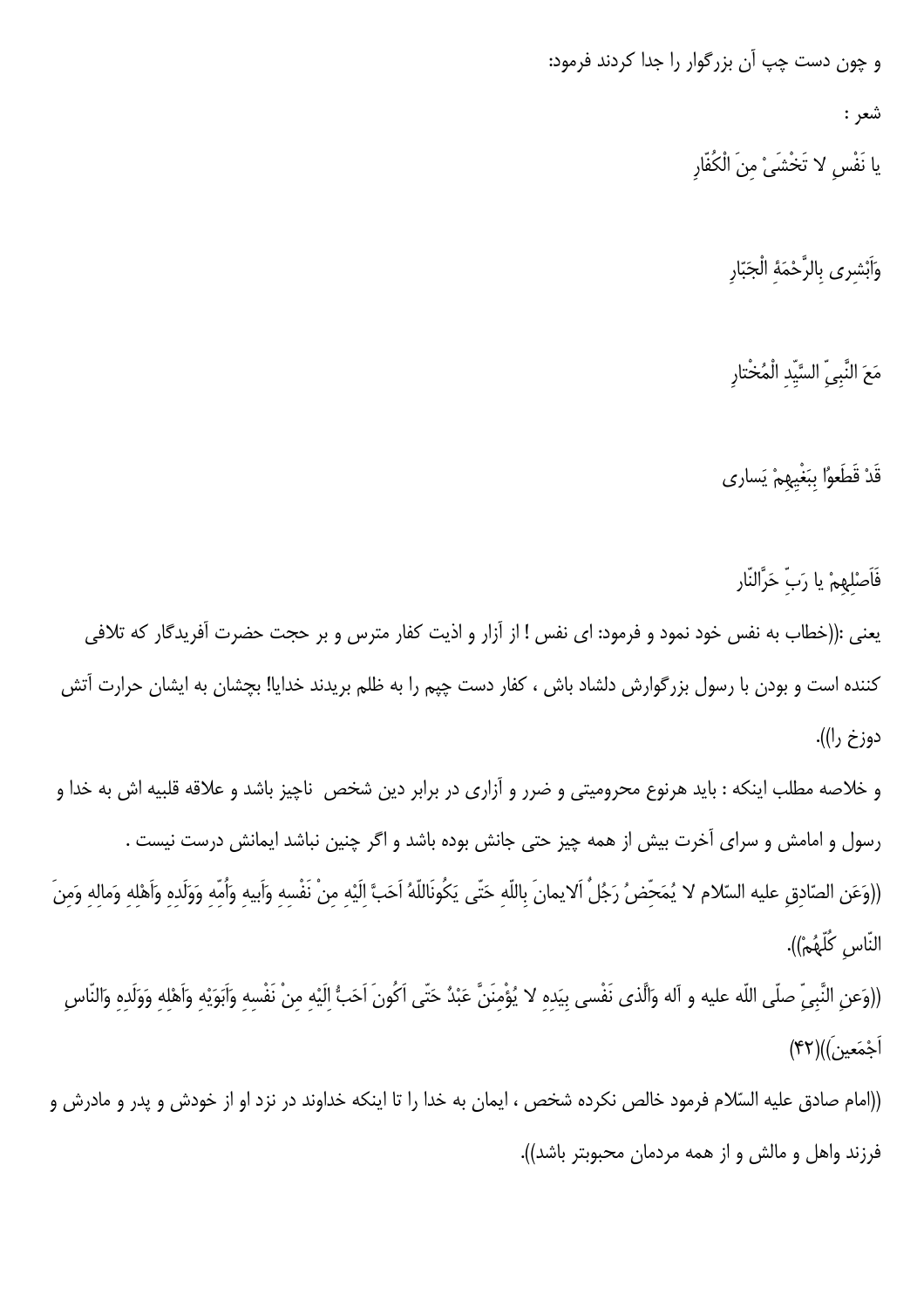((و رسول خدا صلَّى اللَّه عليه و آله فرمود به خدايي كه جانم در دست اوست حتما ايمان نياورده بنده اي تا اينكه من در نزدش از خودش و پدر و مادرش و اهلش و فرزندش و از همه مردمان ، محبوبتر باشم )).

و اين دو حديث مطابق است با آيه ٢۵ از سوره توبه :(قُلْ انْ كانَ آبائكُمْ وَآبْنائُكُمْ وَاخْوانُكُمْ وَأزْواجُكُمْ وَعَشيرتُكُمْ وَأَمْوالُ أقَتَرفْتُمُوها وَتجارَةُ تَخْشَوْنَ كَسادَها وَمَساكِنُ تَرْضَوْنَها اَحَبَّ اِلَيْكُمْ منَ اللّه وَرَسُوله وَجَهاد فى سَبيله فَتَرَبَّصُوا حَتىّ يَاءْتىَاللّهُ بِاَمْرِهِ واللَّهُ لا يَهْدِي اْلقَوْمَ الْفاسقين).

يعني :((بگو اگر پدران و فرزندان وبرادران و همسران و قوم و خويش شما و اموالي كه به دست آورده ايد وتجارتي كه از کساد آن می ترسید و مسکنهایی که بدانها علاقه مندید در نظر شما محبوبتر باشد از خدا و رسول او و جهاد در راه او پس منتظر باشید تا خدا فرمان خود را بیاورد (امر به عقوبت شما نماید) خداوند مردم تبهکار را هدایت نمی کند)). و بالجمله باید دانست کسی که علاقه قلبیه اش به شهوات نفسانی و امور فانی دنیوی بیشتر از علاقه به خدا و رسول وامام و امور باقی اخروی باشد در خطر شدید است ؛ یعنی امتحاناتی برایش پیش خواهد آمد و غالبا دین خود را به دنیا می فروشد و اگر در مدت حیات دنیویه اش به سلامت بگذرد ساعت آخر عمرش در خطر دستبرد شیاطین است چنانچه در داستان مزبور

نقل گردید مگر اینکه فضل و لطف الهی یاری فرماید و در مواقع خطر دستگیری نماید و چاره ای نیست جز تضرع و التجای به درگاه حضرت آفريدگار و اينكه خودش ايمان را حفظ فرمايد چنانچه امام صادق عليه السّلام فرمود:((فَاذا دَعا وَآلَحَ ماتَ عَلَى ألا يمان))(۴۳).

> يعني :((چون بنده دعا كند و خدا را بخواند و اصرار كند در دعا، بر ايمان مي ميمرد)). شعر :

> > کنون هر ساعت*ی* غم بیش دارم

که روز وایسین در پیش دارم

در آن ساعت خدایا پارئی ده

ز غفلت بنده را بیدارئی ده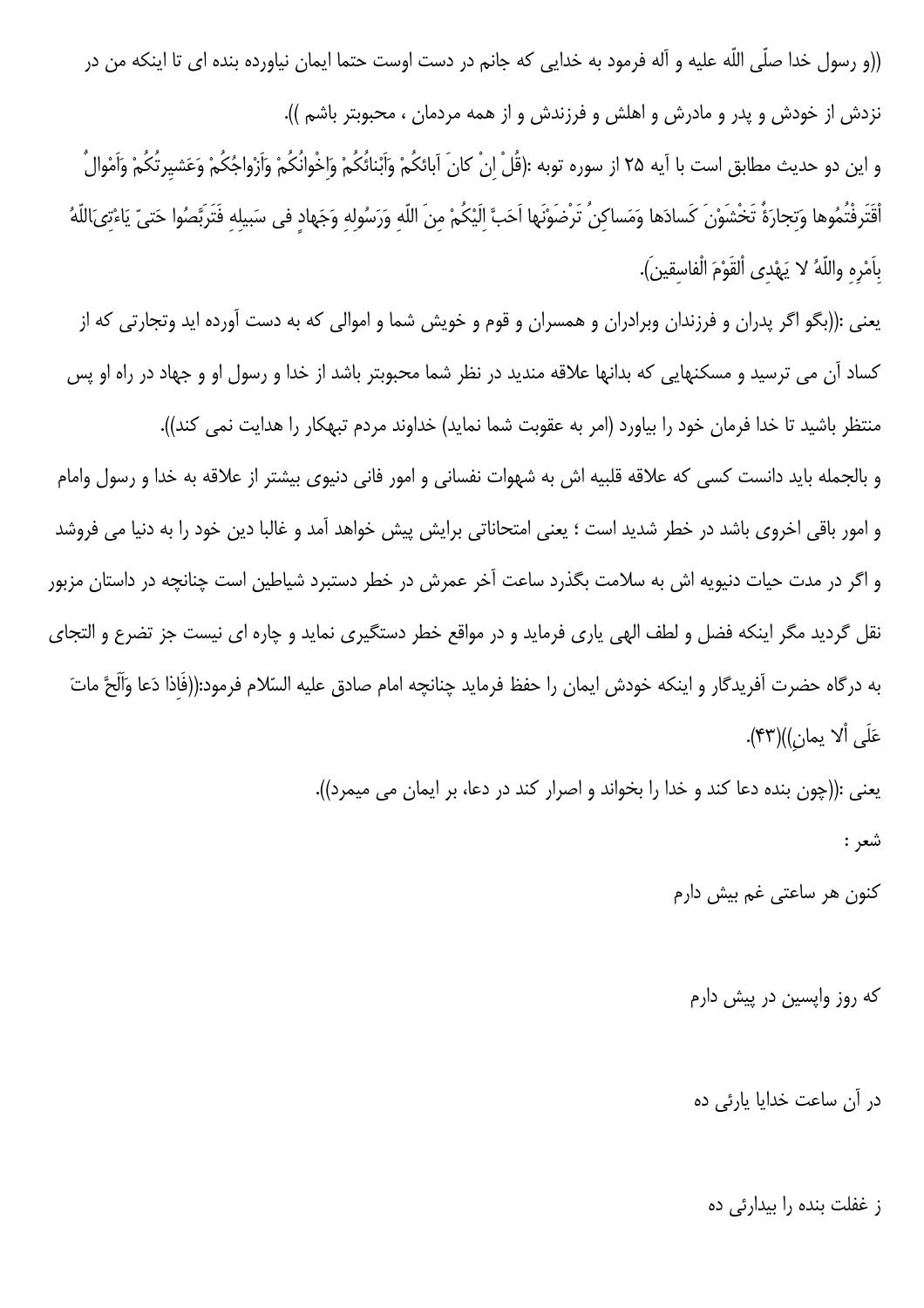در آن ساعت ز شیطانم نگهدار

به لطفت نور ایمانم نگهدار

چو جان من رسد در نزع بر لب

فرو مگذار دستم گیر یارب

چو در جانم نماند زان لقاهوش

تو در جانم مکن نامت فراموش

و اما جهت رجاء پس باید دانست کسی که از روی صدق و اخلاص به پروردگار خود ایمان آورد و محمد و آل محمد علیهم السّلام را اولیای خدا و حجج او و واسطه رساندن وحی او دانست و آنها را از جان و دل دوستدار شد و نیز سرای آخرت را باور داشت و آن را مهم بلکه اهم از دنیا دانست و رسیدن به بهشت و جوار آل محمد علیهم السّلام ولقاءاللّه را دوستدار و آرزومند گردید، به طوری که این ایمان و محبت در دل او جای گیرد که لازمه آن خضوع و عبودیت برای پروردگار و حاضر شدن برای اطاعت از اوست ، چنین ایمانی اگر تا آخر عمر بماند و از دست ندهد مورد حمله و دستبرد شیاطین نخواهد شد و پروردگار چنانچه در قرآن مجيد وعده داده بنده مؤ من را يارى خواهد فرمود:(وَما كانَ اللّهُ ليُضيعَ ايمانَكُمْ انَّ اللّهَ بالنّاس لَرَوَّفُ رَحِيمٌ)(۴۴)

> يعني :((خداوند ضايع نمي كند ايمان شما را، خداوند به مردمان حتما مهربان و رحيم است )). (وَيُثَبِّتُ اللَّهُ الَّذينَ آمَنُوا بِالْقَولِ الثّابتِ في الْحَيوةِ الدُّنْيا وَأَلاخِرَةَ)(۴۵)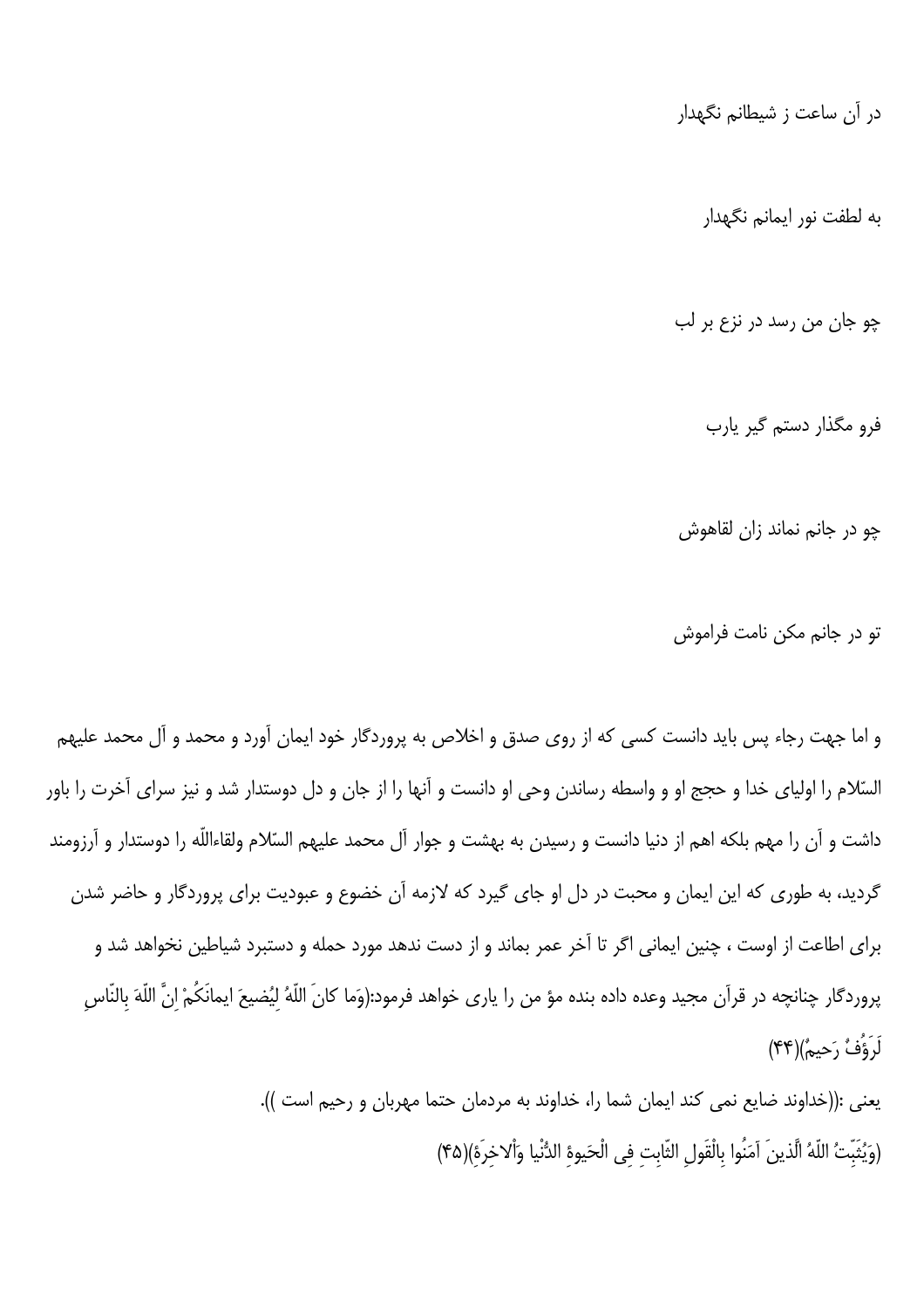يعني :((ثابت و استوار مي دارد خداوند آنان را كه ايمان آوردند به سبب سخن راست و محكم كه همان ايمان باشد در حيات دنيويه و در سراى آخرت )).

در تفسیر عیاشی از حضرت صادق علیه السّلام روایت نموده که فرمود: شیطان در ساعت مرگ شخصی از دوستان ما حاضر می شود و ازسمت راست و چپ او می آید تا ایمان او را بگیرد ولی خدا نخواهد گذاشت چنانچه فرموده :(وَيُثّبتُ اللّهُ) تا آخر آیه را تلاوت فرمود و روایات بسیاری در این مطلب وارد شده است و در دو داستانی که نقل شد یاری کردن و نجات دادن از شر شیطان را ملاحظه کردید و نظیر آن بسیار است .

۹۰ – دختر شش ماهه زنده می ماند و همه می میرند

و نیز جناب مولوی مزبور نقل کردند که در کویته بلوچستان (اکنون جزء پاکستان است ) تقریبا در سی سال قبل زلزله ای واقع شد و تمام شهر خراب و در حدود ۷۵۰۰۰ نفر هلاک شدند، دختر شش ماهه میرزا محمد شریف پسر میرزا محمد تقی به نام ((حمیرا)) هنگام زلزله در گهواره بوده است

پس از گذشتن هفت روز، حکومت انگلیس حکم کرد تمام اجساد از مسلمانان و هندو و سایر فرقه ها هرچه هست با هم بسوزانند، مادر بچه به نام ((زمرد)) دختر رجبعلی ، به شوهرش التماس می کند که به محل خانه رود و از روی نشانه جنازه بچه اش را بیاورد تا با هنود یکجا سوخته نشود، وقتی که محل راحفر می کنند می بینند دو تیر آهن به شکل چلیپا بالای گھواره قرار گرفته و مانع ازریختن سقف بر روی بچه شده و کلوخی میان دهان بچه می باشد وآن را می مکد و تنها مقداری از پیشانی بچه در اثر اصابت کلوخی به آن زخم شده و تا کنون که زنده است آثار آن زخم در پیشانیش نمودار می باشد و خانواده مزبور از بستگان ماست .

۹۱ – بیدارعلی باش

و نیز جناب مولوی مزبور نقل کردند در قندهار شخصی از نیکان به نام ((محب علی )) مشهور بود و محبت حضرت امیرالمؤ منین علیه السّلام تمام دل او را احاطه کرده و به درجه عشق به آن بزرگوار رسیده بود به طوری که هرگاه به او می گفتند محب علی ((بیدارعلی باش )) از حال طبیعی خارج می شد و بی اختیار اشکش جاری می گردید و چون از دنیا رفت ، در غسالخانه غسلش می دادند رفقایش گریه می کردند، رفیقی در آن حال او را صدا زد و گفت محب علی ((بیدارعلی باش )) ناگاه دست راستش بلند شد و آرام ، آرام بر سینه خود گذاشت چون این موضوع فاش شد شیعیان قندهار دسته ، دسته برای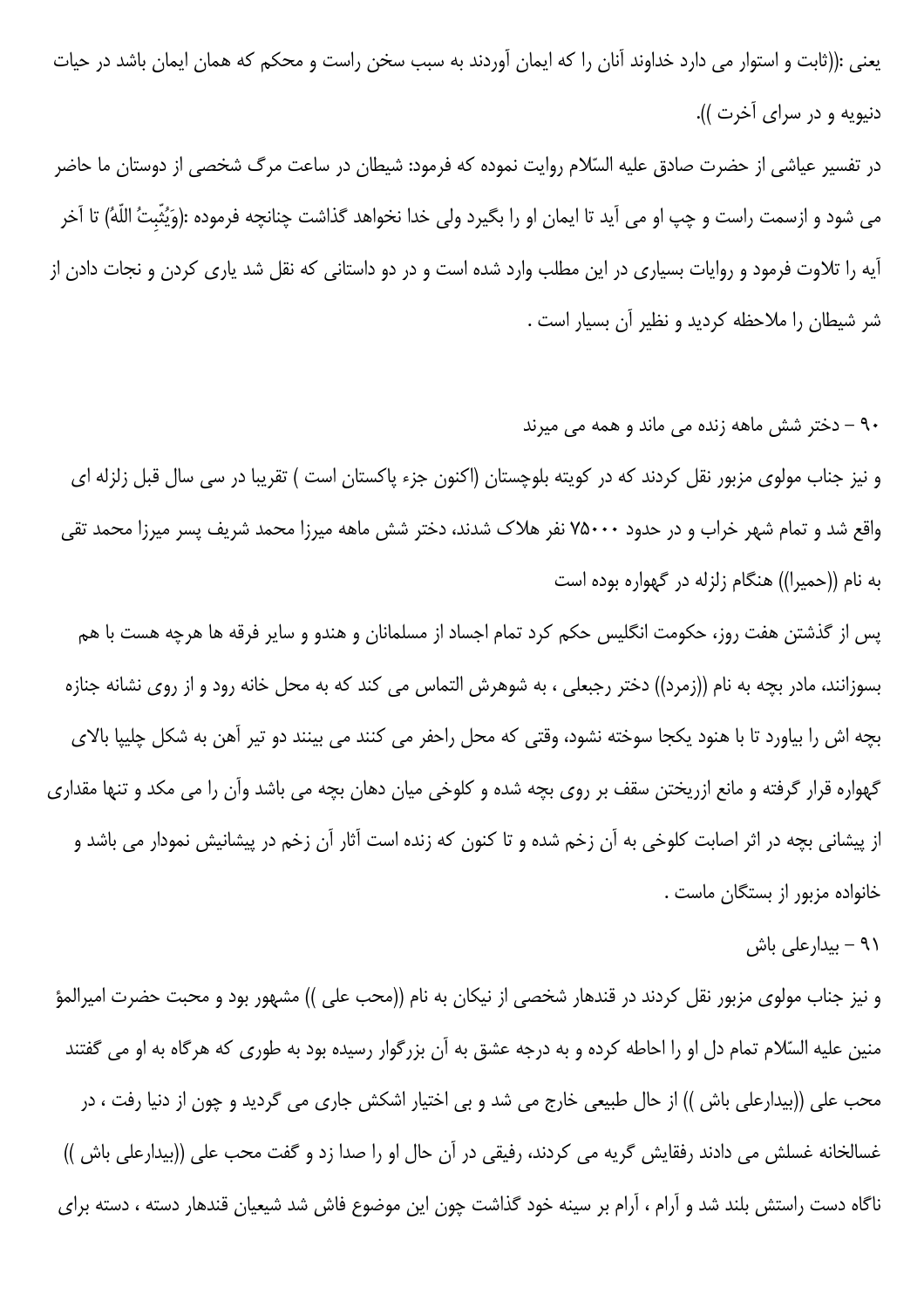تماشا آمدند و چون آن منظره را می دیدند همه از روی شوق گریان می شدند و تا آخر غسل دادن همینطور دستش روی سينه اش بود: شعر : گر نام تو بر سر بگویند

فرياد برأيد از روانم

دوستی حضرت امیرالمؤ منین علی بن ابی طالب و سایر اهلبیت علیهم السّلام فریضه مهم الهی بر تمام مسلمانان است و در قرآن مجید اجر رسالت بیان شده و در اخبار متواتره لازمه ایمان به خدا و رسول بلکه نفس ایمان شمرده شده و از برای آن آثار عظیمه در دنیا و آخرت وعده داده شده است و برای دانستن این حقایق به کتاب بحارالانوار، جلد ۷ مراجعه ودر این مقام تنها حديثي را كه محقق و مفسر بزرگ عامه در تفسير كشاف ذيل آيه : (قُلْ لااَسْئَلُكُمْ عَلَيْه اَجْراً الا الْمَوَدّةَ في الْقُرْبي ) نقل كرده وامام فخر رازي در تفسير كبيرش از او نقل نموده يادآوري مي شود:

رسول خدا صلّى اللّه عليه و آله فرمود: هركس با دوستى آل محمد صلّى اللّه عليه و آله بميرد شهيد و آمرزيده شده و با توبه و با ایمان کامل مرده است و ملک الموت و نکیر و منکر او را بشارت به بهشت می دهند و او را با اکرام و احترام به بهشت می برند مانند بردن عروس به حجله زفاف و در قبرش دو در به سوی بهشت باز می شود و خداوند قبرش را محل زیارت ملائکه رحمت قرار می دهد و بر سنت رسول خدا صلّی اللّه علیه و آله و جماعت مسلمین مرده است آگاه باشید هرکس بادشمنی آل محمد صلّی اللّه علیه و آله بمیرد کافر مرده است و روز قیامت بر پیشانی اونوشته شده از رحمت خدا بی بهره است و بوی بهشت به مشام او نخواهد رسید(۴۶).

و بالجمله وجوب محبت خدا و رسول و آل محمد عليهم السّلام و بركات آن بديهي است چيزي كه يادآوري آن لازم است دانستن مراتب محبت است و اینکه مرتبه اول آن واجب است لکن بهره مندی از آثار عظیمه آن به اعتبار قوت و شدت این محبت است تا برسد به مرتبه عشق . و به عبارت دیگر: اگر کسی یک ذرّه محبت حقیقی در دل داشته باشد و با آن بمیرد در هلاکت ابدی و دوری از رحمت الهی نخواهد ماند و عاقبت اهل نجات خواهد بود و با محبوبان خود یعنی آل محمد صلّی اللّه عليه و آله جمع مي شود هرچند پس از سيصد هزار سال در عذاب يا دوري از رحمت باشد چنانچه در حديث به اين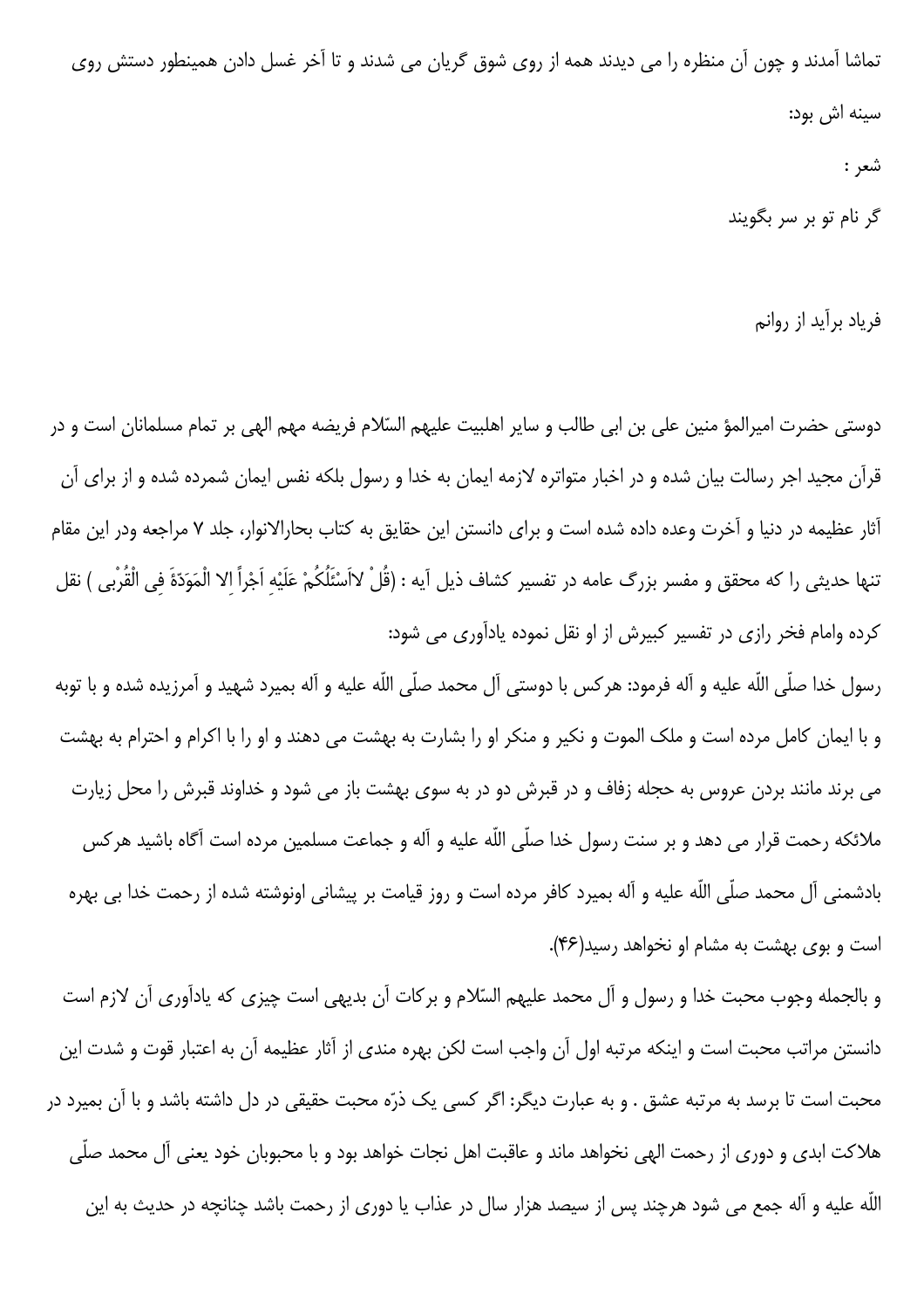مطلب تصریح شده و اگر کسی مرتبه کامله محبت نصیبش شود به اینکه دوستی خدا و هرچه راجع به او است (دوستی رسول و آل او و دوستی اهل ایمان و سرای آخرت ) تمام دل او را احاطه کند و ذرّه ای دوستی و علاقه قلبیه به غیر خدا در دلش نباشد و اگر باشد برای خدا و به جهت الهی باشد مثل اینکه زن و فرزند را از جهت اینکه امانت و نعمت و عطای خداست دوست دارد مال را از حیث اینکه وسیله تقرب به خداست به سبب انفاق آن در راه خدا دوست دارد و البته چنین شخصی از ساعت مرگ با محبوب حقیقی خود متصل و برایش هیچ حجابی نیست و می توان گفت روایاتی که در آنها مقامات و درجات و سعادات دوستان و شیعیان اهل بیت علیهم السّلام ذکر شده راجع به کسانی است که به این مرتبه از محىت رسىدە ياشند.

مجلسى اول عليه الرحمه در شرح زيارت جامعه نزد جمله :((وبمُوالاتكُمْ تُقْبَلُ الطَّاعَةُ الْمُفْتَرَضَةُ)) فرموده :((وَألاَخْبارُ بوُجُوب الْمَوَدَّة مُتَواترةً وَآقَلُّ مَراتبها أنْ يَكُونُوا اَحَبَّ الَيْنا مِنْ اَنْفُسنا وَاَقْصاهَا اْلعشْقُ)).

يعنى :((روايات داله بر وجوب دوستى آل محمد صلّى اللّه عليه و آله متواتر است ؛ يعنى قطعى است و كمترين مراتب دوستى آن است كه آل محمد صلَّى اللَّه عليه و آله نزد ما محبوبتر از جان ما باشد(۴۷) و آخرين مرتبه آن عشق است : شعر :

سعدی اگر عاشقی کنی و جوانی

عشق محمد(ص)بس است و آل محمد(ص)

و محدث جزائری در کتاب انوار نعمانیه در نور حب گوید محبت را مراتب بی شمار است ولی در پنج مرتبه می توان آن را شمر د:

اول :((استحسان )) است و آن حاصل می شود از نظر کردن و شنیدن محاسن و کمالات و صفات جمیله محبوب . دوم :((مودت )) و آن ميل دل است به سوى محبوب و الفت وانس روحاني با او. سوم :((خلت )) یعنی جای گرفتن محبت در دل به طوری که محبت محبوب همه دل را بگیرد. چهارم :((عشق )) که زیادی در محبت است به طوری که یک لحظه ازیاد محبوب غافل نشود و دائما محبوب در خاطرش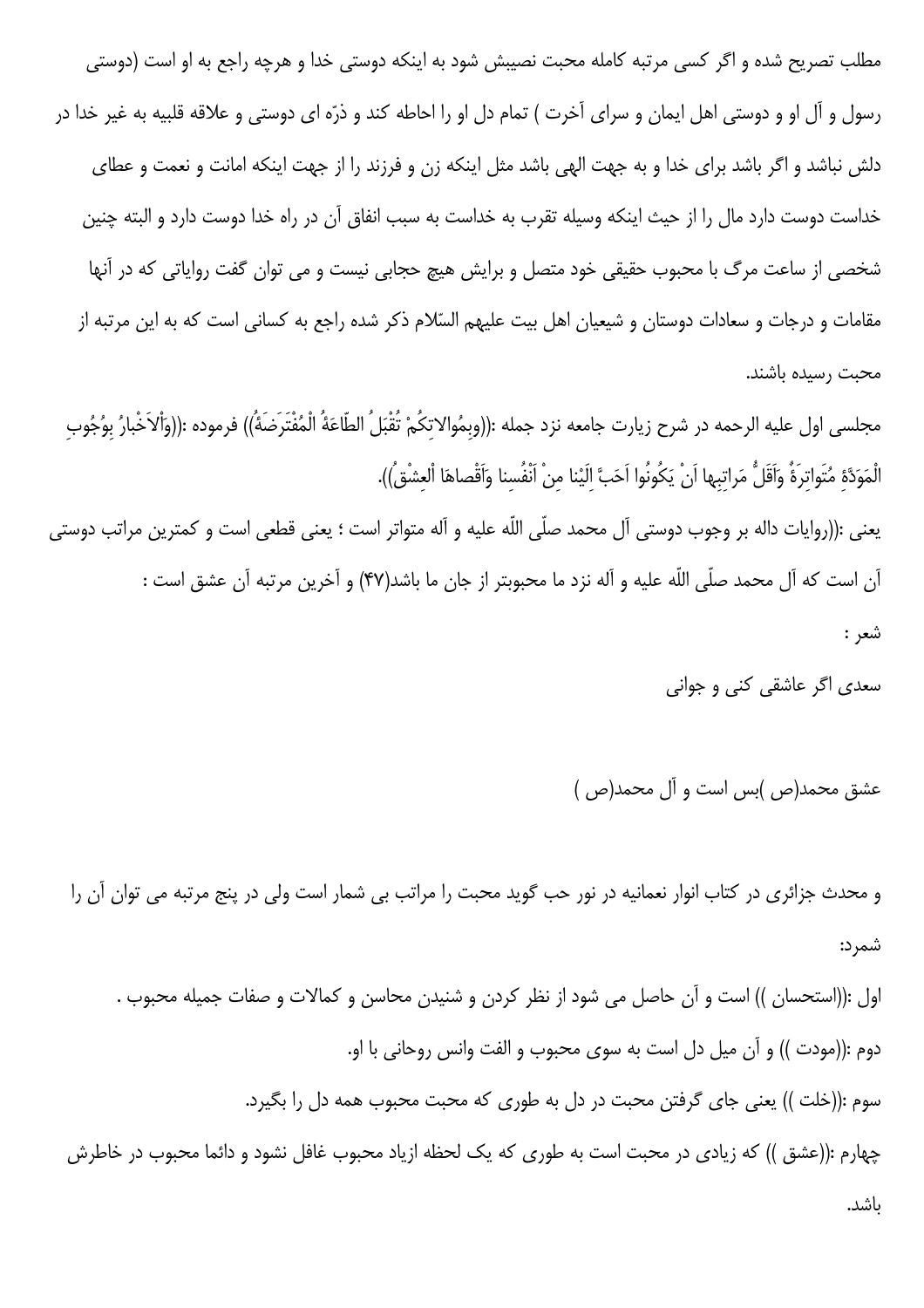پنجم :((وله )) است وآن یافت نشدن غیر محبوب در دل محب و راضی نشدن او به غیر محبوب است ، پس هریک ازاین مراتب را شرح داده وبا محبت حقیقی تطبیق نموده و عجایبی از اهل محبت نقل کرده است . و همچنین در کتاب گلزار اکبری ، در گلشن ۶۶ داستانهای شگفت آوری ذکر شده از کسانی که آثار حیاتیه پس از مرگشان از جسد و قبر آنها دیده شده و نقل آنها منافی با وضع این کتاب و موجب طول کلام است و غرض از اشاره به این مطالب دو چیز است یکی آنکه خواننده عزیز در هر حدی از محبت حقیقی است بدان قانع نشود و سعی کند محبتهای مجازی یعنی دوستی دنیا و شهوات را از دل خارج کند وبر حب حقیقی یعنی دوستی خدا و هرچه به او برمی گردد در دل خود بیفزاید تا از برکات و درجات مقام محبت بهره بیشتری نصیبش بشود.

شعر :

ای یکدله صد دله دل یکدله کن

مهر دگران را زدل خود يله كن

یک لحظه به اخلاص بیا بر در ما

گر کام تو برنیاید از ما گله کن

غرض دیگر آنکه : خواننده عزیز از حرکت دست محب علی پس از مرگش تعجب نکند و آن را منکر نشود و بداند اگر محبت شدید شد روح محب با محبوب متصل می شود و چون محبوب یعنی علی علیه السّلام معدن حیات و قدرت است ، پس اگر چنین آثار حیاتی از محب ظهور کند، جای شگفتی نیست .

۹۲ - داستانی از عظمت شاءن سادات

و نیز جناب مولوی مزبور نقل کردند که روزی نظام (۴۸) حیدرآباد دکن در عماری می نشیند و عده ای هنود بت پرست آن عماری را به دوش حمل می کنند (طبق مرسوم تشریفات سلطنتی آن زمان ) پس در آن حالت چرت و بی خودی عارضش می شود و حضرت امیرالمؤ منین علیه السّلام را می بیند به او می فرماید: نظام ! حیا نمی کنی که به دوش سادات عماری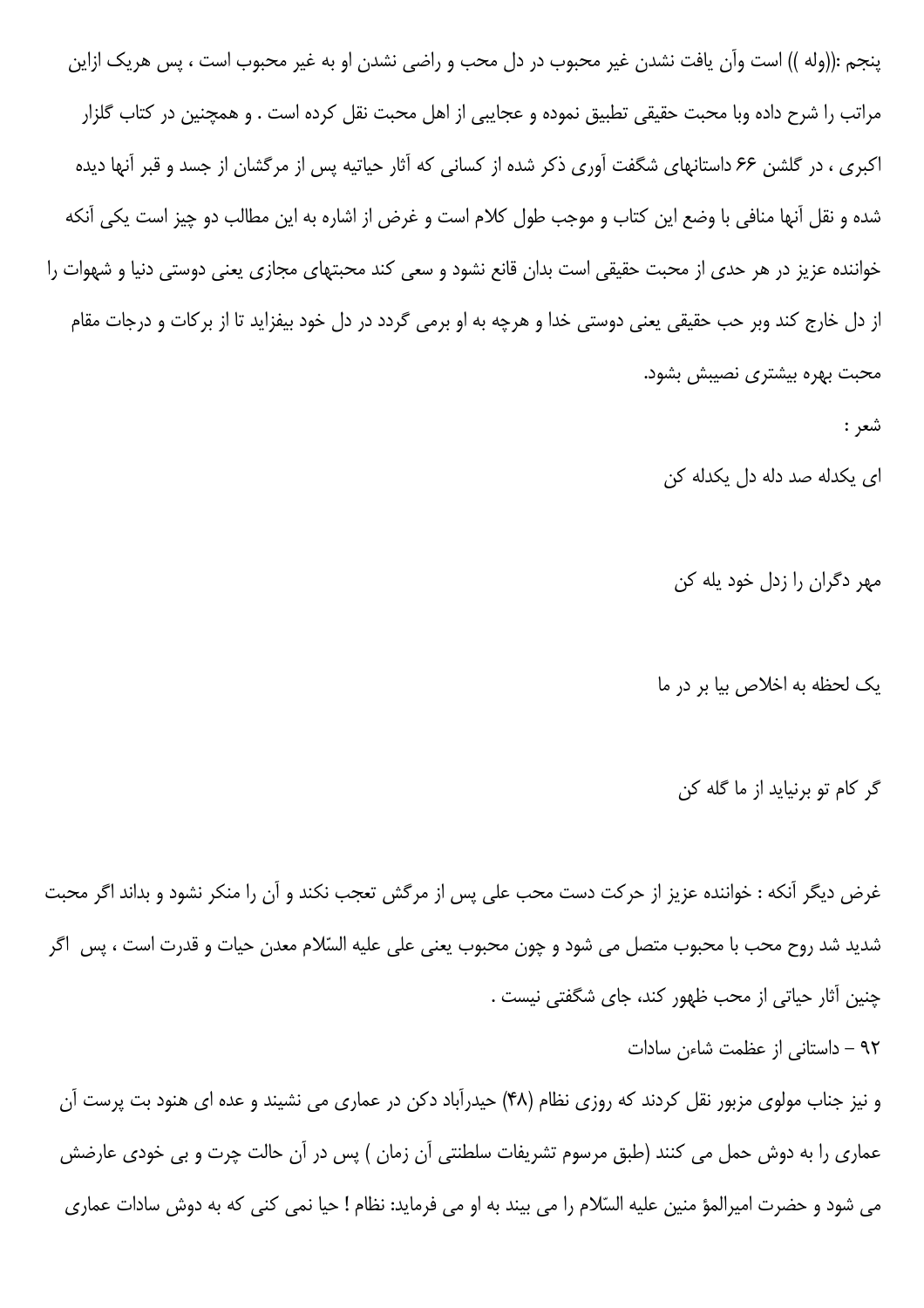خود را قرار دادی ؟ چشم باز می کند و منقلب می شود می گوید عماری را بر زمین گذارید. می پرسند مگر از ما تقصیری واقع شده ؟ می گوید نه لکن باید عده دیگری بیایند و عماری را بلند کنند، پس جمعی دیگر را می آورند و عماری را به دوش می کشند تا نظام به مقصد خود رفته و برمی گردد به منزلش .

پس آن عده را که در مرتبه اول ، عماری بر دوش آنهابود، در خلوت می طلبد و دست به گردن آنها کرده و با ایشان معانقه نموده و رویشان را می بوسد و می گوید شما از کجایید؟ جواب می دهند اهل فلان قریه . می پرسد آیا از سابق اینجا بودید؟ می گویند همینقدر می دانیم اجداد ما از عربستان اینجا آمده اند و توطن نموده اند. می گوید باید فحص کنید، نوشته جاتی که از اجدادتان دارید جمع کنید و نزد من آورید پس اطاعت کردند و هرچه داشتند آوردند. سلطان در بین آن نوشته شجرنامه و نسب نامه اجدادشان را می بیند که نسب آنها به حضرت علی بن موسی الرضا علیه السّلام می رسد و از سادات رضوی هستند، نظام به گریه می افتد و می گوید شما چطور هنود شده اید در حالی که مسلمان زاده بلکه آقای مسلمانانید؟! همه أنها منقلب شده و مسلمان و شیعه اثنی عشری می شوند، نظام هم املاک زیادی به أنها عطا می کند.

لزوم اکرام و احترام از سلسله جلیله سادات و ذریّه های رسول خدا صلّی اللّه علیه و آله از مسلمیات مذهب ماست و در جلد اول گناهان کبیره در بحث صله رحم به آن اشاره شده است و تفصیل مطلب با ذکر ادله آن در کتاب فضائل السادات است و در کتاب ((کلمه طیبه )) مرحوم نوری چهل روایت و داستان اشخاصی که به برکت اکرام به ذرّیه طاهره آثار عظیمه مشاهده نمودند نقل کرده است و از رسول خدا صلّى اللّه عليه و آله روايت کرده اند که فرمود:((اَکْرِمُوا اَوْلادىَ الصّالحُونَ للّه وَالطَّالِحُونَ لِي ))(۴۹)

یعنی :((ساداتی که اهل صلاح و تقوا هستند برای خدا آنها را گرامی دارید و ساداتی که چنین نیستند برای خاطر من و انتسابشان به من گرامی دارید)).

۹۳ - کرامت ابوالفضل و شفای مسلول

و نیز جناب مولوی مزبور نقل کرد که برادرم محمد اسحاق در بچگی مسلول شد و از درمان ناامید گردیدیم . پدرم او را به كربلا برد و در حرم حضرت اباالفضل عليه السّلام او را به ضريح مقدس بست و از آن بزرگوار خواست كه از خداوند شفاء يا مرگ او را بخواهد. بچه را بست و خود در رواق مشغول نماز شد، هنگامی که برگشت نزد بچه ، گفت بابا گرسنه ام . به صورتش نگاه کرد دید رخسارش تغییر کرده و شفا یافته است ، او را بیرون آورد و فردای آن روز انار خواست و هشت دانه انار ویک قرص نان بزرگ خورد و اصلاً از آن مرض خبری نشد و اکنون ساکن نجف و در حضرت حمزه مشغول خبازی است .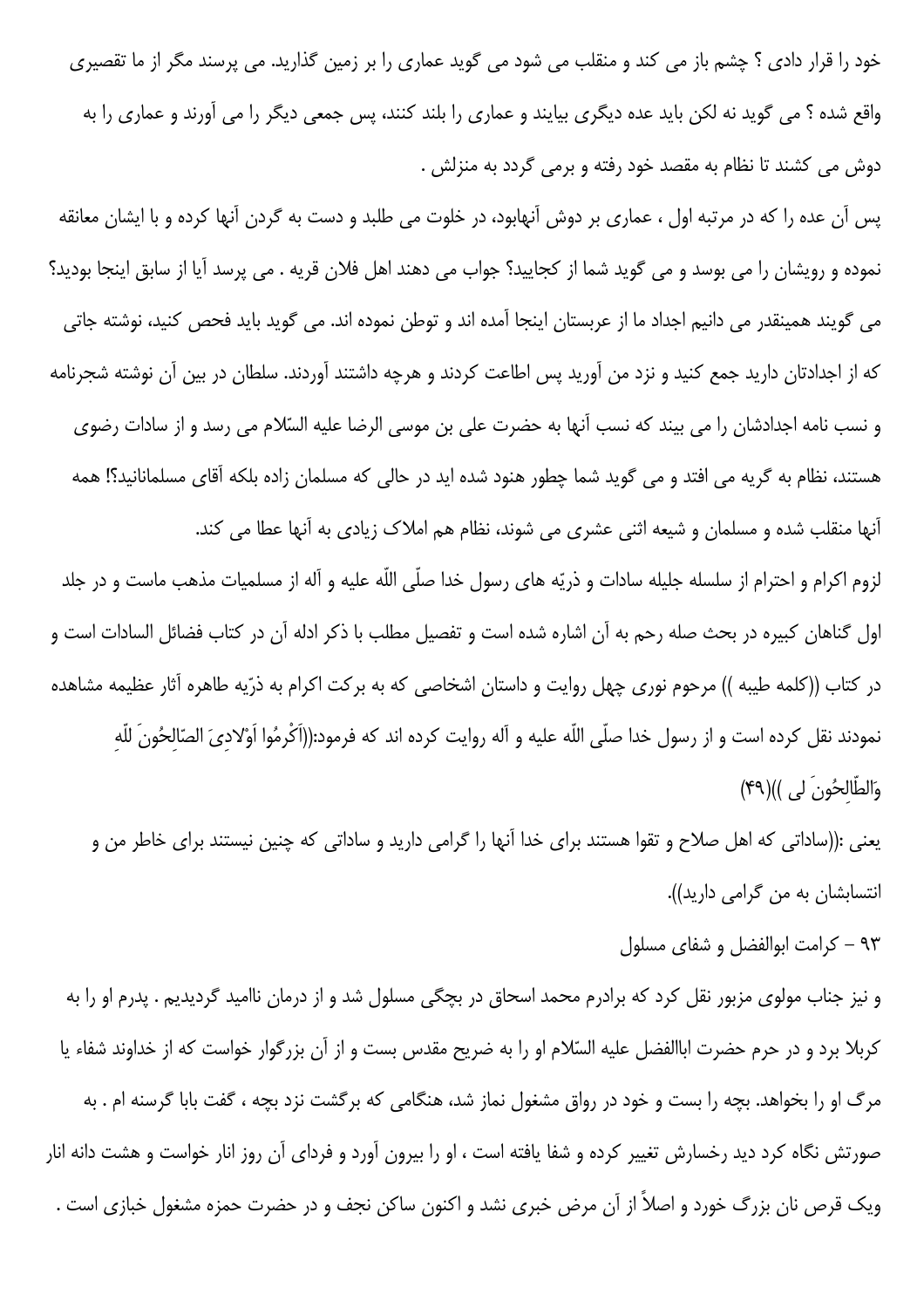بنده در سفری که برای زیارت حضرت حمزه مشرف شدم به اتفاق جناب مولوی ، محمد اسحاق مزبور را ملاقات کردم و آثار ورع و صلاح و سداد از او آشکار بود.

۹۴ - روشنایی شمع دوام می یابد

ونیز نقل فرمود، مادرم به تلاوت قرآن مجید علاقه زیادی داشت و غالبا در شبانه روز هفت جزو تلاوت می نمود وشبهای ماه رمضان را نمی خوابید و مشغول تلاوت قرآن و دعا و نماز بود. شبی در شمعدان به مقدار یک بند انگشت شمع باقیمانده بود و ما می توانستیم در خارج از منزل شمع تدارک کنیم ، لکن چون از طرف حکومت قدغن شده بود که کسی نباید از خانه اش خارج شود و اگر کسی را در کوچه و بازار می دیدند او را به زندان می بردند و جریمه می کردند، مادرم به روشنائی همان مقدار از شمع مشغول تلاوت قرآن مجيد شد.

به خدا سوگند! که تا آخر شب که مادرم قرآن و دعا می خواند شمع تمام نشد و از نماز ش که فارغ شد مشغول سحری خوردن شدیم باز تمام نشد، همینکه صدای اذان صبح بلند گردید رو به خاموشی رفت و تمام شد و خلاصه یک بند انگشت شمع به مقدار نه ساعت برای ما به برکت مادرم روشنایی داد.

۹۵ - گريه شير در عزاى حضرت سيدالشهداء (ع)

و نیز نقل کردنداز عالم بزرگوار جناب حاج سید محمد رضوی کشمیری فرزند مرحوم آقا سید مرتضی کشمیری که فرمود در کشمیر به دامنه کوهی حسینیه ای است و اطراف آن طوری است که می توان از بیرون داخل آن را دید و پشت بام آن جهت روشنایی و هوا، مقداری باز است و هر ساله ایام عاشورا در آن اقامه عزای حضرت سیدالشهداء علیه السّلام می شود و جمعی از شیعیان جمع می شوند و عزاداری می کنند و ازشب اول محرم از بیشه نزدیک شیری می آید می رود پشت بام حسینیه و سرش را از همان روزنه داخل می کند و عزاداران را می نگرد و قطرات اشک پشت سر هم می ریزد تا شب عاشورا هر شب به همین کیفیت ادامه می دهد و پس از پایان مجلس می رود.

و فرمود در این قریه ، اول محرم هیچ وقت مشتبه و مورد اختلاف نمی شود و با آمدن شیر معلوم می شود شب اول عاشواري حسيني عليه الصلوة والسلام است .

ظهور آثار حزن از بعضی حیوانات در عاشواری حسینی علیه السّلام مکرر واقع شده و از موثقین نقل گردیده و در اینجا برای زیادتی بصیرت خواننده عزیز تنها یک داستان عجیب از کتاب کلمه طیبه نوری نقل می شود: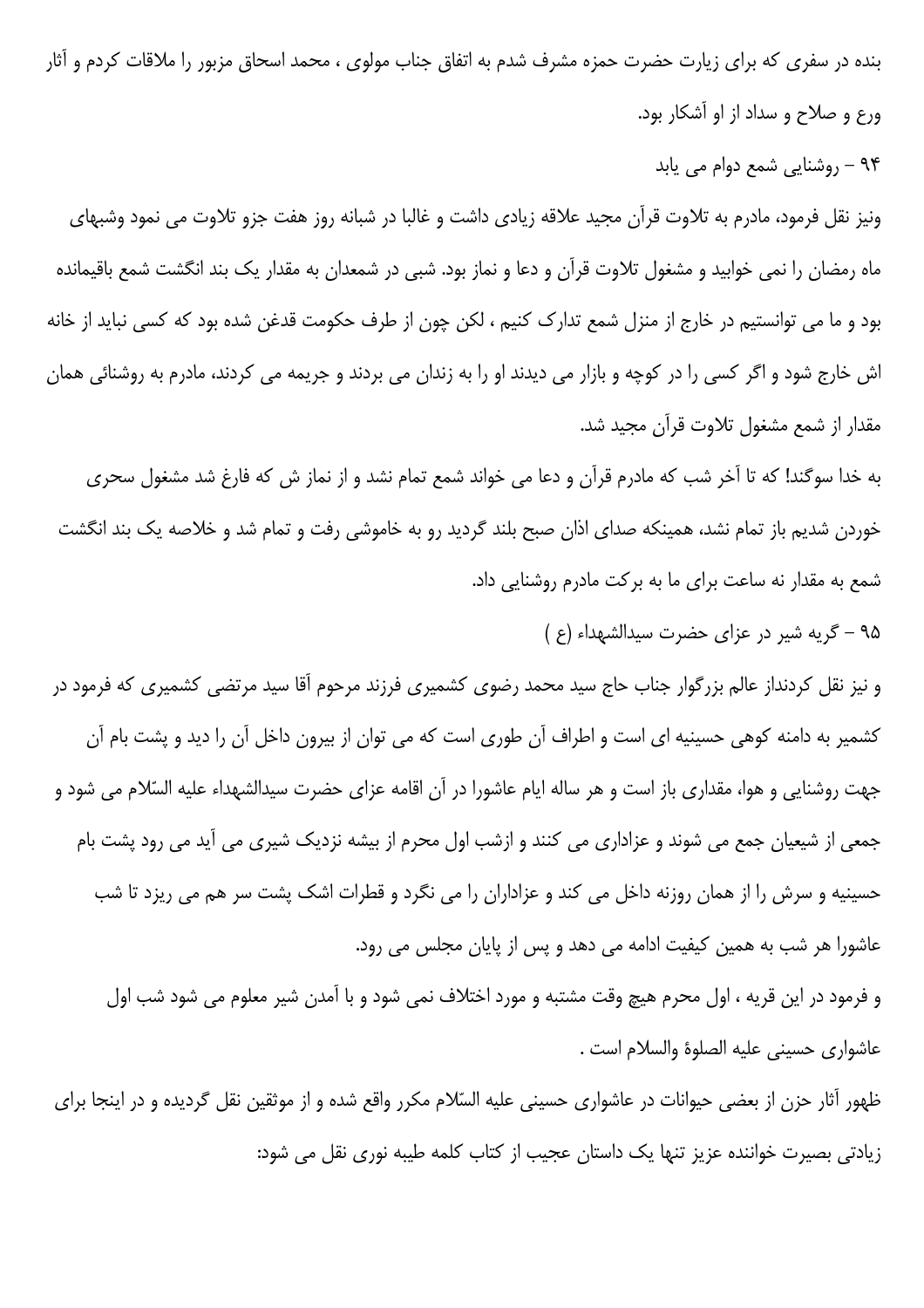عالم جليل و كامل نبيل صاحب كرامات باهره و مقامات ظاهره ((اَخوند ملا زين العابدين سلماسي اعلى اللّه مقامه )) فرمود: چون از سفر زیارت حضرت رضا علیه السّلام مراجعت کردیم ، عبور ما به کوه الوند افتاد که در نزدیکی همدان واقع شده است ، پس در آنجا فرود آمدیم و موسم بهار بود پس همراهان مشغول خیمه زدن شدند و من نظر می کردم به دامنه کوه ناگاه چشمم افتاد به چیز سفید*ی* چون تاءمل کردم پیرمرد محاسن سفیدی را دیدم که عمامه کوچکی بر سر داشت و بر سکویی نشسته که قریب به چهار ذرع ارتفاع داشت و بر دور آن سنگهای بزرگی چیده که بجز سر چیزی از او نمایان نبود، پس نزدیک او رفتم و سلام کردم و مهربانی نمودم پس به من انس گرفت و از جای خود فرود آمد و مرا از حال خود خبر داد که از گروه ضاله نیست که به جهت بیرون رفتن از عمده تکالیف اسمهای مختلفه بر خود گذاشته اند و به اشکال عجیبه بیرون می آیند بلکه برای او اهل و اولاد بوده وپس از تمشیت امور ایشان برای فراغت در عبادت از آنها عزلت اختیار کرده و در نزد او بود رساله های عملیه از علمای آن عصر و هیجده سال است که در آنجا بود.

و از جمله عجایبی که دیده بود پس از استفسار از آنها گفت اول آمدن من به اینجا ماه رجب بود، چون پنج ماه و چیزی گذشت شبی مشغول نماز مغرب بودم ناگاه صدای ولوله عظیمی آمد و آوازهای غریبی شنیدم ، پس ترسیدم و نماز را تخفیف دادم و نظر نمودم در این دشت دیدم بیابان پر شده از حیوانات و روی به من می آیند، اضطراب و خوفم زیاد شد واز آن اجتماع تعجب کردم چون دیدم در ایشان حیوانات مختلفه و متضاده اند چون شیر و آهو و گاو کوهی و پلنگ و گرگ با هم مختلطند و به صداهای غریبی صیحه می زنند پس در این محل دور من جمع شدند و سرهای خود را به سوی من بلند نموده فریاد می کردند، با خود گفتم دور است که سبب اجتماع این وحوش و درندگان که با هم دشمنند برای دریدن من باشد در حالی که خود را نمی درند این نیست مگر برای امری بزرگ و حادثه ای عجیب .

چون تاءمل کردم به خاطرم آمد که امشب شب عاشوراست و این فریاد و فغان و اجتماع و نوحه گری برای مصیبت حضرت سیدالشهداء است چون مطمئن شدم عمامه از سر برداشتم و بر سر خود زدم خود را از این مکان انداختم و می گفتم حسین حسين ، شهيد حسين وامثال اين كلمات .

پس حیوانات در وسط خود جایی برایم خالی کردند و دور مرا حلقه گرفتند پس بعضی سر بر زمین می زدند و بعضی خود را در خاک می انداختند و به همین نحو بودیم تا فجر طالع شد، پس آنها که وحشی تر از همه بودند رفتند و به همین ترتیب می رفتند تا همه متفرق شدند واز آن سال تا به حال که مدت هیجده سال است این عادت ایشان است حتی اینکه گاهی عاشورا بر من مشتبه می شود پس از اجتماع آنها در این محل بر من ظاهر می گردد آنگاه عابد برخاست و خمیری کرد و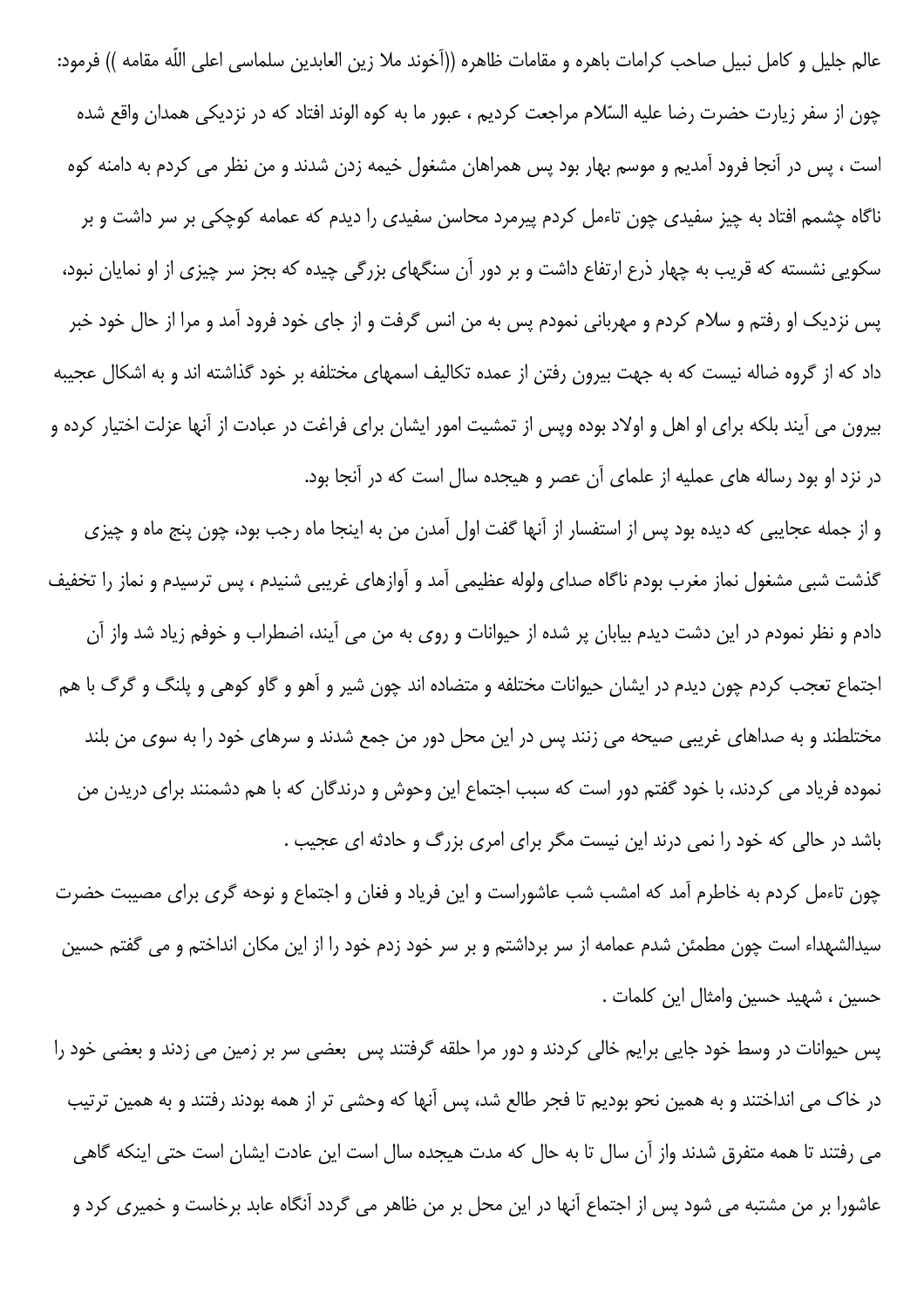آتش افروخت که دو قرص نان برای افطاری و سحری خود تدارک کند، از او خواهش کردم فردا میهمان من باشد که طبخی کنم و برایش بیاورم گفت روزی فردا را دارم اگر فردا را چیزی نرسید روز بعد مهمان تو می باشم چون شب شد به همراهان خود گفتم طعامی نیکو بسازید به جهت مهمان عزیزی که سالهاست مطبوخی نخورده .

پس شب مهیا شدند و صبح از برنج طبخی نمودند و من روی سجاده ام نشسته مشغول تعقیب بودم ، نزدیک طلوع آفتاب مردی را دیدم که به شتاب بر کوه بالا می رود، ترسیدم و به خادم خود که ((جعفر)) نام داشت گفتم او را نزد من آور پس او را آواز داد که بیاید، گفت تشنه ام آبی به من رسان . چون به نزد عابد رفتم آنگاه می آیم به نزد شما. چون نزد عابد رفت و چیزی به او داد و عابد از او بگرفت ، برگشت به سوی ما و سلام کرد و نشست .

پرسیدم سبب این شتاب چه بود و چه کار داشتی و به عابد چه دادی و تو کیستی و از کجا آمدی گفت اصل من از شهر خوی آذربایجان است در کوچکی مرا دزدیدند فلان حاجی دباغ همدانی مرا خرید و نزد معلم گذاشت خط نوشتن و مسائل دینی را به من آموخت پس مرا عیال و سرمایه داد و مستقل نمود، شب گذشته در خواب حضرت امیرالمؤ منین علیه السّلام را دیدم به من فرمود پیش از طلوع آفتاب یک من آرد حلال پاکیزه برسان به عابدی که در کوه الوند است ، گفتم فدایت شوم ! از كجا بشناسم حليت و پاكيزه بودن آن را فرموده در نزد فلان حاجي دباغ . از خواب بيدار شدم و وقت شب بر من مشتبه شد از خانه بیرون آمدم از بیم آنکه مبادا پیش از طلوع آفتاب به عابد نرسم و خانه دباغ را درست نمی شناختم چون قدري رفتم شب گردها مراگرفتند ونزد داروغه بردند گفت اي پسر! اين چه وقت بيرون آمدن است گفتم مرا شغلي با فلان حاجی دباغ است با هم معاهده کردیم که در آخر شب او را ملاقات کنم از خواب بیدار شدم وقت را نشناختم از خانه بیرون آمدم از ترس خلف وعده ، شبگردان مرا گرفتند و نزد تو آوردند و آن مرد دباغ معروف بود.

داروغه گفت در سیمای این جوان آثار صدق و صلاح مشاهده می کنم او را به خانه حاجی دباغ برید، اگر او را شناخت و به خانه اش برد او را رها کنید وگرنه او را بر گردانید نزد من ، پس مرا آوردند تا درب خانه حاجی دباغ ، گفتند این خانه اوست و به کناری رفتند، پس درب خانه را کوبیدم خود حاجی بیرون آمد، بر او سلام کردم ، جواب گفت و مرا در بغل گرفت و پیشانیم را بوسید و داخل خانه کرد، آن جماعت برگشتند. گفتم یک من آرد حلال می خواهم . گفت به چشم و رفت و انبانی آورد سربسته و گفت این همان مقدار است .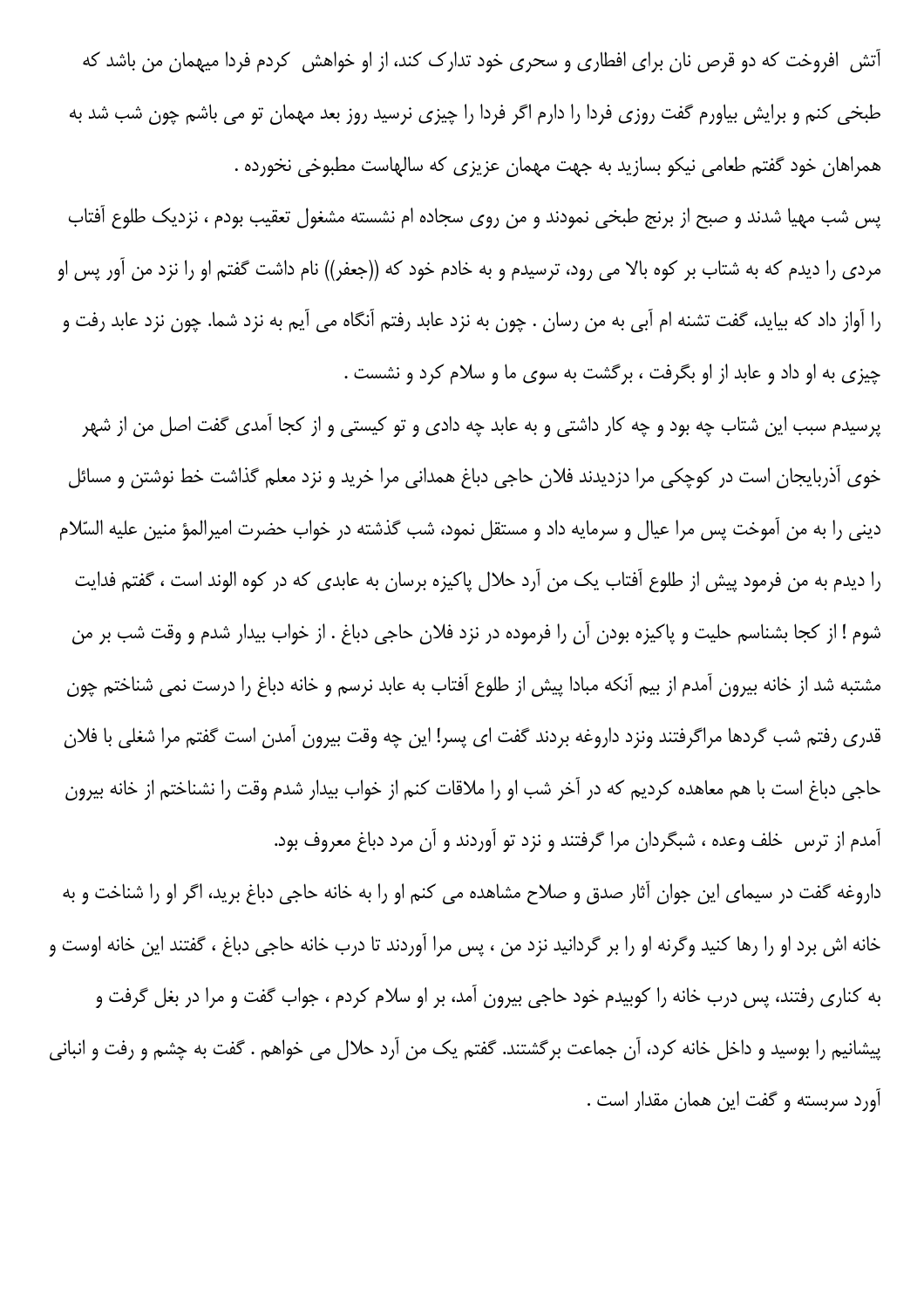گفتم قیمت آن چند است ؟ گفت آنکه تو را امر کرد به این ، مرا نیز امر کرد که از تو بها نگیرم ، پس انبان را به دوش كشيده و نماز صبح را هنگام بالا رفتن از كوه به تعجيل انجام دادم از ترس فوت وقت . و اين فضل خداست كه به هركس خواست مے ردھد.

جناب آخوند اعلی اللّه مقامه فرمود در نزدیکی دامنه آن کوه که ما منزل کرده بودیم ، جماعتی از صحرانشینان گوسفند داشتند نزد ایشان فرستادیم که قدری دوغ و پنیر بگیرد آنها از فروختن امتناع کردند و او را از میان خود بیرون نمودند واو با دست خالی و حالتی پریشان برگشت . ساعتی نگذشت که جماعتی از ایشان با حالت اضطراب رو به ما کرده و گفتند چون ما از فروختن دوغ و ماست ابا کردیم و فرستاده شما را بیرون نمودیم در گوسفندان ما مرضی پیدا شده که ایستاده به خود می لرزند تا اینکه افتاده و می میرند و گمان داریم این جزای کردار ماست .

پس به شما پناه آورده ایم که این بلا را از ما بگردانید پس دعایی برایشان نوشتم و گفتم این را در میان گوسفندان بر بالای چوبی نصب کنید، چون آن را بردند بعد ازساعتی تمام مردان ایشان برگشتند و با خود مقدار زیادی دوغ و پنیر آوردند که ما نتوانستیم برداریم آنگاه نزد عابد رفتم ، عابد گفت میان شما و این جماعت حادثه عجیبی روی داده یک نفر از طایفه جن ساکن این مکان مرا خبر داد به رفتن بعضی ازشما نزد این جماعت و امتناع ایشان از فروختن و اذیت کردن و بیرون نمودن او را و تعصب کردن جنیان این مکان برای شما و غضب آنها برایشان وتلف کردن آنها گوسفندان ایشان را و پناه آوردن ایشان به شما و گرفتن دعایی از شما که مشتمل بود بر تهدید و وعید بر جنیان و آنها چون نوشته شما را دیدند به یکدیگر گفتند حال که خودشان از ایشان راضی شدند و ما را تهدید می کنند دست از گوسفندان ایشان بدارید. پس عابد دست در زیر فرش خود کرد و آن دعا را به من داد و نام آن عابد ((حسین زاهد)) بود! ۹۶ - شفای مریض به وسیله حضرت سیدالشهداء (ع)

و نیز جناب مولوی مزبور نقل کردند: در قندهار حسینیه ای است از اجداد ما برای اقامه عزای حضرت سیدالشهداء علیه السّلام دختر عموى مادرم به نام ((عالمتاب )) كه عمه مرحوم حاج شيخ محمد طاهر قندهاري بود با اينكه به مكتب نرفته و درس ِ نخوانده و نمی توانست خط بخواند به واسطه صفای عقیده ای که داشت وضو می گرفت و یک صلوات می فرستاد و دست روی سطر قرآن مجید گذارده آن را تلاوت می کرد و برای هر سطری صلواتی می فرستاد و آن را می خواند و به این ترتيب قرآن را به خوبي مي خواند و الا ن هم چنين است .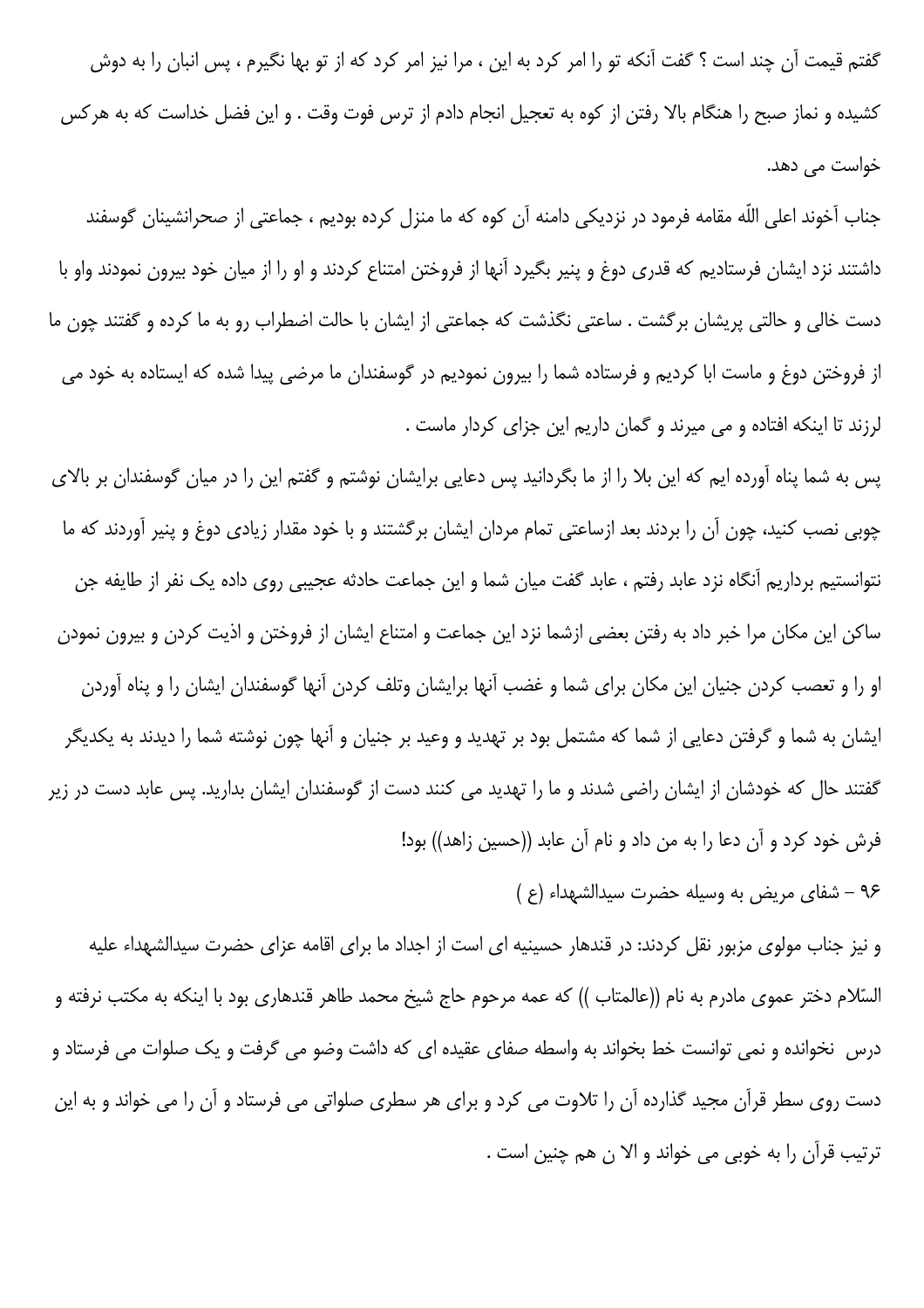این زن پسری دارد به نام ((عبدالرؤ وف )) در بچگی در سینه و پشت او کاملاً برآمدگی (قوز) داشت و من خود بارها مشاهده کردم . در حسینیه مزبور، شب عاشورا برای عزاداری عالمتاب بچه چهارساله قوزی خودش را همراه می آورد و پدر و مادرش آرزوی مرگش را داشتند؛ چون هم خودش و هم آنها ناراحت بودند پس از پایان عزاداری گردنش را به منبر می بندند و می گویند یا حسین علیه السّلام از خدا بخواه که این بچه را تا فردا یا شفا دهد یا مرگ ، ما خواب بودیم که ناگهان از صدای غرش همه بیدار شدیم دیدیم بدن بچه می لرزد و بلند می شود و می افتد و نعره می زند، ما پریشان شدیم ، مادرم به عالمتاب گفت بچه را به خانه رسان که آنجا بمیرد تا پدرش ، که عصبانی است اعتراض نکند. مادر، بچه را در برگرفت از شدت لرزش بچه ، مادر هم می لرزید تا منزلش رفتم ، لرزش بچه تا سه چهار روز ادامه داشت پس از این لرزشهای متوالی گوشتهای زیادتی آب شد و سینه و پشت او صاف گردید به طوری که هیچ اثری از برآمدگی نماند و چندی قبل که برای زیارت به اتفاق مادرش به عراق آمده بود او را ملاقات کردم جوانی رشید و بلند قد و هنوز خودش و مادرش زنده هستند. ۹۷ – کرامت حرّ شهید

و نیز جناب مولوی مزبور نقل کردند بنده ۲۳ سال قبل در کربلا بودم و به مرض تب مزمن و اختلال حواس مبتلا بودم . رفقا مرا برای تفریح و تغییر هوا به سمت قبر جناب ((حر شهید)) بردند. در حرم حرّ بودم و قدرت ایستادن نداشتم ، نشسته زیارت مختصری خواندم ، در این اثناء دیدم زن عربی بیابانی وارد شد و نزدیک ضریح نشست و انگست خود را در حلقه ضریح گذارد و این دعا را خواند:

((يا كاشفَ الْكَرْب عَنْ وَجْهِ مَوْلانَا الْحُسَيْنِ عليه السّلام اكْشفْ لَنَا الْكُرِبَ الْعظامَ بحَقّ مَوْلانَا اَلْحُسَيْنِ)).

پس انگشت خود را برمی داشت و در حلقه متصل به آن گذاشته و آن ذکر را می خواند و همینطور می خواند و دور می زد، دور پنجم یا ششم او بود که من هم آن جمله را حفظ کردم ، چون توانائی ایستادن نداشتم که از بالا شروع کنم خود را کشان کشان به ضریح رسانده و انگشتم را به حلقه پایین ضریح گذاشتم و همان جمله را خواندم و بعد در حلقه دیگر و چون در حلقه سوم مشغول خواندن شدم ، گرمی مختصری از داخل ضریح به انگشتانم رسید به طوری که به داخل بدن و تمام رگهای بدنم سرایت کرد مانند دوای آمپولی که تزریق می کنند، حس کردم می توانم برخیزم ، پس برخاستم و بقیه حلقه ها را ایستاده خواندم و بکلی آن مرض برطرف گردید و دیگر اثری از آن پیدا نشد.

چون بعضی در مقام جناب حر بن یزید ریاحی در شک هستند و گویند چون آن جناب کسی بود که راه را بر حضرت سيدالشهداء عليه السّلام بست و مانع شد از برگشتن آقا به مدينه ، براي دفع اين شبهه و دانستن مقام آن جناب تذكر داده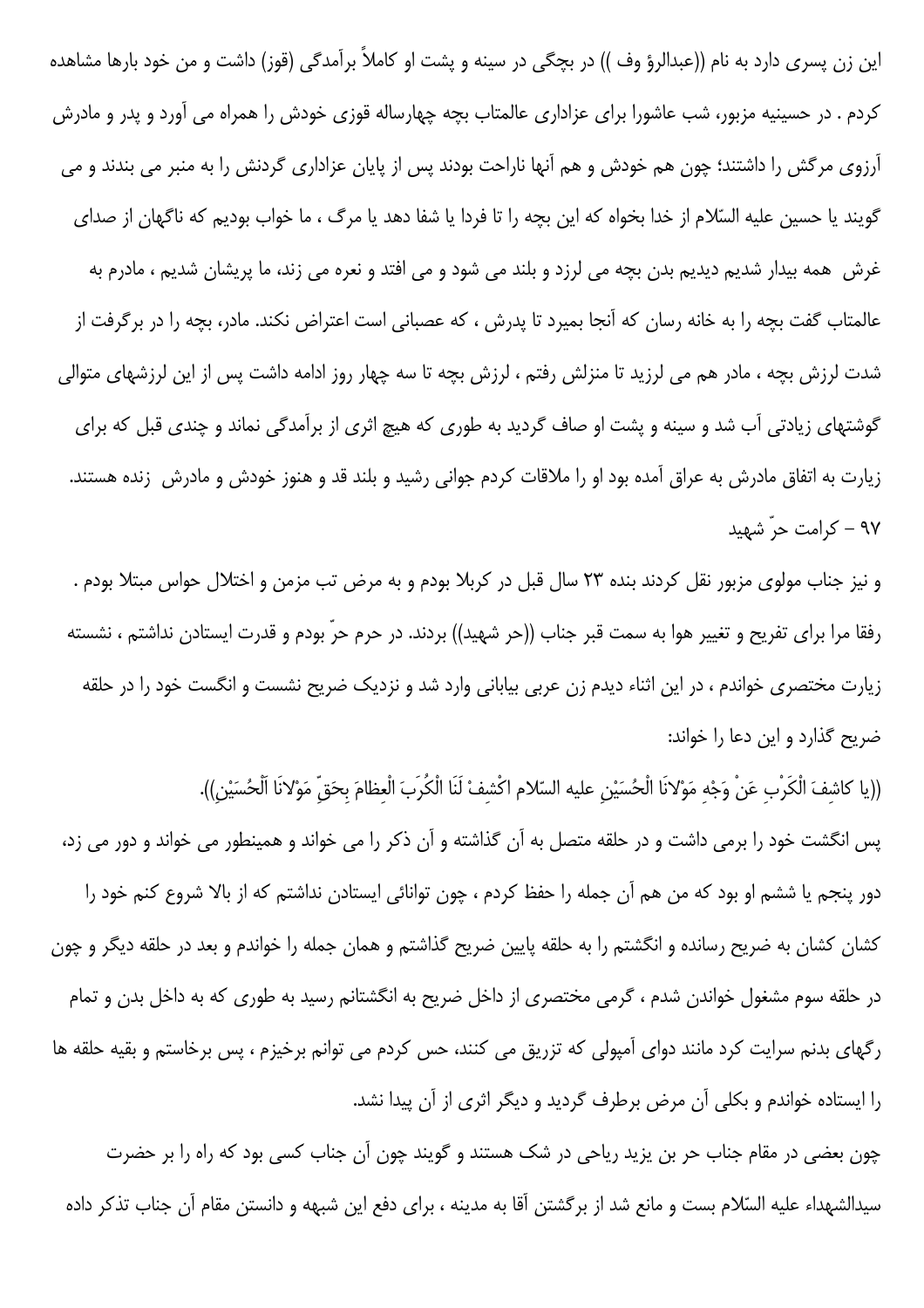می شود که جناب حرّ، مردی شریف و بزرگوار و صاحب ریاست در کوفه بود و آمدنش جلو حضرت سیدالشهداء برای حفظ ریاستش و به امید اینکه کار به مسالمت می گذرد.

و اما جنگ با آن حضرت و کشتن امام علیه السّلام چیزی بود که حر تصور آن را نمی کرد و آن را باور نمی داشت وچنانچه خودش فرمود اگر واقعه عاشورا و اقدام به کشتن امام علیه السّلام را می دانست هیچگاه اقدام به چنین خطائی نمی کرد و چون روز عاشورا پیشنهادهای امام علیه السّلام را شنید که از آن جمله این بود بگذارند تا آقا با باقیمانده اهل بیت از عراق خارج شود و ابن سعد هیچیک را نپذیرفت ، جناب حر آمد نزد عمر بن سعد و گفت آیا می خواهی با حسین جنگ کنی ؟ گفت : آری جنگی که آسانتر آن بریدن سرها از بدن و جدا شدن دستهاست ! حرّ فرمود: آیا این خواسته های حسین را هیچیک نمی پذیری تا اینکه کار به مسالمت و صلح تمام شود.

عمر سعد گفت : ابن زياد راضي نمي شود. حرّ با خشم و دل شكسته برگشت پس به بهانه آب دادن به اسب خود از لشكر کناره گرفت و اندک اندک به لشکرگاه حسین علیه السّلام نزدیک می شد. مهاجر بن اوس با وی گفت چه اراده داری ، مگر مي خواهي حمله كني ؟ حر او را پاسخ نداد و لرزش او را گرفت .

مهاجر گفت : اي حر! كار تو ما را به شک انداخته به خدا قسم ! در هيچ جنگي ما اين حال را از تو نديديم و اگر از من مي پرسیدند شجاعترین اهل کوفه کیست ، غیر تو را نام نمی بردم ، این لرزیدن تو از چیست ؟

حر گفت : به خدا خود را میان بهشت و دوزخ می بینم ! به خدا قسم جز بهشت را اختیار نخواهم کرد اگر چه پاره پاره شوم و به آتش سوخته گردم ، پس اسب خود را به جانب حسین علیه السّلام دوانید و سپر را واژگون کرد و دو دست بر سر گذاشت و سر به آسمان گفت : خدایا! به سوی تو توبه می کنم از کردار ناروایم که دل اولیای تو و اولاد دختر پیغمبر تو را آزردم و چون با این حالت عجز به امام علیه السّلام رسید سلام کرد و خود را بر خاک اندخت و سر بر قدم نهاد امام علیه السّلام فرمود سر بردار تو کیستی (معلوم می شود از شدت شرمساری صورت خود را پوشیده بود) عرض کرد پدر و مادرم فدایت باد! منم ((حربن يزيد)) من آن كس هستم كه تو را مانع شدم از برگشتن به مدينه و بر تو سخت گرفتم تا در اين مكان هم بر تو تنگ گرفتم ، به خدا قسم ! گمان نمی بردم که خواسته های تو را رد می کنندو آماده کشتن تو می شوند.

آيا توبه من يذيرفته نيست ؟ امام عليه السّلام فرمود: آرى خدا توبه يذير است ، توبه ات را مي يذيرد و مي آمرزدت ، سيس عرض کرد گاهی که از کوفه خارج شدم ، ناگاه ندایی به گوشم رسید که گفت ای حر! بشارت باد تو را به بهشت (البته این بشارت به اعتبار آخر كار او بوده است ) من با خود گفتم اين هرگز بشارت نخواهد بود من به جنگ پسر پيغمبر صلّى اللّه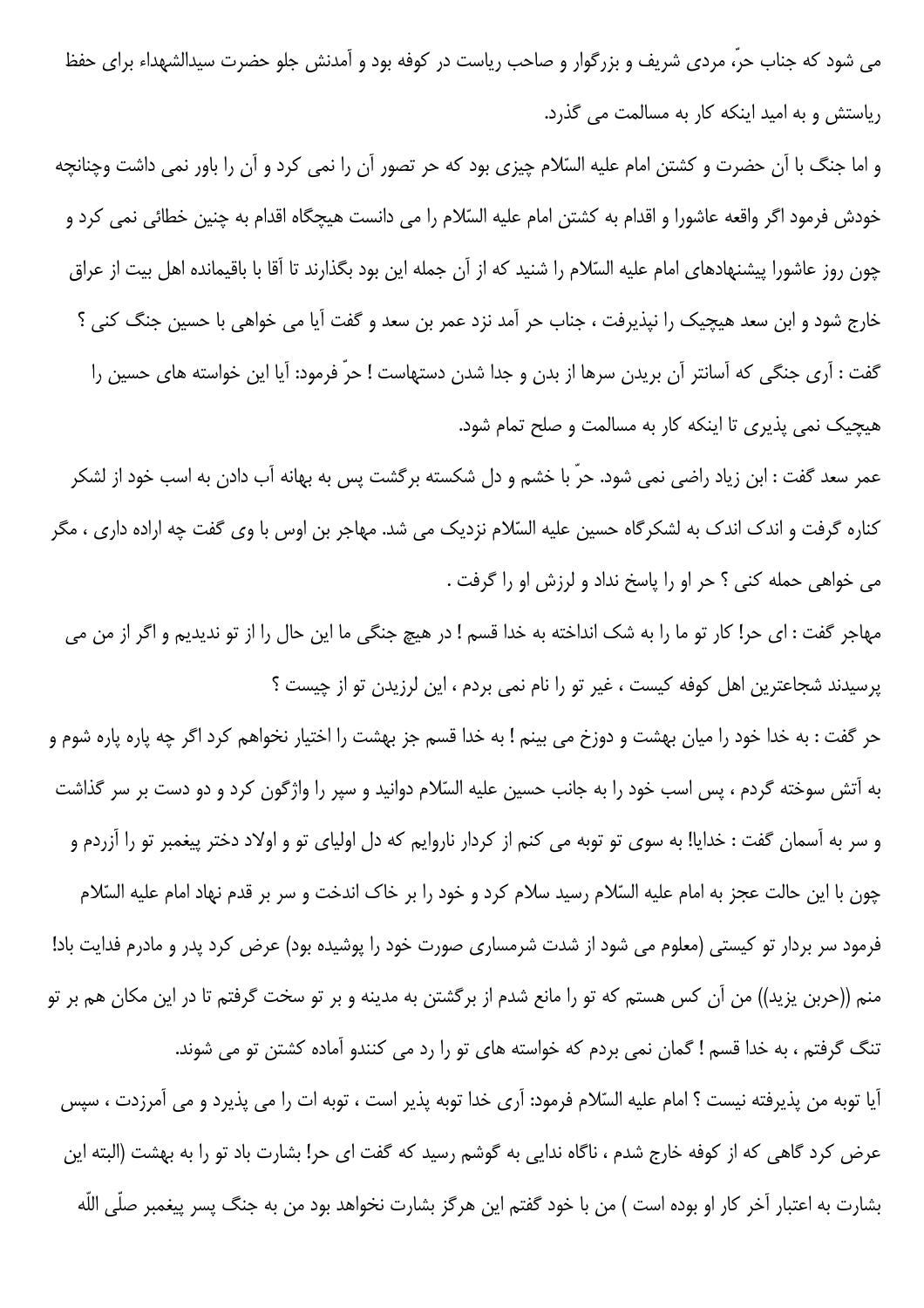عليه و آله مي روم بشارت معنا ندارد، اكنون فهميدم كه آن بشارت صحيح است . امام عليه السّلام فرمود آن بشارت دهنده برادرم خضر عليه السّلام بود كه تو را بشارت داد، به تحقيق كه اجر و خير رانايل شدى .

و بالجمله از امام علیه السّلام اجازه گرفت و به میدان رفت و هشتاد نفر از آن کفار را به جهنم فرستاد تا کشته گردید. اصحاب بدن او را آورده نزد امام عليه السّلام گذاردند حضرت چهره خون آلود او را مسح می نمود و می فرمود: ((بَخٍّ بَخٍّ ما اَخْطَاءَتْ اُمُّکَ حَيْنَ سَمَّتْکَ حُرّاً اَنْتَ وَاللّه حُرُّ في الدُّنْيا وَألاخرَهٔ ثُمَّ اسْتَغْفَرَ لَهُ)).

يعني :((به به ! مادرت به غلط نام تو را حرّ ننهاد، به خدا قسم ! تو در دنيا وآخرت حرى پس برايش استغفار كرد)). و در بعض مقاتل اشعاري از امام عليه السّلام نقل شده كه در مرثيه حرّ، انشاء فرمود.

غرض از آنچه نقل شد دانستن این است که جناب حر از خطای خودتوبه کرده و امام علیه السّلام توبه اش را پذیرفت و در برابر آن حضرت جهادکرد و امام علیه السّلام را یاری نمود تا کشته شد، پس با سایر شهدای کربلا درفضیلت شهادت یکی است ، بلی سایر شهدا را جز فضیلت شهادت ازجهت علم وعمل هریک دارای فضیلتی بودند، گوییم جناب حرّ هم فضیلتی داشت که به قول مرحوم شیخ جعفر شوشتری نمی توان کمتر ازفضیلت سایر شهدابوده و آن ((حالت توبه )) است . کسی که سرهنگ و چهارهزار تابع دارد وتمام وسایل عیش و نوش ، برایش فراهم و امید رسیدن به هدفهای بالاتری پس از وقعه کربلا دارد، ناگاه به یاد خدا افتد و از خوف الهی چنان بلرزد و ترسان شود که مورد حیرت قرار گیرد، آنگاه با یک عالم شرمساری از گناهش صورت را پوشیده خود را بر خاک اندازد، این حالت توبه که عبادت قلبیه است نزد پروردگار خیلی پر ارج است تا جایی که محبوب حضرت آفریدگار می شود و بدون شک حالت توبه او،امام علیه السّلام را دلشاد کرد و در آن لحظه ، همّ و غمهاى امام عليه السّلام را برطرف ساخت و ازاين بيان دانسته مى شود صحت جمله :((يا كاشفَ الْكَرْب عَنْ وَجْه مَوْلانَا الْحُسَيْنِ)).

يعني :((اي كسي كه به واسطه توبه ات ، غم را ازدل امام عليه السّلام زدودي و آن بزرگوار را شاد ساختي (ضمنا ما هم بايد بدانیم اگر از گناهانمان توبه کنیم و همان حالت توبه نصیبمان شود، امام زمان علیه السّلام از ما راضی و دلشاد خواهد گردید)).

پس دانسته شد که جناب حرّ با سایر شهدا در ثواب زیارت قبر شریف و توسل به او در حوایج دنیوی و اخروی مساوی است و جمله :((يا كاشفَ الْكَرْب)) در خطاب به جناب حرّ يا حضرت اباالفضل عليه السّلام يا ديگرى از شهدا هرچند معناى صحيحي دارد چنانچه ذكر شد لكن چون از معصوم نرسيده قصد ورود از شرع نبايد نمود.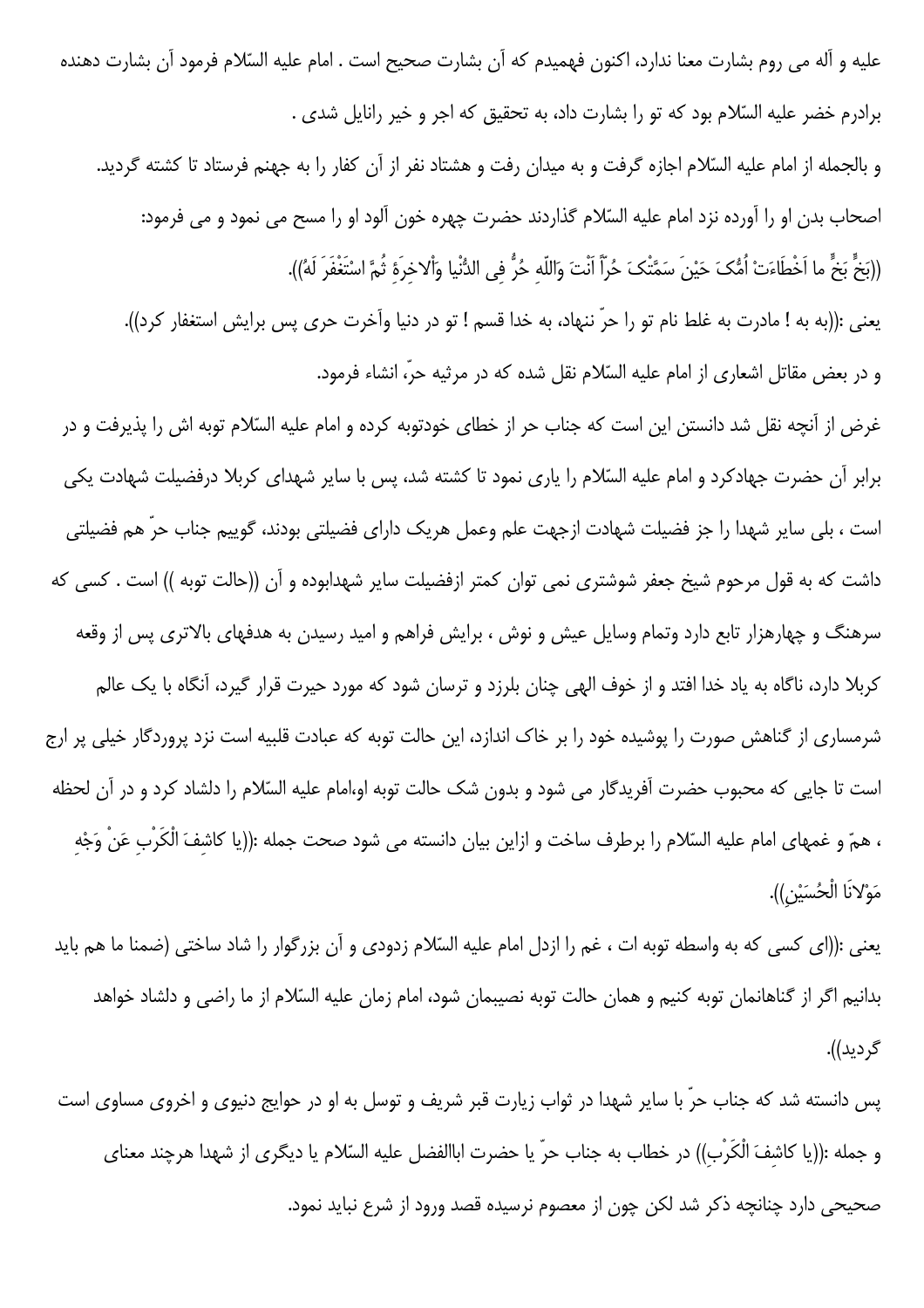برای مزید اطمینان به مقام جناب حر داستانی را که مرحوم سید نعمت اللّه جزائری در کتاب انوار نعمانیه بیان کرده نقل می شود:

چون شاه اسماعیل صفوی بغداد را تصرف نمود وبه کربلا مشرف شد، به زیارت قبر حضرت سیدالشهداء علیه السّلام از بعض مردم شنید که به جناب حرّ، طعن می زند پس خودش نزد قبر حر رفت و امر کرد قبر را نبش کردند، چون به جسد حر رسیدند، دیدند بدن تازه و مانند همان روزی است که شهید شده و دیدند که بر سرش پارچه ای بسته شده و به شاه خبر دادند که چون روز عاشورا در اثر ضربتی که بر سر مبارک حر رسیده بود، خون جاری می شد، امام علیه السّلام این پارچه را بر سر او بستند و به همان حالت دفن شده ، پس شاه امر کرد که آن پارچه را باز کنند تا به قصد تبرک آن را برای خود بردارد، چون آن پارچه را باز کردند خون از همان موضع زخم جاری شد با پارچه دیگری سر مبارک را بستند فایده نکرد و همینطور خون جاری می شد، به ناچار به همان پارچه امام علیه السّلام آن زخم را بستند و خون قطع شد، پس شاه دانست حسن حال و مقام حر را پس قبه و بارگاه بر آن قبر بنا کرد و خادمی بر آن گماشت .

باید دانست اینکه قبر شریف حر در یک فرسخی واقع شده دو وجه گفته شده : یکی آنکه عشیره حرّ آن جسد مطهر را در نزدیکی اقامتگاه خود برده و دفن کردند. وجه دیگر آنکه در هنگام نبرد با لشگریان این محل که رسیده افتاده و شهید شده است و وجه اوّل اقرب است .

۹۸ - لاشه مردار و جيفه دنيا

و نیز جناب مولوی مزبور نقل کردند از آقا سید رضا موسوی قندهاری که سیدی فاضل و متقی بود، فرمود سلطان محمد دائی ایشان شغلش خیاطی و تهیدست و پریشان حال بود. روزی او را بشاش و خندان یافتم و پرسیدم چطور است امروز شما را شاد می بینم ؟

فرمود آرام باش که می خواهم از شادی بمیرم . دیشب از جهت برهنگی بچه هایم و نزدیکی ایام عید و پریشانی و فلاکت خودم گریه زیادی کردم و به مولا امیرالمؤ منین علیه السّلام خطاب کردم آقا! تو شاه مردانی و سخی روزگاری ، گرفتاریهای مرا می بینی ، چون خوابیدم دیدم که از دروازه عیدگاه قندهار بیرون رفتم ، باغی بزرگ دیدم که قلعه اش از طلا و نقره بود، دري داشت كه چندين نفر نزد آن ايستاده بودند نزديک آنها رفتم پرسيدم اين باغ كيست ؟ گفتند از حضرت اميرالمؤ منين است . التماس كردم كه بگذارند داخل شده و به حضور آن حضرت رسم . گفتند فعلاً رسول خدا صلّى اللّه عليه و آله تشريف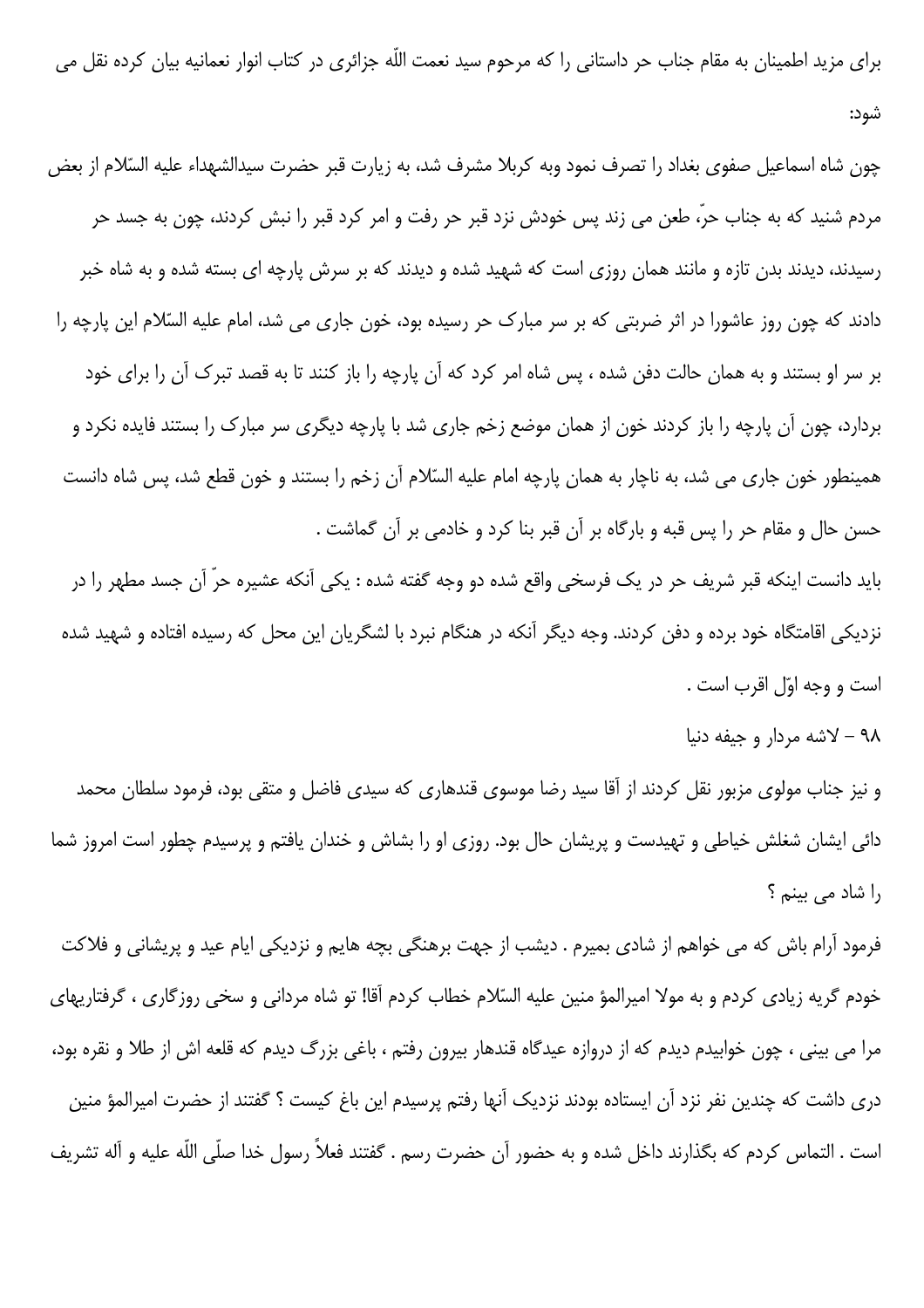دارند بعد اجازه دادند. به خود گفتم اول خدمت رسول خدا می رسم و از ایشان سفارشی می گیرم . چون به خدمتش رسیدم از پریشانی خود شکایت کردم .

فرمود: پیش آقای خود اباالحسن علیه السّلام برو، عرض کردم حواله ای مرحمت فرمایید. حضرت خطی به من دادند، دو نفر را هم همراهم فرستادند، چون خدمت حضرت اباالحسن عليه السّلام رسيدم فرمود سلطان محمد كجا بودي ؟ گفتم از پریشانی روزگار به شما پناه آورده ام و حواله از رسول خدا دارم پس آن حضرت حواله را گرفت و خواند و به من نظر تندی فرمود و بازویم را به فشار گرفت و نزد دیوار باغ آورد. اشاره فرمود شکافته شد، دالانی تاریک و طولانی نمایان شد و مرا همراه برد و سخت ترسناک شدم .

اشاره دیگری کرد روشنایی ظاهر شد، پس دری نمایان شد و بوی گندی به مشامم رسید به شدت به من فرمود داخل شو و هر چه می خواهی بردار، داخل شدم دیدم خرابه ای است پر از لاشه مردار. حضرت به تندی فرمود زود بردار (لاشه خورهای زیادی آنجا بود) از ترس مولا دست دراز کردم پای قورباغه مرده ای به دستم آمد، برداشتم . فرمود برداشتی ؟ عرض کردم بلی . فرمود بیا، در برگشتن دالان روشن بود در وسط دالان دو دیگ پر آب روی اجاق خاموش مانده بود، فرمود سلطان محمد! چیزی که به دست داری در آب بزن و بیرون آور، چون آن را در آب زدم دیدم طلا شده است .

حضرت به من نگریست لکن خشمش اندک بود، فرمود سلطان محمد! برای تو صلاح نیست محبت مرا می خواهی یا این طلا را؟ عرض كردم محبت شما را، فرمود: پس آن را در خرابه انداز، به مجرد انداختن از خواب بيدار شدم ، بوى خوشى به مشامم رسید تا صبح از خوشحالی گریه می کردم و شکر خدای را نمودم که محبت آقا را پذیرفتم .

آقا سید رضا فرمود پس از این واقعه ، اضطرار دنیوی سلطان محمد برطرف شد و وضع فرزندانش مرتب گردید. از این داستان حقایقی دانسته می شود که در اینجا به یاره ای از آنها به طور اختصار اشاره می شود و تفصیل آنها برای محل دیگر. بر صاحب بصیرت آشکار است که ثروتمندی و فراوانی نعمتهای دنیوی و کامیابی به تنهایی نزد عقل صحیح برای انسان متصف به خوبی یا بدی نیست هرچند تمام نعمتهای دنیویه بالذات خوب است لکن بالنسبه به انسان دو جور است : اگر شخص ثروتمند علاقه قلبیش عالم آخرت و ایستگاه ابدی و جوار محمد و آل محمد علیهم السّلام باشد وهرچه در دنیا دارد در دلش نباشد يعني آنها را بالذات دوست ندارد بلكه آنها را وسيله تاءمين حيات ابدى خود شناسد البته چنين ثروتي برای او نعمت حقیقی و مقدمه سعادت ابدی است ونشانه چنین شخصی آن است که سعی در ازدیاد ثروت می کند ولی نه با حرص و علاقه قلبی به آن و سعی در نگاهداری آن می کند ولی نه با بخل در راه حق ، یعنی در راه باطل ازصرف یک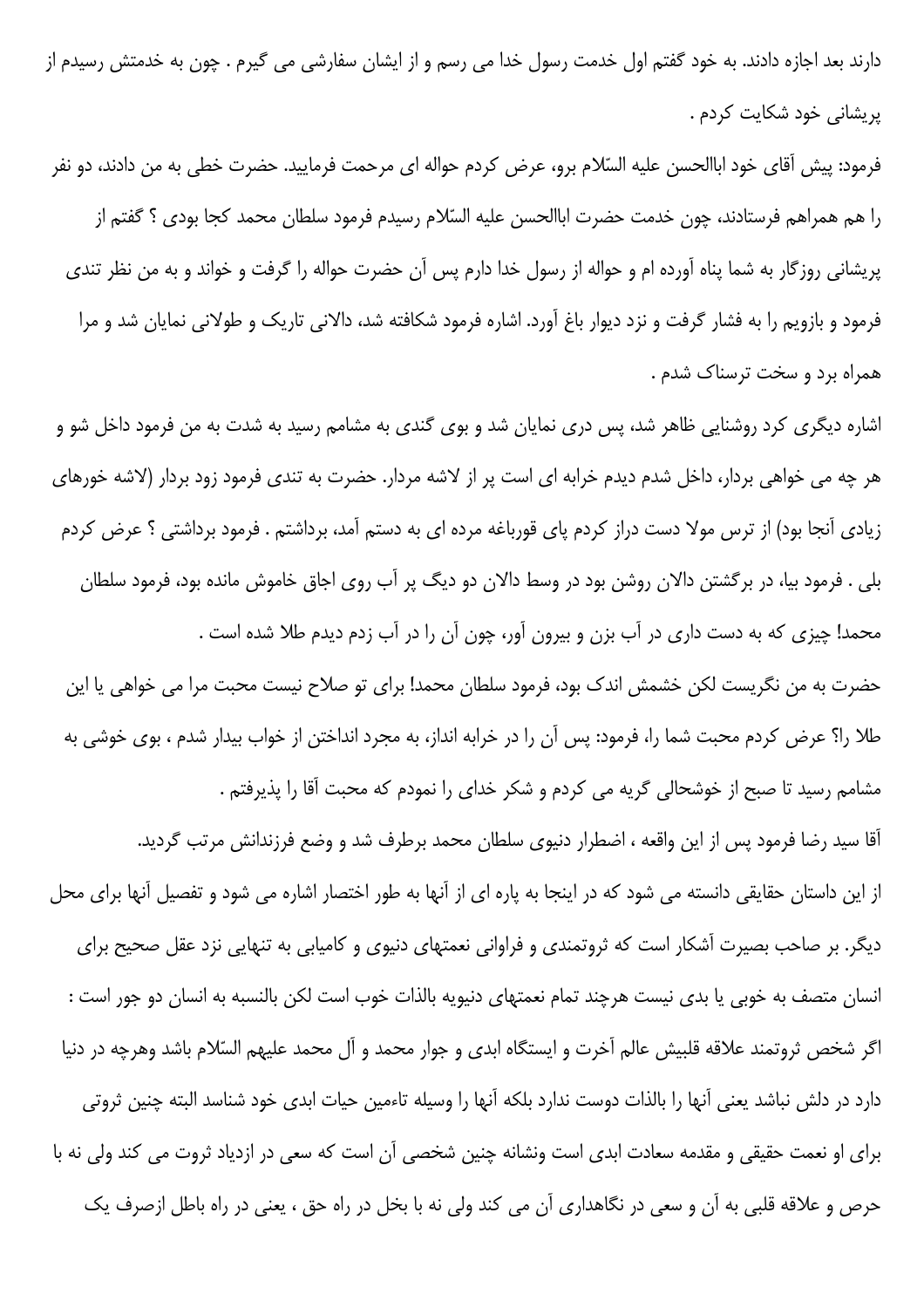درهم خودداری می کند ولی در راه خدا از بذل تمام دارائی هم مضایقه ندارد و نیز چنین شخصی هیچگاه به ثروت خود نمی نازد و تکبر نمی نماید و خود را با تهیدست یکسان می بیند ونیز هرگاه تمام ثروت وسایر علاقه های مادی او از بین رود، اضطراب درونی و حزن قلبی ندارد. و اگر شخص علاقه قلبی او تنها حیات مادی و شهوات دنیوی باشد و ثروتمندی را با لذات دوستدار و آن را وسیله رسیدن به آرزوهای نفسانی شناخت و حیات پس از مرگ و قرب به پروردگار و جوار آل محمد صلَّى اللَّه عليه و أله حكايتي ينداشت و أنها را تنها بر زبان داشت گاهي كه مي گفت قيامت حق است ، ميزان و صراط و بهشت و جهنم همه حق است ، امورى بود كه بر زبان مى گفت ولى علاقه قلبى او تنها دنيا بود. البته زیادتی ثروت و کامیابیهای دنیوی برای چنین شخصی بلای حقیقی و موجب شقاوت ابدی است و مثل او در عالم حقیقت مثل کسی است که برایش سلطنت پیش بینی شده و باید حرکت کند و به قصر سلطنتی وارد شود و بر تخت سلطنتی نشیند و از انواع نعمتها بهره برد، پس در اثناء راه به خرابه ای که پر از لاشه مردار و لاش خورهاست برسد پس در آن خرابه منزل کند و در برابر قصر سلطنتی و به مردارخوری قناعت نماید؛ چنانچه در داستان مزبور به این حقیقت اشاره شده است و از آنجایی که ثروتمندی و کامیابی غالبا برای بشر دام می شود و او را صید می کند، یعنی محبت آنها در دلش جای گرفته و از عالم اعلا غافل می گردد و علاقه قلبیه اش از جهان پس از مرگ بریده می گردد، پروردگار حکیم بعضی از بندگان خود را از خوشیهای این عالم محروم می کند و به وسیله تیرهای بلای فقر و مرض و مصیبت و ظلم اشرار آنها را از دنیا دل آزرده می نماید تا دل به آن نبندند و از حیات جاودانی غافل نشوند. و به عبارت دیگر: انسان یک دل بیشتر ندارد اگر در آن محبت به دنیا و شهوات نفسانی جای گرفت به همان اندازه از جای گرفتن محبت خدا و اولیای او و سرای آخرت کم می شود و گاه می شود که حب دنیا و شهوات تمام دل را احاطه می کند تا جایی که برای خدا و اولیای او جایی باقی نمی ماند.

و از آنچه گفته شد دانسته گردید سرّ فرمایش امیرالمؤ منین علیه السّلام که فرمود:((مال دنیا می خواهی یا محبت مرا)). و شرح و تفصیل آنچه گفته شد در کتاب ((قلب سلیم )) که ان شاء اللّه بزودی انتشار می یابد(۵۰)، ذکر گردیده است .

پیر روشن ضمیر حاج محمد علی سلامی اهل ابرقو (از توابع یزد) که سن شریف او قریب نود سال است و هرگاه شیراز می آید در جماعت مسجد جامع حاضر می شود، نقل کرد که در سنه ۱۳۸۸ در ابرقو از طرف شهرداری مشغول حفّاری شدند

۹۹ – جنازه پس از ۷۲ سال تازه است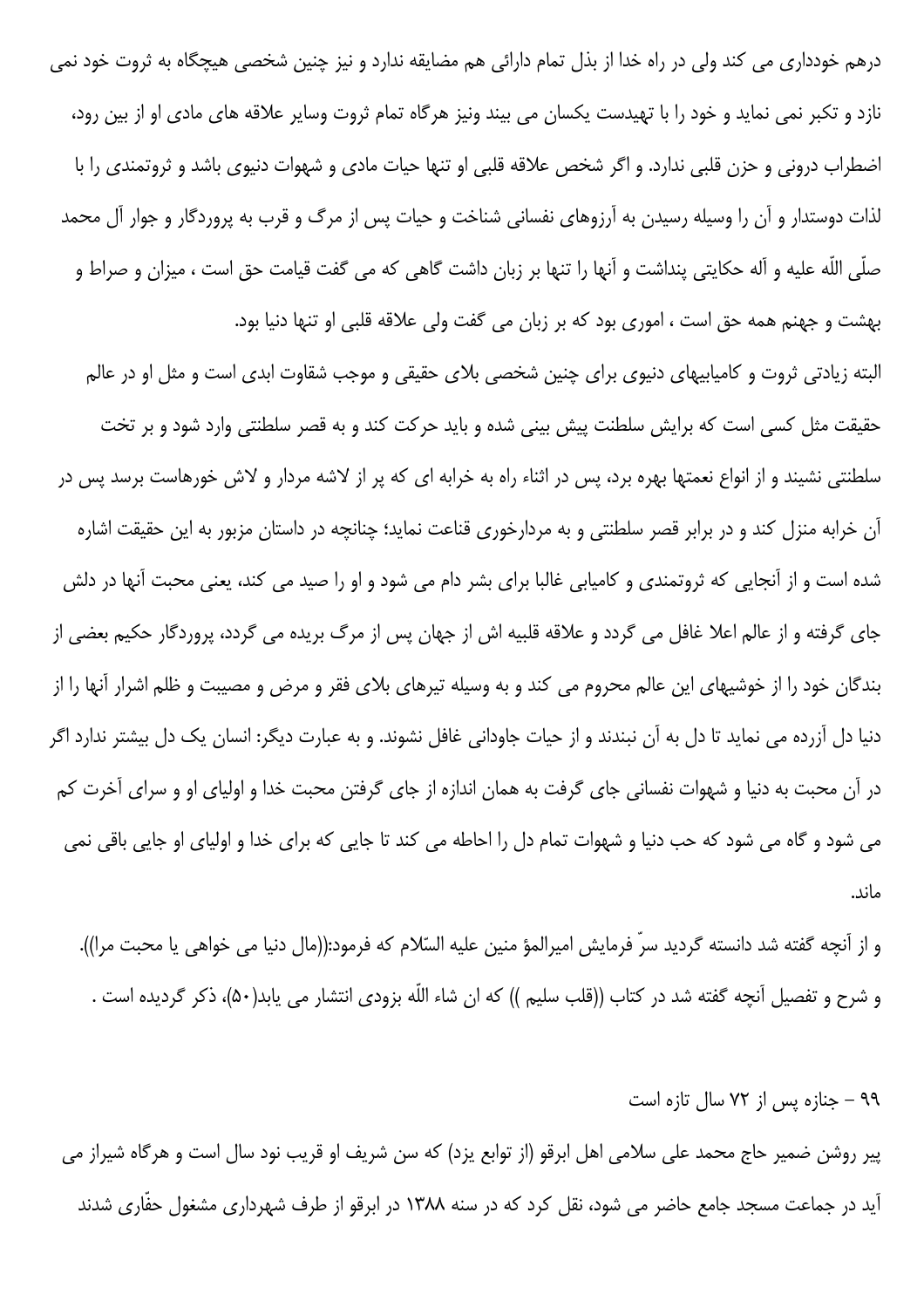برای فلکه خیابان ، ناگاه رسیدند به سردابی که در آن جسد عالم بزرگوار ((حاج ملا محمد صادق )) بود که در ۷۲ سال قبل فوت شده بود، دیدند بدن تازه است مثل اینکه همان روز دفن شده و انگشتان و ناخنهایش تماما سالم است حاجی مزبور نقل کرد که من در اول جوانی آن بزرگوار را درک کرده بودم و چون وصیّت کرده بود که جنازه اش را به نجف اشرف حمل كنند پس از فوت ، جنازه اش را به طور موقت در سرداب امانت گذاشتند وبعد مسامحه شد تا اينكه وصيّ آن مرحوم هم فوت شد و دیگر کسی پیدا نشد برای حمل جنازه و از خاطره ها محو گردید تا آن روز پس از ۷۲ سال جنازه را بیرون آوردند و در تابوت گذارده به قم حمل شد تا از آنجا به نجف اشرف حمل گردید.

خواننده عزیز! بداند که بعضی از ارواح شریفه در اثر قوت حیات حقیقی که دارند ابدان شریفه آنها که سالها با آن کار کردند و طریق عبودیت را پیمودند و پس از مفارقتشان از آن در جوف خاک مستور شده از نظر و توجه آنها پنهان نیست و از اینرو برای مدت نامعلومی بدنهای آنها تازه می ماند و ابدان شریفه بسیاری از پیغمبران و امامزادگان و علمای بزرگ پس از گذشتن صدها سال از فوت آنها در قبرشان تازه دیده شده و در کتب معتبره تواریخ ثبت گردیده است ؛ مانند حضرت شعیب و حضرت دانیال و حضرت احمد بن موسی شاهچراغ و سید علاءالدین حسین و جناب ابن بابویه شیخ صدوق در ری و جناب محمد بن يعقوب كليني در بغداد و غير آنها كه شرح هريك خارج از وضع اين رساله است .

۱۰۰ – سفر نجف و شفای فرزند

جناب آقای شیخ محمد انصاری دارابی که داستان ۸۲ از ایشان نقل شد، نقل کرد که پیش از سفر کربلا در عالم رؤ یا حضرت امیر علیه السّلام فرمود بیا به زیارت ، عرض کردم وسایل سفر ندارم فرمود بر عهده من پس طولی نکشید که مخارج سفر به مقدار رسیدن به نجف فراهم شد و در نجف هم به مقدار توقف و مراجعت به من رسید و نیز پسرم مصروع بود و به قصد استشفا همراهش بردم و در نجف ، خدا به او شفا داد.

۱۰۱ – رسیدن پول و دوام آن

و نیز نقل کرد از پدرش به نام شیخ محترم بن شیخ عبدالصمد انصاری که به اتفاق یک نفر (همجناق او) به نام غلامحسین ، شایق کربلا شدیم و هیچ نداشتیم ، پس دو نفری از سر کوه داراب با دست خالی حرکت کردیم و در هر منزلی یکی دو روز توقف نموده و عملگی می کردیم تا در مدت پنج ماه ، پیاده از طریق کرمانشاه خود را به کربلا رساندیم و در آنجا هم روزها مشغول کار شدیم و معیشت ما اداره می شد ولی در نجف ، دوروز برای ماکاری پیش نیامد و هیچ نداشتیم ، شب عید غدیر، گرسنه و هیچ راهی نداشتیم گفتیم در حرم مطهر می مانیم و اگر مقدر ما مرگ باشد همانجا بمیریم . مقداری از شب که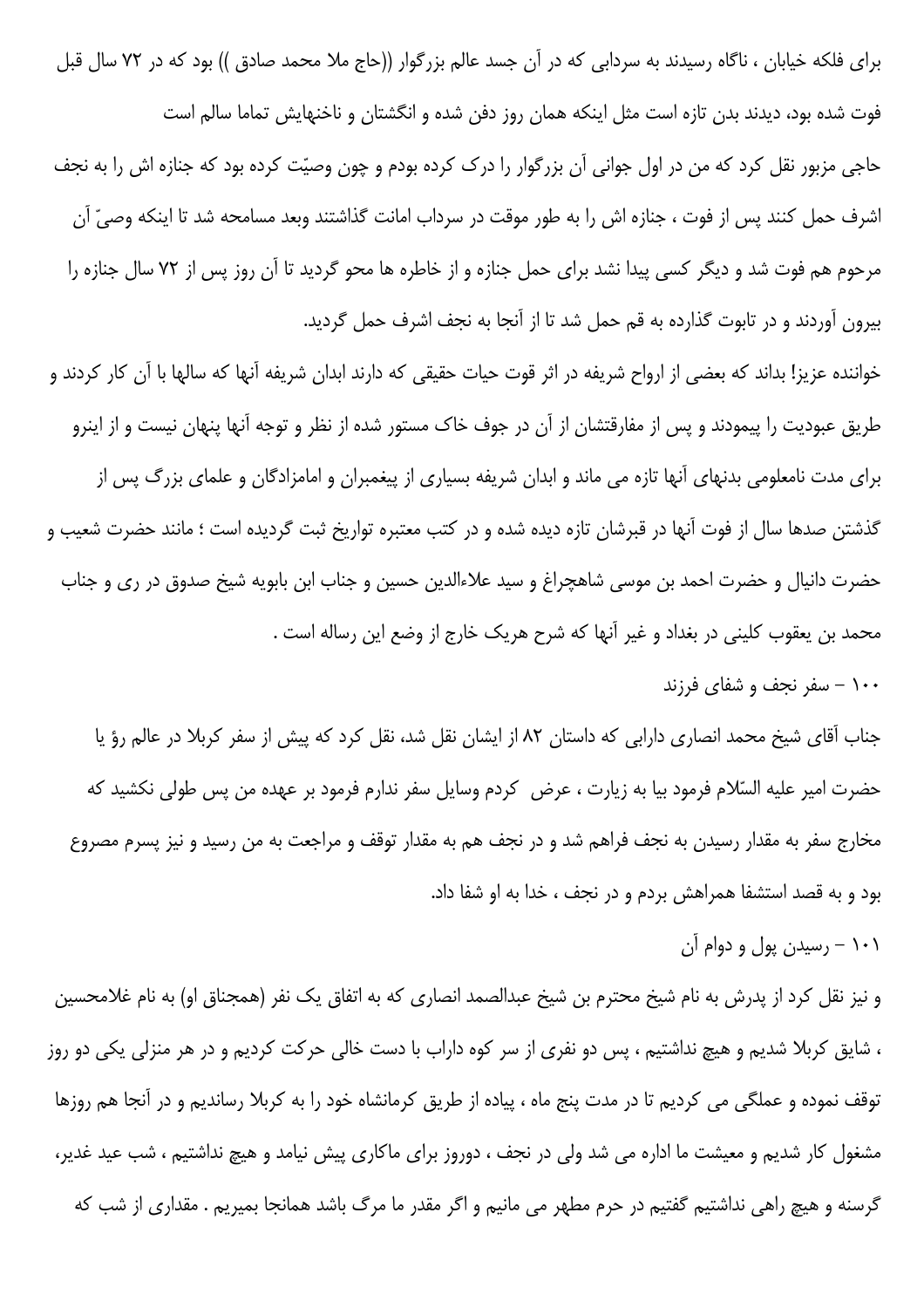گذشت چهار نفر بزرگوار وارد حرم مطهر شدند یکی از آنها نزدیک من آمد اسم خودم و پدرم و جدم و پدر جدم را برد، تعجب کردم پس مقداری پول سکه نقره در دست من گذارد و رفت و چون شماره اش کردم مبلغ چهار تومان بود دو ماه در عراق ماندیم و از آن پول خرج می کردیم و پس از مراجعت به وطن تا دو ماه از آن خرج می کردیم ناگاه مفقود شد. ۱۰۲ – شفای مریض و تعمیر قبر میثم

جناب آقای قندهاری سابق الذکر و نیز جمعی دیگر از موثقین نجف اشرف نقل کرده اند که : رشادمرضه که از تجار درجه یک عراق می باشد، تقریبا در هفت سال قبل به مرض سرطان داخلی مبتلا شد و اطبای عراق و لبنان و سوریه از معالجه اش عاجز شدند و برای مداوا به ممالک اروپایی رفت ، بالا خره به او گفتند به هیچ وجه علاجی ندارد چه جراحی بکنیم و چه نکنیم ریشه سرطان به قلب رسیده و بر فرض ، جراحی بکنیم یک هفته دیرتر شاید بمیری .

دست اززندگی می شوید شب در خواب ، عربی را می بیند که پیراهن کرباسی در بر دارد با محاسن متوسط، می گوید:((رشادمرضه اگر قبر مرا درست کنی ، من از خداوند شفای تو را می خواهم )).

می پرسد شما کیستید؟ می فرماید من ((میثم تمار)) هستم (ناگفته نماند که قبلاً بارگاه ((میثم )) بسیار مختصر و محقر بود). از خواب بیدار می شود و دو مرتبه به خواب می رود و همان منظره را می بیند. در مرتبه سوم نیز همینطور مشاهده می کند. فردا با هواپیما به بغداد برمی گردد و ازراه مستقیما به درخواست خودش او را بر سر قبر ((میثم )) می آورند و آنجا می ماند. شب هنگام همان شخصی که در خواب دیده بود در مقابل چشمش پیدا می شود و صدایش می زند ((رشادمرضه ، قُم )) یعنی بلند شو، می گوید نمی توانم . با تندی می گوید ((قُم )) ناگهان می ایستد و آثاری از مرض در خود نمی بیند. بلافاصله مشغول تعمیر بارگاه میثم می شود و قبه آبرومند فعلی را می سازد وبعد شوق تعمیر قبر مسلم بن عقیل را پیدا می كند و قبه طلاى مسلم را تمام مى كند و سپس براى تجديد تذهيب گنبد مولا اميرالمؤ منين عليه السّلام دويست كيلو طلا می پردازد و اکنون بحمداللّه تذهیب گنبد تمام شده است .

۱۰۳ - معجزه ای از اهل بیت (ع ) در قم

سيد جليل و فاضل نبيل جناب آقاى سيد حسن برقعي واعظ، ساكن قم چنين مرقوم داشته اند: آقاي قاسم عبدالحسيني پليس موزه آستانه مقدسه حضرت معصومه سلام اللّه عليها و در حال حاضر يعني سنه ١٣۴٨ به خدمت مشغول است و منزل شخصی او در خیابان تهران ، کوچه آقابقال برای این جانب حکایت کرد که در زمانی که متفقین محمولات خود را از راه جنوب به شوروی می بردند و در ایران بودند من در راه آهن خدمت می کردم . در اثر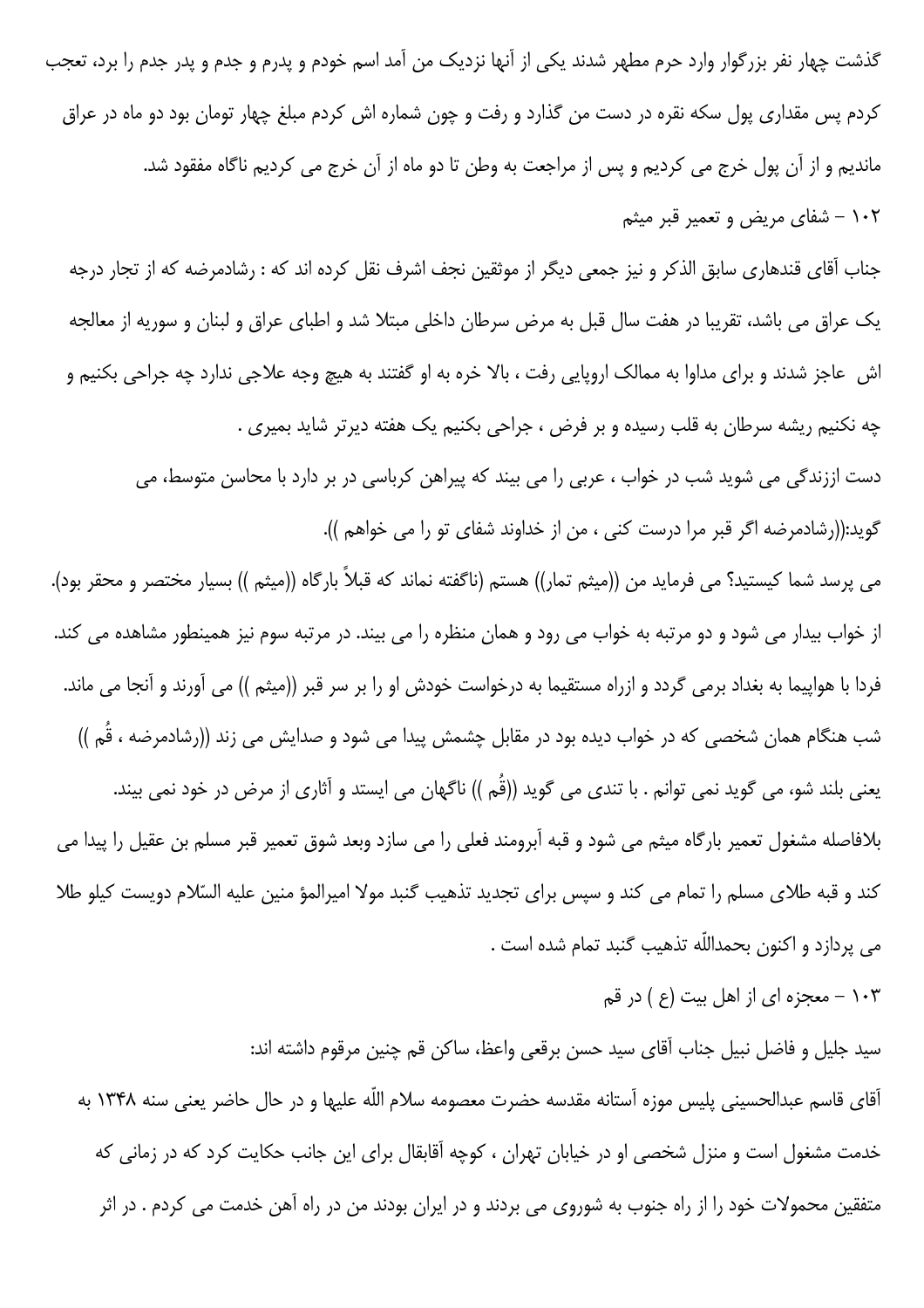تصادف با کامیون سنگ کشی یک پای من زیر چرخ کامیون رفت و مرا به بیمارستان فاطمی شهرستان قم بردند و زیر نظر دکتر مدرسی که اکنون زنده است و دکتر سیفی معالجه می نمودم ، پایم ورم کرده بود به اندازه یک متکا بزرگ شده بود و مدت پنجاه شبانه روز از شدت درد حتی یک لحظه خواب به چشمم نرفت و دائما از شدت درد ناله و فریاد می کردم ، امکان نداشت کسی دست به پایم بگذارد؛ زیرا آنچنان درد می گرفت که بی اختیار می شدم و تمام اطاق و سالن را صدای فریادم فرا می گرفت و در خلال این مدت به حضرت زهرا و حضرت زینب و حضرت معصومه متوسل بودم و مادرم بسیاری از اوقات در حرم حضرت معصومه می رفت و توسل پیدا می کرد و یک بچه که در حدود سیزده الی چهارده سال داشت و پدرش کارگری بود در تهران در اثر اصابت گلوله ای مثل من روی تختخواب پهلوی من در طرف راست بستری بود و فاصله او با من در حدود یک متر بود و در اثر جراحات و فرو رفتن گلوله ، زخم تبدیل به خوره و جذام شده بود و دکترها از او ماءیوس بودند و چند روز در حال احتضار بود و گاهی صدای خیلی ضعیفی از او شنیده می شد و هر وقت پرستارها می آمدند می پرسیدند تمام نکرده است ؟ و هر لحظه انتظار مرگ او را داشتند.

شب پنجاهم بود مقداری مواد سمّی برای خودکشی تهیه کردم و زیر متکای خود گذاشتم و تصمیم گرفتم که اگر امشب بهبود نيافتم خودكشي كنم ؛ چون طاقتم تمام شده بود.

مادرم برای دیدن من آمد به او گفتم اگر امشب شفای مرا از حضرت معصومه گرفتی فبها و الا صبح جنازه مرا روی تختخواب خواهي ديد و اين جمله را جدي گفتم ، تصميم قطعي بود. مادرم غروب به طرف حرم مطهر رفت همان شب مختصری چشمانم را خواب گرفت ، در عالم رؤ یا دیدم سه زن مجلله از درب باغ (نه درب سالن ) وارد اطاق من که همان بچه هم پهلوی من روی تخت خوابیده بود آمدند، یکی از زنها پیدا بود شخصیت او بیشتر است و چنین فهمیدم اولی حضرت زهرا و دومی حضرت زینب و سومی حضرت معصومه سلام اللّه علیهم اجمعین هستند، حضرت زهرا جلو، حضرت زینب يشت سر و حضرت معصومه رديف سوم مي آمدند مستقيم به طرف تخت همان بچه آمدند و هر سه پهلوي هم جلو تخت ایستادند، حضرت زهرا علیهاالسّلام به آن بچه فرمودند بلند شو.

گفت نمی توانم . فرمودند بلند شو، گفت نمی توانم فرمودند تو خوب شدی ، در عالم خواب دیدم بچه بلند شد و نشست من انتظار داشتم به من هم توجهي بفرمايند ولي برخلاف انتظار حتى به سوى تخت من توجهي نفرمودند، در اين اثناء از خواب پریدم و با خود فکر کردم معلوم می شود آن بانوان مجلله به من عنایتی نداشتند.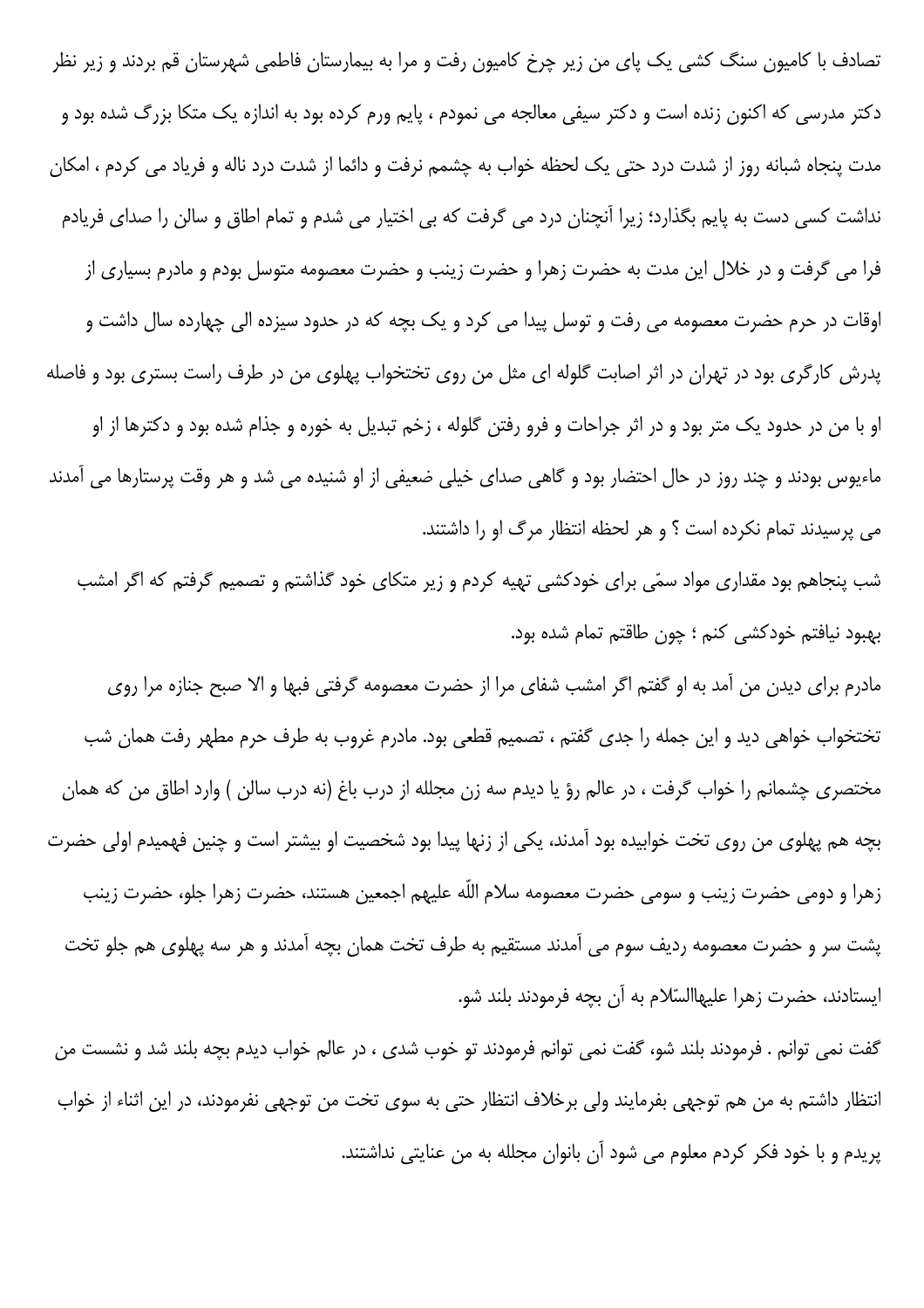دست کردم زیر متکا و سمّی که تهیه کرده بودم بردارم و بخورم ، با خود فکر کردم ممکن است چون در اطاق ما قدم نهاده اند از بركت قدوم آنها من هم شفا يافته ام ، دستم را روى پايم نهادم ديدم درد نمى كند، آهسته پايم را حركت دادم ديدم حرکت می کند، فهمیدم من هم مورد توجه قرار گرفته ام ، صبح شد پرستارها آمدند و گفتند بچه در چه حال است به این خیال که مرده است ، گفتم بچه خوب شد، گفتند چه می گویی ؟! گفتم حتما خوب شده ، بچه خواب بود، گفتم بیدارش نکنید تا اینکه بیدار شد، دکترها آمدند هیچ اثری از زخم در پایش نبود، گویا ابدا زخمی نداشته اما هنوز از جریان کار من خبر ندار ند.

پرستار آمد باند و پنبه را طبق معمول از روی پای من بردارد و تجدید پانسمان کند چون ورم پایم تمام شده بود، فاصله ای بين پنبه ها و پايم بود گويا اصلاً زخمى و جراحتى نداشته .

مادرم از حرم آمد چشمانش از زیادی گریه ورم کرده بود، پرسید حالت چطور است ؟ نخواستم به او بگویم شفا یافتم ؛ زیرا از فرح زياد ممكن بود سكته كند، گفتم بهتر هستم برو عصايي بياور برويم منزل . با عصا (البته مصنوعي بود) به طرف منزل رفتم و بعدا جريان را نقل كردم .

و اما در بیمارستان پس از شفا یافتن من وبچه ، غوغایی از جمعیت و پرستارها و دکترها بود، زبان از شرح آن عاجز است ، صدای گریه و صلوات ، تمام فضای اطاق و سالن را پر کرده بود.

۱۰۴ – معجزه ولی عصر و شفای مریض

حقیر سید حسن برقعی مدتی است که توفیق تشرف به مسجد صاحب الزمان ارواحنا فداه معروف به مسجد جمکران قم نصیبم می شود، سه هفته قبل (شب چهارشنبه پنجم ربیع الثانی ۱۳۹۰) مشرف شدم در قهوه خانه مسجد که مسافرین برای رفع خستگی می نشینند و چای می خورند، به شخصی برخورد کردم به نام ((احمد پهلوانی )) ساکن حضرت عبدالعظیم امامزاده عبداللّه ، كبابي توكل سلام كرد و على الرسم جواب و احوالپرسي شروع شد. گفت من چهار سال تمام است شبهاي چهارشنبه به ((مسجد جمکران )) مشرف می شوم . گفتم قاعدتا چیزی دیده ای که ادامه می دهی و قاعدتا کسی که در خانه امام زمان صلوات اللّه عليه آمد نااميد نمي رود و حاجتي گرفته اي ؟!

گفت آری اگر چیزی ندیده بودم که نمی آمدم ، در سال قبل شب چهارشنبه ای بود که به واسطه مجلس عروسی یکی از بستگان نزدیک در تهران نتوانستم مشرف شوم ، گرچه مجلس عروسی گناه آشکاری نداشت ، موسیقی و امثال آن و تا شام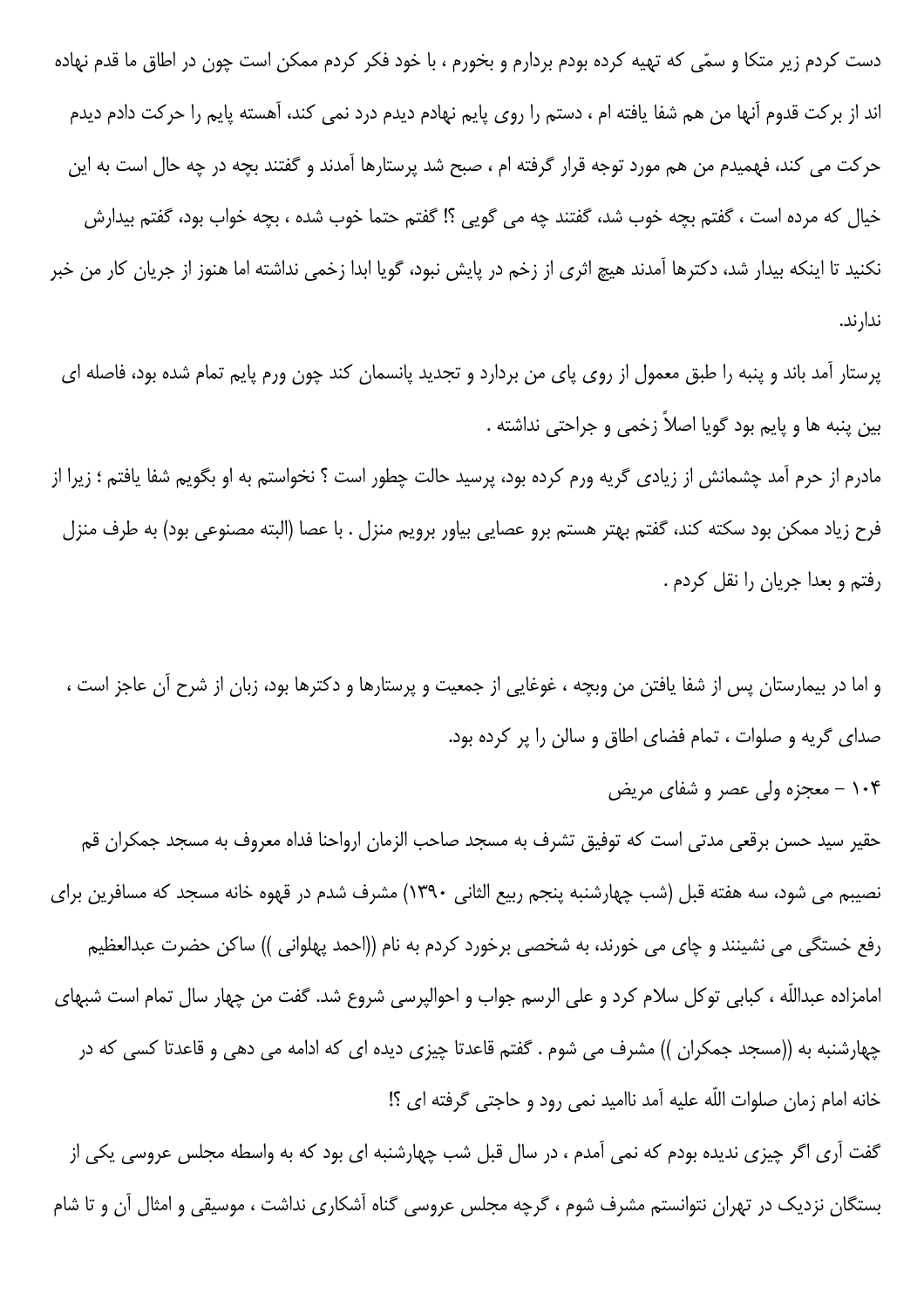که خوردم و منزل رفتم خوابیدم پس از نیمه شب از خواب بیدار شدم تشنه بودم خواستم برخیزم دیدم پایم قدرت حرکت ندارد، هرچه تلاش کردم پایم را حرکت بدهم نتوانستم . خانواده را بیدار کردم گفتم پایم حرکت نمی کند، گفت شاید سرما خورده ای گفتم فصل سرما نیست (تابستان بود) بالا خره دیدم هیچ قدرت حرکت ندارم ،رفیقی داشتم در همسایگی خود به نام ((اصغرآقا)) گفتم به او بگویید بیاید. آمد گفتم برو دکتری بیاور گفت دکتر در این ساعت نیست . گفتم چاره ای نیست بالا خره رفت دكترى كه نامش دكتر شاهرخى است و در فلكه مجسمه ((حضرت عبدالعظيم )) مطب دارد آورد، ابتدا پس از معاینه ، چکشی داشت روی زانویم زد، هیچ نفهمیدم و پایم حرکت نکرد، سوزنی داشت در کف پایم فرو کرد، حالیم نشد، در پای دیگرم فرو کرد درد نگرفت ، سوزن را در بازویم زد، درد گرفت . نسخه ای داد و رفت ، به اصغرآقا در غیاب من گفته بود خوب نمي شود سكته است .

صبح شد بچه ها از خواب برخاستند مرا به این حال دیدند شروع به گریه و زاری کردند. مادرم فهمید به سر و صورت می زد غوغایی در منزل ما بود، شاید در حدود ساعت نُه صبح بود، گفتم ای امام زمان ! من هرشب چهارشنبه خدمت شما می رسیدم ولی دیشب نتوانستم بیایم و گناهی نکرده ام توجهی بفرمایید، گریه ام گرفت خوابم برد، در عالم رؤ یا دیدم آقایی آمدند عصايي به دستم دادند فرمودند برخيز! گفتم آقا نمي توانم . فرمود مي گويم برخيز. گفتم نمي توانم . آمدند دستم را گرفتند و از جا حرکت دادند. در این اثناء از خواب برخاستم دیدم می توانم پایم را حرکت دهم ، نشستم سپس برخاستم ، برای اطمینان خاطر از شوق جست و خیز می کردم و به اصطلاح پایکوبی می کردم ولی برای اینکه مبادا مادرم مرا به این حال ببيند و از شوق سكته كند خوابيدم .

مادرم آمد گفتم به من عصایی بده حرکت کنم ، کم کم به او حالی کردم که در اثر توسّل به ولی عصر عجل اللّه تعالی فرجه الشريف بهبود يافتم ، گفتم به اصغرآقا بگوييد بيايد، آمد گفتم برو به دكتر بگو بيايد و به او بگو فلان كس خوب شد. اصغرآقا رفت وبرگشت گفت دکتر می گوید دروغ است خوب نشده ، اگر راست می گوید خودش بیاید. رفتم با اینکه با پای خود رفتم ، گویا دکتر باور نمی کرد با اینحال سوزن را برداشت و به کف پای من زد، دادم بلند شد، گفت چه کردی ؟ شرح حال خود و توسل به حضرت وليِّعصر را گفتم گفت جز معجزه چيز ديگر نيست اگر اروپا و آمريکا رفته بودي معالجه پذير نبود. ۱۰۵ – سرگذشتی عجیب و فرج بعد از سختی

و نیز آقای برقعی مزبور می نویسند: شخصی است به نام ((مشهدی محمد جهانگیر)) به شغل فرش فروشی و گلیم فروشی به عنوان دوره گرد اشتغال دارد و اکثرا به کاشان می رود و سالهاست او را می شناسم ، ولی اتفاق نیفتاده بود که با هم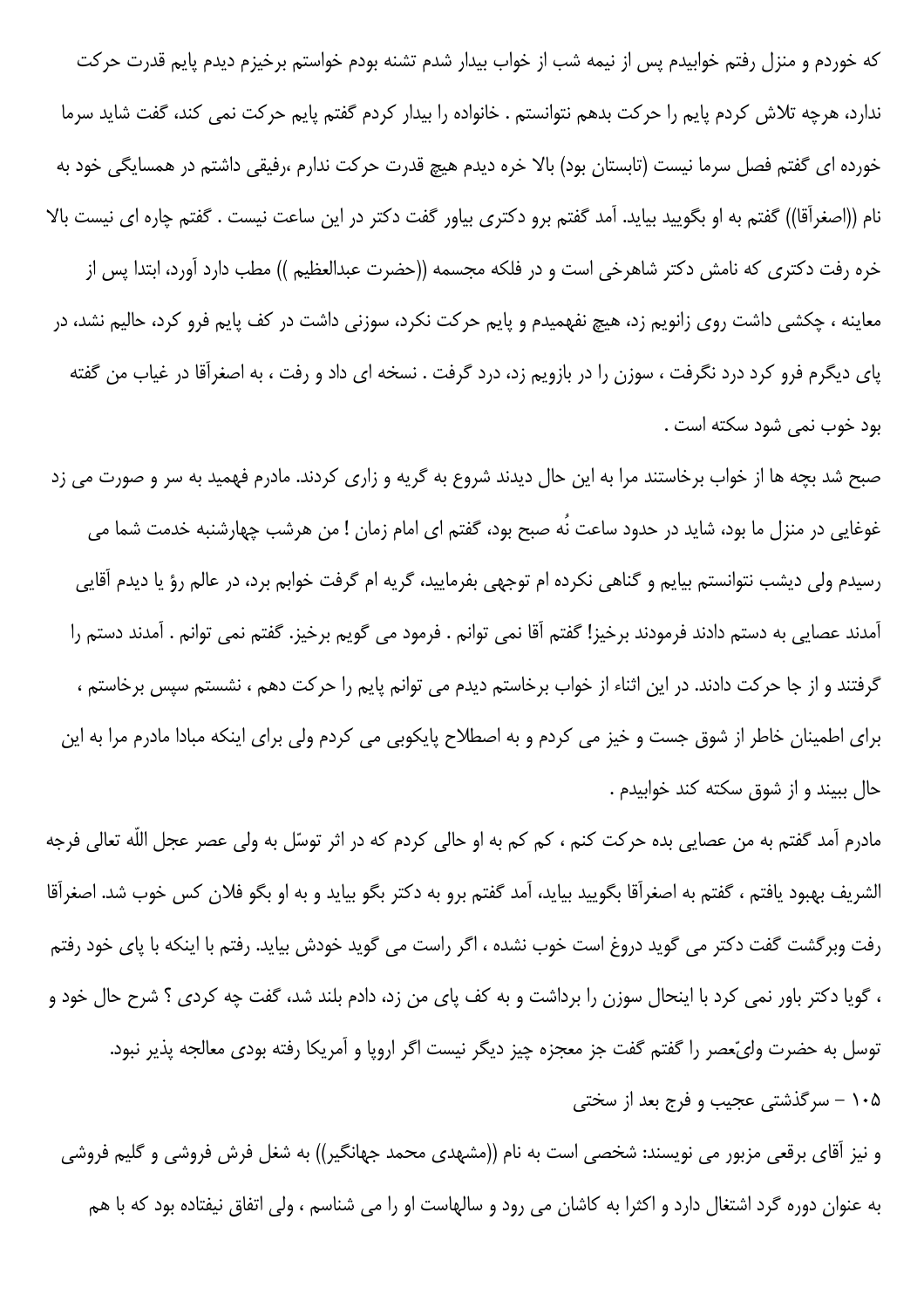همسفر شویم و در جلسه ای بنشینیم ولی کاملاً او را می شناسم ، مرد راستگویی است و به صحت عمل معروف است با اینکه خیلی کم سرمایه است و چند روز قبل هم به منزل او رفتم زندگیش خیلی متوسط است ، ولی بیش از صدهزار تومان جنس اگر بخواهد اکثر تجار به او خواهند داد ولی خودش به اندازه قدرت مالی جنس می برد.

در هر حال چندی قبل در سفری که به کاشان می رفتم پهلوی ایشان نشستم در ضمن مطالب و بحث در معجزات ائمه اطهار سلام اللّه عليهم اجمعين گفت آقاي برقعي ! بايد دل بشكند تا انسان حاجت بگيرد، پس شرح حال خود را به طور اجمال بیان کرد و گفت وقت دیگری مفصل تمام شرح زندگی خود را بیان می کنم که کتابی خواهد شد، ولی به طور اجمال ، وضع من خیلی خوب بود و شاید روزی صد تومان یا بیشتر از فرش فروشی و دوره گردی استفاده داشتم ، ولی انسان وقتی ثروتمند شد گناه می کند، گاهی آلوده به گناه می شدم تا اینکه ستاره اقبال شروع به افول کرد، سرمایه ام را از دست دادم و مقدار زیادی متجاوز از صد هزار تومان بدهکار شدم و در مقابل ، حتی یک تومان نداشتم .

چند ماه از منزل بیرون نمی آمدم شبها گاهی که خسته می شدم با لباس مبدل بیرون می آمدم و خیلی با احتیاط در کوچه می رفتم . یک شب یکی از طلبکارها که از بیرون آمدن من از منزل خبر داشت پاسبانی را آورده بود در تاریکی نگهداشته بود وقتی که آمدم بروم مرا دستگیر کردند. در شهربانی گفتم مرا زندان ببرید با یکشبه پول شما وصول نمی شود، من ده شاهی ندارم ولی قول می دهم که اگر خدای عزوجل تمکنی داد دین خود را ادا کنم ، مرا رها کردند.

یکی دیگر از طلبکارها (اسم او را برد) آمده بود درب منزل ، خانواده ام با بچه کوچک دوساله رفته بود پشت در، چنان با لگد به در زده بود که به شکم خانواده و بچه رسیده بود، بچه پس از چند ساعت مرد و خانواده ام مریض شد و حتی الا ن هم مریض است با اینکه متجاوز از بیست سال از این ماجرا می گذرد.

هرچه در منزل داشتیم خانواده ام برد و فروخت حتی گاهی برای تهیه نان ، استکان و نعلبکی را می فروختیم ونانی می خریدم ومی خوردیم تا اینکه تصمیم گرفتم از ایران خارج شوم و به عتبات بروم شاید کاری تهیه کنم و از شرّ طلبکارها محفوظ باشم و ضمنا توسلی به ائمه اطهار پیدا کنم . از راه خرمشهر از مرز خارج شدم ، فقط یک خرجین کوچک که اثاثیه مختصری در آن بود و حتی خوراکی نداشتم همراهم بود وقتی به خاک عراق رسیدم تنها راه را بلد نبودم ، در میان نخلستان ندانسته به راه افتادم نمی دانستم کجا می روم ، این راه به کجا منتهی می شود نه کسی بود راه را از او بپرسم و نه غذا داشتم بخورم ، از گرسنگی و خستگی راه ، بی طاقت شدم حتی خرماهایی که از درخت روی زمین ریخته بود نمی خوردم خيال مي كردم حرام است .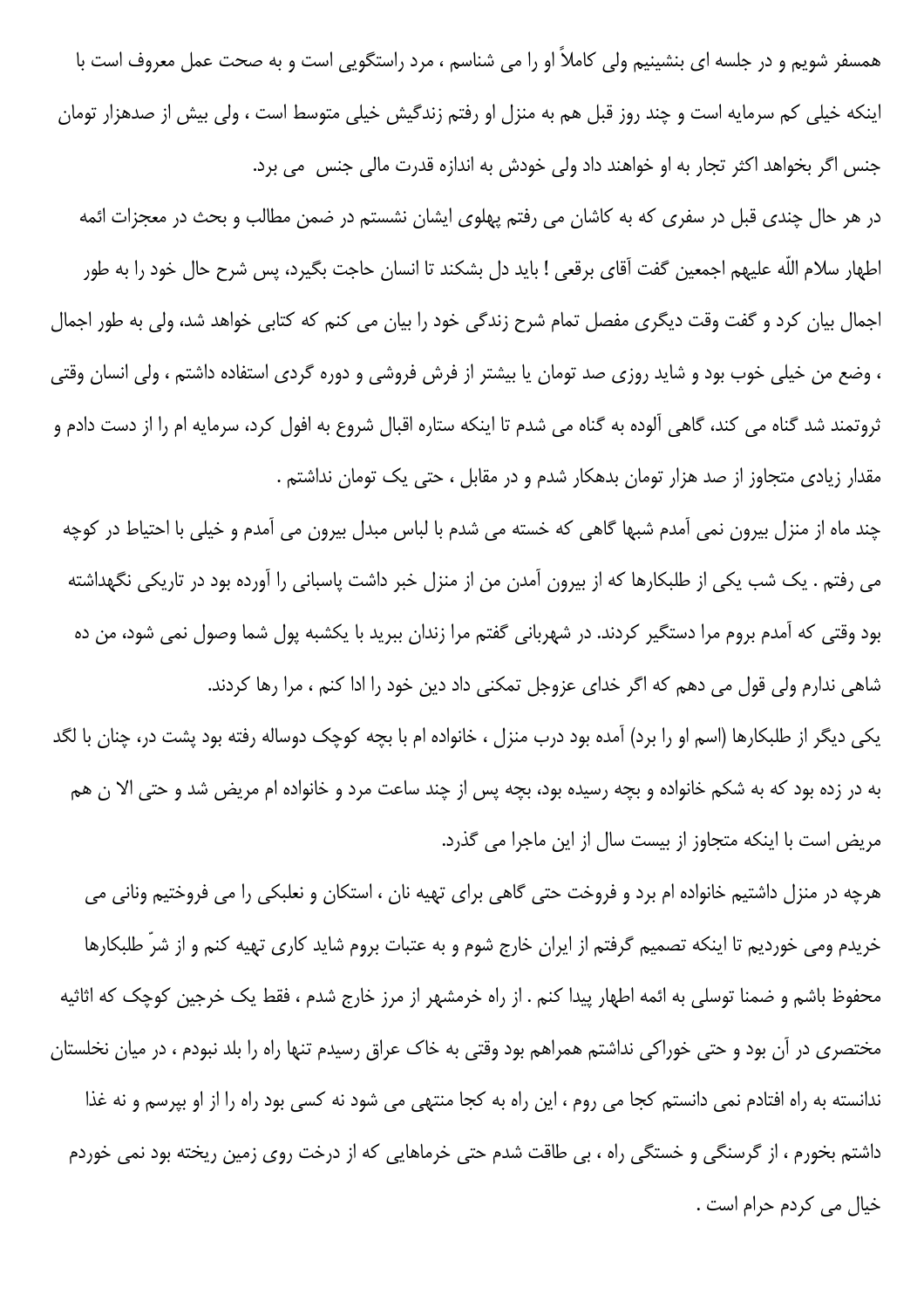خلاصه شب شد هوا تاریک شد، در میان نخلستان تنها و تاریک ، نشستم خرجین خود را روی زمین گذاشتم بی اختیار گریه ام گرفت بلند بلند گریه می کردم ناگهان دیدم آقایی که خیلی نورانی بودند رسیدند یک چفیه بدون عقال (مراد همان دستمالي است كه عربها روى سر مى بندند ولى عقال نداشت ) روى سرشان بود با زبان فارسى فرمودند چرا ناراحتى ؟ غصه نخور الا ن تو را مي رسانم . گفتم آقا راه را بلد نيستم ، فرمود من تو را راهنمايي مي كنم ، خرجين خود را بردار همراه من ىىا.

چند قدمی رفتم شاید ده قدم نبود، دیدم جاده شوسه اتومبیل رو است ، فرمودند همینجا بایست الا ن یک ماشین می اید و تو را می برد تا چراغ ماشین از دور پیدا شد آن آقا رفتند وقتی ماشین به من رسید، خودش توقف کرده مرا سوار کردند به یک جایی رسیدیم ، مرا سوار ماشین دیگر کرد و کرایه هم از من مطالبه ننمود و تا کربلا پست به پست مرا تحویل می دادند ونمي گفتند كرايه بده ، گويا سابقه داشتند از كار.

ولی در کربلا هم کاری پیدا نکردم ، وضعم بد بود، آمدم در حرم مطهر سیدالشهداء علیه السّلام گفتم آقا آمده ام کار مرا درست کنید خیلی گریه کردم از حرم مطهر بیرون آمدم (روز اربعین بود) همان آقایی که در میان نخلستان دیده بودم دیدم ، سلام کردم جواب دادند و ده دینار به من مرحمت کردند، فرمودند این ده دینار را بگیر. گفتم آقا کم است ، فرمود کم نیست اگر کم بود باز به شما می دهم ، گفتم آقا آدرس شما کجاست ؟ فرمود ما همین جاها هستیم . مشهدی محمد می گفت پول عجیب بود، بوی عطری می داد، عجیب هرچه می خریدم چند برابر استفاده می کرد، مقدار زیادی استفاده کردم و هروقت چند هزار تومان پیدا می کردم می آمدم ایران بین طلبکارها تقسیم می کردم و برمی گشتم وتمام این درآمدها از همان ده دينار بود.

یک سال دیگر در روز بیست و هشتم صفر همان آقا را در حرم مطهر امیرالمؤ منین صلوات اللّه علیه دیدم گفتم آقا یک مقدار دیگر هم به من کمک کنید، پنج دینار دیگر هم مرحمت کردند ولی دیگر آن آقا را ندیدم . یک روز در نجف می رفتم یکی از کسبه بازار مرا صدا زد جلو رفتم گفت آیا می آیی در حجره من ؟ گفتم آری . گفت ضامن داری ، گفتم دو نفر، گفت کیست ؟ گفتم یکی خدای عزوّجل و دیگری امیرالمؤ منین صلوات اللّه علیه قبول کرد. می گفت گاهی هزار دینار در اختیار من می گذاشت و می رفتم بغداد جنس می خریدم وبرمی گشتم و در سود تجارت شریک بودم ، تمام قرضهای خود را دادم ولي چون خانواده ام در قم بودند ناچار شدم به قم بيايم ، در حرم مطهر سيدالشهداء فقط دعا كردم قرضهايم ادا شود و به قدر كفاف داشته باشم و زيادتر از آن نخواستم چون آثار بد ثروت را ديدم .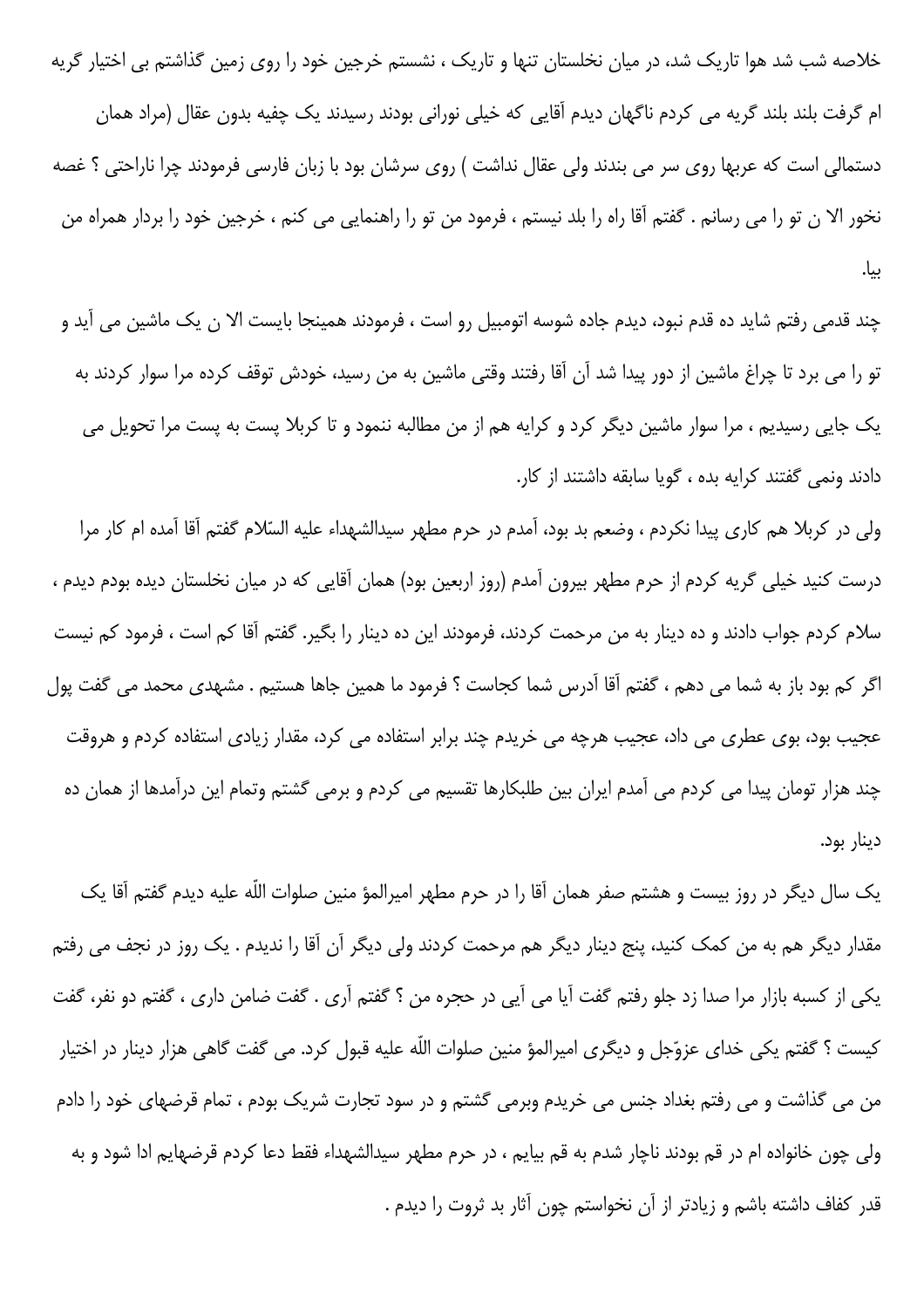مشهدی محمد مذکور در منزلش روضه ای دارد می توان اخلاص را از مجلس او فهمید و اینجانب شخصا در مجلس مزبور شركت كردم ، مي گفت من حضرت زهرا عليهاالسّلام را حاضر مي بينم .

۱۰۶ – زلزله قیر و کارزین فارس

((قیر)) سمت جنوب شرقی شیراز به فاصله تقریبا چهل فرسنگ واقع است و در حدود چهارده فرسنگ از فیروز آباد دورتر است و فاصله اش از کارزین یک فرسنگ و نیم می باشد (در فارسنامه گوید: بلوک قیر، طول آن ده فرسخ می باشد که ابتدای آن مبارک آباد و آخرش باغ پاسلار و پهنای آن دو فرسخ و نیم از قریه کیفر کان تا گندمان و از گرمسیرات فارس است واین بلوک مشتمل بر بیست و سه قریه آباد است ).

اخیرا ((قیر)) از برق و لوله کشی آب و خیابان و ساختمانهای سیمان و بیم آهن آباد شده و جمعیت آن در حدود هفت هزار نفر بوده است .

در روز ۲۵ ماه صفر سنه ۱۳۹۲ مطابق ۲۱ فروردین ۱۳۵۱ شمسی این ناحیه مورد خشم الهی واقع شده و از بلای آسمانی و زلزله عظیم زمینی بیشتر بلوک قیر صدمه دید و بیش از همه جا، قیر را زیرورو نمود به طوری که یک ساختمان سالم نماند و تقریبا ثلث اهالی آن زیر انبوه سنگ و خاک و آجر به سخت ترین وضعی جان سپردند و پیرمردان مانند چنین حادثه وحشتناكي را بخاطر ندارند.

چون دانستن تفصیل آن موجب عبرت و بیداری از غفلت است از دو نفر اهل علم که موثق و شاهد حادثه بوده اند جناب آقای شیخ محمد جواد مقیمی قیری و جناب آقای شیخ احمد رستگار در خواست شد که آنچه را دیده و دانسته اند بنویسند و برای اطلاع خوانندگان این کتاب ، نامه هردو بزرگوار ثبت می شود.

بسم اللّه الرحمن الرحيم

نامه جناب شيخ محمد جواد مقيمي قيرى

درموضوع حادثه دلخراش زلزله قيروكارزين و آفرز آنچه اتفاق افتاده و تحقيق شده وتلفات جاني و مالي واقع گرديده به طورخلاصه عرض می شود:

پانزده دقیقه پیش از طلوع آفتاب روز بیست و پنجم ماه صفر ۱۳۹۲ زلزله شدیدی آمد که سابقه نداشت وآنهایی که بیرون از آبادی بودند گفتند که اول برقی از سمت قبله و بعد برقی از طرف قطب و بعد زلزله گرفت ، در اول قدری خفیف بود و بعد به اندازه ای شدت کرد که زمین دور خود می پیچید و صدای مهیبی بلند شد مانند صدای رعد و به اندازه ۲۵ ثانیه ادامه داشت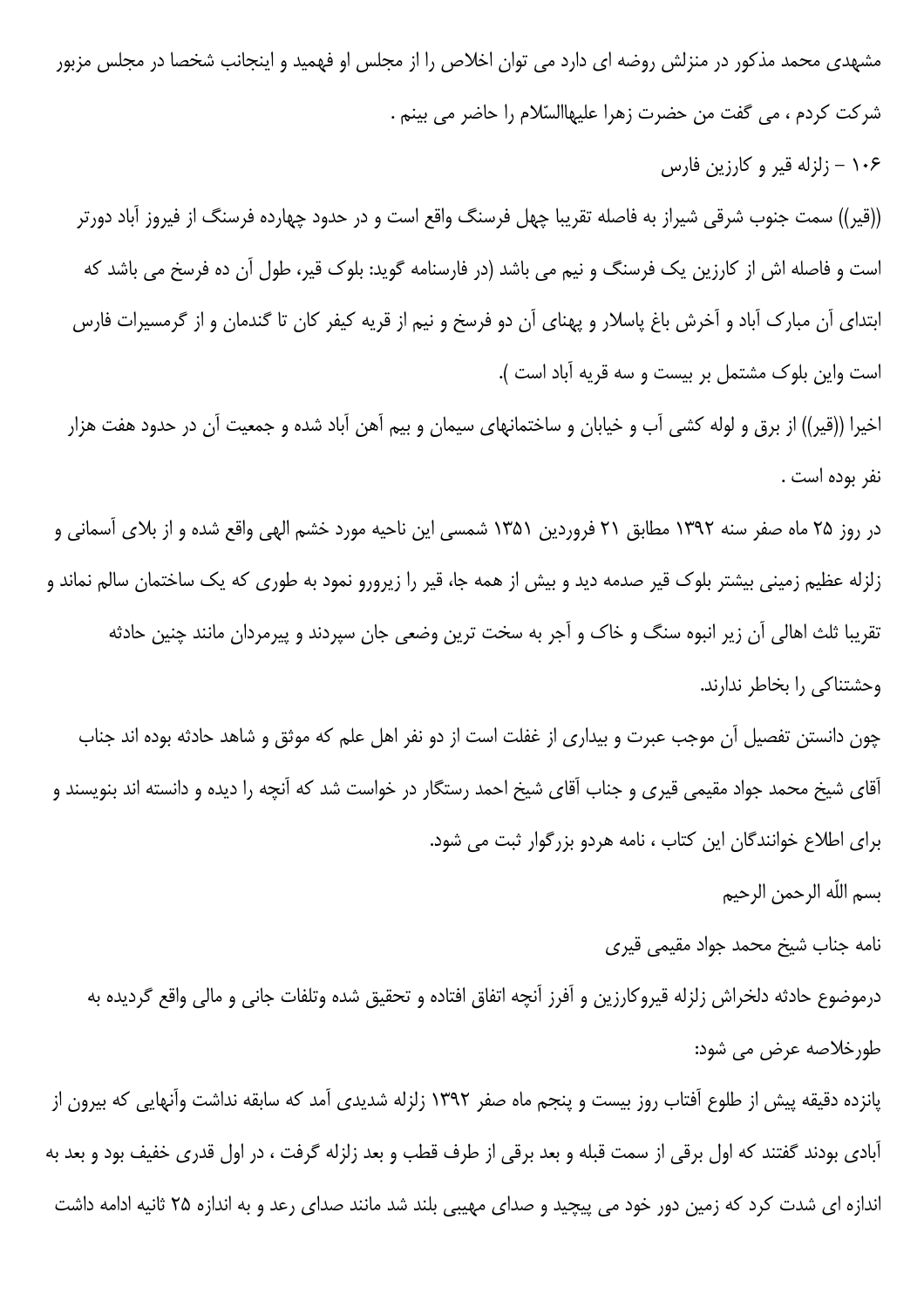، تمام خانه ها خراب گردید عمارتهای محکم ازسیمان و بیم آهن و گچ و سنگ از شالوده از هم پاشید و فروریخت و چون اغلب افراد کوچک در خواب بودند وزنها هم که بیدار بودند، مشغول نماز و وضو گرفتن و بعضی نماز خوانده بودند ومردها بیدار بودند اکثر تلفات جانی بچه های کوچک و مادرها که به واسطه علاقه به اولادشان می خواستند آنها را بیرون آورند مهلت نیافته و همه زیر انبوه آوار هلاک شدند.

تا اندازه ای که یقین است عدد تلفات از بزرگ و کوچک از خود قیر تقریبا دوهزار و پانصد نفر و از توابع ، قریب پانصد نفر هلاك شدند واللّه العالم .

و اما آنهایی که بعد از زلزله به فاصله دو روز و یکشب یعنی ازصبح روز ۲۵ صفر تا پنج بعد از ظهر روز بیست و ششم از زیر خاكها زنده بيرون آمدند:

١ پسرى هفت يا هشت ساله به نام ((محمود)) فرزند محمد صفائى ساكن خود قير است ، البته عده چند نفرى از اهل آن خانه زیر آوار شده بودند بعضی از آنها را همان روز بیرون آوردند و یک نفر از آنها هم مرده بود ولی آن پسر را که روز دوّم بیرون آوردند صحیح و سالم بود و از او سؤ ال کردند که در مدت این دو روز آیا کسی به تو خوراک و آب می داد گفت آقا دائیم رسول خاکساری به من بیسکویت وآب می داد (البته از غیب به او خوراک رسانده شده و بچه ، دهنده را دائی خود خيال مي كرده است ) و الا ن هم آن پسر زنده و سالم است .

۲ بچه سیدی به نام ((سید حسن )) به سن چهارساله فرزند آقا سید حبیب اللّه حسینی ساکن قیر، بعد از وقوع زلزله در ساعت ینج و نیم صبح که در زیر آوار و انبوه خاک وسنگ قرار گرفته بوده فردا صبح تاساعت ده ، روز بیست و ششم او را از زیر خاک بیرون آوردند و چون از او سؤ ال کردند در این مدت خوراک و آب کسی به تو می داد؟ در جواب می گفت مادرم به من غذا وآب می داد در حالی که مادرش زیر خاک نشده و بیرون بوده است ولی دو برادر بزرگش یکی به سن هیجده سالی و دیگری کوچکتر و یک خواهر، هر سه از دنیا رفته بودند و آن بچه را صحیح و سالم بیرون آوردند.

۳ از جمله کسانی که بعد از گذشتن ۴۴ ساعت که از زیر خاکها و آوار بیرون آمده و زنده است به قدرت کامله الهی ، بچه ای است یازده ساله ((منصور)) نام فرزند مشهدی ابراهیم موزری ساکن قیر از ساعت پنج و نیم صبح بیست و پنجم که زلزله آمد و زیر خاک شد تا یک ساعت بعد از نصف شب بیست وهفتم او را از زیر خاک بیرون آوردند زنده بود ولی در اثر زیاد ماندن زیر خاک پاهای او تا مدتی به راه رفتن قادر نبود و بحمداللّه طولی نکشید که بهبودی یافت و الا ن می تواند راه برود.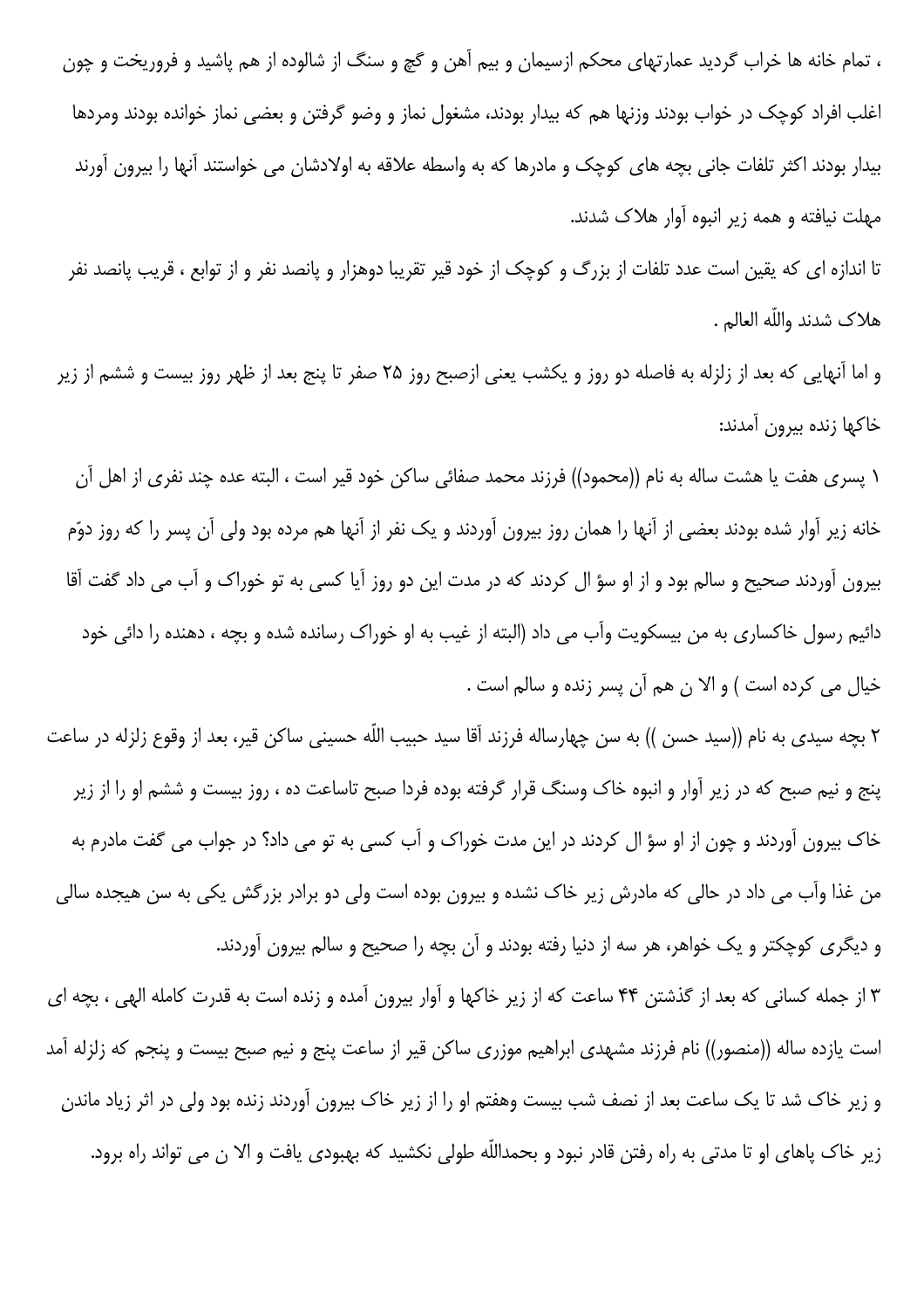بنابراین ، اگر همان روز بلکه فردای آن روز هم اگر امداد رسیده بود مسلما افراد بسیاری زنده از زیر خاک بیرون می آمدند ولی افسوس که کمک و امداد نرسید و افراد زیادی بعد از دو روز زیر خاک جان سپردند.

اخبار از وقوع حادثه موحشه

شخصی به نام ((حاج سید جعفر حسینی )) که چند روز قبل از وقوع زلزله و ظاهرا سه روز، به رحمت ایزدی پیوست ، سه چهار روز پیش از فوت آن سید مرحوم ، که در حال مرض روی بستر خوابیده و مرد متدین و با ایمانی بوده است ، پسری دارد به نام آقا سید اکبر با اقوام و اقارب بر بالین او نشسته بودند یک مرتبه آن سید در حال مرض به صدای بلند می گوید ای تاجرها! ای پیله ورها! هرکدام هزار تومان بدهید که خانه هاتان خراب می شود، چند مرتبه همین کلمه را تکرار می کند هزار تومان بدهید، بعد می گوید یکصد تومان بدهید که خانه ها خراب می شود، بعد رو می کند به خانواده اش و می گوید شما همه ازقیر بیرون روید که اگر ماندید هلاک می شوید، چند مرتبه این جمله را تکرار می کند و بعد از چهار روز از دنیا مي رود رحمهٔ اللّه عليه و بعد از سه روز از فوت آن مرحوم همان زلزله عظيمه واقع شد و خانه ها خراب و تلفات مالي و جاني وارد گردید.

شاید مراد از اینکه یک هزار تومان دهید و خطاب به تجار و ثروتمندان فرموده بوده ، یعنی صدقه بدهید و به فقرا اطعام کنید تا رفع بلا شود و ممکن است در آن حالت بلا را مشاهده می کرده و بر او کشف شده بوده است اللّه اکبر از غفلت ما اولاد آدم كه از اين آيات بزرگ الهي بيدار نمي شويم و متنبه نمي گرديم .

رؤ ياي صادقانه

شخصی به نام ((رمضان طاهری )) گفت شب بیست و پنجم صفر که صبح آن زلزله آمد پسر کوچکی داشتم بیمار بود و خواب نمی رفت و خیلی ناراحتی می نمود نزدیک طلوع صبح بود دیدم خیلی گریه می کند مادرش را صدا زدم بیدار شد گفت خيلي به صبح مانده ؟ گفتم نزديک است و من قدري مي خوابم موقع نماز مرا بيدار کن ، خوابم برد ناگاه ديدم يک نفر جوان آمد درب خانه به من گفت بیا بیرون ، گفتم چکار داری ؟ گفت بیا بیرون . رفتم نزدیک منزلم جای وسیعی بود گفت نگاه کن گفتم به چه نگاه کنم گفت نگاه خانه ها و منزلها، چون نگاه کردم دیدم تماما خراب شده است گفتم خانه های ماست ؟ گفت بلی گفتم برای چه این طور شد گفت به واسطه معصیت زیاد. گفتم اهل این محل همه نماز می خوانند و روزه می گیرند و عبادت کارند گفت همه ریاء است و خالص نیست هرچه التماس کردم فایده نبخشید و رفت .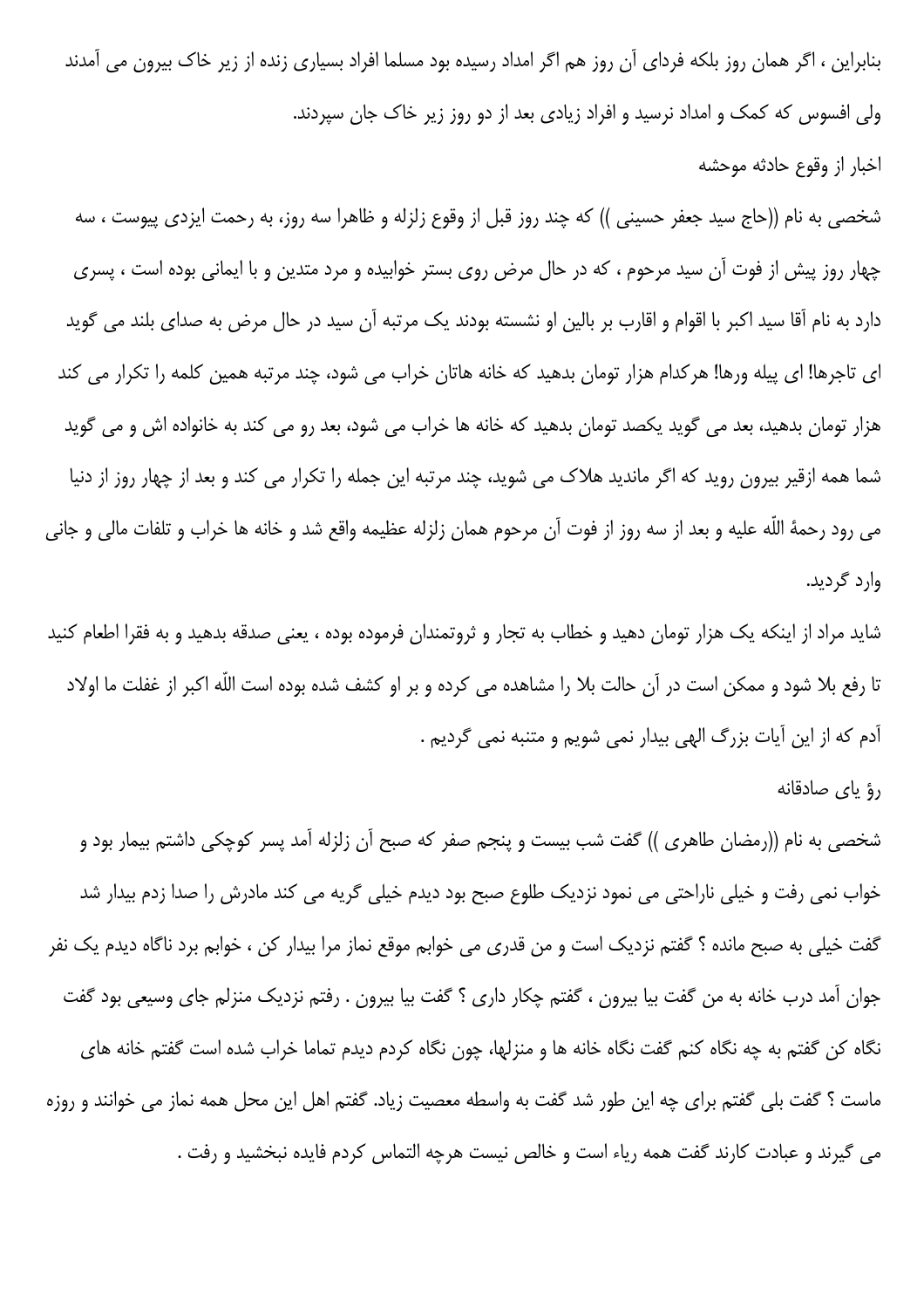بیدار شدم دیدم موقع نماز است عیالم به من گفت چرا در خواب گریه می کردی وناراحت بودی ؟گفتم هیچ ،زود باش بچه ها را، دوتا را تو بردار و دوتای آنها را هم من برمی دارم تا از خانه بیرون ببریم و در آن خانه افرادی دیگری هم بودند، همینقدر دست بچه ها را گرفتم که بیرون برم زلزله گرفت و مهلت نداد که تکانی بخوریم ، همه زیر آوار شدیم چند بچه و مادرشان تلف شدند و مرا با چند نفر دیگر تا نزدیک ظهر از زیر خاک بیرون آوردند.

وقتی از زیر خاکها بیرون شدم سرگردان شدم که خانواده و بچه هایم زیر خاک هستند و کسی را ندارم چکنم ؟ دیدم یکی از بستگان نزدیکم آمد و صدا زد عمو! عمو! گفتم بیا روز امداد است کمک کن بچه هایم زیر خاک هستند می میرند کمک کن تا أنها را بيرون أوريم ، گريه كرد گفت من هم چند نفر زير خاک دارم نمي توانم .

بچه جوانی محصل در منزل ما بود دیدم سالم است گفتم بیا کمک بکن ، گریه کرد گفت نمی توانم آن هم رفت باز هم یکی از خویشان و همسایگانم آمد در حالی که حیران و سرگردان بود، گفتم محض رضای خدا بیا کمک کن بچه هایم از كفم مي روند، گفت من هم بچه هايم زير خاک هستند و کسي ندارم . خلاصه نمونه قيامت بود و همه وانفسا گويان بودند. اگر بخواهم قضیه را خوب و کاملاً بنویسم طول می کشد و موجب ملال است .

زن مؤ منه اي از اهل قير گفت شبي كه صبح آن زلزله آمد و خانه ها خراب گرديد يک ساعت بعد ازنصف شب خواب ديدم :((سیدی آمد درب خانه ما و عمامه ای که بر سر داشت به دور گردن خود پیچیده و زنی هم همراه ایشان است و صورت خود را نقاب انداخته و به من صدا زد من بيدار شدم فرمود چراغ روشن كن ، روشن كردم فرمود با شوهر و فرزندانت از خانه بيرون برويد.

عرض كردم آقا! شش هفت سال زحمت كشيده تا اين خانه را درست كرده ايم و حالا تازه آمده ايم در آن زندگي كنيم . فرمود باید بیرون بروید که بلا نازل می شود، گفتم اجازه می دهید شوهرم را بیدار کنم ، گفت هنوز زود است خیلی وحشت داشتم در دل خود می گفتم کاش صبح می شد و مؤ ذن اذان صبح می گفت .

گفت آتش روشن کن و آب روی آتش گذار اما مهلت اینکه چایی درست کنی پیدا نمی کنی ، آتش کردم صدا زدم شوهرم حيدر را از خواب بيدار كردم ديدم صداي مؤ ذن بلند شد و اذان صبح گفت . مرتبه دوم چون خيلي متوسل به اباالفضل عليه السّلام شدم و صدا زدم یا اباالفضل العباس علیه السّلام به دادم برس ، دیدم سید جوان نورانی که به نظرم آمد یک دست در بدن نداشت آمد درب منزل گفت حیدر را بیدار کن و بگو مادرت فوت شده بیا جنازه اش را بردار و دفن کن .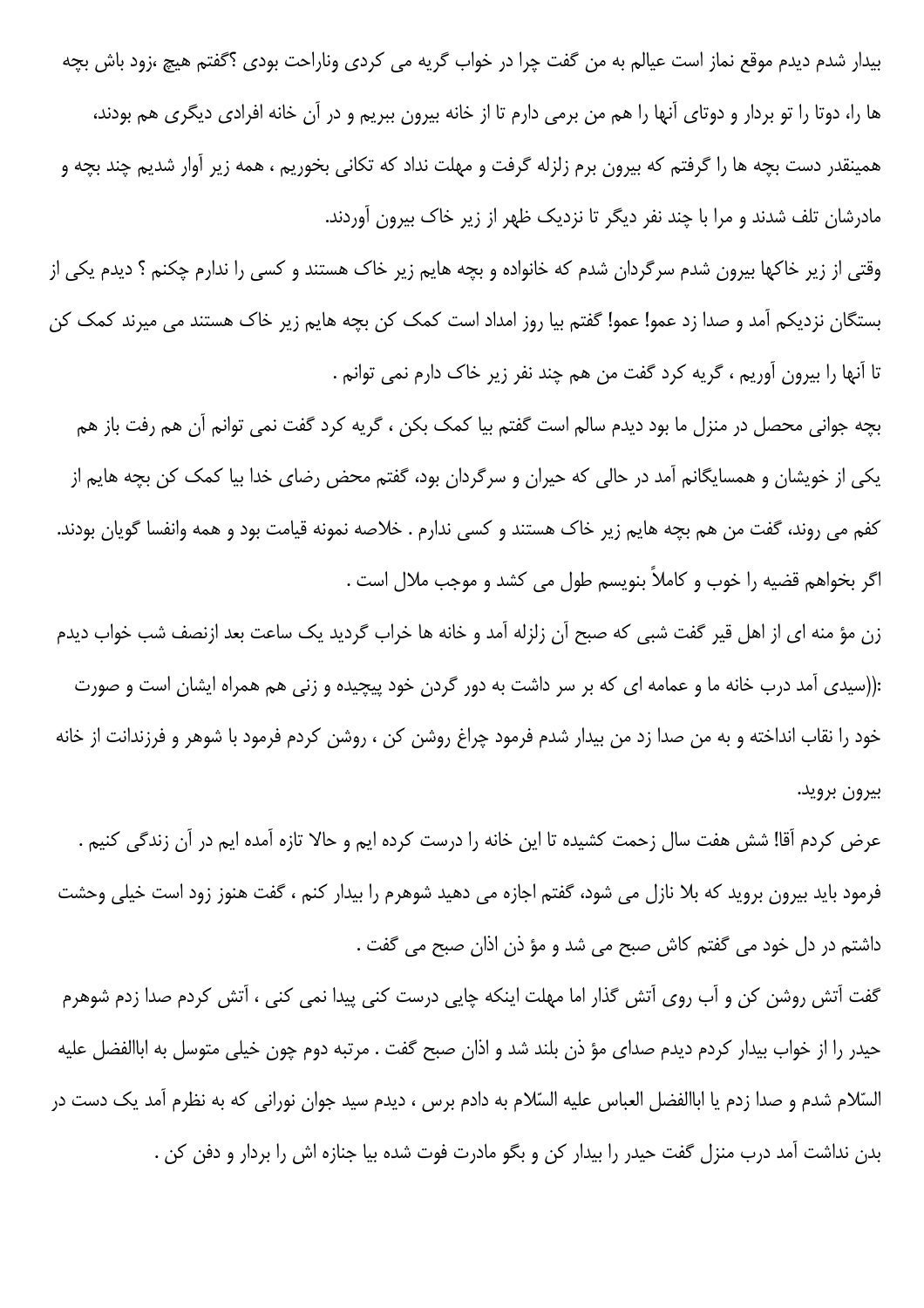گفتم آقا سید کاظم کجا بوده اید و سید کاظم فاطمی اهل منبر بود از اهل قیر که بر اثر حادثه زلزله به رحمت خدا رفت ، فرمودند سید کاظم نیستم و از طرف قبله آمده ام و می خواهم عبور کنم ، خیلی ترسیدم فرمودند نترسید چون حامله هستید من پشت به طرف شما می کنم و حرف می زنم دیگر او را ندیدم ، پس زلزله کوچکی آمد وتا بچه ها را بیدار کردم و شوهرم از خواب بلند شد، زلزله سخت شروع شد، همین قدر که توانستیم بچه ها را از خانه بیرون بیاوریم که خانه خراب شد، اگرچه تمام خانه های ما خراب شد ولی همان خانه ای که بچه ها در آن خوابیده بودند شکسته شد و پایین نیامد و بحمداللّه هیچکس از اهل خانه تلف نشدند.

زن مؤ منه ای گفت در ماه محرم تقریبا یک ماه ونیم پیش از وقوع زلزله در خواب دیدم که از طرف مشرق یک ابری پیداشد و يک نفر در ميان آن ابربه صداي بلند اذان مي گويد و از اول محل طلوع آفتاب مشغول اذان و گفتن ((اللّه اکبر)) بود و به تدریج بالا می آمد و کلمه کلمه اذان را می گفت تا رسید بالای سر قیر، دیگر از اذان گفتن ساکت شد و صدای او به همه جا می رسید و همه عالم می شنیدند، من از خواب بیدار شدم به یکی از همسایگان خود خواب را نقل کردم ، جواب داد خواب شما دلیل است بر اینکه قیر خراب می شود.

یک نفر به نام ((سید علی مرتضوی )) از اهل قیر می گوید یک شب قبل از وقوع زلزله و خرابی قیر در خواب دیدم ابر سیاه بسیاری از طرف قبله آشکار شد و عده زیادی از اهالی قیر جلو آن ابر ایستاده و التماس می کردند که از محل ما بگذر و ما را به بلا گرفتار مکن هرچه التماس می کردند فایده نبخشید و ابر از سمت قطب آمد و مثل سیلاب یکمرتبه همه شهر قیر را فرا گرفت وبه طرف قبله سرازير شد.

از این نوع خوابهای وحشتناک که اخبار از وقوع حادثه موحشه بوده زیاد و نوشتن آنها موجب طول کلام است و همچنین آنهایی که یک روز بلکه دو روز بعد از اینکه زیر خاک بودند زنده بیرون آوردند بسیار است و برای عبرت گرفتن در آنچه نوشته شد كفايت است ((ما اَكْثَرَ الْعبَرَ وَأَقَلّ اْلاعْتبارَ؛ چه فراوان است اسباب عبرت وكم است عبرت گرفتن )). آنچه خود بنده شخصا به چشم مشاهده کردم آنکه بنده در محلی به نام تنگ روئین مشغول تبلیغ بودم عصر روز بیست و چهارم ماه صفر دعوت شدم در یک فرسخی آن محل به نام بند بست وعده ای از ایلات احشام نشین که چادرنشین بودند برای تبلیغ و عزاداری حضرت سیدالشهداء علیه السّلام رفتم و از آنجاتا قیر پنج فرسخ بود شب در آنجا تا دو ساعت ازشب گذشته مشغول گفتن مسائل دینی و موعظه و نصیحت و عزاداری بودم بعد از صرف شام ، چند نفر از محل تنگ روئین هم آمده بودند گفتند بیا برویم به محل و همانجا بخوابید. بنده گفتم خسته هستم و امشب همینجا می خوابم و فردا صبح می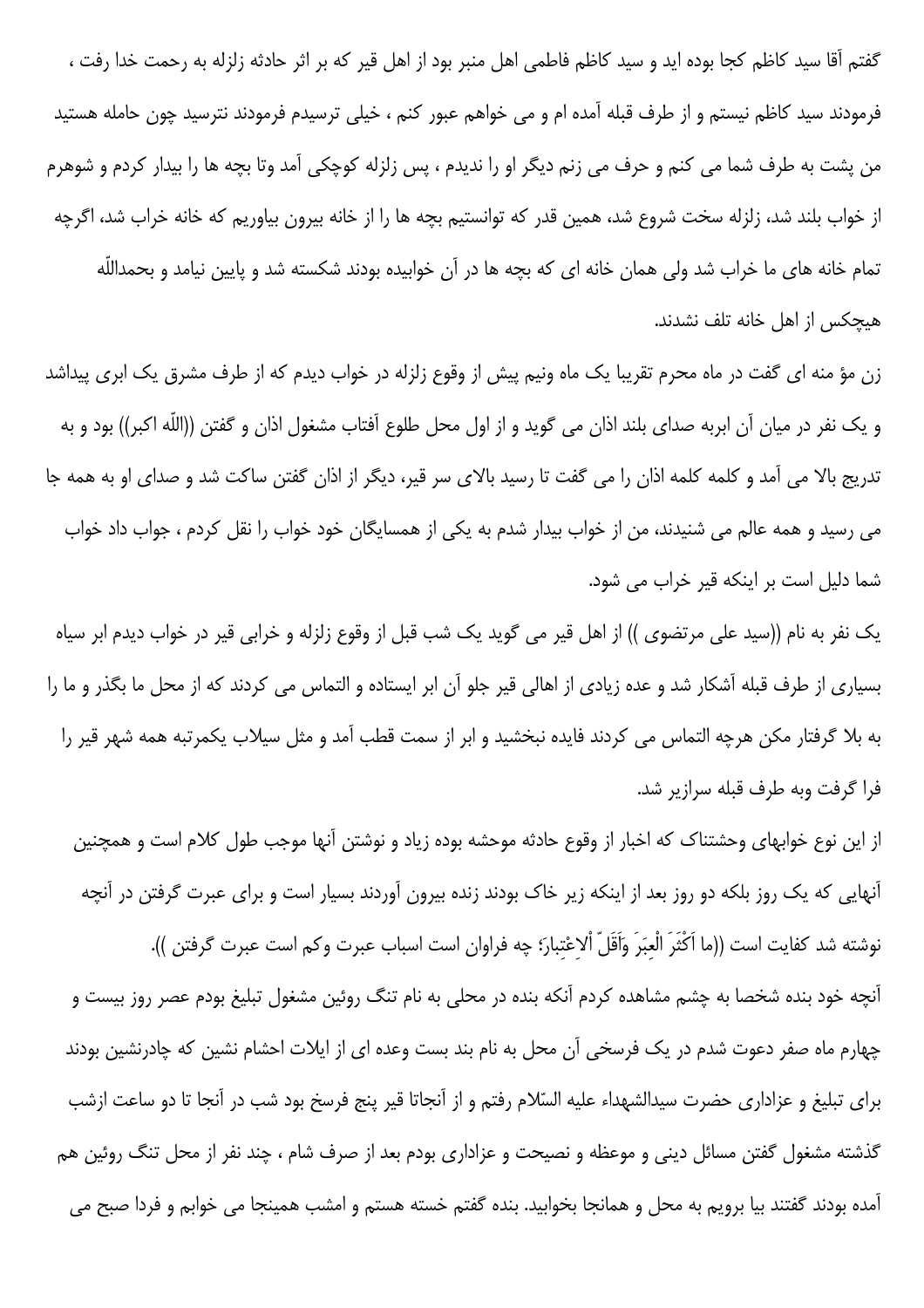آیم . آنها رفتند به قریه تنگ روئین و بنده همانجا در چادر خوابیدم وصبح هم نماز صبح را خواندم و پس از نماز دو مرتبه خوابیدم هنوز چشمم به خواب آشنا نشده بود که زلزله گرفت از وحشت بلند شدم که از چادر بیرون بروم به اندازه ای شدت داشت که نتوانستم بلند شوم به زمین افتادم ، باز بلند شدم ، به زمین خوردم ، مرتبه سوم دست روی زمین گذاشتم و زمین به دور خود می چرخید و می لرزید قدری ساکت شد از چادر بیرون آمدم کوه بزرگی در آن نزدیکی بود چنان کوه به لرزه آمده بود که از قله آن سنگهای بزرگ کنده می شد و از هم متلاشی شده و پایین می ریخت و کوه مثل رعد صدا می داد بعضی جاها زمین ازهم شکافته شده و دوباره به هم آمده بود.

نزدیکی کوهی به نام آب باد، زمین از هم شکافته و آب بسیاری مانند چشمه از زمین بیرون آمده که عمق آن معلوم نیست چقدر است و مانند استخر بزرگی آب ایستاده و حرکت نمی کند وبعض جاهای دیگر که آب چشمه داشته و زراعتهای بسیاری و باغات بی شمار مشروب می شده آن چشمه بکلی خشک شده یا کم شده است و بعضی جاها آب چشمه چند برابر شده است مثل خود قیر، خداوند بزرگ داناست به حکمتها و مصالح آن ، خداوند جمیع مؤ منین و مؤ منات را از بلاها محفوظ بدارد به حق محمد و آله الطاهرين .

برای اطلاع بیشتر و تذکر از اوضاع قیر و اهالی آن عرض می کنم :

خود قیر قصبه ای بود که کم کم صورت شهری به او داده شده و در تمدن کنونی به سرعت جلو می رفت و دارای برق و شهرداری وآب لوله کشی و خیابان جدید وسط شهر کشیده بودند و جمعیت آن بیش از شش هزار نفر بود و دارای چند دبستان و مقدمه دبیرستان هم فراهم می شد و مساجد آن در حدود هفت هشت مسجد داشت اما یک نفر عالم دینی و پیشوای روحانی نداشتند، ابدا اقامه نماز جماعت نمی شد، مجالس دینی و تبلیغات مذهبی نداشتند، تنها ماه رمضان و ماه محرم و صفر آن هم خیلی کم مجلس تبلیغات برپا می شد، آن هم منبرهای منبریهای بیسواد؛ نه خودشان عالمی داشتند و نه علاقه قلبي و حقيقي به اهل علم داشتند، خيلي مادي و حريص به دنيا بودند، امر به معروف و نهي از منكر در ميان آنها متروک و اگر هم کسی دیندار بود و وظیفه مهم دینی را انجام می داد، مورد تعقیب و ملامت مردم اهالی می گردید و الا ن هم بعد از این آیت بزرگ الهی که نمونه ای از قیامت بود به واسطه نداشتن مبلغ و عالم ورهبر صحیح ، باقیماندگان به همان حالت اولی باقی بلکه بدتر و بدبخت تر شده اند تا عاقبت کار این بیچاره مردم به کجا منتهی شود، بیش از این مصدع اوقات نشوم خداوند به حرمت محمد و آل محمد صلوات اللّه عليهم سايه مبارك علماي اعلام و مجتهدين عظام عموما، بالا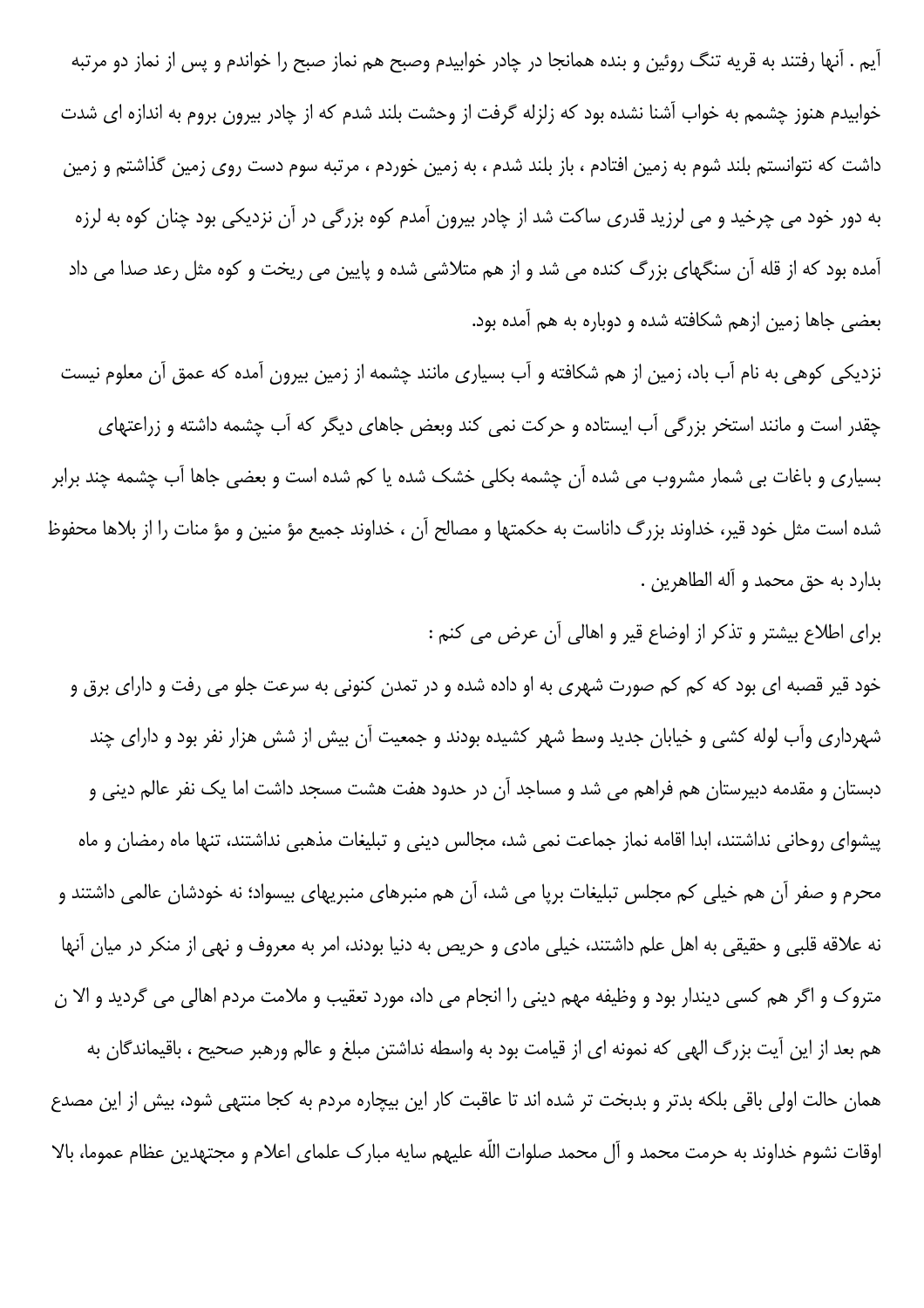خص حضرت مستطاب عالی را از سر این جان نثار و عموم مسلمین کوتاه نگرداند و وجود مبارک را از جمیع بلیات مصون و محفوظ بفرمايد ان شاء اللّه تعالى . محمد جواد مقيمي

اینک نامه جناب آقای شیخ احمد رستگار

### بسمه تعالى

در تاریخ ۲۵ سفر سنه ۹۲ وقایع زلزله قیر و کارزین که این جانب در یکی از قراء کارزین موسوم به سرچشمه حاضر و ناظر بودم أن است كه هنگام صبح پس از انجام فريضه صبح قريب به ساعت پنج و ربع مشغول تعقيب نماز و اوراد بودم كه ناگاه زمین کمی لرزیدن گرفت و دانستم که زلزله است اندک تاءملی کردم به قصد اینکه زلزله قطع شود نماز آیات بخوانم دیدم ادامه پیدا کرد برخاستم از درب اطاق سر بیرون کردم تا ببینم چه خبر است در حالی که پایم برهنه بود ولی قصد فرار نداشتم همین که از درب اطاق خارج شدم ناگاه دیدم آسمان صدایی کرد و زمین بشدت لرزید و این جانب قریب به هفت متر پرتاب شدم پهلوی درختی و از شدت لرزش زمین نتوانسم خودم را بگیرم ناچار به درخت چسبیدم که ناگاه جهان را یکبارگی ظلمت فروگرفت و پس از اندک زمانی که جهان روشن و تاریکی بدل به نور گردید نظر کردم دیدم از منازل و قریه اثری باقی نیست جز قلیلی از دیوارهای شکسته و خانه های مهدوم و خراب شده ، خلاصه آمدن زلزله قریب ۲۵ ثانیه ادامه داشت ولی خرابي و انهدام قريه زياده از حد واقع گرديد.

ملخص كلام اينكه : چون صبح بود و مردان قريه براى انجام وظيفه زراعت از خانه خارج شده بودند ولى از قريه بيرون نرفته بودند که فورا این جانب قدغن نمودم که خارج نشوند و آنها را تسلیت داده و تهییج نمودم تا اینکه به همدستی جوانان و پیران بلکه به مساعدت نسوان برخی با ابزارهای حاضر و موجود و فرقه ای به وسیله دست کوشش نموده به کوشش و جد و جهد تمام ، قریب چهار ساعت تا اینکه تقریبا یکصد و پنجاه نفر را از زیر خاک و آوار خارج نمودیم که غالب آنها کودک بودند و چند نفر از مردان و زنان .

و اما از آنانکه بدرود زندگی گفته بودند شصت و یک نفر بودند و جمله اموات را جنب هم خوابانیده و شروع به حفر قبر نمودند و چند نفر را هم دستور دادم تا اینکه مشغول غسل دادن و کفن کردن شوند و این جانب به اتفاق جناب حاج شیخ منصور محمودی که از جمله نجات یافتگان بود و قبل از انهدام حسینیه ،از حسینیه خارج شده بود به جملگی اموات نماز خواندیم و تا چهار ساعت بعد از ظهر هریک را جداگانه به خاک سپردیم و اینجانب تاسه روز برای تعزیت و تسلیت اهل قریه ماندم و بعدا رهسپار محل شدم و اما از قریه قیر و کارزین اطلاع کافی به دست نیاوردم .پایان نامه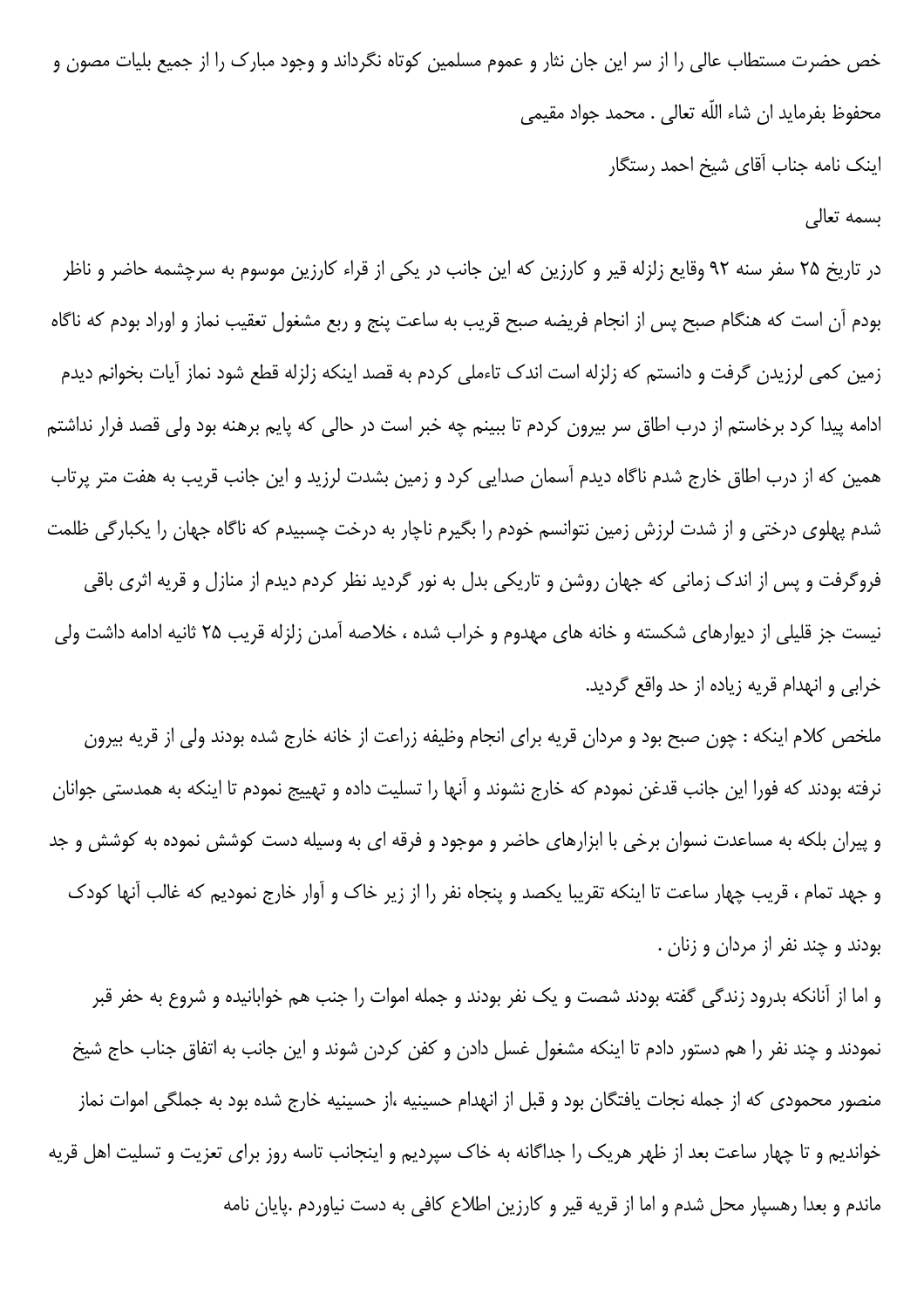## تذكري لازم

بعضی از مسلمانان نادانسته به پیروی از مادیین ، حوادث موحشه ای که در زمین واقع می شود مانند زلزله خراب کننده و سيل بنيان كن را قهر طبيعت مي گويند و در روزنامه ها با حروف درشت ((خشم طبيعت )) مي نويسند و نمي دانند كه اين حرف برخلاف عقل و شرع است ؛ اما خلاف عقل بودنش ؛ زيرا قهر و خشم از آثار ادراک و شعور است مثلاً حيوان يا انسان گاهی که ادراک ناملایمی از دیگری نمود بر او خشم می کند. و از او انتقام می گیرد بنابراین طبیعت را که اصلاً شعوری نیست خشم در آن تصور نمی شود.

و اما شرعا پس از اینکه از برهان امکان و حدوث به یقین دانسته شد که کره زمین و موجودات در آن و سایر اجزاء جهان هستی تماما آفریده شده حضرت آفریدگار است و عموما پدید آمده از حکمت و قدرت بی نهایت اوست و همه از عرش تا فرش از درّه تا ذرّه تحت تربیت و تدبیر حضرت رب العالمین می باشد، بنابراین ، حوادثی هم که در کره زمین پدید می آید آنها هم از خداوند جهان آفرين است .

آیا عقلاً می توان پیدایش حادثه را از خود آن دانست آیا ممکن است در ملک خدا و آفریده شده او حادثه ای بدون اذن و مشیت او پدید آید در حالی که برگی از درخت نمی افتد و قطره ای باران نمی بارد مگر به اذن او جل جلاله (۵۱). اسباب طبیعی برای حوادث

اگر گفته شود این حوادث را اسبابی است که دیده و شناخته شده است مثلاً سبب سیلهای بنیانکن همان بارانهای شدید پی در پی است و سبب زمین لرزه ، بخارهای متراکم جوف زمین است که حرکت کرده و از محلی می خواهد خارج شود یا سیلهایی است که در جوف زمین به حرکت می آید.

سببیت سبب از مسبب است

در پاسخ گوییم سلسله اسباب و مسببات و ارتباط معلولات به علل آنها را منکر نیستیم و می گوییم خراب شدن بناها از سیلاب است و آن بارانی است که از ابر ریزش کرده و ابر هم بخارهایی است که از دریاها به سبب تابش حرارت آفتاب برخاسته یا مثلاً پیدایش میوه از درخت است و درخت هم از تخمی که در زمین افشانده شده وآب به آن رسیده حاصل شده و نیز پیدایش حیوان از نطفه می باشد و نطفه هم از جفت شدن نر با ماده پدید آمده و هکذا لکن کلام در پیدایش اسباب و ظهور خاصیت و اثر آنهاست و گوییم چنانی که به حکم قطعی عقلی اصل هستی هر سببی از خودش نیست و از آفریده شده ای مانند خودش هم هست نشده بلکه خدای جهان آفرین او را آفریده همچنین خاصیت و سببیت او هم از خودش نیست و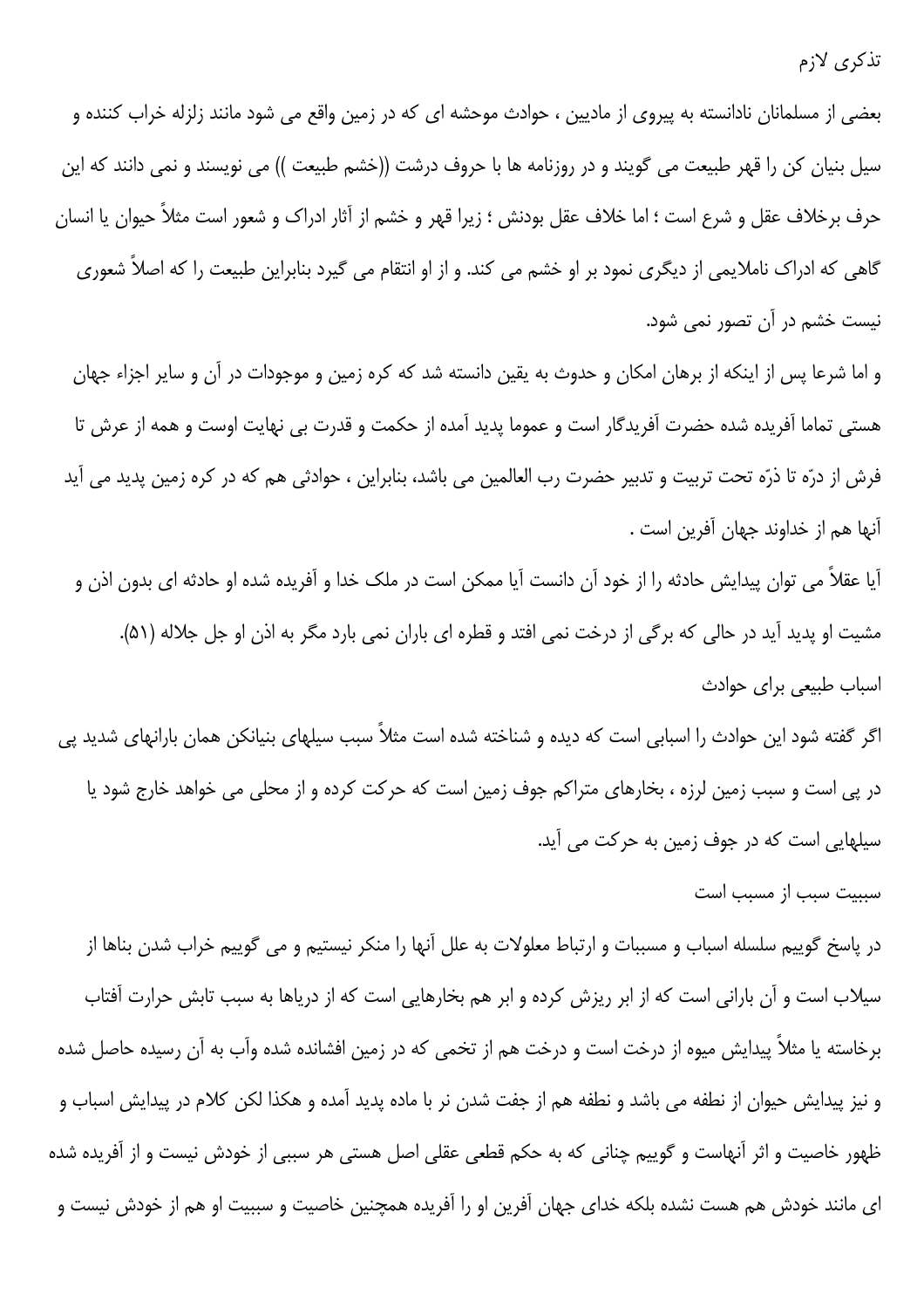خدای مسبب الاسباب آن را سبب پیدایش چیز دیگر قرار داده و مربی و مدبر در تمام اجزاء هستی اوست و لاغیر و شریکی برای او نیست (و این مطلب در بحث توحید افعالی از کتاب قلب سلیم به تفصیل نوشته شده است ) مثلاً چنانی که اصل پیدایش آب از خداست تبدیل آن به بخار هنگام تابش آفتاب و به صورت ابر درآمدن بخار و سپس ریزش باران از آن تماما به تدبیر و اذن خداست که در هرجا و هر اندازه که مشیت و حکمت او اقتضا کند می ریزد و نیز سیلاب شدنش و خرابی رساندنش هم وابسته به اذن و مشیت اوست .

و نیز چنانی که پیدایش بخارها در جوف زمین از خدای زمین آفرین است قدرت آن به طوری که زمین به این سنگینی را می لرزاند کما و کیفا یعنی اندازه لرزش و آثار آن همه از خداوند می باشد چه زمین لرزه هایی که در بیابانها واقع می شود و هیچ زیانی به بشر نمی رسد و چه زلزله های شدیدی که در آبادیها پدید می آید و خشتی از دیواری نمی افتد و گاهی هم که حکمت و مشیت اقتضا کند، بنیانهای محکم را از بیخ و بن خراب کرده و آن را زیر و زبر می کند و بشر را بیچاره و درمانده می نماید:((هیچ مصیبت و بلایی نرسد در زمین و نه در نفسهای خودتان مگر اینکه در لوح محفوظ ثبت شده است پیش از آنكه آن را بيافرينيم ))(۵۲).

#### هفت خصلت شرط حوادث

امام صادق علیه السّلام فرمود:((نه در زمین و نه در آسمان چیزی نباشد جز با این هفت خصلت ، به مشیت و اراده و قدر و قضاء و اذن و كتاب و اجل ، هركه گمان برد كه مى تواند يكى از اينها را نقض كند محققا كافر است ))(۵۳). و در حديث ديگر حضرت موسى بن جعفر عليه السّلام فرمود:((هر كه جز اين معتقد باشد محققا بر خدا دروغ بسته يا بر خدا رد کرده است )).

از این بیان کوتاه به خوبی دانسته شد که زمین لرزه و سایر حوادث عموما به اذن و مشیت خداوند است .

آیا از خشم خداست ؟ اگر پرسیده شود آیا حوادث موحشه را می توان خشم خداوند نامید؟ پاسخ آن است که واجب است اعتقاد و یقین داشت که خداوند در برابر افعال اختیاری بشر خوشنود و ناخوشنود و دارای لطف و قهر است ؛ یعنی کردارهای نیک بشر مورد رضا و خوشنودی خداست چنانی که کردارهای زشت و ناروایش مورد خشم خداوند است لكن واجب است انسان بداند كه رضا و سخط خدا مانند خوشنودى و خشم مخلوق نيست .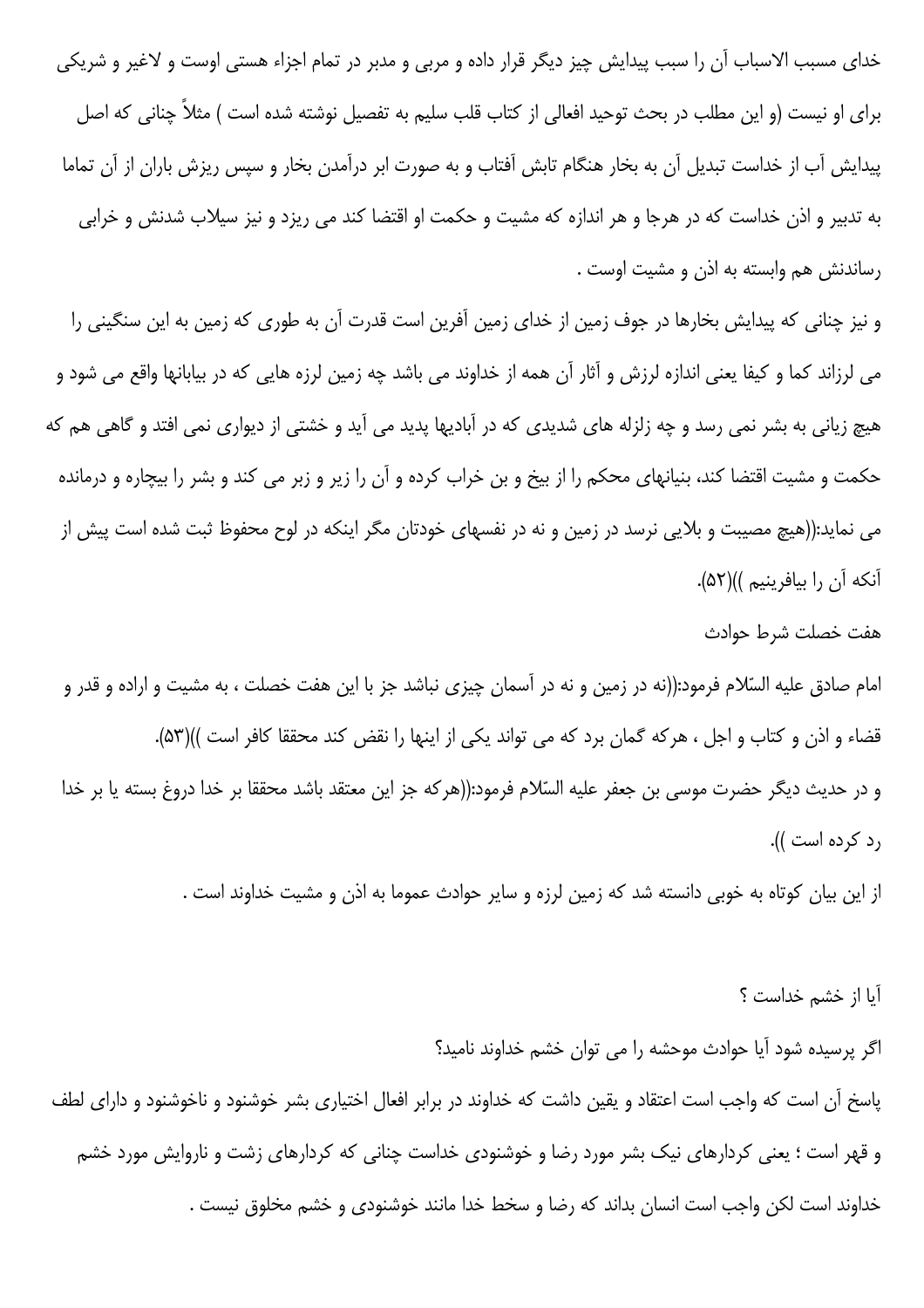توضیح مطلب آنکه : هرگاه انسانی از دیگری کرداری دید که ملایم با طبع و مورد علاقه اوست قهرا دلش شاد و خنک می شود و از این روی او را به نیکی یاد کرده در مقام احسان و انعام به او برمی آید چنانی که اگر آن کردار ناملایم و مورد نفرتش باشد، دلش گرفته و آزرده شده خونش به جوش می آید و برای دلخنکی و آرامش درونش ، در مقام تلافی و آزار رسانی به آن شخص برمی آید، این است رضا و سخط مخلوق با یکدیگر.

و اما خداوند جل جلاله پس از هر نوع تاءثر و انفعالی منزه و مبراً است به طوری که اگر تمام افراد بشر نیکوکار شوند و او را بندگی کنند یا اینکه عموما بدکردار و از بندگیش سرکشی کنند کمتر از ذرّه ای در آن ذات مقدس اثری ندارد. شعر :

گر حمله کائنات کافر گردند

بر دامن کبریاش ننشیند گرد

بلی کردارهای بشر را هم مهمل و بی اثر قرار نداده بلکه اگر بنده فرمانبردار او شدند آنها را مورد لطف و اکرام و انعام خود قرار می دهد چنانی که اگر طاغی و یاغی شدند آنها را سخت عقوبت خواهد فرمود:((بدانید خدا سخت شکنجه می دهد و خداوند آمرزنده مهربان است )) و خلاصه رضا و سخط خداوند همان ثواب و عقاب و مجازات اوست و عالم جزا به طور كلي در جهان عظیم پس از مرگ یعنی در برزخ و قیامت می باشد.

اما نسبت به زندگی دنیوی مستفاد از آیات و روایات آن است که پاره ای از عبادات و طاعات است که علاوه بر جزای اخروی در همین دنیا به جزای نیک خواهد رسید؛ مانند صدقه و صله رحم که علاوه بر ثواب آخرت ، موجب رفع بلا و برکت در مال و عمر است چنانی که پاره ای از گناهان است که علاوه بر جزای اخروی ، در این دنیا موجب نزول بلا است مانند حرص و بخل شدید و قساوت و ظلم و تجاوز به حقوق یکدیگر و ترک امر به معروف و نهی از منکر(۵۴) و غیر اینها. ناگفته نماند که نزول بلا در اثر گناهان ، کلیت و عمومیت ندارد؛ زیرا ممکن است پروردگار کریم حلیم حکیم ، گناهکار را مهلت دهد شاید توبه کند یا کردار نیکی که اثر آن گناه را بردارد از او سر زند چنانکه ممکن است در اثر شدت ط<del>ن</del>یان و عصیان اصلاً بلا به او نرسد بلکه بر نعمتش افزوده شود تا استحقاق عقوبت اخرویش بیشتر گردد. و شواهد این مطلب در قرآن مجید فراوان است و نقل آن موجب طول کلام می شود.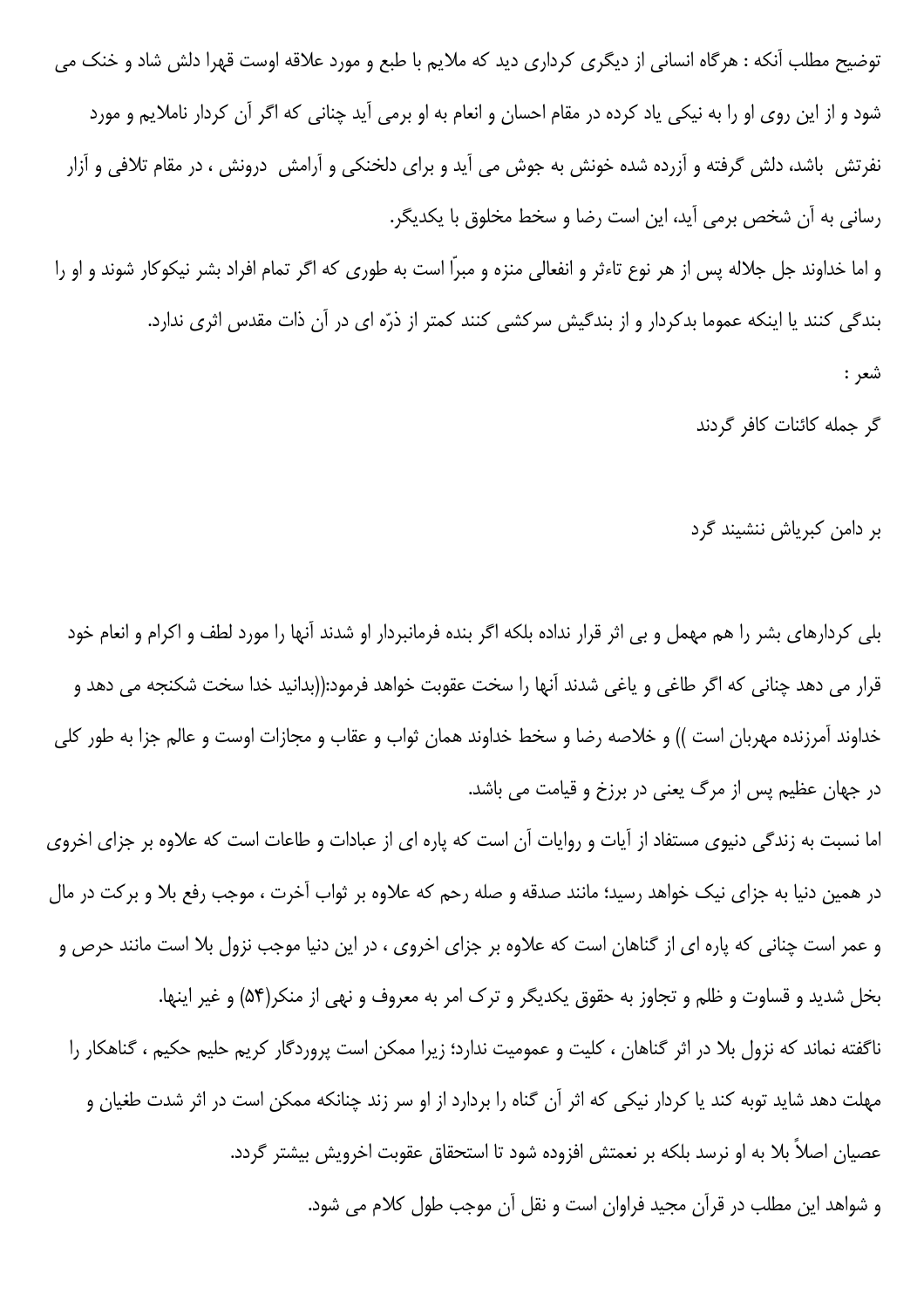اشکالهای گوناگون و پاسخ آنها

از آنچه گفته شد دانسته گردید که زمین لزره ای که سبب هلاک دسته ای و بی خانمانی و بیچارگی و مصیبت زدگی گروه دیگر شود مانند سایر بلاهای دیگر خشم و قهر و انتقام و مجازات الهی است .

اگر گفته شود چگونه بلای عمومی ، انتقام و مجازات خداوند است در حالی که در بین بلا رسیدگان افرادی هستند که استحقاق بلا نداشتند؛ یعنی گناهکار نبودند یا از قبیل مستضعفین و اطفال بوده اند.

دیگر آنکه بسیاری از اجتماعات بشری که به مراتب از این بلا رسیدگان گناهکارترند، در امان هستند و این برخلاف عدل به نظر می رسد.

در پاسخ گوییم : انتقام ومجازات تنها برای گناهکاران است و اما بیگناهانی که در بلای عمومی هلاک می شوند پس این بلا، سبب خلاصی آنها از محنتکده حیات دنیوی و زودتر رسیدن به عالم جزا و دار ثواب و سعادت باقی است و البته در برابر رنج و شکنجه ای که به آنها رسیده خداوند جبار، جبران خواهد فرمود و به آنها اجر خواهد داد و خلاصه بلا برای گنهکار عقوبت و مجازات است و برای بیگناه ونیکوکار کرامت و موجب ثواب و درجات می باشد.

و در باره اطفال که در کودکی می میرند در روایت رسیده که در عالم برزخ تحت کفالت حضرت ابراهیم خلیل علیه السّلام هستند و تربیت می شوند و روز قیامت با پدر و مادر خود جمع شده و در باره آنها شفاعت می کنند و با هم به بهشت می روند.

و اما باقیماندگان مصیبت زده شده پس این بلا تاءدیب الهی و موجب عبرت و هوشیاری از غفلت است تا توبه کنند و رو به صلاح و سداد آورند و از این گوشمال الهی بهره بردارند(۵۵).

و پاسخ از اختصاص طایفه ای به بلا و در امان بودن اجتماعات فاسدتر پس اولاً: چنانچه گفته شد دنیا عالم جزاء نیست تا هر گنهکاری به سزای کردارش اینجا برسد و گفته شد هرگاه حکمت اقتضا کند بشر را در برابر بعضی از گناهانش مجازات می فرماید تا ادب شود و دست از طغیان و عصیان بردارد و راه بندگی خدا را که تمام سعادت اوست از دست ندهد. و ثانیا: لازم نیست که در همان وقت که به طائفه مخصوصی بلا رسیده به دیگران هم برسد، دیگران هم به موقع خود که حكمت الهي مقتضى باشد مبتلا خواهند شد.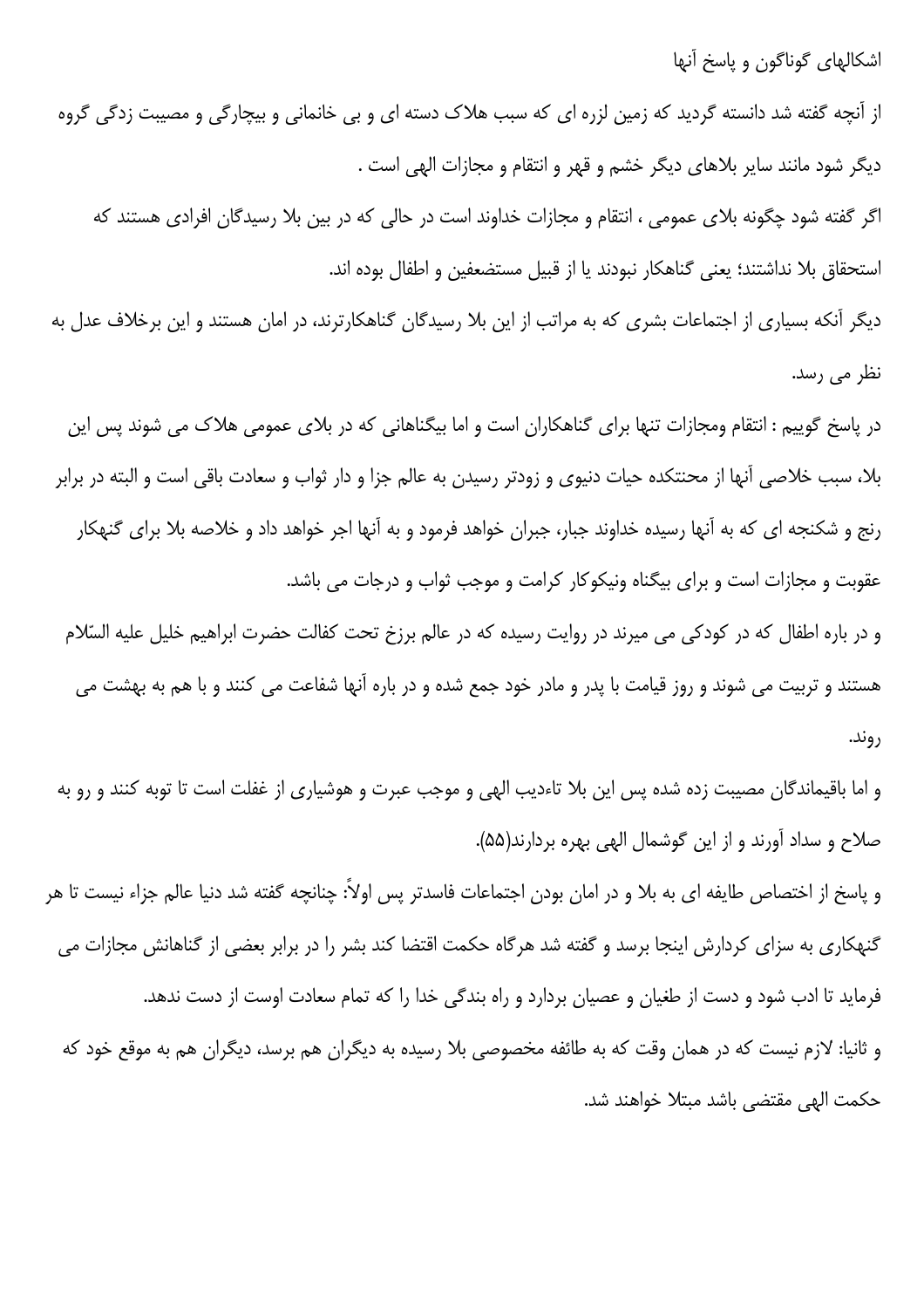و نیز بلا منحصر به زمین لرزه نیست ممکن است آنها را به بلای سخت تری مبتلا سازد چنانی که در این سالها بسیاری از کشورها به جنگ با یکدیگر مبتلا هستند و بکلی آسایش و امنیت و راحت از آنها گرفته شده است (ودرکتاب قلب سلیم به این نوع از بلاها به تفصیل یادآوری شده است ).

و ثالثا: در بسیاری از اجتماعات افرادی هستند مانند پیرهای خمیده که موی خود را در بندگی خدا سپید کرده اند و جوانهای خاشع که از شهوات چشم پوشیده و رو به خدا آورده اند و به برکت اخلاص و دعاهای آنها بلا از آن اجتماع دور می شود. اگر نبودند بندگان رکوع کننده و مردانی که دلهایشان برای خدا خاشع شده و بچه های شیرخوار البته بلا بر شما ریزش می ک د(۵۶).

۱۰۷ – اجابت فوری دعا

فقیه عادل حضرت آقای حاج شیخ مرتضی حایری دامت برکاته که از علمای طراز اول حوزه علمیه قم می باشند چند داستان که موجب عبرت و مزید بر بصیرت است مرقوم داشته اند وبرای بهره مندی عموم ، یادداشت می شود.

داستانی که به دو طریق معتبر بنده شنیده ام نقل می نمایم ، یکی از جناب آقای حاج سید صدرالدین جزائری ، از کسی که او را توثیق می کردند. طریق دوم از جناب آقای مروارید، نوه ایشان از کسی که او را توثیق می کردند. و خلاصه داستان آنکه مرحوم حاج شیخ حسنعلی رحمهٔ اللّه علیه (که در داستان ده نام آن بزرگوار برده شد) به دیدن یکی از رفقا می رود که تب شدیدی داشته است ، ایشان به تب می گوید که خارج شو از بدن فلان به اذن اللّه تعالی و می فرماید قلیانی بیاورید تا بکشم خارج می شود، پس تب از بدن بیمار خارج شده عافیت پیدا می کند.

سپس به ایشان گفتند شما چطور به این جزم توانستید بگویید؟ فرمود: چون من به مولای خود و آقای خود امام زمان علیه السّلام خيانت نكردم و يقين داشتم كه او آبروي خادم امين خود را حفظ مي كند. و مخفى نماند كه مرحوم حاج شيخ حسنعلی از بزرگان شاگردان مرحوم حجهٔ الاسلام حاج میرزا محمد حسن شیرازی بوده است ، در ردیف میرزای شیرازی و آخوند خراسانی و سید فشارکی بوده است ، آقای نوقانی که خود یکی از حسنات دهر بود، نقل کرد که اوایلی که مرحوم حاج شیخ به مشهد آمده بودند به قدری وارسته و بی تظاهر بود که حتی علما به مقام علمی او واقف نبودند و ایشان نزد سجاده مرحوم آقا میر سید علی حائری پزدی می نشست و برای مستمندان استمداد می نمود (ظاهرا در سنه مجاعه بوده است ). مرحوم حائری در جریان این امور به ایشان مطلبی می گوید که معلوم می شود به مقام ایشان واقف نیستند، ایشان تنها روزی به منزل سید حائری که از بزرگان علما بوده است می رود در یک مسئله سه مرتبه سید را مجاب می کند، پس از سه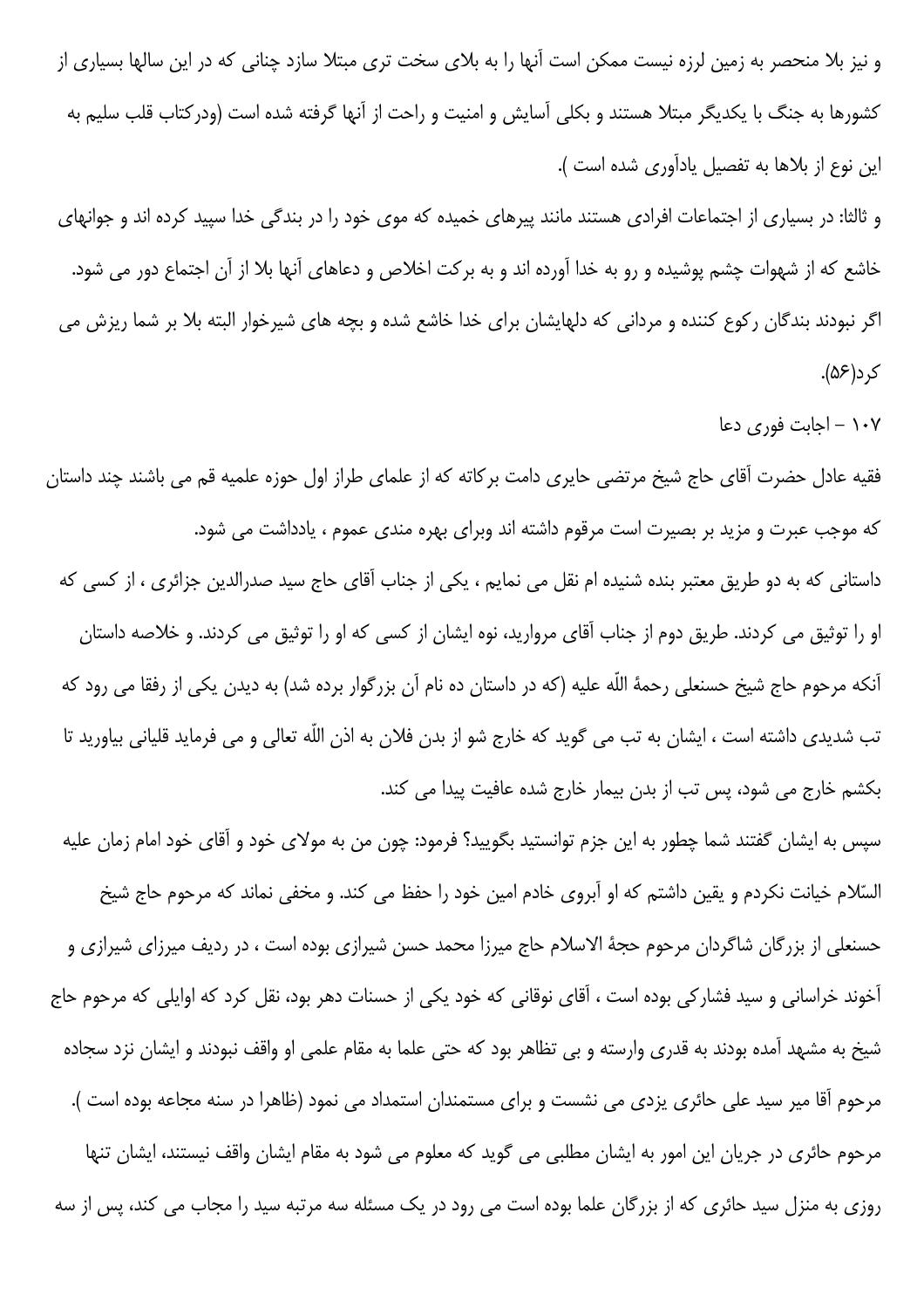بار مغلوبیت سید صافی ضمیر می گوید بارک اللّه به حاج میرزا محمد حسن ! عجب شاگردانی تربیت کرده است ، آقای آقا سید محمد علی سلمه اللّه از پدرش نقل فرمود که سالیان درازی حدود شانزده سال مرحوم حاج شیخ از سوراخ بالای حجره مدرسه براي من پول مي انداخت و ما نمي دانستيم از چه ناحيه است ، بعدا به مناسبتي معلوم شد كه از ناحيه ايشان است . مؤ لف گوید: کرامات علمای ربانی و اجابت دعوات صاحبان مقام یقین ، به راستی افزون از شمار است و در ذیل داستان ۲۵ این کتاب برای رفع استعجاب و اثبات این مطلب مطالبی گفته شد و در این مقام برای تاءیید این داستان از خاتم المجتهدین شيخ مرتضى الانصارى داستانى نقل مى گردد: از شيخ محمود عراقى كه از تلاميذ شيخ بوده در آخر كتاب ((دارالسلام )) نقل کرده و خلاصه اش این است که :مرحوم حاج سید علی شوشتری که از اکابر علما و صاحب کرامت و اجابت دعوات بوده و مورد علاقه و ارادت شیخ انصاری بوده است ، در سال ۱۲۶۰ ه.ق که مرض وبا در نجف اشرف بود اواسط شب مرحوم سید به این مرض مبتلا می شود و چون فرزندانش حالت او را پریشان می بینند از ترس آنکه مبادا فوت کند و شیخ از آنها مؤ اخده نماید که چرا جهت عیادت به او اطلاع نداده اند چراغ را روشن کرده که به منزل شیخ رفته و او را از مرض سید آگاهی دهند.

مرحوم سید متوجه می شود می گوید: چه خیال دارید؟ گفتند: می خواهیم برویم شیخ را خبر دهیم . فرمود لازم نیست بروید الا ن او تشریف می آورد. لحظه ای نگذشت که درب منزل کوبیده شد، سید فرمود شیخ است در را باز کنید چون در را باز كرديم شيخ با ملاً رحمت اللّه بود، شيخ فرمود: حاج سيد على چگونه است ؟ گفتيم حالا كه مبتلا شده است خدا رحم كند كه ان شاء اللّه … شیخ فرمود ان شاءاللّه باکی نیست و داخل خانه شد، سید را مضطرب و پریشان دید، به او فرمود: مضطرب مباش ان شاءاللَّه خوب مي شوي . سيد گفت از كجا مي گويي ؟ شيخ گفت من از خدا خواسته ام كه تو بعد از من باشي و بر جنازه من نماز گزاري .

سيد گفت : چرا اين را خواستي ؟ شيخ فرمود: حال كه شد و به اجابت نيز رسيد، سپس بنشست و قدري سؤ ال و جواب و مطايبه كردند بعد شيخ برخاست و رفت .

(و بعضی چنین نقل کردند که از شیخ پرسیدند در آن شب چگونه به طور جزم فرمودید سید خوب می شود؟ در جواب فرموده بود: عمري است در راه بندگي و اطاعت و خدمت به شرع بودم و در آن شب آن حاجت را از خداوند خواستم يقين كردم به اجابت آن ).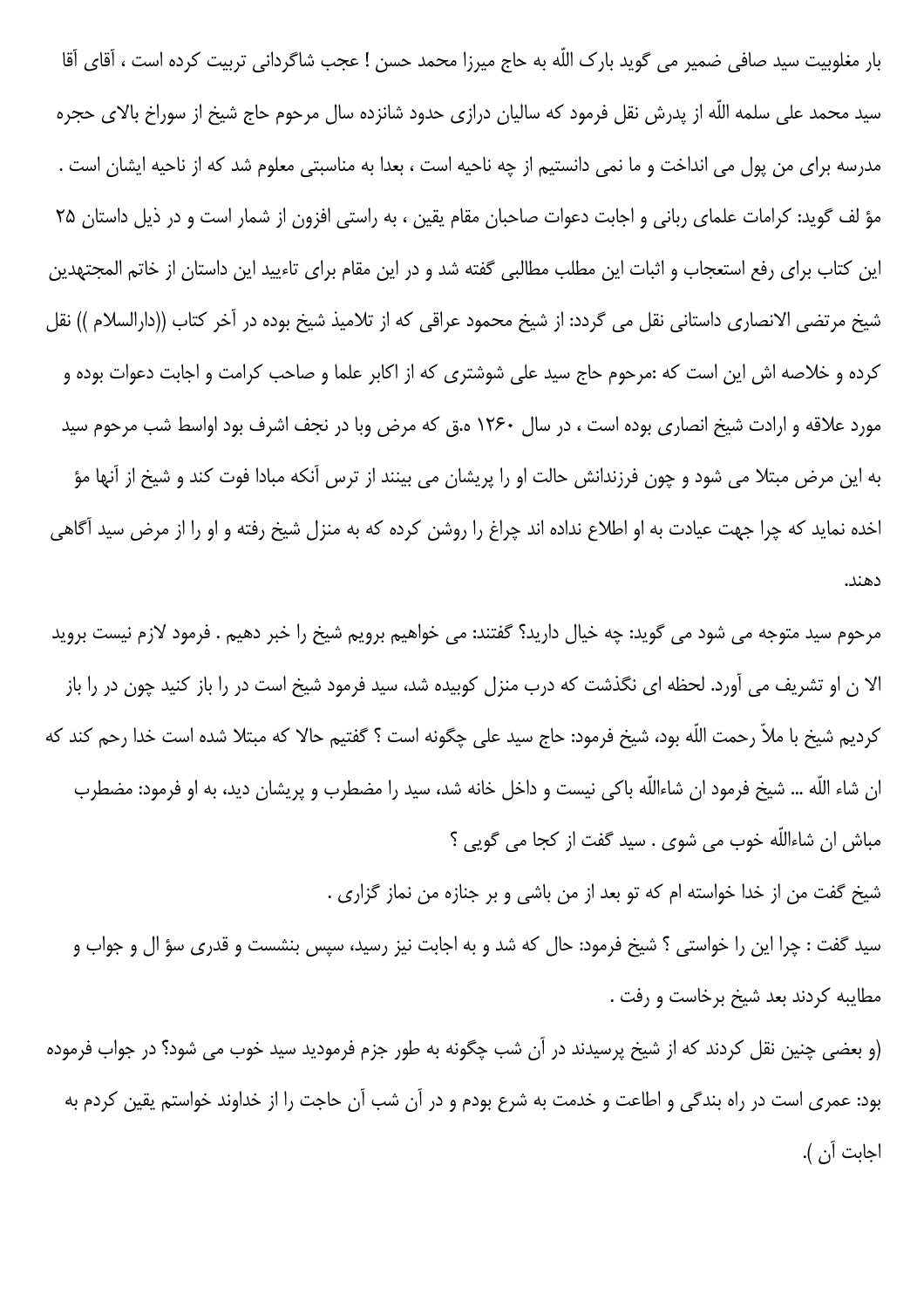و بالجمله خداوند سيد را به دعاى شيخ شفا بخشيد؛ تا شب هيجدهم جمادى الثانيه سال ١٢٨١ شيخ از دنيا رفت و تصادفا سید در نجف نبوده و به زیارت کربلا مشرف شده بود، فردا جنازه شیخ را در صحن مطهر می آورند و برای نماز بر او حیران بودند، ناگاه صدا بلند می شود، سید آمد پس جناب سید بر جنازه نماز می خواند و سپس بر منبر شیخ تدریس می فرماید و گویند چنان بوده که گویا شیخ درس می گوید. تا در سال ۱۲۸۳ جناب سید از دنیا می رود رحمهٔ اللّه علیهما. و این فرمایش شیخ در جواب از پرسش اجابت دعا بمانند این داستان کوتاه است که : بچه خردسالی که بر دست و یا راه می رفت در پشت بام مادرش او را تعقیب کرده که او را بگیرد، پس بچه به سمت ناودان آمد مادر فریاد و ناله می کرد عبورکنندگان در کوچه تماشا می کردند و اینکه کاری از آنها ساخته نیست که ناگاه بچه افتاد در همان لحظه سقوط، بزرگی از اهل ايمان و تقوا كه حاضر بود گفت خدا او را بگيرد، يک لحظه در هوا واقف شد تا آن مؤ من او را گرفت و بر زمين گذارد مردم اطراف آن بزرگ را گرفته و بر دست و پای او می افتادند آن بزرگ فرمود، مردم ! چیز تازه و عجیبی واقع نشده عمری است این بنده رو سیاه اطاعت او را کرده ام اگر یک دفعه او عرض بنده اش را اجابت فرماید تعجبی ندارد. مؤ لف گوید در جزء حدیث ملک داعی در شبهای رجب چنین است : اَنَا مُطیعُ مَنْ اَطاعَنی .

# ۰۸۸ – فرج پس از سختی معیشت

و نیز آیت اللّه حائری مرقوم داشتند، از آقای طالقانی که از رفقای حاج سید علی ناصر و خود وکیل عدلیه می باشند و اهل دروغ بالخصوص نسبت به كرامات نمي باشند و اهل ديانت و صلاحند، نقل كردند كه به آقاي آقاسيد على اكبر فرزند آيت اللّه سيد محمد فشاركي به اصفهان منزل آقاي حاج ميرزا عبدالجواد كلباسي رفتم (بنده همه اينان را مي شناسم ۴) گفتند آقای سید علی اکبر پول نداشت ، صبح برای ادای فریضه به مسجد حکیم رفته بود قدری طول کشید رفتم به دنبالش دیدم در سجده است و حال خوشی دارد، مزاحمش نشدم برگشتم کسی در منزل آمد و گفت من حاج عبدالجبارم آیا فرزند آقا سید محمد فشاركي اينجاست ؟ گفتم بله ، هزار تومان برايشان آورده بود.

در چهل سال پیش ، هزار تومان پول زیادی بود و کسی بدون اینکه گیرنده را ببیند نمی داد و به این زودیها چنین وجهی کسی نمی داد، تمام مخارج حوزه علمیه قم ماهیانه سه هزار تومان بود که آن هم گاهی نمی رسید. غرض ، این مرد وجه را داد و رفت و از هرکس پرسیده شد، حاج عبدالجبار را نشناختند.

۱۰۹ - هدیه ، نشانی قبول زیارت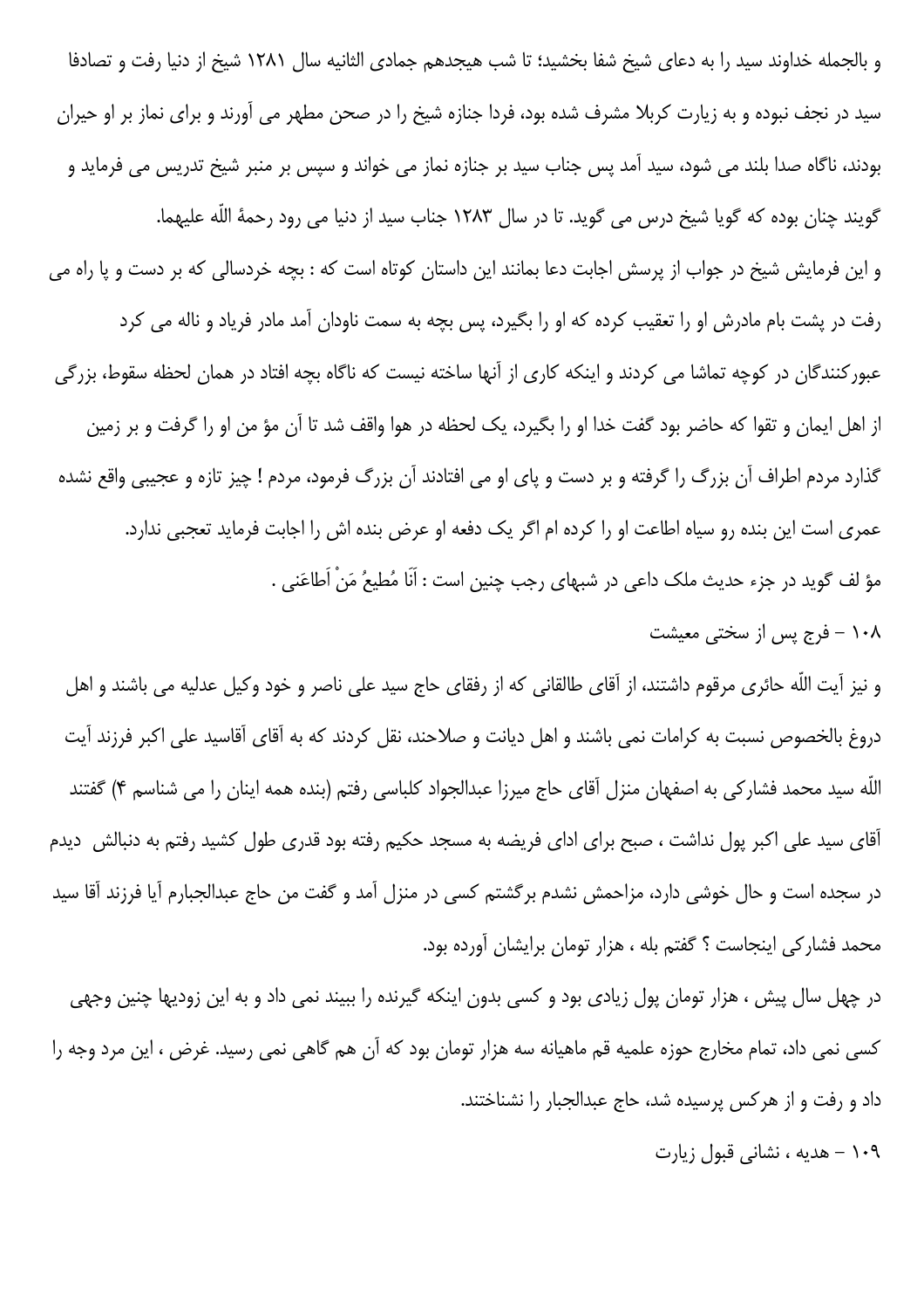و نیز مرقوم داشتند از آقای آقامصطفی برقعی فرزند آقای حاج میر سید حسن برقعی در راه مشهد این داستان را برای من نقل نمودند که مرحوم آقای آقامیرزا رضا فرزند کوچک آن مرحوم که آن موقع ایشان زنده بودند (نگارنده موفق نشدم از خودش شرح حالش را بیرسم ) با مرحوم پدرشان به مشهدمقدس مشرف می شوند (ایشان با عائله و نوکر با اینکه عصر اتومبیل بود با کجاوه رفتند) گفتند: چون وسایل ما کجاوه بود من همه راه یا بیشتر راه را پیاده رفتم (تردید از بنده است ) و در ضمن از دور خدمت حضرت رضا عليه السّلام عرض مي كردم اگر زيارتم قبول است هديه اي لطف فرماييد. هنگامی که به مشهدمقدس رسیدیم و به دیدن مرحوم پدرم می آمدند روزی پیرمردی وارد شد به لباس اهل علم با اینکه نوکر داشتیم ، پدرم به من امر فرمود برای ایشان قلیان آماده نمایم ، قلیان آماده نموده و پس از مراجعت در بدرقه به من گفت ما تعبیر خواب را به تو دادیم اگر کسی خوابی برای شما نقل کرد تا عدد آن شبی که خواب دیده است از قرآن کریم ورق می زنی تعبیر خواب را خواهی یافت این را بگفت و برفت و در قلب من هم تولید اهمیتی نکرد تا پس از مدتی که مراجعت به قم نمودم و پدرم وفات نمود و وضع مالی ما خوب نبود. یک شب در مسجد بالا سر حرم حضرت معصومه سلام اللّه علیها نشسته بودم دیدم خانمی با شوهرش آمد و خوابی دیده بود گفت که من در پانزدهم ماه مثلاً خوابی دیدم من قرآن را باز نموده و پانزده ورق زدم پس از آن دیدم اصل خواب آن زن در قلب من نوشته شده است و تعبیر آن هم در زیر آن است .

گفتم خواب شما چنین است و تعبیر آن نیز چنین است ، تعجب نمودند و وجهی به من دادند ولی پس از آن برای بعضی نقل كردم اين موهبت گرفته شد.

۱۱۰ – اهمیت زیارت عاشورا

فقیه زاهد عادل مرحوم شیخ جواد بن شیخ مشکور عرب که از اجله علما و فقهای نجف اشرف و مرجع تقلید جمعی از شیعیان عراق بوده و نیز از ائمه جماعت صحن مطهر بوده است در سال ۱۳۳۷ در حدود نودسالگی وفات نموده در جواریدرش و در یکی از حجره های صحن مطهر مدفون گردید.

آن مرحوم در شب ۲۶ ماه صفر ۱۳۳۶ در نجف اشرف در خواب حضرت عزرائیل ملک الموت را می بیند، پس ازسلام از او می پرسد از کجا می آیی ؟ می فرماید از شیراز و روح میرزا ابراهیم محلاتی را قبض کردم ، شیخ می پرسد روح او در برزخ در چه حالی است ؟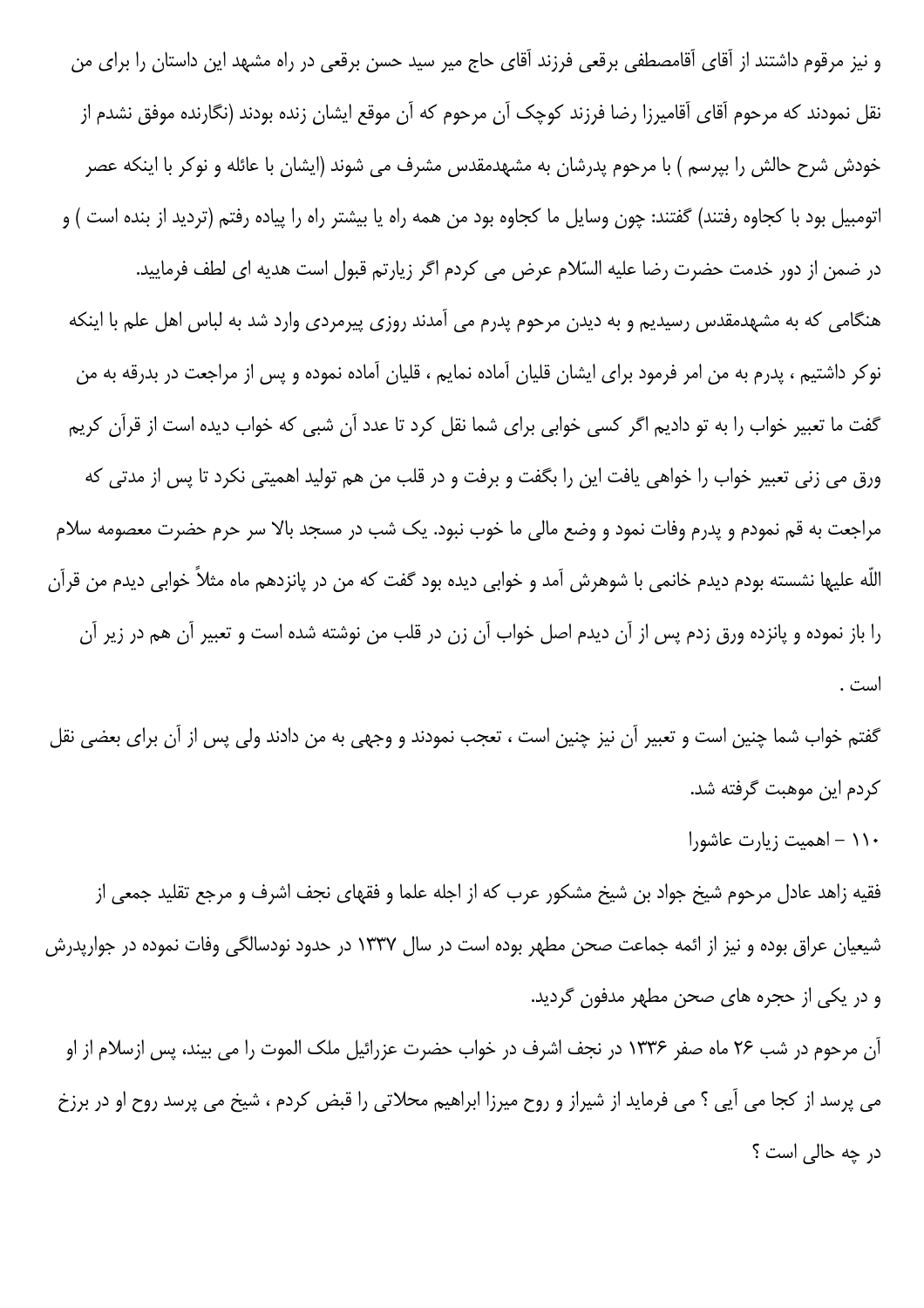می فرماید: در بهترین حالات و در بهترین باغهای عالم برزخ و خداوند هزار ملک موکل او کرده است که فرمان او را می برند.گفتم برای چه عمل از اعمال به چنین مقامی رسیده است ؟ آیا برای مقام علمی و تدریس و تربیت شاگرد. فرمود: نه ، گفتم آیا برای نماز جماعت و رساندن احکام به مردم ؟ فرمود: نه ، گفتم پس برای چه ؟ فرمود برای خواندن زیارت عاشورا (مرحوم میرزای محلاتی سی سال آخر عمرش زیارت عاشورا را ترک نکرد و هر روز که به سبب بیماری یا امر دیگر نمی توانست بخواند نایب می گرفته است )

و چون شیخ مرحوم از خواب بیدار می شود فردا به منزل آیت اللّه میرزا محمد تقی شیرازی می رود و خواب خود را برای ایشان نقل می کند.

مرحوم میرزا محمد تقی گریه می کند، از ایشان سبب گریه را می پرسند می فرماید میرزای محلاتی از دنیا رفت و استوانه فقه بود به ایشان گفتند شیخ خوابی دیده و معلوم نیست واقعیت آن ، میرزا می فرماید بلی خواب است اما خواب شیخ مشکور است نه افراد عادی . فردای آن روز تلگراف فوت میرزای محلاتی از شیراز به نجف اشرف می رسد و صدق رؤ یای شیخ مرحوم آشکار می گردد.

این داستان را جمعی از فضلای نجف اشرف که از مرحوم آیت اللّه سید عبدالهادی شیرازی شنیده بودند که ایشان در منزل مرحوم میرزا محمد تقی هنگام ورود شیخ مرحوم و نقل رؤ یای خود حاضر بودند نقل کردند و نیز دانشمند گرامی جناب حاج صدرالدین محلاتی فرزندزاده آن مرحوم از شیخ مرحوم ، این داستان را شنیده اند.

۱۱۱ – شفای چشم از حضرت رضا (ع )]

عبد صالح و متقى وارسته جناب حاج مجدالدين شيرازي كه از اخيار زمان هستند چنين تعريف مي كنند كه : بنده در کودکی ، چشم درد گرفتم نزد میرزا علی اکبر جراح رفتم ، شیاف دور چشم حقیر کشید غافل از اینکه قبلاً دست به چشم سودائی گذاشته بود، چشم بنده هم سودا شد، اطراف چشم له شد ناچار پدرم به تمام دکترها مراجعه کرد علاج نشد، گفت از حضرت رضا علیه السّلام شفا خواهم گرفت ، به زیارت حضرت مشرف شدیم ، به خاطر دارم که پدرم پای سقاخانه اسماعيل طلا ايستاد با گريه عرض كرد يا على بن موسى الرضا عليه السّلام داخل حرم نمى شوم تا چشم يسرم را شفا ندهىد.

فردا صبح گویا چشم حقیر اصلاً درد نداشت و تا کنون بحمداللّه درد چشم نگرفته ام . وقتی از مشهدمقدس مراجعت کردیم خواهرم مرا نشناخت و از روى تعجب گفت تو چشمت له بود چطور خوب شدى ؟ من تو را نشناختم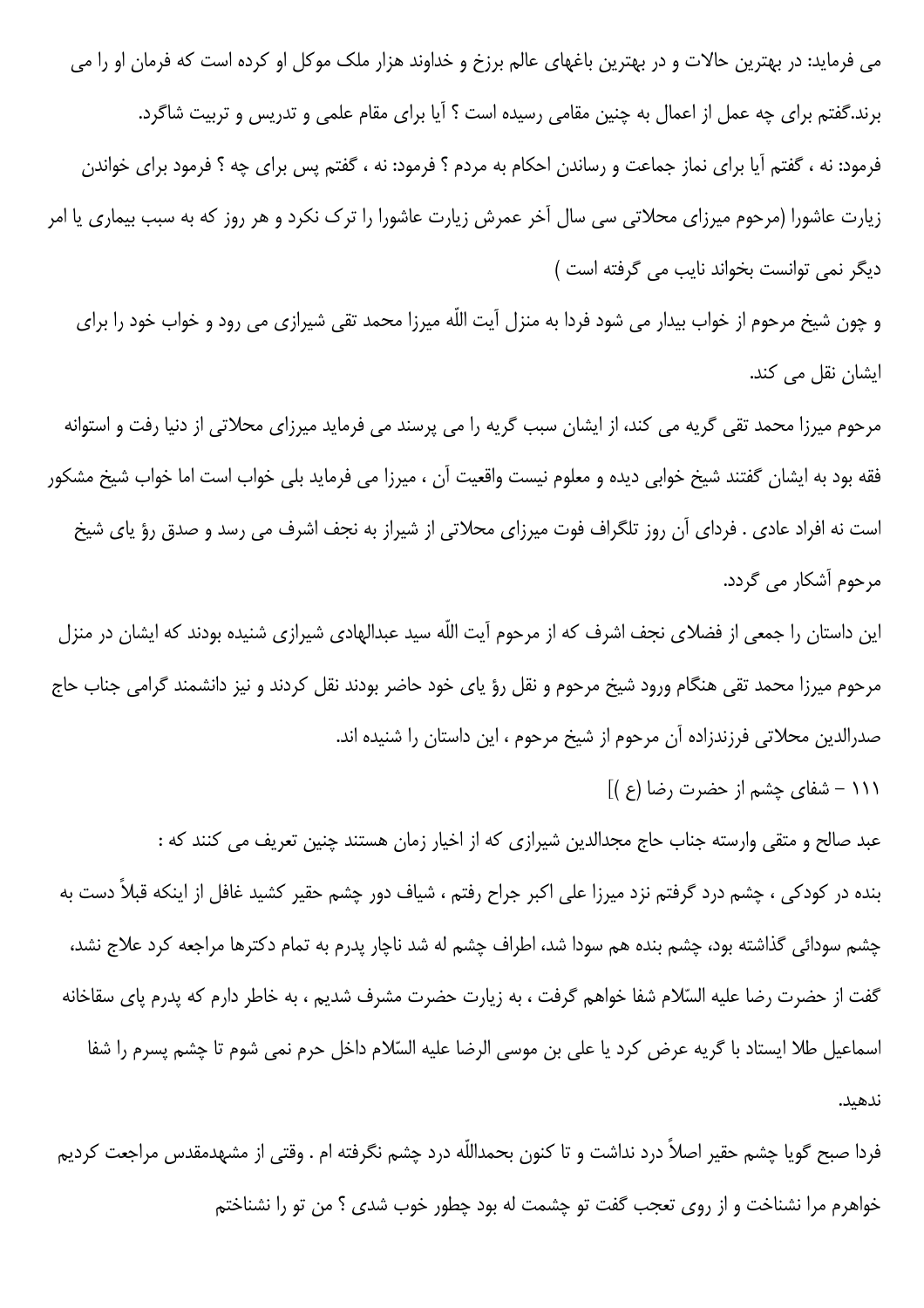و همچنین حاجی مزبور نقل می نماید که : در سنه چهل شمسی خودم با خانواده به مشهدمقدس مشرف شدم و عجایبی چند دیدم ، از جمله در مسافرخانه دو مرتبه بچه ام از بام افتاد بحمداللّه و از نظر حضرت رضا علیه السّلام هیچ ملالی ندید. هنگام برگشتن در ماشین این موضوع را تعریف کردم ، زنی گفت تعجب مکن من اول خیابان طبرسی در مسافرخانه سه طبقه بودم ، بچه ام از طبقه سوم كف خيابان افتاد و از لطف حضرت رضا عليه السّلام هيچ ناراحتى نديد. ۱۱۲ – داستان عجیب مفاتیح و قرآن

در تاریخ شنبه آخر جمادی الثانیه ۹۴ جناب حاج ملا علی بن حسن کازرونی که داستان ۵۴ از ایشان نقل گردید از کویت به شیراز آمدند و بیمار بودند و برای درمان به بیمارستان نمازی مراجعه کردند. کتاب مفاتیح الجنان و قرآن مجید همراه آورده و فرمود که به قصد شما آورده ام و این دو هدیه را داستانی است .

اما مفاتیح : شما که با سابقه اید که من در کودکی بی پدر و مادر شدم و کسی مرا به مکتب نفرستاد و بی سواد بودم تا سالی که به عزم درک زیارت عرفه ، کربلا مشرف شدم ، روز عرفه برخاستم مشرف شوم از کثرت جمعیت راه عبور مسدود بود به طوری که نمی توانستم حرم مشرف شوم و هرچه فحص کردم یک نفر باسواد را که مرا زیارت دهد و با او زیارت وارده را بخوانم كسى را نديدم شكسته و نالان حضرت سيدالشهداء را خطاب كردم :

أقا! أرزوي زيارتت مرا اينجا أورده ، سوادي ندارم ، كسي هم نيست مرا زيارت دهد. ناگاه سيد جليلي دست مرا گرفت فرمود: با من بيا پس از وسط انبوه جمعيت راه باز شد پس از خواندن اذن دخول وارد حرم شديم زيارت وارث را با من خواند و پس از زیارت به من فرمود: پس از این زیارت وارث و امین اللّه را می توانی بخوانی و آنها را ترک مکن و کتاب مفاتیح تماما صحیح است و یک نسخه آن را از کتابفروشی شیخ مهدی درب صحن بگیر. حاج علی مزبور گوید در آن حال متذکر شدم لطف الهی و مرحمت حضرت سیدالشهداء را که چطور این آقا را برای من رسانید و در چنین ازدحامی موفق شدم پس سجده شکری بجا آوردم چون سر برداشتم آن آقا را ندیدم هرطرف که رفتم او را ندیدم از کفشداری پرسیدم گفت آن آقا را نشناختم .

خلاصه چون ازصحن خارج شدم و شیخ مهدی کتابفروش را دیدم پیش از آنکه از او مطالبه کتاب کنم این مفاتیح را به من داد و گفت نشانه صفحه زیارت وارث و امین اللّه را گذاشته ام ، خواستم قیمت آن را بدهم ، گفت پرداخته شده است و به من سفارش کرد این مطلب را فاش نکن ؛ چون به منزل رفتم متذکر شدم کاش از شیخ مهدی پرسیده بودم از کسی که حواله مفاتيح براي من به او داده است .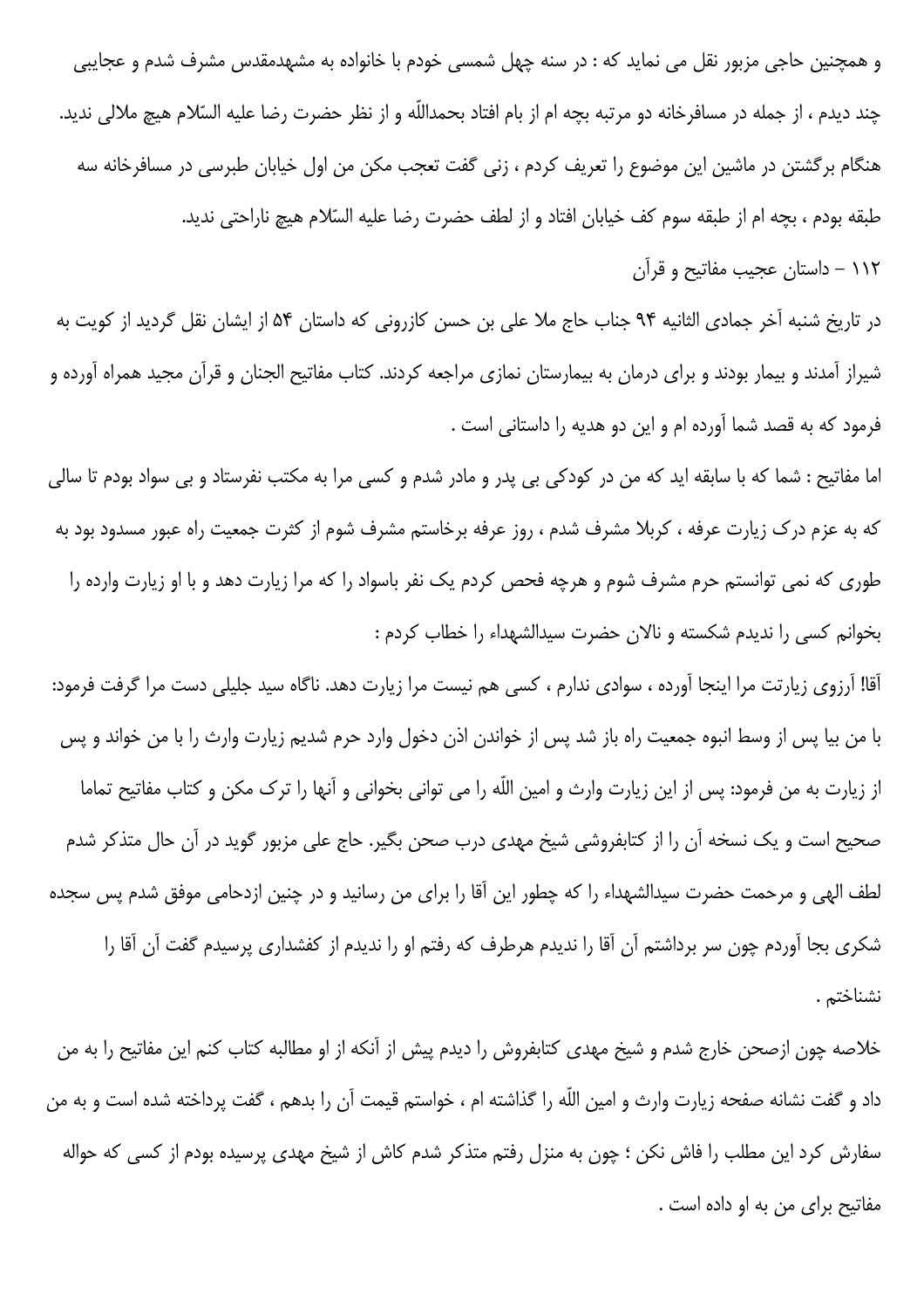از خانه بیرون آمدم که از او بپرسم فراموش کردم و از پی کار دیگری رفتم ، مرتبه دیگر به قصد این پرسش از خانه بیرون شدم باز فراموش كردم خلاصه تا وقتى كه در كربلا بودم موفق نشدم .

سفرهای دیگر که مشرف می شدم در نظر داشتم این پرسش را بکنم تا سه سال هیچ موفق نشدم ، پس از سه سال که موفق به زيارت شدم شيخ مهدى مرحوم شده بود (رحمهٔ اللّه عليه ).

و اما قرآن مجید پس از عنایت مزبور به حضرت سیدالشهداء علیه السّلام متوسل شدم که چون چنین عنایتی فرمودید خوب است توانائی قرآن خواندن را مرحمت فرمایید تا اینکه شبی آن حضرت را در خواب دیدم پنج دانه رطب دانه دانه مرحمت فرمود و من خوردم و طعم و عطرش قابل وصف نیست و فرمود می توانی تمام قرآن را بخوانی .

پس از آن این قرآن مجید را شخصی از مصر برایم هدیه آورد و من مرتب از آن می خواندم و سپس هر کتاب حدیث عربی را می توانم بخوانم .

۱۱۳ – زیارت ارواح از قبر حسین (ع ) در شب قدر

و نیز نقل فرمود شب ۲۳ ماه رمضان بالای بام منزل تنها احیاء داشتم هنگام سحر ناگاه حالت سستی و بی خودی به من دست داد در آن حال متوجه شدم که تمام عالم اعلا مملو از جمعیت و غلغله است و سر و صدای فراوانی است ازصدایی که فصيحتر و به من نزديكتر بود پرسيدم تو را به خدا تو كيستى ؟ فرمود جبرئيل . گفتم امشب چه خبر است ؟ گفت فاطمه با مریم و آسیه و خدیجه و کلثوم برای زیات قبر حسین می روند و این جمعیت ارواح پیغمبران و ملائکه هستند. گفتم برای خدا مرا هم ببرید، فرمود زیارت تو از همینجا قبول است و سعادتی داشتی که این منظره را ببینی . مؤ لف گوید: به راستی حاجی مزبور علاقه شدیدی به حضرت سیدالشهداء نصیبش شده است در همان مجلس دو ساعتی چند مرتبه که اسم مبارک آن حضرت را می برد بی اختیار گریان و نالان می شد و چند دقیقه نمی توانست سخن گوید و می فرمود طاقت ذکر مصیبت آن حضرت را ندارم .

۱۱۴ - عنایت فاطمی (ع ) و شفای بیمار

جناب آقا شیخ عبدالنبی انصاری دارابی از فضلای حوزه علمیه قم ،قضایای عجیبی دارند که برای نمونه یکی از آنها در اینجا از نوشته های خود ایشان نقل می شود.

مدت یک سال بود که دچار کسالت شدید سردرد و سرگیجه شده بودم و در شیراز سه مرتبه و در قم پنج مرتبه و در تهران سه مرتبه به دکترهای متعددی مراجعه وداروها و آمپولهای فراوانی مصرف نموده بودم ولی تمام اینها فقط گاهی مسکن بود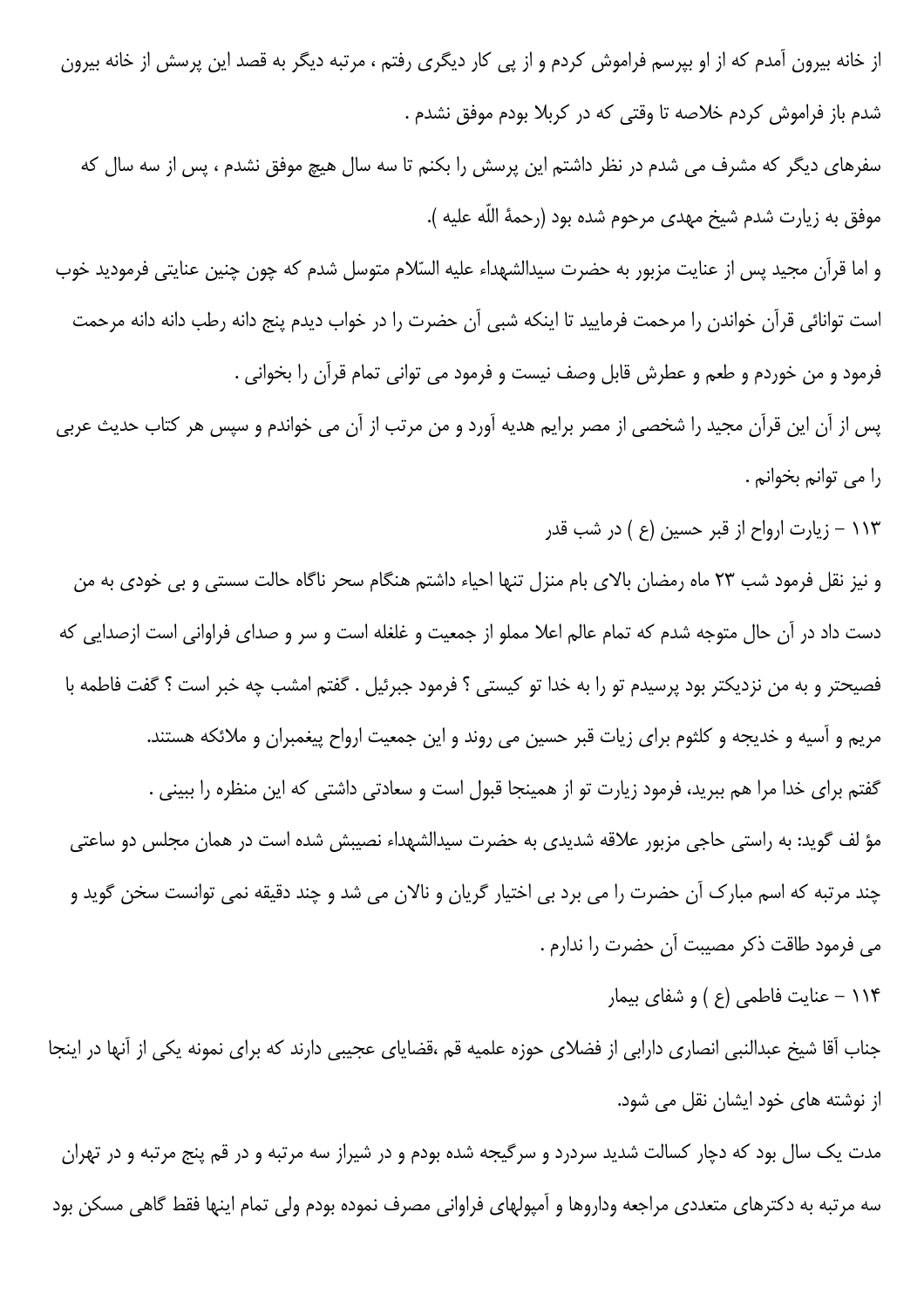و دوباره کسالت عود می کرد، تا اینکه یکی از شبها در عین ناراحتی به سختی رفتم به منزل آیت اللّه بهجت که یکی از علمای برجسته و از اتقیای زمان است ، برای نماز جماعت ، در بین نماز حالم خیلی بد بود به طوری که یکی از رفقا فهمید و پرسید فلانی مثل اینکه خیلی ناراحت هستی ؟

گفتم مدت یک سال است که این چنین هستم و هرچه هم به دکتر مراجعه نموده ام و دارو مصرف نموده ام هیچ تاءثیری نداشته ، آن آقا که خود از فضلا و متقین بود فرمود: ما دکترهای بسیار خوبی داریم به آنها مراجعه کنید.

فورا فهمیدم و ایشان اضافه فرمود که متوسل به حضرت زهرا علیهاالسّلام شوید که حتما شفا پیدا می کنید. حرف ایشان خیلی اثر کرد و تصمیم گرفتم متوسل شوم ، آمدم در خیابان با همان حالت ناراحتی با یکی دیگر از فضلا برخورد کردم که او هم حقير را تحريص بر توسل نمود.

سپس به حرم حضرت معصومه علیهاالسّلام رفتم و بعد به منزل و در گوشه ای تنها شروع به تضرع و توسل و گریه نمودم و حضرت زهرا سلام اللّه عليها را واسطه قرار دادم و بعد خوابيدم . شب از نيمه گذشته بود، در عالم خواب ديدم مجلسي برقرار شد و چند نفر از سادات در آن مجلس شرکت داشتند و یکی از آنها بلند شد و برای بنده دعایی کرد.

صبح از خواب بیدار شدم سرم را تکان دادم دیدم هیچ آثاری از سردرد و سرگیجه ندارم ، ذوق کردم و فورا رفتم با حالت نشاط و خوشحالی که مدتی بود محروم بودم رفقا را دیدم و عده ای را دعوت کردم و مجلس روضه ای در منزل برقرار نمودم و ان شاء اللّه تا پایان عمر این روضه ماهانه خانگی را خواهم داشت و اکنون که حدود هشت ماه از این جریان می گذرد الحمدللّه حالم بسیار خوب و توفیقاتم چندین برابر شده و با کمال امیدواری اشتغال به درس و تبلیغ داشته و دارم . چهارم رجب ۱۳۹۴ هجری قمری

 $\cdots$ معجزه عسکریت (۱۱۵

سیدنا المعظم ابوالفضل والمعالی جناب آقای سید محمد هادی مدرس موسوی که سالیان متمادی در سامرا ساکن و در حرم حضرت عسكريين عليهما السّلام امام جماعت بودند و در جريان اخير اخراج ايرانيان مقيم عراق بازگشته اند قضاياي عجيبي از معجزه امامین همامین عسکریین علیهما السّلام نقل نمودند که در اینجا دو داستان آن به نظر خوانندگان می رسد. جوانی از اهل تسنن به نام مهدی ، کُنیه ابن عباس که خود و پدرش از خدمه حرم مطهر می باشند با چند نفر از دوستانش لب رود دجله در سامرا می روند و مشغول لهو و لعب و نوشیدن عرق می شوند پس از اینکه آخر شب برمی گردند، مهدی برای اینکه راه خود را نزدیکتر کند، داخل صحن مطهر می شود و از دری که از در دیگر خارج شود و به منزل خود برود به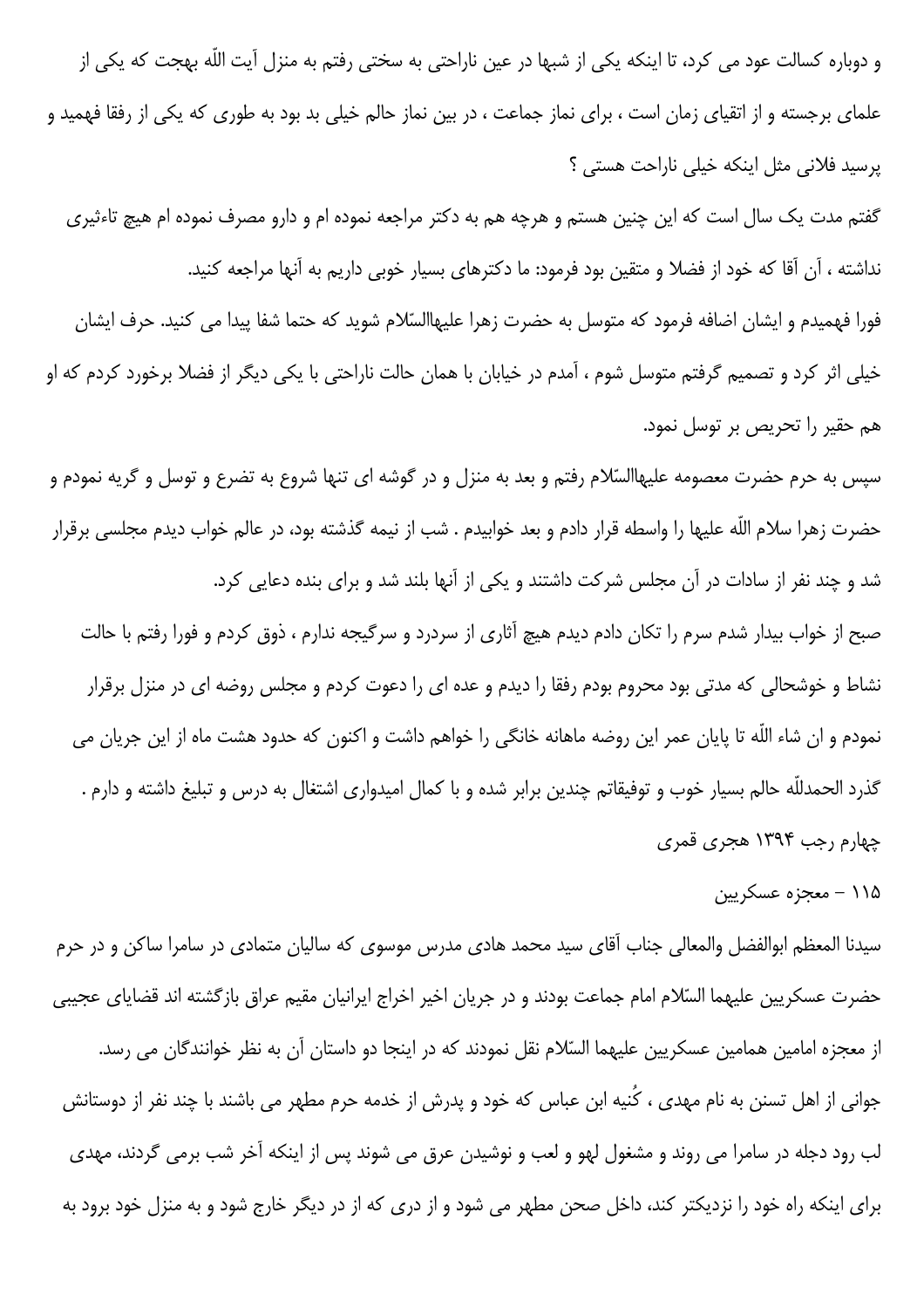مجرد داخل شدن به صحن مطهر عسکریین علیهما السّلام به زمین می خورد و دیگر بلند نمی شود، وقتی که مردم می آیند معلوم می شود که سکته کرده و از او بوی عرق می آید، او را برداشته و از صحن مطهر خارج می کنند و همان آخر شب این خبر در تمام سامرا منتشر شد ومردم سامرا براي آگاه شدن از موضوع از منازل خود بيرون آمده و به صحن مطهر داخل مي شدند و هرکس که خبر را می شنید به حرم وارد شده و با عادت مخصوص خود دعا و زیارت می کردند.

مهدی بعد از چند روز در بیمارستان بهوش آمد در حالی که نصف بدنش مشلول بود و بعد از مدتی از بیمارستان سامرا به بغداد منتقل شده براى معالجه مدت هشت ماه معالجه و رفت و آمد بين سامرا و بغداد و متوسل شدن به ابوحنيفه امام حنفيها در جهان اهل تسنن و به دراویش معروف اهل تسنن در عراق ، نتیجه حاصل نگردید.

تا اینکه یک روز مادر و اقوام و خویشان او پیشنهاد می کنند که خوب است شفا را از خود حضرات عسکریین دریابیم لهذا و چون پدر و برادر بزرگ مهدی از خدمه بودند بنا شد چند شب در حرم مطهر بیتوته کنند و تا صبح آنجا باشند تا آنکه شب سوم که شب مبعث پیغمبر صلّی اللّه علیه و آله ٢٧ ماه رجب سال ١٣٨۶ هجری (درست همان شبی که ضریح حضرت ابوالفضل عليه السّلام وارد عراق شد) ساعت دو بعد از نصف شب مهدى كه گردنش با خزفى به ضريح حضرت عسكريين بسته شده بود، در خواب می بیند که شخصی با عمامه سبز بالای سر او ایستاده به او می گوید بلند شو. گفت من شلل دارم نمی توانم بایستم ، باز هم تکرار کرده و می رود.

مهدی می گوید از خواب بیدار شدم دستم را به ضریح گرفتم وبلند شدم باور نمی کردم . ضریح را گرفتم و با دستهایم تکان دادم چندین مرتبه تا آنکه یقین کردم که خواب نیستم و من به حالت اول برگشتم این بود که بنا کردم به فریاد زدن تا آنکه برادرم خضیر که در ایوان حرم مطهر حضرت عسکریین خواب بود، بیدار شد و او هم وقتی برادر عاجز خود را دید که بر پای خود ایستاده ، دور ضریح می گردد و چنان با هر دو دستش تکان می دهد که ضریح به لرزش درآمده به او هم حالت بخصوص دست می دهد تا آنکه بعد از مدتی یک نفر دیگر از خدمه که موظف در باز کردن صحن بود می آید و این دو برادر را در چنین وضعی می بیند می رود به آقای شیخ مهدی حکیم اذان گوی جعفریهای سامرا می گوید و ازوی می طلبد که بیاید روی گلدسته اعلان کند، ایشان این کار را می کند. وقت اذان صبح تمام اهل سامراً در حرم مطهر حضرت عسکریین جمع شده وباز برای مرتبه دوم صحن و حرم مطهر پر از اهل سامرا می شود، گوسفندهای زیادی کشته و شیرینی و شربت می دهند و زنها هلهله کنان وارد می شدند و دعا و نیایش می کردند. ۱۱۶ – شفای کور به برکت حضرت عسکریین (ع )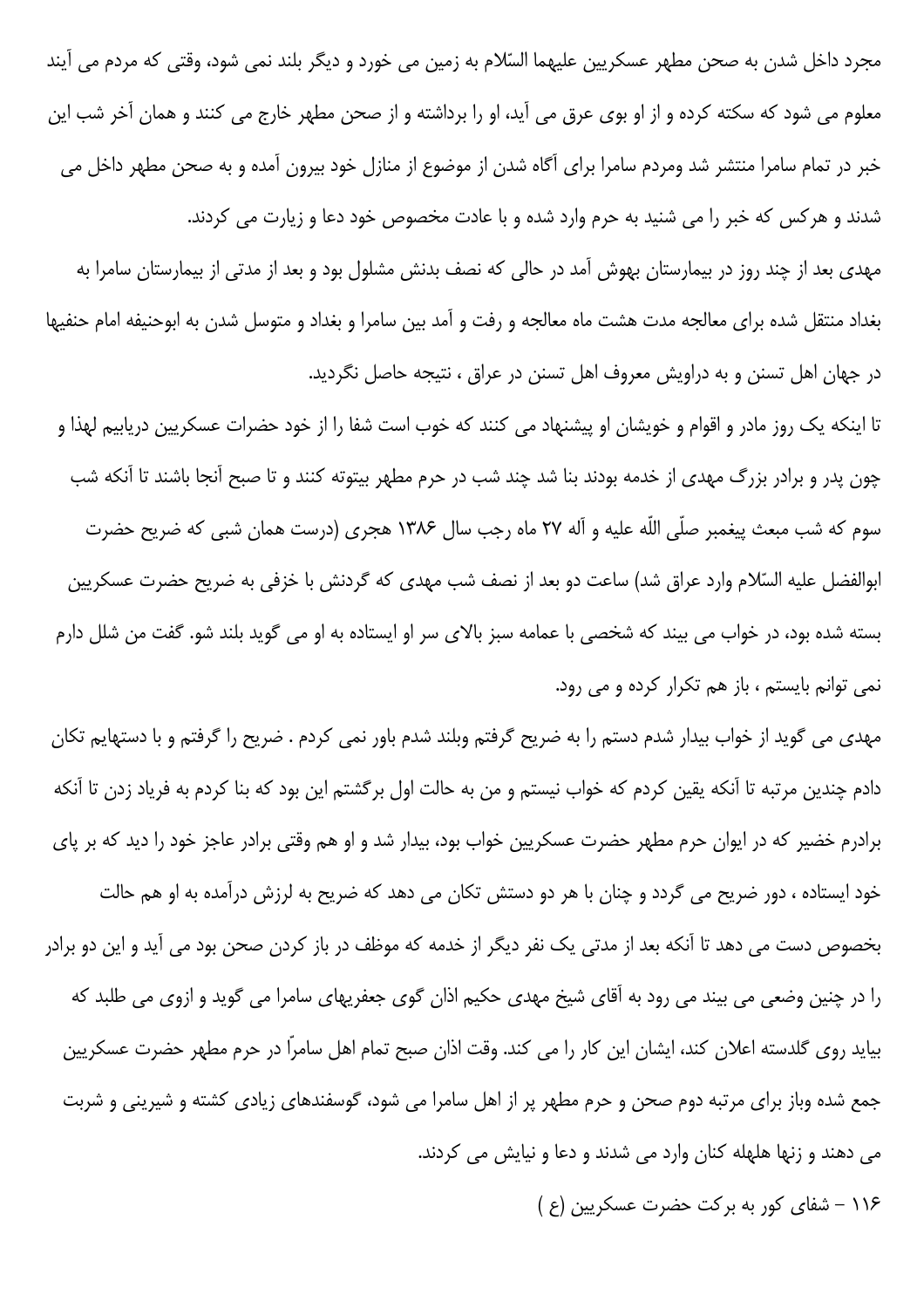و نیز سیدناالمعظم حضرت آقای موسوی دامت برکاته نقل فرمودند داستانی را که خود از صاحب آن شنیده بودند و در جلد ۲ تاریخ سامرا صفحه ۱۹۳ نقل شده است و خلاصه اش آنکه حاج میرزا سید باقرخان تهرانی مشهور به حاج ساعدالسلطان در سال ۱۳۲۳ قمری به قصد زیارت ائمه عراق حرکت می کند چون به کاظمین علیهما السّلام می رسد فرزند یگانه چهارساله اش به نام ((سید محمد)) به چشم درد سختی مبتلا می شود چند روزی مشغول معالجه می شود فایده نمی بخشد. پس به سمت سامرا حرکت می کند به قصد اینکه ده روز آنجا بماند و در راه به واسطه شدت گرما و غبار راه و حرکت عربانه درد چشم بچه سخت تر و چند برابر می شود پس از ورود به سامرا بچه را نزد قدس الحکما که معروف به حافظالصحه وافلاطون زمانش بود می برد، مشغول معالجه می شود ثمری نمی بخشد و می گوید حتما باید بچه را بزودی برسانی به بغداد نزد فلان که متخصص بیماری چشم است و مسامحه مکن که خطرناک است .

پدر بچه از شنیدن این مطلب سخت پریشان و نالان و حیران می گردد چون فرزند منحصر اوبوده لکن چون تصمیم داشته ده روز بمانند حرکت نمی کند ومشغول دعا و زیارت می شود تا هفت روز، پس درد چشم بچه سخت تر شده به طوری که يک لحظه از گريه و ناله آرام نداشت . اهل خانه و همسايه ها تا صبح خواب نرفتند چون صبح شد حافظالصحه را مى آورند چون چشم بچه را باز می کند و در آن به دقت نظر می کند حالش تغییر می کند و دست بر دست می زند وناله می کند وبه پدر بچه اعتراض می نماید و می گوید چشم بچه را کور کردی ، من به شما سفارش کردم . تاءکید نمودم زود او را به بغداد برسانید و چند مرتبه تاءکید و سفارش کردم و شما به حرف من اعتنا نکردید تا چشم بچه کور شد و دیگر رفتن بغداد ثمربخش نيست .

و این درد و ناراحتی که فعلاً دارد به واسطه قرحه و زخمی است که در چشم اوست و بینائی چشمش را از بین برده است . پدر بچه از شنیدن این مطلب سخت پریشان و بمانند بدن بی جان می شود، سپس حافظالصحه برای معالجه قرحه که بماننددو دانه بادام از چشم بیرون بود، مشغول می شود تا از درد آرام گیرد و کوری با درد نباشد، پس به سختی دو چشم او را که بیرون شده بود بر گردانید بداخل چشم و بچه از شدت درد غش کرد و این مطلب به محضر آیت اللّه میرزا محمد تقی شیرازی و سایر علما رسید همه ناراحت و غصه دار شدند.

و چون مدت اقامت که ده روز بود تمام شد، عربانه کرایه می کند و عازم بر حرکت می شود و برای زیارت وداع به حرم مطهر مشرف و پس از زیارت نزد ضریح امامین علیهما السّلام می نشیند مشغول خواندن زیارت عاشورا می شود، پس در آن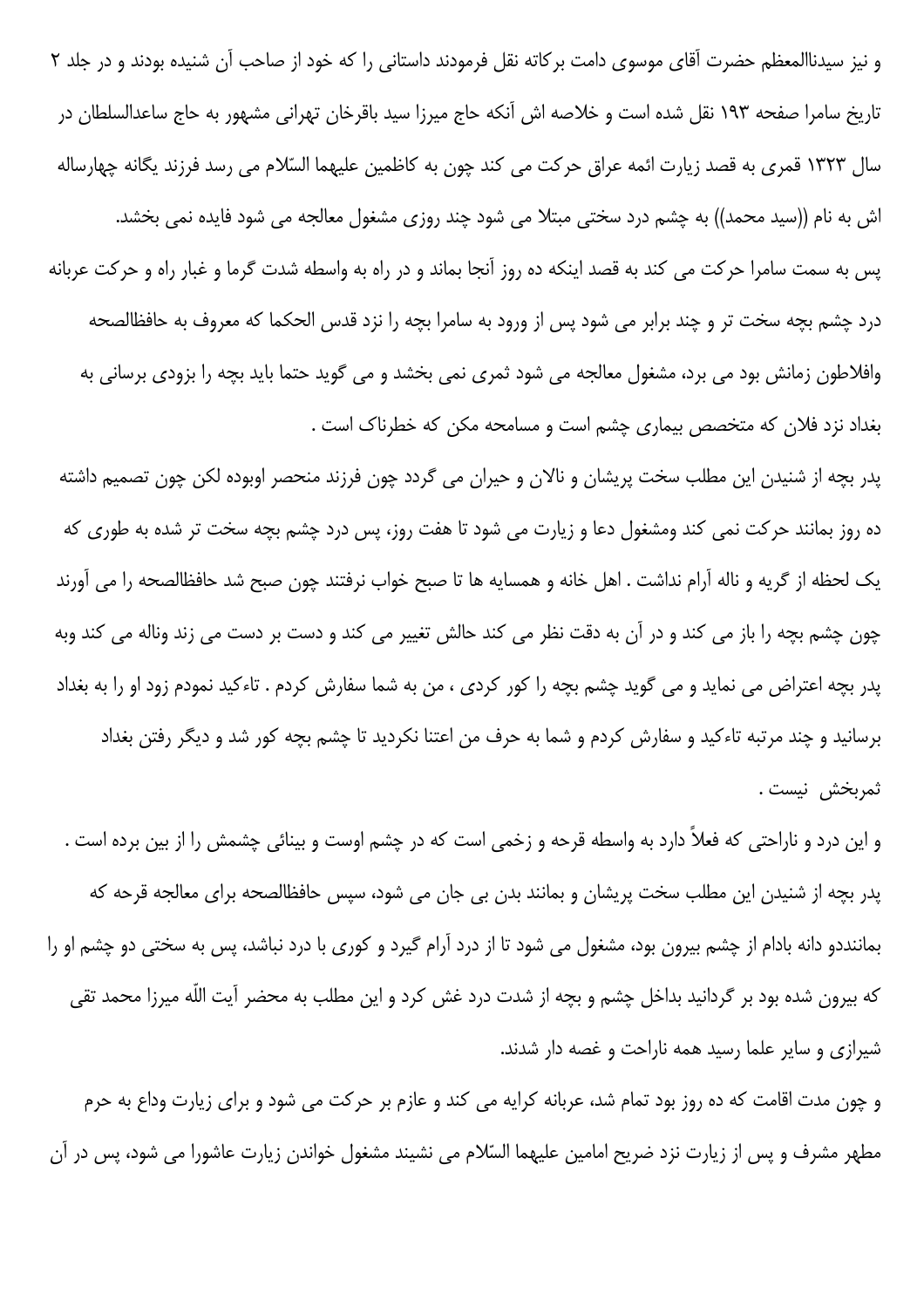حال خادم ایشان حاج فرهاد بچه را بغل کرده به حرم مشرف می شود و سپس چشم بچه را که با پارچه ای بسته بود به ضریح می مالد و پس از زیارت از حرم بیرون می رود.

یدر بچه که منظره بچه اش را می بیند و متذکر می شود که بچه با چشم سالم به عراق آمد و حال با چشم کور برگردد، پس بی اختیار گریان و نالان می شود، فریاد می زند، می لرزد، خواندن تتمه زیارت عاشورا را فراموش می کند و خود را به ضریح می چسباند و در سخن با امام رعایت ادب نمی کند ومی گوید آیا سزاوار است بچه ام را با این حالت کوری برگردانم ، پس بی حال شده گوشه ای می نشیند، ناگاه بچه در حالی که دائی او به دنبالش بوده وارد حرم می شود و بر دامن پدرش می نشیند و می گوید پدر جان ! خوب شدم ، چشمم روشن شده دردی هم ندارد، پدر حیران شده دست در چشمان بچه کشیده می بیند هیچ اثری از قرحه نیست و حتی قرمزی هم ندارد، از دائی بچه می پرسد این بچه ربع ساعت پیش در حرم بود، چشمان کور و بسته شده چه پیش آمد شده ؟

دائی بچه می گوید: بلی هنگامی که از حرم بیرون شدیم بچه بر شانه من بود و در صحن راه می رفتم و منتظر آمدن شما بودم ناگاه بچه سر از شانه من برداشت و با دستش پارچه ای که بر چشمش بود برمی داشت و می گفت ببین آقا دائی ! چشمم خوب شده است و برای بشارت به شما زود او را به حرم فرستادم که شما شاد شوید، پدر سجده شکر می کند و از امامین همامین علیهما السّلام عذرخواهی و شکرگزاری می نماید و با شادی و فرح از حرم بیرون می شود و می آید نزد حافظالصحه و بچه را در بیرون خانه نزد دائی او می سپارد و به حافظالصحه می گوید می خواهم حرکت کنیم برای بغداد دوائی بدهید برای چشم بچه که در راه به آن مداوا کنیم .

طبیب می گوید که چرا مرا مسخره می کنی برای چشم کور شده دوائی نیست ، شما در اثر مسامحه او را کور کردید. پس يدر صداي بچه مي زند، دائي او را مي آورد چون طبيب چشم او را گشوده و روشن مي بيند بهت زده وحيران مي گردد. چشمان بچه را می بوسد، اطرافش می گردد و سخت گریان می شود و می گوید کجا شد دو غده چشم تو؟ چطور شد کوری تو؟ پس جریان شفا را برایش می گوید و صلوات بر اهل بیت می فرستند.

سپس به منزل میرزای شیرازی می روند میرزا هم که با سابقه بود گریه شوق می کند، چشمان بچه را می بوسد و می فرماید سزاوار است بمانید تا شهر را چراغانی کنیم ، پدر عذر می آورد و در همان روز برای کاظمین علیهما السّلام حرکت مے کند.

١١٧ - توجه حضرت اباعبداللّه الحسين (ع)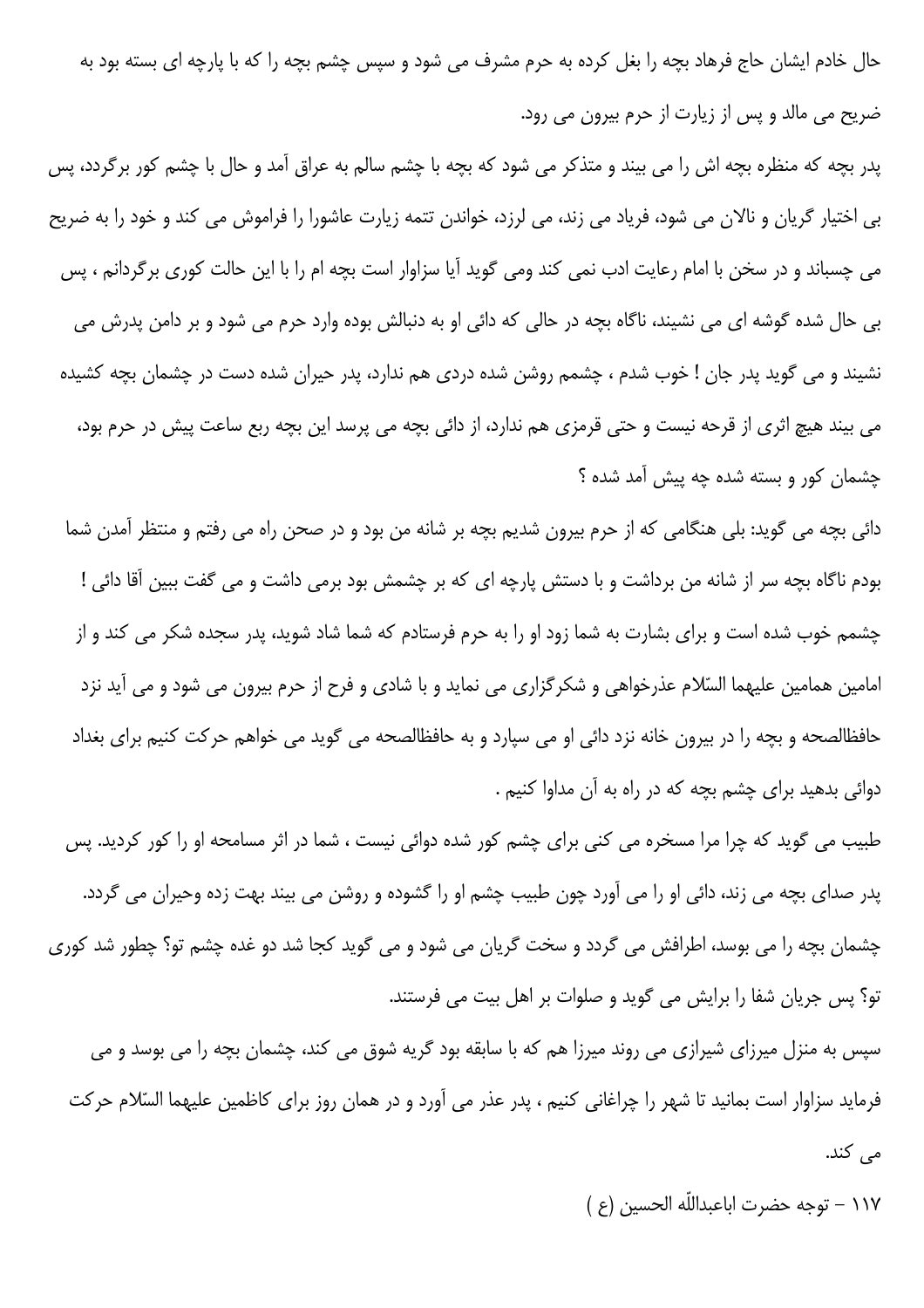مرحوم حاج محمد رضا بقال ساکن کوی آستانه هرساله روز اربعین چهل من برنج طبخ کرده و به مردم می داد، سالی که کربلا مشرف می شود همان مقدار چهل من را معین کرده و به فرزندش سفارش می کند که روز اربعین طبخ کند و به مردم بدهد، شب بعد از اربعین در کربلا در خواب حضرت سیدالشهداء علیه السّلام را می بیند می فرماید محمد رضا امسال که کربلاآمدی اطعام را نصف کردی چون بیدار می شود نمی فهمد تا پس از مراجعت به شیراز و گذشتن سه روز از ورودش و اطعام در آن سه روز از فرزندش پرسش می نماید که امسال چه کردی ؟ گفت به سفارش روز اربعین شما عمل کردم . بالا خره پس از اصرار اقرار کرد که بیست من بیشتر طبخ نشده و بیست من را گذاردم برای هنگام مراجعت شما که این سه روز طبخ شد.

۱۱۸ – داماد شب عروسی کشته می شود

سیدالعلماء العاملین جناب آقای حاج سید محمد علی سبطالشیخ نقل فرمودند یکی از شیوخ عرب که رئیس قبیله ای از اطراف بغداد بوده تصمیم می گیرد برای ازدواج پسرش دختری از بستگانش خواستگاری نماید و مرسومشان چنین است که در یک شب مجلس عقد و زفاف را انجام می دهند.

در شب معینی دعوت می نماید و وسایل پذیرایی و جشن و اطعام به طور تفصیل فراهم می کند و از مرحوم حاج شیخ مهدی خالصی که در آن زمان مرجع تقلید عرب بوده برای انجام صیغه عقد دعوت می کند.

پس از حضور شیخ و آمادگی مجلس عقد، عده ای از جوانان به دنبال داماد می روند و او را با تشریفات مخصوصی مطابق مرسوم به مجلس عقد بیاورند و در عرض راه هلهله کنان داماد را می آورند و ضمنا طبق مرسوم تیرهای هوایی می انداختند، در این اثناء جوان سیدی که جزء آنها بود و تفنگ پر به دستش بود، ناگهان تیر خالی می شود و به سینه داماد می خورد و کشته می گردد، سید بیچاره فرار می کند، سپس این فاجعه در مجلس عقد به پدر داماد گفته می شود. مرحوم شیخ مهدی خالصی پدر را امر به صبر می کند وبه این بیان لطیف آرامش می کند می فرماید:((آیا می دانی رسول خدا صلَّى اللَّه عليه و آله بر همه ما حق بزرگي دارد وهمه ما نيازمند شفاعت او هستيم ؟ پدر تصديق مي نمايد. شيخ مي فرماید این جوان سید عمدا کاری نکرده ، تیری بدون اختیارش بیرون آمده و به فرزند تو رسیده و به قضای الهی فرزندت از دنیا رفته است ، این سید را به خاطر جدش عفو کن و در این مصیبت صبر نما و تسلیم خواست خدا باش تا خداوند اجر صابرين به تو دهد)).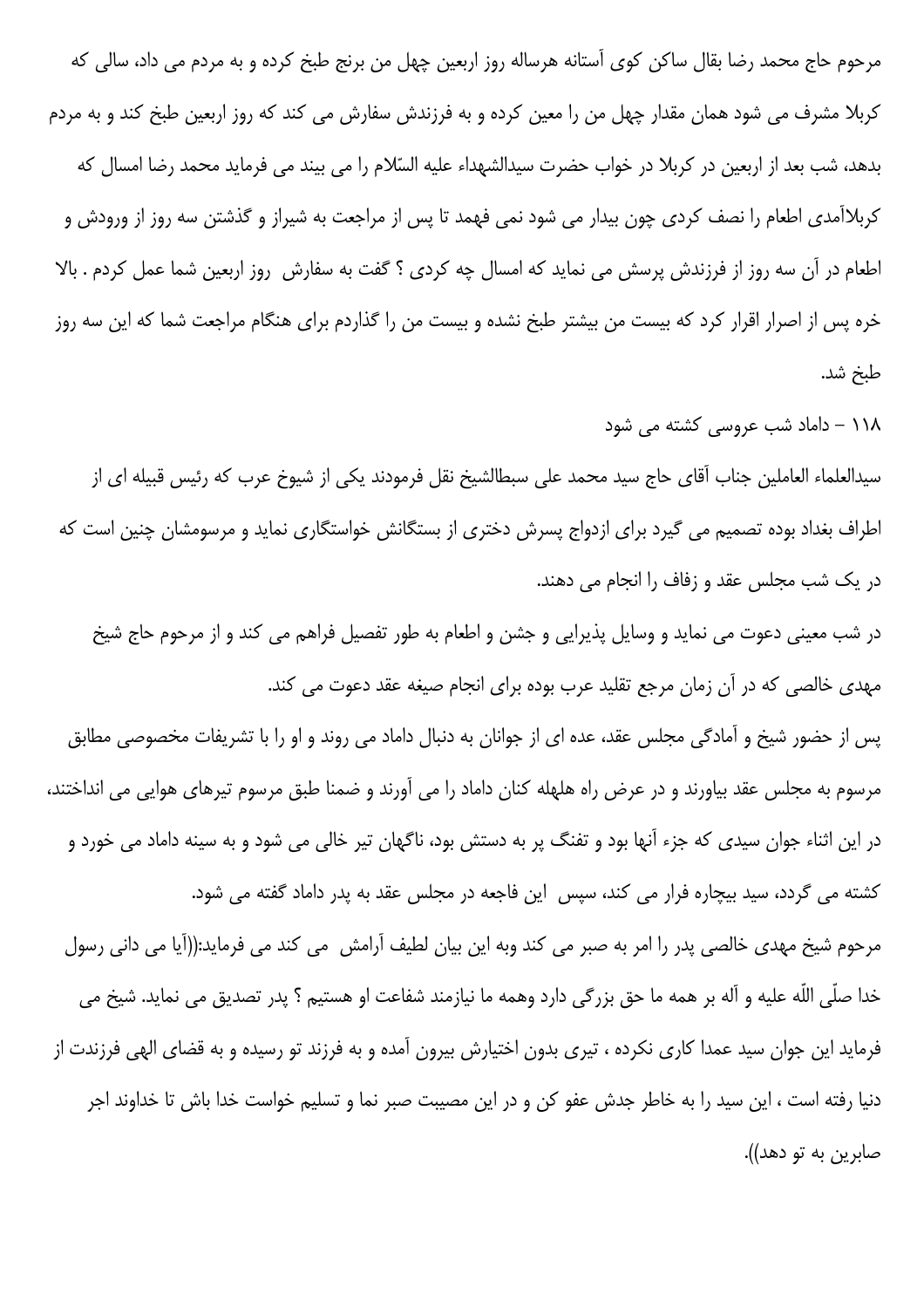پدر داماد پس از پذیرفتن اندرزهای شیخ ، قدری ساکت می شود و فکر می کند سپس می گوید هر چه فکر می کنم می بینم امشب جمعی میهمان داریم وما آنها را به مجلس عیش و سرور دعوت کردیم ومبدل شدن آن به عزا سزاوار نیست و براي تكميل اداي حق رسول اللّه صلّى اللّه عليه و آله برويد آن جوان سيد را بياوريد به جاي پسرم دختر را براي او عقد كنيد و به حجله برید.

شیخ بر او احسنت و مرحبا می گوید. دنبال سید می روند و او را پیدا می کنند، سید باور نمی کرده که چنین تصمیمی درباره اش گرفته شده و خیال می کرده به این بهانه می خواهند او را ببرند و بکشند، تا پس از تاءمین واطمینان که به او دادند می آيد و در همان شب ، شيخ دختر را براي سيد عقد مي كند و مجلس زفاف انجام مي گيرد، فردا هم جنازه پسر را دفن مي نمايند.

#### استقامت در شداید

در این داستان ، شگفتیها و عبرتها و دانستنیهای چندی است که برای تذکر به آنها اشاره می شود: ١ شجاعت و شهامت و بزرگواري و بردباري را از اين مرد شريف عرب بايد ياد گرفت :((اَلشُّجاعُ الشَّديدُ الْقَلْب حَينَ الْباءَسْ)) یعنی شجاع کسی است که هنگام سختی و حادثه ناگوار، قویدل باشد. متزلزل نشود، جزع ننماید، خود را کنترل کند وبه راستي سهمگين ترين حادثه ها و سختيها مرگ ناگهاني فرزند است ، آن هم در شب زفاف او، آن هم به طور كشته شدن . پدری که در چنین هنگامه ای عقل و ایمان خود را از دست ندهد و از جاده بندگی منحرف نشود؛ یعنی خود و فرزندش را ملک خدا داند و مرگش را قضای او شناسد و مرجع فرزند و خودش را خدای عالم بداند فرزندش جایی رفته که خودش نیز باید برود و از روی اعتراف به این حقایق بگوید (انّا للّه وَانّا الَیْه راجعُون) سزاوار است که مورد بشارت و صلوات و رحمت و پاداش بی نهایت خداوند باشد: (اُولئکَ عَلَیْهمْ صَلَواتُ مِنْ رَبّهمْ وَرَحْمَةُ) و چنین اشخاصی وزن و صلابت و استقامتشان را امام عليه السّلام به كوه تشبيه فرموده است :((اَلْمُؤْمنُ كَالْجَبَلِ الرّاسخ لا يُحَرّكُهُ الْعَواصفُ؛ مؤ من مانند كوه محكم است كه بادها و طوفانها او را جابجا نمی کند)).

در برابر کسانی که در پیش آمدهای ناگوار صبر و تحمل ندارند و از طریق عقل وایمان زود منحرف می شوند و به قضاء و قدر الهی خشمگین می گردند و ایراد می کنند، ایشان به مانند کاهی هستند که کوچکترین بادی از بادهای حوادث آنها را متزلزل می سازد تا جایی که مبتلا به شوک و سکته قلبی می شوند.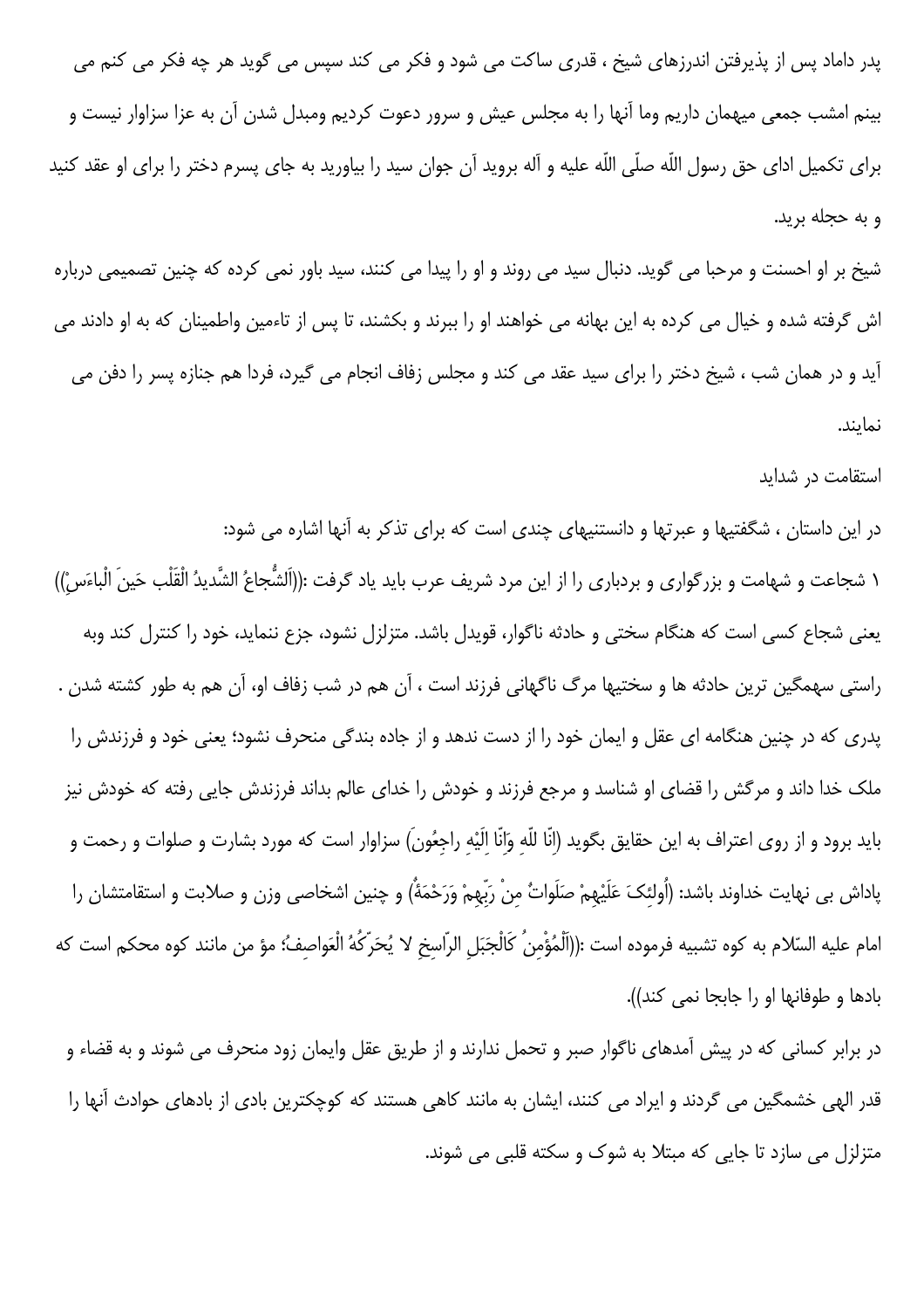صبر دیگران در مرگ آن جوان داماد و تبدیل نکردن عیش به عزا نیز شگفت آور است ، بلی به برکت بزرگ خود، آنها هم دارای صبر شدند چنانکه صبر حضرت زینب علیهاالسّلام شگفت است و صبر دیگر بانوان حرم حسین علیه السّلام به برکت آن مخدره بوده است .

يذيرفتن اندرز از دانش است

۲ شخص عاقل هرگاه ناصح امین مهربانی او را اندرزی دهد یا امر به صبر در پیش آمدی بنماید باید برای او متواضع و خاضع شده و اندرزش را از جان و دل بپذیرد تا سعادتمند گردد مانند این مرد شریف عرب در برابر مرحوم خالصی . و اگر جاهلی کند و بر شخص ناصح تکبر نماید مثل اینکه اگر امر به صبرش کند به او بگوید تو چه خبر از دل من داری ؟ تو چه می دانی که من در چه حالی هستم تو که جایت درد نمی کند و مانند این کلمات ناهنجار. یا اگر او را امر به تقوا کند و از گناه نهی نماید مثلاً بگوید فحش نده ، نزاع نکن ومانند اینها، تکبر کند و بگوید تو کیستی که به مثل من اندرز می دهی ، تو برو کار خودت را درست کن ، تو خودت چنین و چنانی ! به راستی چنین جاهلی نه تنها از سعادت محروم است بلکه بر شقاوت خود می افزاید. در قرآن مجید درباره چنین اشخاصی می فرماید:((و چون او را گویند پرهیزگار باش ، زور کافری و غرور، او را به گنهکاری بگیرد و او را همان دوزخ پسندیده است که بد آرامگاهی است ))(۵۷) شعر :

هر که به گفتار نصیحت کنان

گوش نگيرد بخورد گوشمال

مصیبت زده را دریابید

۳ یکی از دستورات الهی که در سوره والعصر بیان می فرماید آن است که شخص مسلمان هرگاه گرفتاری ، مصیبت زده ای را می بیند از جهت مال و دارایی یا از طرف بدن و بیماری یا مرگ بستگان و دوستان ، وظیفه اش آن است که او را امر به صبر نماید و با تذکر فنای دنیا و زودگذر بودن آن و تغییرهای آن و اینکه بلا و گرفتاری عمومی و همگانی است و نظایر آن را برایش بیان کند و بقا و دوام آخرت و پاداشهای بی نهایت خداوند را یادآوریش نموده بدین وسیله اورا آرامش دهد:(وَتَوا صَوْا بالصَّبْر).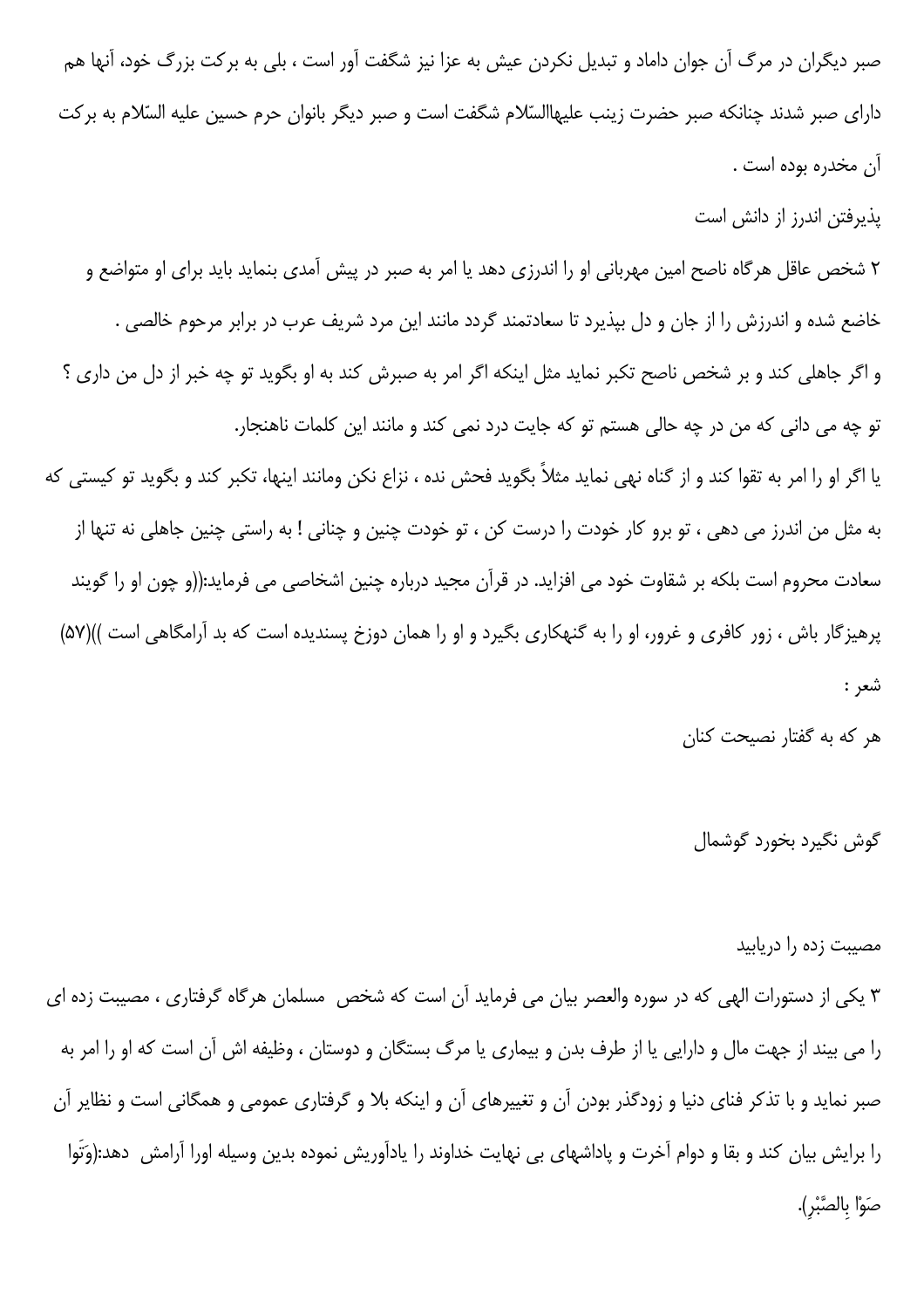مؤمن ، میهمان نواز است

۴ دیگر موضوع مهمانداری و مهمان نوازی و مهماندوستی است که از مکارم اخلاق و محاسن افعال و از لوازم ایمان است ، چنانچه رسول خدا صلّى اللّه عليه و آله مى فرمايد:((كسى كه به خدا و روز جزاء ايمان دارد بايد ميهمان خود را گرامى دار د))(۵۸).

و روایات درباره فضیلت میهمان نوازی بسیار است و برای اهمیت آن همین بس که مروی است شخص میهمان نواز با حضرت ابراهيم خليل الرحمن عليه السّلام محشور است .

و آشکار است که از اکرام میهمان سعی در شادمانی اوست به طوری که اگر میزبان ناراحتی دارد باید آن را آشکار نسازد مبادا میهمان ناراحت گردد، به راستی زهی فتوت و جوانمردی آن مرد شریف عرب که در آن شب نگذاشت مجلس شادمانی میهمانانش مبدل به عزای پسرش و ناراحتی آنها گردد.

دوستی و احسان به سادات

۵ موضوع دوستی و اکرام و احسان به سادات و ذرّیه رسول خدا صلّی اللّه علیه و آله و وجوب و فضیلت و ثوابهای فراوان و آثار متعدد آن است که مطلبی ضروریست و برای تذکر، دقت در آیه مودت کافی است :((بگو ای پیغمبر از شما نمی طلبم مزد بر رسالت خود جز دوستی بستگانم ))(۵۹).

و در جای دیگر می فرماید:((و این دوستی بستگانم که مزد رسالت من است برای منفعت خود شماست ))(۶۰). زيرا مسلمانان به وسيله اين دوستي به شفاعت آن حضرت مي رسند چنانچه فرمود:((در قيامت شفاعت مي كنم كساني را كه ذریه مرا گرامی داشته و آنها را در سختیها یاری کردند و حاجت آنان را برآوردند))(۶۱). و به راستی دوستی با رسول خدا صلّی اللّه علیه و آله لازمه اش دوستی با ذریه آن حضرت است تا جایی که اولادهای آن حضرت در نزدش محبوبتر و عزیزتر از اولاد خودش باشد چنانچه علاّمه امینی علیه الرحمه از دیلمی در مسند و حافظ بیهقی

در كتاب شعب الايمان و ابوالشيخ در كتاب ثواب و جمعي ديگر روايت كرده اند از رسول خدا صلّى اللّه عليه و آله كه فرمود:((هيچ بنده اي ايمان (كامل ) به خدا ندارد مگر وقتي كه من در نزد وي از جانش محبوبتر باشم و عترتم و منسوبينم از منسوبينش محبوبتر باشند))(۶۲).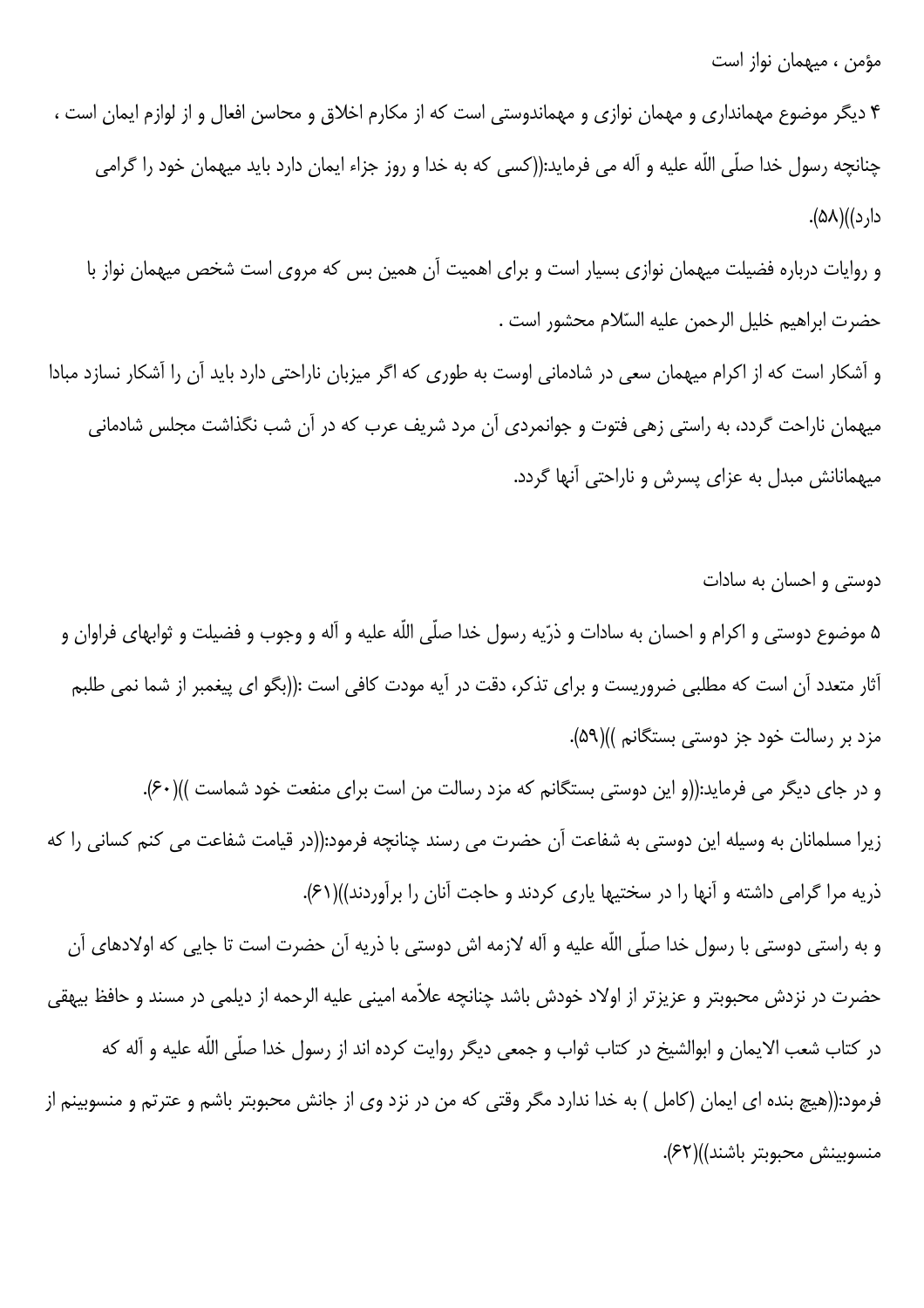و به راستی که ایمان کامل و محبت صادقه و شجاعت حقیقی آن مرد شریف عرب بود که در آن شب حاضر شد جوان سید را به جای پسرش داماد کند. من حیرانم که در عالم جزاء، خدا و رسول با این مرد شریف چه معامله می کنند(۶۳). غرض از نقل این داستان و تذکراتی که داده شد آن است که خواننده عزیز؛ نمونه مردان خدا را بشناسد و درس ایمان و محبت و شجاعت و شهامت را از آنان یاد گیرد. امیرالمؤ منین علیه السّلام می فرماید:((شجاع کسی است که بر خواهش نفس خود چیره شود))(۶۴). یعنی از میل و خواسته نفس خود بگذرد و دارای گذشت باشد، خودخواه و خودپرست نباشد. در برابرش ((جبان )) یعنی ترسو کسی است که کوچکترین میل نفسانیش او را متحرک سازد و از نرسیدن به آن دلهره داشته باشد، محکوم و ذلیل و اسیر خواهشهای نفسانی خود باشد.

از اینجاست که در حدیث رسیده :((بهشتیان پادشاهانند))(۶۵). آری سلطان حقیقی کسی است که بر نفس خود مسلط باشد وخود را به غیر از خدا به هیچ آفریده ای از انواع داراییها وافراد بشر نیازمند نداند. و خلاصه خود را از همه کس و همه چیز بی نیاز و تنها به حضرت آفریدگار نیازمند بداند.

۶ مطلب مهم دیگری که باید در ذیل این داستان یادآوری شود آن است که اگر کسی از روی اشتباه یعنی بدون قصد و عمد، جنایتی از او سر زند، خشمگین شدن بر او و دشمنی با او برخلاف عقل و شرع است مانند قتل خطایی این جوان سید. اما از لحاظ ((عقل )): کسی که از روی اشتباه خطایی از او سرزده عقلا او را توبیخ و سرزنش نمی کنند (مگر اینکه در مقدمات اختیاری آن تقصیر کرده باشد) بلکه می گویند بیچاره تقصیری نکرده است (و برای جبران کسری که به طرف وارد آمده ديه معين شده است ).

((اما شرعا)): در سوره احزاب آيه پنج مي فرمايد:((نيست بر شما گناهي و تنگي در آنچه به خطا ازشما واقع شود، ليكن گناه و تنگی در چیزی است که با قصد دل شما واقع گردد (از قول یا فعل ))(۶۶) بلی کسی که بر او جنایت شده مخیر است بین مطالبه دیه یا کمتر از آن یا بخشیدن آن . و البته بخشیدنش ،بهترواجرش با خداوند است و دیه قتل خطایی هزار مثقال طلا یا ده هزارمثقال نقره است ودیه سایراجزای بدن در رساله های عملیه ثبت است .

قتل نفس اهمیت دارد

درخصوص قتل نفس چون مهم است آدمی باید سخت مواظب باشد که از روی اشتباه نیز مرتکب نشود مثلاً کسی که تفنگ پر به دستش می باشد خیلی باید احتیاط کند و چون احتیاط نکرد و به خطاء قتل نفس نمود علاوه بر دادن دیه به ورثه ، باید یک بنده آزاد کند و اگر نیست یا ندارد شصت روز روزه بگیرد چنانچه در سوره نساء معین فرموده است .(۶۷)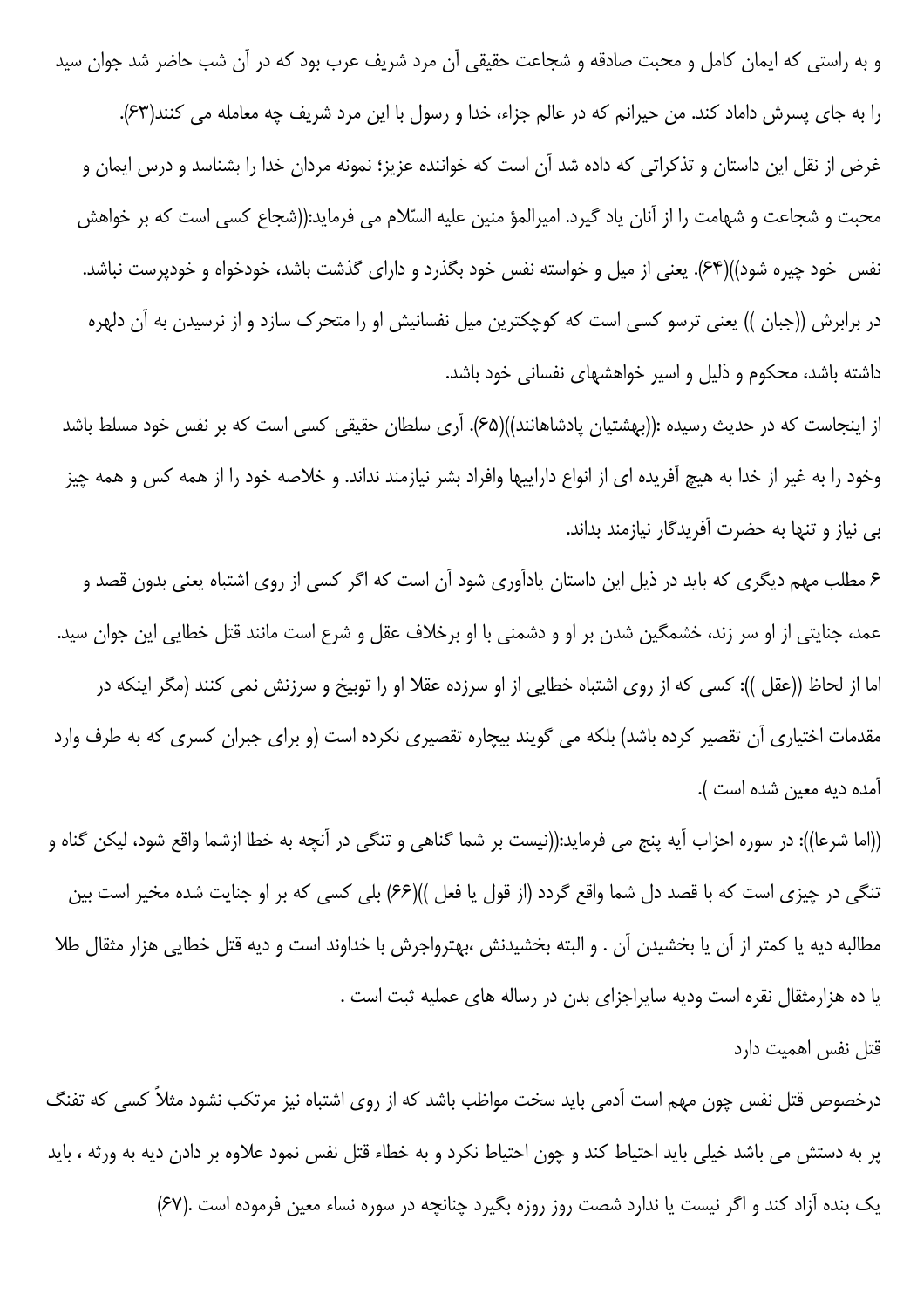بنابراین ، در برابر قتل خطایی یا جنایت بدنی خطایی ، کسی که جنایت بر او وارد شده یا بستگانش حق دشمنی و کینه توزی و انتقام جویی از قاتل یا جانی ندارند و نباید در دل خود چیزی از دشمنی و کدورت آن ((بی تقصیر)) جای دهند و اگر بتوانند آن جنایت را نشده قرار دهند و به حساب خدا گذارند و او را عفو نمایند بسیار خوب است و اگر تا این حد گذشت ندارند، تنها مطالبه ديه نمايند.

> تفصیل حرمت بغض مؤ من در امور خطایی و سایر موارد در کتاب قلب سلیم بحث حقد نوشته شده است . ۱۱۹ – خانه مهمانکُش

و نیز جناب آقای سبط نقل فرمودند که مرحوم آقا سید ابراهیم شوشتری که یکی از ائمه جماعت اهواز و بسیار محتاط و مقدس بود پس از ازدواج سخت پریشان و مبتلا به فقر وتهیدستی می گردد به طوری که از عهده مخارج خود و خانواده اش برنمی آید، ناچار مخفیانه به نجف اشرف می رود و نزد یکی از طلبه های شوشتر در مدرسه می ماند چند ماه که می گذرد کاروانی از شوشتر می آید و به او خبر می دهند که خانواده ات از رفتن تو به نجف باخبر شده اند و اینک همسر و پدر ومادر و خواهرانت آمده اند.

نامبرده سخت پریشان می شود که در این موقعیت که نه جا دارد نه تمکن مالی ، چکند؟ به هرطوری که بود سراغ خانه خالی را از این و آن می گیرد به او نشانه دکانداری را می دهند که کلید خانه خالی در دست او است به او مراجعه می کند می گوید بلی ولی این خانه بدقدم است و هرکس در آن نشسته مبتلا به پریشانی و مرگ زودرس می شود. سید می گوید چه مانعی دارد (اگر هم بمیرم چه بهتر از این زندگی فلاکت بار زودتر راحت می شوم ) پس کلید خانه را می گیرد و داخل خانه می گردد می بیند تار عنکبوت همه جا را گرفته و خانه پر از کثافت و آشغال است و معلوم است که مدتها مسكون نبوده است .

پس از نظافت ، خانواده اش را در آن جای می دهد شب که می خوابد ناگهان می بیند عربی با عقال لف (که از عقالهای معمولی عربی سنگین تر و محترمانه تر است ) آمد و با تشدد بر روی سینه اش نشست و گفت سید چرا در خانه من آمدی ؟ الا ن تو را خفه مي كنم .

سيد در جواب گفت : من سيد اولاد پيغبرم گناهي ندارم .

عرب گفت : بلي چرا در خانه من نشستي ؟

سيد گفت : حالا هرچه بفرمايي انجام مي دهم و از تو هم اكنون اجازه مي گيرم .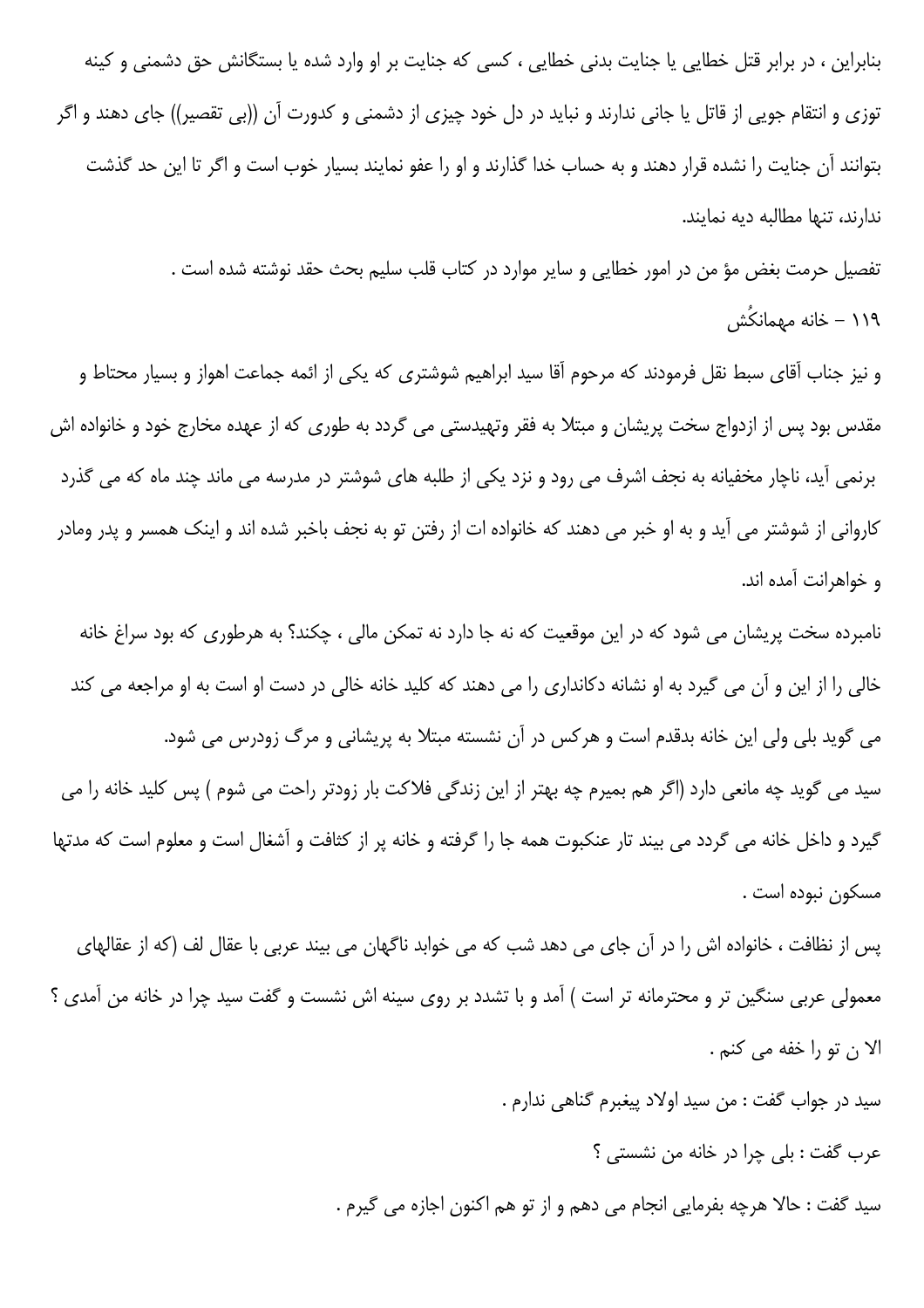عرب گفت : خوب حالا یک چیزی . باید در سرداب بروی و آن را پاک و تمیز کنی و پرده گچی که بر آن کشیده شده برداری ، آنگاه قبر من پیدا می شود باید زباله های آن را بیرون بری و هرشب یک زیارت حضرت امیرالمؤ منین علیه السّلام (ظاهرا زيارت امين اللّه گفته بود) بخواني و روزانه فلان مقدار (كه ازخاطر ناقل محو گرديده ) قرآن بخواني ، آن وقت مانعي ندارد در این خانه بمانی .

سید گوید: به همان ترتیب سطح سرداب را که گچینه بود کندم به قبر رسیدم و سرداب را تنظیف کردم و هرشب زیارت امین اللّه و هر روز به تلاوت قرآن مجید مشغول بودم ، ولی از جهت مخارج ، سخت در فشار بودم تا اینکه روزی در صحن مطهر نشسته بودم ، شخصی که بعد معلوم شد حاج رئیس التجار معروف به سردار اقدس وابسته شیخ خزعل بود، مرا دید و احوالپرسی کرد و به عدد افراد خانواده ام یک لیره عثمانی داد و ماهیانه مبلغ معین مکفی حواله داد و خلاصه وضعیت معيشت ما خوب شد و كاملاً در آسايش واقع شديم .

ارواح به قبرشان علاقه مندند

این داستان مانند پاره داستانهای دیگر که نقل شد، گواه صدقی است بر بقای ارواح در عالم برزخ و اطلاعشان برگزارشات اين عالم .

و از این داستان به خوبی دانسته می شود که ارواح به محل دفن بدن و قبر خود علاقه مندند. توضیح مطلب آنکه : روح سالها با بدن بوده و به وسیله آن کارها انجام داده ، معرفتها و دانشها کسب کرده ، بندگیها نموده و کارهای نیک کرده است و در برابر، خدمتها به آن بدن نموده و در تربیت و تدبیر آن رنجها برده است . از اینجاست که محققین گفته اند علاقه نفس با بدن علاقه عاشق و معشوق است .

بنابراین ، پس از مرگ که ازبدن فاصله می گیرد از آن قطع علاقه کلی نخواهد کرد و هرجا بدن باشد به آن محل بخصوص نظر دارد پس اگر ببیند آن محل زباله دانی یا محل گناه وكثافت كاری شده سخت رنجیده می شود و مباشرین این زشتکاری را نفرین می نماید و شکی نیست که نفرین ارواح مؤ ثر است ، چنانچه در این داستان گفته شد آنهایی که در آن خانه ساكن مي شدند چه نكبتهايي به آنها مي رسيد و به خيال فاسد خود مي گفتند خانه بدقدم است . ولی اگر کسی قبر را نظیف کند و نزد آن اعمال شایسته از قبیل تلاوت قرآن انجام دهد شاد می شوند و برایش دعا می کنند چنانچه در باره سید مزبور گفته شد که به برکت زیارت و قرائت قرآن نزد آن قبر، چه گشایشها که برایش شد.

هتک قبر مؤ من حرام است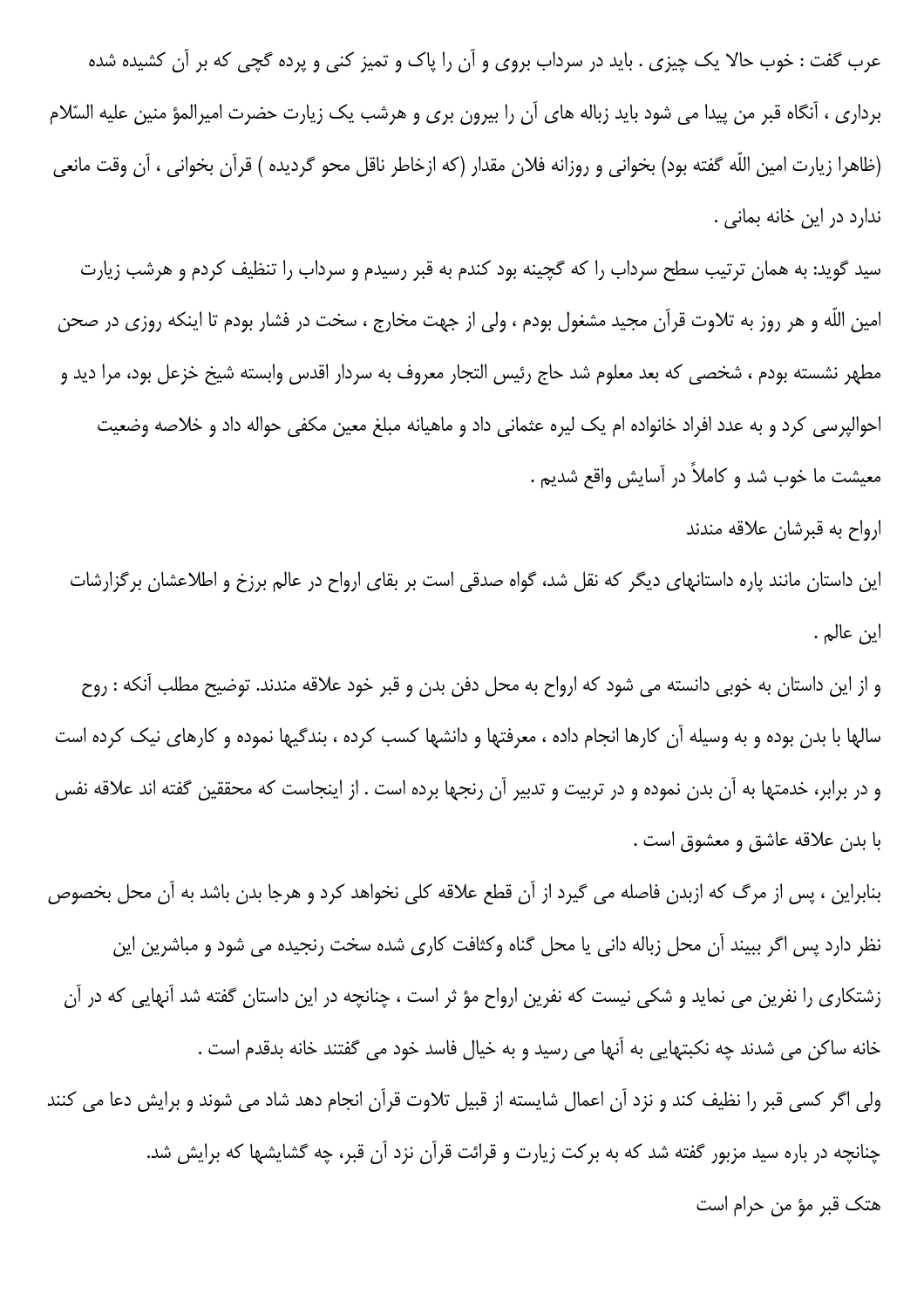و نیز باید دانست که روح شریف مؤ من محترم و مکرم و به عزت الهی عزیز است تا جایی که از امام باقر علیه السّلام مروی است که حرمت مؤ من از حرمت کعبه بیشتر و بالاتر است (و در روایتی می فرماید هفتاد مرتبه حرمت مؤ من از حرمت کعبه بیشتر است ) و چون با بدنش مدتی متحد بوده پس بدن بی جان او هم محترم است ؛ چنانچه از آدابی که در شرع مقدس در تجهیز و تغسیل و تکفین و تدفین او رسیده به خوبی دانسته می شود تا جایی که در شرع مقدس هتک قبر مؤ من حرام شده مانند نبش قبر، نجس کردن قبر، زباله دانی کردن قبر و به طور کلی هرچه موجب هتک باشد حرام است و آنچه خلاف ادب باشد مکروه است مانند نشستن روی قبر یا بر آن راه رفتن و معبر قرار دادن آن تا برسد به اینکه فاجر ظالم متجاهر به فسق را نزدیک او دفن نکنند.

معجزه ای از امام کاظم (ع )

در این داستان دقت شود: در کتاب کشف الغمه که از کتب معتبر شیعه است در باب کرامات امام هفتم حضرت موسی بن جعفر عليه السّلام مي نويسد:

شنیدم از بزرگان عراق که خلیفه عباسی را وزیری بود کبیرالشاءن و دارائی فراوان و در اداره امور لشکری و کشوری کوشا و توانا و سخت مورد علاقه خلیفه بود تا اینکه وزیر مرد خلیفه برای تلافی خدمتگذاریهای اوامرکرد جنازه اش را در حرم امام هفتم مجاور ضریح مقدس دفن کردند متولی حرم مطهر که مردی متقی و متعبد و خدمتگذار به حرم بود، شب را در رواق مطهر می ماند، در خواب می بیند قبر آن وزیر شکافته شد و آتش از آن شعله ور و دودی که در آن بوی گند استخوان سوخته است از آن بیرون می آید تا اینکه حرم پر از دود و آتش شد. و امام علیه السّلام ایستاد پس به صدای بلند نام متولی را می برد و می فرماید به خلیفه بگو (نام خلیفه را می برد) مرا آزار رساندی به سبب مجاورت این ظالم . متولی بیدار می شود ترسان و لرزان . فورا آنچه واقع شده بود به تفصیل برای خلیفه می نویسد و به او گزارش می دهد. در همان شب خلیفه از بغداد به کاظمین می آید، حرم را خلوت می کند و امر می کند قبر وزیر را بشکافند و جسدش را بیرون آورده جای دیگر دفن کنند، پس در حضور خلیفه چون قبر را شکافتند در آن جز خاکستر بدن سوخته ندیدند. در سختیها نباید ماءیوس شد

به مناسبت داستان سید مزبور دو مطلب دیگر نیز تذکر داده می شود: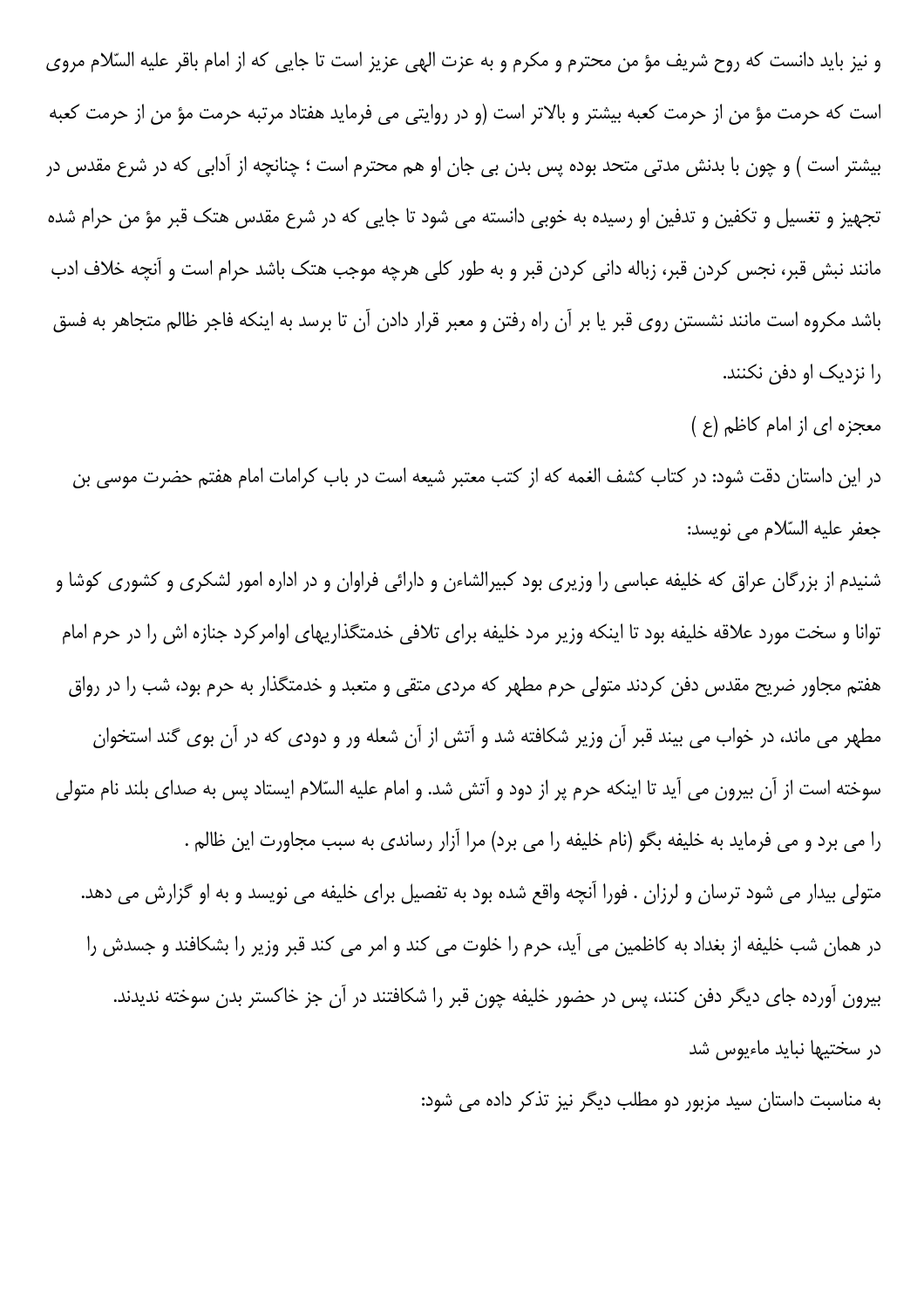مطلب اول آنکه : آدمی اگر در شدت و سختی واقع شد نباید ماءیوس شود، خصوصا اگر سختی پشت سرسختی و بلا پس از بلا به او رسید باید بیشتر امیدوار و منتظر فرج باشد مانند این سید بزرگوار که چون سختیهایش زیاد شد به طوری که مرگ خود را فرج می دید، خداوند سختیهایش را برطرف فرمود و گشایشها در کارش ِ داد.

در كتاب منتهى الا مال ، محدث قمى گويد از كلمات امام جعفرصادق عليه السّلام است كه فرمود:((هرگاه اضافه شودبلايي بربلايي ،ازآن بلا،عافيت خواهد بود))(۶۸).

و امیرالمؤ منین علیه السّلام فرمود:((نزد پایان رسیدن سختی ، گشایش است و نزد تنگ شدن حلقه های بلا آسایش است  $. (89)$ 

و خداوند در قرآن فرمود:((با دشواری آسانی است )). باز فرمود:((همانا با دشواری آسانی است ))(۷۰). و نیز از امیرالمؤ منین علیه السّلام روایت فرمود:((همانا برای نکبتهای روزگار نهایاتی است که لابد و ناچار باید به آن نهایت برسند پس هرگاه محکم و استوار گردید بر یکی از شما، پشت کند سر خود را برای آن یعنی تسلیم شود و بر آن صبر نماید تا بگذرد و همانا به کار بردن حیله وتدبیر در آن ، در هنگامی که رو نموده است زیاد می کند در سختی آن )). شعر :

ای دل صبور باش و مخور غم که عاقبت

این شام صبح گردد و این شب سحر شود

گر فتاریها نتیجه بدکرداریهاست

مطلب دیگر: آنچه در بین مردم گفته می شود که فلان خانه مثلاً بدقدم است و هرکس در آن ساکن شد به تهیدستی یا گرفتاری تا مرگ زودرس مبتلا می شود، حرفی است خراف و خالی از حقیقت و جز تطیر و فال بدزدن چیز دیگر نیست و حقیقت امر آن است که هر نوع بلایی که به آدمی می رسد تا برسد به مرگ زودرس و کوتاهی عمر، سببش کردارهای ناشایسته خود انسان است . در قرآن مجید می فرماید:((و آنچه به شما از مصیبت و بلا می رسد پس به سبب گناهان و زشتکاریهای شماست و خداوند از بسیاری از گناهانتان در می گذرد))(۷۱).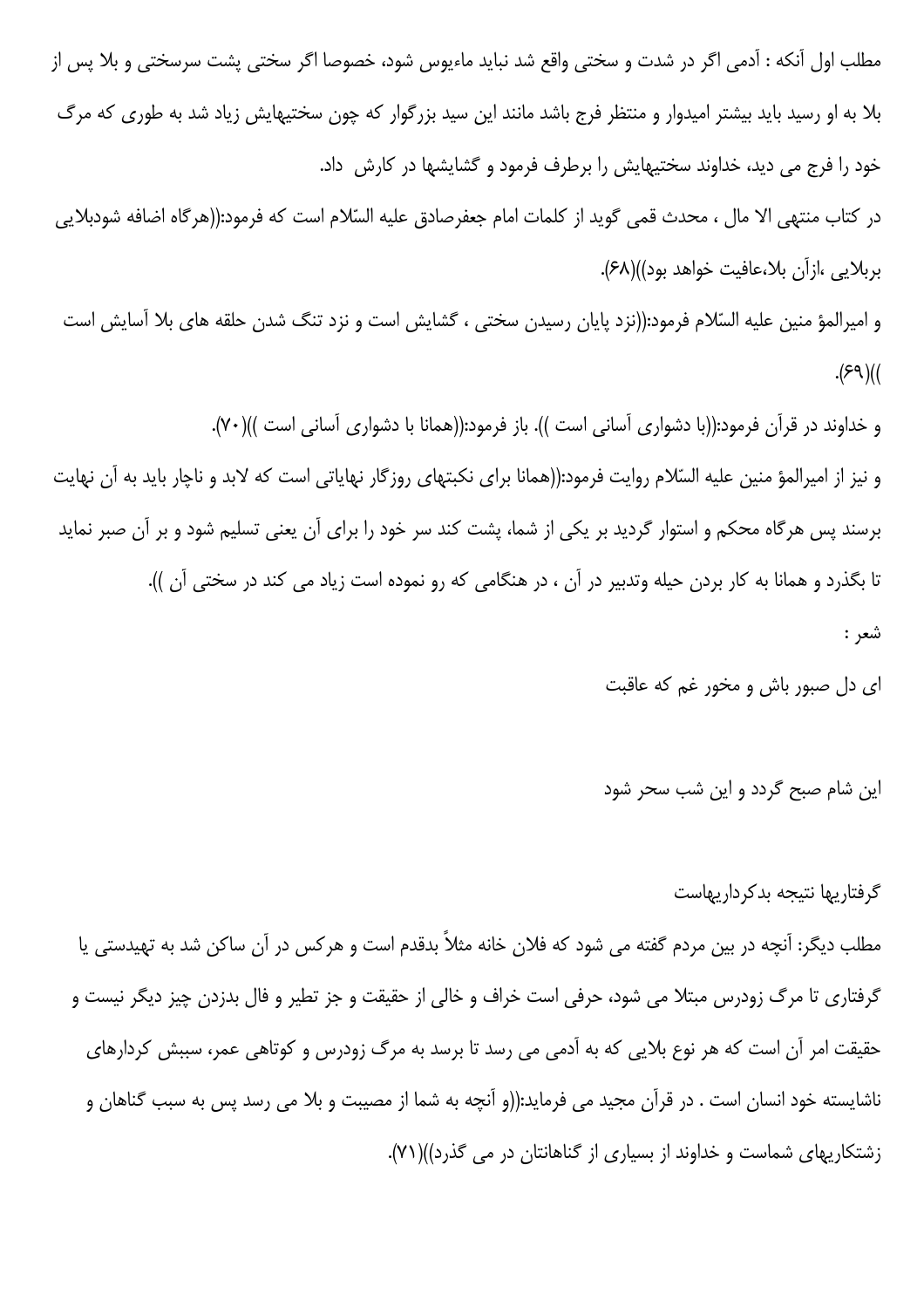بلاهای همگانی مانند قحط و غلاء و زلزله های خراب کننده و وباء و مانند اینها یکی از اسبابش گناهان اجتماع است و بلاهای خاصه که به هر فردی می رسد در نفس یا اولاد یا مال و آبرو و آنچه راجع به اوست سببش گناهان شخص است تا جایی که حضرت صادق علیه السّلام می فرماید:((کسانی که به سبب گناهان می میرند بیشترند تا آنهایی که به اجلی که برایشان مقرر شده می میرند و همچنین آنها که به سبب احسان و کارهای خیر عمر می کنند بیشترند از آنها که به اجل خود مي مانند و زندگي مي کنند))(٧٢).

آثار وضعی گناه در دنیا

باید دانست بلاهایی که به گنهکاران می رسد پاداش گناهانشان نیست ؛ زیرا عالم جزاء پس از مرگ است . و به عبارت دیگر: دنیا تنها محل کشت و عمل است و آخرت محل برداشت نتیجه و پاداش اعمال است و آنچه در دنیا به گنهکار می رسد آثار وضعی دنیوی اعمال است که گنهکار در همین دنیا به نکبت و آثار زشت کردارهای ناروایش مبتلا می شود مثلاً شخص شرابخوار، عقوبت و جزای این کار زشتش در آخرت است و در همین دنیا هم به نکبتهای شرابخواری که از آن جمله است زیانهای جسمی (شرح همه در کتاب گناهان کبیره داده شده ) و نکبت فسادهایی که در عالم مستی از او سر می زند به او خواهد رسید.

چنانچه در آیه شریفه سوره ۴۲ آیه ۳۰ که گذشت ، خداوند بسیاری از آثار وضعی گناهان را در دنیا از بندگانش دور می دارد و به واسطه صدقه و صله رحم ودعاى مؤ من و توبه از آثارش درمى گذرد و معلوم مى شود مراد از عفو از بسيارى از گناهان در این آیه ، عفو از آثار وضعی دنیوی است نه در عالم جزاء؛ زیرا عفو از گناهان در آخرت ویژه اهل ایمان است یعنی کسانی كه با ايمان از دنيا رفته اند ولي عفو از آثار دنيوي گناه شامل حال غير مؤ من هم مي شود يعني به سبب صدقه و صله رحم كافر هم ممكن است از آثار گناه در دنيا برهد و اين معنا از تعبير آيه به ((الناس )) نه ((مؤ منين )) واضح مي گردد. بلاهای پاکان اثر گناه نیست

بلاهای عمومی یا خصوصی که به معصومین یعنی پیغمبران و امامان وسایر بی گناهان مانند اطفال و دیوانه ها می رسد شکی نیست که از جهت گناه آنان نمی باشد؛ زیرا آنان گناه ندارند بلکه یا به واسطه گناهان اجتماع است که دامنش آنان را هم فرا می گیرد چنانچه در قرآن مجید می فرماید:((بترسید از فتنه ای که تنها به ستمگران نمی رسد بلکه دیگران را نیز فرا مي گيرد))(۷۳).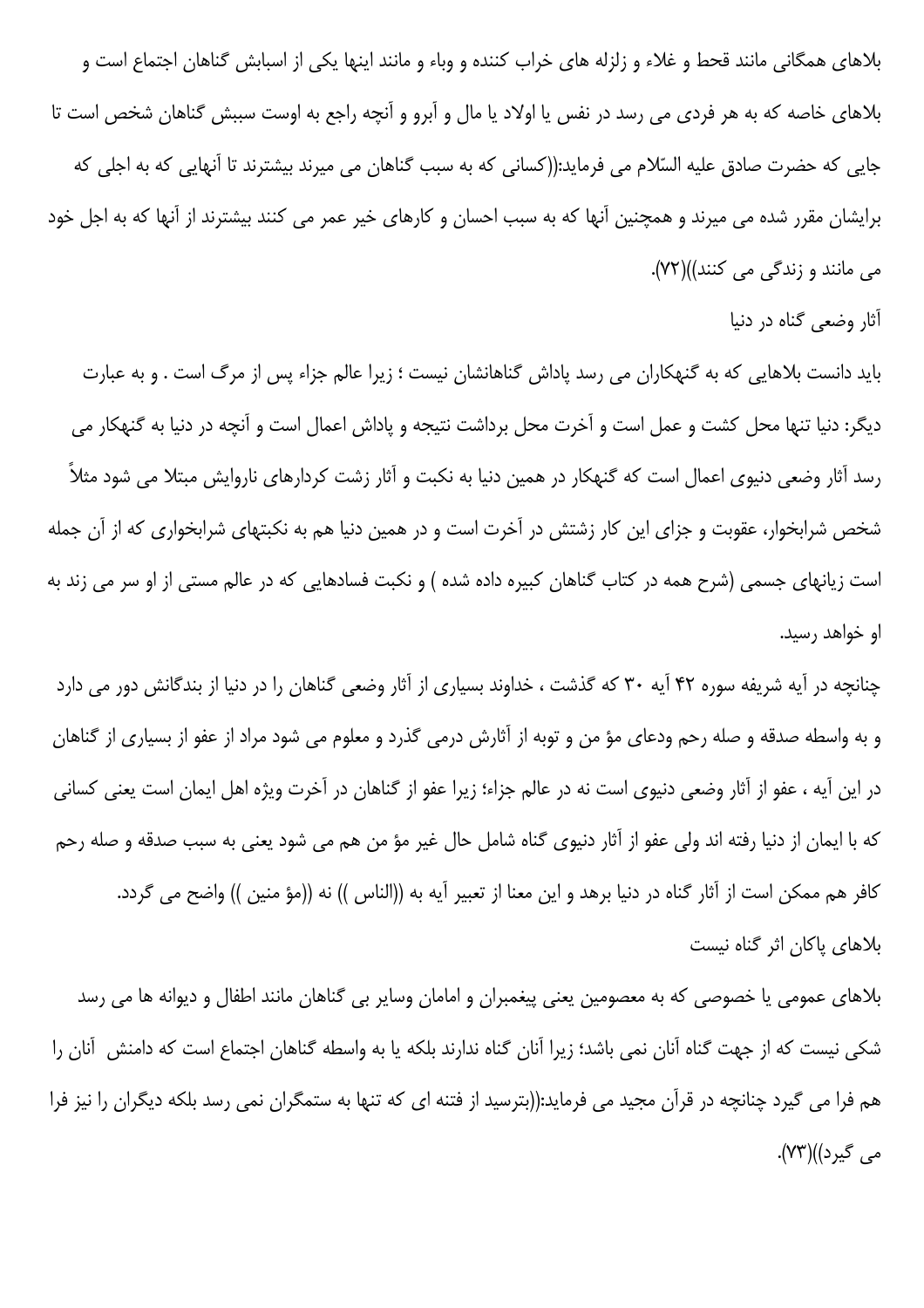یا از لوازم زندگی این عالم است مانند آنچه به بیگناهان می رسد از ظلم ظالمین و حسد حاسدین یا از حوادث جزئی . و در تمام این موارد چون در اثر صبر بر بلاء به درجات عالیه و مقامات صابرین می رسند پس این امور که در صورت بلاست در باطن وحقيقت برايشان رحمت مي شود.

برای متقی بدقدمی ندارد

در موضوع بدقدم بودن خانه که در این داستان گفته شد، از ظاهر داستان چنین برمی آید که صاحب آن قبر، مرد صالحی بوده وقبرش را در خانه اش قرار داده و احتمالاً وصیت به زیارت و قرائت قرآن کرده که ساکنین آن خانه در برابر سکونت در آن انجام دهند، سپس ساکنین در آن ، به آن میت بیچاره خیانت کردند، قبرش را به وسیله گچ مالی محو نمودند و زباله دانیش کردند و چه بسا به جای اعمال صالحه ، کارهای ناروا و بی تقوایی را رویه خود قرار دادند تا جایی که میت بیچاره به جای بهره برداری از خیراتشان ، از شرورشان ناراحت گردیده است و از اینجاست که مورد نفرین آن میت گردیدند و به بلای فقر و گرفتاریها تا مرگ زودرس مبتلا شدند.

و چون این سید بزرگوار، اهل تقوا بوده و خداوند هم اذن در فرج او داده بوده است لذا آن میت او را از سبب نکبتهایی که به ساکنین آن منزل می رسیده آگاهانیده است و چون به وعده خود وفا نمود و برای آن میت خیرات از قرآن و زیارت می فرستاد، مورد دعای او قرار گرفت و گشایشهایی که بیان شد برایش پیش آمد.

۱۲۰ – اهانت به علویه

بزرگی از علمای اعلام و سلسله جلیله سادات که شاید از ذکر نام شریفش راضی نباشد نقل فرمود: وقتی پدر علامه ام را در خواب دیدم ، پرسشهایی از ایشان نمودم و پاسخهایی شنیدم :

١ ارواحي كه در عالم برزخ معذبند عذاب و سختيهاي آنها چگونه است ؟

در پاسخ فرمود: آنچه برای تو که هنوز در عالم دنیا هستی می توان بیان کرد به طور مثال آن است که هرگاه در درّه ای از کوهستان باشی و از چهار سمت کوههای بسیار مرتفعی که هیچ توانایی بر بالا رفتن از آنها نباشد و در آن حال گرگی هم تو را دنبال کند و هیچ راه فراری از او نباشد.

۲ آیا خیراتی که در دنیا برای شما انجام داده ام به شما رسیده و کیفیت بهره مندی شما از خیرات ما چگونه است ؟ در پاسخ فرمود: بلی تمام آنها به من رسیده است و اما کیفیت بهره مندی از آنها را هم به ذکر مثالی برای شما بیان می کنم : هرگاه در حمام بسیار گرم پر از جمعیتی باشی که در اثر کثرت تنفس و بخار و حرارت ، نفس کشیدنت سخت باشد در آن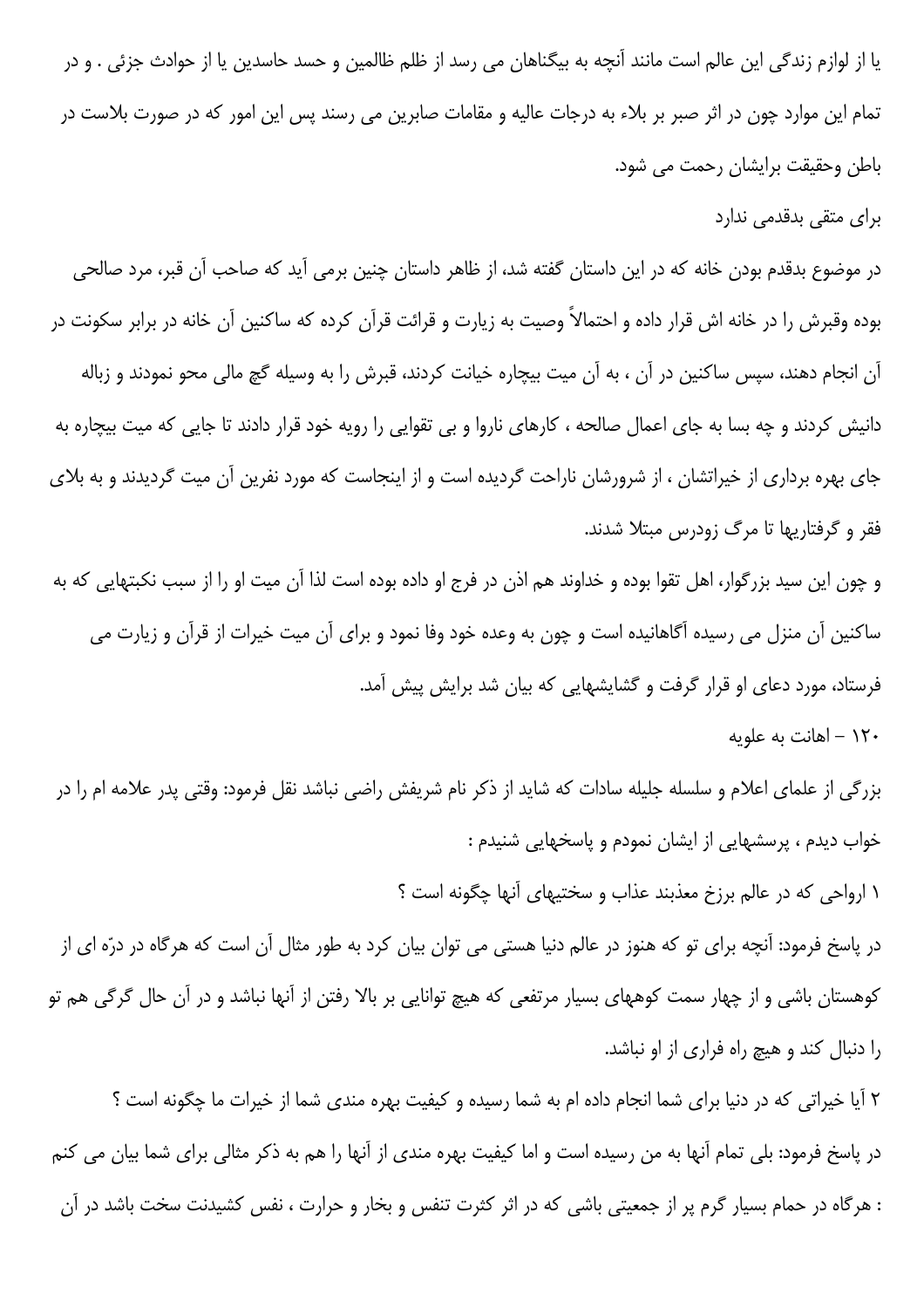حال گوشه درب حمام باز شود و نسیم خنک به تو برسد چقدر شاد و راحت و آزاد می شوی ؟! چنین است حال ما هنگام رسيدن خيرات شما.

۳ چون بدن پدرم را سالم و منور دیدم و تنها لبهای او زخمدار و آلوده به چرک و خون بود از آن مرحوم سبب زخم بودن لبهایش را پرسیدم و گفتم اگر کاری از دست من برمی آید برای بهبود لبهای شما، بفرمایید تا انجام دهم ؟ در پاسخ فرمود: تنها علاج آن به دست علویه مادر شما است ؛ زیرا سبب آن اهانتی بود که در دنیا به او می نمودم و چون نامش سکینه است هروقت او را صدا می زدم خانم سکو می گفتم و او رنجیده خاطر می شد و اگر بتوانی اورا از من راضی كنى اميد بهبودى است .

ناقل محترم فرمود: این مطلب را به مادرم گفتم در جواب گفت بلی پدر شما هروقت مرا می خواند از روی تحقیر می گفت خانم سکو و من سخت آزرده و رنجیده خاطر می شدم ولی اظهار نمی کردم و به احترام ایشان چیزی نمی گفتم و چون فعلاً گرفتار و ناراحت است او را حلال نموده و از او راضی هستم و از صمیم قلب برایش دعا می کنم .

در این سه پرسش و پاسخ مطالبی است که دانستن آنها ضروری است و برای تذکر خوانندگان عزیز به طور اختصار یادآوری مے شود:

کردارهای نیک به بهترین صورتها در برزخ

به برهانهای عقلی و نقلی ثابت و مسلم است که آدمی به مرگ نیست نمی شود بلکه روحش پس از رهایی از بدن مادی و خاکي به قالبي در نهايت لطافت ملحق مي گردد و با اوست تمام ادراکاتي که در دنيا داشت از شنيدن و ديدن و شادي و اندوه و غیره بلکه شدیدتر و قوی تر از عالم دنیا.

و چون بدن مثالی در کمال صفا و لطافت است ، چشمهای مادی آن را نمی بیند؛ یعنی کمی از چشم مادی است که مثل هوا را با اینکه جسم مرکب است ولی چون لطیف می باشد نمی تواند ببیند.

این حالت روح آدمی پس از مرگ تا قیامت را عالم مثال و برزخ نامند چنانچه در قرآن مجید می فرماید:((و از پس ایشان برزخ است تا روزی که برانگیخته می شوند))(۷۴). و شرح و تفصیل عالم برزخ در بحث معاد گفته شده (۷۵) چیزی که اینجا لازم است یادآوری شود آن است که کسانی که خوشبخت از این عالم رفته اند، در برزخ تمام کردارهای شایسته و اخلاق فاضله خود را به بهترین و زیباترین صورتها مشاهده می کنند و از آنها بهره برده شادمانند چنانکه نفوس بدبخت ، کردارهای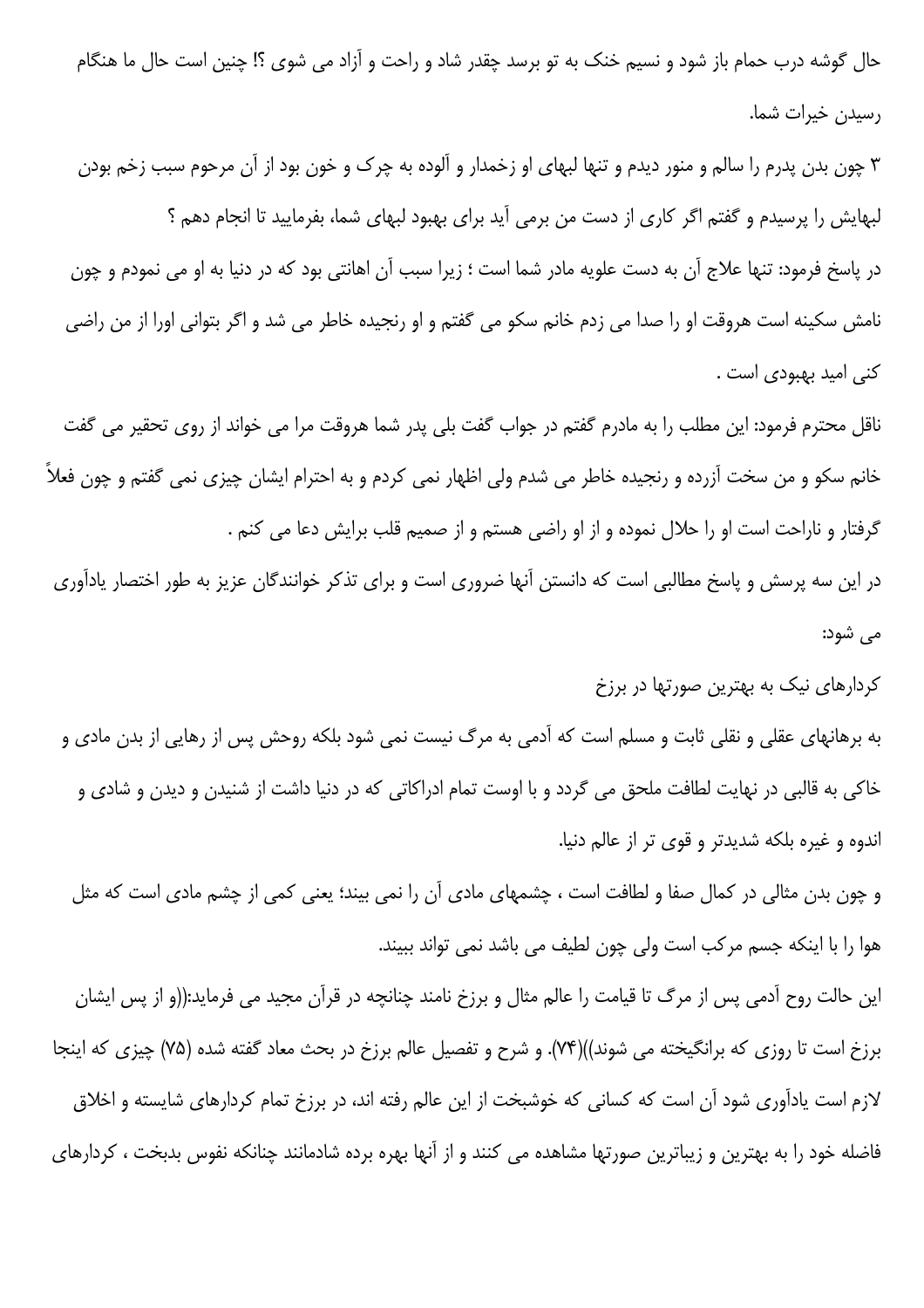ناروای خود و خیانتها و جنایتها و اخلاق رذیله و صفات پست خود را به بدترین و وحشتناکترین صورتها می بینند و آرزو می كنند كه از آنها فاصله بگيرند ولي نخواهد شد. چنانچه در پاسخ آن میت بزرگوار، تشبیه به گرگی که حمله ور است و شخص راهی برای فرار ندارد، شده است . در این آیه شریفه دقت شود:((روزی که می یابد هر نفسی آنچه بجا آورده از کارهای نیک نزدش حاضر شده و کارهای بدش را آرزو می کند که کاش بین او و آن (کردارهای زشت ) فاصله دوری بود و خداوند برحذر می دارد شما را از عقابش و خداوند به بندگانش مهربان است ))(۷۶) و از مهر اوست که در دنیا اعلان خطر فرموده تا بندگان در سرای دیگر گرفتار سختیها و فشارها نشوند. با زبان كسى را نرنجانيد

مطلب مهم دیگری که اینجا باید متذکر شد لزوم مواظبت و مراقبت از آفتها و گناهان ((زبان )) است که از آن جمله خواندن مسلمان به لقبی زشت که او را ناراحت کند یا به کلمه ای که او را رنجیده سازد تا جایی که از رسول خدا صلّی اللّه علیه و آله روايت شده كه به غلام و كنيز خود خطاب غلامي وكنيزي ننماييد بلكه يا بني ! بگوييد؛ يعني اي فرزندم ! يا فتاة ! بگوييد اي جوان ! يا جوانمرد!

نباید این قسم گناه را کوچک و ناچیز دانست ؛ زیرا

اولاً: هر گناهی را که آدمی ناچیزش گرفت ، بزرگ و در نامه عملش ماندنی خواهد شد.

ثانیا: این قسم گناه ، آمرزیده شدنش علاوه بر توبه و عذرخواهی از خداوند، متوقف بر عذرخواهی و دلجویی از آن کسی است که او را رنجانده و گاه می شود که مزاح تندی با مسلمانی می کند و او را می رنجاند و کار خود را خطا و گناهی نمی داند تا از او دلجویی و عذرخواهی نماید و پس از مرگش به همین یک گناه مدتها گرفتار خواهد بود و شاهد این مطلب آیه شریفه :((هر کس هموزن ذرّه بدی کند آن را می بیند))(۷۷).

لطف خدا در ارتباط به ارواح

مطلب دیگری که باید دانسته شود این است که یکی از ابواب رحمت الهی ارتباط زنده ها به مرده هاست از دو جهت : یکی اتصال زنده ها در بعض رؤ ياهاي صادقه به ارواح مردگان واطلاع يافتن به ياره اي از گزارشات و حالات آنها و خبرهايي كه آنان از امور نهانی می دهند و سبب می شود که ایمان به غیب و بقای ارواح پس از مرگ و تصدیق آنچه در شرع وارد شده است .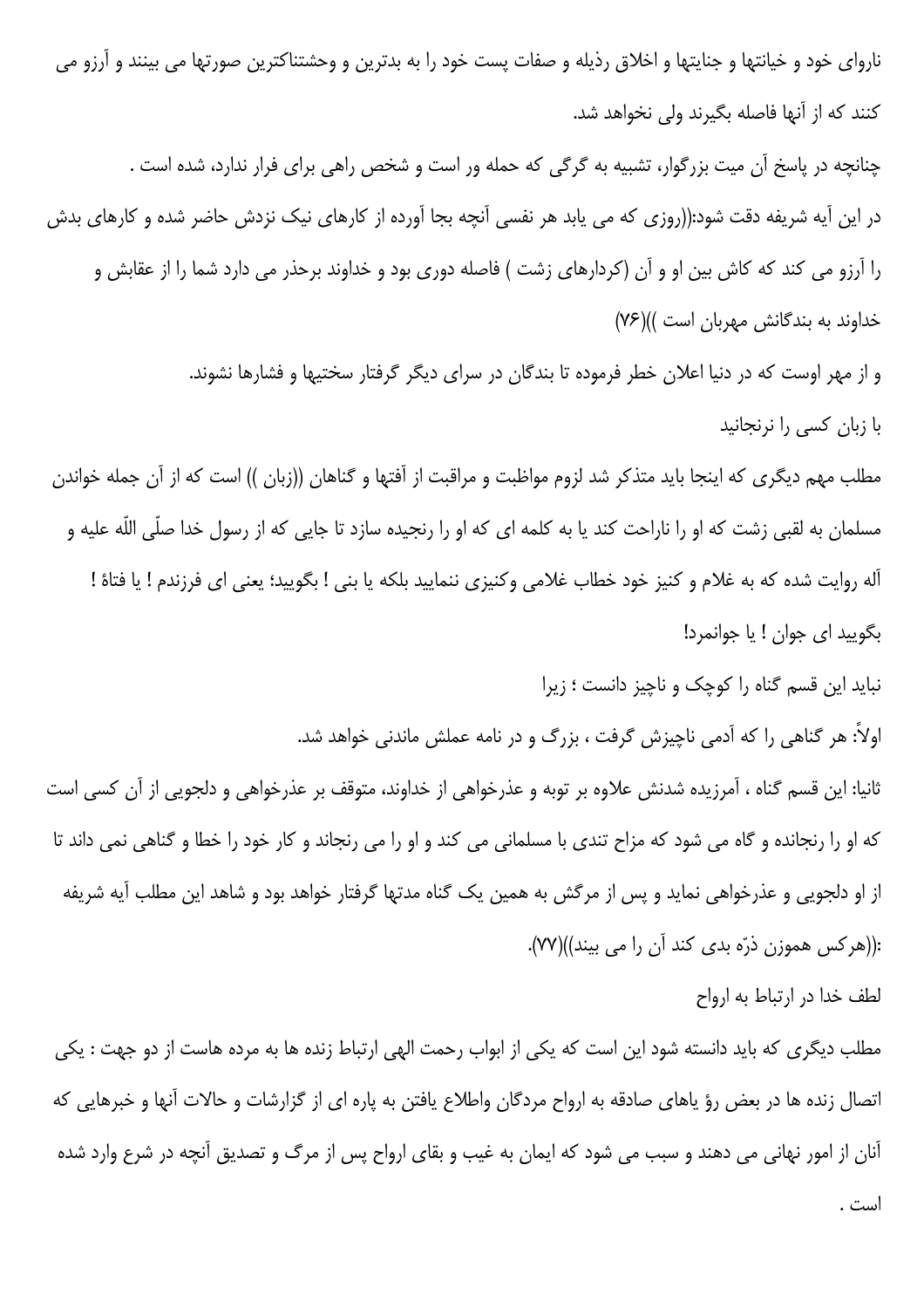و همچنین ارتباط ارواح به زنده ها برای خود مرده ها هم در برخی موارد نافع است مانند اصلاح پاره ای از گرفتاریهای آنها مانند همین داستان که خاطر آن مخدره علویه را خشنود گرداند و شواهد و نظایر آن فراوان است تنها به نقل یک داستان اكتفا مي شود.

چاقو را به صاحبش می رساند

مرحوم استاد احمد امین در کتاب ((التکامل فی الاسلام )) نقل کرده است : دو نفر ماءمور پست ، تهران را به منظور زيارت قبر حضرت سیدالشهداء علیه السّلام ترک کردند و چون دولت اجازه مسافرت به عتبات مقدسه را به کسی نمی داد ناچار از راه قاچاق رفتند، در بیابان شوره زاری گرفتار شدند و به قدری تشنگی بر آنها فشار آورد که یکی از آنها از تشنگی مُرد و دیگری سخت به زحمت افتاد و بالا خره خودش را به تهران رسانید. پس از مدتی آن دوست و همکار و همسفر خود را در خواب دید که در باغ زیبایی با کمال راحتی به سر می برد، از حال او پرسید، پاسخ داد خدا را سپاسگزارم کاملاً راحتم ولی عقربی همه روزه پیش من می آید و انگشت ابهام پای مرا نیش می زند و به قدری مرا رنج می دهد که نزدیک است جان بدهم .

به من خبر داده اند که این ناراحتی برای این است که روزی در خانه فلان دوستم مهمان بودم و ضمن اینکه با دوستم باقلا می خوردم ، چاقوی کوچکی از خانه او سرقت کردم و آن را در گوشه سمت چپ در فلان نقطه خانه ام پنهان ساخته ام ، از تو انتظار دارم که به خانه ام بروی و سلام مرا به همسرم برسانی و از قول من به او بگویی که چاقو را به تو بدهد وبه صاحبش برگردانی و از او برای من بخشش ِ بخواهی ، شاید خداوند از خطای من بگذرد. این شخص گوید من طبق خوابی که دیده بودم عمل نمودم ، مرتبه دیگر دوستم را در خواب دیدم که در کمال خوشی و راحتی است و از من سیاسگزاری نمود.

مظالم را کاملاً بررسی می نمایند

در روضه کافی ، حدیث ۷۹ حدیثی طولانی در باره حساب خلایق در قیامت و گرفتن حقوق و مظالم از حضرت علی بن الحسين عليه السّلام نقل نموده تا اينكه مي فرمايد خداوند مي فرمايد:((منم خدايي كه شايسته پرستش جز من نيست ، حاکم دادگستری هستم که خلاف نگوید، میان شما به داد و عدالت خود قضاوت کنم ، امروز در بر من به کسی ستم نرود، امروز از نیرومند داد ناتوان بستانم و از بدهکار حق بستانکار بگیرم و با حسنات و سیئات تقاص بدهکاریها را بنمایم . امروز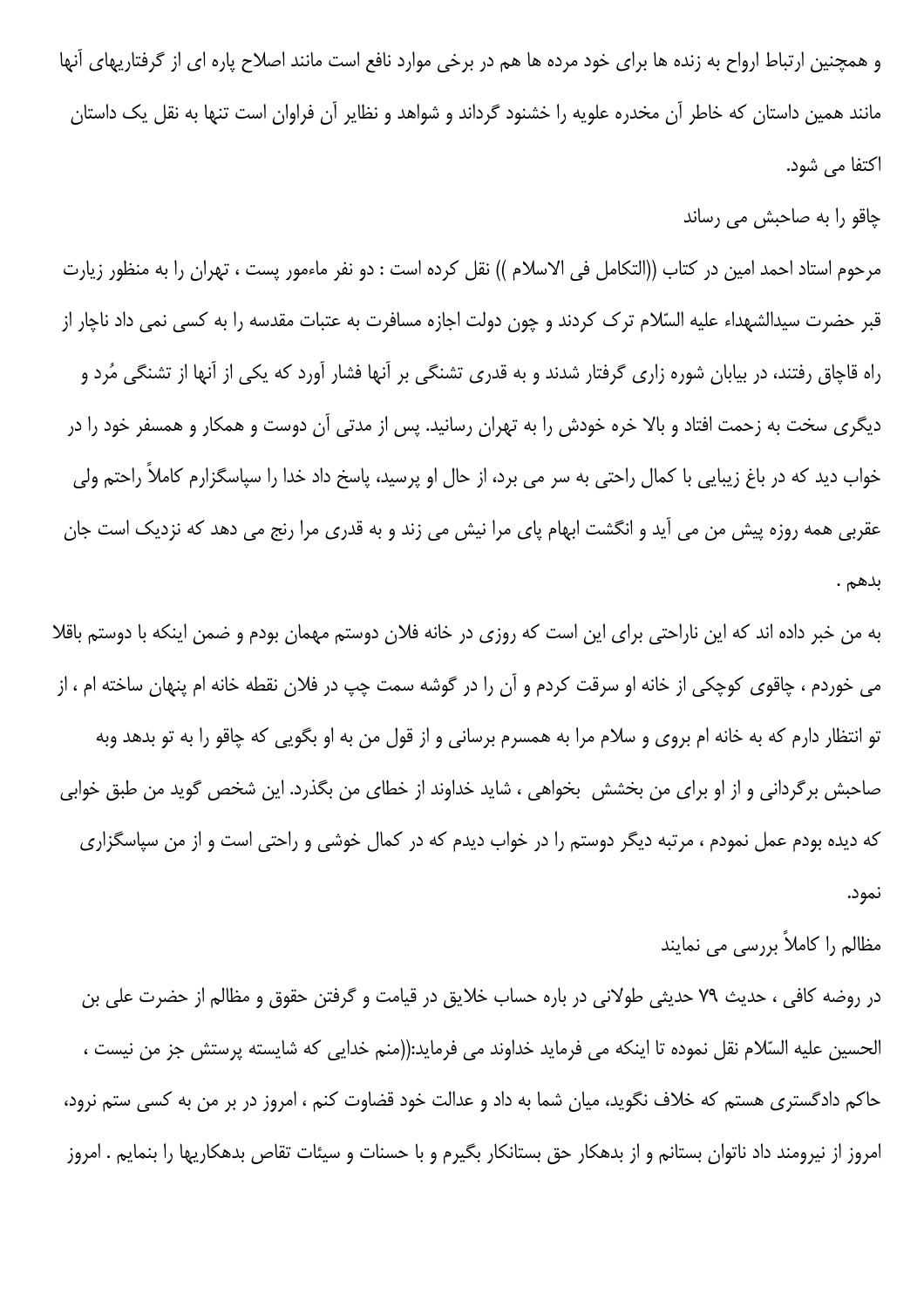است که هیچ ستمکاری از این گردنه در برابرم نگذرد ومظلمه ای از کسی به گردن او باشد. ای مردمان به هم بیاویزید و هر حقی به گردن کسی دارید که در دنیا به ستم از شما باز گرفته از او بخواهید و من خود گواه شما هستم بر علیه او)). و در آخر حدیث است که یک مرد قرشی به آن حضرت گفت ای پسر پیغمبر هرگاه مرد مؤ منی حقی به گردن کافری دارد از آن کافر که اهل دوزخ است در برابر آن چه بستاند؟

امام فرمود:((ازگناهان آن مرد مسلمان به اندازه حقی که به گردن آن کافر داردکم می شود و آن کافر به اندازه آنها به همراه عذاب كفر خود معذب شود))

آن مرد قرشی گفت هرگاه مسلمانی به گردن مسلمانی حقی دارد چگونه حقش از آن مسلمان دریافت شود؟ امام فرمود:((برای آن مسلمان بستانکار از حسنات مسلمان بدهکار ظالم بگیرند و بر حسنات آن ستم کشیده بیفزایند)) آن مرد قرشی گفت : اگر ظالم حسناتی نداشته باشد؟

امام فرمود:((از گناهان آن مظلوم بستانکار بگیرند و به گناهان ظالم بدهکار بیفزایند)).

ناگفته نماند، هرگاه کافری بر مسلمانی حقی داشته باشد چون کافر قابلیت حسنات مسلمان را ندارد پس مقتضای عدل آن است که به مقدار حقش از عذابش تخفیف داده شود وبرای دانستن این مطلب به داستان مرد عابدی که پنج قران به یک نفر یهودی بدهکار بود و در اوایل این کتاب نقل گردیده مراجعه شود.

حضرت سجاد عليه السّلام مي فرمايد:((روز قيامت دست بنده را مي گيرند و بلند مي كنند كه همه او را ببينند و گفته مي شود: هرکس بر این شخص حقی دارد باید از او بگیرد و نیست چیزی سخت تر بر اهل محشر از اینکه ببیند کسی را که ایشان را بشناسد و آشنایی داشته باشد از ترس اینکه چیزی بر آنها ادعا کند(۷۸)).

## مفلس حقيقے كيست ؟

رسول خدا صلّى اللّه عليه و آله به اصحاب فرمود آيا مى دانيد مفلس كيست ؟ گفتند مفلس در بين ما كسى است كه وجه نقد و اثاثيه و دارايي هيچ ندارد، رسول خدا صلّى اللّه عليه و آله فرمود: جز اين نيست كه مفلس از امت من كسي است كه در قیامت با نماز و روزه و زکات و حج که بجا آورده بیاید در حالی که به کسی فحشی داده و سب کرده و مال دیگری را خورده و خون شخصی را هدر داده و دیگری را زده است پس ، از حسناتش به این و آن داده می شود و چون حسناتش تمام شود و هنوز بدهکار باشد پس ، از گناهان بستانکار گرفته می شود و بر او انداخته می گردد.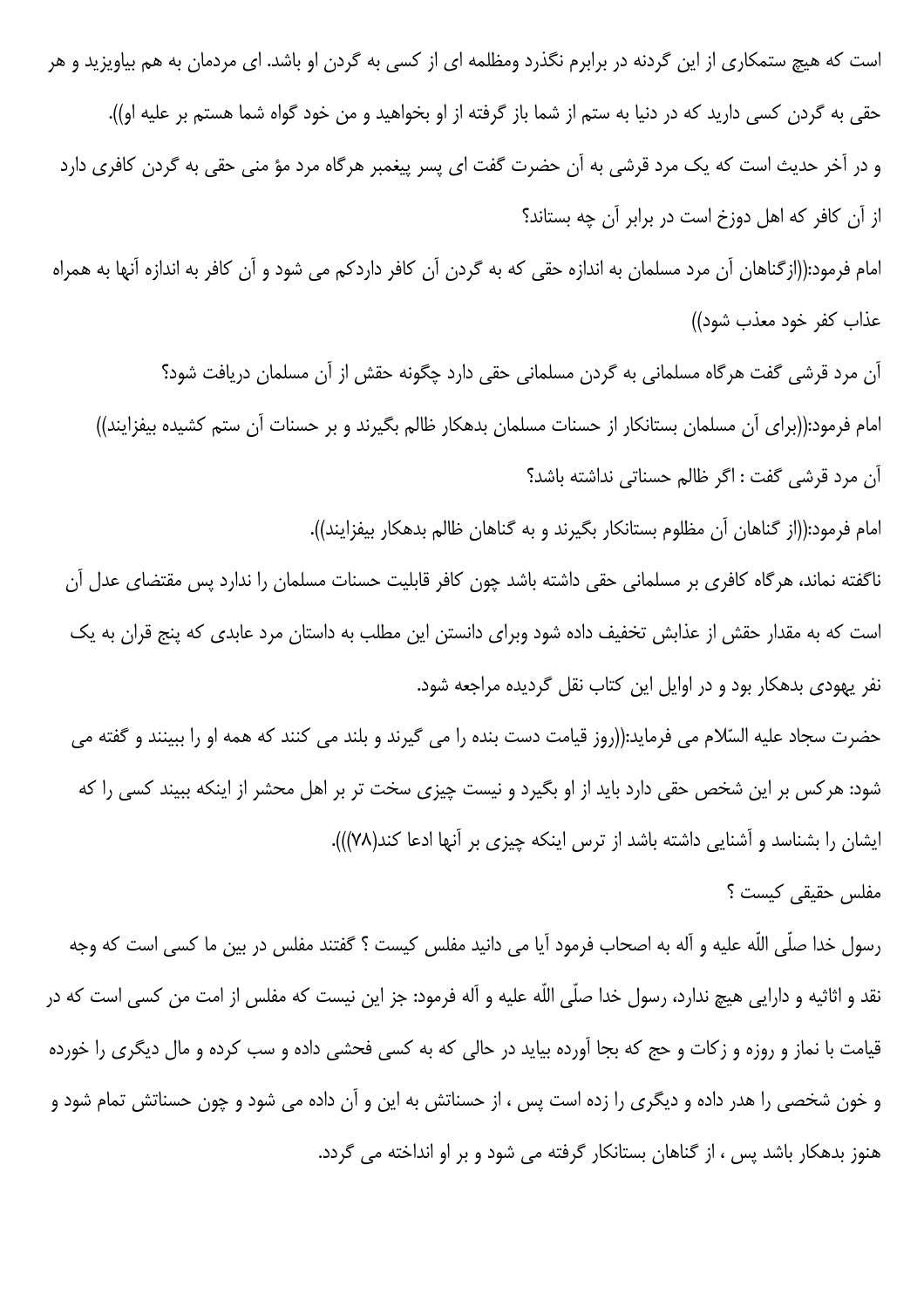از روایات فهمیده می شود در قیامت که روز ظهور عدل تام و عام الهی است ، اگر حیوانی بر انسانی حق داشته باشد مثلاً در آب و علوفه اش کوتاهی کرده یا بیش از اندازه او بار کشیده یا بیجا او را زده یا کشته تماما قصاص و تلافی خواهد شد. امام ناقه را نمی زند حضرت سجاد عليه السّلام را ناقه اي بود كه بيست مرتبه با او حج رفته بود و در راه او را نزد، وقتي در اثناي راه از حركت ايستاد و سرگرم چرا شد، امام عليه السّلام تازيانه را بلند كرد، ولي او را نزد و فرمود:((لَوْلا خَوْفُ الْقصاص؛ يعنى اگر ترسى از قصاص و تلافي الهي نبود، او را مي زدم )). در جلد معاد بحارالانوار ازصدوق روايت كرده كه رسول خدا صلّى اللّه عليه و آله ديد ناقه اى را كه بار بر او گذارده بودند و يايش را هم بسته بودند، فرمود:((صاحب ناقه كجاست ؟به او بگوييد آماده مخاصمه روز قيامت باش !)). خیرات زنده ها به مرده ها می رسد جهت دیگر فضل الهی که در ارتباط زندگان به مردگان است فایده دادن خیرات زنده هاست که برای مرده ها انجام می دهند و در این مقام روایات و داستانهای افزون از شمار است . ... به سند صحیح از حضرت صادق علیه السّلام مروی است که :((بسا باشد مرده در تنگی و شدت است وخداوند به او وسعت می دهد و از تنگی بیرون می آورد، پس به او می گویند این راحتی که برایت پیش آمد به سبب نمازی است که فلان برادر مؤ من تو برايت بجاي آورد)). و فرمود:((میت شاد می شود و به دعا و استغفاری که برایش می کنند فرج می یابد چنانچه زنده شاد می شود به هدیه ای که برایش ببرند)). و فرمود:((بر میت داخل می شود در قبرش نماز و روزه و حج و صدقه و سایر کارهای نیک و دعا و ثواب آن کارها برای کسی که بجا آورده و برای مرده هر دو نوشته می شود)). و در حدیث دیگر فرمود:((بسا فرزندی که در حال حیات ، پدر و مادر، از او ناراضی بودند و پس ازمرگشان به واسطه کارهای نیکی که فرزند برای پدر و مادر انجام داد به آنها نیکویی کرده پدر و مادر از او راضی شوند. و بسا فرزندی که در حال حیات ، پدر و مادر از او راضی بودند و بعد از فوت ایشان عاق آنها شود به سبب اینکه فرزند اعمال خیری را که باید برای آنها انجام دهد ترک کرده است )).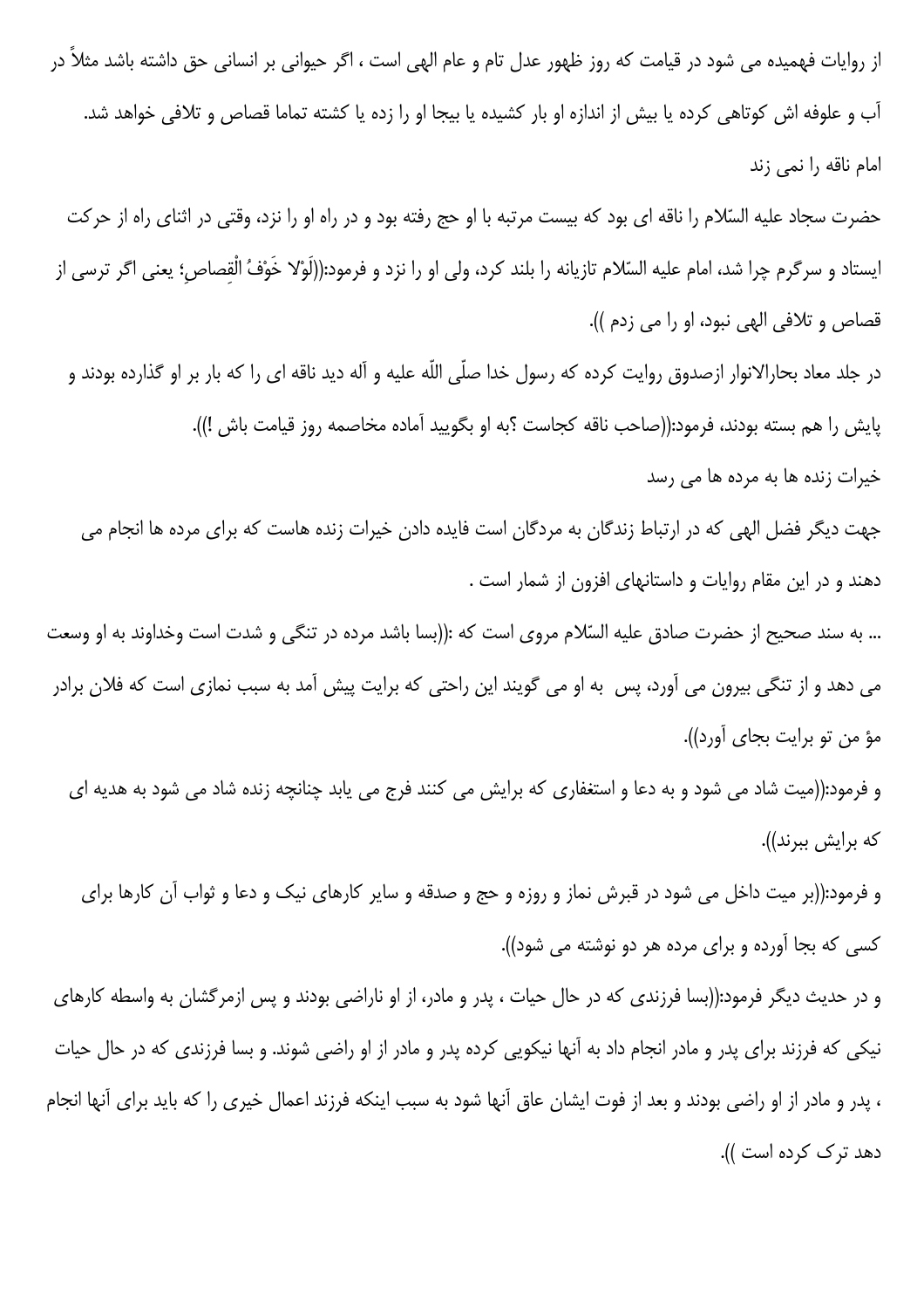ناگفته نماند عمده خیرات برای پدر و مادر و خویشان و سایر مؤ منین آن است که پیش از هر کاری بدهیهای آنها را بپردازد و حقوق خدا وخلق که بر ذمه آنهاست ادا نماید و حج و سایر عباداتی که از ایشان فوت شده قضا کند یا دیگری را اجیر نماید و در انفاقهای مستحبی ، ارحام میت را مقدم دارد. در این داستان دقت کنید:

مرحوم استاد احمد امین در همان کتاب التکامل فی الاسلام می نویسد: زنی شوهرش مُرد، برای اینکه خدمتی به شوهرش کرده باشد، شبهای جمعه غذایی تدارک می کرد و به وسیله فرزند پتیم خود به خانه فقرا می فرستاد، طفل بیچاره با اینکه گرسنه بود غذا را از مادر می گرفت و به فقرا می رسانید و خود با شکم گرسنه به خانه برمی گشت ومی خوابید تا اینکه شبی کاسه صبرش لبریز شد و در راه غذا را خودش خورد وبا شکم سیر به خانه برگشت و آسوده خوابید.

آن شب زن شوهر خود را در خواب دید که به او می گفت :((تنها غذای امشب به من رسید)) زن از خواب بیدار شد و با کمال شگفتی از فرزندش پرسید شبهای جمعه گذشته و دیشب غذا را کجا می بردی و به کی می دادی ؟ من دیشب پدرت را در خواب دیدم که می گفت تنها غذای دیشب به او رسیده است .

طفل راستش را گفت که شبهای جمعه غذا را به خانه فقرا می بردم ولی دیشب چون زیاد گرسنه بودم خودم خوردم و آسوده خوابیدم . زن دانست بهترین خدمت به شوهر این است که پتیم او را سیر نگهدارد و از اینجا است که در حدیث است صدقه صحیح نیست در حالی که خویشاوندان انسان محتاج باشند.

۱۲۱ – سگی بر روی جنازه

صاحب فضیلت تقوا و ایمان ، مرحوم دکتر احمد احسان که سالها مقیم کربلا بود و چند سال آخر عمرش مجاور قم بود و در همانجا مرحوم و مدفون گردید تقریبا در ۲۵ سال قبل در کربلا نقل فرمود که روزی جنازه ای را دیدم که جمعی اورا به حرم مطهر حضرت سيدالشهداء عليه السّلام به قصد تبرک و زيارت مي برند، من هم همراه مشيعين رفتم ، ناگاه ديدم روي تابوت ، سگی سیاه وحشت انگیز نشسته است ، حیران شدم برای اینکه بدانم آیا دیگری هم می بیند یا تنها من این امر غریب را مشاهده می کنم ، از شخصی که سمت راست من حرکت می کرد پرسیدم پارچه ای که روی جنازه است چیست ؟ گفت شال کشمیری است .گفتم به روی پارچه چیز دیگری می بینی ؟ گفت نه .

همین سؤ ال را از آنکه سمت چپ من بود کردم و همین پاسخ را شنیدم ، دانستم که جز من کسی نمی بیند، تا درب صحن رسیدیم ناگاه آن سگ از جنازه جدا شد تا وقتی که جنازه را از حرم مطهر و صحن شریف برگرداندند، باز در خارج صحن آن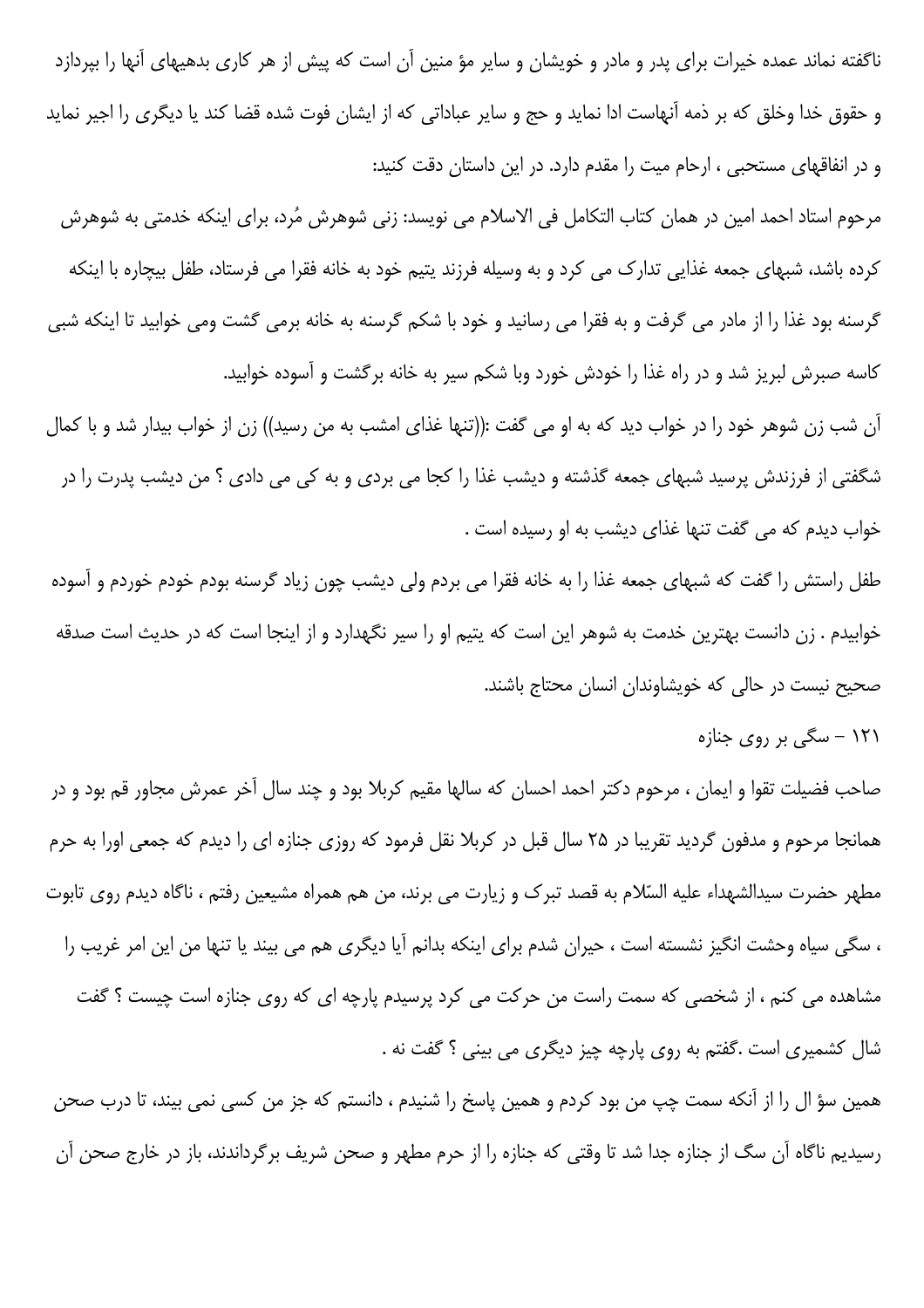سگ را با جنازه دیدم همراهش به قبرستان رفتم ببینم چه می شود، در غسالخانه وتمام حالات ، سگ را دیدم که به جنازه متصل است تا وقتی که میت را دفن کردند آن سگ هم در همان قبر از نظرم محو گردید.

نظیر این واقعه را قاضی سعید قمی در کتاب اربعینات خود از استاد کل شیخ بهائی اعلی اللّه مقامه نقل کرده و خلاصه اش آن است که یک نفر از اهل معرفت و بصیرت مجاور مقبره ای از مقابر اصفهان بوده روزی جناب شیخ بهائی به ملاقاتش می رود، شیخ می گوید روز گذشته در این قبرستان امر غریبی مشاهده کردم دیدم جماعتی جنازه ای را آوردند در فلان موضع دفن کردند و رفتند چون ساعتی گذشت بوی خوشی به مشامم رسید که از بوهای دنیوی نبود متحیر شدم به اطراف نظر کردم تابدانم این بوی خوش از کجاست ناگاه صورت بسیار زیبایی در زی ملوک دیدم که نزد آن قبر رفت واز دیده ام پنهان شد، طولی نکشید ناگاه بوی گندی که از هر بوی گندی پلیدتر بود به مشامم رسید، چون نظر کردم سگی را دیدم که رو به آن قبر می رود و نزد آن قبر از نظرم محو شد و در حال حیرت و تعجب بودم که ناگاه دیدم آن جوان را بدحال ، بدهیئت ، مجروح و از همان راهی که آمده بود برمی گشت ، دنبال او رفتم و از او خواهش کردم که حقیقت حال را برای من بگو.

گفت من عمل صالح این میت بودم و ماءمور بودم با او باشم ناگاه آن سگی را که دیدی آمد و او عمل ناشایسته او بود و چون کردارهای ناروایش بیشتر بود بر من چیره شد ونگذاشت با او باشم و مرا بیرون کرد و فعلاً انیس آن میت همان سگ است .

شیخ فرمود: این مکاشفه صحیح است ؛ زیرا عقیده ما آن است که کردارهای آدمی در برزخ به صورتهای مناسب با آن اعمالش با شخص خواهد بود و مسئله تجسم اعمال و مصور شدنشان به صورتهای مناسب با احوال ،مسلم است . مردم آزاری به صورت درنده

خواننده عزیز باید بدانی آنچه در این دو مکاشفه نقل شد و همچنین فرمایش شیخ بهائی علیه الرحمه مطلبی راست و درست و عین واقع است و نزد اهل بصیرت مسلم است که هر آدمی که در دنیا راه و روش درندگان و سگان را داشته باشد؛ یعنی به وسیله زبان و اجزای بدنش اذیت کن و آزاررسان باشد،بیرحم ، بی انصاف ، متکبر، یعنی زیر بار حق نرفته کبریایی کند و خلاصه بی بندوباری و جنایت و خیانتکاری پیشه اش باشد، پس از مرگ ، حشرش با صورت سگی است یا گرگی یا پلنگی یا خنزیری ، البته نه مانند سگها و گرگهای دنیوی بلکه صدها درجه زشت تر، موذی تر، وحشتناکتر، حتی صورت ملکوتی خودش نيز چنين خواهد بود.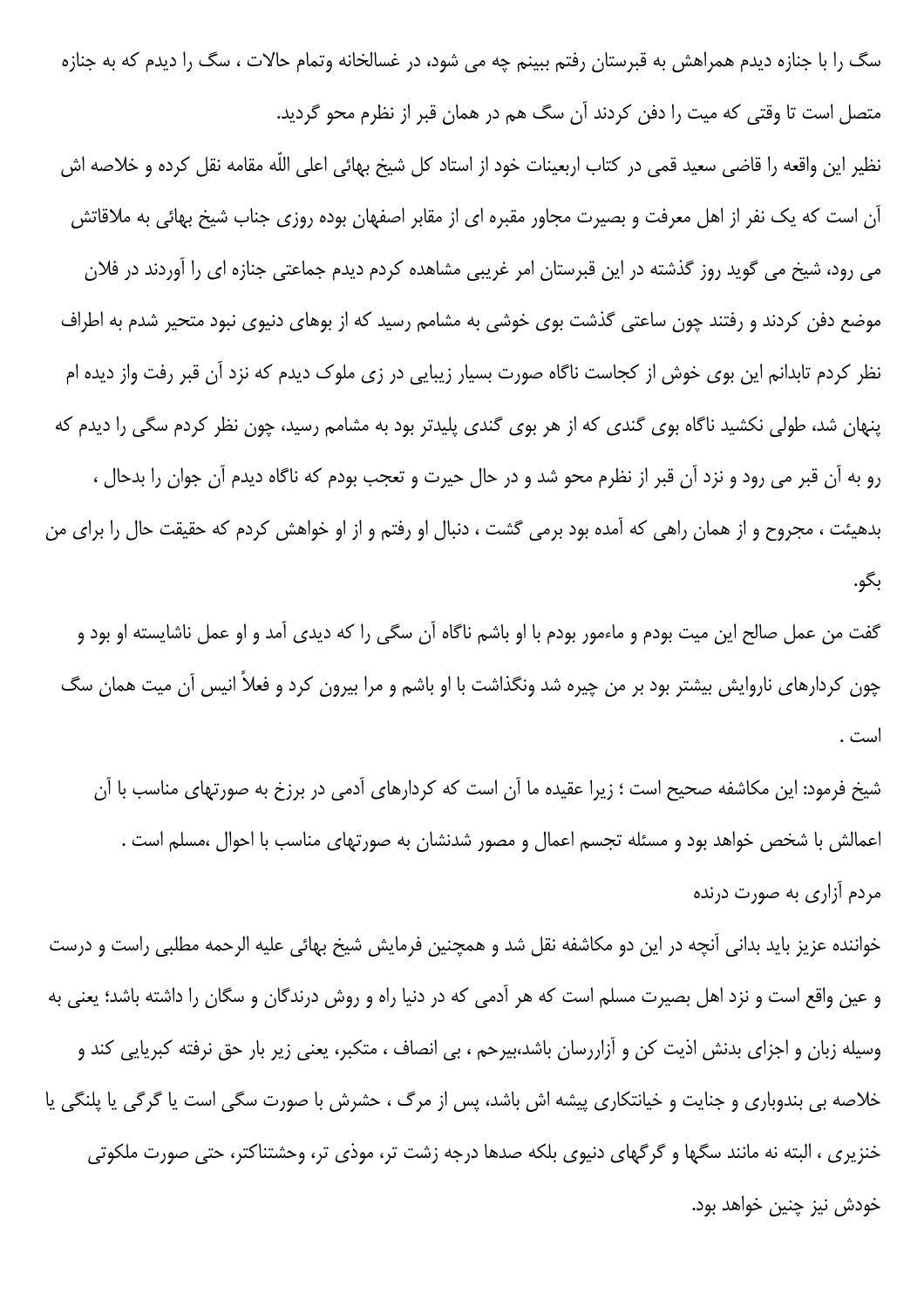در برابر هر انسانی که در مدت عمرش خیرخواه خود و خلق و خیررسان و مهربان و متواضع وبنده وار زندگی کند و از هر شری پرهیز داشته باشد و سرتاسر هستی او را نور ایمان و تقوا و اعمال صالحه گرفته باشد پس از مرگش با زیباترین صورتهاست که فرشتگانند بلکه خودش فرشته ای خواهد بود بالاتر از فرشتگان .

اما آنهایی که هم طاعات و اعمال صالحه دارند و هم گناهان و کردارهای ناشایسته و بدون توبه وتدارک بمیرند، در برزخ گاهی از صورتهای لذتبخش نیکیهای خود بهره مندند و گاهی از صورتهای رنجاننده گناهان خود در شکنجه اند. بلی گاه می شود در اثر کمی گناهان در همان برزخ یک طرفی می شود و حسابش تصفیه می گردد یعنی مدت رنج و عذابش از آثار گناهانش تمام می شود به طوری که وارد محشر که می شود هیچ آثار آن گناهان با او نیست و شواهد این مطلب در ضمن بعضی از داستانهای گذشته نقل گردید و در اینجا برای تاءیید و تاءکید به نقل یک روایت قناعت می شود: در بحارالانوار از كافي از حضرت صادق عليه السّلام روايت كرده كه امام عليه السّلام فرمود در زمان رسول خدا صلّى اللّه عليه و آله يک نفر در حال جان دادن بود به رسول خدا صلَّى اللَّه عليه و آله گزارش دادند آن حضرت با جمعى از اصحاب بالین او حاضر شدند، آن محتضر بیهوش بود، رسول خدا صلّی اللّه علیه و آله فرمود ای ملک الموت ! او را بازدار تا از او پرسشی کنم . محتضر بهوش آمد، رسول خدا صلّی اللّه علیه و آله به او فرمود چه می بینی ؟ عرض کرد سفیدیهای بسیاری و سیاهیهای فراوانی می بینم (یعنی صورتهای نوری لذتبخش و صورتهای تاریک وحشت انگیز) فرمود کدام یک به تو نزديكتر است ؟

عرض كرد: سياهيها. فرمود بگو:((اَللّهُمَّ اغْفِرْلِيَ الْكَثِيرِ مِنْ مَعاصيكَ وَأقبَلْ مِنّي الْيَسيَر من طاعتك )) گفت و سپس بيهوش شد. باز رسول خدا صلّى اللّه عليه و آله فرمود: اى ملک الموت ! ساعتى او را بازدار تا از او پرسشى نمايم ، باز بهوش آمد، رسول خدا صلَّى اللَّه عليه و آله فرمود: حال چه ديدي ؟ عرض كرد باز همان سفيديها و سياهيها است ، فرمود: كداميك به تو نزدیکتر است ؟ گفت سفیدیها.

رسول خدا صلّى اللّه عليه و آله فرمود: خداوند او را آمرزيد، سپس حضرت صادق عليه السّلام فرمود هرگاه بالين محتضرى بوديد اين دعا را به او تلقين كنيد تا بخواند.

۱۲۲ – توسلات مؤ ثرند

تقریبا چهل سال قبل در مدرسه دارالشفای قم ، شب ۲۵ رجب ، مجلسی از علما و فضلا برای توسل به حضرت موسی بن جعفر عليه السّلام بود. بنده هم حاضر بودم ، يک نفر از آقايان فرمود وقتى كه مختار محله مشراق نجف اشرف (نامش را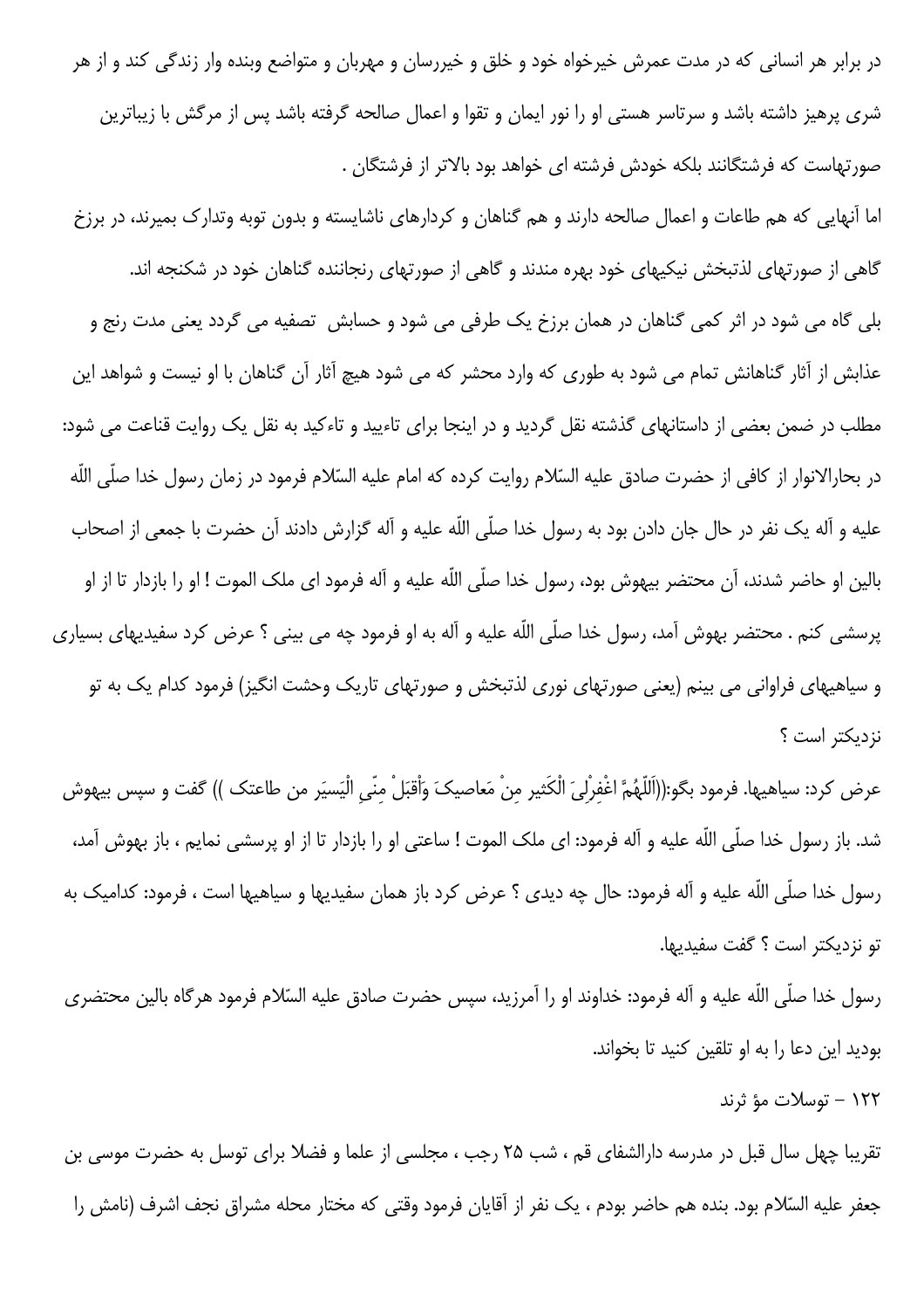فراموش نموده ام ) مرحوم شد، شب در عالم رؤ یا خود را در صحن مطهر امیرالمؤ منین علیه السّلام دیدم در حالی که آن حضرت با کمال جلال روی منبری بودند، ناگاه دیدم مختار محله را که تازه مرحوم شده بود آوردند در حالی که دو نفر ماءمور او بودند و آثار عذاب از او آشکار بود، چون محاذی حضرت رسید استغاثه به آن حضرت نمود و طلب شفاعت کرد. حضرت فرمود خطاها و گناهانت را فراموش کردی ؟

عرض كرد: صحيح مي فرماييد ليكن من به شما حق دارم ؛ زيرا در تمام ايام سرور شما اهل بيت اهل محله را جمع مي کردم و مجلس جشن و سرور می گرفتم و در ایام عزاداری مجالس روضه خوانی و سینه زنی برپا می کردم ، خلاصه چنین و چنان می کردم .

حضرت فرمود: تمام آنچه می کردی برای خودت بود می خواستی ریاست کنی و به این وسیله ها طلب جاه و شهرت نمایی . سر به زیر انداخت سپس گفت صحیح است لیکن خودت می دانی که به جان و دل شما را دوستدار بودم و بلندی نام شما را خواستار بودم و هروقت در مجالس نام شما به عظمت یاد می شد، دلشاد می گردیدم .

حضرت اورا تصدیق فرمود آنگاه به ماءمورین فرمود:((خَلُوهُ)) او را رها کنید و چون ماءمورین رفتند شاد و خرم گردید. عمل ريايي باطل است

یکی از نشانه های راستی و درستی خواب ، مطابق بودن آن است با قواعد فقهی و مطالب مسلم شرع مقدس اسلام ، از این خواب دو مطلب دانسته می شود که هر دو از مطالب قطعی است .

مطلب اول ، بطلان عملهای ریایی آن میت است و از مسلمیات مذهب ماست هر عبادتی که انجام داده می شود واجب باشد یا مستحب ، بدنی یا مالی مانند نماز و روزه ، حج ، امر به معروف و نهی از منکر، اذکار و اوراد قرائت قرآن ، زیارت مشاهد، ذكر فضايل يا مصايب اهل بيت عليهم السّلام و گريه بر حضرت سيدالشهداء و انواع انفاقهاي مالي واجب مانند زكات و خمس و انفاقهای مستحبی چون دستگیری از فقرا و بنای مسجد و بیمارستان ، هرگاه منظور و خواسته درونیش ،نمایش دادن به خلق و کسب منزلت و آبرو نزدمردم باشد آن عمل باطل است و نه تنها در صفحه نیکیهایش ثبت نمی شود بلکه مستفاد از آیات و روایات آن است که عمل ریایی ، حرام و جزء گناهان به شمار می رود و شرح آن در کتاب گناهان کبیره داده شده است تنها اینجا در این آیه شریفه دقت شود:((وای (یا چاهی دردوزخ ) بر نماز گزارانی که از نمازشان سهل انگاری می کنند و ریا می نمایند...))(۷۹)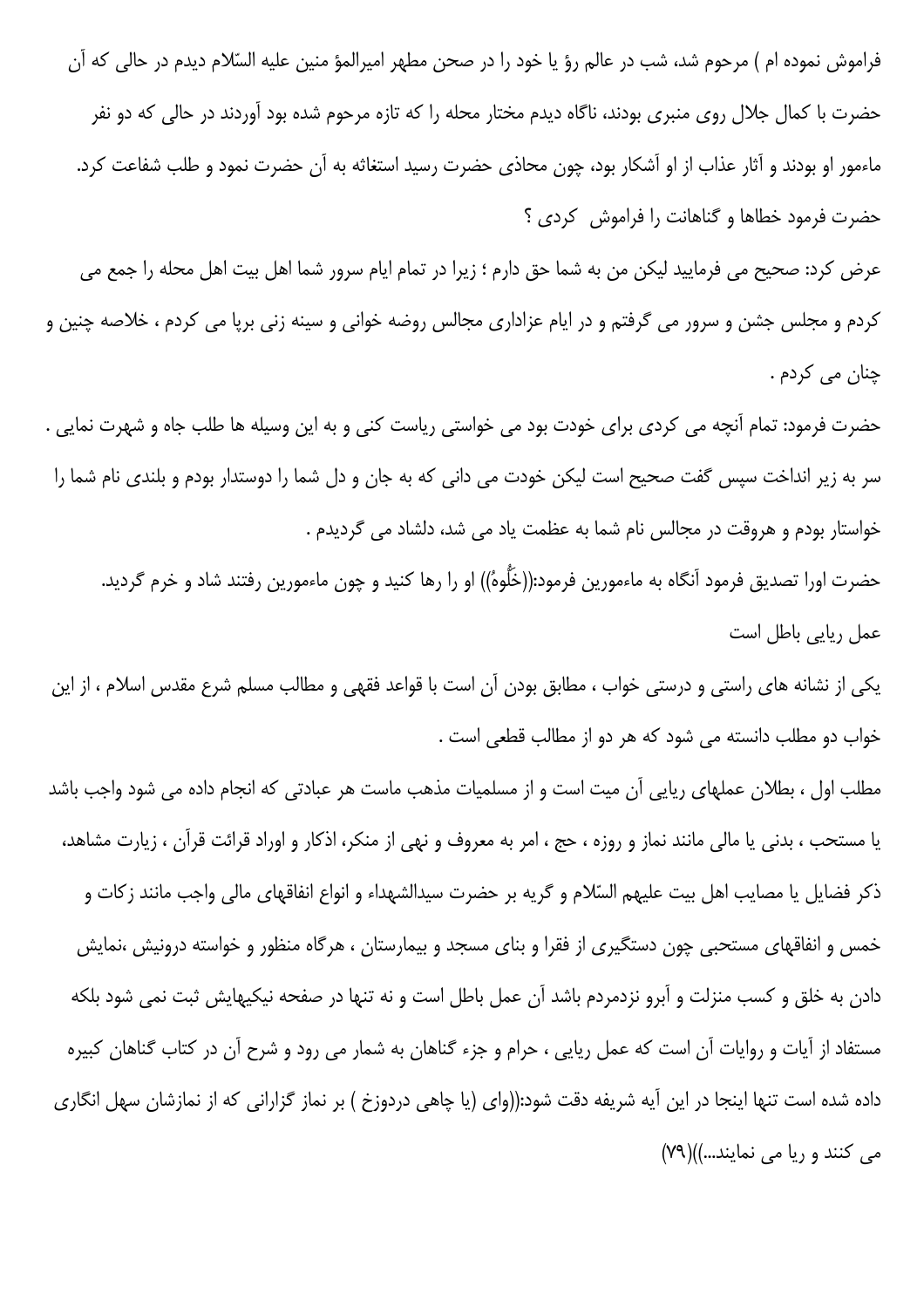پس اهل ایمان باید سعی کنند عملشان خالص گردد نه اینکه عمل را به احتمال ریا، ترک نمایند چنانچه در داستان بعدی تذکر دادہ می شود.

فواید بی شمار در دوستی اهل بیت (ع)

مطلب دوم ، موضوع دوستی حضرت علی بن ابیطالب علیه السّلام است . از ضروریات اسلام ، وجوب مودت و محبت اهل بيت پيغمبر صلّى اللّه عليه و آله كه در راءس آنها حضرت اميرالمؤ منين عليه السّلام مى باشد و دليلهاى آن در كتب مربوطه ذکر شده و در اینجا به آیه مودت اشاره می شود که می فرماید:((بگو بر رسالت ، پاداش از شما نمی خواهم مگر دوستی بستگانم , |)|(۸۰)

ضمنا باید دانست فایده این حکم نه چیزی است که عاید اهل بیت علیهم السّلام گردد بلکه نتیجه آن فایده هایی است که به خود مسلمانان می رسد چنانچه در جای دیگر قرآن مجید بیان می فرماید:((و آنچه از یاداش از شما خواستم برای خود شماست ))( ۸۱)

از جمله آن فایده ها، بهره مندی از شفاعت ایشان است که در این باره روایات فراوانی رسیده است در جلد ۴ بحارالانوار بیشتر آنها مذکور است و در جلد ۱۵ بحار نیز روایاتی در این زمینه نقل نموده است و خلاصه ، بهره مندی دوستان اهل بیت علیهم السّلام از شفاعت ایشان است و آنان را رحمت وآمرزش خداوندی در برمی گیرد و این مطلب قطعی است لکن دوستان باید بدانند هرچند به شفاعت از آثار گناهان پاک شوند لیکن از ثواب و اجرهای نیکوکاران و مخلصین محروم خواهند بود.

مثلاً این مختار مرحوم هرچند از آثار سوء ریاکاریهایش خلاص شد، لکن اگر اعمال را از روی اخلاص انجام داده بود، چه ثوابهای بزرگی که داشت ولی خود را از آنها محروم ساخت . و این مطلب در بحث اخلاص کتاب ((قلب سلیم )) به تفصیل نوشته شده و در اینجا به نقل یک داستان شگفت انگیزی اکتفا می شود.

#### فريادرسي عمل خالص

یک نفر از اهل معرفت و بصیرت و مکاشفه (یعنی دیدن امور برزخی ) بالین محتضری که در سکرات مرگ بود حاضر شد پس بدن برزخی او را دید که از سر تا پا غرق کثافت و آلودگی است و آثار کثافتکاری و گناهکاری او آشکار است ، سخت ناراحت شد و به خود گفت : وای اگر این بیچاره در این حالت بمیرد، در برزخ چه بر او خواهد گذشت ، در همان حال صدایی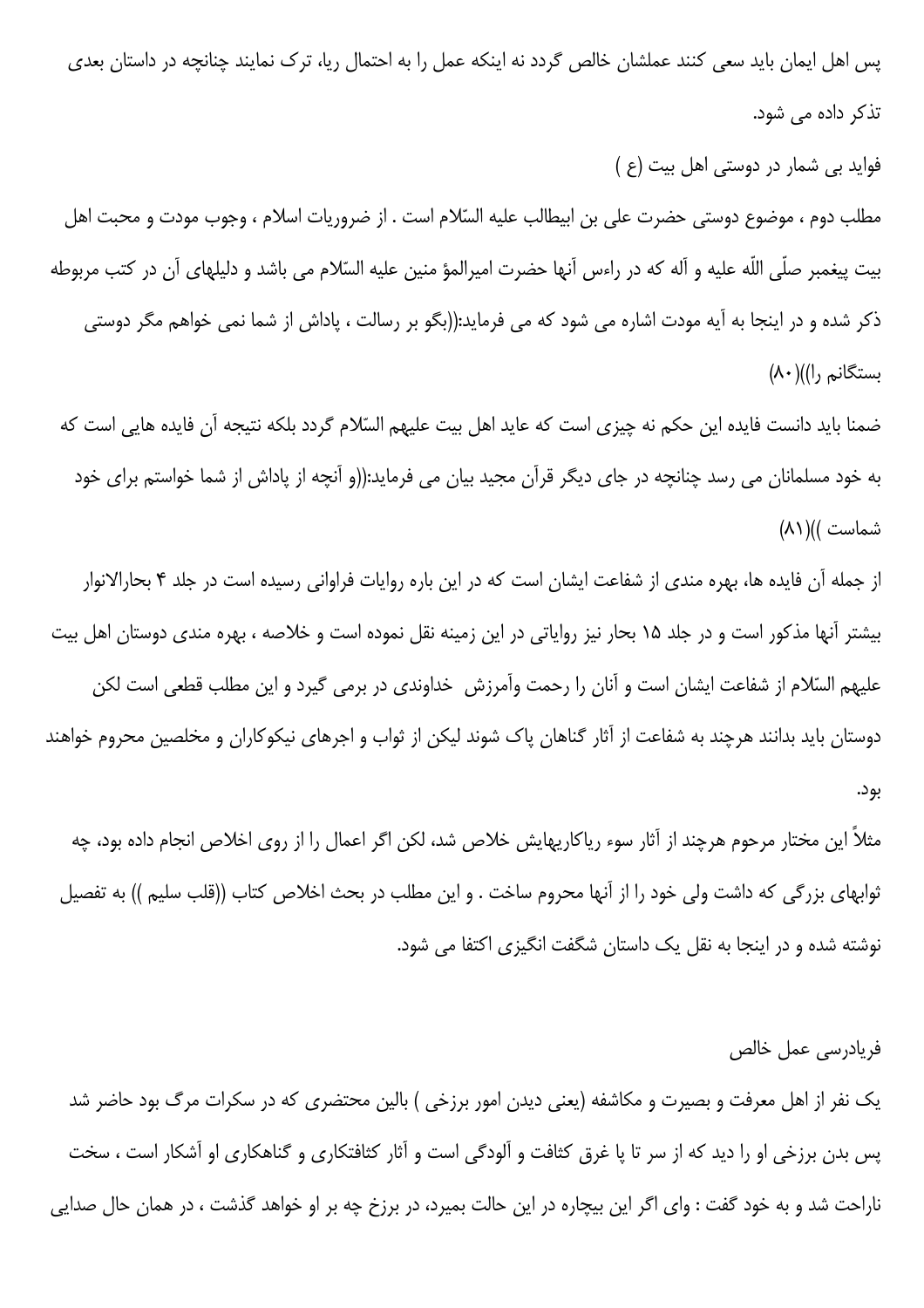از غیب شنید که این بنده را نزد ما حقی است و در این ساعت او را پاری خواهیم کرد ناگاه می بیند چیزی مانند آب از سر تا پای او را احاطه کرد و تمام کثافتها شسته شد و بدن برزخی بمانند یک قطعه بلوری صاف و پاک و درخشان گردید سپس ملک الموت او را می رانید و از دنیا رفت .

از پروردگار خود خواست به او بفهماند این میت چه حقی بر خداوندش داشت که این طور به فریادش رسید، شب در عالم خواب روح میت را می بیند و از او می پرسد، در پاسخ می گوید من در دنیا در دستگاه حکومتی آبرومند و صاحب نفوذ بودم ، روزی مظلومی را محکوم به اعدام کردند و من یقین به مظلومیت و بی گناهی او داشتم ، چون خواستند اورا اعدام کنند نگذاشتم و سپس بی گناهی او را ثابت نمودم تا آزادش کردند و چون این کار را تنها برای خدا انجام دادم و هیچ منظوری جز او نداشتم ، ساعت مرگم همانطور که مشاهده کردی مرا پاک فرموده و میرانید:(انَّ اللّهَ لا یُضیعُ اَجْرَ مَنْ اَحْسَنَ عَمَلاً). همه را به حساب خدا بگذارد

به این مناسبت شما را به فرمایش حضرت سیدالشهداء علیه السّلام متذکر می نمایم در شهادت حبیب بن مظاهر و بعضی دیگر از شهدا وقتی که خبر شد فرمود:((اَحْتَسبُهُ عنْداللّهِ)) یعنی این مصیبت را در حساب خداوند گذاردم در مصیبت طفل شيرخوارش فرمود:((بر من آسان مي كند كه در نظر خداوند است )).

خلاصه ، مؤ من بايد عبادتها، انفاقها، گذشتها، مصيبتهايش را در حساب خداوند بگذارد و نشانه در حساب خدا بودن آن است که آنچه به جای آورده فراموش نماید و از آنها بازگو ننماید؛ زیرا در یاد و ذکر آنها خطر سمعه و بیرون رفتن از حساب خداست و تفصیل این مطلب در کتابهای ((گناهان کبیره و قلب سلیم )) گفته شده است .

چنانچه نشانه در حساب خدا بودن صبر بر مصيبت و بي تابي نكردن و به قضاي الهي ايراد ننمودن است ، خداوند ما را موفق بدارد که با او سرکار داشته باشیم .

۱۲۳ – سقوط از مقام رفیع

مخلص متقى و صفى زكى ، مرحوم حاج غلامحسين (معروف به تنباكو فروش به مناسبت شغلش ) رحمهٔ اللّه عليه تقريبا چهل سال قبل نقل فرمود که من به مرحوم آیت اللّه سید ابوطالب ارادتمند بودم و شبها در مسجد معرکه خانه (مسجد نور فعلی ) به جماعت ایشان حاضر می شدم ، مدتی طرف عصر تا موقع نماز مغرب در مسجد مزبور با حضور جمعی از مؤ منین چند مسئله می گفتم و قدری ازمعجزات ائمه علیهم السّلام را از روی کتاب می خواندم . به تدریج جمعیت زیادی حاضر می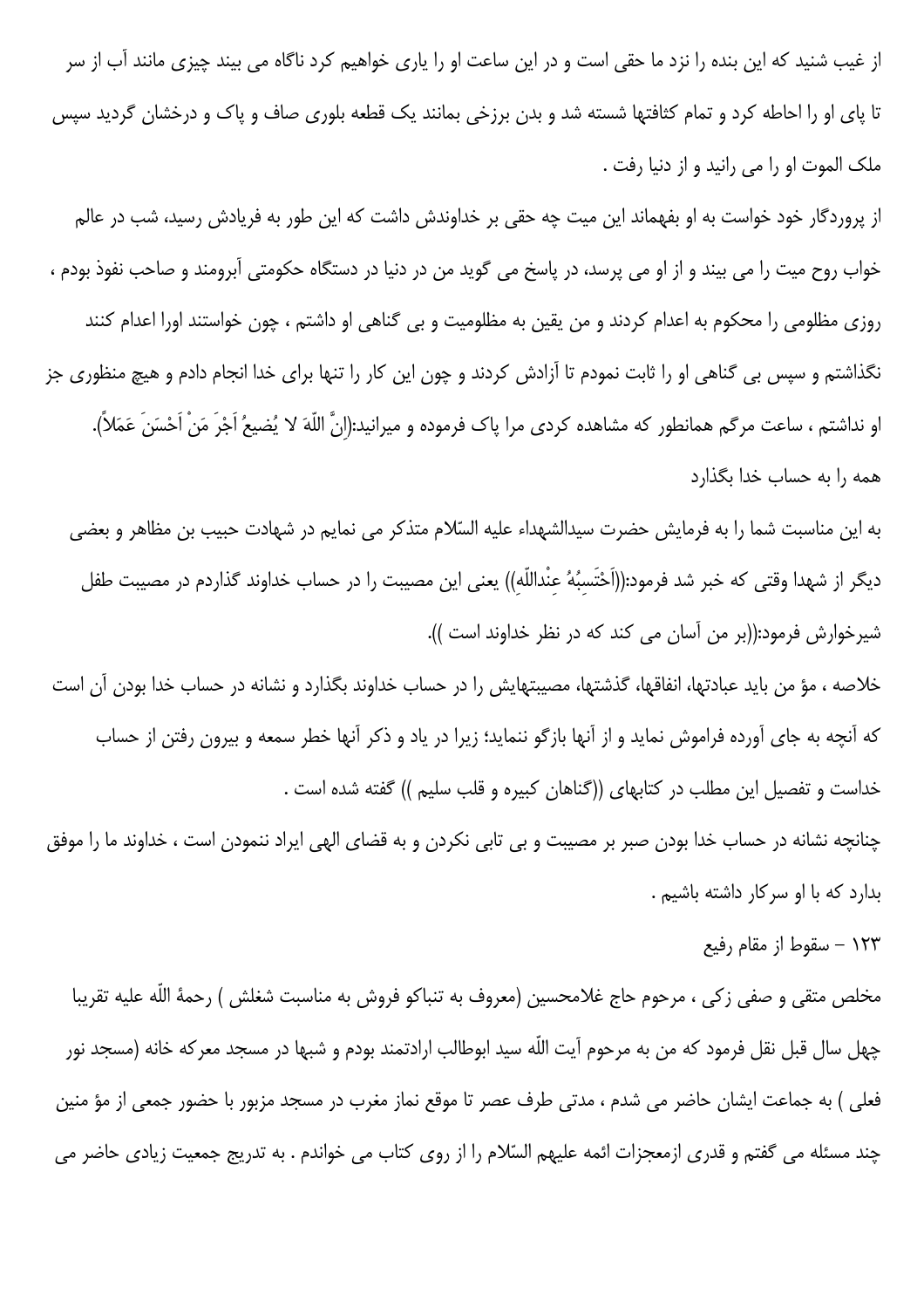شدند تا اینکه حالت وسوسه در نیت من پدید آمد و از ریاکاری و نمایش به خلق و طلب منزلت نزد مردم سخت ترسناک بودم و چون در اخلاص عمل خود در شک بودم آن مجلس را ترک کردم .

شبی در عالم واقعه دیدم مرکبی از نور برایم حاضر شد و من بر آن سوار شدم پس به سمت آسمانها به سرعت نور حرکت می کرد و بهجت و سرور و لذتی که در آن طیران و مشاهده عجایب خلقت پیدا کردم قابل وصف نبود تا به آسمان هفتم رسیدم ناگاه مرکب از من جدا شد و از همانجا سقوط کردم تا وسط مسجد معرکه خانه افتادم در نهایت سختی و زحمت و غصه و در همان حال صدایی شنیدم که صعود تو از اینجا بود و سقوط تو هم از اینجاست و اگر باز صعود می خواهی باید از همين جا باشد.

چون از خواب بیدار شدم پی به اشتباه خود بردم و خودم را بر ترک آن مجلس ملامت کردم پس تصمیم گرفتم دوباره آن مجلس را برپا نمایم و همه روز در همان موقع عصر می رفتم لکن جمعیت نمی شد و مردم حاضر نمی شدند، خلاصه دیگر موفق به تجدید آن خیر بزرگ نشدم و از آن فیض عظیم بی بهره گشتم .

## توفيق را غنيمت شماريد

غرض از نقل این داستان آن است که مؤ من عاقل هرگاه توفیق کار خیری نصیبش شد، باید نعمت مزبور را بزرگ داند و از آن قدردانی کند و در ادامه آن کوشا باشد و از زوال توفیق ترسناک و به خداوند پناهنده باشد مثلاً اگر توفیق سحرخیزی پیدا كرد آن را از دست ندهد و اگر شبي خوابش برد تا اذان صبح ، پس از اداي نماز واجب ،آن را قضا نمايد يا مثلاً توفيق قرائت قرآن مجید یا دعایی روزانه دارد آن را از دست ندهد یا توفیق انفاق روزانه یا هفتگی یا ماهانه دارد مواظب باشد ترک نگردد. همچنین است توفیق اقامه و حضور در مجالس دینی از اینجاست که در روایات امر شده کار خیر را ادامه دهند تا جایی که حضرت صادق عليه السّلام مي فرمايد:((كمي كه با دوام است بهتر از زيادي است كه دوام ندارد))(٨٢). شواهد این مطلب زیاد و تنها به نقل یک روایت اکتفا می شود:

در كتاب كافي به سند صحيح از يعقوب الاحمر روايت كرده كه به امام صادق عليه السّلام گفت فدايت شوم ! به من هجوم و گرفتاریهایی رسیده (و در نسخه دیگر از روایت : بدهکاری بسیار پریشانم کرده ) که هر خیر و نیکی را از دستم ربوده تا برسد به قرآن که قسمتی ازآن یادم رفته است . گوید آنحضرت در هنگام این گزارش چون به نام قرآن رسید در هراس شد سپس فرمود:((راستی شخص سوره ای از قرآن را فراموش می کند و آن سوره روز قیامت نزد او می آید تا اینکه یکی از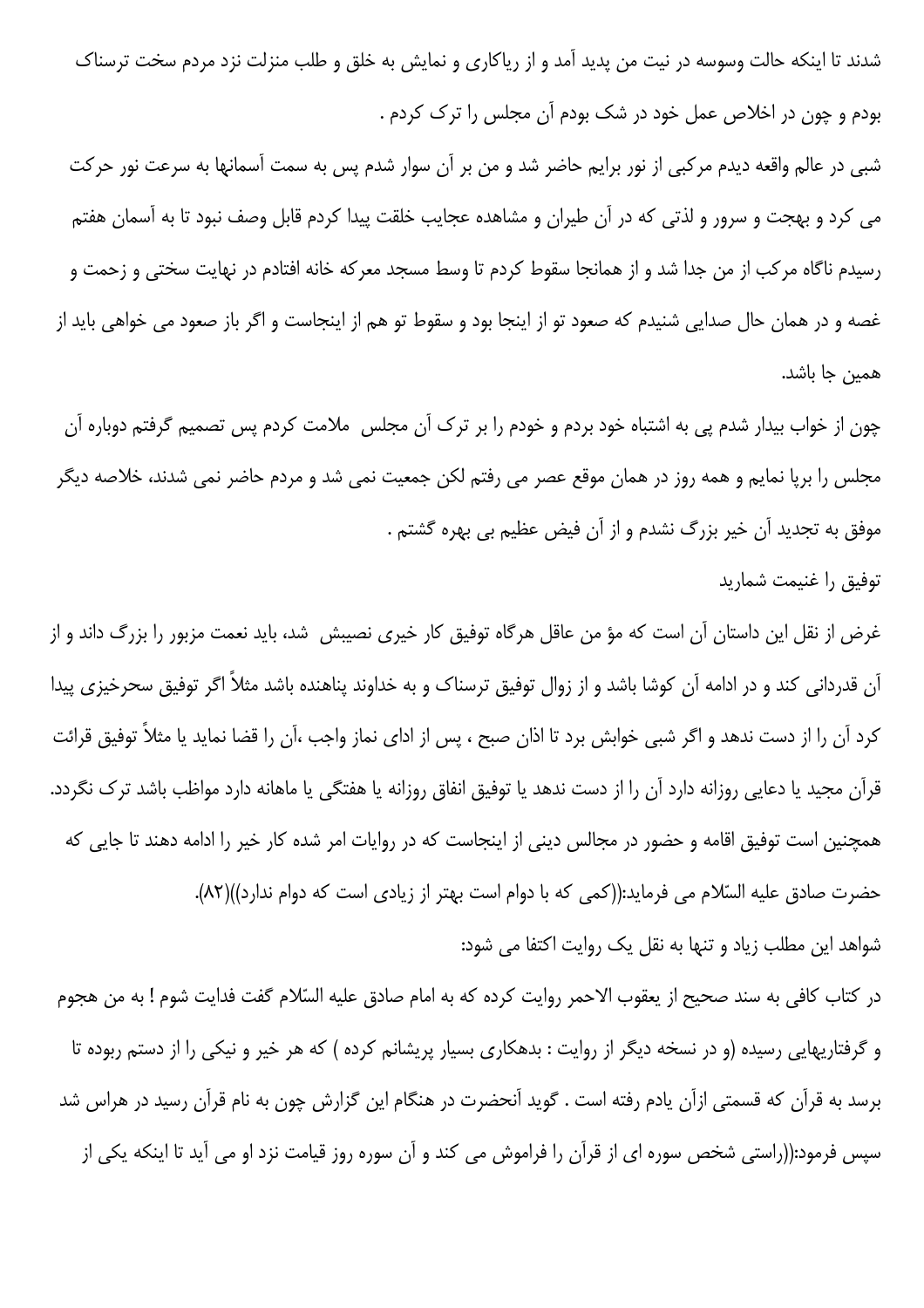درجات بهشت بر او مشرف شود، پس بر او سلام کند و او جواب گوید و می پرسد تو کیستی ؟ گوید من فلان سوره ام که مرا ضایع گذاشتی و ترک کردی و اگر مرا ترک نمی کردی تو را به این درجه می رسانیدم .

سپس فرمود: بچسبید به قرآن و آن را بیاموزید، به راستی برخی از مردم قرآن را یاد می گیرند برای شهرت تا بگویند فلانی قرآن دانست و برخی آن را برای آوازه خوانی یاد گیرند تا گویند فلانی خوش آواز است ودر این آموزش خیری نیست و برخی آن را یاد گیرند و در شب و روز آن را به کار بندند و توجه ندارند کسی این مطلب را بداند یا نداند)).

ترس از بی اخلاصی نشانه اخلاص است

ناگفته نماند هر عمل خیری که شخص می خواهد انجام دهد باید پیش از آن در اخلاص و تصحیح نیت خود بکوشد، آنگاه آن عمل را انجام دهد نه اینکه به مجرد وسوسه در اخلاص ، عمل را ترک نماید و شیطان را از خود خوشنود سازد. بلکه همین ترس از نبودن اخلاص دلیل بر مرتبه ای از اخلاص است و اگر با همین حالت ترسناکی از خداوند استمداد در اخلاص نمايد و شروع به عمل نمايد البته صحيح است .

در حالات بعضی از اکابر علما نوشته اند که همیشه پیش از وقت نماز مقدار زیادی تنها می نشست و فکر مرگ خود و عقبه ها و گردنه های برزخی و مواقف قیامت می نمود و مقداری به حال خود می گریست آنگاه به مسجد می آمد و نماز جماعت می خواند و غرضش از این کار این بود که نماز جماعت خواندنش برای خدا و به یاد او باشد و نظری به مؤ منین و جمعیت آنها ابدا نداشته باشد.

۱۲۴ – سلطنت حسین (ع ) در عالم دیگر

مرحوم آقای سید محمد تقی گلستان (مدیر روزنامه گلستان ) نقل کرد که در اوایل سن جوانی چند نفر همسال و با هم یکدل و یک جهت بودیم (نامهای آنها را ذکر نمود و بنده فراموش کرده ام ) دوره ای داشتیم هرشبی در منزل یکی از دوستان می رفتیم و با هم بودیم .

یکی از آنان پدرش حسینی بود یعنی به حضرت سیدالشهداء علیه السّلام سخت علاقه مند بود و در تعزیه و زاری و گریه بر آن حضرت بی اختیار بود تا جایی که شبی که نوبت میهمانی پسرش بود می گفت من راضی نیستم در منزل من بیایید مگر اینکه روضه خوانی هم بیاید و ذکری از حضرت سیدالشهداء علیه السّلام کند و لذا هرشبی که نوبت آن رفیق بود مجلس ما به روضه و تعزیه داری تمام می شد.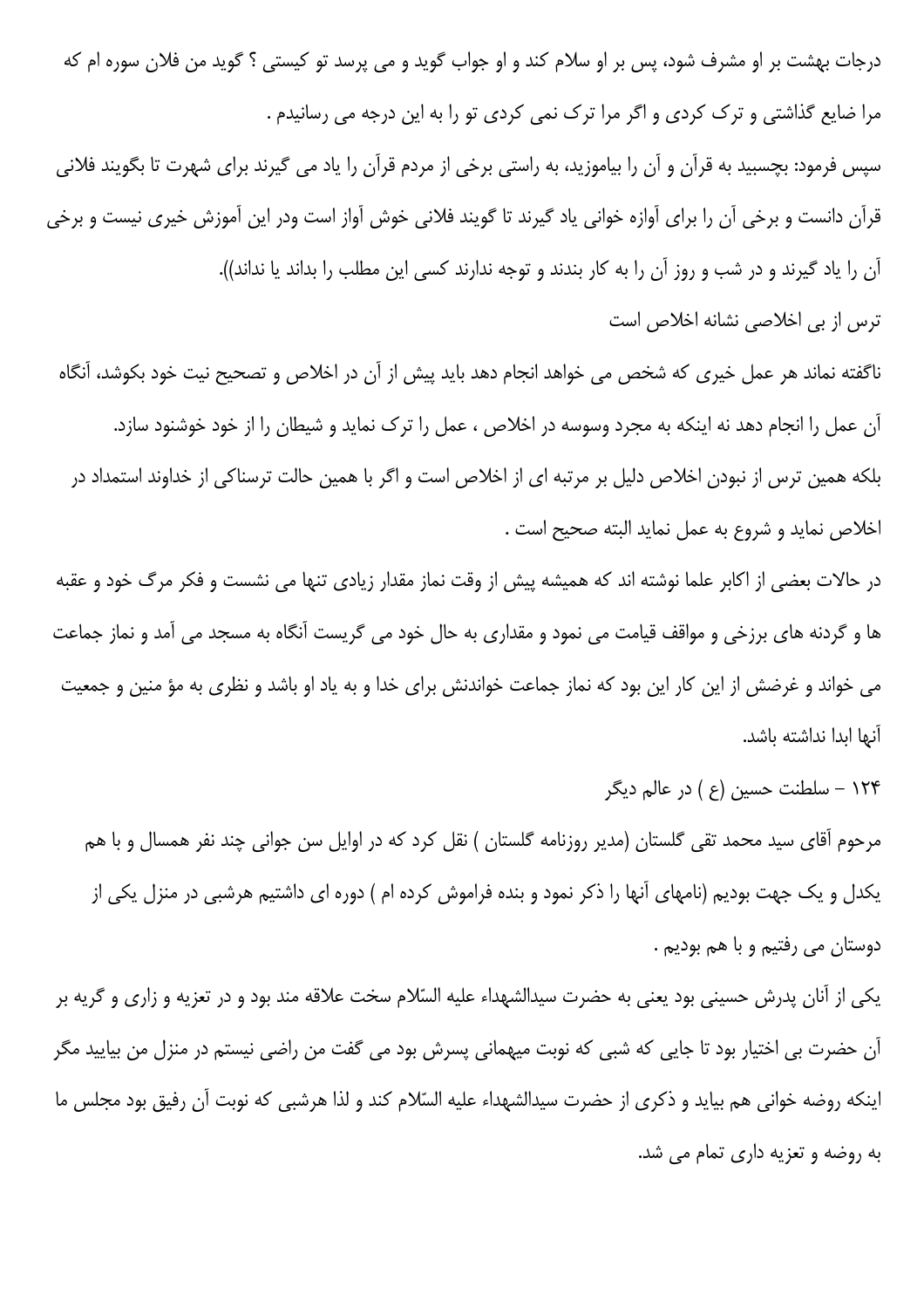پس از چندی آن پیرمرد محترم مرحوم شد و مرگش همه ما را سخت ناراحت کرد تا اینکه شبی در عالم رؤ یا او را دیدم و متذکر شدم که مرده است و هرکس انگشت ابهام (شست ) مرده را بگیرد هرچه از او بیرسد جواب می گوید، لذا ابهام او را گرفتم و گفتم تو را رها نمی کنم تا برایم حالات خود از ساعت مرگ تا کنون را نقل کنی .

حالات ترس و لرز شدیدی به او دست داد و گفت نیرس که گفتنی نیست . چون از گفتن حالاتش ماءیوس شدم ، گفتم پس چیزی را که در این عالم فهمیدی برایم بگو تا من هم بدانم .

گفت برایت بگویم امام حسین علیه السّلام را که در دنیا یادش می کردیم نشناختیماینجاکه آمدم مقام و سلطنت و عزت اورامشاهده کردم و طوری است که آن راهم نمی توانم بهتوبفهمانم جز اینکه خودت بیایی در این عالم و ببینی . مراتب بالاتر را نمى تواندبفهمد

در این مقام دو مطلب باید دانسته شود، یکی چرا ارواح در شرح گزارشات عالم برزخ برای زنده ها که در عالم خواب به آنها ربط پیدا می کنندلرزان می شوند و خودداری می نمایند دیگر بیان مقام حضرت سیدالشهداء علیه السّلام را در برزخ و قیامت

اما نسبت به مطلب اول پس گوییم هر صاحب ادراکی ، ادراکهای او منحصر است به آنچه در مرتبه اوست و محال است مرتبه بالاتر را که نسبت به او عالم دیگری است ادراک نماید.

دانشمندی در این مورد مثال زده است برای ادراکات بشری نسبت به موجودات غیبی ، گوید مانند اینکه مورچه ای در بیابانی در حرکت است تا می رسد به چوب سیم تلفن ، مورچه از آن چوب جز جسمی ادراک نمی کند حتی تمیز اینکه چوب است نه سنگ و نه آهن نمی دهد تا چه رسد به اینکه بفهمد روی این چوب سیمی است که دو شهر را به یکدیگر متصل می کند و هزاران بشر به وسیله این سیم کارهای بزرگی را انجام می دهند. همچنین بشر تا در قید حیات مادی است محال است آن طوری که سزاوار است سر در عالم ماورای طبیعت و عالم ملکوت درآورد و کیفیت ارواح و عالم جزا و ثواب و عقاب را درک نماىد.

#### خواب ، تجرد مختصری است

اگر گفته شود که در حالت خواب تا اندازه ای روح از بدن فاصله دارد نباید مانعی از ادراک امور برزخی او باشد، پس چرا اموات از گزارشات خود مضایقه دارند.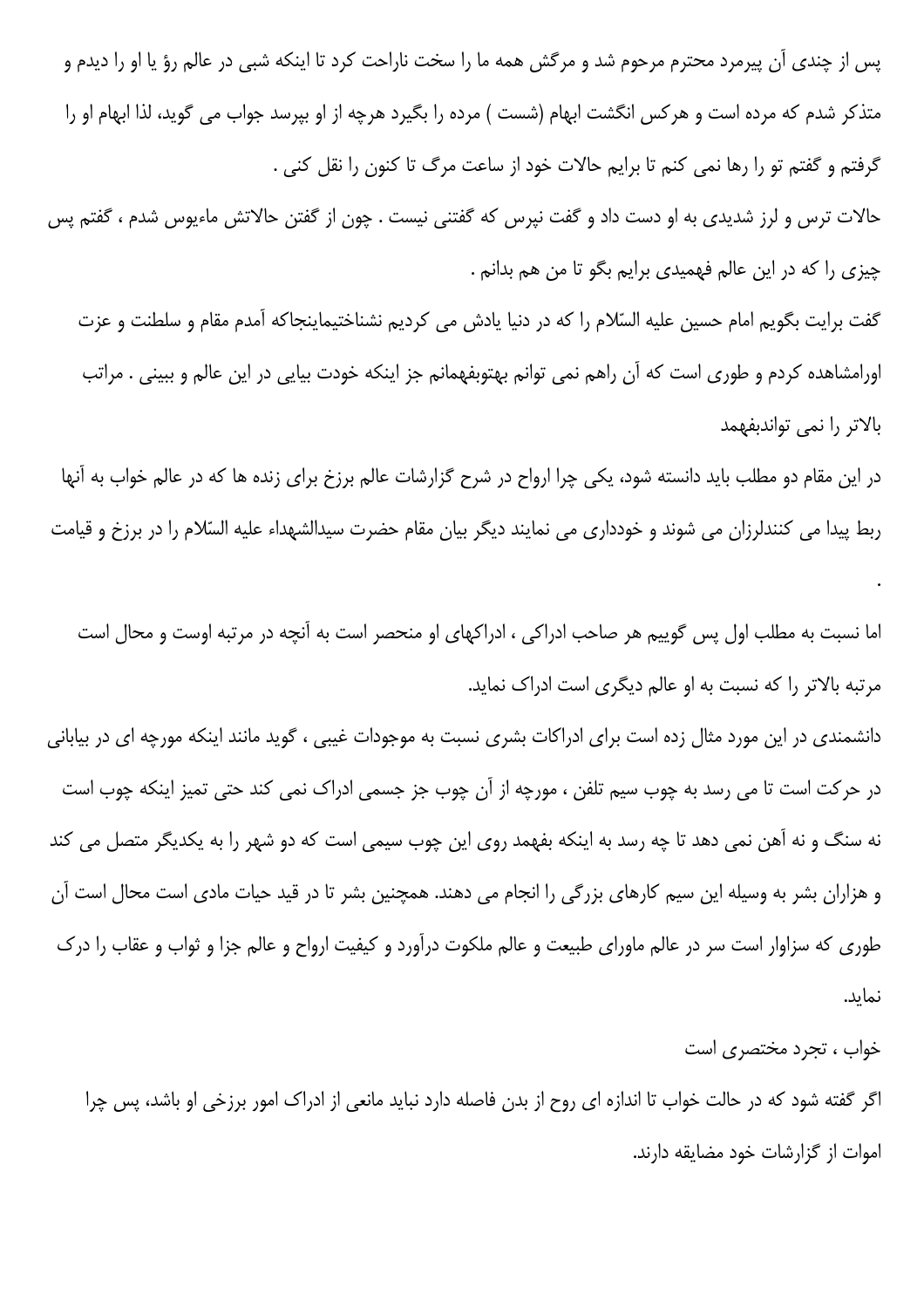در پاسخ گوییم اولاً روح در حالت خواب قطع علاقه کلی از بدن نکرده است و ثانیا: آنچه در خواب درک کند قوه متخیله او آن معنا را مطابق مدرکات مادی و دنیوی که مرتبه فعلی اوست درک نموده و چون بیدار می شود همان مدرک تخیلی اش در حافظه اش می ماند و از اینجاست که بسیاری از رؤ یاها مرموز و نیاز به تعبیر دارد. شرح عروسی برای بچه

برای روشن شدن مطلب مثالی گفته می شود: هرگاه مادری برای بچه سه چهارساله اش شرح عروسی ومجلس مفصل و جمال عروس و تشریفات و انواع میوه ها وشیرینی ها و غیره را بدهد، بچه فورا همان عروسکی که مادرش برایش خریده در نظرش می آید و شیرینی مختصری که خودش درک کرده ، منتها قدری بیشتر و بزرگتر و بهتر. آیا ممکن است بچه لذت شب زفاف را درک کند؟ تنها همان لذت خودش از گرفتن عروسک در بغل را درک می نماید،

همچنین است وصف حورالعین و سایر لذتهایی که در برزخ و بهشت است برای کسی که مقید و محصور در عالم طبیعت است . و همچنین وصف رنجها و شکنجه ها و سختیهای برزخ و قیامت برای کسی که در دنیاست از آنها چیزی درک نمی کند جز رنجها و سختیهای عالم دنیا، در حالی که آنها طوری دیگر و هزاران مرتبه بالاتر است . از اینجاست که در قرآن مجید می فرماید:((هیچکس نمی داند چه برای آنان پنهان (ذخیره ) شده از چیزهایی که اسباب روشنایی چشمشان باشد))(۸۳).

درک مقام حسین (ع) بسته به علم است

و اما مطلب دوم يعني مقام حضرت سيدالشهداء عليه السّلام در برزخ چنانچه گذشت انسان تا در دنيا و با بدن مادى و اسير طبیعت است جز اوضاع و گزارشات دنیوی را ادراک نمی تواند نماید تا جایی که اگر در دوستی دنیا فرو رود عوالم بالا و ماورای طبیعت یعنی برزخ و قیامت را منکر می شود بلکه گزارشات آن عوالم را مسخره می نماید.

در برابرش کسی که ازعلاقه مندی به دنیا خلاص گردد و از عوالم معرفت و محبت الهی بهره مند شود زندگی دنیوی را ناچیز و لهو و لعب می بیند و چون کمال سعادت خود را در شهود آن عوالم می بیند مشتاق مرگ می شود و خلاصی از این عالم را خواهان می گردد.

از جمله گزارشات برزخ و قیامت ، ظهور مقام حضرت سیدالشهداء علیه السّلام است یعنی سعه وجودی و احاطه علمی و نفوذ مشیت و سلطنت الهی آن حضرت را تا کسی به آن عالم وارد نگردد حقیقتش را نمی تواند درک نماید و فعلاً جز تصدیق اجمالی و دانستن عجز خود از ادراک آن راهی نیست .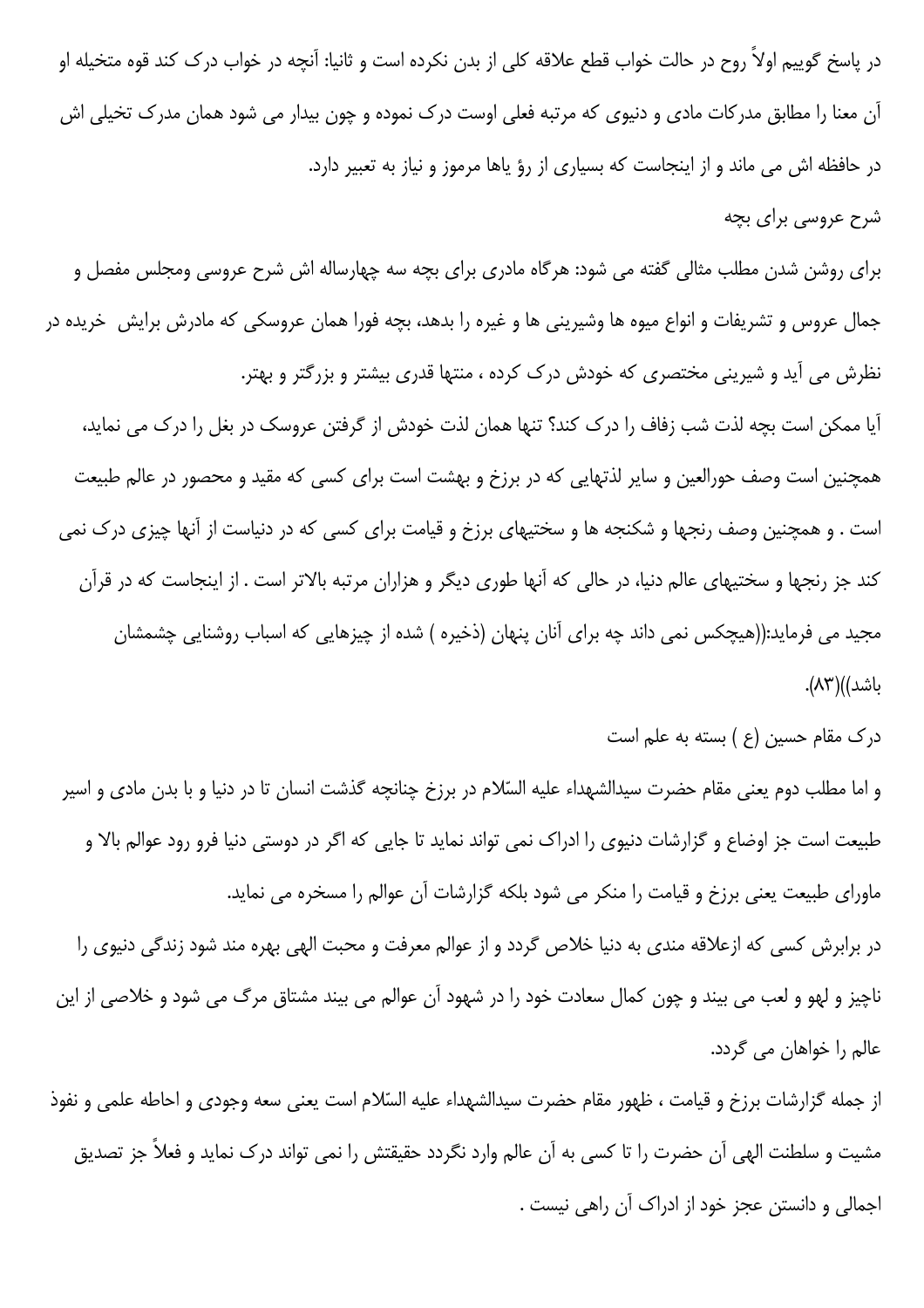به این مناسبت جمله ای از فرمایشات حضرت صادق علیه السّلام در محل و مقام برزخی حضرت سیدالشهداء علیه السّلام نقل می گردد.

در نفس المهموم به سند صحیح از امام صادق علیه السّلام روایت کرده که فرمود:((حسین علیه السّلام با پدر و مادر و برادرش در منزل رسول خدا صلّى اللّه عليه و آله است و با آن حضرت روزى (مناسب آن عالم و آن مقام ) به ايشان مى رسد و مورد نعمت و کرامت خداوندند و به درستی که حسین علیه السّلام در سمت راست عرش است و می گوید: پروردگارا! عطا فرما به من آنچه وعده دادی (شفاعت ) و نظر می کند به سوی زیارت کنندگان قبرش پس به آنها و به نامهایشان و نامهای پدرانشان و آنچه با آنهاست شناساتر است از شناسایی یکی از آنان به فرزندش و نظر می فرماید به سوی کسی که بر او گریان است پس برایش طلب آمرزش می فرماید و از پدرش می خواهد که برای او آمرزش جوید و می فرماید ای گریه كننده بر من ! اگر پاداشي را كه خداوند برايت آماده فرموده بداني شاديت بيش از اندوه و غصه ات مي شد و برايش آمرزش می جوید از هر خطا و گناهی ))(۸۴).

۱۲۵ – رؤ یای صادقه و دیدن آثار اعمال

پیش از سی سال قبل روضه خوانی بود به نام ((شیخ حسن )) که چند سال آخر عمرش به شغل حرامی سرگرم بود، پس از مردنش یکی از خوبان او را در خواب می بیند که برهنه است و چهره اش سیاه و شعله های آتش از دهان و زبان آویزانش بالا می رود به طوری وحشتناک بود که آن شخص فرار می کند.

پس از گذشتن ساعاتی و طی عوالمی باز او را می بیند لکن در فضای فرحبخش در حالی که آن شیخ ، چهره سفید و با لباس و روی منبر و خوشحال است نزدیکش ٍ می رود و می پرسد شما ((شیخ حسن )) هستید، گوید بلی ؟ می پرسد شما همان هستید که در آن حالت عذاب و شکنجه بودید؟ گوید بلی

آنگاه سبب دگرگون شدن حالش را می پرسد، می گوید آن حالت اولی در برابر ساعاتی است که در دنیا به کار حرام سرگرم بودم و این حالت خوب در برابر ساعاتی است که از روی اخلاص یاد حضرت سیدالشهداء علیه السّلام می نمودم و مردم را می گریاندم وتا اینجا هستم در کمال خوشی و راحتی می باشم و چون آنجا می روم همان است که دیدی . به او گفت : حال كه چنين است از منبر پايين نيا و آنجا نرو، گفت نمي توانم و مرا مي برند. شاهد صدق اين رؤ يا اَيه شريفه :(فَمَنْ يَعْمَلْ مِثْقالَ ذَرَّةٍ خَيْراً يَرَهُ وَمَنْ يَعْمَلْ مِثْقالَ ذَرَّةٍ شَرّاً يَرَهُ) مى باشد؛ يعنى هركس هموزن ذره کار نیکی بجای آورد آن را می بیند و هرکه هموزن ذره شری انجام دهد آن را خواهد دید.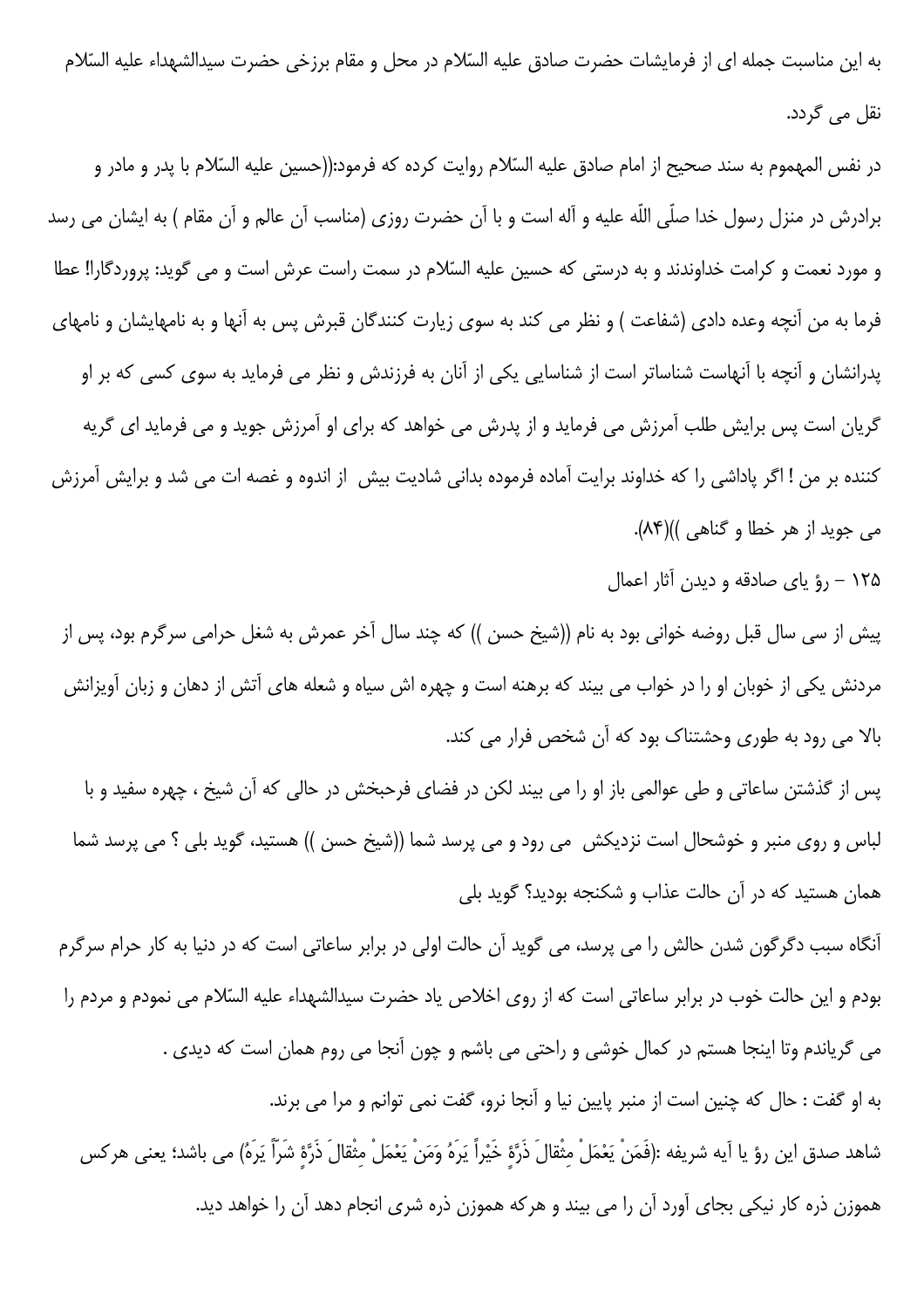ناگفته نماند که این حالت برزخی اوست تا وقتی که استحقاق عذاب ساعات گنهکاریش تمام شود یا اینکه به شفاعت اهل بیت علیهم السّلام نجات یابد و چون ایمان داشته و دلش از محبت خالی نبوده سرانجام اهل نجات و خوشی پیوسته خواهد

بود.

۱۲۶ – کوری چشم به واسطه کور کردن چشمه

یکی از بزرگان اهل علم و تقوا نقل فرمود یکی از بستگانشان در اواخر عمرش ملکی خریده بود و از استفاده سرشار آن زندگی را می گذارند پس از مرگش او را دیدند در حالی که کور بود از او سببش را پرسیدند که چرا در برزخ نابینا هستی ؟ گفت : ملکی را که خریده بودم وسط زمین مزروعی آن چشمه آب گوارایی بود که اهالی ده مجاور می آمدند و از آن برمی داشتند و حیوانات خود را آب می دادند به واسطه رفت وآمدشان مقداری از زراعت من خراب می شد و برای اینکه سودم از آن مزرعه کم نشود و راه آمد و شد را بگیرم به وسیله خاک و سنگ و گچ آن چشمه را کور نمودم و خشکانیدم وبیچاره مجاورین به ناچار به راه دوری مراجعه می کردند، این کوری من به واسطه کور کردن چشمه آب است به او گفتم آیا چاره ای دارد؟ گفت اگر وارثها بر من رحم کنند و آن چشمه را جاری سازند تا مورد استفاده مجاورین گردد حال من خوب می گردد.

ایشان فرمود به ورثه اش مراجعه کردم آنها هم پذیرفتند و چشمه را گشودند پس از چندی آن مرحوم را با حالت بینایی و سیاسگزاری دیدم .

آدمی باید بداند که هرچه می کند به خود کرده است :(لَها ما کَسَبَتْ وَعَلَیْها مَااکْتَسَبَتْ) اگر به کسی ستم نموده به خودش ستم کرده ، اگر به کسی نیکی کرده به خودش نیکی کرده است .اگرسر کسی رابریده درمواقف برزخی خودش بی سر است و در جهنم سرو پایش به هم پیچیده است چنانچه می فرماید:(فَیُوْخَذُ بالنَّواصی وَاْلاَقْدام ) از اینجاست که حضرت زینب کبری عليهاالسّلام در مجلس يزيد به آن ملعون فرمود:((وَما فَرَيْتَ الاّ جِلْدُکَ وَما قَطَعْتَ الاّ رَاءْسُکَ؛نبريدي مگرپوست خودت راوجدانساختي مگرسرخود را)).

۱۲۷ – توفیق زیارت و پذیرایی

مکرر شنیده بودم که یکی از اخیار زمان به نام حاج محمد علی فشندی تهرانی ، توفیق تشرف به خدمت حضرت بقیهٔ اللّه عجل اللّه تعالى فرجه نصيبش شده و داستانهايي دارد دوست داشتم او را ببينم و از خودش بشنوم .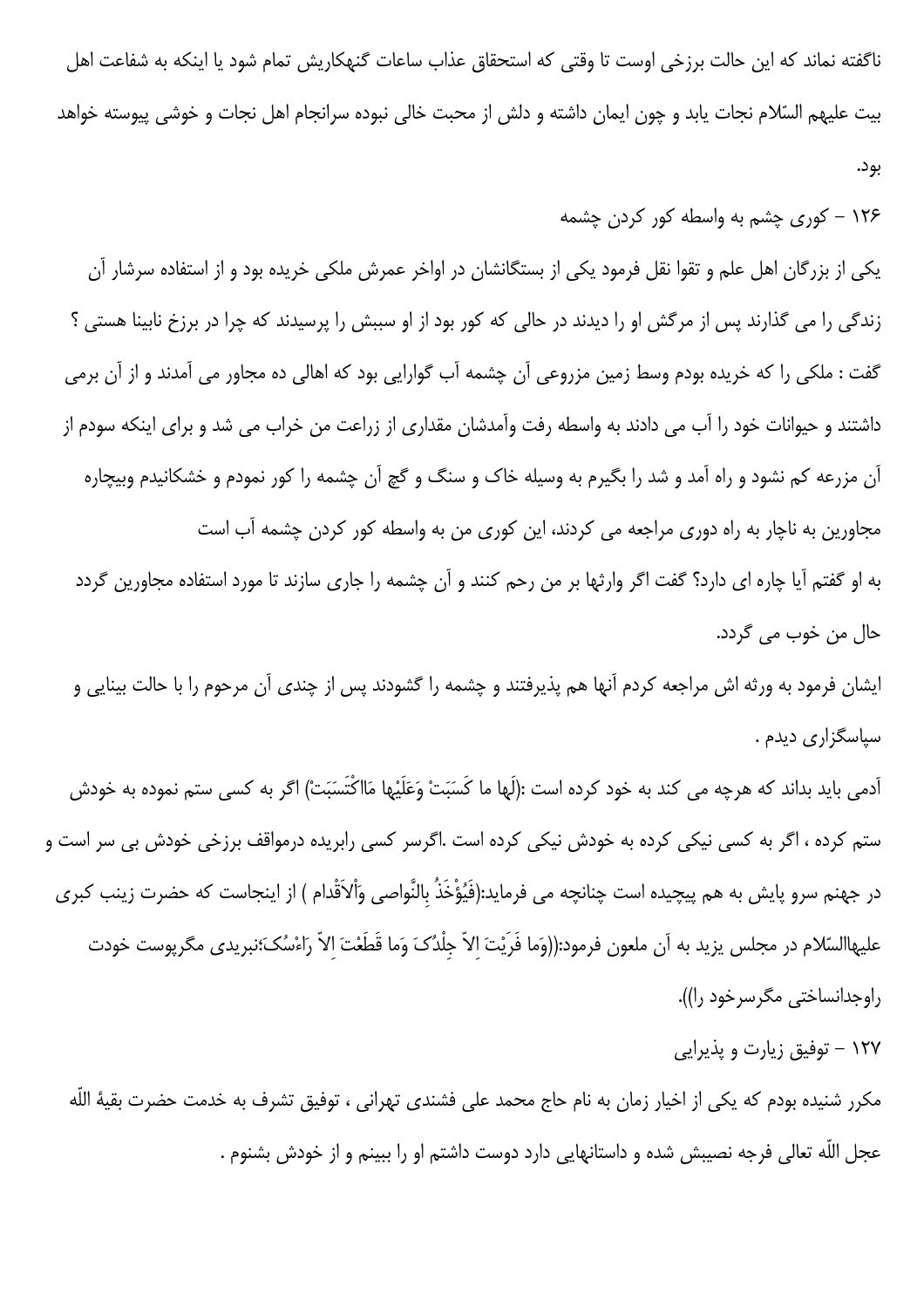در ماه ربیع الثانی ۹۵ در تهران ، حضرت سیدالعلماءالعاملین حاج آقا معین شیرازی دامت برکاته را به اتفاق جناب حاج محمد علی مزبور ملاقات نمودم ، آثار خیر و صلاح وصدق و دوستی اهل بیت علیهم السّلام از او آشکار بود، از آقای حاج آقا معین خواهش نمودم آنچه حاجی مزبور می گوید ایشان مرقوم فرمایند. اینک برای بهره مندی خوانندگان این کتاب عین مرقومه ایشان ثبت می شود:

- بسم اللّه الرحمن الرحيم
- (زیارت در مرتبه اولی )

قریب سی سال قبل عازم کربلا شدیم برای زیارت اربعین ، موقعی بود که برای هر نفر جهت گذرنامه چهارصد تومان می گرفتند، بعد از گرفتن گذرنامه ، خانواده گفت من هم می آیم ، ناراحت شدم که چرا قبلاً نگفته بود، خلاصه بدون گذرنامه حرکت نمودیم و جمعیت ما پانزده نفر بود چهار مرد و یازده زن ویک علویه همراه بود که قرابت با دو نفر از همراهان و عمر آن علویه ۱۰۵ سال بود، خیلی به زحمت او را حرکت دادیم و با سهولت و نداشتن گذرنامه ، خانواده را از دو مرز ایران و عراق گذراندیم و کربلا مشرف شدیم قبل از اربعین و بعد از اربعین ، به نجف اشرف مشرف شدیم و بعد از ۱۷ ربیع الاول قصد كاظمين و سامرا را نموديم آن دو نفر مرد كه از خويشان آن علويه بودند از بردن علويه ناراحت بودند و مى گفتند او را در نجف می گذاریم تا برگردیم ، من گفتم زحمت این علویه با من است و حرکت نمودیم در ایستگاه ترن کاظمین برای سامرا جمعیت بسیار بود و همه در انتظار آمدن ترن بودند که از کرکوک موصل بیاید برود بغداد و بعد از بغداد بیاید و مسافرها را سوار کند و حرکت کنند و با این جمعیت تهیه بلیط و محل بسیار مشکل بود.

ناگاه سید عربی که شال سبزی به کمر بسته بود نزد ما آمد و گفت حاج محمدعلی ! سلام علیکم ! شما پانزده نفر هستید؟ گفتم بله ، فرمود: شما اینجا باشید این پانزده بلیط را بگیرید، من می روم بغداد بعد از نیمساعت با قطار برمی گردم ، یک اطاق دربست برای شما نگاه می دارم شما از جای خود حرکت نکنید. قطار از کرکوک آمد و سید سوار شد و رفت . بعد از نيم ساعت قطار آمد، جمعيت هجوم آوردند، رفقا خواستند بروند من مانع شدم ، قدرى ناراحت شدند، همه سوار شدند آن سید آمد و ما را سوار قطار نمود یک اطاق دربست تا وارد سامرا شدیم آن آقاسید گفت شما را می برم منزل سیدعباس خادم و رفتیم منزل سیدعباس ، من رفتم نزد سیدعباس گفتم ما پانزده نفر هستیم و دو اطاق می خواهیم و شش روز هم اينجا هستيم چه مقدار به شما بدهم ؟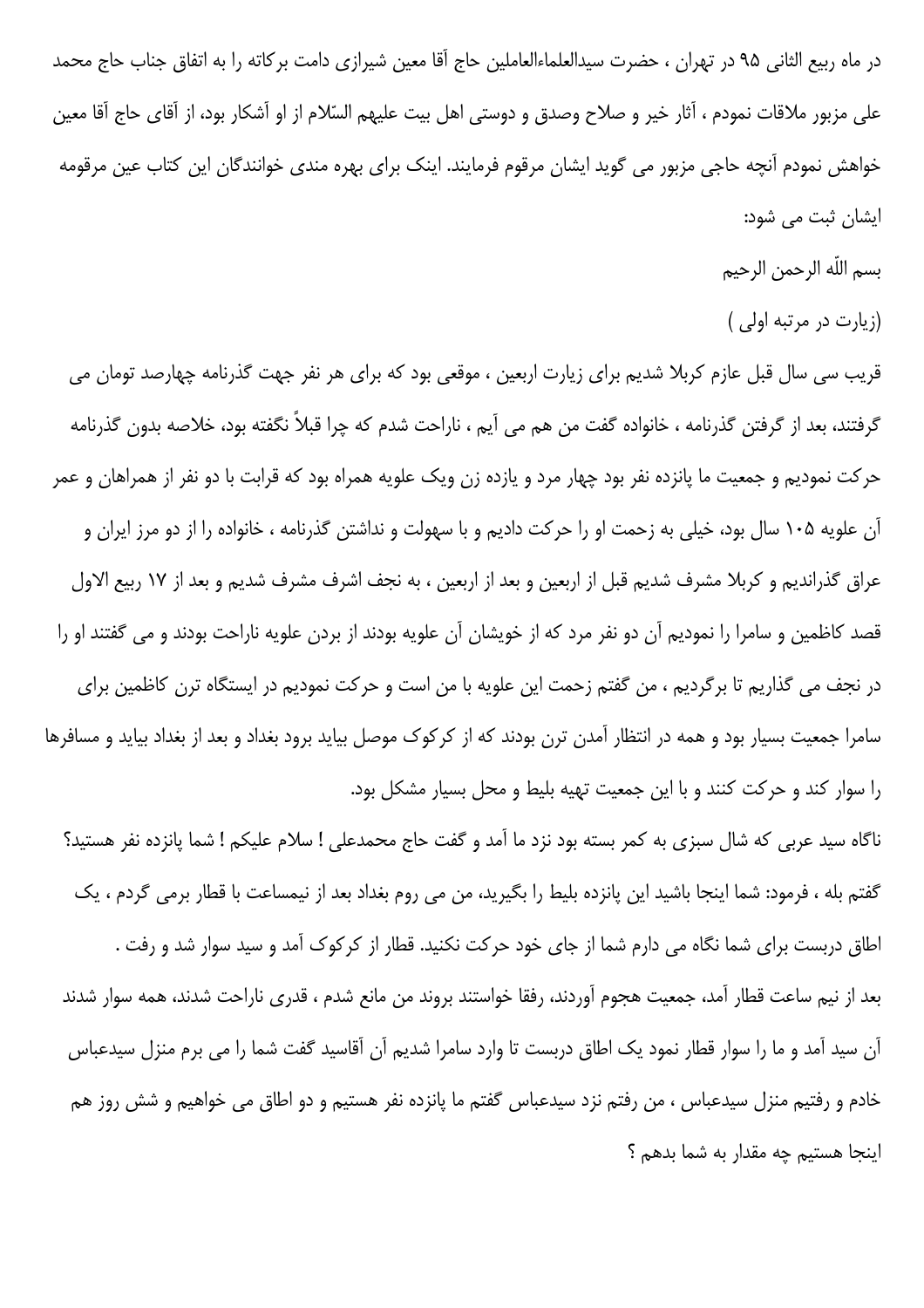گفت یک آقاسیدی کرایه شش روز شما را داد با تمام مخارج خوراک و زیارتنامه خوان ، روزی دو مرتبه هم شما را ببرم سرداب و حرم .

گفتم سید کجاست ؟ گفت الا ن از یله های عمارت پایین رفت . هرچند دنبالش رفتیم او را ندیدیم گفتم از ما طلب دارد پانزده بليط براي ما خريداري نموده ، گفت من نمي دانم تمام مخارج شما را هم داد.

خلاصه بعد از شش روز آمدیم کربلا نزد مرحوم آقا میرزا مهدی شیرازی رفتم و جریان را گفتم سؤ ال نمودم راجع به بدهی نسبت به سید، مرحوم میرزا مهدی گفت با شما از سادات کسی هست ؟ گفتم یک علویه است . فرمود او امام زمان علیه السّلام بوده وشما را مهمان فرموده .

> حقير گويد: و محتمل است كه يكي از رجال الغيب يا ابدال كه ملازم خدمت آن حضرتند بوده است . بر کات احسان به سادات

غرض از نقل این داستان بیان اهمیت احسان به سلسله جلیله سادات خصوصا علویه ها که علاوه بر ثوابهای آخرتی و شفاعت ، آثار دنیویه و برکات ظاهریه هم دارد چنانچه در این داستان چون حاج محمد علی نسبت به آن علویه بروز ارادت و احسان و خدمتگذاری داد چگونه تلافی شد و یک نفر از عباد صالحین رجال الغیب یا ابدال ماءمور می شود برای یاری کردن او و همراهانش وسپس ضیافت شش روزه در سامرا و مرحوم آیت اللّه محمد مهدی شیرازی اعلی اللّه مقامه به دل روشنش دانست كه اين الطاف از بركات آن علويه بوده است .

و ثقهٔ الاسلام حاج میرزا حسین نوری در کتاب ((کلمه طیبه )) چهل روایت و حکایت از مدارک معتبره در فضیلت و برکات احسان به سلسه سادات نقل کرده است و تبرکا یک داستان از آنها نقل می شود.

بدهی سادات به حساب علی (ع)

به اسانید متعدده نقل شده است از ابراهیم بن مهران که گفت در همسایگی ما در کوفه مردی بود به نام ابوجعفر و هرگاه شخصی علوی از او چیزی می خواست فورا به او می داد اگر قیمت آن را داشت از او می گرفت و اگر نداشت به غلامش می گفت بنویس این مبلغ را در حساب علی بن ابیطالب علیه السّلام و مدتی طولانی حال او چنین بود تا اینکه فقیر و مفلس شد و در خانه نشست و در دفتر خود نظر می کرد پس اگر می یافت یکی از بدهکاران خود را که زنده است کسی را نزد او می فرستاد تا آن مال را از او بگیرد و به آن معیشت می نمود و اگر می دید مرده است یا چیزی ندارد خطی بر اسمش می کشید پس در این ایام روزی بر در خانه خود نشسته بود و در دفتر خود نظر می کرد پس یک نفر ناصبی (دشمن اهل بیت ) بر او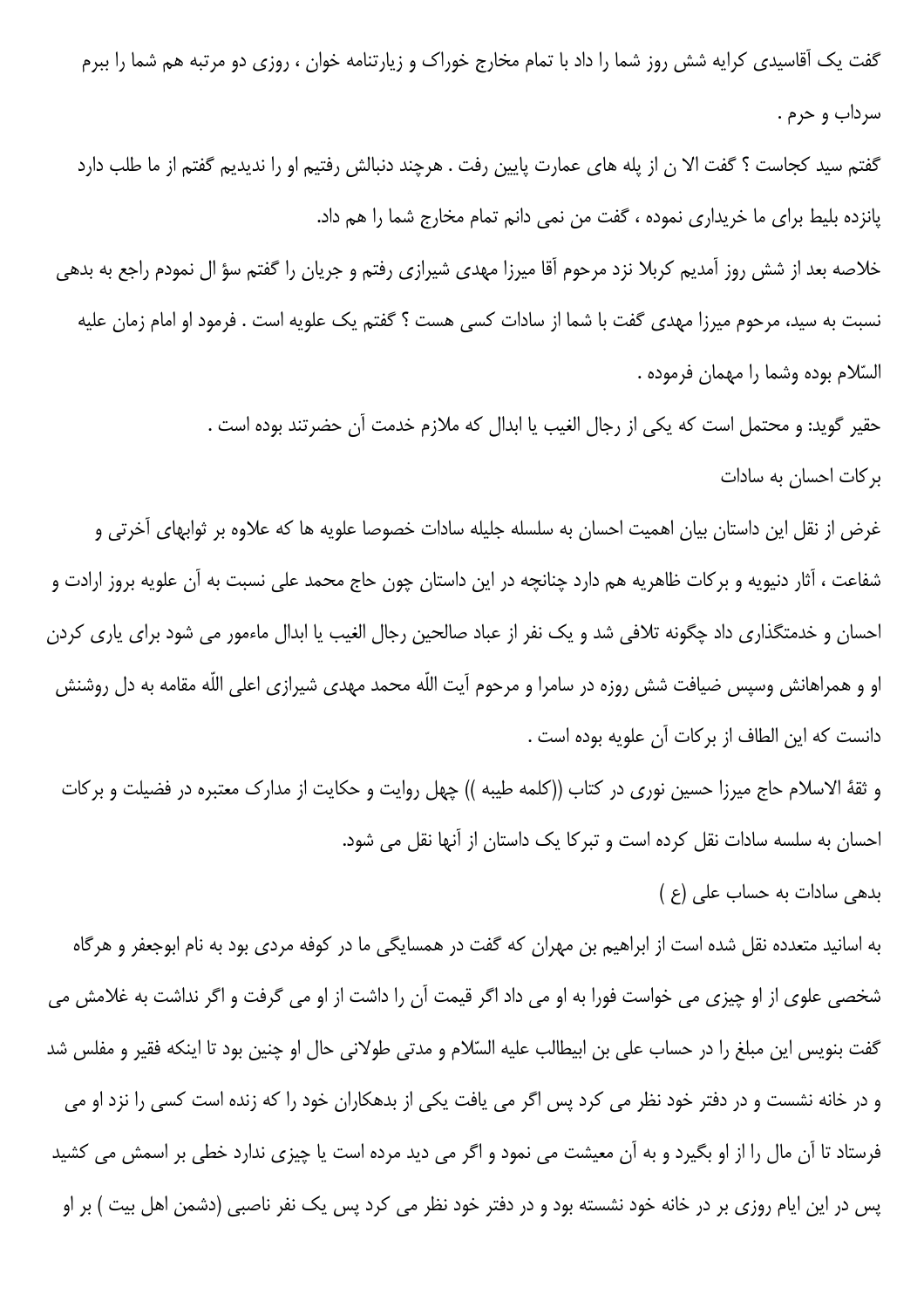گذشت پس به طور مسخره و طعنه و شماتت به او گفت بدهکار بزرگ تو علی بن ابیطالب با تو چه کرد؟ ابوجعفر از سخن ناروای او سخت آزرده شد و برخاست داخل خانه شد چون شب درآمد در خواب دید حضرت رسول خدا صلّی اللّه علیه و آله را كه با او بود حسن و حسين عليهما السّلام پس حضرت به ايشان فرمود كجاست پدر شما اميرالمؤ منين ، ناگاه آن حضرت حاضر شد و گفت يا رسول اللّه ! حاضرم ، رسول خدا صلّى اللّه عليه و آله فرمود چرا حق اين مرد را نمى دهى ؟ امیرالمؤ منین عرض کرد یا رسول اللّه ! این حق اوست در دنیا که آورده ام پس داد به آن مرد کیسه ای از صوف (پشم ) سفید و فرمود این حق تو است رسول خدا صلّی اللّه علیه و آله فرمود بگیر این را ورد مکن هرکس که بیاید نزد تو از فرزندان او و بخواهد چیزی را که نزد تو است و بعد از این برای تو فقری نخواهد بود.

ابوجعفر گفت : بیدار شدم در حالی که کیسه در دستم بود و زوجه خود را بیدار کردم گفتم چراغ را روشن کن چون نظر کردم هزار اشرفی در آن بود و چون به دفتر خود مراجعه کردم دیدم تمام دین آن حضرت همین مبلغ بود نه کمتر نه زیادتر و در روایت دیگر که دید آنچه دین آن حضرت نوشته بود همه محو گردیده است .

١٢٨ - آماده شدن مقدمات زيارت كربلا

(داستان دوم ) قریب بیست سال قبل شب جمعه بود با آقا سید باقر خیاط و جمعی رفتیم مسجد جمکران همه خوابیدند و من بیدار بودم و فقط پیر مردی بیدار بود و شمعی در پشت بام روشن کرده بود و دعا می خواند و من مشغول به نماز شب بودم ، ناگاه دیدم هوا روشن شد، با خود گفتم ماه طلوع نموده هرچند نگاه کردم ماه را ندیدم یک مرتبه دیدم به فاصله پانصدمتر زیر یک درختی یک سید بزرگواری ایستاده و این نور از آن آقاست .

به آن پیرمرد گفتم شما کنار آن درخت سیدی را می بینی ؟ گفت هوا تاریک است چیزی دیده نمی شود خوابت می آید برو بگير بخواب ، دانستم كه آن شخص نمي بيند.

من به آن آقا گفتم آقا من می خواهم بروم کربلا نه پول دارم نه گذرنامه ، اگر تا صبح پنجشنبه آینده گذرنامه با پول تهيه شد می دانم امام زمان هستید و الا یکی از سادات می باشید. ناگاه دیدم آن آقا نیست و هوا تاریک شد، صبح به رفقا گفتم و داستان را بیان نمودم بعضیها مرا مسخره نمودند.

گذشت تا روز چهارشنبه صبح زود در میدان فوزیه برای کاری آمده بودم و منزل دروازه شمیران بود کنار دیواری ایستاده بودم و باران می آمد پیرمردی آمد نزد من او را نمی شناختم گفت حاج محمدعلی مایل هستی کربلا بروی گفتم خیلی مایلم ولی نه پول دارم و نه گذرنامه . گفت شما ده عدد عکس با دو عدد رونوشت سجل را بیاورید، گفتم عیالم را می خواهم ببرم ،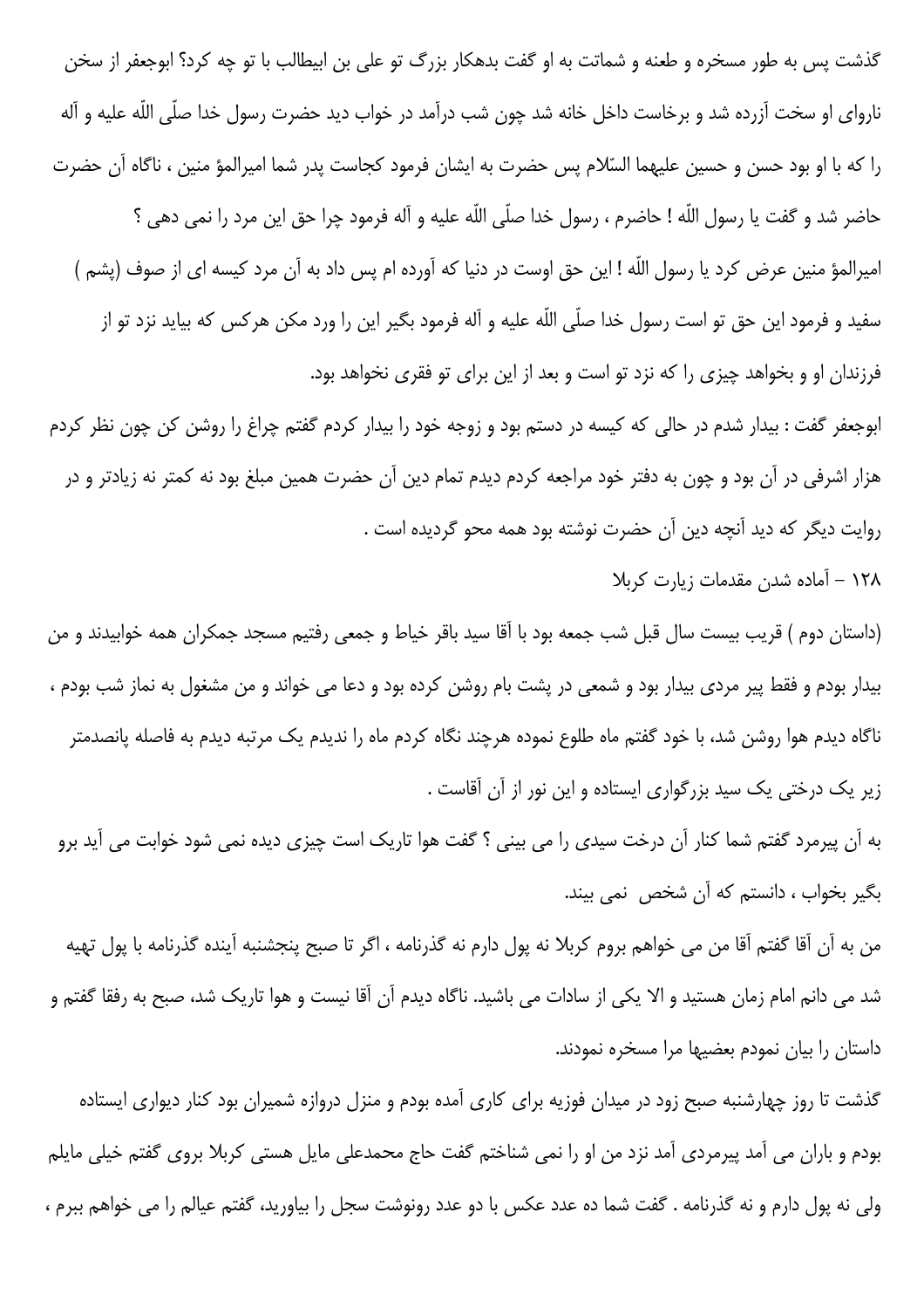گفت مانعی ندارد، بعد به فوریت رفتم منزل ، عکس و رونوشت شناسنامه را موجود داشتم و آوردم گفت فردا صبح همین وقت بیایید اینجا، فردا صبح رفتم همان محل آن پیرمرد آمد گذرنامه را با ویزای عراقی به ضمیمه پنجهزار تومان به من داد و رفت و بعدا هم او را ندیدم . رفتم منزل آقا سیدباقر، ختم صلوات داشتند بعضی از رفقا از راه مسخره گفتند گذرنامه را گرفتی ؟ گفتم بلی و گذرنامه را با پنج هزار تومان نزد آنها گذاردم ، تاریخ گذرنامه را خواندند و دیدند روز چهارشنبه است ، شروع به گریه نمودند و گفتند که ما این سعادت را نداریم .

۱۲۹ – دادرسی از محتضر

حضرت حجهٔ الاسلام اَقای حاج سید اسداللّه مدنی در نامه ای که مرقوم فرموده اند چنین می نویسند: روز عيدى بود (يكى از اعياد مذهبى ) نزديك ظهر به قصد زيارت مرحوم آيت اللّه حاج سيد محمود شاهرودى قدس اللّه نفسه الزكيه به منزلشان رفتم با اينكه وقت دير و رفت و آمد تمام شده و معظم له اندرون تشريف برده بودند اظهار لطف فرموده دوباره به بیرونی برگشتند. به مناسبتی که پیش آمد، فرمودند وقتی با مرحوم عباچی از بلده مقدسه کاظمین علیهما السّلام پیاده به قصد زیارت سامرا حرکت کردیم ، بعد از زیارت حضرت سیدمحمد سلام اللّه علیه در بلد یک فرسخی راه رفته بوديم كه آقاي عباچي بكلي از حال رفته و قدرت حركت از او سلب و افتادند و به من گفتند چون مرگ من حتمي است نه راه رفتن و نه برگشتن و از دست شما نسبت به من كارى نمى آيد اگر شما اينجا بمانيد القاى نفس در تهلكه و حرام است ، بنابراین بر شما واجب است که حرکت کرده و خودتان را نجات بدهید و نسبت به من هم چون هیچ کاری از شما ساخته نیست تکلیفی ندارید.

به هرحال ، با كمال ناراحتى ، من ايشان را همانجا گذاشته و بر حسب تكليف ، حركت كردم فردا كه به سامرا رسيده وارد خان شدم ناگهان دیدم آقای عباچی از خان رو به بیرون می آیند، بعد از سلام و دیدنی پرسیدم چطور شد که قبل از من آمدىد؟

ایشان فرمودند بلی چنانچه دیروز دیدی من مهیای مرگ بوده و هیچ چاره ای تصور نمی کردم حتی دراز کشیده و چشمها را هم کرده (روی هم گذاشته ) و منتظر مرگ بودم ، فقط گاهی که صدای نسیم را می شنیدم به خیال اینکه حضرت ملک الموت است به قصد دیدار و زیارتش چشمها را باز کرده چون چیزی نمی دیدم دوباره چشمها را می بستم تا وقتی به صدای پایی چشم باز کرده دیدم شخصی لباس عربی معمولی به تن و افسار الاغی به دستش بالای سرم ایستاده است از من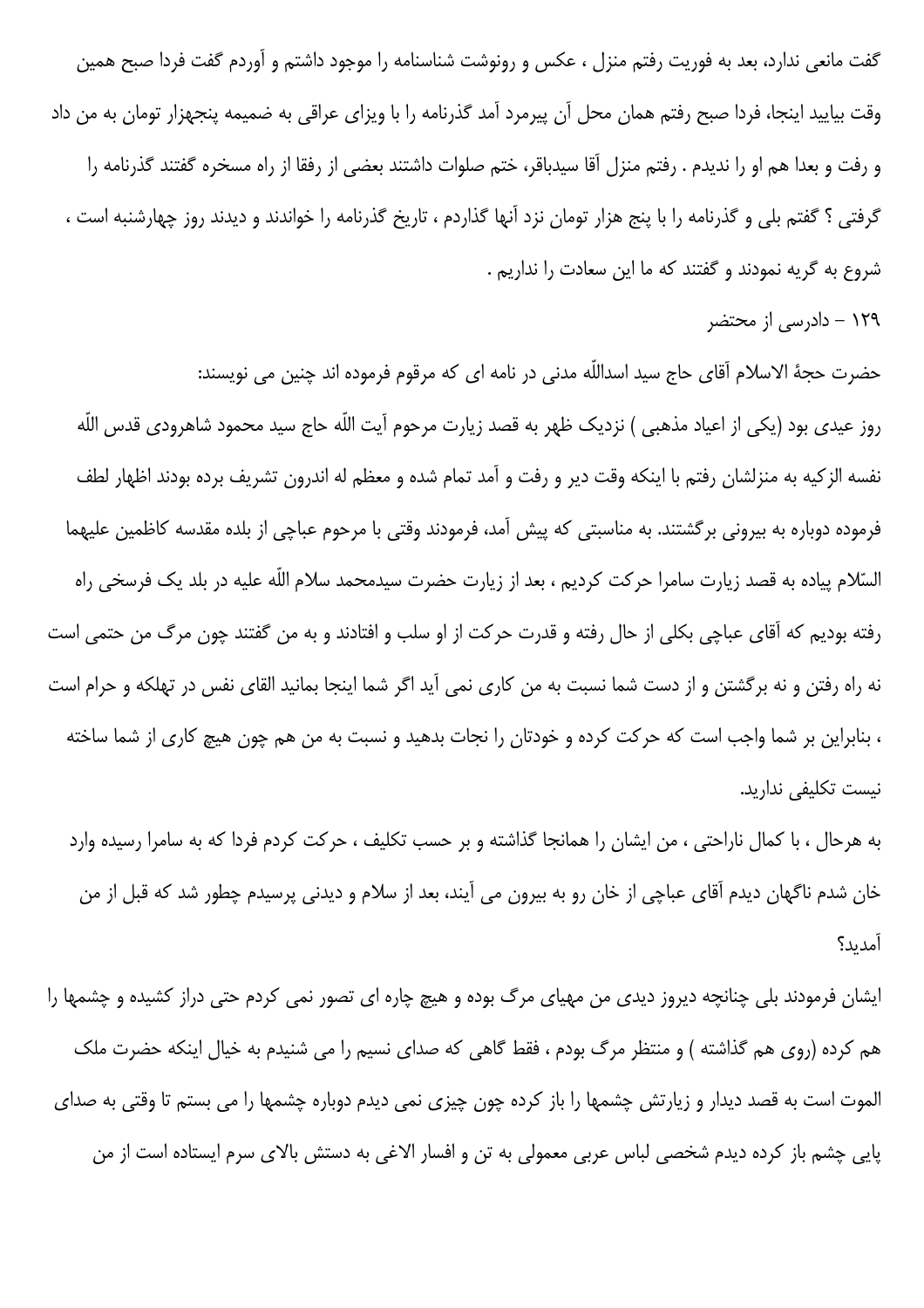احوالپرسی فرموده وجهت خوابیدنم را در وسط بیابان پرسیدند جواب دادم تمام بدنم درد می کند قدرت حرکتی نداشته و منتظر مرگ هستم .

فرمودند بلند شوید تا شما را برسانم . عرض کردم قدرت ندارم ، به دست خودشان مرا بلند نموده سوارم کرد و احساس می کردم به هرجایی از بدنم دستش می رسید بکلی راحت می شد تا تدریجا دست مبارکش به اعضایم رسیده و تمام اعضا راحت شد به جوری که اصلاً هیچ خستگی نداشتم و آن شخص افسار حیوان را می کشید. هرچه از ایشان خواهش کردم که سوار شوند قبول نفرموده و فرمودند من به پیاده روی عادت دارم . در آن بین ملتفت شدم که شال سبزی به کمر دارد به خودم خطاب کردم که خجالت نمی کشی سیدی از ذریه رسول خدا صلّی اللّه علیه و آله پیاده و افسار بکشد و تو سوار باشی ، فورا دست و پایم را جمع کرده خودم را پایین انداخته وعرض کردم آقا! خواهش می کنم شما سوار شوید، آن موقع بود که خودم را در خان دیده و از کسی خبری نبود، به تاریخ ۲۹ ربیع الثانی ۹۵.

نظیر این داستان است داستانی که از آیت اللّه سید شهاب الدین مرعشی دامت برکاته نقل گردیده و مرقومه ایشان که در كتاب منتقم حقيقى ، صفحه ١٧۵ ثبت شده است براى مزيد بصيرت اينجا نقل مى گردد:

# ۱۳۰ - فریادرسی از درمانده بیابان

سید جلیلی که از اهل علم و قطع به صدق و سداد و تقوای او هست وقتی پیاده از سامرا برای زیارت حضرت سید محمد می رفته و جاده را گم کرده بوده و پس از یاءس از زندگی خود به واسطه عطش فوق العاده و گرسنگی و وزیدن باد سموم در قلب الاسد، بیهوش شده روی خاکهای گرم افتاده بود، دفعتا چشم باز کرده سر خود را بر دامن شخصی می بیند آن شخص کوزه آبی به لب او رسانده ، سید می گوید چنین آبی در مدت عمر در شیرینی و گوارایی نچشیده بودم ، پس از سیراب شدن سفره را باز نموده دو سه قرص نان ارزن به جهت سید تهیه فرموده سید غذا میل نموده و آن عرب به سید فرمود یا سید در این نهر جاری خود را شستشو بده .

سید می گوید عرض کردم یااخا! اینجا نهری نیست من از عطش مشرف به هلاکت بودم و شما به داد من رسیدید. عرب فرمود این آب است و جاری و زلال و خوشگوار، می گوید به مجرد صدور این کلمه از شخص عرب متوجه شدم دیدم نهر باصفایی است و تعجب کردم نهر به این نزدیکی و من از عطش مشرف به تلف بودم .

الحاصل ، عرب فرمود یا سید قصد کجا را داری ؟ عرض کرد حرم مطهر حضرت سیدمحمد، عرب فرمود این حرم سیدمحمد است ، سید می گوید دیدم نزدیک سایه بقعه حضرت سیدمحمد هستم و حال آنکه محلی را که راه را گم کرده بودم قادسیه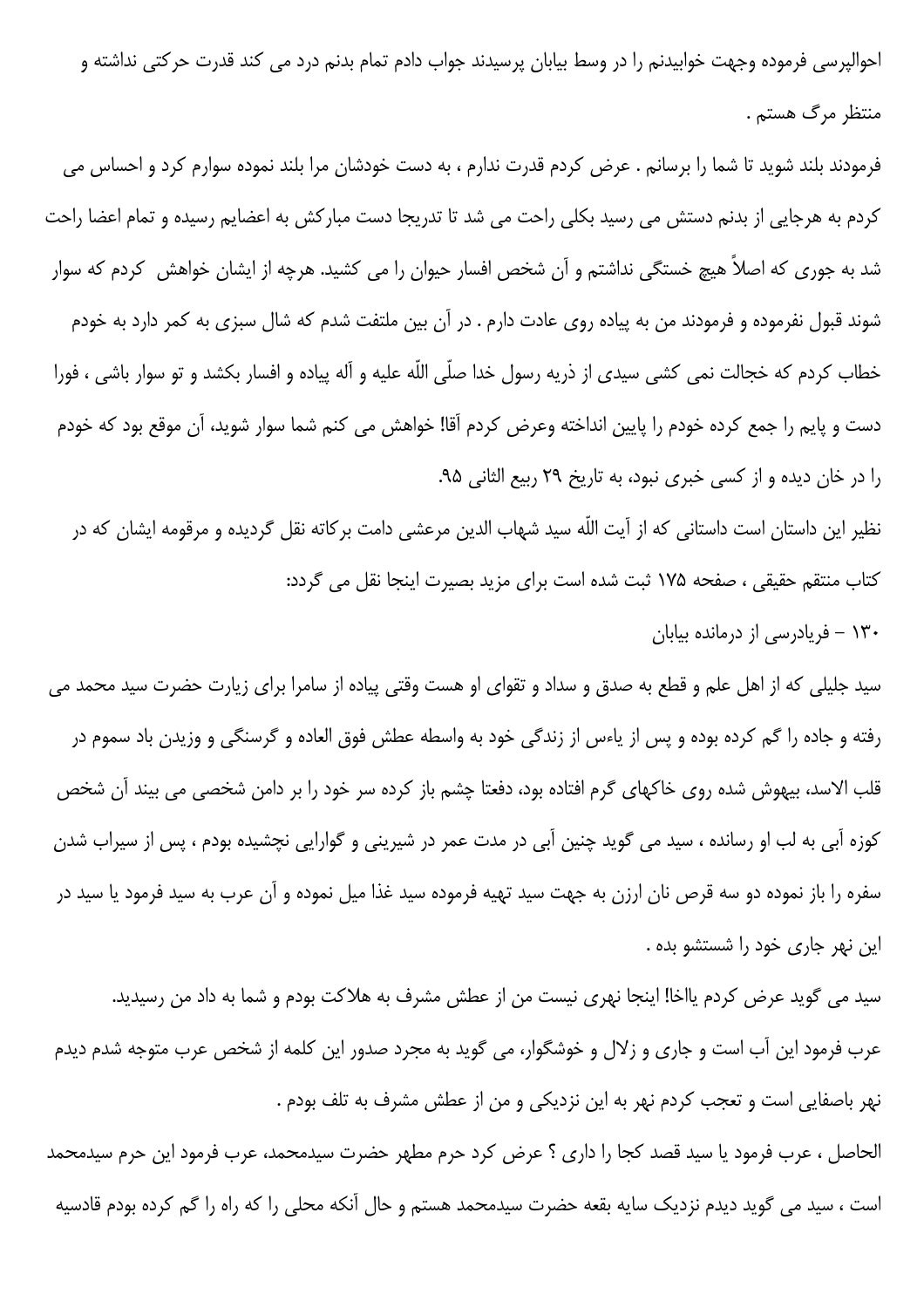بود و مسافت زیادی تا سیدمحمد بود به هرحال از فوایدی که در این چند قدم آن عرب مذاکره فرموده بود تاءکید شدید در تلاوت قرآن مجید و انکار شدید بر کسانی که می گویند قرآن تحریف شده حتی نفرین فرمودند بر روایتی که جعل احادیث تحريف را نموده اند.

و نیز تاءکید در برّ والدین حیا و میتا و تاءکید در زیارت بقاع متبرکه ائمه و امامزاده ها و تعظیم آنها و تاءکید در احترام ذرّیه علويه و تاءكيد در نمازشب . و فرمود يا سيد حيف است از اهل علم كه خود را وابسته به ما بدانند و مداومت بر اين عمل ننمایند وسفارشهای دیگری هم فرمود.

سید می گوید چون به نظرم خطور کرد که این شخص عرب کیست که این امور غریبه از او دیدم و این نصایح از او شنیدم ، فورا از نظرم نايديد شد.

۱۳۱ – کلید چمدان به دامنش می افتد

عبد صالح متقی حاج ملا علی کازرونی که داستانهای چندی از ایشان نقل گردید و عکسشان نیز در صفحات گذشته چاپ گردید عجایبی دارد از اجابت دعاها و الطاف و عنایات حضرت آفریدگار جل جلاله از آن جمله فرمود:

سفر حج که خداوند میسر فرمود با هواپیما از کویت برای جده حرکت نمودم ، نزدیک جده که رسید به وسیله بلندگو اعلان کردند که چند دقیقه دیگر به جده می رسیم و باید هرکس چمدان خود را همراه برداشته وآماده تفتیش باشد، دست در جیب خود نمودم که کلید چمدان را بیرون بیاورم دیدم نیست ، متوجه شدم که در منزل فراموش کرده ام همراه بیاورم ، سخت ناراحت شدم ، عرض کردم پروردگارا! من میهمان تو هستم و ساعت دیگر می خواهم برای دخول خانه ات مُحرم شوم . لباس احرامی هم در چمدانست با نبودن کلید چکنم ؟

می فرمود به خدای لاشریک له در آن حال کلید در دامن من افتاد به طوری که رفیقم که پهلوی من نشسته بود (پسر مرحوم سید حسن دندانساز) متوجه شد و پرسید چه بود؟ حقیقت مطلب را به او گفتم کلید را برداشته شکر خدای را بجا أوردم .

در ذیل داستان ۲۵ گفته شد این قسم اجابت دعوات و خوارق عادات از یک بنده شایسته الهی جای شگفتی نیست . نتبحه یک عمر اخلاص

حاج علی مزبور سلمه اللّه تعالی که سن شریفش قریب هفتاد باید باشد تا آنجا که بنده می دانم عمری را در بندگی و فرمانبرداری و صدق و اخلاص و محبت حضرت آفریدگار و اهل بیت اطهار علیهم السّلام گذرانده و از حالاتش پرهیز از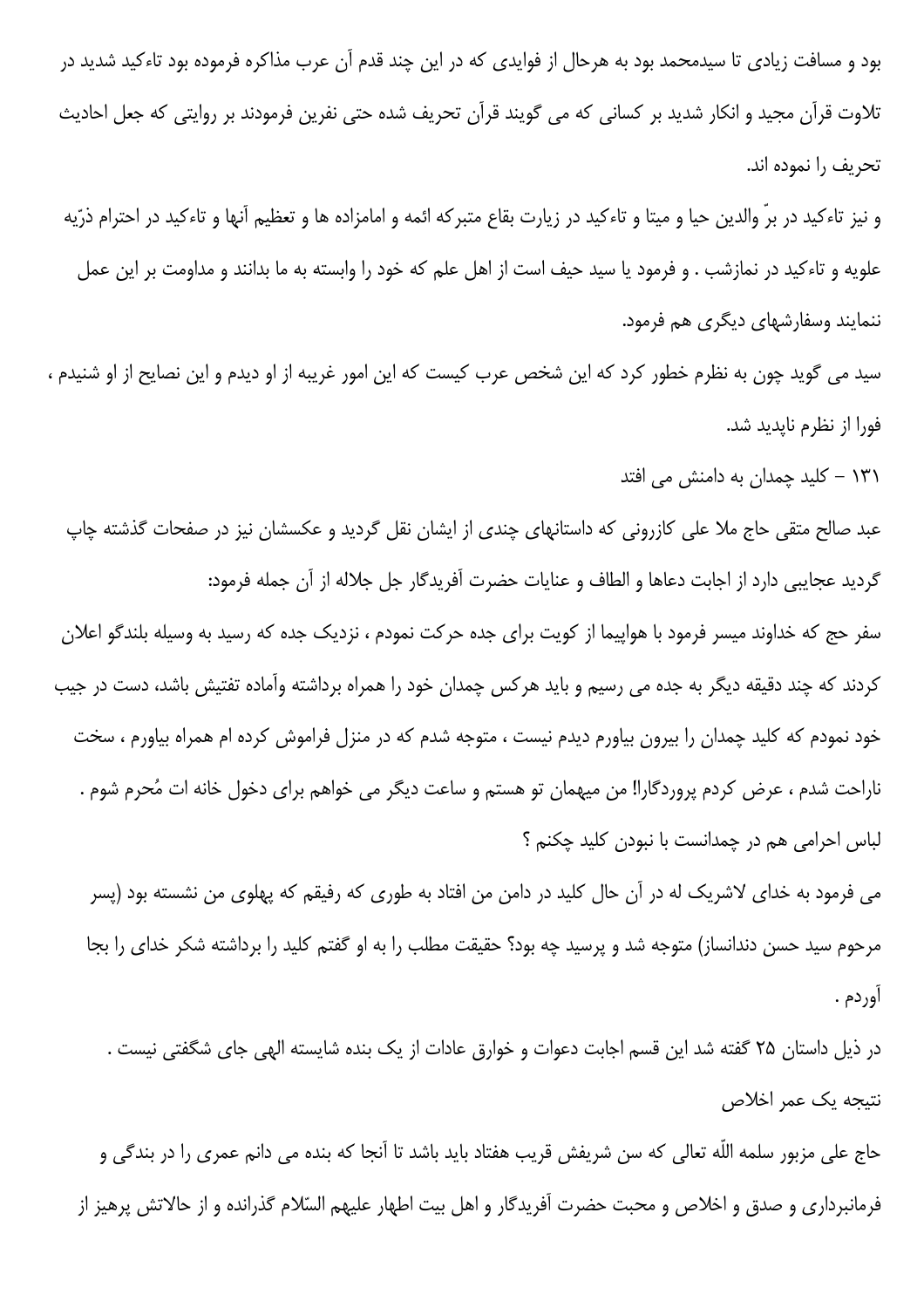غفلت است مراقبه و ملاحظه حضور حضرت احدیت جل شاءنه را دارد و شکی نیست کسی که راه و روش او چنین باشد به مقام قرب می رسد و آشکار است از آثار قرب ، رسیدن به قدرت بی نهایت حضرت احدیت جل جلاله است و چون عالم دنیا تنگ است ظهور تام این قدرت پس از مرگ مؤ من است و گاهی در همین دنیا ظهوراتی هم دارد مانند جناب آصف بن برخیا که تخت سلطنتی بلقیس ملکه سبا را در یک چشم به هم زدن از شهر شام در حضور حضرت سلیمان حاضر ساخت به شرحی که در تفسیر سوره نمل رسیده است .

بچه را در هوا نگه میدارد

روزی یک نفر از بندگان صالح از کوچه ای می گذشت دید وسط کوچه مردم جمعند و سروصدا می کنند پرسید چه خبر است ؟ گفتند در این خانه بچه ای پشت بام رفته است مادرش در تعقیب اوست ، شیون و ناله می کند می ترسد از بام بیفتد در این اثنا بچه پایش را روی ناودان گذاشته از آن بالا می افتد، فورا آن عبد صالح می گوید: خدایا! او را بگیر، بچه در هوا می ماند تا آن عبد صالح اورا می گیرد و به مادرش ٍ می رساند.

مردم چون چنین دیدند اطراف او را گرفته دست و پایش را می بوسند و او می فرموده ای مردم ! چیز مهمی واقع نشده ، بنده عاجزی که عمری از خداوند بزرگ اطاعت نموده اگر خداوند هم عرض او را بشنود و حاجتش را روا فرماید عجیبی نىاشد.

گواه این فرمایش ، این قسمت از حدیث قدسی است ، خداوند می فرماید:((هرکس با من همنشین شود من هم با او همنشین باشم و هرکس مرا مطیع و فرمانبردار شود من هم هرچه او بگوید انجام دهم ))(۸۵). ۱۳۲ – رو به حسین (ع ) قبله حقیقی

مرحوم حاج عبدالعلي معمار عالم فرد عليه الرحمه نقل كرد: اوقاتي كه موفق به زيارت كربلا بودم ، روزي در صحن مقدس نشسته بودم ، یک نفر هم نزدیک من نشسته بود، اسم او را پرسیدم گفت فلان خراسانی . از شغل او پرسیدم گفت ((بنایی )). دیدم با من هم شغل است ، پرسیدم زوار هستی یا مجاور؟ گفت سالهاست در این مکان شریف سرگرم بنایی هستم . گفتم در این مدت اگر عجایبی دیده ای برای من نقل کن ، گفت :

متصل به صحن شریف سمت قبله قبری است مشهور به قبر دده و چون مشرف به خرابی بود چند نفر حاضر شدند آن را تعمیر کنند و به من مراجعه نمودند و من اقدام نمودم و برای محکم شدن شالوده ، به کارگرها دستور دادم اطراف قبر را بکنند، قسمتی که نزدیک قبر بود در اثنای حفر، جسد آشکار گردید به من خبر دادند، چون مشاهده کردم دیدم جسد تازه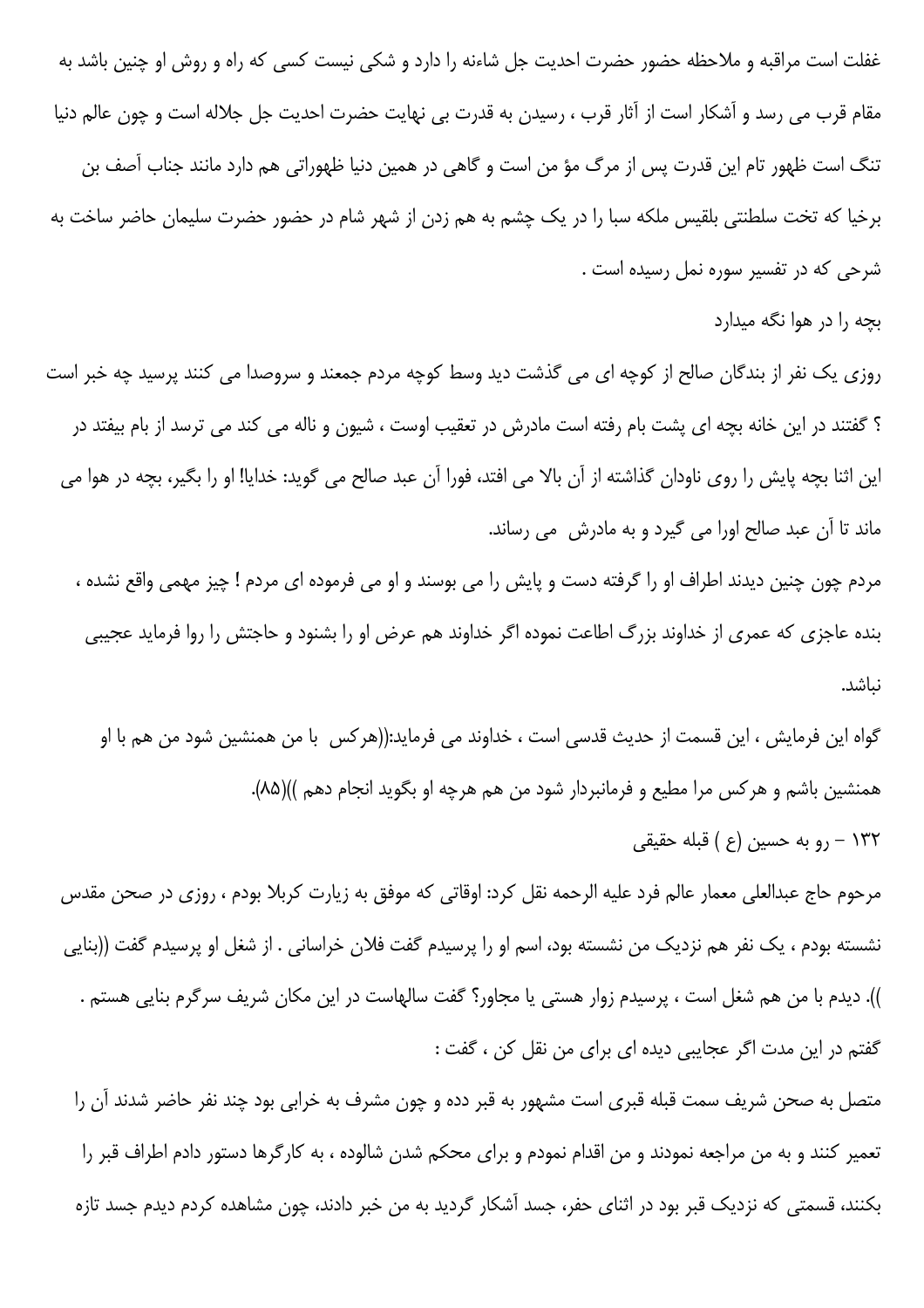است و لیکن به سمت چپ خوابیده ؛ یعنی صورتش رو به قبر مطهر حضرت سیدالشهداء علیه السّلام است و پشت او رو به قبله است و به همان حالت قبر را پوشانده و تعمیر آن را به اتمام رساندم .

مؤ يد اين داستان است آنچه را مرحوم حاج ميرزا حسين نورى اعلى الله مقامه در كتاب ((دارالسلام )) نقل نموده كه استاد ما علامه بزرگوار شيخ عبدالحسين تهرانى اعلى الله مقامه براى توسعه سمت غربى صحن مطهر حضرت سيدالشهداء عليه السّلام خانه هایی خرید و جزء صحن شریف قرار داد و قریب شصت سرداب برای دفن اموات در همان قسمت قرار داد و  $\overline{\phantom{a}}$ روی آنها طاق زدند و مردم مردگان خود را در آن سردابها دفن می کردند، چون مدتی گذشت دانسته شد که طاق روی سردابها در اثر کثرت عبور مردم بر آن ، توانایی تحمل را ندارد و ممکن است فرو ریزد و سبب زحمت و هلاکت شود، لذا شیخ امر فرمود که طاق را بردارند و از نو دو مرتبه با استحکام بیشتری بنا کنند و چون جماعت بسیاری در سردابها دفن شده بودند امر فرمود سردابی را خراب کنند و بنا کنند، بعد سرداب دیگر و هر سردابی را خراب می کردند یک نفر پایین می رفت و خاک بر جسد مرده می ریخت به مقداری که کشف نشود و هتک حرمت اموات نشود، پس مشغول شدند تا رسیدند به سردابی که مقابل ضریح مقدس بود چون پایین رفتند برای پوشانیدن جسدها، دیدند تمام جسدهایی که در این قسمت هست سرهایشان که در جهت غرب بوده به جای پایشان که رو به قبر شریف بوده قرار گرفته و پاها به سمت غرب است . مردم خبر شدند جماعت بی شماری می آمدند و این منظره عجیبه را مشاهده می کردند و آن جسدهایی که در این قسمت بوده و منقلب گردیده سه جسد بوده که یکی از آنها جسد أقامیرزا اسماعیل اصفهانی نقاش بوده که در صحن مقدس مشغول نقاشی بوده و پسرش وقتی که منظره جسد پدر را می بیند گواهی می دهد که من هنگام دفن پدرم حاضر بودم و بدن پدرم را که دفن کردم پاهایش رو به ضریح مقدس بود والحال می بینم سرش رو به ضریح است و آشکار شد بر مردم اینکه این تغییر وضع جسد چند میت تاءدیبی از طرف خداوند است بندگانش را که بشناسند راه ادب و طریقه معاشرت با ائمه عليهم السّلام .

و در همان روز، فاضل صالح متقى حاج ملا ابوالحسن مازندرانى براى من نقل كرد و گفت مدتى پيش از ظهور اين معجزه خوابی دیدم که در تعبیر آن حیران بودم وامروز تعبیرش آشکار شد و آن خواب این بود: تقیه صالحه خاله فرزندم چون فوت شد او را در همین قسمت از صحن شریف دفن کردم پس شبی در خواب او را دیدم و از

حالش و أنچه برایش پیش أمده پرسش کردم ، گفت به خیر و عافیت و خوبی و سلامتی هستم غیر از اینکه تو مرا در مکان تنگی دفن کردی که نمی توانم پایم را دراز کنم و دائما باید سرم را بر زانو گذارم .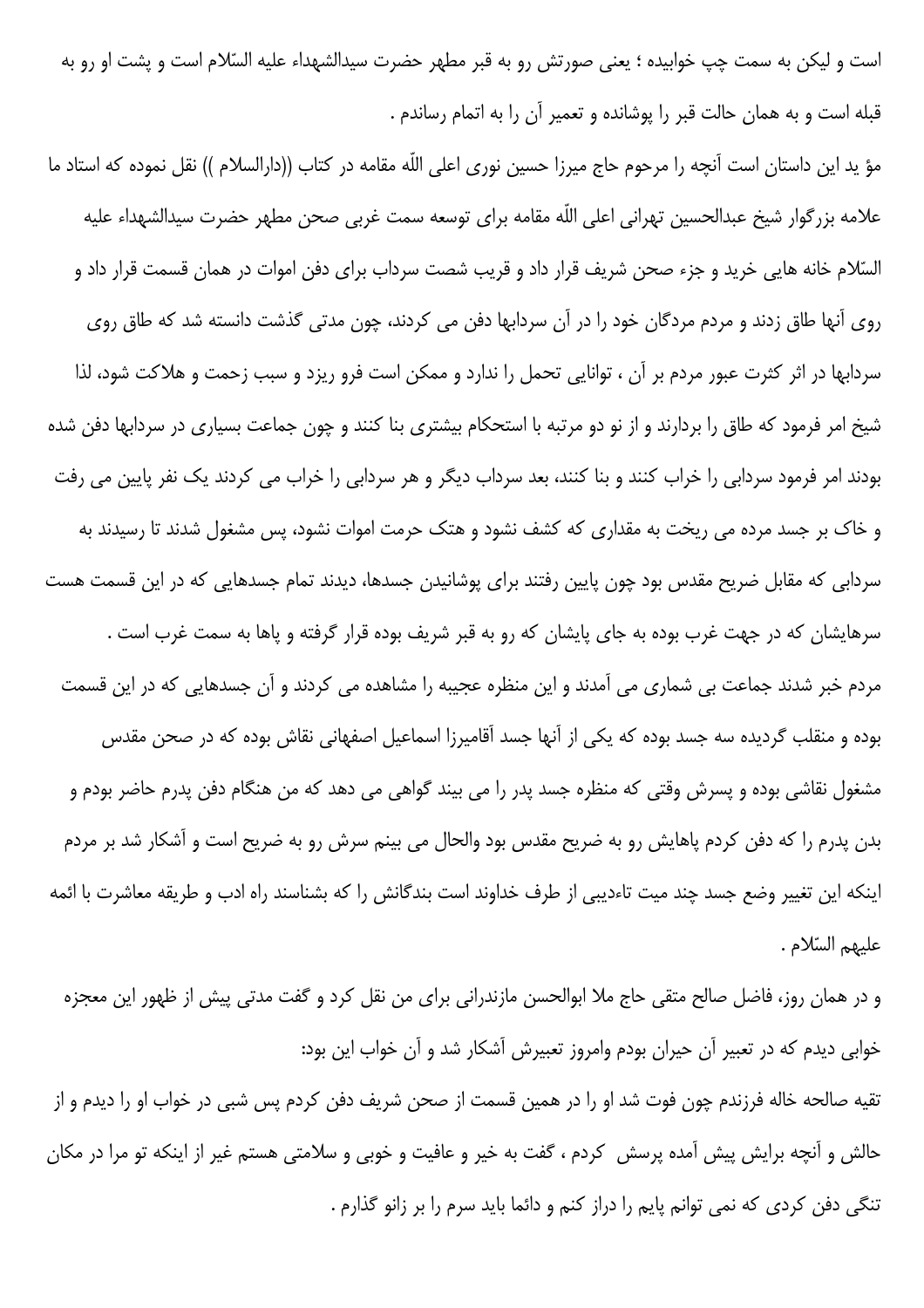چون بیدار شدم جهت آن را ندانستم تا الا ن که دانستم پا را به سمت قبر مطهر دراز کردن بی ادبی به ساحت قدس امام عليه السّلام است و اين معجزه در ماه صفر ١٢٧۶ بوده است .

مستفاد از این دو داستان آن است که خداوند به این تغییر وضع جسد چند میت به مسلمانان مقام و شاءن امام ها و لزوم احترام و تكريم و ادب با ايشان را بفهماند جايي كه خداوند راضي نيست ياي ميت يا يشت ميت به قبر امام عليه السّلام باشد پس زنده ها چقدر باید رعایت ادب و احترام قبر شریف را بنمایند.

خداوند لعنت کند و زیاد فرماید عذاب جماعتی را که خود را مسلمان می دانستند و به این قبر شریف اهانتها نموده و زوارش را منع می نمودند بلکه شکنجه ها می دادند، خصوصا متوکل عباسی که عده ای را ماءمور کرد برای خراب کردن و از بین بردن آثار آن و از عجایب آنکه عاقبت همین متوکل زوار را آزاد گذاشت به تفصیلی که در خصائص الحسینیه شیخ شوشتری عليه الرحمه ذكر شده است .

۱۳۳ - جسد سالمی از ۱۳۰۰ سال قبل به دست آمد

در روزنامه کیهان پنجشنبه ۳ مرداد ۱۳۵۳ شماره ۹۳۱۹ قضیه عجیبی ذکر شده که عین مطالب آن اینجا درج می گردد: در حفاری که چند سارق ناشناس در یزد کردند، جسد سالمی از ۱۳۰۰ سال قبل به دست آمد.جسد متعلق به ((بی بی حیات )) یکی از زنان نامدار صدراسلام است .

یزد خبرنگار کیهان چند سارق ناشناس ، برای سرقت اشیای عتیقه شبانه قبر ((بی بی حیات )) یکی از زنان نامدار صدراسلام را در روستای فهرج یزد، شکافتند و با جسد سالم وی روبرو شدند.

به دنبال نبش قبر بی بی حیات ، روستائیان فهرج ، جریان دستبرد به زیارتگاه شهدای فهرج را به اداره فرهنگ و هنر یزد اطلاع دادند و کارشناس اداره فرهنگ و هنر یزد نیز، ضمن دیداری از قبر و جسد کشف شده ، سالم بودن و تعلق جسد را به ((بی بی حیات )) تاءیید کردند.

جسد کشف شده که حدود ۱۳۰۰ سال پیش در زیارتگاه شهدا دفن شده ، هنوز متلاشی نشده و صورت و ابروها کاملاً برحسته مانده است .

خبرنگار کیهان در یزد که خود از نزدیک ، جسد کشف شده را دیده است می نویسد: حتی موهای سر جسد، کاملاً سیاه و بلند است .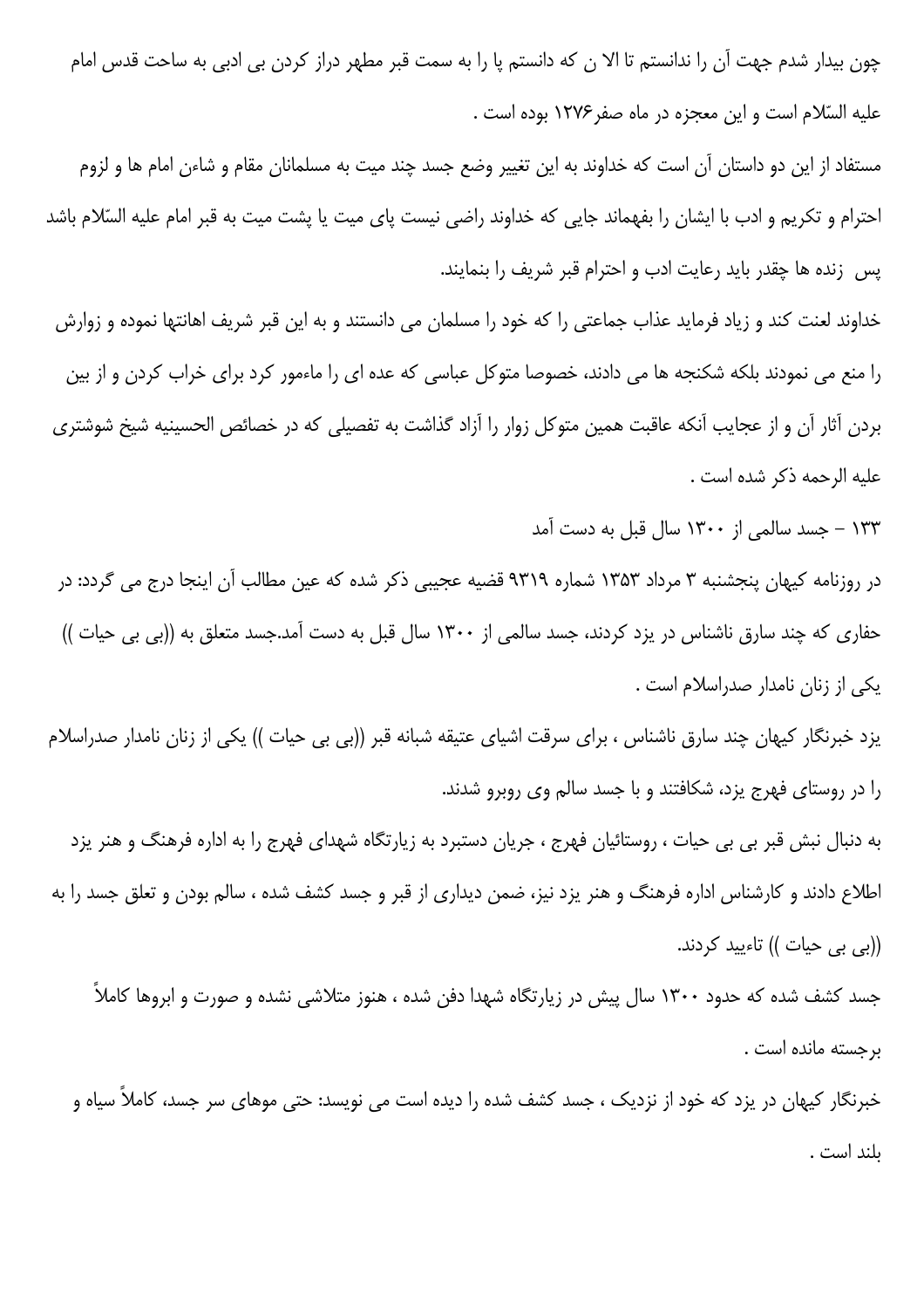آقای مشروطه ، کارشناس ویژه اداره فرهنگ و هنر یزد، ضمن تاءیید این خبر، گفت : قبر و جسد متعلق به ((بی بی حیات ))، یکی از زنان برجسته لشکریان اسلام است که در محل شهدا به جنگ با لشکریان یهود و زرتشتی پرداخته اند. در حال حاضر،جریان امر، به وسیله مقامات مربوطه تحت رسیدگی است .

آقای دربانی ، رئیس اداره فرهنگ و هنر استان یزد نیز، ضمن تاءیید این موضوع گفت : قبر و جسد کشف شده ، متعلق به لشکریان اسلام و شهداست و ما، هم اکنون سرگرم بررسی و تحقیق پیرامون این ماجرا هستیم .

روستای فهرج ، در سی کیلومتری یزد قرار گرفته و دارای چند اثر تاریخی و باستانی است . از جمله این آثار، ((زیارتگاه شهدا و بی بی حیات )) است که به صدراسلام تعلق دارد و زیارتگاه روستاییان است . تاریخ ایجاد این آثار، در کتاب تاریخ یزد ((مفیدی)) نیز به صدراسلام نسبت داده می شود.

روستائیان فهرج می گویند: سارقان بخاطر دستبرد به آثار عتیقه ای که معمولاً همراه افراد نامدار و سرداران ، در قبر گذاشته می شده است ،آرامگاه ((بی بی حیات )) را شکافته اند و معلوم نیست چیزی هم به دست آورده اند یا نه ؟ و در کیهان شنبه ۵ مرداد ۱۳۵۳، شماره ۹۳۲۰ در دنباله شماره قبل چنین نوشته است : علل سالم ماندن جسد ۱۳۰۰ سال قبل بررسی می شود یزد خبرنگار کیهان تحقیق پیرامون ماجرای نبش قبر ((بی بی حیات )) در روستای فهرج یزد، ادامه دارد و از طرف ژاندارمری

یزد، خادم این زیارتگاه مورد بازجویی قرار گرفت .

قبر ((بی بی حیات )) که در روستای فهرج یزد قرار دارد چند روز پیش به وسیله چند سارق ناشناس حفر شد و جسد ((بی بی حیات )) که از ۱۳۰۰ سال پیش تا کنون سالم مانده است ، از زیر خاک بیرون آمد. بنابه تاءیید مقامات مسئول یزد، جسد بی بی حیات یکی از زنان نامدار صدراسلام متلاشی نشده و اسکلت ، ابروها و موهای سر جسد، کاملاً سالم مانده است . امروز در یزد اعلام شد که مقامات اداره فرهنگ و هنر، اداره اوقاف و ژاندارمری یزد، سرگرم مطالعه چگونگی نبش قبر ((بی بی حیات )) و علل سالم ماندن جسد هستند. از طرف ژاندارمری یزید نیز، کتبا درخواست رسیدگی شد و در محل ، خادم زیارتگاه شهدا مورد بازجویی قرار گرفته است .

مشروطه ، كارشناس اداره فرهنگ و هنر يزد، ضمن تاءييد سالم بودن جسد و تعلق آن به ((بي بي حيات )) گفت : كساني كه شبانه قبر ((بی بی حیات )) را برای یافتن اشیاء عتیقه ، حفاری کردند، ابتدا دو نقطه زیارتگاه شهدا را خاک برداری کرده اند و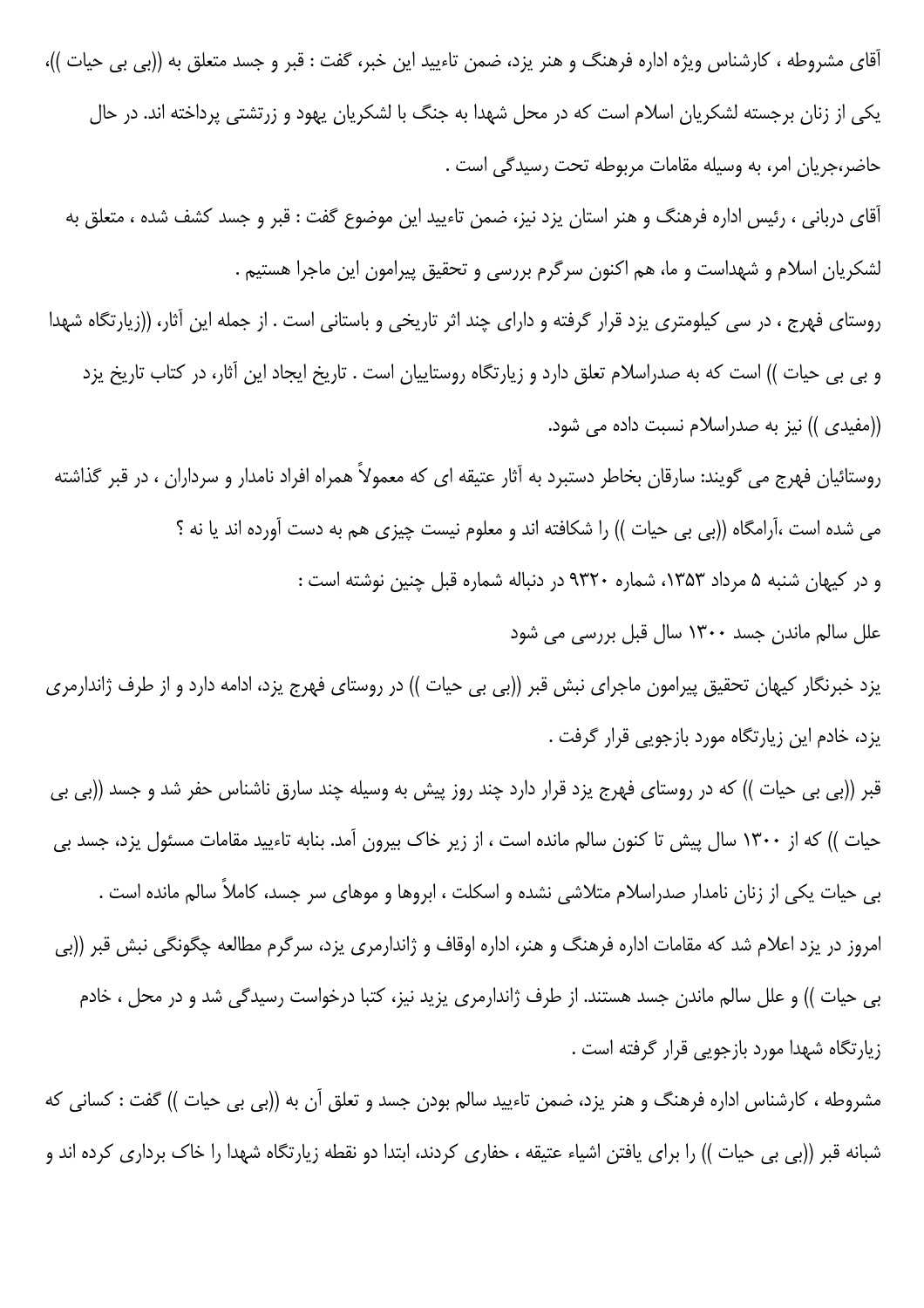چون چیزی نیافته اند، به نبش قبر ((بی بی حیات )) دست زده اند. با این حال ، هنوز روشن نیست اشیاء عتیقه ای از داخل قبر به سرقت رفته است یا نه .

> وی افزود: بزودی برای پوشاندن قبر ((بی بی حیات )) که زیارتگاه روستائیان فهرج است ، اقدام خواهد شد. ۱۳۴ - بركت پول مايه كيسه

جناب عمدهٔ الاخیار آقای حاج محمد حسن شرکت ساکن اصفهان مرقوم داشته اند که یک نفر از بستگان آقای حاجی محمد جواد بیدآبادی (که داستانهای مکرری از ایشان در این کتاب نقل شده است )، مرد بسیار خوبی بود، برای بنده نقل کرد که من مدتی ملازم خدمت آقای حاجی مرحوم بودم صبحها می فرمودند بروم درب دکان شخصی که از رفقای ایشان به نام حاج سید موسی ، دکان عطاری داشت در محله بیدآباد، بعضی روزها صد دینار که یک دهم ریال با پنج پول که یک هشتم ریال آن موقع بود بگیرم ، می گرفتم می آوردم خدمت آقای حاجی و ایشان می گذاشتند زیر دوشک زیر پای مبارکشان و هرکس می آمد از صبح تا قدری از شب گذشته ، ایشان دست می بردند زیر همان دوشک و پولهای مختلف درمی آوردند و به اشخاص می دادند.

یک روز همشیره زاده ایشان به من گفت خدمت ایشان عرض کنم بر اینکه من دیر به دیر به خدمت شما می آیم و بعدا پولی را که به من می دهید ملاحظه می کنم می بینم به دیگران بیشتر داده اید و به من کمتر. به ایشان عرض کردم فرمودند من که کم و زیاد نمی کنم دست زیر دوشک می کنم هرچه آمد برای هرکس می دهم . و حقیر از چند نفر که متوجه شده بودند شنیدم تا موقعی که پول ایشان که به عنوان مایه کیسه ، مرحمت می کردند نگاه می داشتند از برکت پول ايشان بي پول نمي شده اند.

## ۱۳۵ – حکایت مشهدی احمد آشیز

و نیز مرقوم فرموده اند که شوهر همشیره ایشان دکتر هدایت اللّه که مطبش در محله بیدآباد بود نقل کرد از مشهدی احمد آشپز که دکانش در محله بیدآباد بود که یک روز در حال جنابت بودم و نتوانستم غسل نمایم ، فوری غذای بریانی برداشتم بروم خدمت جناب حاجی محمد جواد که منزلشان در بیدآباد و نزدیک دکان او بوده

ایشان پس از جواب سلام او فرموده بودند چرا غسل نکرده آمده ای درب دکانت ، دیگر این طور عمل نکن و غذایی که آورده ا*ی* ببر.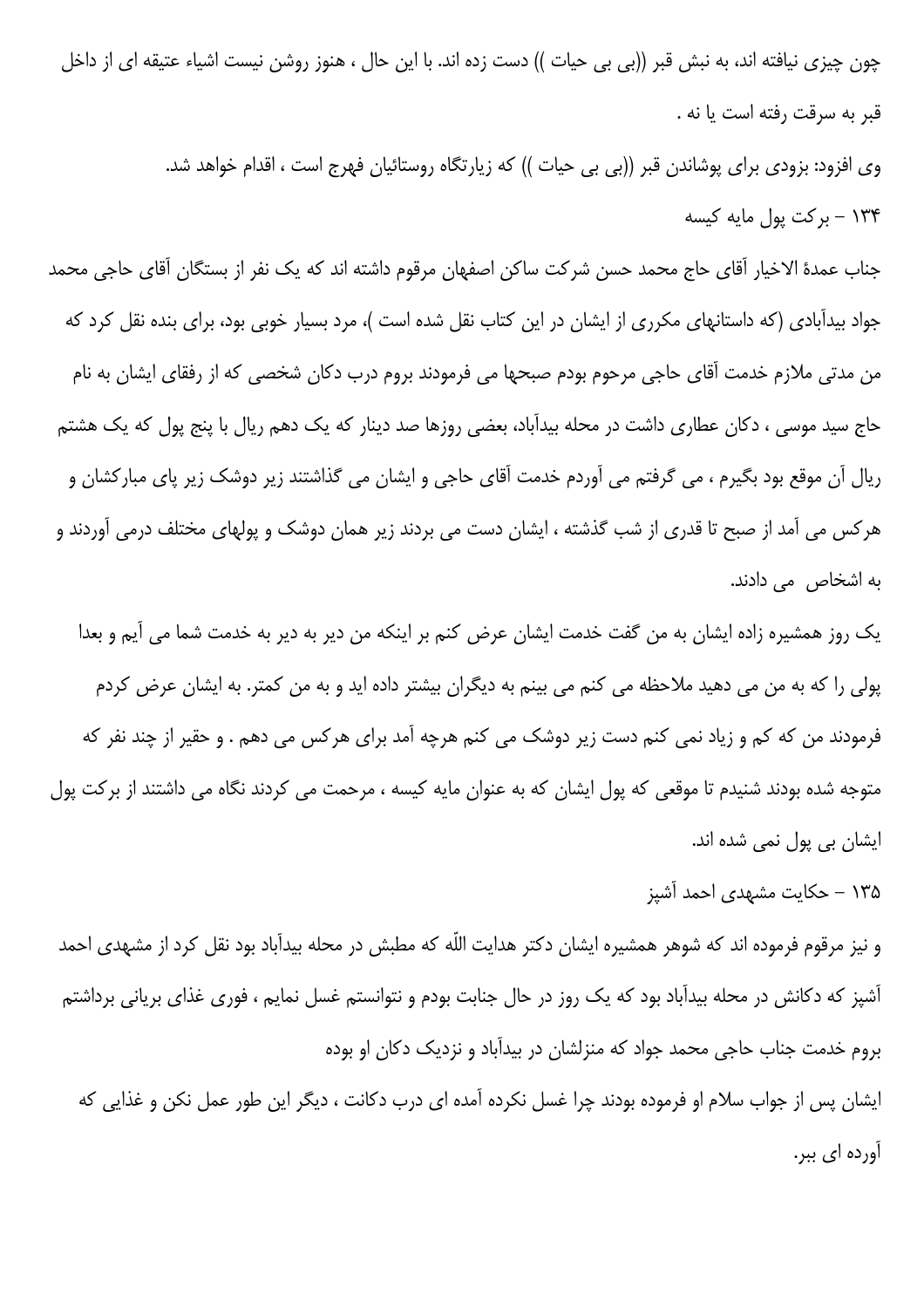مشهدی احمد پیش خودش فکر کرده که ایشان حدس زده اند و مطابق واقع شده ، می گوید یک روز مخصوصا غسل نکرده در حال جنابت آمدم درب دکان و غذای بریانی حضور آقای حاجی بردم ، ایشان مرا صدا کردند و در گوشم فرمودند نگفتم غسل نكرده درب دكان ميا! چرا اين طور كردي ؟ برو و غذا را هم ببر من نمي توانم اين غذا را بخورم . ۱۳۶ - فرنگی روضه خوانی می کند

جناب شیخ محمد حسن مولوی قندهاری که داستانهایی از ایشان ذکر شد نقل می فرماید که : پنجاه سال قبل ۱۴ محرم منزل آقای ضابط آستانه مقدس رضوی علیه السّلام در عیدگاه مشهد، مرحوم مغفور شیخ محمد باقر واعظ حکایت نمود که در ماه محرمی از جانب تاجرهای ایرانی مقیم پاریس برای خواندن روضه و اقامه عزاداری دعوت شدم و رفتم . شب اول محرم یک نفر جواهرفروش فرانسوی با زوجه و پسر خود در مرکز ایرانی ها که من آنجا بودم آمد و از آنها تمنّا کرد كه من نذري دارم ! شيخ روضه خوان خود را به اين آدرس ،ده شب بياوريد كه براي من روضه بخواند.

حاضرین از من اجازه گرفتند قبول نمودم چون از روضه ایرانیها فارغ بودم حاضرین مرا برداشته با فرانسوی به خانه اش بردند، یک مجلس روضه خواندم هموطنان استفاده نموده و گریه کردند. فرانسوی و فامیلش مغموم و مهموم گوش می دادند، فارسی نمی فهمیدند و تقاضای ترجمه را نمی نمودند تا شب تاسوعا به همین منوال بود.

شب عاشورا به واسطه اعمال مستحبه و خواندن دعاهای وارده و زیارت ناحیه مقدسه ، منزل فرانسوی نرفتیم فردا آمد وملول بود عذر آوردیم که ما در شب عاشورا اعمال ویژه مذهبی داشتیم قانع شد و تقاضا کرد پس برای شب یازدهم به جای شب گذشته بیایید تا ده شب نذر من کامل شود.

روضه که تمام شد يکصد ليره طلا برايم آورد، گفتم قبول نمى کنم تا سبب نذر خود را نگوييد. گفت : محرم سال گذشته در بمبئی صندوقچه جواهراتم را که تمام سرمایه ام بود دزد برد، از غصه به حد مرگ رسیدم ، بیم سکته داشتم ، در زیر غرفه من جاده وسیع بود و مسلمانان ذوالجناح بیرون کرده سر و پای برهنه سینه و زنجیر زده عبور می کردند،من هم از پله فرود آمده بین عزاداران مشغول عزاداری شدم ، با صاحب عزا نذر کردم که اگر به کرامت خود جواهرات سرقت شده ام را به من برساند سال آینده هرجا باشم صد لیره طلا نذر روضه خوانی را می پردازم .

چند قدمی پیمودم شخصی پهلویم آمد با نفس تنگ و رنگ پریده ، صندوقچه را به دستم داد و گریخت حالم خوش شد، مقداری راه رفتن را ادامه دادم و به خانه ام وارد شدم ، صندوقچه را باز کردم و شمردم یک دانه راهم دزد تصرف نکرده بود بابي انت وامي يا اباعبداللّه !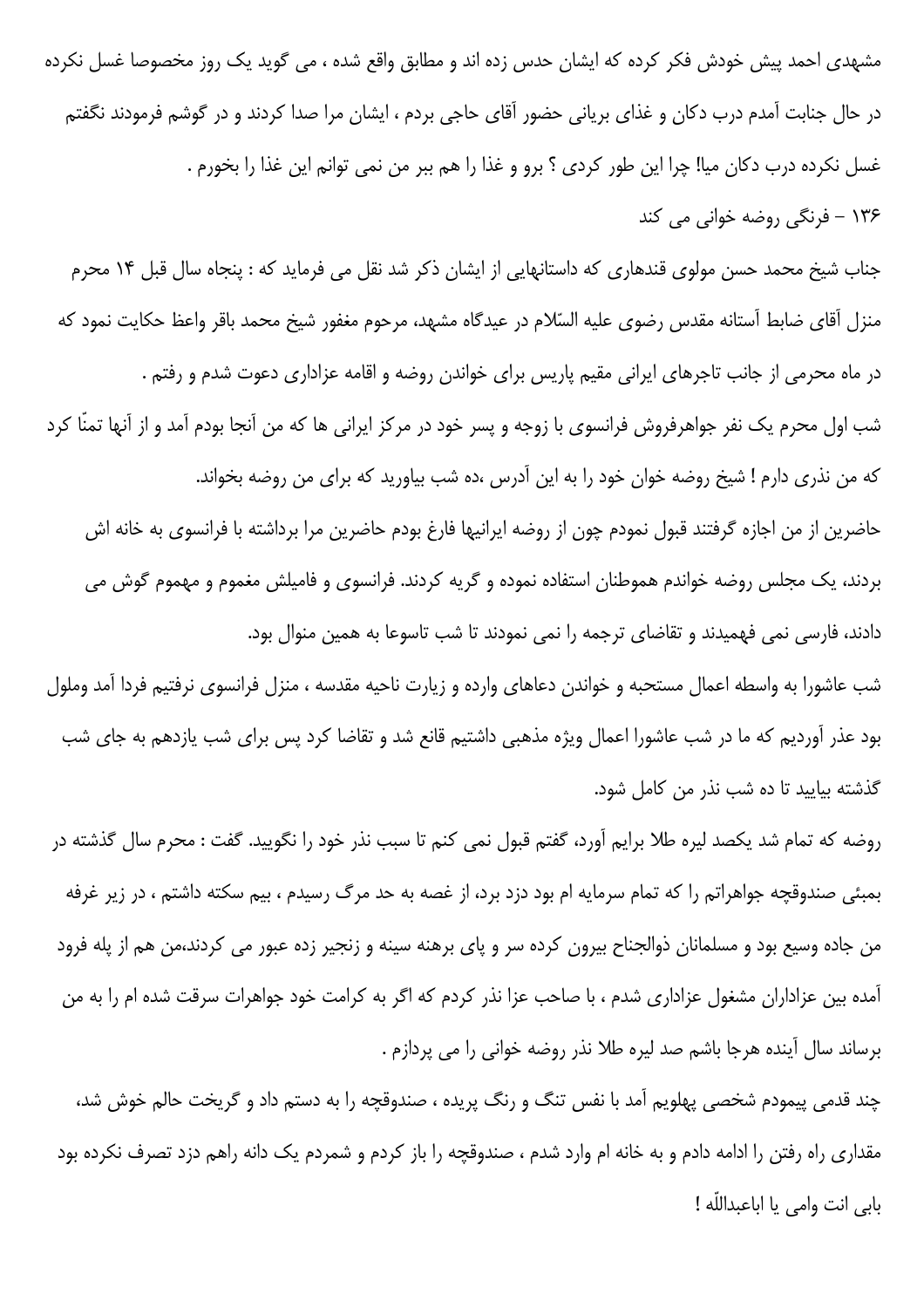شعر :

دوستان را کجا کنی محروم

تو که با دشمنان نظر داری

قبلاً گفته شد که افراد غیرمسلمانی که در اثر توسل به حضرت سیدالشهداء علیه السّلام مشکلشان حل و حاجتشان روا شده فراوانند تا جایی که در هند از طایفه بت پرستها افرادی هستند که با آن حضرت در منافع سالیانه شرکت دارند و آنچه سهم آن حضرت می شود تسلیم شیعیان می کنند تا در عزاداری محرم و صفر مصرف نمایند و این شرکت را موجب برکت شناخته اند.

آری هرکس به آن حضرت متوسل شود برای رسیدن به حاجتهای دنیوی به آن می رسد چنانچه هرکس از او ایمان و مغفرت و رحمت و شفاعت و نجات از سختیهای برزخ و قیامت و دوزخ و رسیدن به درجات سعادت و بهشت را خواهد قطعا به او داده خواهد شد چنانچه در زیارت آن حضرت رسیده کسی که به دامن لطف تو چسبید محروم نشد و هرکه به تو پناهنده شد در امان است (۸۶)

۱۳۷ – فرجام ناگوار عهدشکنی

ونیز جناب مولوی سلمه اللّه تعالی نقل فرمود در همان ایام نصیرالاسلام ابوالواعظین به مشهدمقدس آمده بود، ماه مبارک رمضان در مسجد گوهرشاد منبر می رفت ، شبی از معجزات اوایل این قرن که در حرم مبارک رضوی علیه السّلام دیده بود حکایت نمود که دو زوجه که با هم و حسینی علیه السّلام بودند و در حباله نکاح یکی از اعیان تهران بودند باهم عهد و پیمان نموده بودند که با هم صاف باشند و رشک و کین و رقابت همسری یک نفر ((هووگری )) را ترک و نزد شوهر سعایت و خيانت و نمامي و فتنه انگيزي پکديگررا نکنند و در بينشان حضرت رضا عليه السّلام ضامن و گواه باشد اگر هرکدام عهدشکنی کند، امام رضا علیه السّلام او را کور نماید.

پس از مدتی یکی از آن دو زن عهدشکنی کرد و به هم عهد خود خیانت نمود، در همان هفته کور شد و توبه و انابه اش فايده نكرد. تصميم گرفت به مشهد بيايد. نصيرالاسلام مذكور، روضه خوان خاص آن زن بود، حكايت كرد كه چهل شب دخیل بالای سر حرم مبارک بودیم آنچه از ادعیه و تضرع و زاری که منتهای قدرت آن زن بود انجام دادیم وعده ای از سادات و علما و اهل حال هرشب را با او صبح کردیم اثری از شفا آشکار نشد، شب چهل و یکم زیارت وداع نموده و ماءيوسانه تصميم گرفتيم فردا عازم تهران شويم . طلوع فجر نوري از ضريح مقدس ظاهر شد از بالاي سر آن زن گذشت ،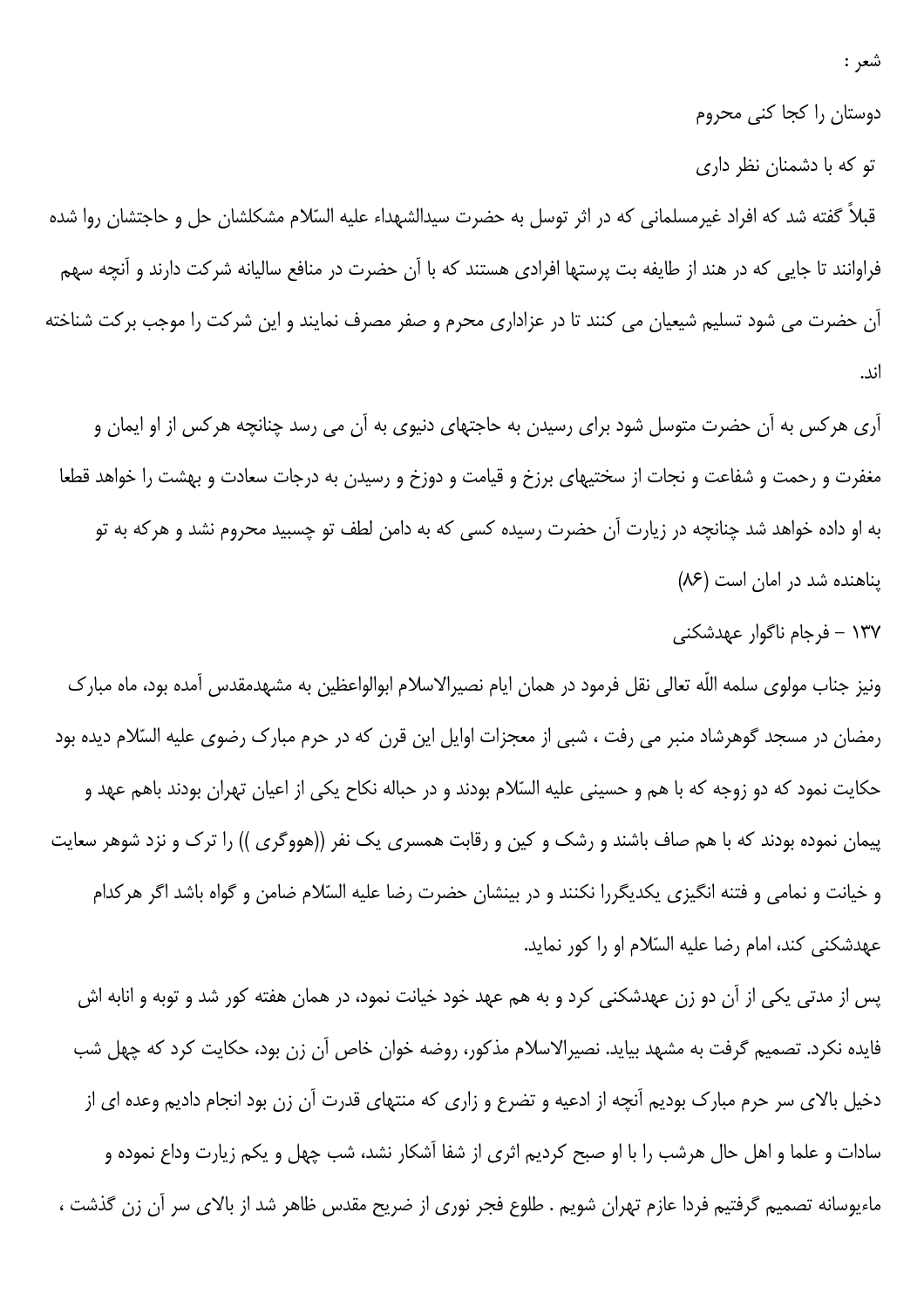حاضرین همه آن نور را دیده صلواتهای بلند فرستاده شد، همه یقین کردند که آن خانم شفا یافت ، نور از پنجره گذشت ناگهان صدای کف زدن و صلوات از دارالسیاده بلند شد، همه رفتیم دیدیم پیره زن کور زوار کابلی شفا یافته ، هر دو چشمش بینا شد با اینکه سالها به کوری بسر برده و برایش کوری عادت شده بود و ابدا برای شفای خود در آن وقت نه دخیل شده بود و نه دعا و توسل نموده بود، خداوند قدرت امامت را به خانم ماءيوس و ما و مردم نشان داد و مردم را آگاهانيد كه عهد و ضمانت خلیفه خدا را در امور عادی خود سست نشمارند و به عهد و قسم خود پایبند بوده خیانت نکنند.

از این داستان به خوبی دانسته می شود بزرگی گناه نقض عهد باخدا و رسول و امام ؛ یعنی کسی که با خدا عهد کرد که فلان گناه را ترک کند، سپس عهد خود را شکست و بجا آورد، هرچند آن گناه صغیره بوده به واسطه نقض عهد، گناه کبیره ای می شود که سزاوار عقوبتهای سخت الهی خواهد شد و برای دانستن بزرگی این گناه و سختی عذاب آن به کتاب گناهان كبيره مراجعه شود.

در خصوص این داستان اگر گفته شود که آن زن بیچاره پس از کوری از گناه خود پشیمان شده و به آن امام معصوم پناهنده گردیده ، چهل شب ناله می کرده و دیگران هم درباره اش دعا می کردند و کسی که از گناهی توبه کرد مثل این است که گناه نکرده پس چرا توبه اش پذیرفته نشده و چشمش شفا نیافت ؟

در جواب گوییم اولاً: حقیقت توبه معلوم نیست در آن زن موجود بوده ؛ زیرا توبه آن است که شخصی از گناهی که کرده از جهت اینکه مخالفت امر پروردگار خود نموده پشیمان و حسرت زده و نالان گردد و عزم بر ترک آن داشته باشد پس اگر تنها از جهت عقوبت آن پشیمان باشد توبه حقیقی نیست ؛ یعنی حالش طوری است که اگر آن عقوبت نباشد از مخالفت امر پروردگار باکی ندارد پس توبه او از گناه نیست تا پذیرفته شود.

ثانيا: بر فرض اينكه توبه حقيقي هم باشد، شرط قبولي توبه اش اين است كه نزد ((هووي )) خود رفته از او عذرخواهي كند و دل رنجیده اش را به دست آورد و فساد و نمامی که کرده به صلاح درآورد.

ثالثا: کسی که با خداوند عهدی بست و سپس آن را شکست کفاره بر او واجب می شود و تا بتواند باید در ادای آن کوتاهی نکند وگرنه آمرزیده نمی شود (کفاره عهدشکنی یک بنده آزاد کردن یا شصت روز روزه گرفتن یا شصت گرسنه را سیر نمودن است)

رابعا: گوییم شفا نیافتن چشم آن زن لطفی بوده از طرف پروردگار در باره آن زن و دیگران تا بدانند خدا و روح شریف امام ها همه جا حاضرند و بر اعمال بندگان ناظرند و چیزی از آنها پوشیده نیست و همانطوری که ارحم الراحمین است :((فی مَوْضع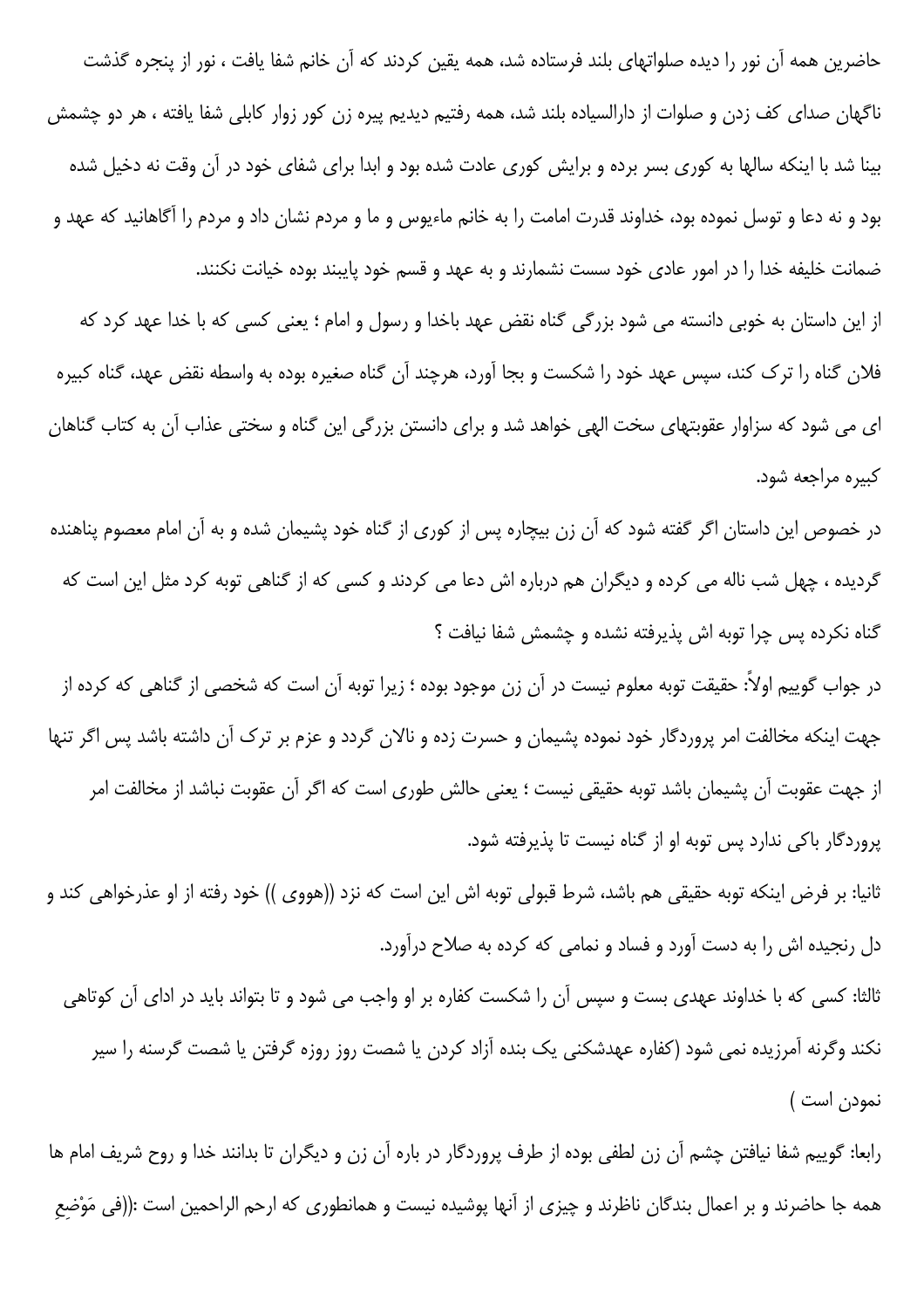الْعَفْوِ وَالَّرِحْمَةِ)) همچنين ((اَشَدُّالْمُعاقبيَن )) است ((في مَوْضع النَّكال وَالنَّقمَة)) و پس از دانستن اين معنا، ديگر بر گناه جراءت ننمایند و از قهرش در هراس باشند.

۱۳۸ – از آسمان ماهی می بارد

و نیز جناب مولوی نقل فرمود که سن من هشت ساله بود، باران شدیدی آمد در میان آن خودم دیدم یک دانه ماهی از آسمان افتاد، نیم دقیقه طول نکشید که گربه ای آمد و آن را خورد.

نظیر این ، در سفری که زمان جنگ دوم بود و من نتوانستم از راه ایران ، بیایم ، با طیاره حرکت کردم و بحرین فرود آمدم ، مردمان بحرین به تواتر گفتند یک هفته به واسطه نرسیدن آذوقه به سبب وقوع جنگ ، ما گرسنه بودیم ، همه حبوبات ما از نخود و برنج و عدس نیز خلاص شد، همه ما به مسجد، حسینیه رجوع کردیم و متوسل شدیم و مشاهده کردیم بخاری از میان دریا بلند شد و به ابر مبدل گردید و باران عجیبی از ماهی بر ما بارید تمام ماهیهای اعلا که به مدت یک هفته ارزاق ما را تاءمین کرد تا برای ما آذوقه رسید.

۱۳۹ – آب آشامیدنی در میان دریا

نظیر این داستان جناب قندهاری را مرحوم حاج محمد کویتی که تقریبا در ۳۵ سال قبل با آن مرحوم حج مشرف بودم برایم نقل کرد:

وقتی پسرعمویم نارگیل بار کشتی خود نموده از بمبئی به قصد دوبی حرکت کرد به حسب قاعده باید در مدت یک هفته برسد ولی سه هفته گذشت و از او خبری نشد یقین کردیم که غرق شده و با همراهان مرده اند مجلس ترحیم برایشان گرفتيم .

پس از یک ماه کشتی آنها در دریا نمودار شد در حالی که دیرک آن شکسته و پرده نداشت و به وسیله پارو خود را به ساحل رساندند، حالات خود را گزارش دادند و گفتند یک روز که از بمبئی بیرون شدیم ناگاه طوفان عجیبی شد بطوری که دیرک کشتی که پرده به آن متصل بود شکست و پرده پاره پاره شد و پس از آرام شدن دریا به ناچار به وسیله پارو روزی چند كيلومتر حركت مي كرديم تا اينكه آب مشروب ما تمام شد به ناچار نارگيل ها را شكسته و از مايع وسط آن رفع عطش مي نمودیم تا اینکه نارگیل ها هم تمام شد و از شدت گرما و سختی عطش از حس و حرکت افتادیم به طوری که بمانند محتضر شديم و آماده مردن .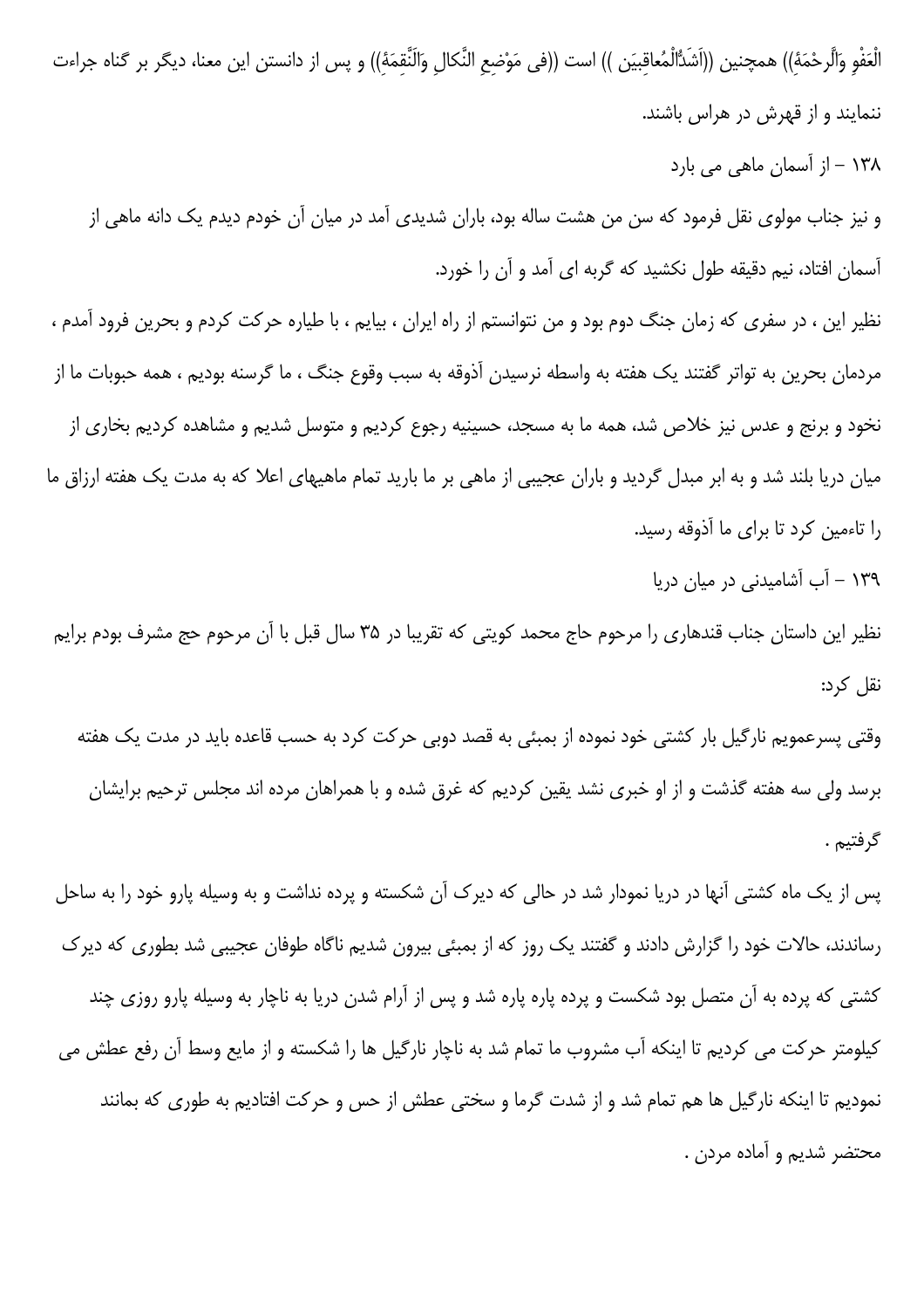ناگهان قطعه ابری بالای سرمان شروع به باریدن نمود، دهن خود را باز نموده و قطرات باران که به درون ما رسید توانستیم حرکت کنیم پس ظرفها را گذاردیم تا از باران پر می شد و در خم می ریختیم تا اینکه خم پر شد و ابر رفت و تا امروز که به وسیله پارو خود را به دوبی رساندیم آب تمام شد.

۱۴۰ – نجات از زندان و رسیدن به مقصد

همچنین جناب مولوی نقل فرمود جوان خوش سیمای شانزده ساله ای به نام آقای زبیری در مدرسه پایین پا مشهدمقدس كه حالا از بين رفته است نزد شيخ قنبر توسلي مي آمد، اين جوان زاهد عابد غالبا روزه بود جز عيد فطر و قربان . خیلی به زیارت حضرت حجت عجل اللّه تعالی فرجه و زیارت اصحاب کهف علاقمند بود برای رسیدن به مقصد زحمات زیادی را متحمل می شد از آن جمله گوید چهل شبانه روز غذا نمی خوردم مگر به وقت افطار آن هم به اندازه کف دست آرد نخود می کوبیدم و می خوردم ، غذایم همین بود از صفات نیک او این بود اگر پول مختصری به دستش می رسید آن را به فقرا می داد از یتیمها دلجویی می کرد کچلها را حمام می برد ومواظبت می کرد.

او را پس از سه چهار سال در کربلا ملاقات کردم ، لطف الهی بود که در ابتدای ورودش به نجف اشرف از پدرم سراغ گرفت و منزل پدرم میرزا علی اکبر قندهاری نزد مسجد طوسی بود، آقای زبیری را در آنجا ملاقات کردم و قضیه خود را چنین تعریف کرد:

خدای را شکر که به مراد خودم رسیدم پیش از آنکه به ملاقات اصحاب کهف یا جزیره خضراء بروم با مادرم از مشهدمقدس به مقصد عراق حرکت کردم ، مدت نُه روز پیاده در راه بودیم تا به منظریه مرز عراق رسیدم آنجا ما را گرفتند و هفده روز در منظریه محبوس بودیم ، می گفتیم ما فقیر هستیم ، زاهدیم ، مشهد بودیم و به کربلا می رویم ولی از ما نیذیرفتند. به امام زمان (عج ) متوسل شدیم ، می دیدیم نگهبانان کارهای ناشایست می کنند، فحشاء و منکر از آنان سرمی زد، قلبمان کدر می شد، گاهگاهی نان و خرما که به ما می دادند از روی اضطرار از ایشان می گرفتیم . روزی که توسلم زیادتر و گریه ام بیشتر شد یکمرتبه دیدم ماشینی آمد پیش در ایستاد، سیدی خیلی نورانی که نورش نتق می کشید جلب توجهم نمود، به کارکنها نگاه کردم دیدم همه حالت بهت و فروتنی برایشان پیدا شده است .

آن آقای نورانی صدایمان زد فرمود بیایید اینجا، نزدش رفتم فرمود شما چه می کنید؟ من عرض کردم اینک هفده روز است من و مادرم اينجا محبوس هستيم و مي خواهيم كربلا برويم .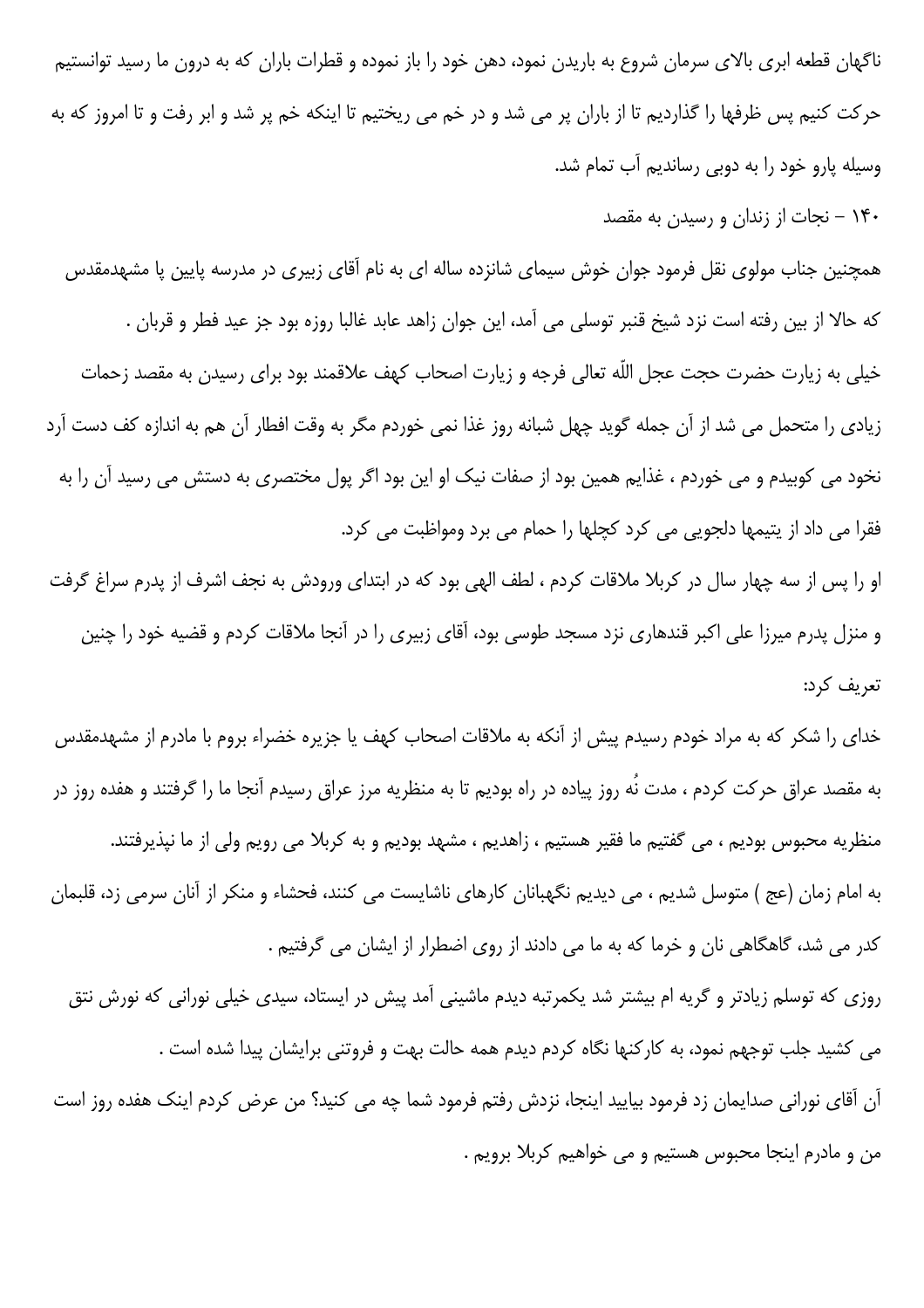فرمود برو مادرت را هم بیاور میان ماشین بنشینید، مادرم را آوردم اول جا نبود ولی جای دو نفر پیدا شد، بوی خوشی ساطع بود، کارکنها را نگاه می کردم هیچکدام یارای سخن گفتن نداشتند.

> به اندازه ده دقیقه ای از حرکت ماشین نگذشته بود که خود را نزد کاروانسرای فرمانفرما در کاظمین دیدیم . ۱۴۱ – قصیده ای در مدح امیرالمؤ منین (ع )و خوابی عجیب

و نيز جناب مولوي چنين نقل مي فرمود: بنده ساكن مشهدمقدس بودم از فيوضات حضرت رضا عليه السّلام در جواني مرهون احسان امام رؤ وف و از قابليت خود زيادتر. منبرم جذاب بود، ملازم مرحوم شيخ على اكبر نهاوندى و سيدرضا قوچاني و شیخ رمضانعلی قوچانی و شیخ مرتضی بجنوردی و شیخ مرتضی آشتیانی بودم ، ایشان مرا به اطراف غیر مشهد از پاکستان و قندهار و غیره می فرستادند، در وقتی شب هنگام به مشهد مراجعت کردم وارد مسجد گوهرشاد شدم ، تازه اذان مغرب شده بود، شیخ علی اکبر نهاوندی مشغول نماز شد، پس از تمام شدن نماز به خدمتش رسیدم ، حالات مرا جویا شد، معانقه کردیم انفیه می کشید، انفیه اش را به من داد، در این فرصت مرحوم حاج قوام لاری ایستاد و بنای مقدمه یک روضه را گذاشت و ابتدایش این دو شعر را خواند که من پیش از آن این اشعار را نشنیده بودم .

شعر :

ها عَلىُّ بَشَرٌ كَيْفَ بَشَرٌ ۚ

- رَبُّهُ فيه تَجَلَّى وَظَهَرَ
- هُوَ وَالْواجبُ نُورٌ وَبَصَرٌ ۚ
- هُوَوَالْمَبْدَءُ شَمْسُ وَقَمَرُ

حال بنده منقلب شد، اَقای شیخ علی اکبر نهاوندی صحبت می کند یک گوشم به صحبت او و یک گوشم به صحبت حاج قوام ، مقصود آنکه با این دو شعر دیگر از این اشعار نخواند.

با حال منقلب به خانه آمدم ، تنها بودم در خودم طبع رسایی یافتم . مداد را برداشتم آن اشعار را شیر و شکر تضمین کردم . شعر : ها عَليُّ بَشَرُ كَيْفَ بَشَرُ ُ رَبُّهُ فيه تَجَلَّى وَظَهَرَ

عقل کلی بما داد خبر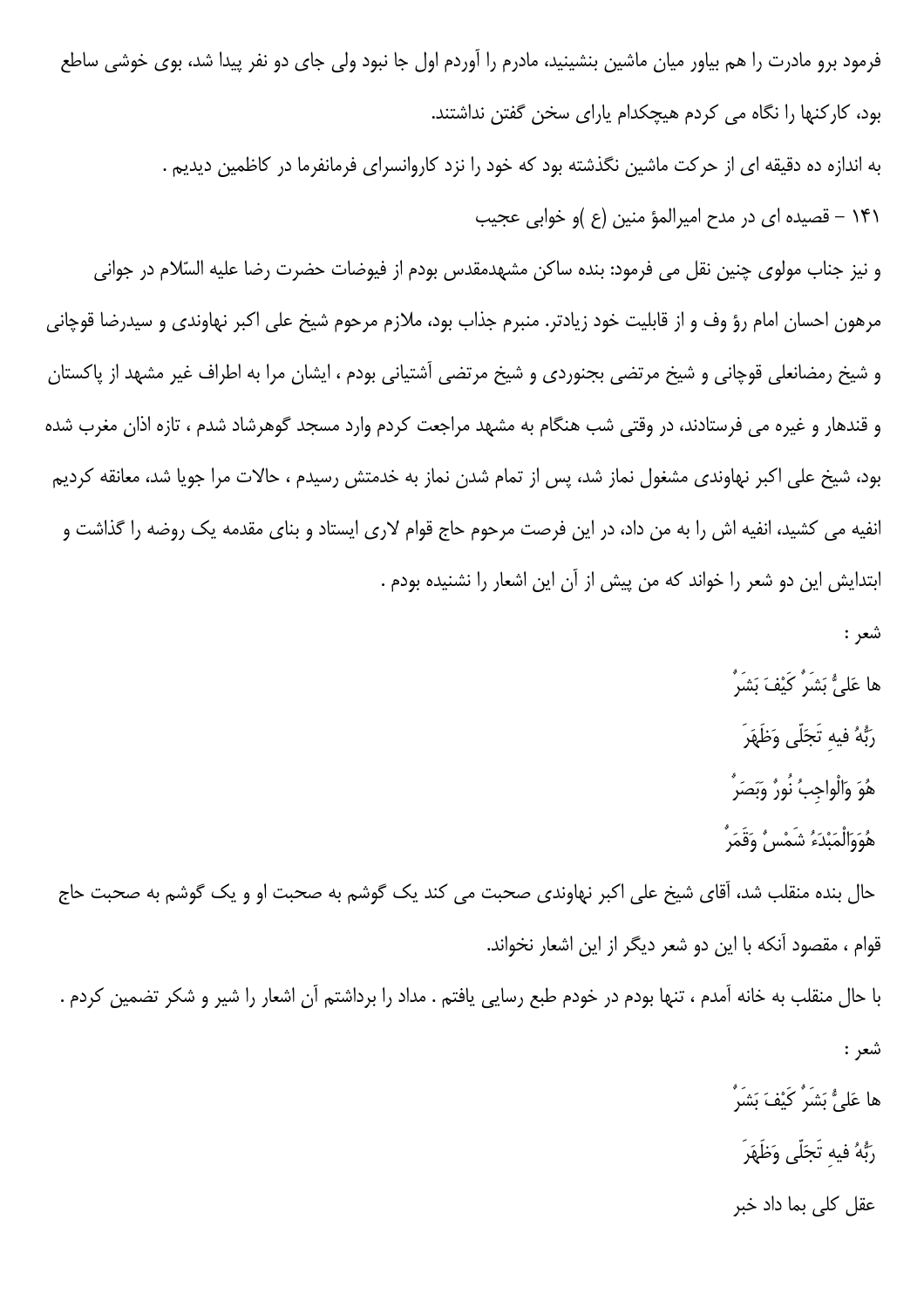اَنَا كاَلشَّمْسِ عَلِيٌّ كَالْقَمَرِ هُوَ وَالْواجِبُ نُورٌ وَبَصَرٌ هُوَوَالْمَبْدَءُ شَمْسُ وَقَمَرُ عشق افكند بدلها اخگر عشق بنمود هويدا محشر عشق چه بود اسداللّه حیدر شعر : ها عَلىُّ بَشَرُ كَيْفَ بَشَرُ ۚ رَبُّهُ فيه تَجَلَّى وَظَهَرَ بشری پس گل آدم که سرشت گر حقی تخم عبادت که بکشت رويت آئينه هر هشت بهشت مويت آويزه هر دير و كنشت کیمیا کن به نظر این گل و خشت تا شود خشت و گلم حور سرشت من نيم ناصبي و غالي زشت عشق سرمشق من اينگونه نوشت که به محراب تو هر شام و سحر سجده آریم به نزد داور ها عَلىُّ بَشَرٌ كَيْفَ بَشَرٌ ۖ رَبُّهُ فيه تَجَلَّى وَظَهَرَ گفت غالی که علی اللّه است نيست اللّه صفات اللّه است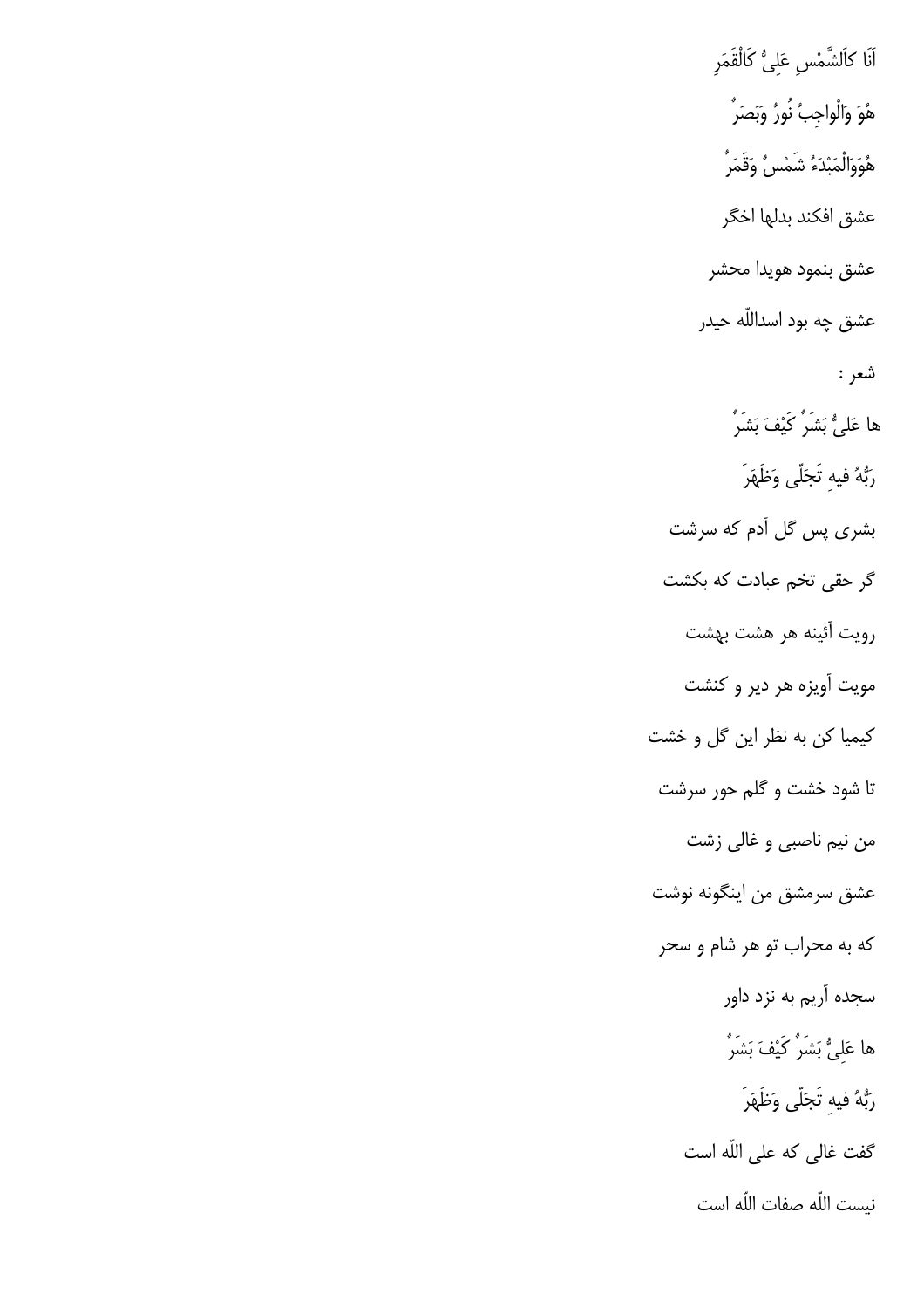متشرع که محب جاه است اوهم از بي خبري در چاه است خوب از بيت حجر آگاه است غافل از قبله شاهنشاه است شهر احمد علیش درگاه است رو به أن قبله عرفان أور درس اعمال زقرآن آور شعر : ها على بشر كيف بشر ربه فيه تجلى وظهر علی ای مخزن سر معبود رونق افزاي گلستان وجود كعبه از قوس نزولت مسعود مسجد كوفه تراقوس صعود خالقت چون در هستی بگشود عشق بازی به تو بودش مقصود غرض از عشق و محبت این بود تا گشاید به جهان سفره جود من چه گويم به مديح حيدر عاجز از مدح علی جن و بشر ها عَلىُّ بَشَرٌ كَيْفَ بَشَرٌ ۚ رَبُّهُ فيه تَجَلَّى وَظَهَرَ حسن روسيه نامه تباه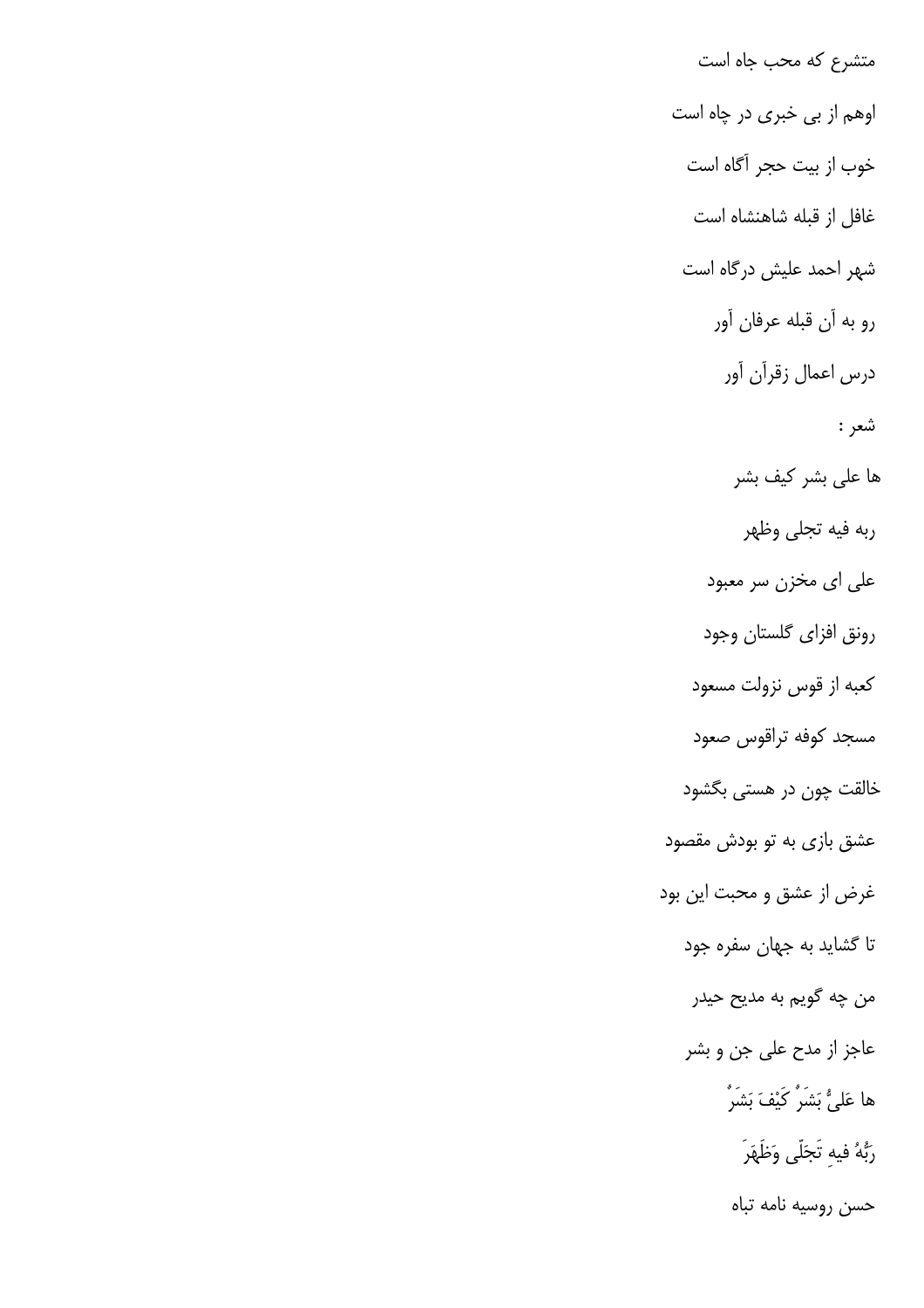پناه آورده به قنبر ای شاه اگرش بار دهد واشوقا ور براند ز درش واويلا يا على قنبرت ان شاء اللّه رد سائل نکند از درگاه قنبرا کن به من خسته نگاه حَسْبِيَ اللَّهُ وَما شاءَاللَّهُ مستم از باده حب حیدر عليم جنت و قنبر كوثر ها عَلىُّ بَشَرٌ كَيْفَ بَشَرٌ رَبُّهُ فيه تَجَلَّى وَظَهَرَ

چهار سال گذشت نمی دانستم این مدح قبول شده یا نه ؟ روزی بعد از ناهار خوابیده بودم ، در عالم واقعه دیدم مشرف شدم کربلای معلا، وارد رواق مبارک شدم ، دیدم درهای حرم بسته و زوار بین رواق مشغول خواندن زیارت وارث هستند. حالم دگرگون شد که چرا درها بسته است ، من حالا تازه رسیده ام پرسیدم ، آیا درها باز می شود؟ گفتند بلی یک ساعت دیگر باز می شود و حالا مجتهدین و علمای اولین و آخرین در حرم حضرت سیدالشهداء علیه السّلام هستند و مشغول مدح و تعزيه اند.

من در همان عالم خواب به سمت قتلگاه آمدم ، دلم آرام نمی گرفت ، نزد آن شباکی که بالای سر مبارک قرار گرفته است نظر کردم از میان شباک علما را دیدم ، عده ای را شناختم مجلسی ، ملا محسن فیض ، سیداسماعیل صدر، میرزا حسن شیرازی ، شیخ جعفر شوشتری حضور داشته حرم مملو از جمعیت بود، همه رو به ضریح و پشت به شباک بودند سرکرده همه مرحوم حاج حسین قمی بود ایشان دستور می داد فلان آقا برود بخواند پس از خواندنش دیگران احسنت ! احسنت ! می گفتند و گریه می کردند چند نفری را دیدم بالا شدند و خواندند و پایین آمدند در همان عالم رؤ یا مانند بچه ها از گوشه شباک به خودم فشار آوردم و این طرف و آن طرف کرده ناگهان خود را داخل حرم مطهر دیدم ولی هیچ جا نبود مگر پهلوی خود آقای قمی ناچار همانجا نشستم . بنده وقتی که آقای قمی در مشهدمقدس بودند به ایشان ارادت داشتم و در آخر کار نیز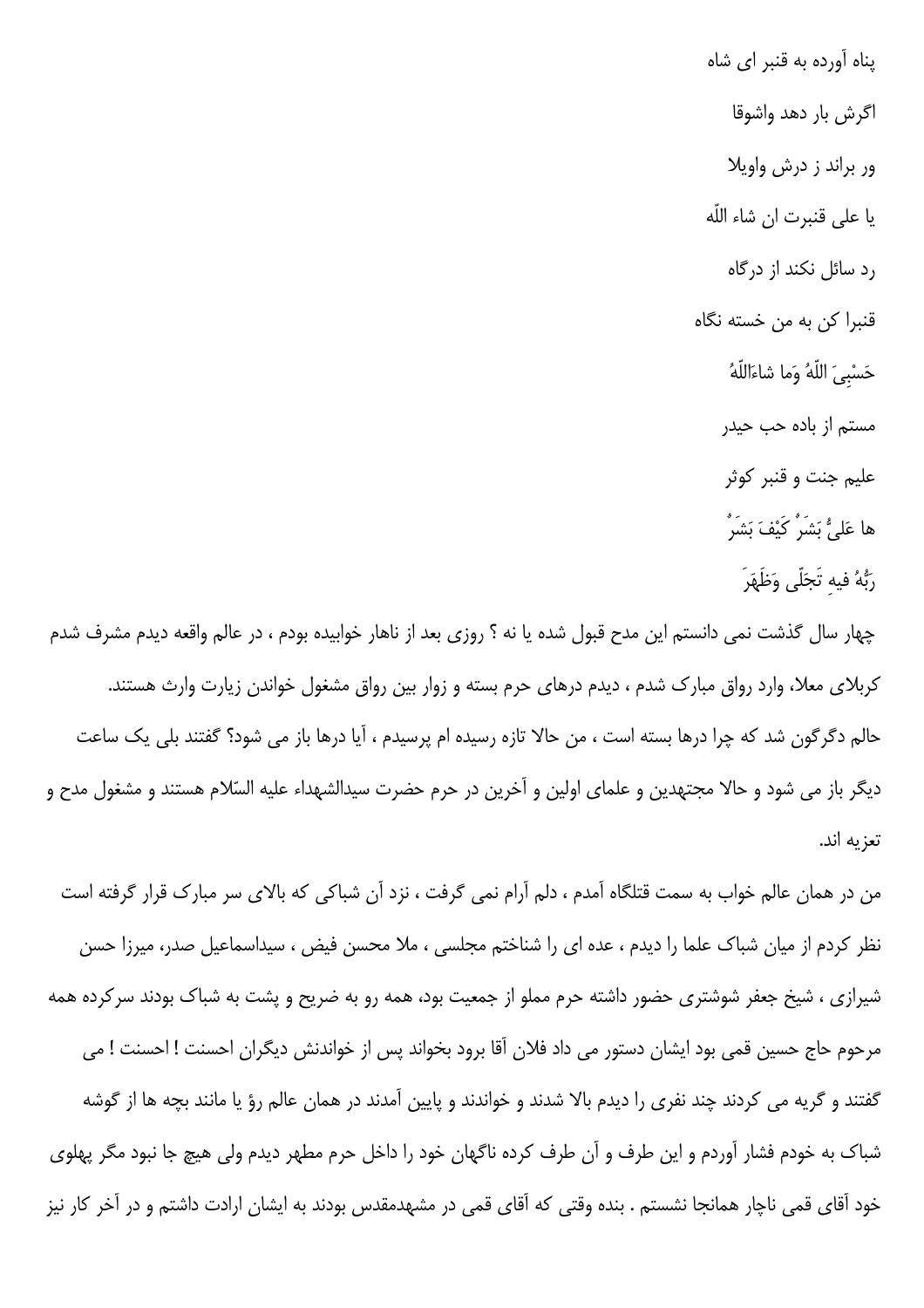وكيلشان بودم . ايشان به جهر حرف مى زد. همين كه مرا ديد فرمود مولوى حسن ! عرض كردم بله قربان ! فرمود برخيز و بخوان . من ميان دوراهي واقع شدم امر أقا را چكنم و با حضور اين اعلام كدام أيه را عنوان كنم ؟ كدام حديث را تطبيق كنم ؟ چگونه گريز روضه بزنم ، مثل اينكه ناگهان بدلم الهام غيبي شد خواندم :((ها علي بشر كيف بشر)) تا آخر قصيده اي كه گذشت .

وقتی که از خواب بیدار شدم دلم می طپید عرق زیادی کرده بودم مثل اینکه مرده بودم شکر خدای را کردم که بحمداللّه مديحه ام مورد عنايت واقع شده است .

۱۴۲ - بی عینک می خواند

جناب آقای حاج محمد حسن ایمانی که داستانهای متعددی اوایل کتاب از ایشان نقل شد در ماه رجب ۹۴ مشهدمقدس رضوی علیه السّلام مشرف بودند، پس از مراجعت نقل نمودند جمعیت زوار به طوری بود که تشرف به حرم مطهر سخت و دشوار بود، روزی با زحمت و مشقت وارد حرم مطهر شدم ، کتاب مفاتیح را باز کردم ، دست در جیب نمودم تا عینک را بیرون بیاورم چون چند سال است بدون عینک نمی توانم خط بخوانم ، دیدم عینک را فراموش کرده ام همراه بیاورم ، سخت ناراحت و شکسته خاطر شدم که به چه زحمتی به حرم مشرف شدم و نمی توانم زیارت بخوانم .

در همان حال چشمم به خطوط مفاتیح افتاد، دیدم آنها را می بینم و می توانم بخوانم ، خوشحال شدم و زیارت را با کمال آسانی خواندم و خدای را سپاس کردم .

پس از فراغت و خارج شدن از حرم مفاتیح را باز کردم دیدم نمی توانم بخوانم و بمانند پیش بدون عینک خط را نمی شناسم و تا کنون چنین هستم . دانستم که لطفی و عنایتی از طرف آن بزرگوار بوده است .

۱۴۳ - چاره بلا به زیارت عاشورا

علاّمه بزرگوار حضرت آقای شیخ حسن فرید گلپایگانی که از علمای طراز اول تهران هستند نقل فرمود از استاد خود مرحوم آيت اللّه حاج شيخ عبدالكريم يزدي حائري اعلى اللّه مقامه كه فرمود اوقاتي كه در سامرا مشغول تحصيل علوم ديني بودم ، وقتی اهالی سامرا به بیماری وبا و طاعون مبتلا شدند و همه روزه عده ای می مردند.

روزی در منزل استادم مرحوم سید محمد فشار کی اعلی اللّه مقامه جمعی از اهل علم بودند ناگاه مرحوم آقای میرزا محمد تقی شیرازی رحمهٔ اللّه علیه که در مقام علمی مانند مرحوم فشارکی بود تشریف آوردند و صحبت از بیماری وبا شد که همه در معرض خطر مرگ هستند.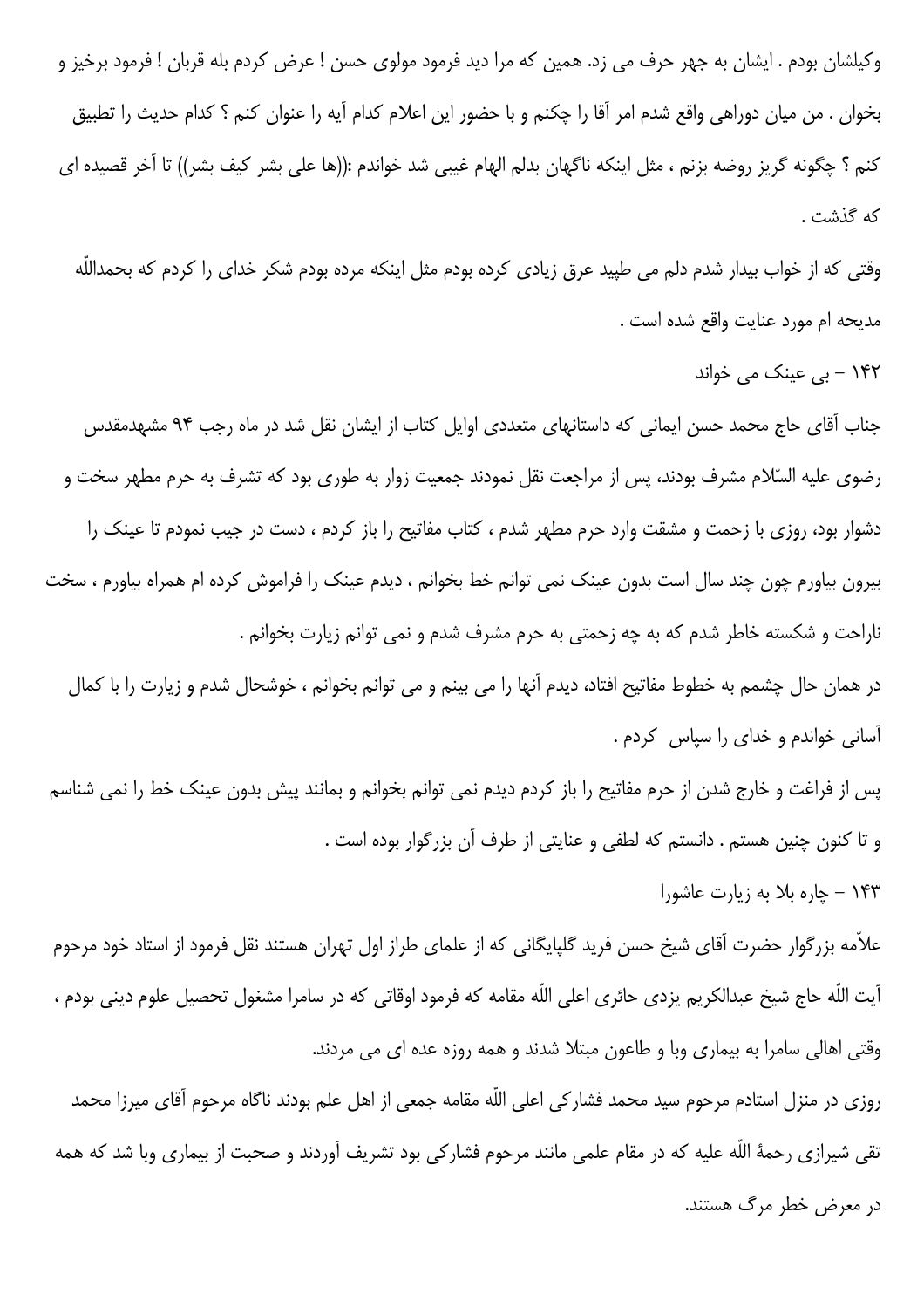مرحوم میرزا فرمود اگر من حکمی بکنم آیا لازم است انجام شود یا نه ؟ همه اهل مجلس تصدیق نمودند که بلی … سپس فرمود من حکم می کنم که شیعیان ساکن سامرا از امروز تا ده روز همه مشغول خواندن زیارت عاشورا شوند و ثواب آن را هديه روح شريف نرجس خاتون والده ماجده حضرت حجهٔ بن الحسن عليه السّلام نمايند تا اين بلا از آنان دور شود. اهل مجلس این حکم را به تمام شیعیان رساندند و همه مشغول زیارت عاشورا شدند.

از فردا تلف شدن شیعه موقوف شد و همه روزه عده ای از سنی ها می مردند به طوری که بر همه آشکار گردید.

برخی از سنی ها از آشنایانشان از شیعه پرسیدند سبب اینکه دیگر از شما کسی تلف نمی شود چیست ؟ به آنها گفته بودند زیارت عاشورا. آنها هم مشغول شدند و بلا از آنها هم برطرف گردید.

جناب آقاي فريد سلمه اللّه تعالى فرمودند وقتى گرفتارى سختى برايم پيش آمد فرمايش آن مرحوم به يادم آمد از روز اول محرم سرگرم زیارت عاشورا شدم روز هشتم به طور خارق العاده برایم فرج شد.

شکی نیست که مقام میرزای شیرازی از این بالاتر است که پیش خود چیزی بگوید و چون این توسل یعنی خواندن زیارت عاشورا تا ده روز در روایتی از معصوم نرسیده است شاید آن بزرگوار به وسیله رؤ یای صادقه یا مکاشفه یا مشاهده امام علیه السّلام چنین دستوری داده بود و مؤ ثر هم واقع شده است ، مرحوم حاج شیخ محمد باقر شیخ الاسلام سابق الذکر نقل نمود که مرحوم میرزای شیرازی در کربلا ایام عاشورا در خانه اش روضه خوانی بود و روز عاشورا به اتفاق طلاب و علما به حرم حضرت سيدالشهداء عليه السّلام و حضرت اباالفضل العباس عليه السّلام مي رفتند و عزاداري مي نمودند و عادت ميرزا اين بود که هر روز در غرفه خود زیارت عاشورا می خواند، سپس پایین می آمد و در مجلس عزا شرکت می نمود روزی خودم حاضر بودم که پیش از موسم آمدن میرزا ناگاه با حالت غیرعادی پریشان و نالان از پله های غرفه به زیر آمد و داخل مجلس شد و می فرمود امروز باید از مصیبت عطش حضرت سیدالشهداء علیه السّلام بگویید و عزاداری کنید. تمام اهل مجلس منقلب شدند و بعضی حالت بی خودی عارضشان شد، سپس با همان حالت به اتفاق میرزا به صحن شریف و حرم مقدس مشرف شدیم گویا میرزا ماءمور به تذکر شده بود بالجمله هرکس زیارت عاشورا را یک روز یا ده روز یا چهل روز به قصد توسل به حضرت سيدالشهداء عليه السّلام (نه به قصد ورود از معصوم ) بخواند البته صحيح و مؤ ثر خواهد بود و اشخاص بی شماری بدینوسیله به مقاصد مهم خود رسیده اند.

> مرحوم میرزا محمدتقی شیرازی در سنه ۱۳۳۸ در کربلا وفات و در جنوب شرقی صحن شریف مدفون گردید. ۱۴۴ – کراماتی از یک مرد خدا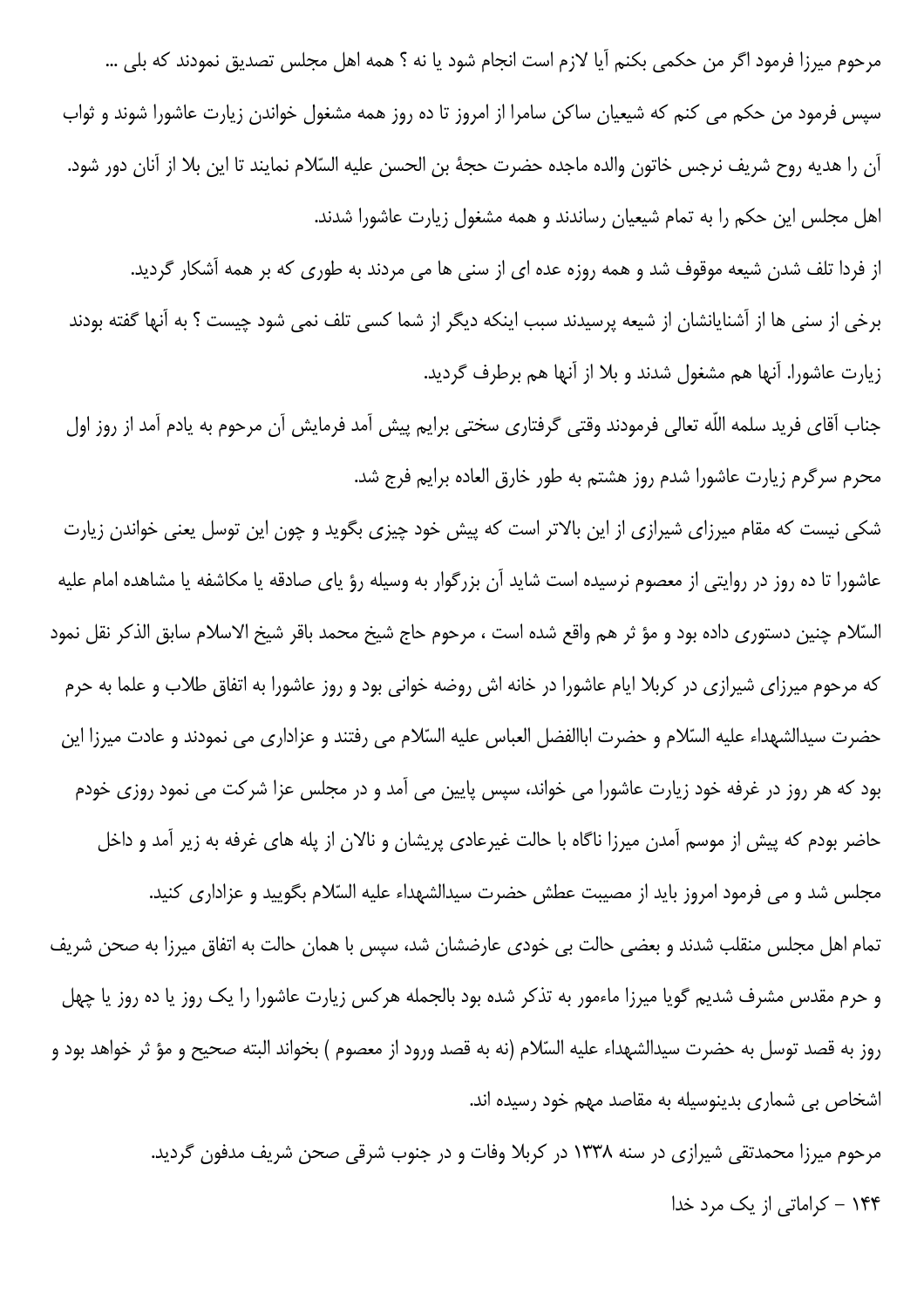در تاريخ دهم جمادي الثاني ٩٧ در كربلا در مقبره سيدمجاهد اعلى اللّه مقامه بودم و جناب آقاي حاج سيد نورالدين آيت اللّه زاده میلانی و آقای حاج سید عبدالرسول خادم و فاضل محترم آقای حاج سید محمد طباطبائی ابن سید مرتضی برادر سید محمد علی از احفاد سیدمجاهد از ائمه جماعت کربلا و چند نفر دیگر از اهل علم بودند. از عالم مجاهد مرحوم حاج سید محمدعلی که از احفاد سید مجاهد و از نبیره های سید صاحب ریاض است و تقریبا ده سال از فوت ایشان می گذرد و از آن بزرگوار داستان عجیبه ای نقل شد که آقای سیدعبدالرسول از همان مرحوم شنیده بودند و آقای سید محمد طباطبائی از مرحوم والد خود سیدمرتضی که برادر مرحوم آقای سید محمد علی بوده وآقای میلانی به واسطه عالم بزرگوار مرحوم آقای بنی صدر همدانی از آن مرحوم نقل کرده اند.

مرحوم آقای سید محمد علی غیور و متعصب در دین و در امر به معروف و نهی از منکر و جهاد دینی ساعی بوده و در زمان تسلط انگلیسها بر عراق ایشان را دو سال زندانی کردند الخ …

و از خصوصیات ایشان آنکه اوقات تشرف به حرم مطهر بجز نماز و دعا و زیارت با کسی سخن نمی فرمود و اگر کسی از ایشان پرسشی می کرده ، جواب نمی داده و خلاف ادب می دانسته و به اشاره می فرموده بیرون حرم بپرس . روزی بر سجاده نشسته می بیند شیخی که (ظاهرا بعدا نامش را شیخ محمدعلی گفته بود) سابقه ای از او هیچ نداشته و او را ندیده بوده ، می آید می فرماید سید محمدعلی ! برخیز و منزلی برای من تدارک کن با اینکه سید مرحوم عادتا در حرم مطهر به هیچیک از بزرگان اعتنایی نمی کرده ، به ناچار به ایشان می گوید اطاعت می کنم .

از حرم خارج می شود منزلی که در کوچه مقبره مرحوم شریف العلماء آمادگی داشته ایشان را آنجا می برد و سفارش می فرماید منزلی خالی و تمیز و ایشان را در آنجا جای می دهد و مراجعت می کند. فردایش به قصد زیارت آن شیخ می رود، یس از نشستن آن شیخ ، مقداری از خرده گچهایی که گوشه حجره ریخته بوده برمی دارد و در دست سید می ریزد، آنگاه می فرماید نظر کن چیست ؟ می بیند تماما جواهرات پرقیمت است . آنگاه می فرماید: اگر لازم داری بردار و ببر. سید می فرماید لازم ندارم ، آن را پس گرفته و می ریزد و به حالت اولیه برمی گردد.

همان روز یا روز دیگر به سید می گوید برویم زیارت قبر ((حرّ)) از کنار شط پیاده می رفتند پس آن شیخ به روی آب رفته وسط آن که رسید وضو می گیرد و به سید می گوید شما هم بیایید اینجا وضو بگیرید.

سید می گوید: من نمی توانم روی آب راه روم پس آن شیخ وضو را تمام کرده برمی گردد نزد سید و چون قدری راه پیمودند ناگاه مار عظیمی دیده می شود که رو به آنها می آورد. سید سخت مضطرب و وحشتناک شده . شیخ می گوید:آیا ترسیدی ؟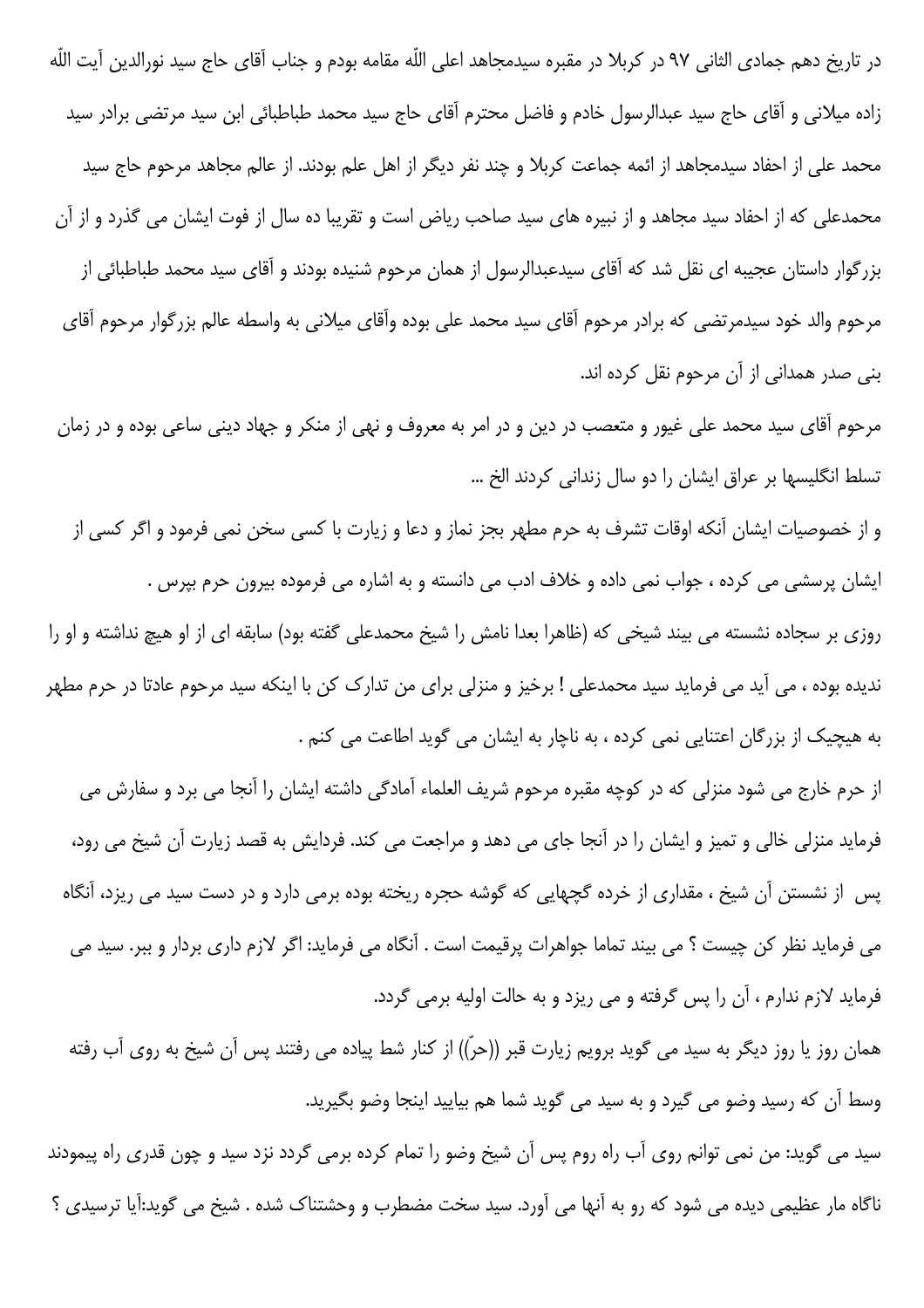سيد گفت : بلي خيلي هم مي ترسم ، فرمود: نترس نزديک که شد فرمود:((يا حيه ! مت باذن اللّه اي مار! به اذن خدا بمير)). مار از حرکت افتاد و من تعجب بسیار کردم .

فردا صبح گفتم بروم تحقیق کنم آیا ماری بوده یا به نظر من آمده و آیا واقعا مرده یا موقتا بی حس شده و بعد از رفتن ما رفته است . رفتم در همان محل دیدم لاشه اش را جانورها خورده اند و مقداری از آن هنوز باقی بود. یقین کردم کار شیخ حقيقت داشته . رفتم براي ملاقات شيخ تا وارد شدم فرمود: خوب كردي رفتي براي تحقيق مار، البته عين اليقين بهتر است . همان روز یا روز دیگر فرمود برویم زیارت اهل قبور (قبرستان کربلا را وادی ایمن می گویند). چون به وادی ایمن رسیدیم و مشغول قرائت فاتحه شديم ، رسيديم به محلي فرمود: مرا اينجا دفن كن . من حرف او را جدى نگرفتم .

سپس فرمود: میل داری برویم نجف زیارت حضرت امیر علیه السّلام ؟ گفتم بلی ، فرمود دستت را در دست من گذار و چشم را برهم گذار. پس از فاصله کمی فرمود: چشم باز کن . دیدم در صحن مقدس حضرت امیر علیه السّلام هستیم ، با هم حرم مطهر مشرف شده پس از نماز و زیارت و دعا بیرون آمدیم .

فرمود:میل داری امشب را نجف بمانیم یا برگردیم کربلا؟ گفتم برگردیم بهتر است . باز دستم را گرفت و چشم برهم گذاشتم طولی نکشید چشم باز کردم در کربلا بودم . ایشان به منزل خود رفت من هم رفتم منزل خود و خوابیدم . صبح که برخاستم به قصد ملاقات شیخ آمدم چون وارد شدم دیدم صاحب منزل گریان است و می گوید:(انا للّه وانا الیه راجعون ) شیخ مرحوم شد.

چون وارد حجره شدم ، دیدم خودش رو به قبله خوابیده خوابی که دیگر بیداری ندارد. ظاهرا آن شیخ یکی از ابدال بوده که ماءموریت الهی داشته برای تقویت ایمان سید مرحوم پاره ای از آیات الهی را به او نشان دهد. نظیر آن را بزرگی از اهل علم نقل فرموده که یک نفر از مجاورین نجف اشرف نسبت به خوارق عادات و امور ماورای طبیعت دچار وسوسه شده و برای علاج این مرض متوسل به حضرت سیدالشهداء گردیده بود. وقتی از کربلا به سمت نجف سوار ماشین بوده یک نفر ناشناس نزد او می نشیند و در راه مقداری از امور غیبی سخن می گوید تا در محلی ماشین توقف می کند مسافرها پیاده می شوند، آن شخص دست او را می گیرد می آیند نزد گودالی . می بينند مرغ مرده اي افتاده است . مي گويد مي بيني كه مرده است ؟ مي گويد آري . پس به آن مرغ خطاب كرد و گفت :(قُمْ باذْن اللّه) ناگاه مرغ زنده شد و در هوا پرواز کرد. آنگاه فرمود مرده زنده کردن کار بچه مکتبیهای این درگاه است . پس سوار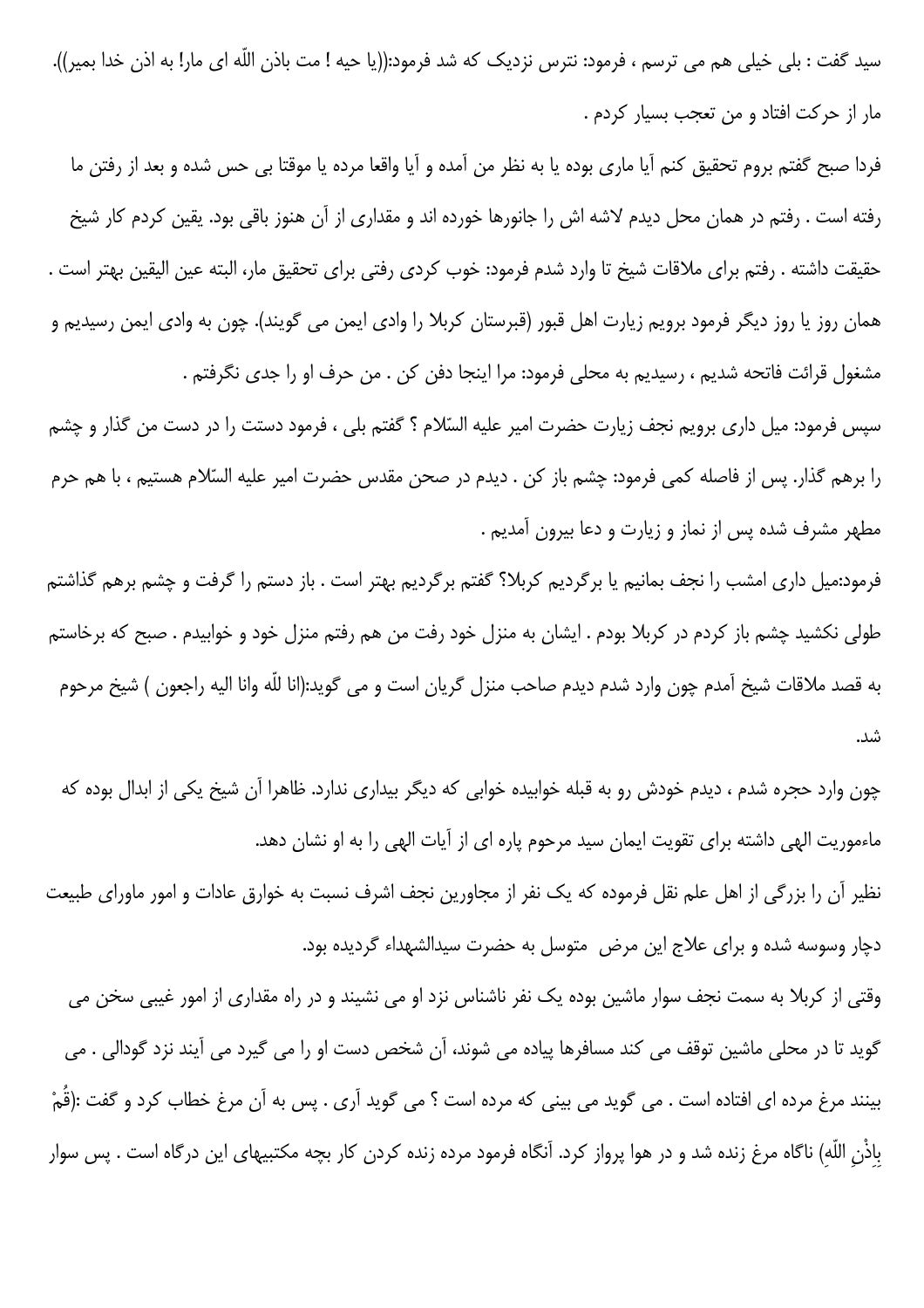شدند نزدیک نجف به او می گوید شما را کجا ببینم ؟ فرمود فردا صبح نزد قبر کمیل . فردا که می رود آنجا جنازه آن مرحوم را می بیند!

۱۴۵ - توسل و شفا از برکات اهل بیت (ع)

در تاريخ ۱۶ جمادي الاولى ۹۷ در كربلا جناب آقاي سيد عبدالرسول خادم حضرت ابوالفضل عليه السّلام نقل نمودند كه در چند سال قبل:

مرحوم حاج عبدالرسول رسالت شیرازی از تهران تلگرافا خبر داد که آقای ناصر رهبری (محاسب دانشکده کشاورزی تهران ) جهت زیارت مشرف می شوند، از ایشان پذیرایی شود. پس از چند روز درب منزل خبر دادند که زوار ایرانی تو را می خواهند. چون رفتم نزد ماشین ، دیدم یک نفر مرد با یک خانم است . خانم پیاده شد و آهسته به من فهمانید که ایشان آقای رهبری شوهر من است و مدتی است مبتلا شده و استخوان فقرات پشت او خشکیده شده و هشت ماه بیمارستان بوده و او را جواب داده اند و بیمارستان لندن هم گفته علاج ندارد و به همین زودی تلف می شود و فعلاً به قصد استشفا اینجا آمده ایم و به تنهایی نمی تواند حرکت کند.

پس دو نفر حمّال آوردم زیر بغل او را گرفتند و رو به منزل آمدیم . سینه و پشت او را به وسیله فنرهای آهنی بسته بودند. با نهايت سختي هر از چند دقيقه قدمي بر مي داشت . چشمش به گنبد مطهر افتاد. پرسيد اين آقا! ((حسين )) است يا ((قمر بنی هاشم ))؟

گفتم : قمر بنی هاشم است . با دل شکسته و چشم گریان عرض کرد آقا! من آبرویی نزد حسین ندارم ، شما از برادرت حسین بخواهید که ایشان از خدا بخواهد اگر عمر من تمام است همین جا زیر سایه شما بمیرم و اگر از عمرم چیزی باقی است با این حالت بر نگردم که دشمن شاد شوم و مرا شفا دهد. پسر کوچک او تقریبا هشت ساله وهمراهش بود با گریه و زاری می گفت : ای قمر بنی هاشم ! زود است که من پتیم شوم . من در مجلس عزای شما خدمت کردم ، استکانها را جمع می نمودم پدرم را شفا دهید.

پس گفت مرا ببرید حرم شریف را زیارت کنم . گفتم : با این حالت نمی شود. قبول ننمود. با همان حالت به هر دو حرم او را بردیم تقریبا به مدت چهار ساعت در راه بود با کمال سختی او را منزل برده روی تخت خوابانیدم و طوری بود که هیچ حرکت نمی توانست بکند و باید او را حرکت دهند. فردایش اصرار کرد مرا نجف ببرید. با سختی او را نجف اشرف بردیم ولی نشد که در حرم مشرف شود. از همان بیرون زیارت نمود به کربلا برگرداندیم . اصرار کرد مرا به کاظمین و سامرا ببرید.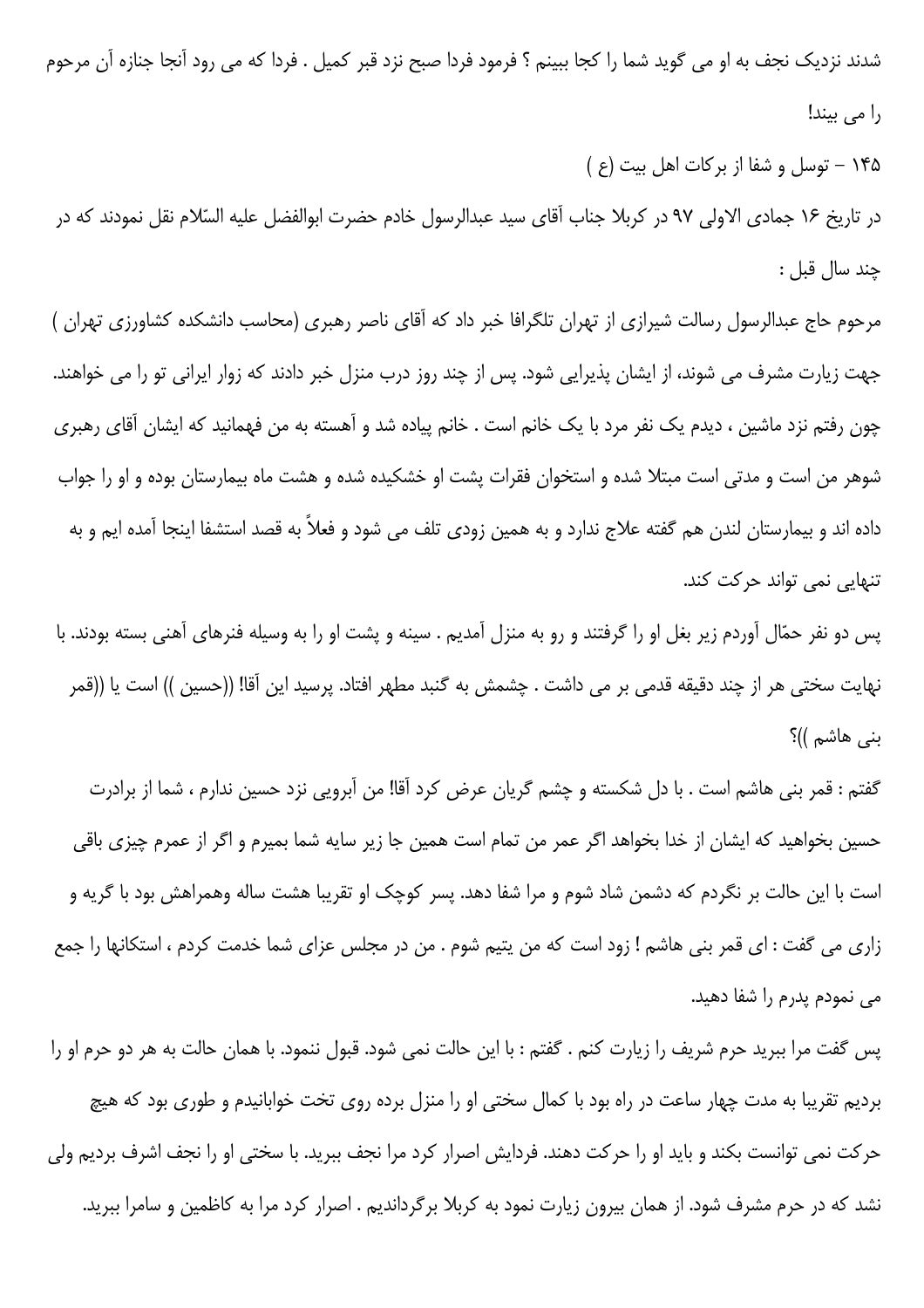گفتم تلف می شوی ، گفت می خواهم اگر بمیرم ، این مشاهد را زیارت کرده باشم . بالا خره او را فرستادم . در مراجعت خانمش نقل کرد: پس از بیرون شدن از سامرا راننده پرسید آیا امامزاده سید محمد (فرزند حضرت هادی ) را مایل هستید زیارت کنید؟ (در آن زمان قبر آن حضرت چند کیلومتر از جاده اسفالت دور بود و جاده هم خاکی و خراب ) آقای رهبری گفت : مرا ببرید. پس حضرت سید محمد را با کمال سختی زیارت کردیم . در مراجعت یک نفر عرب که عمامه سبز بر سر داشت ، جلو ماشین ما را گرفت و به عربی با راننده سخن گفت و راننده جوابش می داد.

آقای رهبری پرسید آقا سید چه می گوید؟ راننده گفت می گوید: من را سوار کن تا اول جاده اسفالت و من گفتم ماشین دربست شماست و اجازه ندارم .

آقای رهبری گفت آقا را سوار کن ، چون سوار شد سلام کرد و نزد راننده نشست . در اثنای راه ، آقای رهبری ناله می کرد و مي گفت : يا صاحب الزمان عليه السّلام . سيد فرمود از آقا چه مي خواهي ؟ خانم جريان مرض آقاي رهبري را مي گويد. سید فرمود نزدیک بیا، گفتم نمی تواند. بالا خره کمی نزدیک شد. سید دست را دراز کرد و بر ستون فقرات او کشید و فرمود: ان شاء اللّه اگر خدا بخواهد شفا مي يابي .

از فرمايش سيد اميدي در ما پيدا شد. گفتم آقا! ما براي شما نذري مي كنيم . فرمود خوب است . گفتم اسم شما چيست ؟ فرمود:((سيدعبداللّه )) (بنده خدا).

آقای رهبری گفت : محل شما کجاست تا به وسیله پست برای شما بفرستم . فرمود به وسیله پست به ما نمی رسد شما هرچه برای ما نذر کردید هر سیدی که دیدی به او بدهید. چون نزدیک جاده اسفالت رسیدیم ، فرمود نگه دارید. موقعی که خواست پیاده شود فرمود آقای رهبری امشب شب جمعه است و خداوند اجابت دعا را تحت قبه جدم حسین علیه السّلام قرار داده و شفا را در تربت او. امشب خود را به قبر او برسان و پیغام مرا به او برسان .

گفتم هر چه می فرمایید می رسانم . فرمود بگو یا امام حسین علیه السّلام فرزندت برای من دعا کرده و شما آمین بگویید. پس آن سید بزرگوار رفت و من به خود آمدم که این آقا که بود؟ به راننده گفتم ببین از کدام سمت رفت و او را پیدا کن . چون راننده نگاه کرد ابدا اثری از آن بزرگوار پیدا نبود.

خلاصه آقا سید عبدالرسول در همان شب او را در حرم امام حسین علیه السّلام برده و مکرر عرض می کرد آقا! یک آمین از تو می خواهم ، فرزندت چنین گفته است و حالش طوری بود که هرکس نزدیک او بود، همه را گریان می ساخت ، پس او را منزل روی تخت خوابانیدم و چون سختی مسافرت در او اثر کرده بود حالش بدتر از قبل بود. پیش از اذان خوابیده بودم ،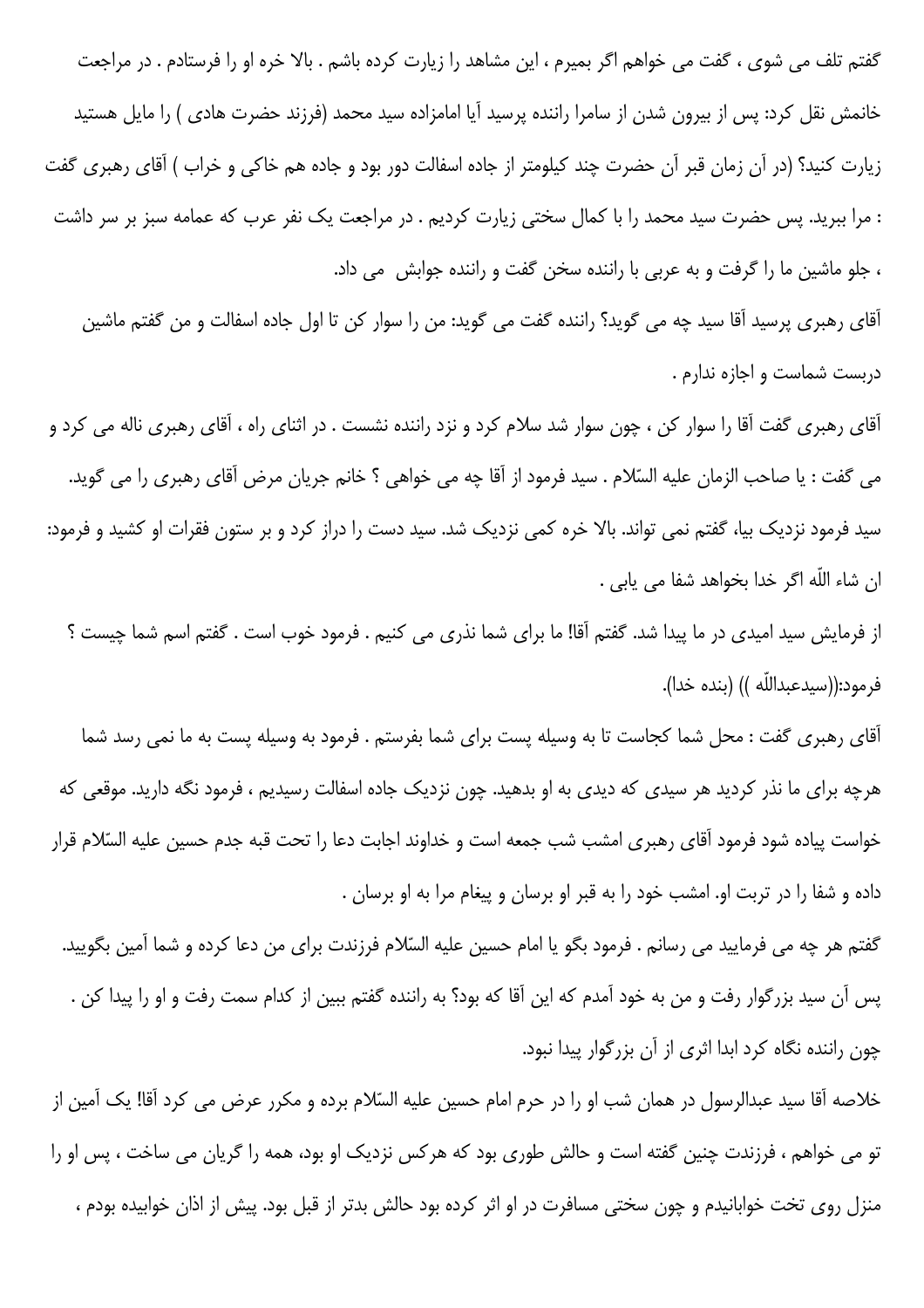خادمه منزل درب حجره ام مرا صدا زد، بیرون شدم ، گفتم چه خبر است ؟ گفت بیا تماشا کن که آقای رهبری نماز می خواند. تعجب کردم . از آینه درب نظر کردم دیدم ایشان روی سجاده ایستاده و مشغول نماز است .

از خانمش جريان را پرسيدم ، گفت مرا سحر صدا زد. بلند شدم گفت آب وضو بياور، گفتم ناراحت هستي نمي تواني گفت در خواب حضرت امام حسين عليه السّلام به من فرمود خدا تورا شفا داد برخيز نماز بخوان و من مي توانم . پس آب وضو آوردم . با كمال آساني برخاست وضو گرفت گفت سجاده بياور گفتم نشسته بخوان . گفت چون امام فرموده البته مي توانم و فنرهای آهنی سینه و پشت مرا باز کن . بالا خره با اصرارش همه را باز کردم ، پس ایستاده مشغول نماز خواندن است چنانچه می بینی .

پس وارد حجره شدم و او را در بغل گرفتم و هر دو گريه شوق مي كرديم و حمد خداي را بجاي آورديم . پس تلگراف بشارت به تهران مخابره کردیم . چند نفر از بستگان ایشان آمدند و با کمال عافیت به شام مشرف شدند پس به تهران برگشتند و تا این تاریخ در کمال عافیت در تهران هستند و چندین مرتبه زیارت کربلا و یک مرتبه حج مشرف شده اند. چنین به نظر می رسد که آن سید بزرگوار که در راه (حضرت سیدمحمد) ملاقات کرده اند یکی از رجال الغیب یا ابدال یا یکی از عباد صالحین حضرت آفریدگار بوده که ماءموریت غیبی داشته اند که بیمار مزبور را که دچار یاءس شده بود امیدوار سازد و آنچه را که دیگران باید عبرت بگیرند:

یکی آن است که در اثر تاءخیر اجابت هیچ وقت نباید ناامید شوند.

ديگر آنكه آنچه از امام صادق عليه السّلام رسيده كه اجابت دعا تحت قبه حسينيه است باور دارند. ديگر موضوع نذر كردن در راه خدا را امر مطلوب و مرغوبی شناسند.

۱۴۶ - اجابت فوری و عنایت رضوی

جناب آقای محمد حسین رکنی سلمه اللّه نقل کرد که در سنه چهل و دو با خانواده و فرزند به مشهد مقدس مشرف بودم ، روزی بعد از ظهر حرم مشرف شدیم و من در صحن نو منتظر بیرون آمدن خانواده و فرزندم بودم طول کشید تا اینکه خانواده پریشان و گریان رسید و گفت بچه (شش ساله بوده ) را گم کردم و هرچه تفحص کردم او را نیافتم پس به ماءمورین حرم و صحن خبر دادیم و کلانتری رفتیم و من به حضرت رضا علیه السّلام عرض کردم هرچه باشد مهمان شما هستم و پیش از آنکه شب شود بچه را به من برسانید. چند مرتبه در فلکه دور صحن گردش کردم و سمت بالا خیابان و پایین خیابان هرچه پاسبان می دیدم سفارش می کردم ، تا اینکه مغرب شد متوجه حضرت رضا علیه السّلام شدم ، عرض کردم آقا! شب شد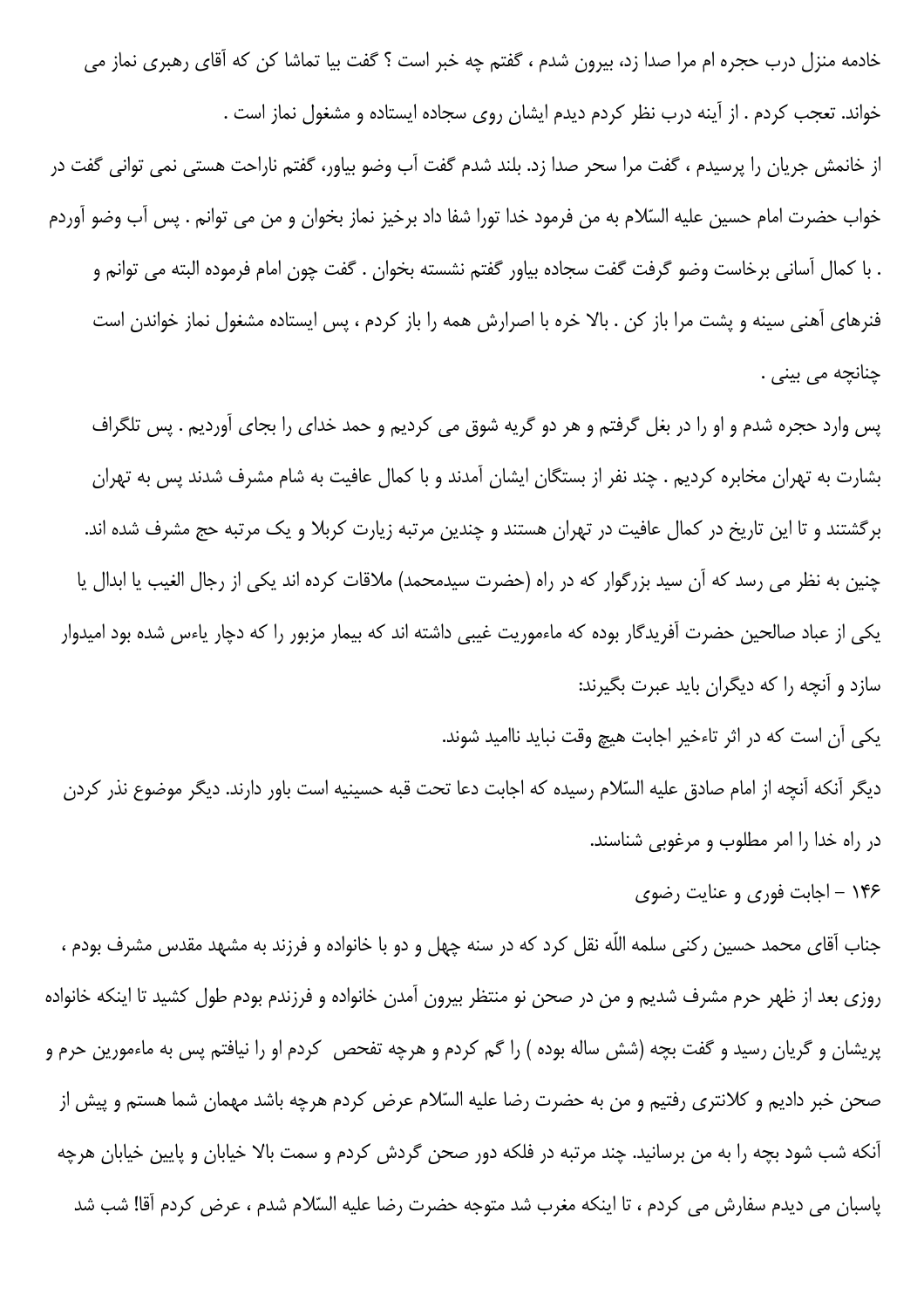چکنم ؟ آمدم فلکه بالا خیابان ، در اثر خستگی و ناتوانی از ایستادن دو دستم را گذاردم روی نرده آهنی که جلو راه گذارده اند که پیاده ازآن راه نرود ناگاه دستم لغزید و پایین آمد روی سر بچه ای که آنجا نشسته بود و من او را ندیده بودم بچه ناله کرد و سربلند نمود دیدم فرزندم هست معلوم شد که بچه در اثر خستگی و ترس ، لای نرده نشسته و به جاده تماشا می نموده .

- ۱۴۷ به خون مبدل شدن تربت امام حسین (ع )
	- بسمه تعالى

اينجانب عبدالحميد حساني فرزند عبدالشهيد حساني ، ساكن فراشبند فارس نسبت به تربت خونين امام حسين عليه السّلام قبلاً در داستانهای شگفت تاءلیف حضرت آیت اللّه العظمی آقای حاج سید عبدالحسین دستغیب شیرازی خوانده بودم ، خودم و اهل خانه که سواد فارسی داشته اند خواندند و در ضمن در سال اخیر قبل از محرم ، پدرم عازم کربلا شد و مقداری تربت خرید کرده و آورد. خواهری دارم به نام ((ساره خاتون حسانی )) متوسل شدند به ائمه ، تربتی که پدرم آورده بود مقدار کمی از آن را با پارچه ای از حرم ابوالفضل علیه السّلام می پیچد و شب را احیا می دارد (یعنی شب عاشورا) و از ائمه و فاطمه زهرا علیهاالسّلام می خواهد که اگر ما یک ذرّه نزد شما قابلیم این تربت همان حالتی که آقا در کتاب نوشته اند برای مابشود، اتفاقا روز عاشورای گذشته بعد از نماز ظهر یک و ده دقیقه بعد از ظهر به آن نگاه می کنند. دو خواهرم و زن برادرم آن را می بینند ویک مرتبه می افتند به گریه و زاری ، می بینند همان حالتی که آقا! در کتاب نوشتند اتفاق افتاده و تربت مزبور حالت خون پیدا کرده بود و حقیر که بعد از مسجد آمدم خودم هم دیدم و مقداری از آن را آوردم به خدمت حضرت آيت اللّه العظمى آقاي دستغيب و تربت مزبور هم هنوز موجود است و رنگ تربت به طور كلي جگرى شده رطوبت كمي برداشته بود، بعد به تدریج حالت خشکی پیدا کرده و هنوز هم باقی است با همان رنگ جگری و نظیر همین قضیه فوق که ذکر شد مقداری تربت مزبور در سال ۹۸ قمری باز در فراشبند فارس ، کوی مسجدالزهراء، منزل مشهدی عبدالرضا نوشادی بوده و در جلسه نشان دادند به خون مبدل شده که همه آن را مشاهده کردند.

١۴٨ - شفا يافتن مريض با توسل به امام زمان (عج)

عالم بزرگوار حضرت آقای شیخ محمدتقی همدانی که فضیلت و تقوای ایشان مورد اتفاق حوزه علمیه قم است و امام جماعت مسجد فرهنگ قم هستند شفا يافتن همسر خود را به طور خلاف عادت به بركت توسل به حضرت حجهٔ بن الحسن العسكرى صلوات اللّه عليهما را مرقوم داشته اند و همان مرقومه ايشان ثبت مى گردد.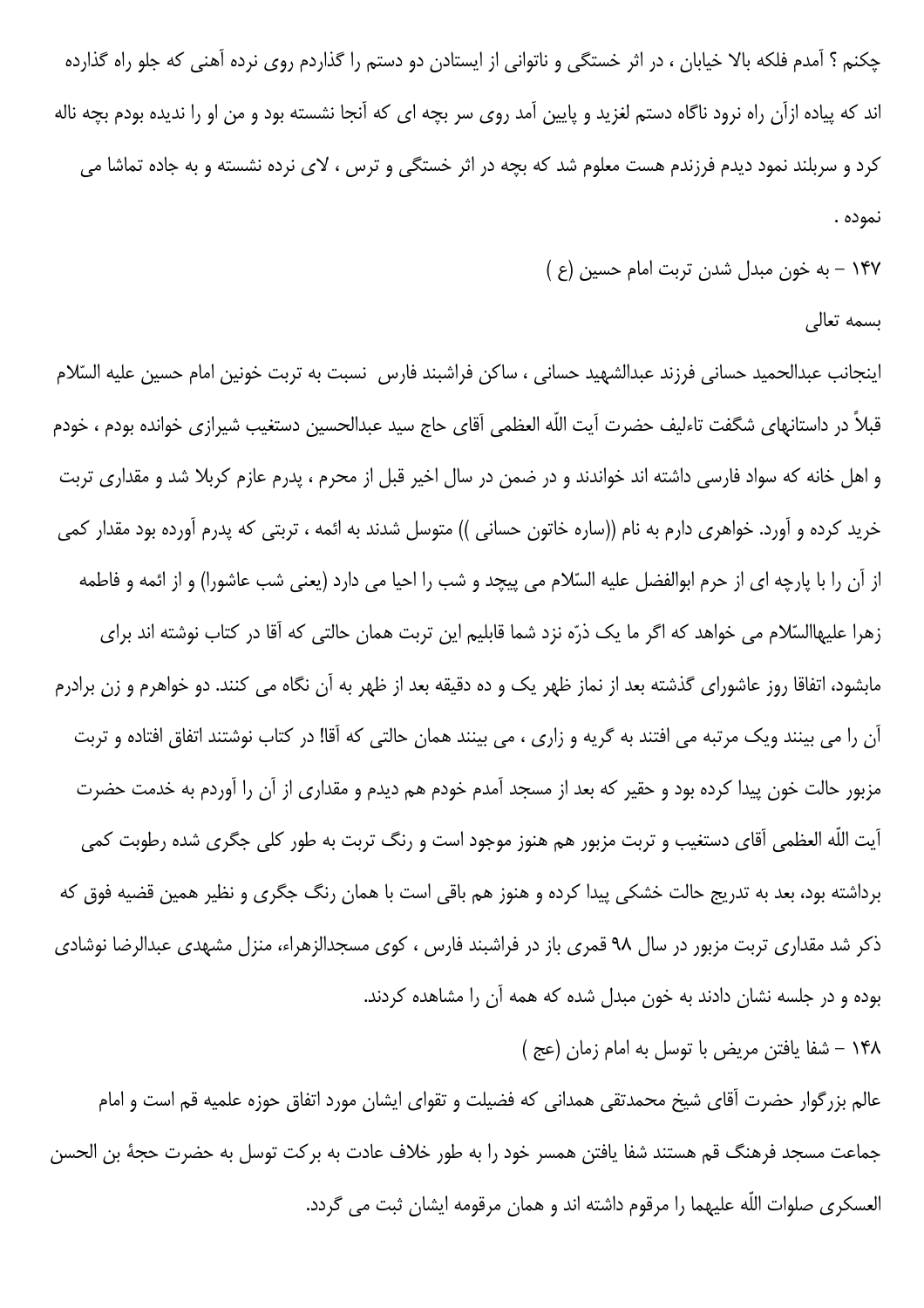بسم اللّه الرحمن الرحيم

روز دوشنبه هیجدهم ماه صفر از سال ۱۳۹۷ مهمی پیش آمد که سخت مرا و صدها نفر دیگر را نگران نمود؛ یعنی همسر این جانب محمد تقی همدانی در اثر غم و اندوه و گریه و زاری دو سال که از داغ دو جوان خود که در یک لحظه در کوههای شمیران جان سپردند، در این روز مبتلا به سکته ناقص شدند البته طبق دستور دکترها مشغول معالجه و دوا شدیم ولی نتیجه ای به دست نیامد تا شب جمعه ٢٢ صفر یعنی چهار روز بعد از حادثه سکته . شب جمعه ساعت یازده تقریبا رفتم در غرفه خود استراحت کنم . پس از تلاوت چند آیه از کلام اللّه و خواندن دعاهایی مختصر از دعاهای شب جمعه ، از خداوند تعالى خواستم كه امام زمان حجهٔ بن الْحَسَن صَلَواتُ اللّه عَلَيْه وَعَلى آبائه الْمَعْصُومينَ را ماءذون فرمايد كه به داد ما برسد و جهت اینکه متوسل به آن بزرگوار شدم و از خداوند تبارک و تعالی مستقیما حاجت خود را نخواستم ،این بود که تقریبا از یک ماه قبل از این حادثه دختر کوچکم (فاطمه ) از من خواهش می کرد که من قصه ها و داستانهای کسانی که مورد عنايت حضرت بقيهٔ اللّه روحي و ارواح العالمين له الفداه قرار گرفتند ومشمول عواطف و احسان آن مولا شده اند براي او بخوانم .

من هم خواهش این دخترک ده ساله ام را پذیرفتم و کتاب ((نجم الثاقب )) حاجی نوری رابرای او خواندم . در ضمن من هم به اين فكر افتادم كه مانند صدها نفر ديگر چرا متوسل به حُجَّت مُنْتَظَر امام ثاني عشر عَلَيْه سَلامُ اللّه الْمَلك ألاَكْبَر نشوم ؟ لذا همانطور که در بالا تذکر دادم ، در حدود ساعت یازده شب متوسل شدم به آن بزرگوار و با دلی پر از اندوه و چشمی گریان به خواب رفتم . ساعت چهار بعد از نیمه شب جمعه ، طبق معمول بیدار شدم ، ناگاه احساس کردم از اطاق پایین که مریض ٍ سکته کرده آنجا بود، صدای همهمه می آید. سر و صدا قدری بیشتر شد و ساعت پنج و نیم که آن روزها اول اذان صبح بود، به قصد وضو آمدم پایین . ناگهان دیدم صبیه بزرگم که معمولاً در این وقت در خواب بود، بیدار و غرق در نشاط و سرور است تا چشمش به من افتاد گفت آقا! مژده بدهم به شما.

گفتم چه خبر است ؟! من گمان كردم خواهر يا برادرم از همدان آمده اند. گفت بشارت ! مادرم را شفا دادند. گفتم كه شفا داد؟ گفت : مادرم چهار بعد از نیمه شب با صدای بلند و شتاب و اضطراب ما را بیدار کرد. چون برای مراقبت مریض دخترش و برادرش (حاجی مهدی ) و خواهرزاده اش (مهندس غفاری ) که این دو نفر اخیرا از تهران آمده اند، مریضه را به تهران ببرند برای معالجه . این سه نفر در اتاق مریض بودند که ناگهان داد و فریاد مریضه بلند شد که می گفت برخیزید آقا را بدرقه كنيد! برخيزيد آقا را بدرقه كنيد!